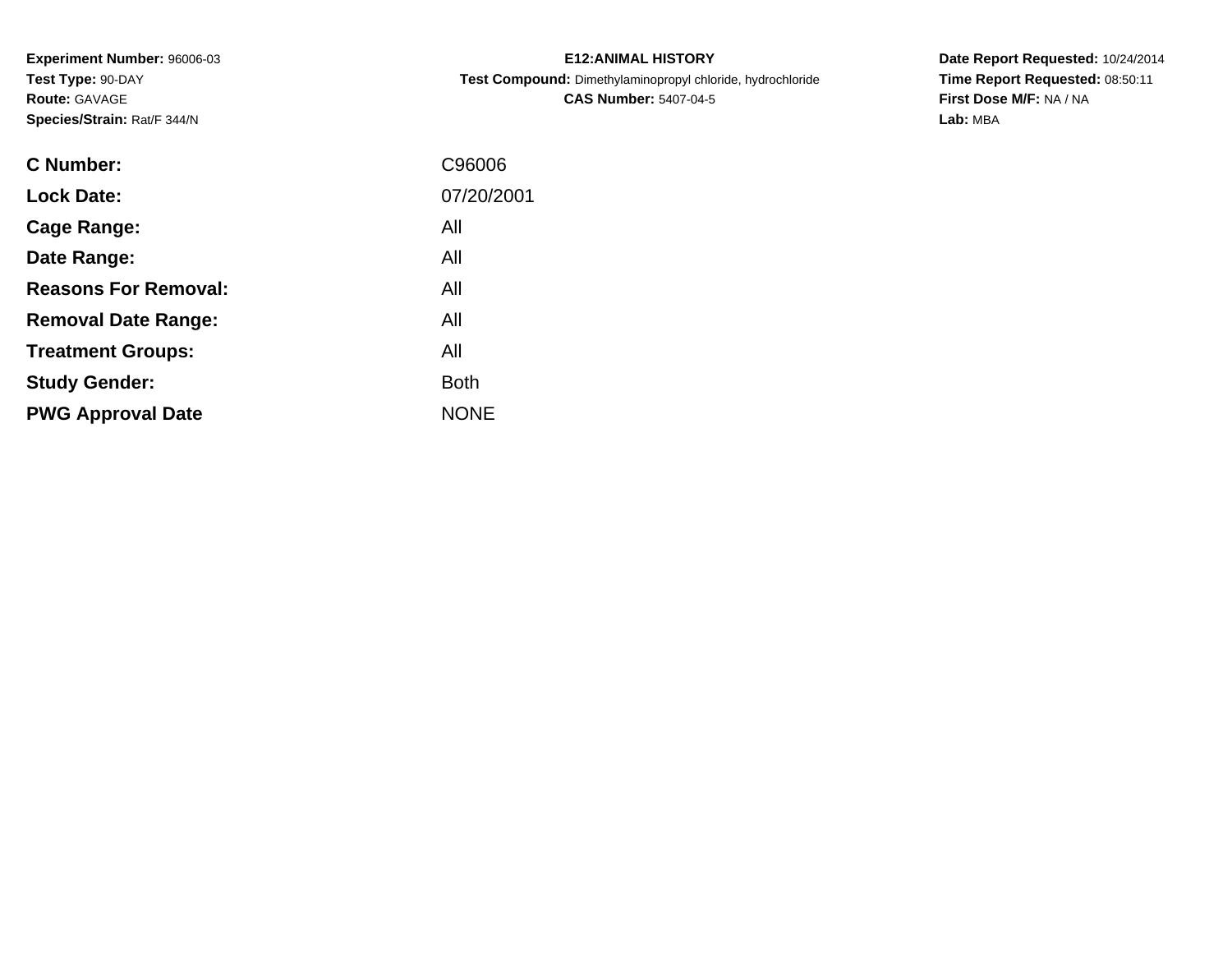| <b>Experiment Number: 96006-03</b> | <b>E12:ANIMAL HISTORY</b>                                         |
|------------------------------------|-------------------------------------------------------------------|
| Test Type: 90-DAY                  | <b>Test Compound:</b> Dimethylaminopropyl chloride, hydrochloride |
| <b>Route: GAVAGE</b>               | <b>CAS Number: 5407-04-5</b>                                      |

**Species/Strain:** Rat/F 344/N

### **Date Report Requested:** 10/24/2014**Time Report Requested:** 08:50:11**First Dose M/F:** NA / NA**Lab:** MBA

#### **CAGE:** 1 **SEX:** Male **TRT#:** <sup>1</sup> **TRT:** VEHICLE CONTROL **ANIMAL ID:** 1**DAY DATE OP IDDOSE TIME WEIGHT TIME WT** (g) **STATUSOBS TIME OBSERVATIONS** 11 01/31/00 50 50 11:07:54 125.6 125.6 11:07:54 Unremarkable 11 01/31/00 50 50 11:07:54 125.6 125.6 17:22:02 Unremarkable 88 02/07/00 50 50 08:28:00 158.7 158.7 11:49:20 Unremarkable REMOVED \*\* REASON - TERMINAL SACRIFICE10

0 02/09/00 50 50 10:57:00 172.3 12.3 10:57:00 Diremarkable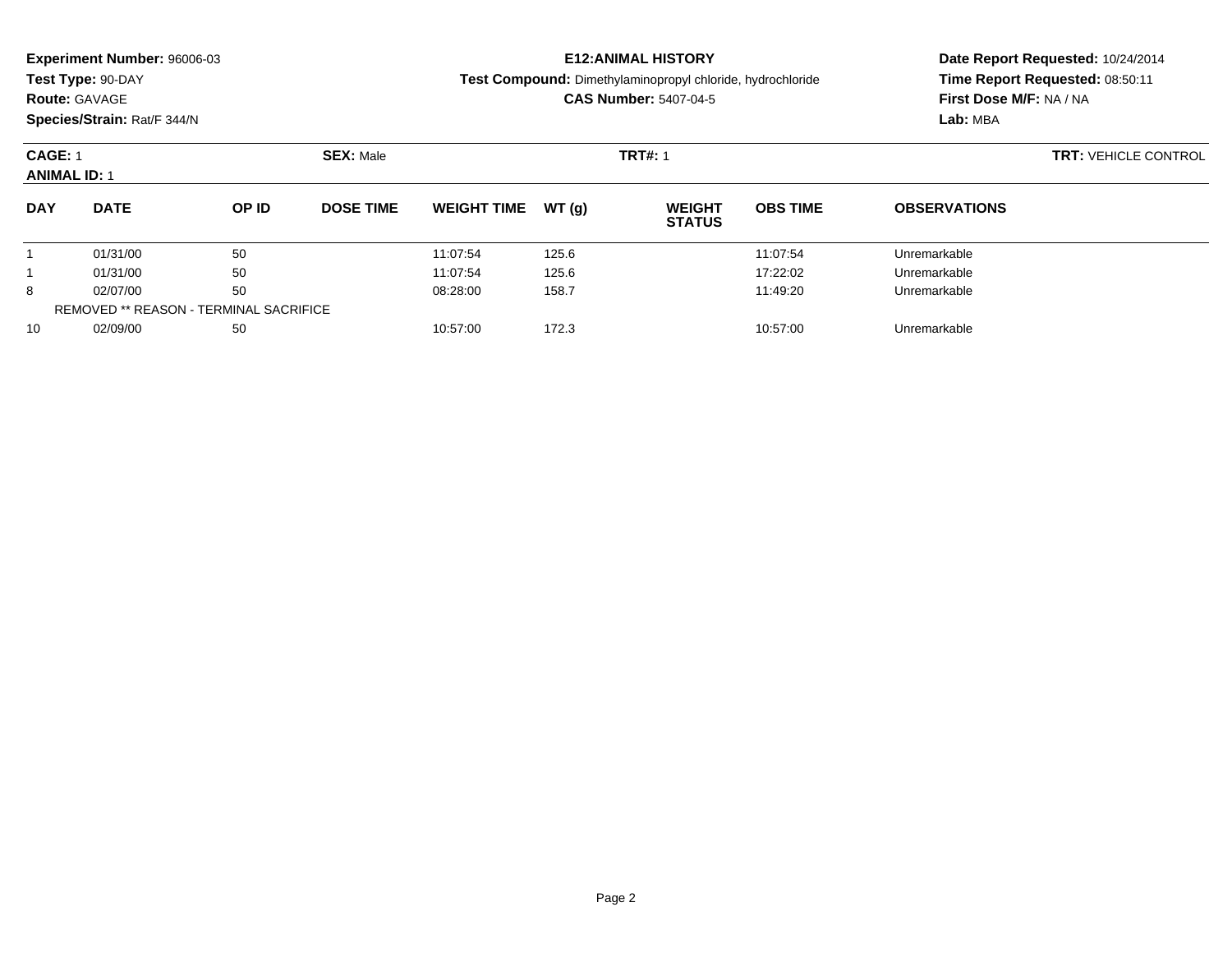### **Route:** GAVAGE

**Species/Strain:** Rat/F 344/N

#### **E12:ANIMAL HISTORY**

**Test Compound:** Dimethylaminopropyl chloride, hydrochloride

**CAS Number:** 5407-04-5

| <b>CAGE: 1</b><br><b>ANIMAL ID: 2</b>         |             |              | <b>SEX: Male</b> |                    | <b>TRT#: 1</b> |                                |                 |                     | <b>TRT: VEHICLE CONTROL</b> |
|-----------------------------------------------|-------------|--------------|------------------|--------------------|----------------|--------------------------------|-----------------|---------------------|-----------------------------|
| <b>DAY</b>                                    | <b>DATE</b> | <b>OP ID</b> | <b>DOSE TIME</b> | <b>WEIGHT TIME</b> | WT(g)          | <b>WEIGHT</b><br><b>STATUS</b> | <b>OBS TIME</b> | <b>OBSERVATIONS</b> |                             |
|                                               | 01/31/00    | 50           |                  | 11:07:54           | 97.1           |                                | 11:07:54        | Unremarkable        |                             |
|                                               | 01/31/00    | 50           |                  | 11:07:54           | 97.1           |                                | 17:22:02        | Unremarkable        |                             |
| 8                                             | 02/07/00    | 50           |                  | 08:28:00           | 131.3          |                                | 11:49:20        | Unremarkable        |                             |
| <b>REMOVED ** REASON - TERMINAL SACRIFICE</b> |             |              |                  |                    |                |                                |                 |                     |                             |
| 10                                            | 02/09/00    | 50           |                  | 10:57:00           | 139.0          |                                | 10:57:00        | Unremarkable        |                             |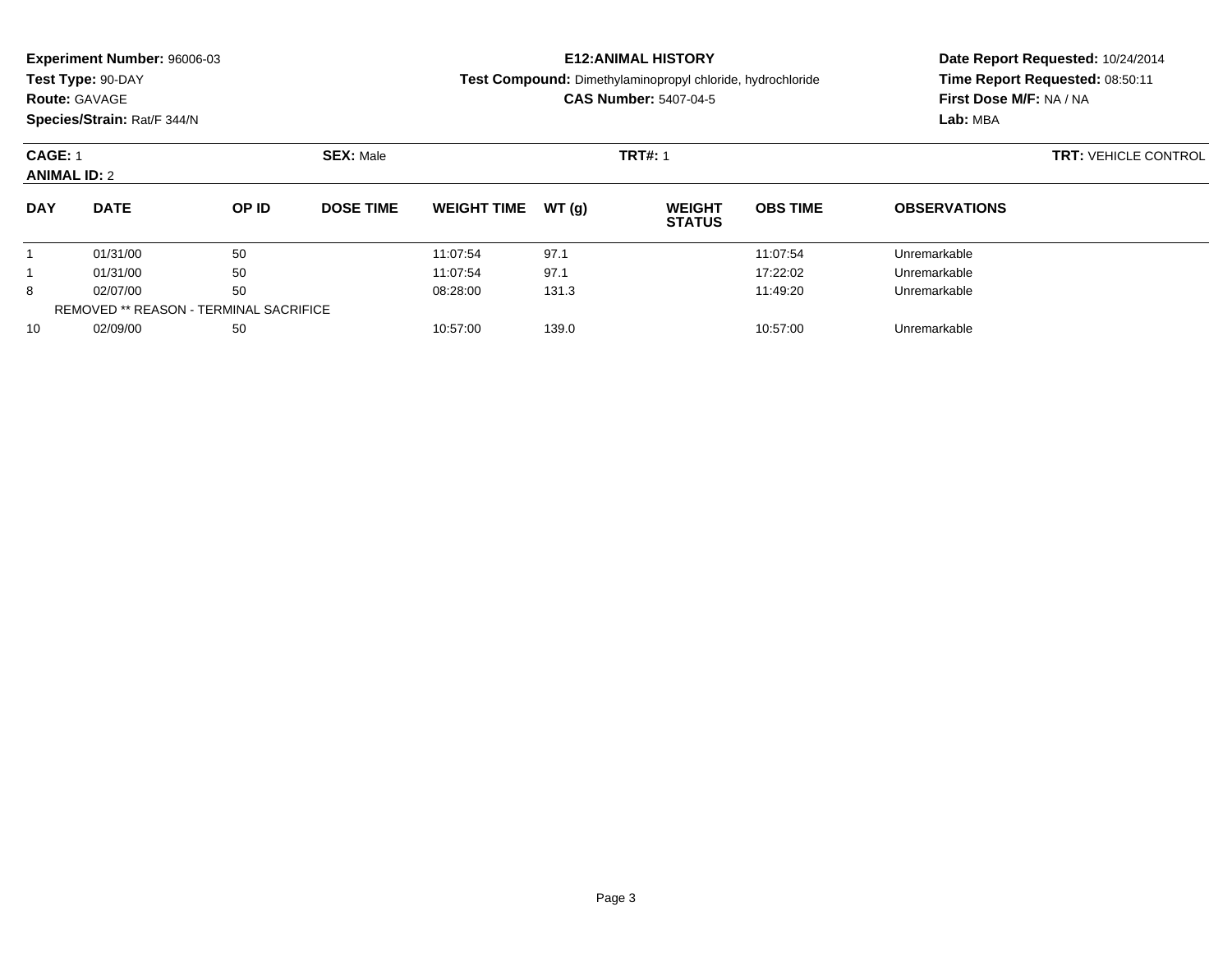|                  |                                                                   | Date Report Requested: 10/24/2014 |  |  |
|------------------|-------------------------------------------------------------------|-----------------------------------|--|--|
|                  | <b>Test Compound:</b> Dimethylaminopropyl chloride, hydrochloride | Time Report Requested: 08:50:11   |  |  |
|                  | <b>CAS Number: 5407-04-5</b>                                      | <b>First Dose M/F: NA / NA</b>    |  |  |
|                  |                                                                   | Lab: MBA                          |  |  |
| <b>SEX: Male</b> | <b>TRT#: 1</b>                                                    | <b>TRT: VEHICLE CONTROL</b>       |  |  |
|                  |                                                                   |                                   |  |  |
|                  |                                                                   | <b>E12:ANIMAL HISTORY</b>         |  |  |

**STATUS**

**OBS TIME**

**OBSERVATIONS**

**DOSE TIME WEIGHT TIME WT** (g)

1 01/31/00 50 50 11:07:54 90.7 11:07:54 11:07:54 Unremarkable

1 01/31/00 50 50 11:07:54 90.7 11:07:54 50 17:22:02 Unremarkable

8 02/07/00 50 50 08:28:00 122.6 11:49:20 11:49:20 Unremarkable

**DAY**

1

1

8

**DATE OP ID**

|    | REMOVED ** REASON - TERMINAL SACRIFICE |    |          |       |          |              |  |  |  |  |
|----|----------------------------------------|----|----------|-------|----------|--------------|--|--|--|--|
| 10 | 02/09/00                               | 50 | 10:57:00 | 131.0 | 10:57:00 | Unremarkable |  |  |  |  |
|    |                                        |    |          |       |          |              |  |  |  |  |
|    |                                        |    |          |       |          |              |  |  |  |  |
|    |                                        |    |          |       |          |              |  |  |  |  |
|    |                                        |    |          |       |          |              |  |  |  |  |
|    |                                        |    |          |       |          |              |  |  |  |  |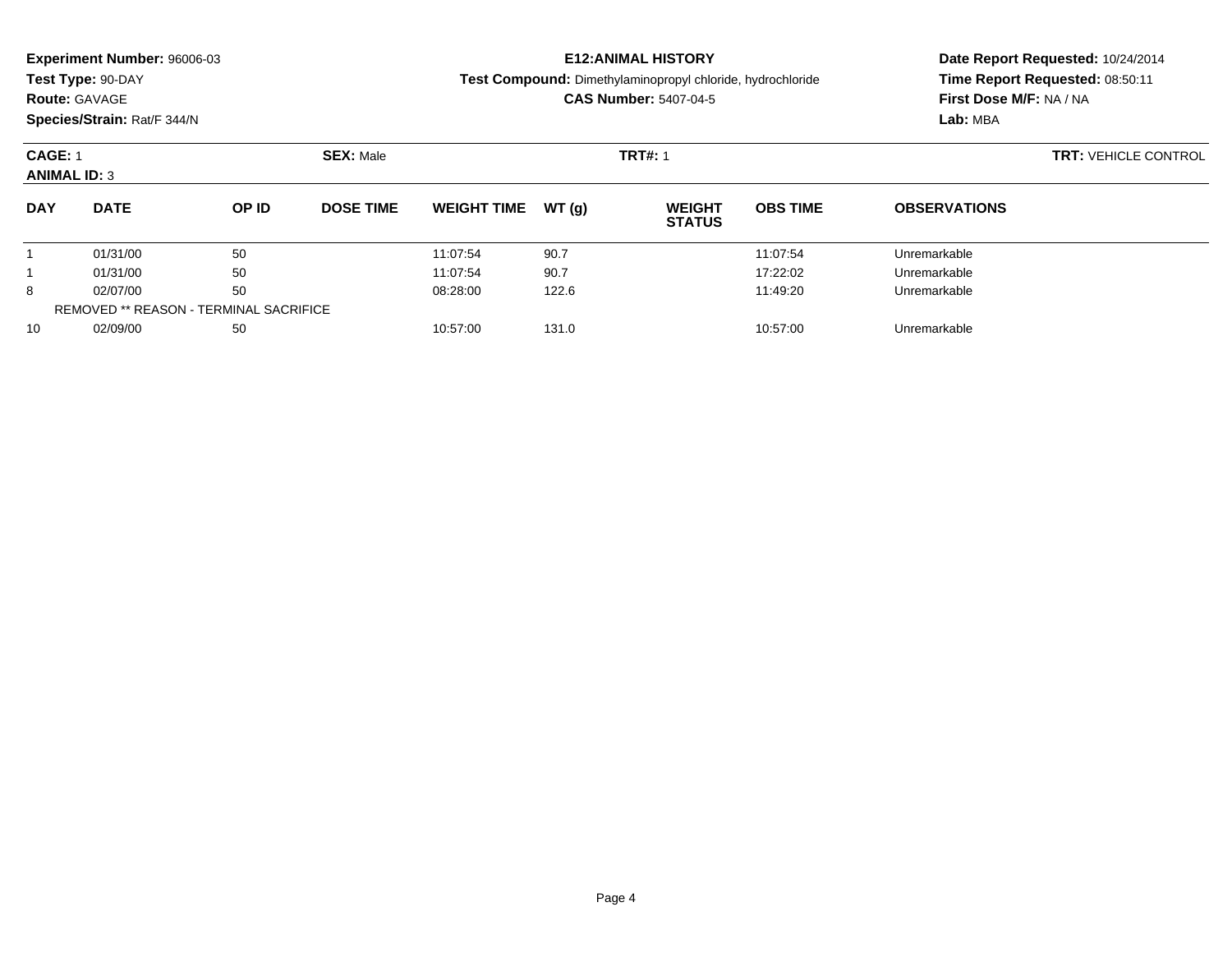| Experiment Number: 96006-03 |  |  |
|-----------------------------|--|--|
|-----------------------------|--|--|

**Route:** GAVAGE

**Species/Strain:** Rat/F 344/N

**E12:ANIMAL HISTORY**

**Test Compound:** Dimethylaminopropyl chloride, hydrochloride

**CAS Number:** 5407-04-5

| <b>CAGE: 1</b><br><b>ANIMAL ID: 4</b> |                                               |       | <b>SEX: Male</b> |                    |       | <b>TRT#: 1</b>                 |                 |                     | <b>TRT: VEHICLE CONTROL</b> |
|---------------------------------------|-----------------------------------------------|-------|------------------|--------------------|-------|--------------------------------|-----------------|---------------------|-----------------------------|
| <b>DAY</b>                            | <b>DATE</b>                                   | OP ID | <b>DOSE TIME</b> | <b>WEIGHT TIME</b> | WT(g) | <b>WEIGHT</b><br><b>STATUS</b> | <b>OBS TIME</b> | <b>OBSERVATIONS</b> |                             |
|                                       | 01/31/00                                      | 50    |                  | 11:07:54           | 111.0 |                                | 11:07:54        | Unremarkable        |                             |
|                                       | 01/31/00                                      | 50    |                  | 11:07:54           | 111.0 |                                | 17:22:02        | Unremarkable        |                             |
| 8                                     | 02/07/00                                      | 50    |                  | 08:28:00           | 141.4 |                                | 11:49:20        | Unremarkable        |                             |
|                                       | <b>REMOVED ** REASON - TERMINAL SACRIFICE</b> |       |                  |                    |       |                                |                 |                     |                             |
| 10                                    | 02/09/00                                      | 50    |                  | 10:57:00           | 148.3 |                                | 10:57:00        | Unremarkable        |                             |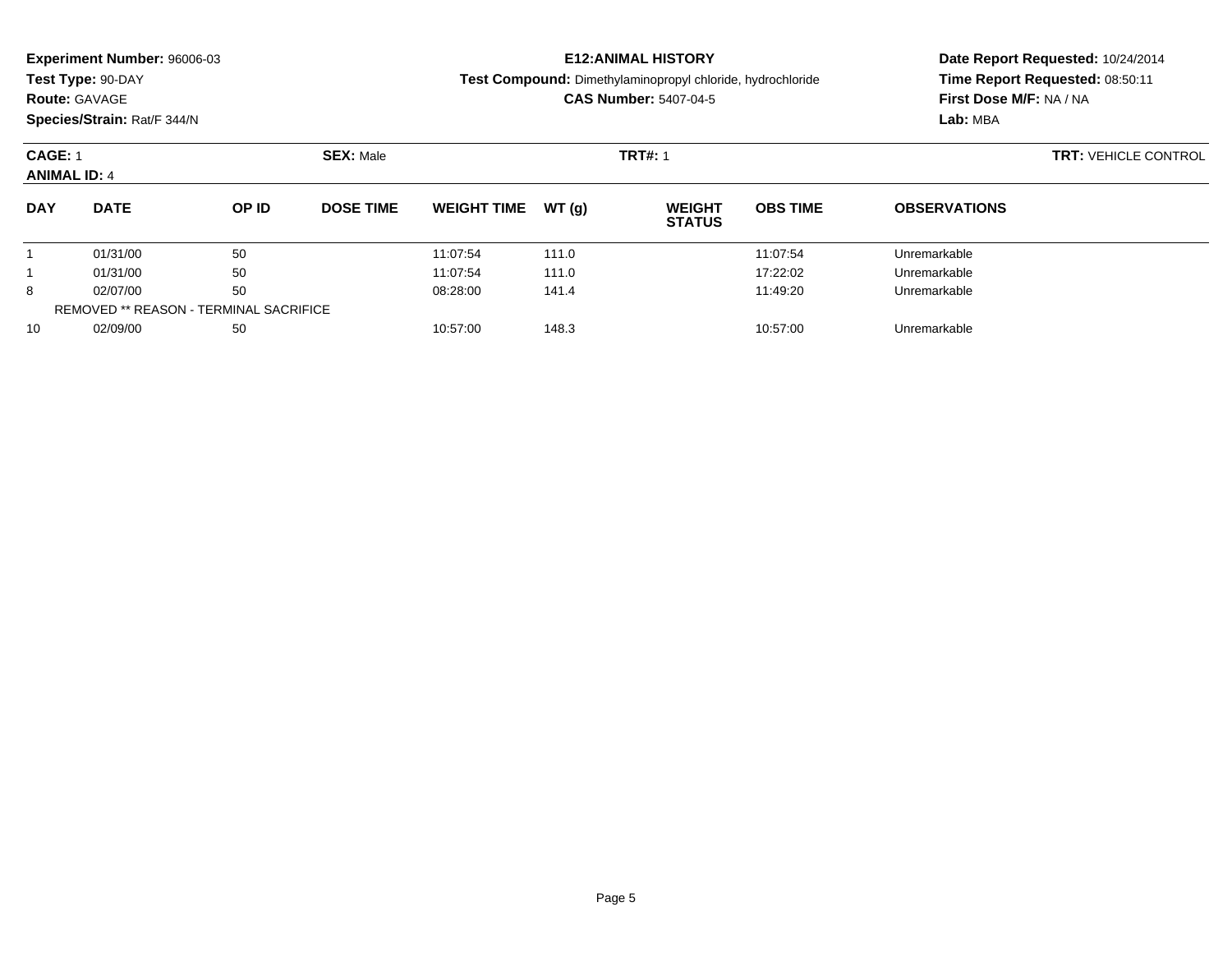| Experiment Number: 96006-03 |
|-----------------------------|
|-----------------------------|

## **Route:** GAVAGE

**Species/Strain:** Rat/F 344/N

### **E12:ANIMAL HISTORY**

**Test Compound:** Dimethylaminopropyl chloride, hydrochloride

**CAS Number:** 5407-04-5

| <b>CAGE: 1</b><br><b>ANIMAL ID: 5</b>         |             |              | <b>SEX: Male</b> |                    |        | <b>TRT#: 1</b>                 |                 |                     | <b>TRT: VEHICLE CONTROL</b> |
|-----------------------------------------------|-------------|--------------|------------------|--------------------|--------|--------------------------------|-----------------|---------------------|-----------------------------|
| <b>DAY</b>                                    | <b>DATE</b> | <b>OP ID</b> | <b>DOSE TIME</b> | <b>WEIGHT TIME</b> | WT (a) | <b>WEIGHT</b><br><b>STATUS</b> | <b>OBS TIME</b> | <b>OBSERVATIONS</b> |                             |
|                                               | 01/31/00    | 50           |                  | 11:07:54           | 100.9  |                                | 11:07:54        | Unremarkable        |                             |
|                                               | 01/31/00    | 50           |                  | 11:07:54           | 100.9  |                                | 17:22:02        | Unremarkable        |                             |
| 8                                             | 02/07/00    | 50           |                  | 08:28:00           | 131.8  |                                | 11:49:20        | Unremarkable        |                             |
| <b>REMOVED ** REASON - TERMINAL SACRIFICE</b> |             |              |                  |                    |        |                                |                 |                     |                             |
| 10                                            | 02/09/00    | 50           |                  | 10:57:00           | 138.9  |                                | 10:57:00        | Unremarkable        |                             |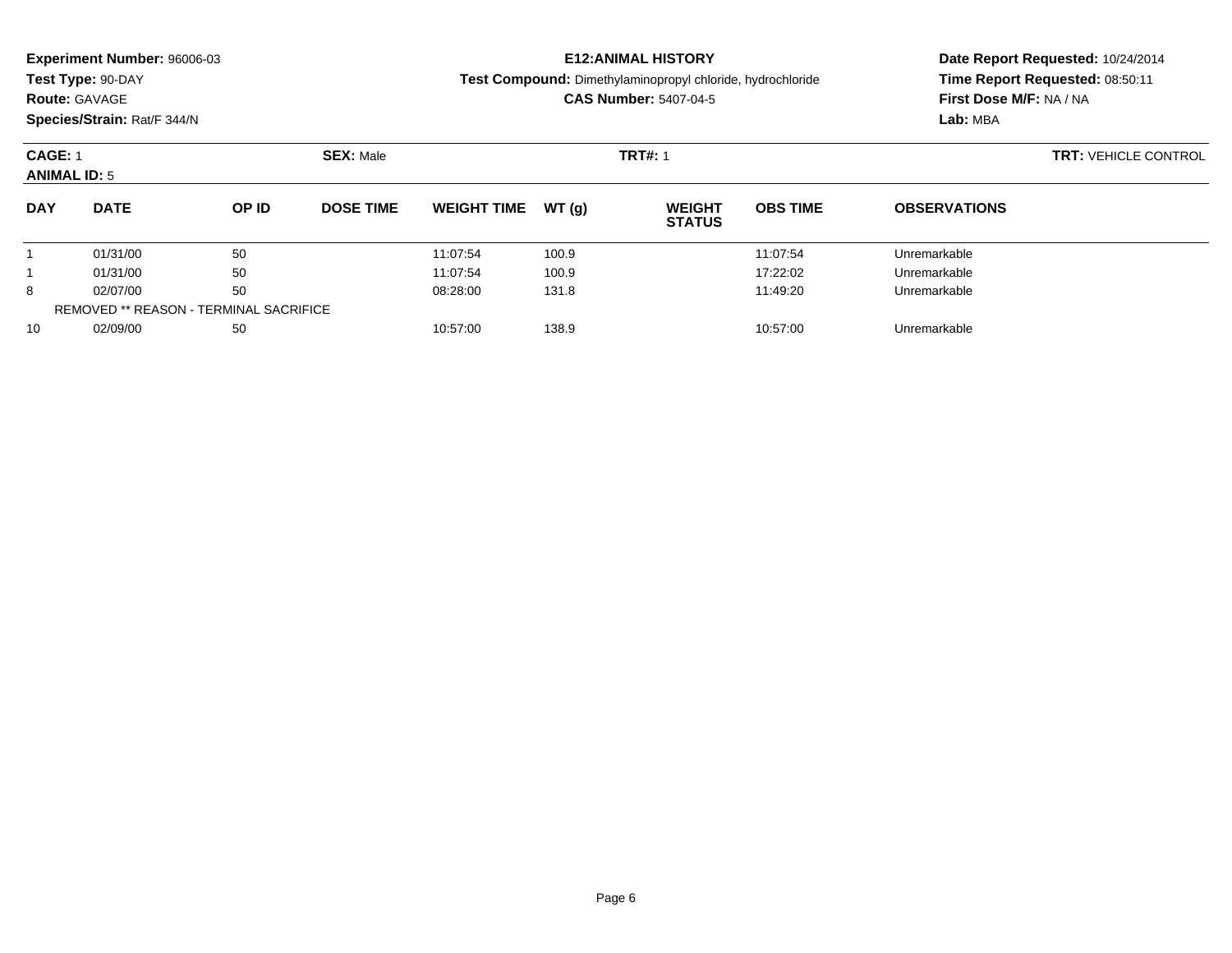## **Route:** GAVAGE

**Species/Strain:** Rat/F 344/N

### **E12:ANIMAL HISTORY**

**Test Compound:** Dimethylaminopropyl chloride, hydrochloride

### **CAS Number:** 5407-04-5

| CAGE: 2<br><b>ANIMAL ID: 6</b> |                                        |       | <b>SEX: Male</b> |                    |       | <b>TRT#: 1</b>                 | <b>TRT: VEHICLE CONTROL</b> |                     |  |
|--------------------------------|----------------------------------------|-------|------------------|--------------------|-------|--------------------------------|-----------------------------|---------------------|--|
| <b>DAY</b>                     | <b>DATE</b>                            | OP ID | <b>DOSE TIME</b> | <b>WEIGHT TIME</b> | WT(g) | <b>WEIGHT</b><br><b>STATUS</b> | <b>OBS TIME</b>             | <b>OBSERVATIONS</b> |  |
|                                | 01/31/00                               | 50    |                  | 11:09:56           | 91.5  |                                | 11:09:56                    | Unremarkable        |  |
|                                | 01/31/00                               | 50    |                  | 11:09:56           | 91.5  |                                | 17:22:38                    | Unremarkable        |  |
| 8                              | 02/07/00                               | 50    |                  | 08:33:34           | 127.2 |                                | 11:50:46                    | Unremarkable        |  |
|                                | REMOVED ** REASON - TERMINAL SACRIFICE |       |                  |                    |       |                                |                             |                     |  |
| 10                             | 02/09/00                               | 50    |                  | 10:58:32           | 135.3 |                                | 10:58:32                    | Unremarkable        |  |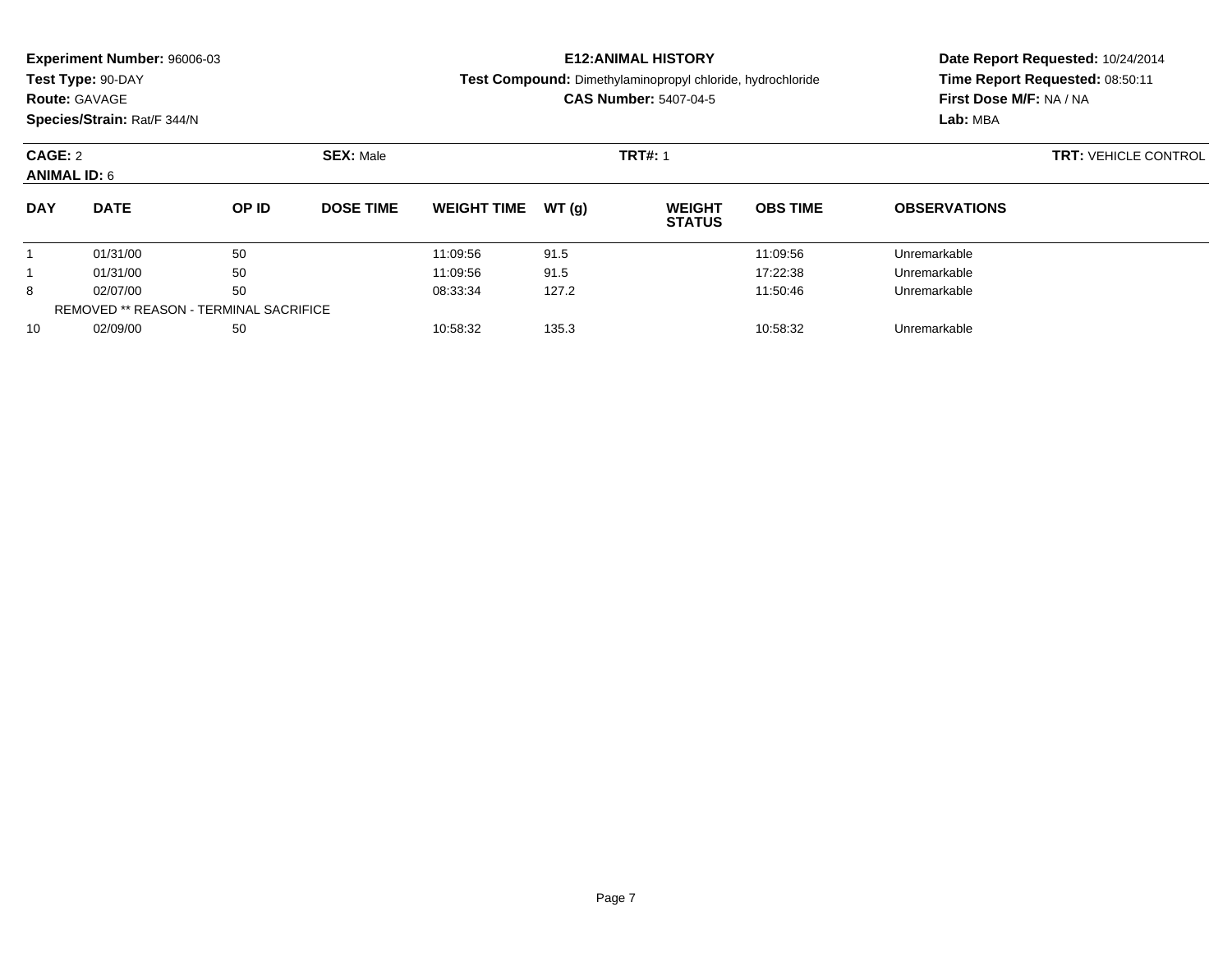|                                | <b>Experiment Number: 96006-03</b> |       | <b>E12:ANIMAL HISTORY</b> |                    |                                                                                                   |                                | Date Report Requested: 10/24/2014 |                             |                                                            |  |  |
|--------------------------------|------------------------------------|-------|---------------------------|--------------------|---------------------------------------------------------------------------------------------------|--------------------------------|-----------------------------------|-----------------------------|------------------------------------------------------------|--|--|
|                                | Test Type: 90-DAY                  |       |                           |                    | <b>Test Compound:</b> Dimethylaminopropyl chloride, hydrochloride<br><b>CAS Number: 5407-04-5</b> |                                |                                   |                             | Time Report Requested: 08:50:11<br>First Dose M/F: NA / NA |  |  |
|                                | <b>Route: GAVAGE</b>               |       |                           |                    |                                                                                                   |                                |                                   |                             |                                                            |  |  |
|                                | Species/Strain: Rat/F 344/N        |       |                           |                    |                                                                                                   |                                |                                   | Lab: MBA                    |                                                            |  |  |
| CAGE: 2<br><b>ANIMAL ID: 7</b> |                                    |       | <b>SEX: Male</b>          |                    |                                                                                                   | <b>TRT#: 1</b>                 |                                   | <b>TRT: VEHICLE CONTROL</b> |                                                            |  |  |
| <b>DAY</b>                     | <b>DATE</b>                        | OP ID | <b>DOSE TIME</b>          | <b>WEIGHT TIME</b> | WT (a)                                                                                            | <b>WEIGHT</b><br><b>STATUS</b> | <b>OBS TIME</b>                   | <b>OBSERVATIONS</b>         |                                                            |  |  |
|                                | 01/31/00                           | 50    |                           | 11:09:56           | 88.1                                                                                              |                                | 11:09:56                          | Unremarkable                |                                                            |  |  |

1 01/31/00 50 50 11:09:56 88.1 17:22:38 Unremarkable

8 02/07/00 50 50 08:33:34 124.7 124.7 11:50:46 Unremarkable

0 02/09/00 50 50 10:58:32 132.0 132.0 132.0 1358:32 Unremarkable

1

8

10

REMOVED \*\* REASON - TERMINAL SACRIFICE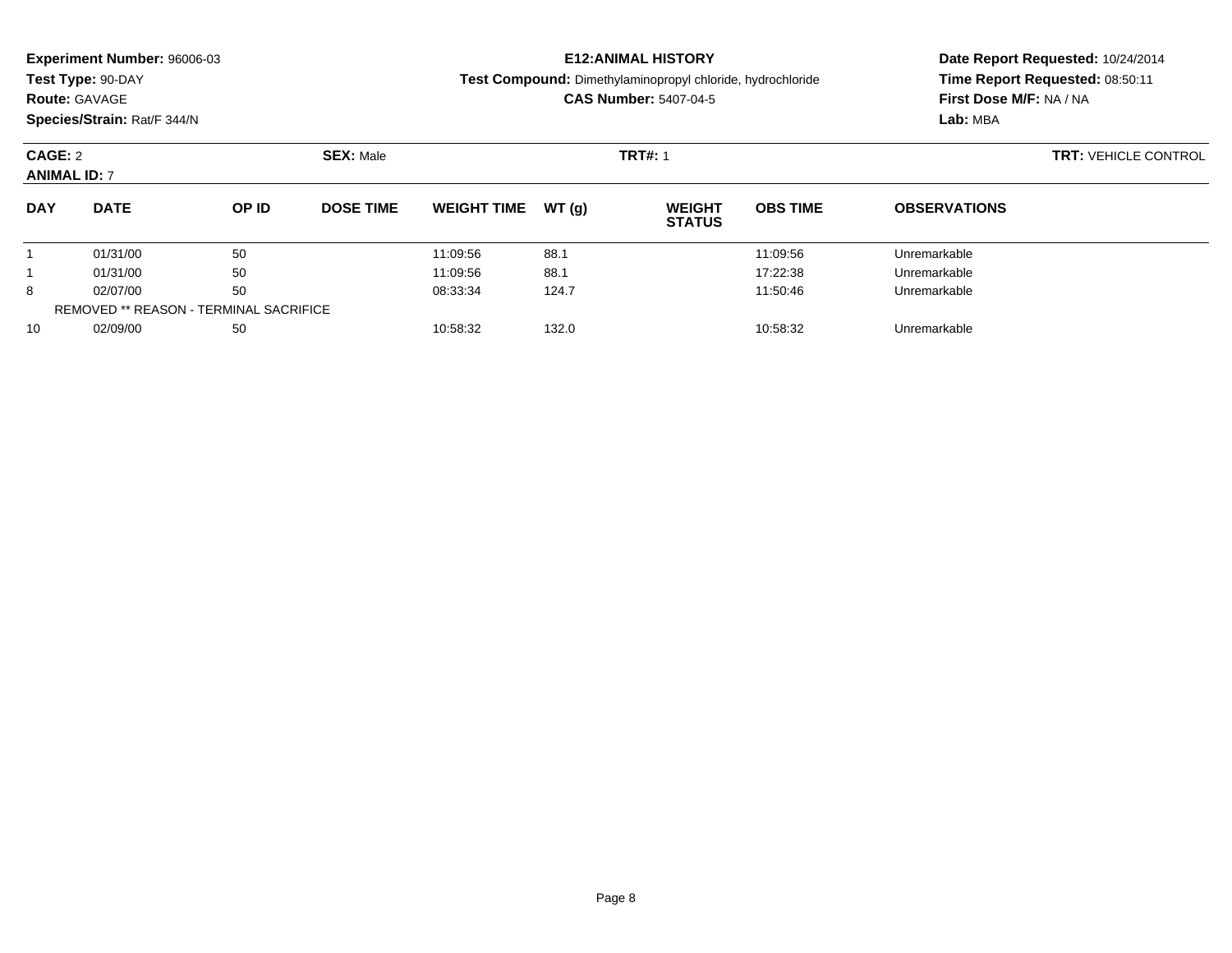| <b>Experiment Number: 96006-03</b> |                  | <b>E12:ANIMAL HISTORY</b>                                         | Date Report Requested: 10/24/2014 |  |  |
|------------------------------------|------------------|-------------------------------------------------------------------|-----------------------------------|--|--|
| Test Type: 90-DAY                  |                  | <b>Test Compound:</b> Dimethylaminopropyl chloride, hydrochloride | Time Report Requested: 08:50:11   |  |  |
| <b>Route: GAVAGE</b>               |                  | <b>CAS Number: 5407-04-5</b>                                      | First Dose M/F: NA / NA           |  |  |
| Species/Strain: Rat/F 344/N        |                  |                                                                   | Lab: MBA                          |  |  |
| CAGE: 2                            | <b>SEX:</b> Male | <b>TRT#: 1</b>                                                    | <b>TRT: VEHICLE CONTROL</b>       |  |  |
| <b>ANIMAL ID: 8</b>                |                  |                                                                   |                                   |  |  |
|                                    |                  |                                                                   |                                   |  |  |

| <b>DAY</b> | <b>DATE</b>                                   | OP ID | <b>DOSE TIME</b> | <b>WEIGHT TIME</b> | WT (q) | <b>WEIGHT</b><br><b>STATUS</b> | <b>OBS TIME</b> | <b>OBSERVATIONS</b> |  |
|------------|-----------------------------------------------|-------|------------------|--------------------|--------|--------------------------------|-----------------|---------------------|--|
|            | 01/31/00                                      | 50    |                  | 11:09:56           | 94.6   |                                | 11:09:56        | Unremarkable        |  |
|            | 01/31/00                                      | 50    |                  | 11:09:56           | 94.6   |                                | 17:22:38        | Unremarkable        |  |
| 8          | 02/07/00                                      | 50    |                  | 08:33:34           | 129.4  |                                | 11:50:46        | Unremarkable        |  |
|            | <b>REMOVED ** REASON - TERMINAL SACRIFICE</b> |       |                  |                    |        |                                |                 |                     |  |
| 10         | 02/09/00                                      | 50    |                  | 10:58:32           | 136.0  |                                | 10:58:32        | Unremarkable        |  |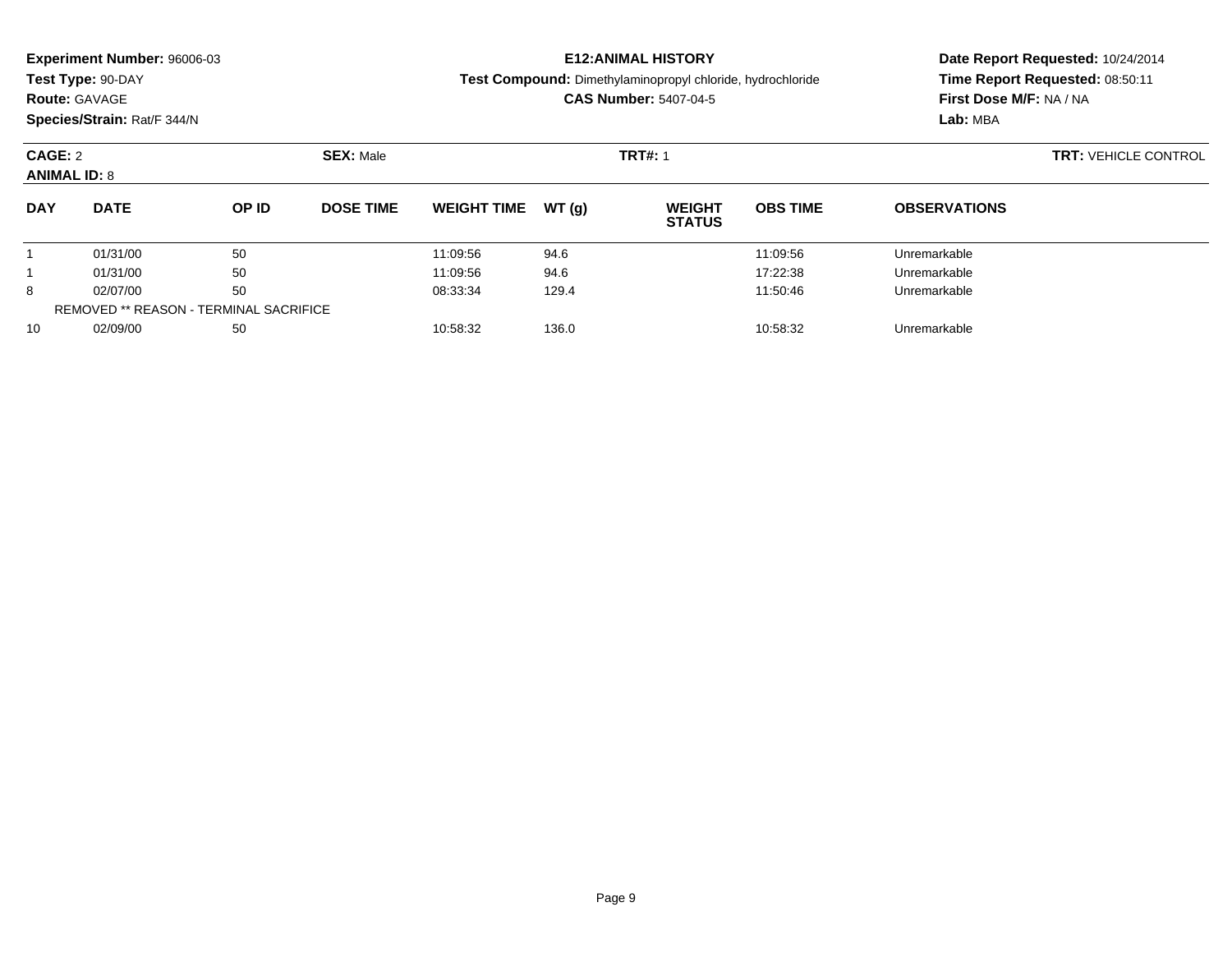| Experiment Number: 96006-03 |  |
|-----------------------------|--|
|-----------------------------|--|

## **Route:** GAVAGE

**Species/Strain:** Rat/F 344/N

### **E12:ANIMAL HISTORY**

**Test Compound:** Dimethylaminopropyl chloride, hydrochloride

### **CAS Number:** 5407-04-5

| CAGE: 2<br><b>ANIMAL ID: 9</b> |                                               |       | <b>SEX: Male</b> |                    |        | <b>TRT#: 1</b>                 | <b>TRT: VEHICLE CONTROL</b> |                     |  |
|--------------------------------|-----------------------------------------------|-------|------------------|--------------------|--------|--------------------------------|-----------------------------|---------------------|--|
| <b>DAY</b>                     | <b>DATE</b>                                   | OP ID | <b>DOSE TIME</b> | <b>WEIGHT TIME</b> | WT (a) | <b>WEIGHT</b><br><b>STATUS</b> | <b>OBS TIME</b>             | <b>OBSERVATIONS</b> |  |
|                                | 01/31/00                                      | 50    |                  | 11:09:56           | 102.0  |                                | 11:09:56                    | Unremarkable        |  |
|                                | 01/31/00                                      | 50    |                  | 11:09:56           | 102.0  |                                | 17:22:38                    | Unremarkable        |  |
| 8                              | 02/07/00                                      | 50    |                  | 08:33:34           | 143.0  |                                | 11:50:46                    | Unremarkable        |  |
|                                | <b>REMOVED ** REASON - TERMINAL SACRIFICE</b> |       |                  |                    |        |                                |                             |                     |  |
| 10                             | 02/09/00                                      | 50    |                  | 10:58:32           | 148.0  |                                | 10:58:32                    | Unremarkable        |  |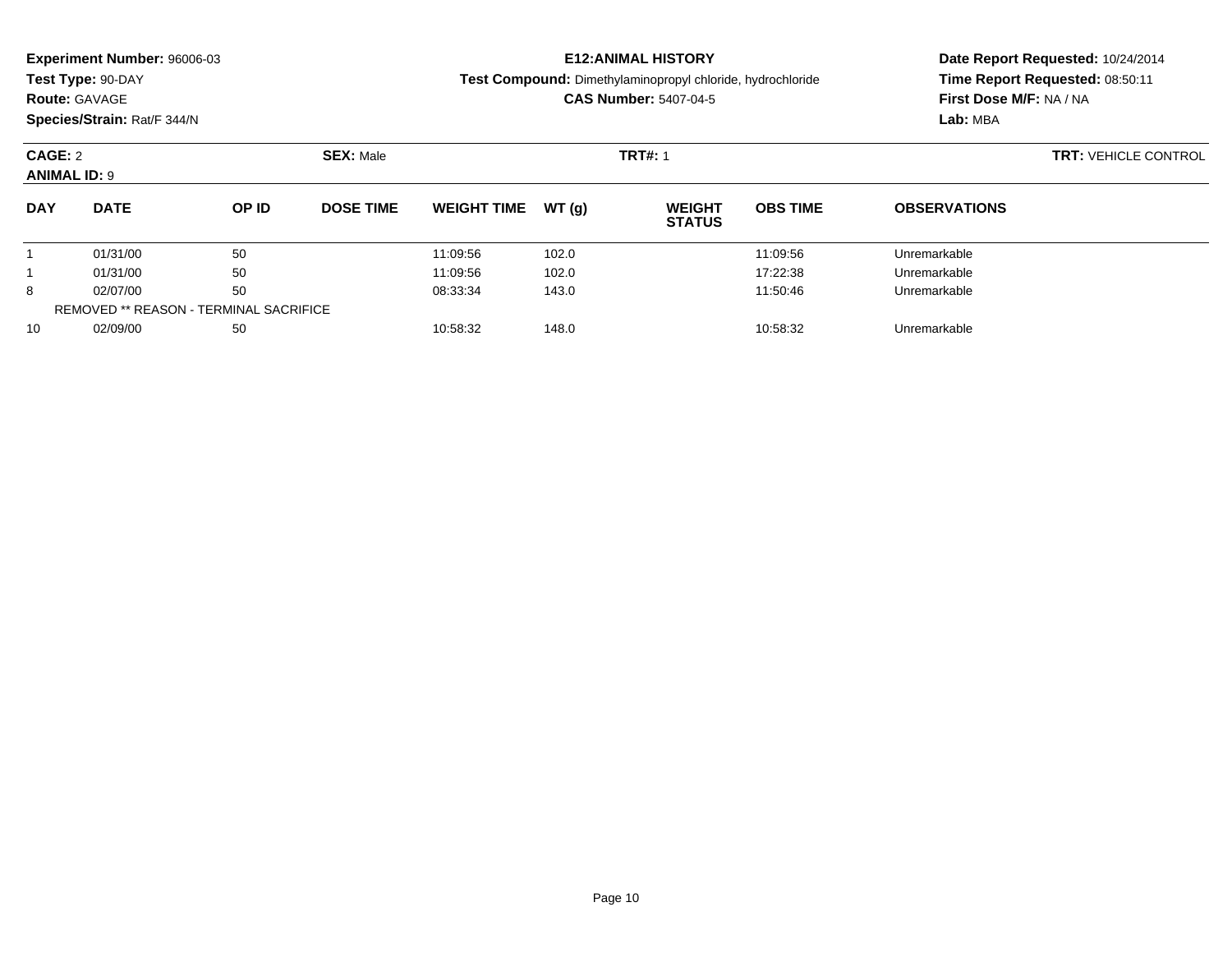|            | <b>Experiment Number: 96006-03</b><br>Test Type: 90-DAY<br><b>Route: GAVAGE</b><br>Species/Strain: Rat/F 344/N |  |                  |                     |  | <b>E12:ANIMAL HISTORY</b><br>Test Compound: Dimethylaminopropyl chloride, hydrochloride<br><b>CAS Number: 5407-04-5</b> | Date Report Requested: 10/24/2014<br>Time Report Requested: 08:50:11<br>First Dose M/F: NA / NA<br>Lab: MBA |                     |                             |
|------------|----------------------------------------------------------------------------------------------------------------|--|------------------|---------------------|--|-------------------------------------------------------------------------------------------------------------------------|-------------------------------------------------------------------------------------------------------------|---------------------|-----------------------------|
| CAGE: 2    | <b>ANIMAL ID: 10</b>                                                                                           |  | <b>SEX: Male</b> | <b>TRT#: 1</b>      |  |                                                                                                                         |                                                                                                             |                     | <b>TRT: VEHICLE CONTROL</b> |
| <b>DAY</b> | <b>DATE</b><br>OP ID                                                                                           |  | <b>DOSE TIME</b> | WEIGHT TIME $WT(a)$ |  | <b>WEIGHT</b><br><b>STATUS</b>                                                                                          | <b>OBS TIME</b>                                                                                             | <b>OBSERVATIONS</b> |                             |

1 01/31/00 50 50 11:09:56 108.5 108.5 11:09:56 Unremarkable

1 01/31/00 50 50 11:09:56 108.5 108.5 17:22:38 Unremarkable

8 02/07/00 50 50 08:33:34 147.5 11:50:46 11:50:46 Unremarkable

0 02/09/00 50 50 10:58:32 156.0 156.0 156.0 10:58:32 Unremarkable

1

1

8

10

REMOVED \*\* REASON - TERMINAL SACRIFICE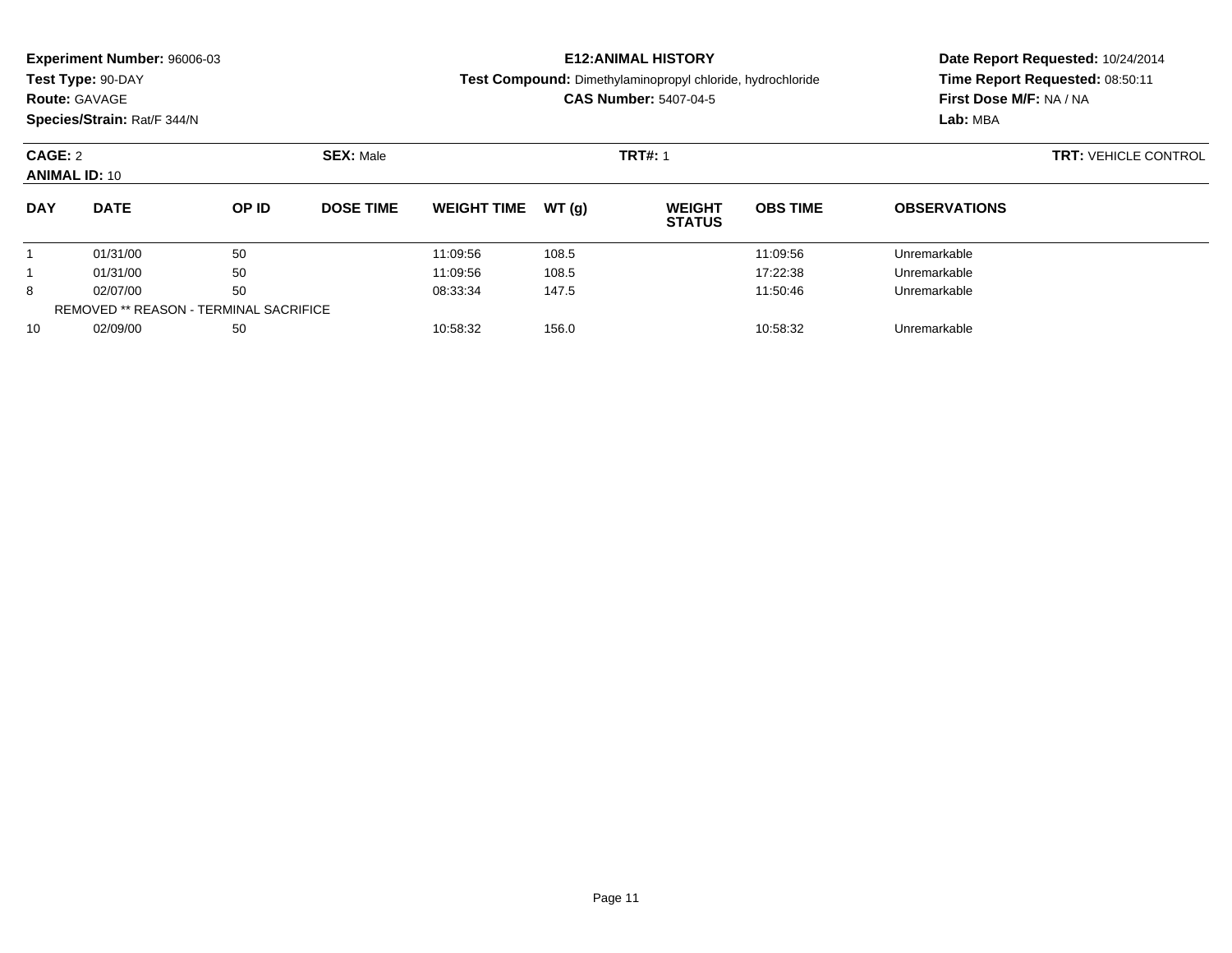|                                 | Experiment Number: 96006-03<br>Test Type: 90-DAY<br><b>Route: GAVAGE</b><br>Species/Strain: Rat/F 344/N |       |                  | <b>E12: ANIMAL HISTORY</b><br>Test Compound: Dimethylaminopropyl chloride, hydrochloride<br><b>CAS Number: 5407-04-5</b> | Date Report Requested: 10/24/2014<br>Time Report Requested: 08:50:11<br>First Dose M/F: NA / NA<br>Lab: MBA |                                |                 |                     |                 |       |
|---------------------------------|---------------------------------------------------------------------------------------------------------|-------|------------------|--------------------------------------------------------------------------------------------------------------------------|-------------------------------------------------------------------------------------------------------------|--------------------------------|-----------------|---------------------|-----------------|-------|
| CAGE: 3<br><b>ANIMAL ID: 11</b> |                                                                                                         |       | <b>SEX: Male</b> |                                                                                                                          |                                                                                                             | <b>TRT#: 2</b>                 |                 |                     | <b>TRT: 100</b> | MG/KG |
| <b>DAY</b>                      | <b>DATE</b>                                                                                             | OP ID | <b>DOSE TIME</b> | <b>WEIGHT TIME</b>                                                                                                       | WT(q)                                                                                                       | <b>WEIGHT</b><br><b>STATUS</b> | <b>OBS TIME</b> | <b>OBSERVATIONS</b> |                 |       |
|                                 | 01/31/00                                                                                                | 50    |                  | 11:29:44                                                                                                                 | 107.6                                                                                                       |                                | 11:29:44        | Unremarkable        |                 |       |
|                                 | 01/31/00                                                                                                | 50    |                  | 11:29:44                                                                                                                 | 107.6                                                                                                       |                                | 17:23:10        | Unremarkable        |                 |       |
| 8                               | 02/07/00                                                                                                | 50    |                  | 08:09:14                                                                                                                 | 145.3                                                                                                       |                                | 11:51:28        | Unremarkable        |                 |       |
|                                 | <b>REMOVED ** REASON - TERMINAL SACRIFICE</b>                                                           |       |                  |                                                                                                                          |                                                                                                             |                                |                 |                     |                 |       |

0 02/09/00 50 50 11:23:06 149.5 159 11:23:06 Dhremarkable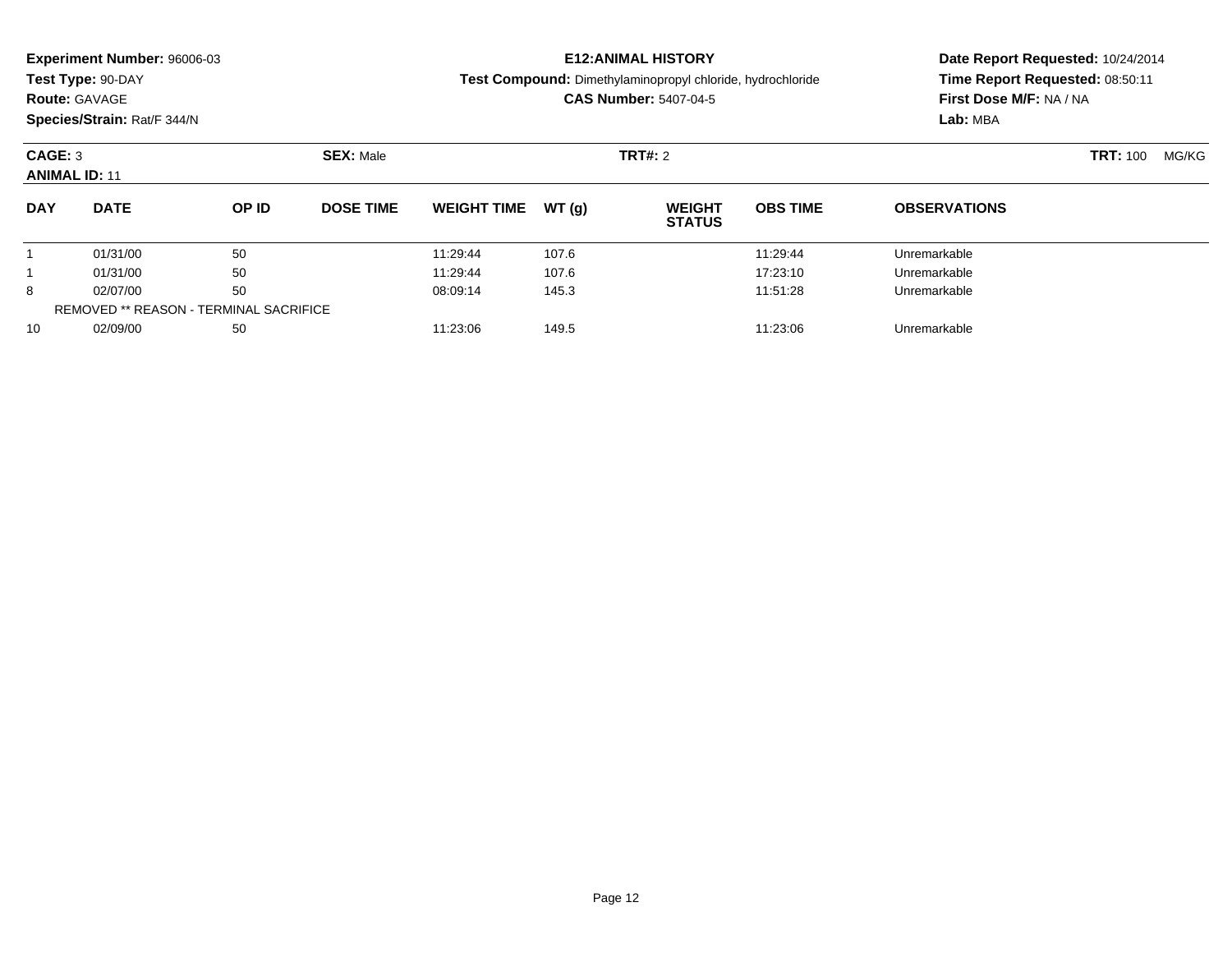| Experiment Number: 96006-03<br>Test Type: 90-DAY<br><b>Route: GAVAGE</b><br>Species/Strain: Rat/F 344/N |                                               |       |                  | <b>E12: ANIMAL HISTORY</b><br>Test Compound: Dimethylaminopropyl chloride, hydrochloride<br><b>CAS Number: 5407-04-5</b> |       |                                |                 | Date Report Requested: 10/24/2014<br>Time Report Requested: 08:50:11<br>First Dose M/F: NA / NA<br>Lab: MBA |       |  |
|---------------------------------------------------------------------------------------------------------|-----------------------------------------------|-------|------------------|--------------------------------------------------------------------------------------------------------------------------|-------|--------------------------------|-----------------|-------------------------------------------------------------------------------------------------------------|-------|--|
| CAGE: 3<br><b>ANIMAL ID: 12</b>                                                                         |                                               |       | <b>SEX: Male</b> |                                                                                                                          |       | <b>TRT#: 2</b>                 |                 | <b>TRT: 100</b>                                                                                             | MG/KG |  |
| <b>DAY</b>                                                                                              | <b>DATE</b>                                   | OP ID | <b>DOSE TIME</b> | <b>WEIGHT TIME</b>                                                                                                       | WT(q) | <b>WEIGHT</b><br><b>STATUS</b> | <b>OBS TIME</b> | <b>OBSERVATIONS</b>                                                                                         |       |  |
|                                                                                                         | 01/31/00                                      | 50    |                  | 11:29:44                                                                                                                 | 92.3  |                                | 11:29:44        | Unremarkable                                                                                                |       |  |
|                                                                                                         | 01/31/00                                      | 50    |                  | 11:29:44                                                                                                                 | 92.3  |                                | 17:23:10        | Unremarkable                                                                                                |       |  |
| 8                                                                                                       | 02/07/00                                      | 50    |                  | 08:09:14                                                                                                                 | 119.6 |                                | 11:51:28        | Unremarkable                                                                                                |       |  |
|                                                                                                         | <b>REMOVED ** REASON - TERMINAL SACRIFICE</b> |       |                  |                                                                                                                          |       |                                |                 |                                                                                                             |       |  |

0 02/09/00 50 50 11:23:06 127.3 11:23.06 127.3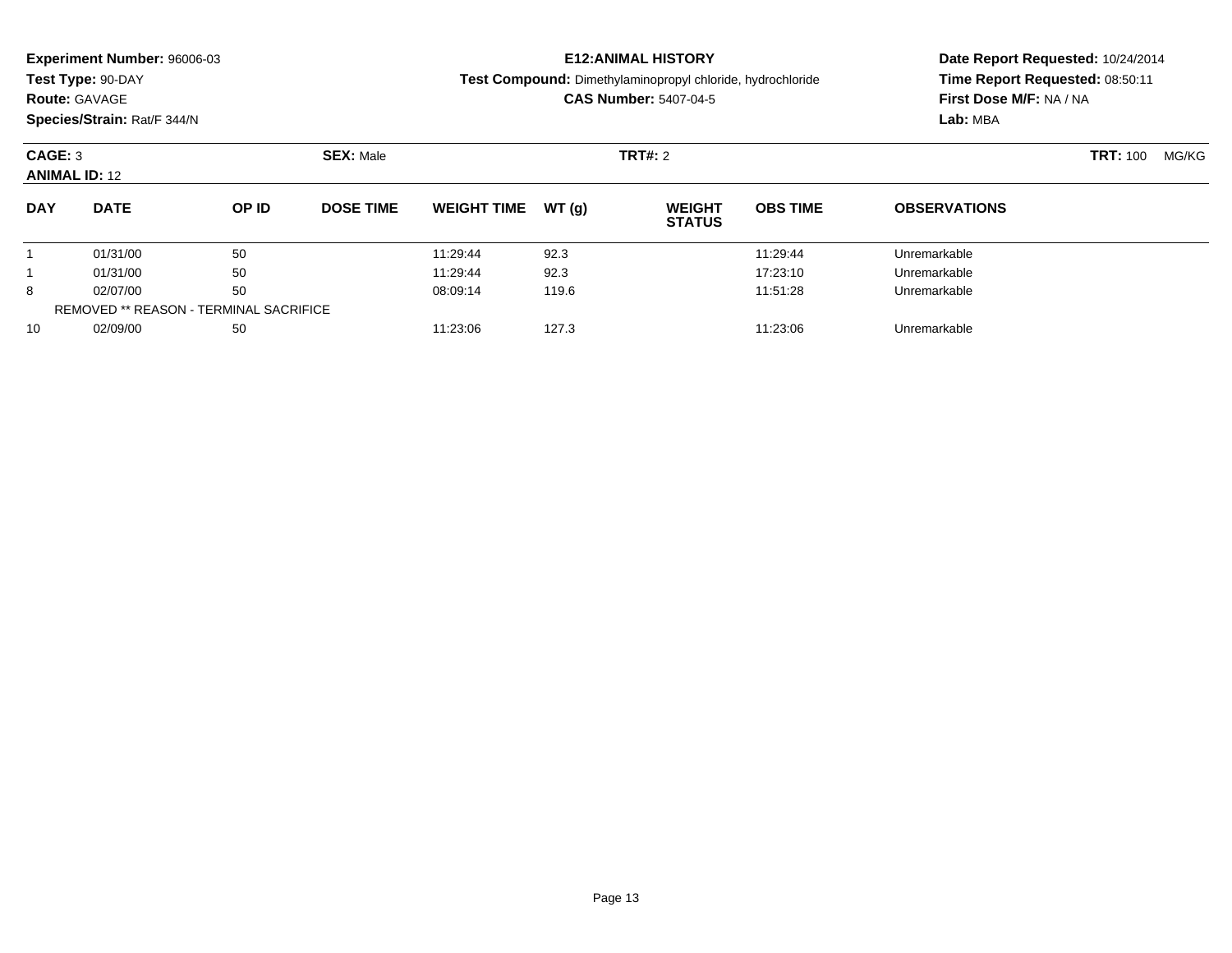| Experiment Number: 96006-03<br>Test Type: 90-DAY<br><b>Route: GAVAGE</b><br>Species/Strain: Rat/F 344/N |                                               |       |                  | <b>E12: ANIMAL HISTORY</b><br>Test Compound: Dimethylaminopropyl chloride, hydrochloride<br><b>CAS Number: 5407-04-5</b> |       |                                |                 | Date Report Requested: 10/24/2014<br>Time Report Requested: 08:50:11<br>First Dose M/F: NA / NA<br>Lab: MBA |       |  |
|---------------------------------------------------------------------------------------------------------|-----------------------------------------------|-------|------------------|--------------------------------------------------------------------------------------------------------------------------|-------|--------------------------------|-----------------|-------------------------------------------------------------------------------------------------------------|-------|--|
| CAGE: 3<br><b>ANIMAL ID: 13</b>                                                                         |                                               |       | <b>SEX: Male</b> |                                                                                                                          |       | <b>TRT#: 2</b>                 |                 | <b>TRT: 100</b>                                                                                             | MG/KG |  |
| <b>DAY</b>                                                                                              | <b>DATE</b>                                   | OP ID | <b>DOSE TIME</b> | <b>WEIGHT TIME</b>                                                                                                       | WT(q) | <b>WEIGHT</b><br><b>STATUS</b> | <b>OBS TIME</b> | <b>OBSERVATIONS</b>                                                                                         |       |  |
|                                                                                                         | 01/31/00                                      | 50    |                  | 11:29:44                                                                                                                 | 118.5 |                                | 11:29:44        | Unremarkable                                                                                                |       |  |
|                                                                                                         | 01/31/00                                      | 50    |                  | 11:29:44                                                                                                                 | 118.5 |                                | 17:23:10        | Unremarkable                                                                                                |       |  |
| 8                                                                                                       | 02/07/00                                      | 50    |                  | 08:09:14                                                                                                                 | 149.2 |                                | 11:51:28        | Unremarkable                                                                                                |       |  |
|                                                                                                         | <b>REMOVED ** REASON - TERMINAL SACRIFICE</b> |       |                  |                                                                                                                          |       |                                |                 |                                                                                                             |       |  |

0 02/09/00 50 50 11:23:06 135.4 155.4 11:23:06 Dhremarkable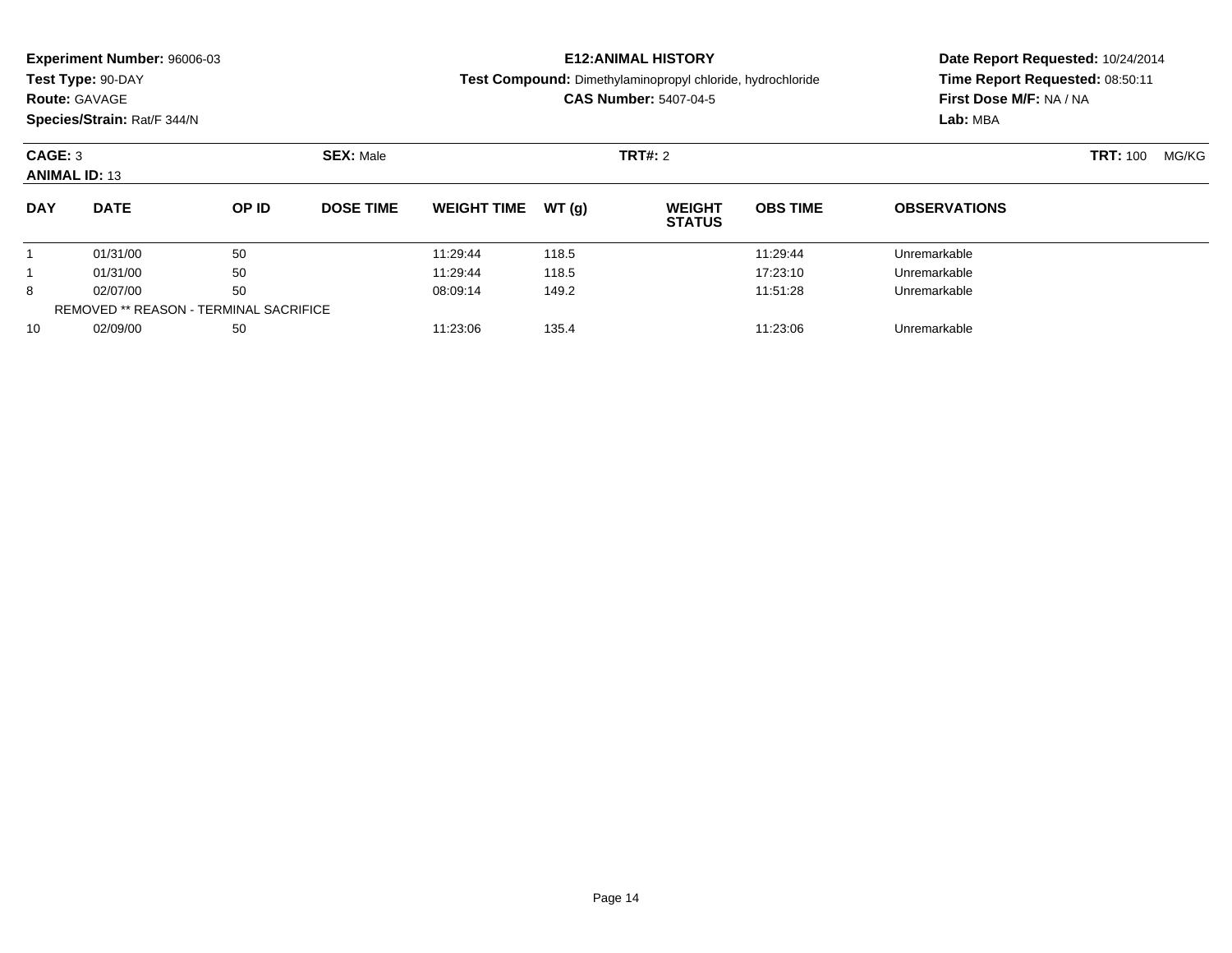|                                 | Experiment Number: 96006-03<br>Test Type: 90-DAY<br><b>Route: GAVAGE</b><br>Species/Strain: Rat/F 344/N | <b>E12: ANIMAL HISTORY</b><br>Test Compound: Dimethylaminopropyl chloride, hydrochloride<br><b>CAS Number: 5407-04-5</b> |                  |                    |       | Date Report Requested: 10/24/2014<br>Time Report Requested: 08:50:11<br>First Dose M/F: NA / NA<br>Lab: MBA |                 |                     |       |  |
|---------------------------------|---------------------------------------------------------------------------------------------------------|--------------------------------------------------------------------------------------------------------------------------|------------------|--------------------|-------|-------------------------------------------------------------------------------------------------------------|-----------------|---------------------|-------|--|
| CAGE: 3<br><b>ANIMAL ID: 14</b> |                                                                                                         |                                                                                                                          | <b>SEX: Male</b> |                    |       | <b>TRT#:</b> 2                                                                                              |                 | <b>TRT: 100</b>     | MG/KG |  |
| <b>DAY</b>                      | <b>DATE</b>                                                                                             | OP ID                                                                                                                    | <b>DOSE TIME</b> | <b>WEIGHT TIME</b> | WT(q) | <b>WEIGHT</b><br><b>STATUS</b>                                                                              | <b>OBS TIME</b> | <b>OBSERVATIONS</b> |       |  |
|                                 | 01/31/00                                                                                                | 50                                                                                                                       |                  | 11:29:44           | 99.7  |                                                                                                             | 11:29:44        | Unremarkable        |       |  |
|                                 | 01/31/00                                                                                                | 50                                                                                                                       |                  | 11:29:44           | 99.7  |                                                                                                             | 17:23:10        | Unremarkable        |       |  |
| 8                               | 02/07/00                                                                                                | 50                                                                                                                       |                  | 08:09:14           | 129.9 |                                                                                                             | 11:51:28        | Unremarkable        |       |  |
|                                 | <b>REMOVED ** REASON - TERMINAL SACRIFICE</b>                                                           |                                                                                                                          |                  |                    |       |                                                                                                             |                 |                     |       |  |

0 02/09/00 50 50 11:23:06 156.3 156.3 11:23:06 Dhremarkable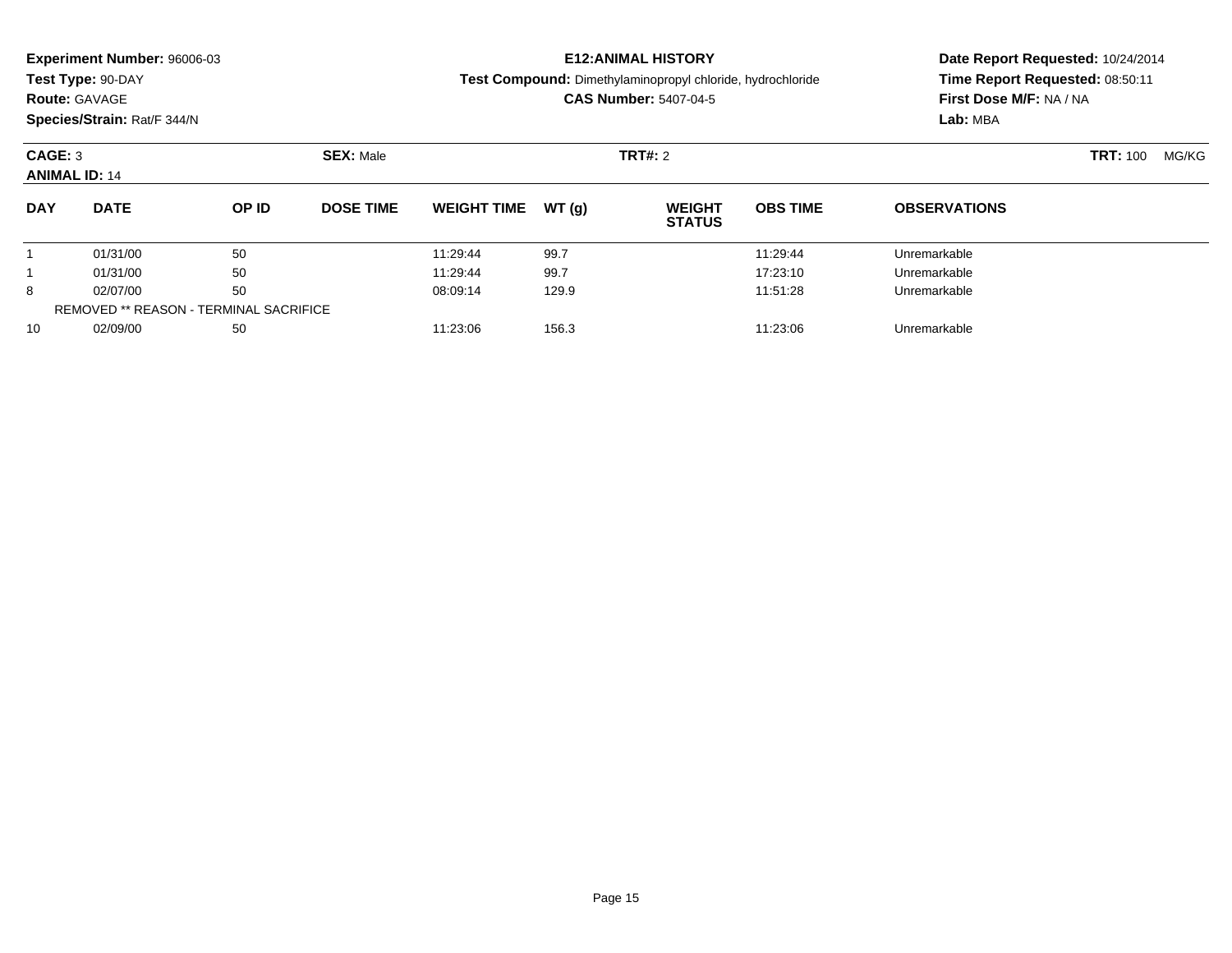| Experiment Number: 96006-03<br>Test Type: 90-DAY<br><b>Route: GAVAGE</b><br>Species/Strain: Rat/F 344/N |             |       |                  | <b>E12: ANIMAL HISTORY</b><br><b>Test Compound:</b> Dimethylaminopropyl chloride, hydrochloride<br><b>CAS Number: 5407-04-5</b> |       |                                |                 | Date Report Requested: 10/24/2014<br>Time Report Requested: 08:50:11<br>First Dose M/F: NA / NA<br>Lab: MBA |       |  |
|---------------------------------------------------------------------------------------------------------|-------------|-------|------------------|---------------------------------------------------------------------------------------------------------------------------------|-------|--------------------------------|-----------------|-------------------------------------------------------------------------------------------------------------|-------|--|
| CAGE: 3<br><b>ANIMAL ID: 15</b>                                                                         |             |       | <b>SEX: Male</b> |                                                                                                                                 |       | TRT#: 2                        |                 | <b>TRT: 100</b>                                                                                             | MG/KG |  |
| <b>DAY</b>                                                                                              | <b>DATE</b> | OP ID | <b>DOSE TIME</b> | <b>WEIGHT TIME</b>                                                                                                              | WT(q) | <b>WEIGHT</b><br><b>STATUS</b> | <b>OBS TIME</b> | <b>OBSERVATIONS</b>                                                                                         |       |  |
|                                                                                                         | 01/31/00    | 50    |                  | 11:29:44                                                                                                                        | 88.8  |                                | 11:29:44        | Unremarkable                                                                                                |       |  |
|                                                                                                         | 01/31/00    | 50    |                  | 11:29:44                                                                                                                        | 88.8  |                                | 17:23:10        | Unremarkable                                                                                                |       |  |
| 8                                                                                                       | 02/07/00    | 50    |                  | 08:09:14                                                                                                                        | 124.7 |                                | 11:51:28        | Unremarkable                                                                                                |       |  |

0 02/09/00 50 50 11:23:06 136.0 136.0 136.0 11:23:06 Dhremarkable

REMOVED \*\* REASON - TERMINAL SACRIFICE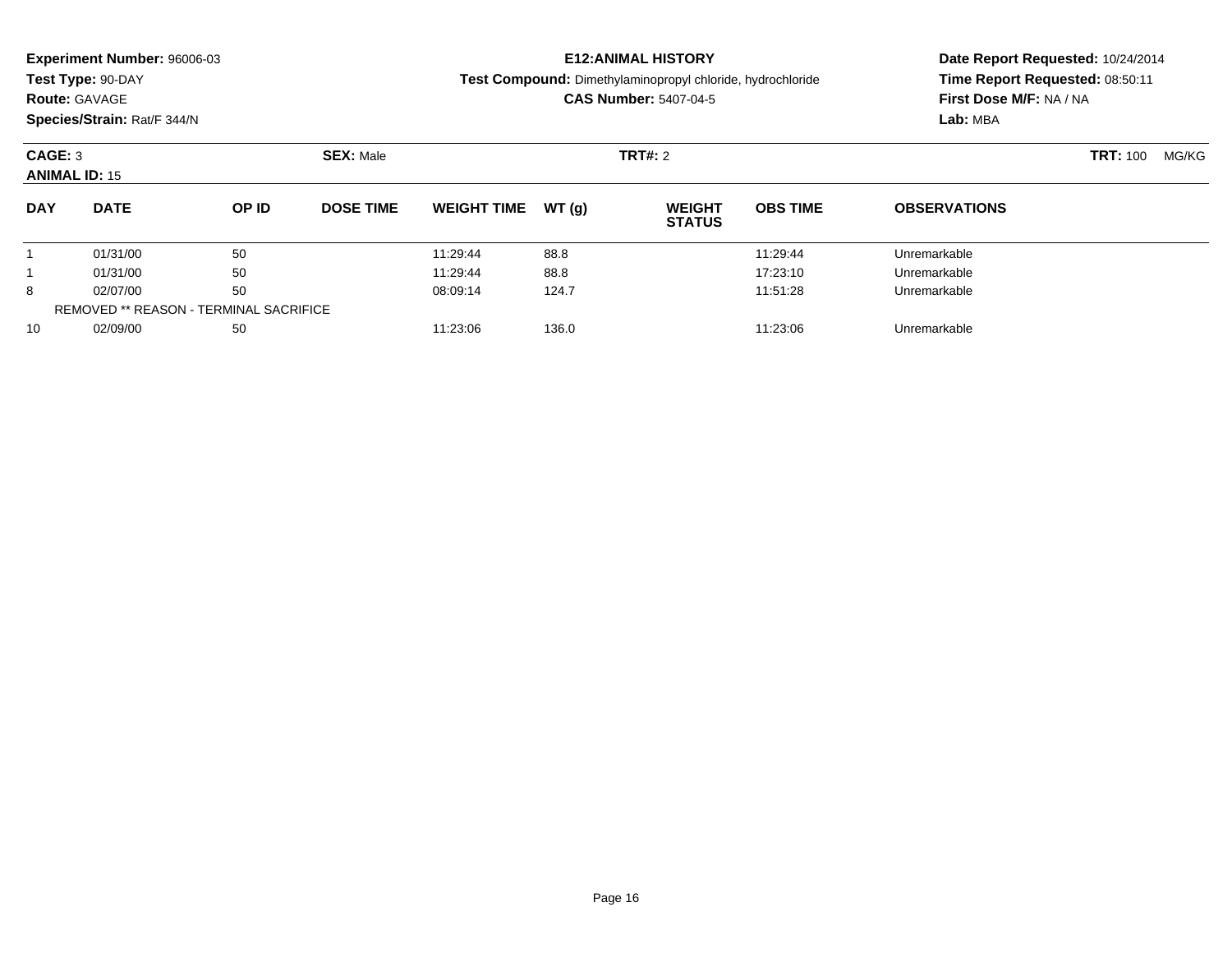|                     | Experiment Number: 96006-03<br>Test Type: 90-DAY<br><b>Route: GAVAGE</b><br>Species/Strain: Rat/F 344/N |       |                               |                    |       | <b>E12: ANIMAL HISTORY</b><br>Test Compound: Dimethylaminopropyl chloride, hydrochloride<br><b>CAS Number: 5407-04-5</b> | Date Report Requested: 10/24/2014<br>Time Report Requested: 08:50:11<br>First Dose M/F: NA / NA<br>Lab: MBA |                     |                 |       |
|---------------------|---------------------------------------------------------------------------------------------------------|-------|-------------------------------|--------------------|-------|--------------------------------------------------------------------------------------------------------------------------|-------------------------------------------------------------------------------------------------------------|---------------------|-----------------|-------|
|                     | CAGE: 4<br><b>ANIMAL ID: 16</b>                                                                         |       | <b>SEX: Male</b>              | <b>TRT#:</b> 2     |       |                                                                                                                          |                                                                                                             |                     | <b>TRT: 100</b> | MG/KG |
| <b>DAY</b>          | <b>DATE</b>                                                                                             | OP ID | <b>DOSE TIME</b>              | <b>WEIGHT TIME</b> | WT(q) | <b>WEIGHT</b><br><b>STATUS</b>                                                                                           | <b>OBS TIME</b>                                                                                             | <b>OBSERVATIONS</b> |                 |       |
|                     | 01/31/00                                                                                                | 50    |                               | 11:31:22           | 89.5  |                                                                                                                          | 11:31:22                                                                                                    | Unremarkable        |                 |       |
|                     | 50<br>01/31/00                                                                                          |       | 11:31:22                      | 89.5               |       | 17:23:38                                                                                                                 | Unremarkable                                                                                                |                     |                 |       |
| 50<br>8<br>02/07/00 |                                                                                                         |       | 08:13:54<br>126.6<br>11:51:56 |                    |       | Unremarkable                                                                                                             |                                                                                                             |                     |                 |       |
|                     | <b>REMOVED ** REASON - TERMINAL SACRIFICE</b>                                                           |       |                               |                    |       |                                                                                                                          |                                                                                                             |                     |                 |       |

0 02/09/00 50 50 11:26:38 133.7 133.7 11:26:38 Dhremarkable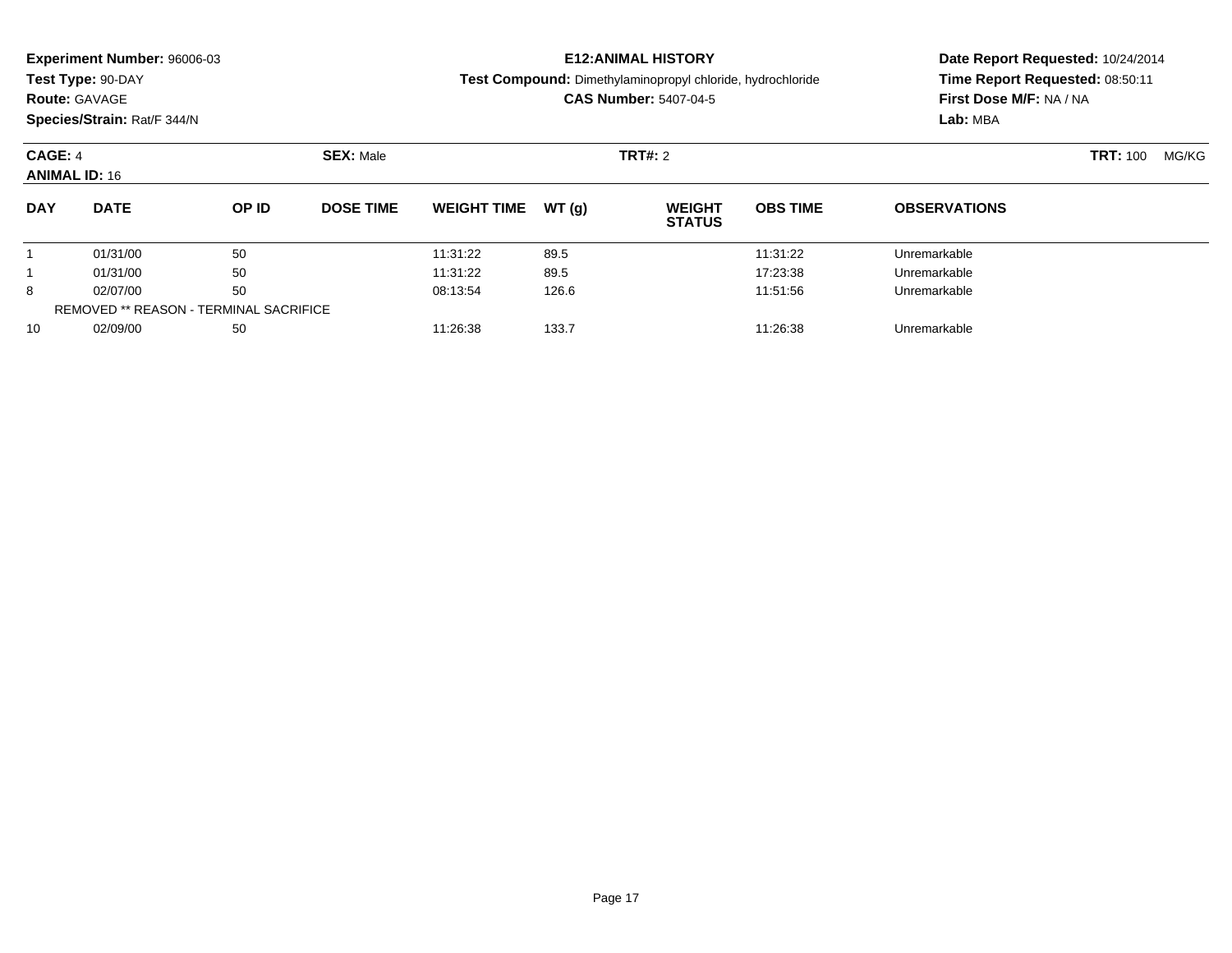|                     | <b>Experiment Number: 96006-03</b>            |       |                               |                    |                                                            | <b>E12:ANIMAL HISTORY</b>      | Date Report Requested: 10/24/2014 |                         |                          |  |
|---------------------|-----------------------------------------------|-------|-------------------------------|--------------------|------------------------------------------------------------|--------------------------------|-----------------------------------|-------------------------|--------------------------|--|
|                     | Test Type: 90-DAY                             |       |                               |                    | Test Compound: Dimethylaminopropyl chloride, hydrochloride |                                | Time Report Requested: 08:50:11   |                         |                          |  |
|                     | <b>Route: GAVAGE</b>                          |       |                               |                    |                                                            | <b>CAS Number: 5407-04-5</b>   |                                   | First Dose M/F: NA / NA |                          |  |
|                     | Species/Strain: Rat/F 344/N                   |       |                               |                    |                                                            |                                |                                   | Lab: MBA                |                          |  |
| CAGE: 4             | <b>SEX: Male</b><br><b>ANIMAL ID: 17</b>      |       |                               |                    |                                                            | <b>TRT#: 2</b>                 |                                   |                         | <b>TRT: 100</b><br>MG/KG |  |
| <b>DAY</b>          | <b>DATE</b>                                   | OP ID | <b>DOSE TIME</b>              | <b>WEIGHT TIME</b> | WT (q)                                                     | <b>WEIGHT</b><br><b>STATUS</b> | <b>OBS TIME</b>                   | <b>OBSERVATIONS</b>     |                          |  |
|                     | 01/31/00                                      | 50    |                               | 11:31:22           | 87.3                                                       |                                | 11:31:22                          | Unremarkable            |                          |  |
|                     | 50<br>01/31/00                                |       | 11:31:22                      | 87.3               |                                                            | 17:23:38                       | Unremarkable                      |                         |                          |  |
| 50<br>8<br>02/07/00 |                                               |       | 08:13:54<br>118.9<br>11:51:56 |                    |                                                            |                                | Unremarkable                      |                         |                          |  |
|                     | <b>REMOVED ** REASON - TERMINAL SACRIFICE</b> |       |                               |                    |                                                            |                                |                                   |                         |                          |  |

0 02/09/00 50 50 11:26:38 124.4 11:26.38 124.4 11:26:38 Dhremarkable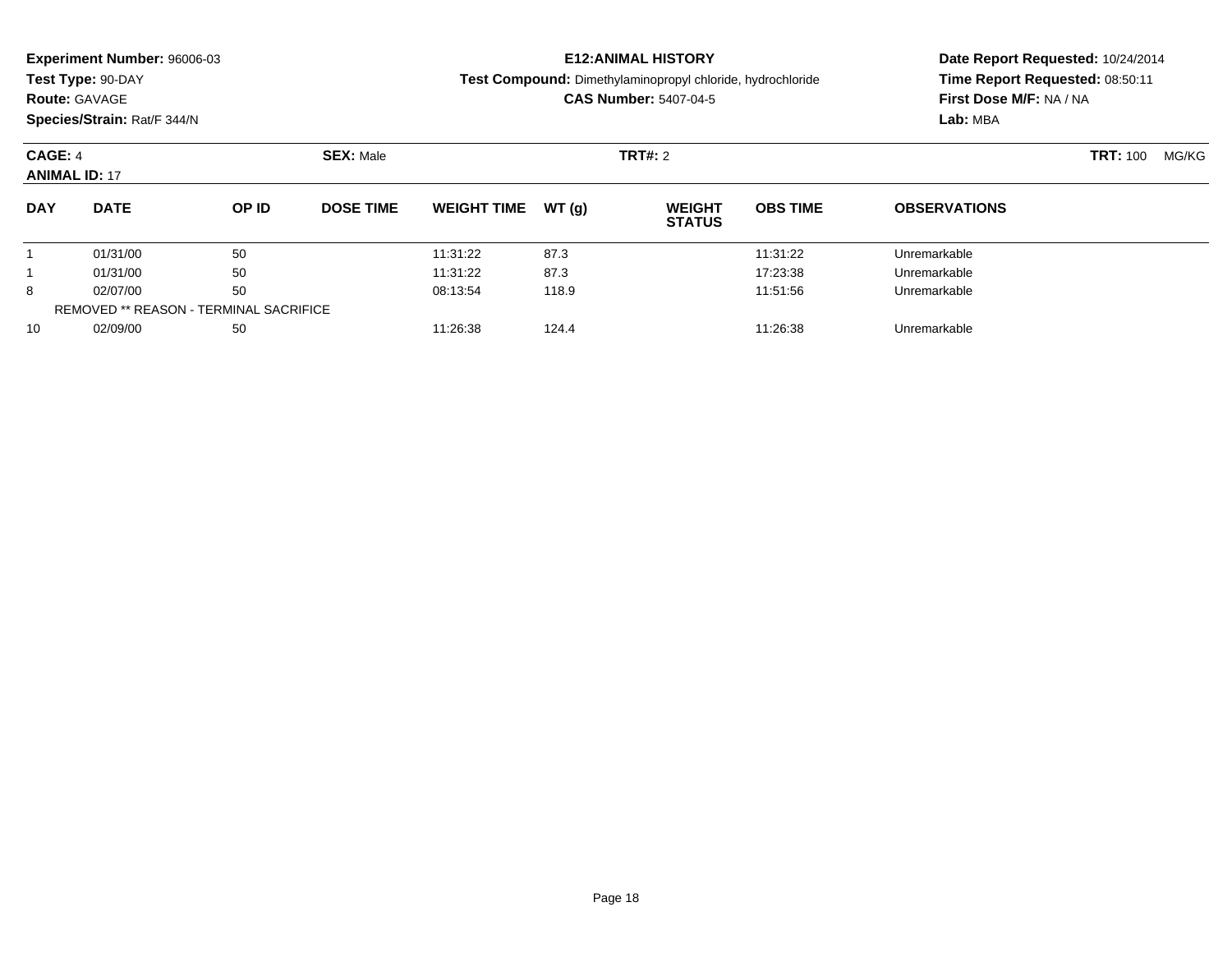|                     | Experiment Number: 96006-03<br>Test Type: 90-DAY<br><b>Route: GAVAGE</b><br>Species/Strain: Rat/F 344/N |       |                               |                    |       | <b>E12: ANIMAL HISTORY</b><br>Test Compound: Dimethylaminopropyl chloride, hydrochloride<br><b>CAS Number: 5407-04-5</b> | Date Report Requested: 10/24/2014<br>Time Report Requested: 08:50:11<br>First Dose M/F: NA / NA<br>Lab: MBA |                     |       |  |
|---------------------|---------------------------------------------------------------------------------------------------------|-------|-------------------------------|--------------------|-------|--------------------------------------------------------------------------------------------------------------------------|-------------------------------------------------------------------------------------------------------------|---------------------|-------|--|
| CAGE: 4             | <b>ANIMAL ID: 18</b>                                                                                    |       | <b>SEX: Male</b>              |                    |       | <b>TRT#: 2</b>                                                                                                           |                                                                                                             | <b>TRT: 100</b>     | MG/KG |  |
| <b>DAY</b>          | <b>DATE</b>                                                                                             | OP ID | <b>DOSE TIME</b>              | <b>WEIGHT TIME</b> | WT(q) | <b>WEIGHT</b><br><b>STATUS</b>                                                                                           | <b>OBS TIME</b>                                                                                             | <b>OBSERVATIONS</b> |       |  |
|                     | 01/31/00                                                                                                | 50    |                               | 11:31:22           | 98.4  |                                                                                                                          | 11:31:22                                                                                                    | Unremarkable        |       |  |
|                     | 50<br>01/31/00                                                                                          |       |                               | 11:31:22           | 98.4  |                                                                                                                          | 17:23:38                                                                                                    | Unremarkable        |       |  |
| 50<br>8<br>02/07/00 |                                                                                                         |       | 08:13:54<br>138.6<br>11:51:56 |                    |       | Unremarkable                                                                                                             |                                                                                                             |                     |       |  |
|                     | <b>REMOVED ** REASON - TERMINAL SACRIFICE</b>                                                           |       |                               |                    |       |                                                                                                                          |                                                                                                             |                     |       |  |

0 02/09/00 50 50 11:26:38 142.3 142.3 11:26:38 Dhremarkable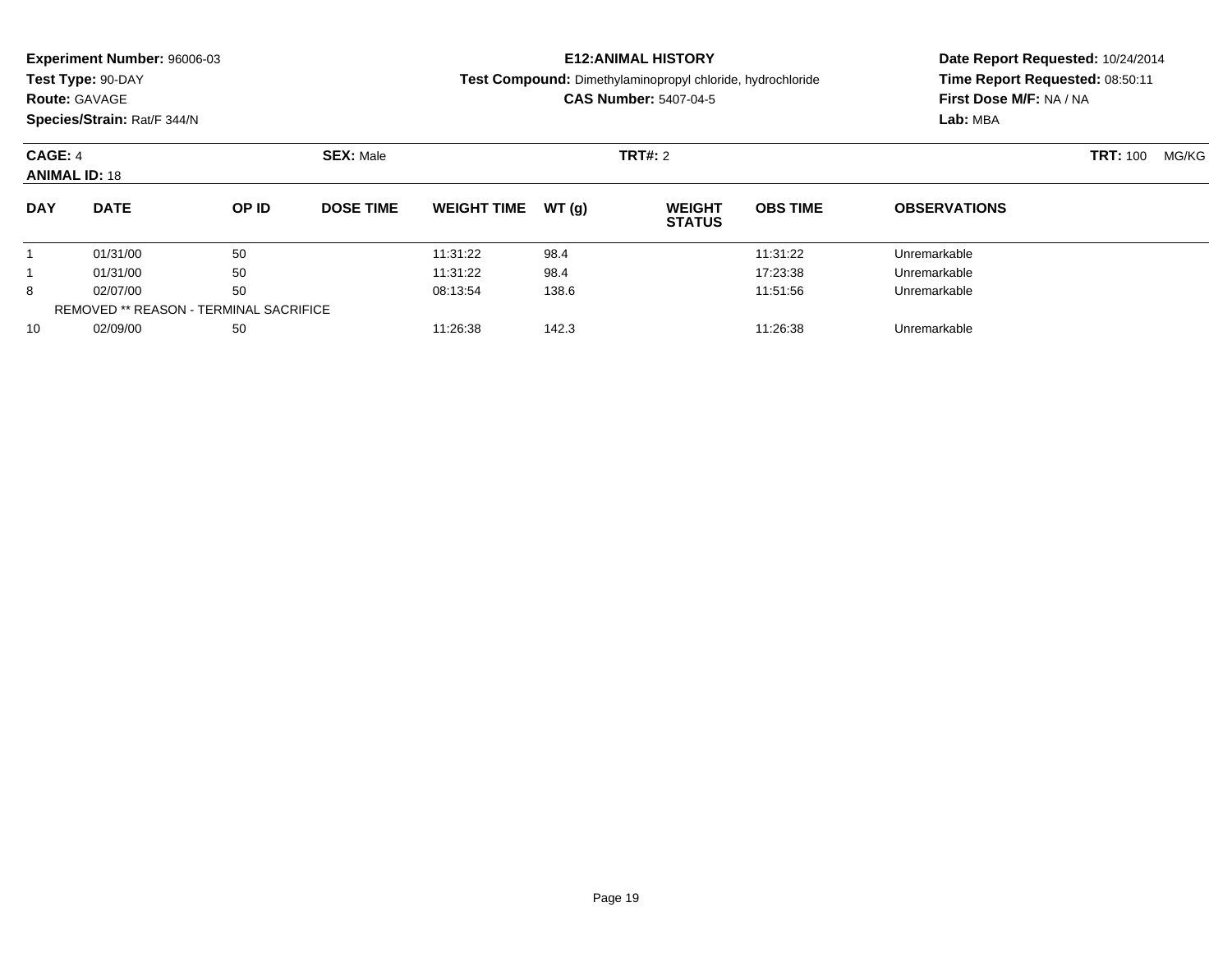|                                 | Experiment Number: 96006-03<br>Test Type: 90-DAY<br><b>Route: GAVAGE</b><br>Species/Strain: Rat/F 344/N |       |                               | <b>E12: ANIMAL HISTORY</b><br>Test Compound: Dimethylaminopropyl chloride, hydrochloride<br><b>CAS Number: 5407-04-5</b> |       |                                |                 | Date Report Requested: 10/24/2014<br>Time Report Requested: 08:50:11<br>First Dose M/F: NA / NA<br>Lab: MBA |       |  |
|---------------------------------|---------------------------------------------------------------------------------------------------------|-------|-------------------------------|--------------------------------------------------------------------------------------------------------------------------|-------|--------------------------------|-----------------|-------------------------------------------------------------------------------------------------------------|-------|--|
| CAGE: 4<br><b>ANIMAL ID: 19</b> |                                                                                                         |       | <b>SEX: Male</b>              |                                                                                                                          |       | <b>TRT#: 2</b>                 |                 | <b>TRT: 100</b>                                                                                             | MG/KG |  |
| <b>DAY</b>                      | <b>DATE</b>                                                                                             | OP ID | <b>DOSE TIME</b>              | <b>WEIGHT TIME</b>                                                                                                       | WT(q) | <b>WEIGHT</b><br><b>STATUS</b> | <b>OBS TIME</b> | <b>OBSERVATIONS</b>                                                                                         |       |  |
|                                 | 01/31/00                                                                                                | 50    |                               | 11:31:22                                                                                                                 | 110.3 |                                | 11:31:22        | Unremarkable                                                                                                |       |  |
|                                 | 50<br>01/31/00                                                                                          |       |                               | 11:31:22                                                                                                                 | 110.3 |                                | 17:23:38        | Unremarkable                                                                                                |       |  |
| 50<br>8<br>02/07/00             |                                                                                                         |       | 08:13:54<br>143.2<br>11:51:56 |                                                                                                                          |       | Unremarkable                   |                 |                                                                                                             |       |  |
|                                 | <b>REMOVED ** REASON - TERMINAL SACRIFICE</b>                                                           |       |                               |                                                                                                                          |       |                                |                 |                                                                                                             |       |  |

0 02/09/00 50 50 11:26:38 149.8 149.8 149.8 11:26:38 Dhremarkable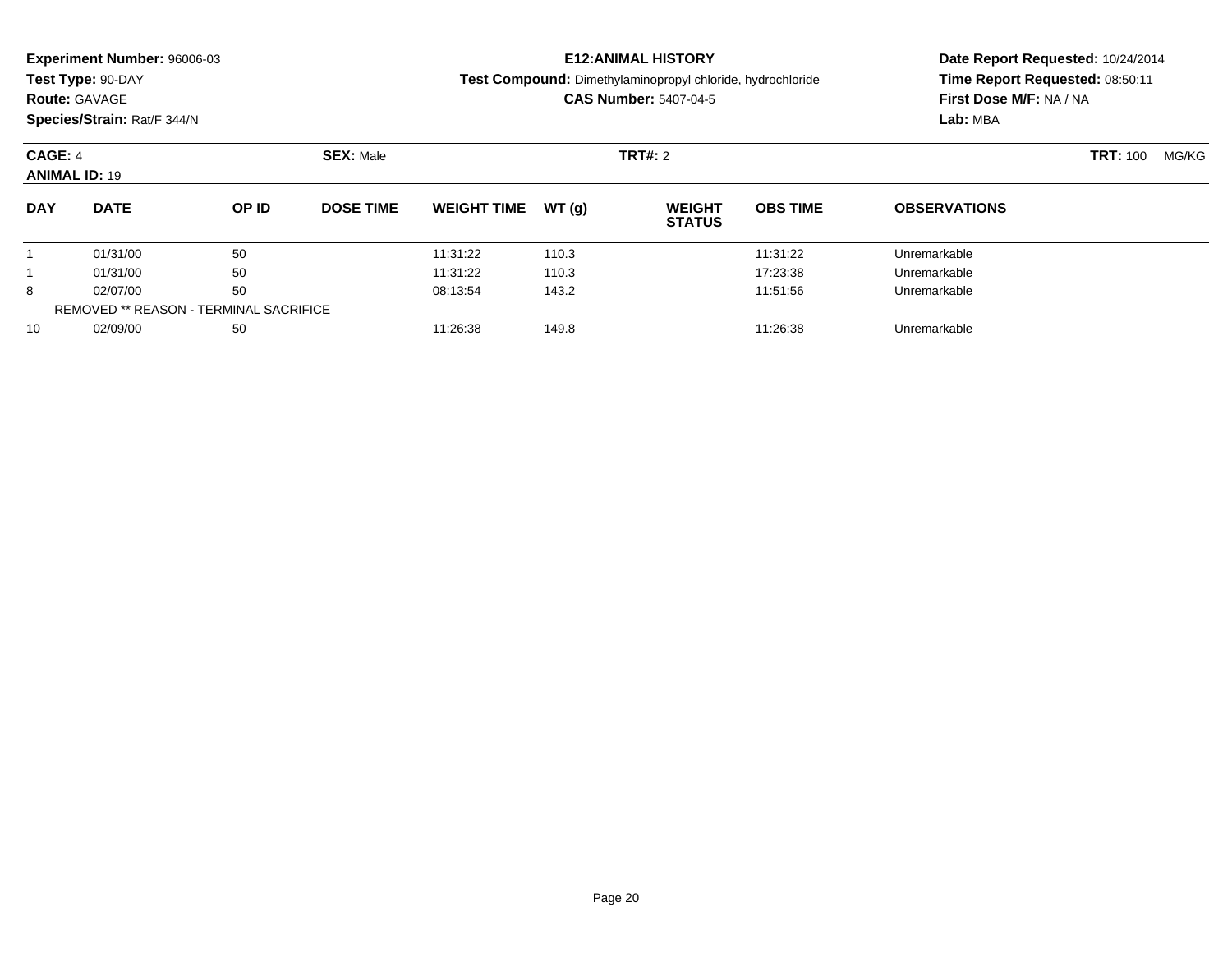|                                               | <b>Experiment Number: 96006-03</b>        |       |                               |                                                                                                   |                                                            | <b>E12:ANIMAL HISTORY</b>      | Date Report Requested: 10/24/2014 |                          |  |
|-----------------------------------------------|-------------------------------------------|-------|-------------------------------|---------------------------------------------------------------------------------------------------|------------------------------------------------------------|--------------------------------|-----------------------------------|--------------------------|--|
|                                               | Test Type: 90-DAY<br><b>Route: GAVAGE</b> |       |                               | <b>Test Compound:</b> Dimethylaminopropyl chloride, hydrochloride<br><b>CAS Number: 5407-04-5</b> | Time Report Requested: 08:50:11<br>First Dose M/F: NA / NA |                                |                                   |                          |  |
|                                               | Species/Strain: Rat/F 344/N               |       |                               |                                                                                                   |                                                            |                                |                                   | Lab: MBA                 |  |
| CAGE: 4                                       | <b>SEX: Male</b><br><b>ANIMAL ID: 20</b>  |       |                               |                                                                                                   |                                                            | <b>TRT#: 2</b>                 |                                   | <b>TRT:</b> 100<br>MG/KG |  |
| <b>DAY</b>                                    | <b>DATE</b>                               | OP ID | <b>DOSE TIME</b>              | <b>WEIGHT TIME</b>                                                                                | WT (q)                                                     | <b>WEIGHT</b><br><b>STATUS</b> | <b>OBS TIME</b>                   | <b>OBSERVATIONS</b>      |  |
|                                               | 01/31/00                                  | 50    |                               | 11:31:22                                                                                          | 113.8                                                      |                                | 11:31:22                          | Unremarkable             |  |
|                                               | 50<br>01/31/00                            |       | 11:31:22                      | 113.8                                                                                             |                                                            | 17:23:38                       | Unremarkable                      |                          |  |
| 50<br>8<br>02/07/00                           |                                           |       | 08:13:54<br>153.4<br>11:51:56 |                                                                                                   |                                                            |                                | Unremarkable                      |                          |  |
| <b>REMOVED ** REASON - TERMINAL SACRIFICE</b> |                                           |       |                               |                                                                                                   |                                                            |                                |                                   |                          |  |

0 02/09/00 50 50 11:26:38 159.3 159.3 159.3 11:26:38 Dhremarkable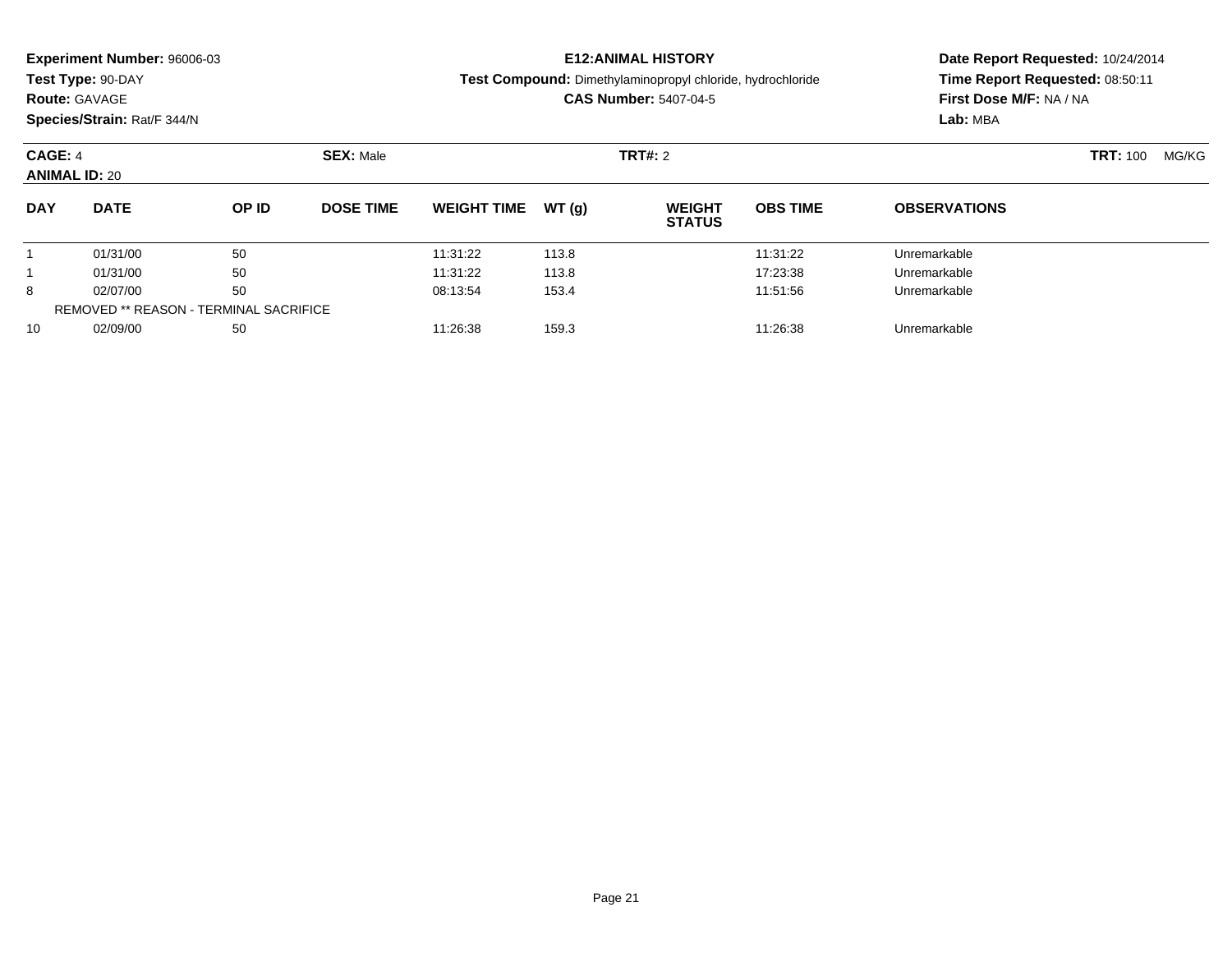|                     | Experiment Number: 96006-03<br>Test Type: 90-DAY<br><b>Route: GAVAGE</b><br>Species/Strain: Rat/F 344/N |       |                               |                    |       | <b>E12: ANIMAL HISTORY</b><br>Test Compound: Dimethylaminopropyl chloride, hydrochloride<br><b>CAS Number: 5407-04-5</b> | Date Report Requested: 10/24/2014<br>Time Report Requested: 08:50:11<br>First Dose M/F: NA / NA<br>Lab: MBA |                     |                 |       |
|---------------------|---------------------------------------------------------------------------------------------------------|-------|-------------------------------|--------------------|-------|--------------------------------------------------------------------------------------------------------------------------|-------------------------------------------------------------------------------------------------------------|---------------------|-----------------|-------|
|                     | CAGE: 5<br><b>ANIMAL ID: 21</b>                                                                         |       | <b>SEX: Male</b>              | TRT#: 3            |       |                                                                                                                          |                                                                                                             |                     | <b>TRT: 200</b> | MG/KG |
| <b>DAY</b>          | <b>DATE</b>                                                                                             | OP ID | <b>DOSE TIME</b>              | <b>WEIGHT TIME</b> | WT(q) | <b>WEIGHT</b><br><b>STATUS</b>                                                                                           | <b>OBS TIME</b>                                                                                             | <b>OBSERVATIONS</b> |                 |       |
|                     | 01/31/00                                                                                                | 50    |                               | 11:45:02           | 107.3 |                                                                                                                          | 11:45:02                                                                                                    | Unremarkable        |                 |       |
|                     | 50<br>01/31/00                                                                                          |       |                               | 11:45:02           | 107.3 |                                                                                                                          | 17:25:46                                                                                                    | Unremarkable        |                 |       |
| 50<br>8<br>02/07/00 |                                                                                                         |       | 08:19:08<br>126.1<br>11:52:28 |                    |       | Unremarkable                                                                                                             |                                                                                                             |                     |                 |       |
|                     | <b>REMOVED ** REASON - TERMINAL SACRIFICE</b>                                                           |       |                               |                    |       |                                                                                                                          |                                                                                                             |                     |                 |       |

0 02/09/00 50 50 11:35:28 129.3 129.3 129.3 129.3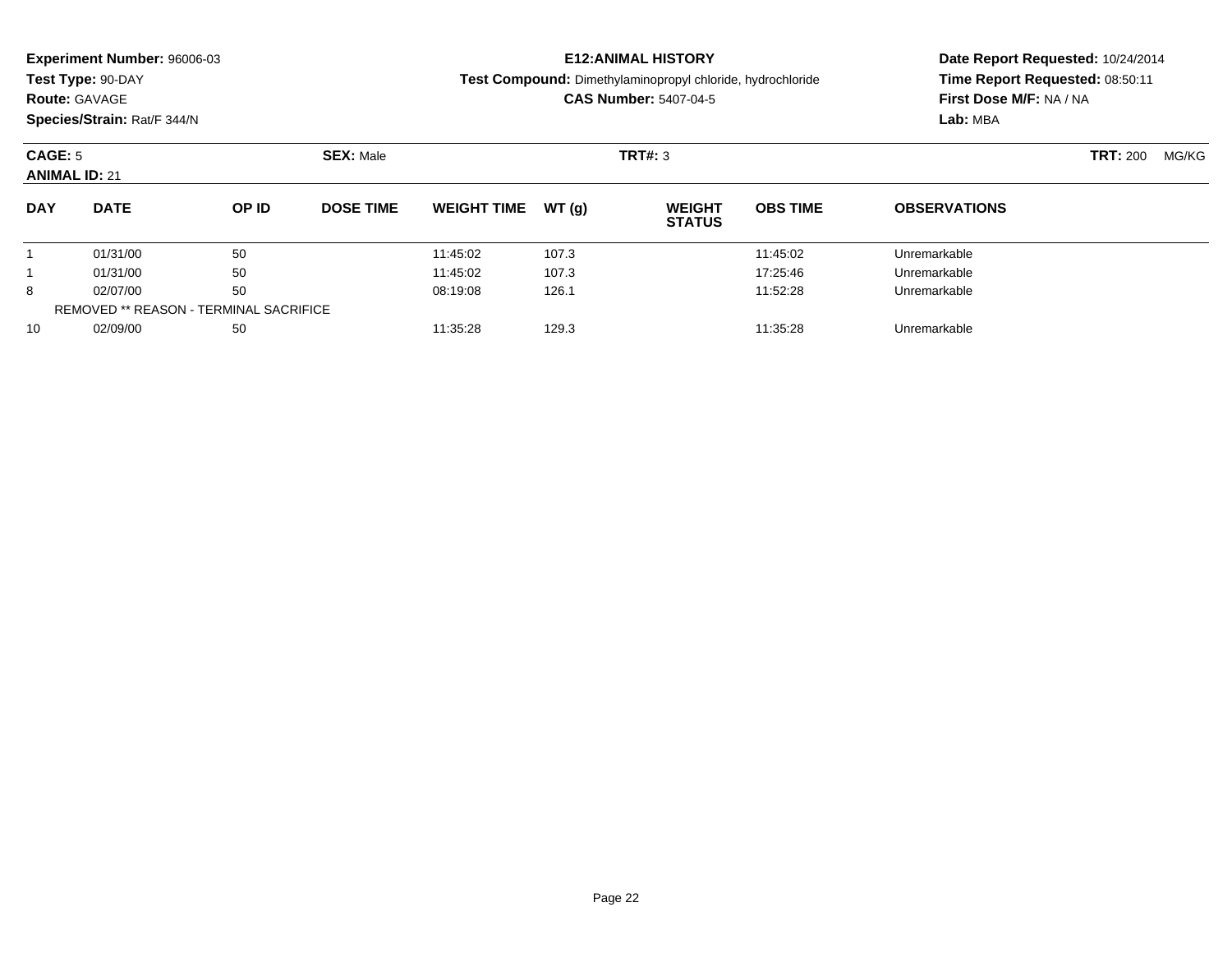|                                 | Experiment Number: 96006-03<br>Test Type: 90-DAY<br><b>Route: GAVAGE</b><br>Species/Strain: Rat/F 344/N |       |                               |                    |       | <b>E12: ANIMAL HISTORY</b><br>Test Compound: Dimethylaminopropyl chloride, hydrochloride<br><b>CAS Number: 5407-04-5</b> | Date Report Requested: 10/24/2014<br>Time Report Requested: 08:50:11<br>First Dose M/F: NA / NA<br>Lab: MBA |                     |       |  |
|---------------------------------|---------------------------------------------------------------------------------------------------------|-------|-------------------------------|--------------------|-------|--------------------------------------------------------------------------------------------------------------------------|-------------------------------------------------------------------------------------------------------------|---------------------|-------|--|
| CAGE: 5<br><b>ANIMAL ID: 22</b> |                                                                                                         |       | <b>SEX: Male</b>              |                    |       | TRT#: 3                                                                                                                  |                                                                                                             | <b>TRT: 200</b>     | MG/KG |  |
| <b>DAY</b>                      | <b>DATE</b>                                                                                             | OP ID | <b>DOSE TIME</b>              | <b>WEIGHT TIME</b> | WT(q) | <b>WEIGHT</b><br><b>STATUS</b>                                                                                           | <b>OBS TIME</b>                                                                                             | <b>OBSERVATIONS</b> |       |  |
|                                 | 01/31/00                                                                                                | 50    |                               | 11:45:02           | 102.2 |                                                                                                                          | 11:45:02                                                                                                    | Unremarkable        |       |  |
|                                 | 50<br>01/31/00                                                                                          |       |                               | 11:45:02           | 102.2 |                                                                                                                          | 17:25:46                                                                                                    | Unremarkable        |       |  |
| 50<br>8<br>02/07/00             |                                                                                                         |       | 08:19:08<br>131.5<br>11:52:28 |                    |       | Unremarkable                                                                                                             |                                                                                                             |                     |       |  |
|                                 | <b>REMOVED ** REASON - TERMINAL SACRIFICE</b>                                                           |       |                               |                    |       |                                                                                                                          |                                                                                                             |                     |       |  |

0 02/09/00 50 50 11:35:28 136.0 136.0 136.0 135.28 Unremarkable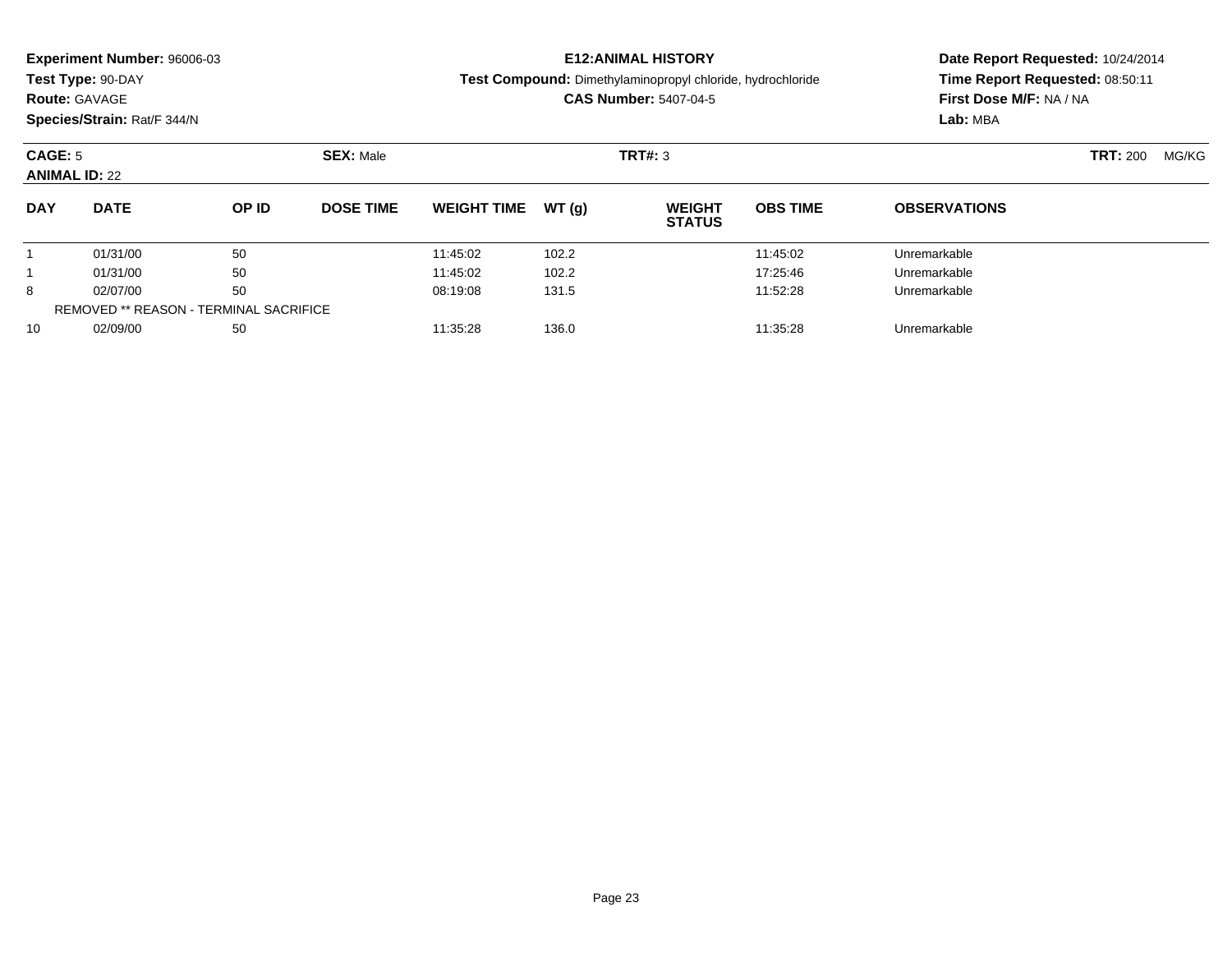|                     | Experiment Number: 96006-03<br>Test Type: 90-DAY<br><b>Route: GAVAGE</b><br>Species/Strain: Rat/F 344/N |       |                               |                    |       | <b>E12: ANIMAL HISTORY</b><br>Test Compound: Dimethylaminopropyl chloride, hydrochloride<br><b>CAS Number: 5407-04-5</b> | Date Report Requested: 10/24/2014<br>Time Report Requested: 08:50:11<br>First Dose M/F: NA / NA<br>Lab: MBA |                     |       |  |
|---------------------|---------------------------------------------------------------------------------------------------------|-------|-------------------------------|--------------------|-------|--------------------------------------------------------------------------------------------------------------------------|-------------------------------------------------------------------------------------------------------------|---------------------|-------|--|
|                     | CAGE: 5<br><b>ANIMAL ID: 23</b>                                                                         |       | <b>SEX: Male</b>              |                    |       | TRT#: 3                                                                                                                  |                                                                                                             | <b>TRT: 200</b>     | MG/KG |  |
| <b>DAY</b>          | <b>DATE</b>                                                                                             | OP ID | <b>DOSE TIME</b>              | <b>WEIGHT TIME</b> | WT(q) | <b>WEIGHT</b><br><b>STATUS</b>                                                                                           | <b>OBS TIME</b>                                                                                             | <b>OBSERVATIONS</b> |       |  |
|                     | 01/31/00                                                                                                | 50    |                               | 11:45:02           | 91.8  |                                                                                                                          | 11:45:02                                                                                                    | Unremarkable        |       |  |
|                     | 50<br>01/31/00                                                                                          |       |                               | 11:45:02           | 91.8  |                                                                                                                          | 17:25:46                                                                                                    | Unremarkable        |       |  |
| 50<br>8<br>02/07/00 |                                                                                                         |       | 08:19:08<br>107.7<br>11:52:28 |                    |       | Unremarkable                                                                                                             |                                                                                                             |                     |       |  |
|                     | <b>REMOVED ** REASON - TERMINAL SACRIFICE</b>                                                           |       |                               |                    |       |                                                                                                                          |                                                                                                             |                     |       |  |

0 02/09/00 50 50 11:35:28 114.0 11:40 11:35:28 Unremarkable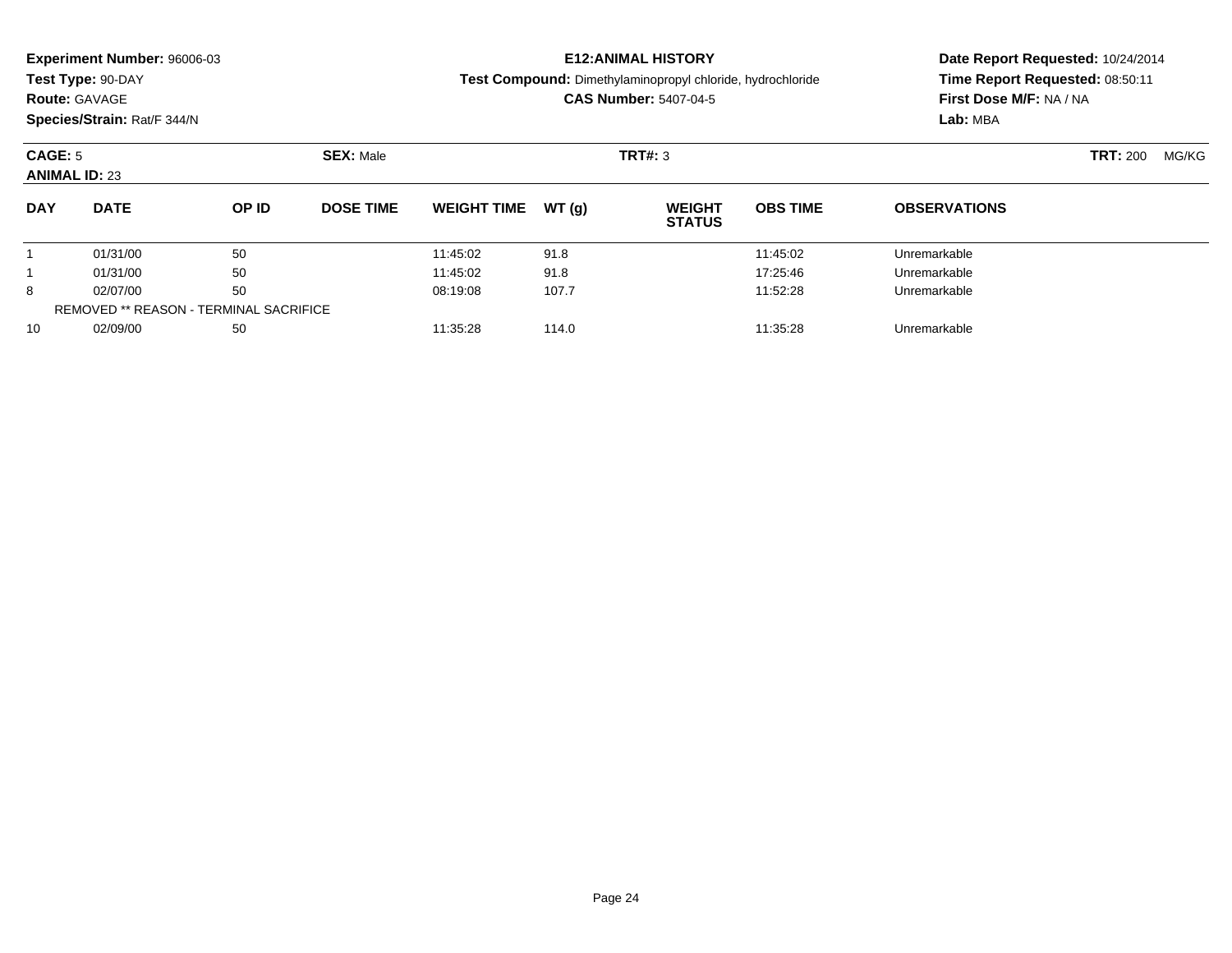|                     | Experiment Number: 96006-03<br>Test Type: 90-DAY<br><b>Route: GAVAGE</b><br>Species/Strain: Rat/F 344/N |       |                               |                    |       | <b>E12: ANIMAL HISTORY</b><br>Test Compound: Dimethylaminopropyl chloride, hydrochloride<br><b>CAS Number: 5407-04-5</b> | Date Report Requested: 10/24/2014<br>Time Report Requested: 08:50:11<br>First Dose M/F: NA / NA<br>Lab: MBA |                     |                 |       |
|---------------------|---------------------------------------------------------------------------------------------------------|-------|-------------------------------|--------------------|-------|--------------------------------------------------------------------------------------------------------------------------|-------------------------------------------------------------------------------------------------------------|---------------------|-----------------|-------|
|                     | CAGE: 5<br><b>ANIMAL ID: 24</b>                                                                         |       | <b>SEX: Male</b>              | TRT#: 3            |       |                                                                                                                          |                                                                                                             |                     | <b>TRT: 200</b> | MG/KG |
| <b>DAY</b>          | <b>DATE</b>                                                                                             | OP ID | <b>DOSE TIME</b>              | <b>WEIGHT TIME</b> | WT(q) | <b>WEIGHT</b><br><b>STATUS</b>                                                                                           | <b>OBS TIME</b>                                                                                             | <b>OBSERVATIONS</b> |                 |       |
|                     | 01/31/00                                                                                                | 50    |                               | 11:45:02           | 91.5  |                                                                                                                          | 11:45:02                                                                                                    | Unremarkable        |                 |       |
|                     | 50<br>01/31/00                                                                                          |       |                               | 11:45:02           | 91.5  |                                                                                                                          | 17:25:46                                                                                                    | Unremarkable        |                 |       |
| 50<br>8<br>02/07/00 |                                                                                                         |       | 08:19:08<br>123.8<br>11:52:28 |                    |       | Unremarkable                                                                                                             |                                                                                                             |                     |                 |       |
|                     | <b>REMOVED ** REASON - TERMINAL SACRIFICE</b>                                                           |       |                               |                    |       |                                                                                                                          |                                                                                                             |                     |                 |       |

0 02/09/00 50 50 11:35:28 131.3 131.3 131.3 11:35:28 Unremarkable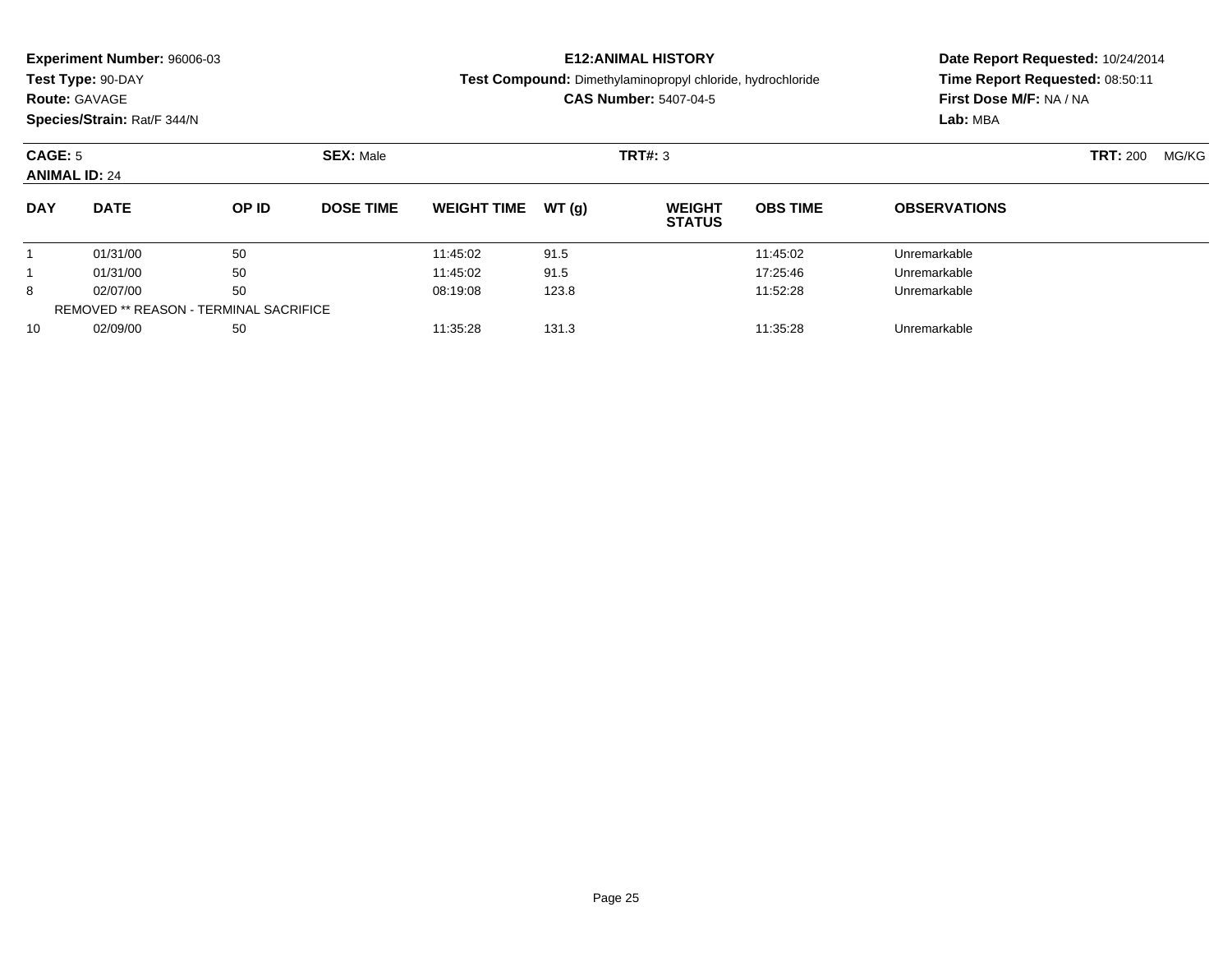|                     | Experiment Number: 96006-03<br>Test Type: 90-DAY<br><b>Route: GAVAGE</b><br>Species/Strain: Rat/F 344/N |       |                               |                    |       | <b>E12: ANIMAL HISTORY</b><br>Test Compound: Dimethylaminopropyl chloride, hydrochloride<br><b>CAS Number: 5407-04-5</b> | Date Report Requested: 10/24/2014<br>Time Report Requested: 08:50:11<br>First Dose M/F: NA / NA<br>Lab: MBA |                     |       |  |
|---------------------|---------------------------------------------------------------------------------------------------------|-------|-------------------------------|--------------------|-------|--------------------------------------------------------------------------------------------------------------------------|-------------------------------------------------------------------------------------------------------------|---------------------|-------|--|
|                     | CAGE: 5<br><b>ANIMAL ID: 25</b>                                                                         |       | <b>SEX: Male</b>              |                    |       | TRT#: 3                                                                                                                  |                                                                                                             | <b>TRT: 200</b>     | MG/KG |  |
| <b>DAY</b>          | <b>DATE</b>                                                                                             | OP ID | <b>DOSE TIME</b>              | <b>WEIGHT TIME</b> | WT(q) | <b>WEIGHT</b><br><b>STATUS</b>                                                                                           | <b>OBS TIME</b>                                                                                             | <b>OBSERVATIONS</b> |       |  |
|                     | 01/31/00                                                                                                | 50    |                               | 11:45:02           | 93.2  |                                                                                                                          | 11:45:02                                                                                                    | Unremarkable        |       |  |
|                     | 50<br>01/31/00                                                                                          |       |                               | 11:45:02           | 93.2  |                                                                                                                          | 17:25:46                                                                                                    | Unremarkable        |       |  |
| 50<br>8<br>02/07/00 |                                                                                                         |       | 08:19:08<br>119.5<br>11:52:28 |                    |       |                                                                                                                          | Unremarkable                                                                                                |                     |       |  |
|                     | <b>REMOVED ** REASON - TERMINAL SACRIFICE</b>                                                           |       |                               |                    |       |                                                                                                                          |                                                                                                             |                     |       |  |

0 02/09/00 50 50 11:35:28 126.5 126.5 126.5 125.28 Unremarkable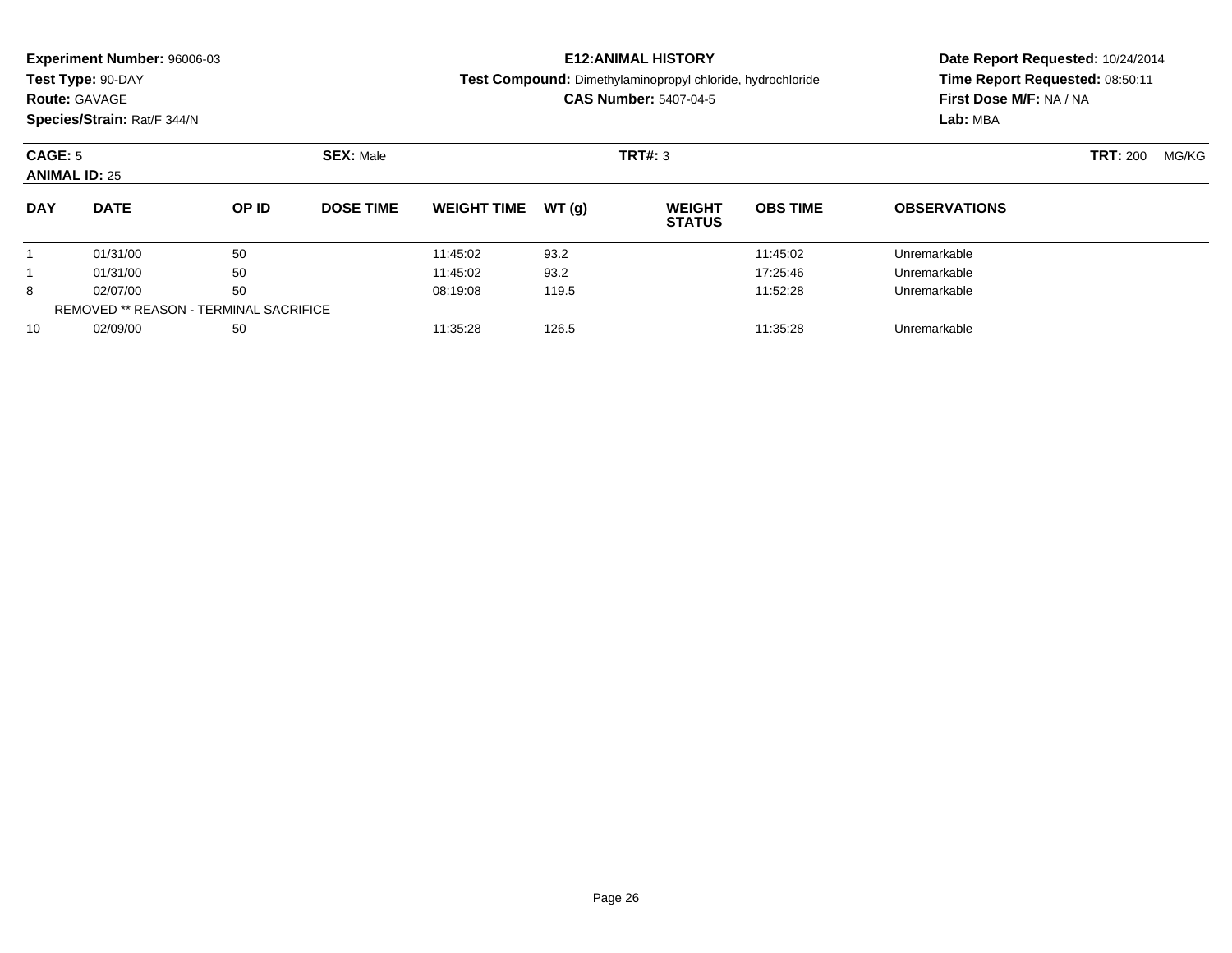| <b>Route: GAVAGE</b>            | Experiment Number: 96006-03<br>Test Type: 90-DAY<br>Species/Strain: Rat/F 344/N | <b>E12: ANIMAL HISTORY</b><br><b>Test Compound:</b> Dimethylaminopropyl chloride, hydrochloride<br><b>CAS Number: 5407-04-5</b> |                             |                               |       | Date Report Requested: 10/24/2014<br>Time Report Requested: 08:50:11<br>First Dose M/F: NA / NA<br>Lab: MBA |                 |                          |  |
|---------------------------------|---------------------------------------------------------------------------------|---------------------------------------------------------------------------------------------------------------------------------|-----------------------------|-------------------------------|-------|-------------------------------------------------------------------------------------------------------------|-----------------|--------------------------|--|
| CAGE: 6<br><b>ANIMAL ID: 26</b> |                                                                                 |                                                                                                                                 | <b>SEX: Male</b><br>TRT#: 3 |                               |       |                                                                                                             |                 | <b>TRT: 200</b><br>MG/KG |  |
| <b>DAY</b>                      | <b>DATE</b>                                                                     | OP ID                                                                                                                           | <b>DOSE TIME</b>            | <b>WEIGHT TIME</b>            | WT(q) | <b>WEIGHT</b><br><b>STATUS</b>                                                                              | <b>OBS TIME</b> | <b>OBSERVATIONS</b>      |  |
|                                 | 01/31/00                                                                        | 50                                                                                                                              |                             | 11:47:26                      | 83.4  |                                                                                                             | 11:47:26        | Unremarkable             |  |
|                                 | 50<br>01/31/00                                                                  |                                                                                                                                 |                             | 11:47:26                      | 83.4  |                                                                                                             | 17:26:10        | Unremarkable             |  |
| 8                               | 50<br>02/07/00                                                                  |                                                                                                                                 |                             | 114.9<br>11:53:00<br>08:23:00 |       |                                                                                                             | Unremarkable    |                          |  |

02/09/00 <sup>50</sup> 11:38:14 119.7 11:38:14 Unremarkable

REMOVED \*\* REASON - TERMINAL SACRIFICE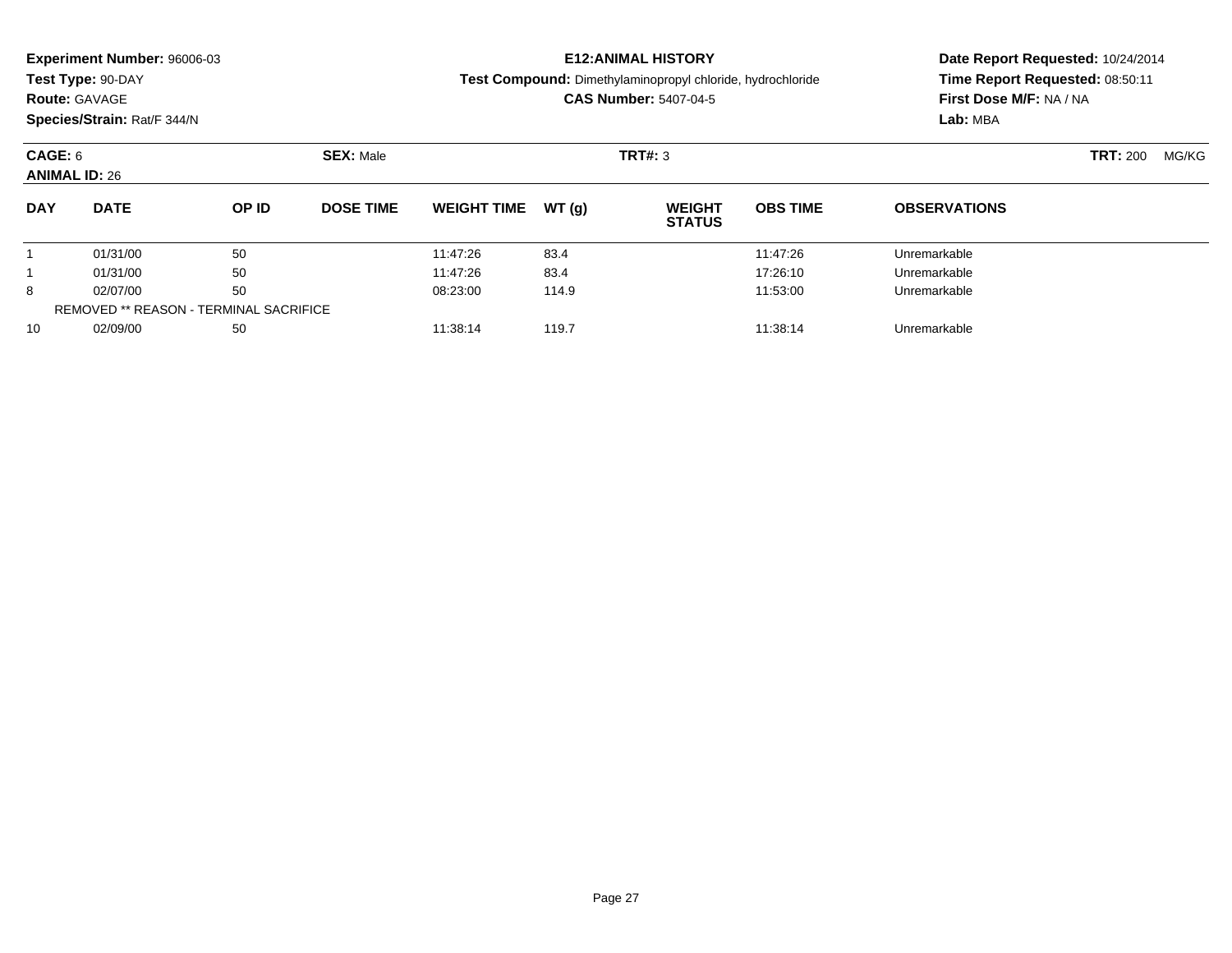|                     | Experiment Number: 96006-03<br>Test Type: 90-DAY<br><b>Route: GAVAGE</b><br>Species/Strain: Rat/F 344/N |       |                               |                    |       | <b>E12: ANIMAL HISTORY</b><br>Test Compound: Dimethylaminopropyl chloride, hydrochloride<br><b>CAS Number: 5407-04-5</b> | Date Report Requested: 10/24/2014<br>Time Report Requested: 08:50:11<br>First Dose M/F: NA / NA<br>Lab: MBA |                     |  |
|---------------------|---------------------------------------------------------------------------------------------------------|-------|-------------------------------|--------------------|-------|--------------------------------------------------------------------------------------------------------------------------|-------------------------------------------------------------------------------------------------------------|---------------------|--|
|                     | CAGE: 6<br><b>ANIMAL ID: 27</b>                                                                         |       | <b>SEX: Male</b><br>TRT#: 3   |                    |       |                                                                                                                          | <b>TRT:</b> 200                                                                                             |                     |  |
| <b>DAY</b>          | <b>DATE</b>                                                                                             | OP ID | <b>DOSE TIME</b>              | <b>WEIGHT TIME</b> | WT(q) | <b>WEIGHT</b><br><b>STATUS</b>                                                                                           | <b>OBS TIME</b>                                                                                             | <b>OBSERVATIONS</b> |  |
|                     | 01/31/00                                                                                                | 50    |                               | 11:47:26           | 88.1  |                                                                                                                          | 11:47:26                                                                                                    | Unremarkable        |  |
|                     | 50<br>01/31/00                                                                                          |       | 11:47:26                      | 88.1               |       | 17:26:10                                                                                                                 | Unremarkable                                                                                                |                     |  |
| 50<br>8<br>02/07/00 |                                                                                                         |       | 08:23:00<br>112.9<br>11:53:00 |                    |       | Unremarkable                                                                                                             |                                                                                                             |                     |  |
|                     | <b>REMOVED ** REASON - TERMINAL SACRIFICE</b>                                                           |       |                               |                    |       |                                                                                                                          |                                                                                                             |                     |  |

0 02/09/00 50 50 11:38:14 114.6 114.6 11:38:14 Unremarkable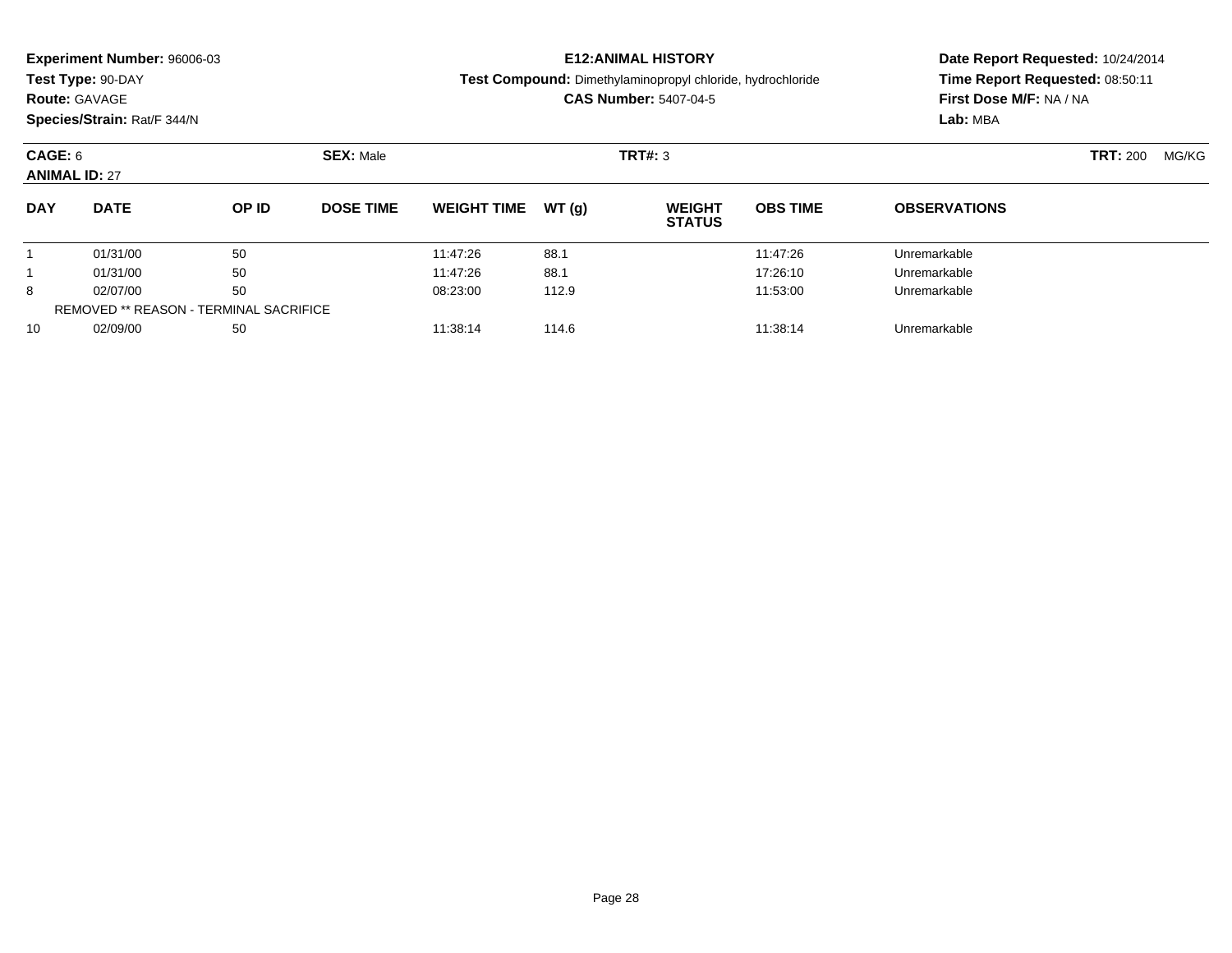### **Route:** GAVAGE

**Species/Strain:** Rat/F 344/N

### **E12:ANIMAL HISTORY**

#### **Test Compound:** Dimethylaminopropyl chloride, hydrochloride

**CAS Number:** 5407-04-5

| CAGE: 6<br><b>ANIMAL ID: 28</b> |                                                           |       | <b>SEX: Male</b> |                     |       | TRT#: 3                        | <b>TRT: 200</b> | MG/KG                           |  |  |
|---------------------------------|-----------------------------------------------------------|-------|------------------|---------------------|-------|--------------------------------|-----------------|---------------------------------|--|--|
| <b>DAY</b>                      | <b>DATE</b>                                               | OP ID | <b>DOSE TIME</b> | WEIGHT TIME $WT(g)$ |       | <b>WEIGHT</b><br><b>STATUS</b> | <b>OBS TIME</b> | <b>OBSERVATIONS</b>             |  |  |
|                                 | 01/31/00                                                  | 50    |                  | 11:47:26            | 85.1  |                                | 11:47:26        | Unremarkable                    |  |  |
|                                 | 01/31/00                                                  | 50    |                  | 11:47:26            | 85.1  |                                | 17:26:10        | Abnormal Breathing<br>Lethargic |  |  |
| 8                               | 02/07/00<br><b>REMOVED ** REASON - TERMINAL SACRIFICE</b> | 50    |                  | 08:23:00            | 96.6  |                                | 11:53:00        | Unremarkable                    |  |  |
| 10                              | 02/09/00                                                  | 50    |                  | 11:38:14            | 100.7 |                                | 11:38:14        | Unremarkable                    |  |  |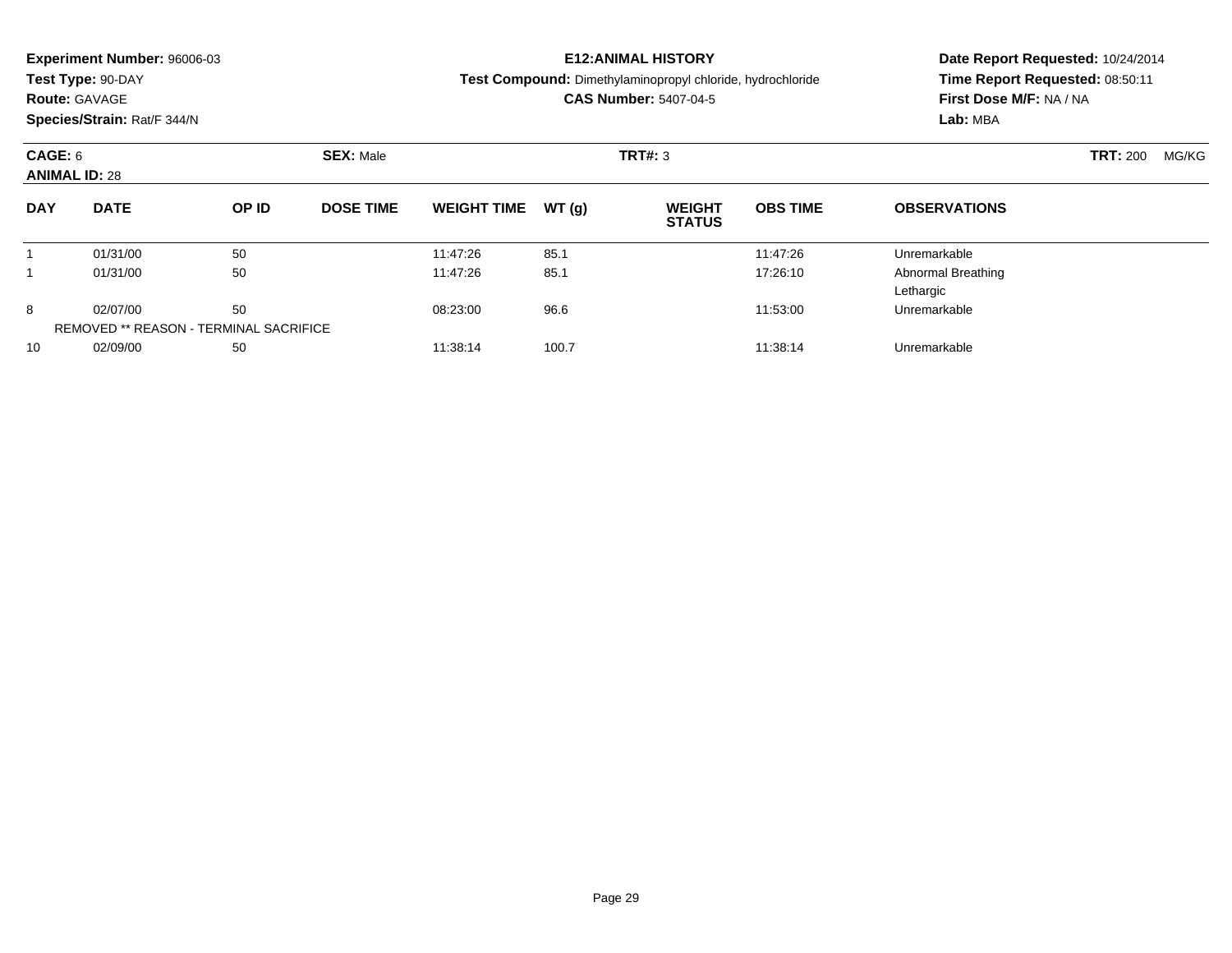| <b>Experiment Number: 96006-03</b><br>Test Type: 90-DAY<br><b>Route: GAVAGE</b><br>Species/Strain: Rat/F 344/N |             |       |                  | <b>E12: ANIMAL HISTORY</b><br><b>Test Compound:</b> Dimethylaminopropyl chloride, hydrochloride<br><b>CAS Number: 5407-04-5</b> |       |                                |                 | Date Report Requested: 10/24/2014<br>Time Report Requested: 08:50:11<br>First Dose M/F: NA / NA<br>Lab: MBA |                 |       |
|----------------------------------------------------------------------------------------------------------------|-------------|-------|------------------|---------------------------------------------------------------------------------------------------------------------------------|-------|--------------------------------|-----------------|-------------------------------------------------------------------------------------------------------------|-----------------|-------|
| CAGE: 6<br><b>ANIMAL ID: 29</b>                                                                                |             |       | <b>SEX: Male</b> | TRT#: 3                                                                                                                         |       |                                |                 |                                                                                                             | <b>TRT: 200</b> | MG/KG |
| <b>DAY</b>                                                                                                     | <b>DATE</b> | OP ID | <b>DOSE TIME</b> | <b>WEIGHT TIME</b>                                                                                                              | WT(q) | <b>WEIGHT</b><br><b>STATUS</b> | <b>OBS TIME</b> | <b>OBSERVATIONS</b>                                                                                         |                 |       |
|                                                                                                                | 01/31/00    | 50    |                  | 11:47:26                                                                                                                        | 111.9 |                                | 11:47:26        | Unremarkable                                                                                                |                 |       |
|                                                                                                                | 01/31/00    | 50    |                  | 11:47:26                                                                                                                        | 111.9 |                                | 17:26:10        | Unremarkable                                                                                                |                 |       |
| 8                                                                                                              | 02/07/00    | 50    |                  | 08:23:00                                                                                                                        | 132.3 |                                | 11:53:00        | Unremarkable                                                                                                |                 |       |

02/09/00 <sup>50</sup> 11:38:14 140.7 11:38:14 Unremarkable

REMOVED \*\* REASON - TERMINAL SACRIFICE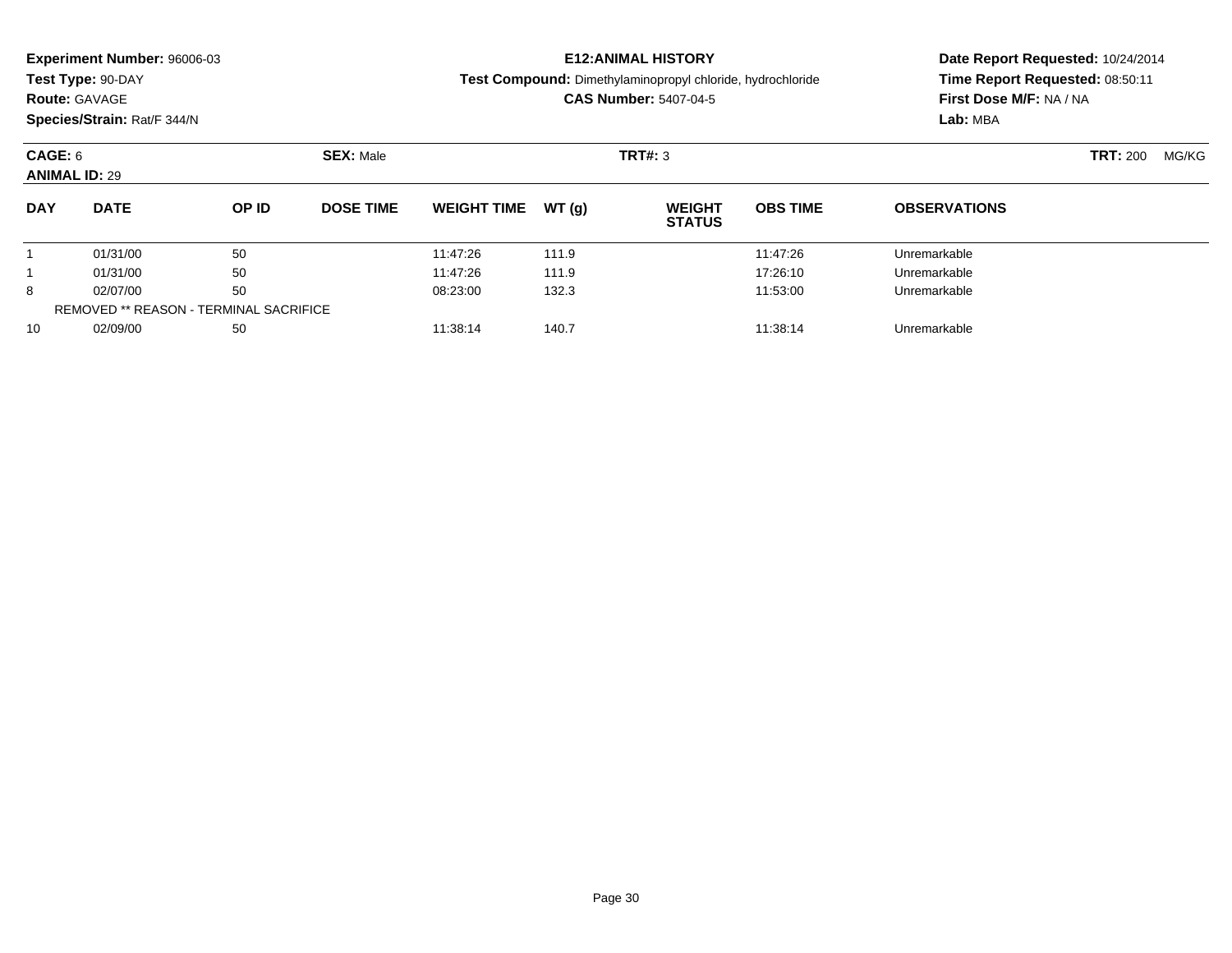| Experiment Number: 96006-03<br>Test Type: 90-DAY<br><b>Route: GAVAGE</b><br>Species/Strain: Rat/F 344/N |             |       |                  |                    |       | <b>E12: ANIMAL HISTORY</b><br>Test Compound: Dimethylaminopropyl chloride, hydrochloride<br><b>CAS Number: 5407-04-5</b> | Date Report Requested: 10/24/2014<br>Time Report Requested: 08:50:11<br>First Dose M/F: NA / NA<br>Lab: MBA |                     |       |  |
|---------------------------------------------------------------------------------------------------------|-------------|-------|------------------|--------------------|-------|--------------------------------------------------------------------------------------------------------------------------|-------------------------------------------------------------------------------------------------------------|---------------------|-------|--|
| CAGE: 6<br><b>ANIMAL ID: 30</b>                                                                         |             |       | <b>SEX: Male</b> |                    |       | TRT#: 3                                                                                                                  |                                                                                                             | <b>TRT: 200</b>     | MG/KG |  |
| <b>DAY</b>                                                                                              | <b>DATE</b> | OP ID | <b>DOSE TIME</b> | <b>WEIGHT TIME</b> | WT(q) | <b>WEIGHT</b><br><b>STATUS</b>                                                                                           | <b>OBS TIME</b>                                                                                             | <b>OBSERVATIONS</b> |       |  |
|                                                                                                         | 01/31/00    | 50    |                  | 11:47:26           | 96.8  |                                                                                                                          | 11:47:26                                                                                                    | Unremarkable        |       |  |
|                                                                                                         | 01/31/00    | 50    |                  | 11:47:26           | 96.8  |                                                                                                                          | 17:26:10                                                                                                    | Unremarkable        |       |  |
| 8                                                                                                       | 02/07/00    | 50    |                  | 08:23:00           | 119.6 |                                                                                                                          | 11:53:00                                                                                                    | Unremarkable        |       |  |
| <b>REMOVED ** REASON - TERMINAL SACRIFICE</b>                                                           |             |       |                  |                    |       |                                                                                                                          |                                                                                                             |                     |       |  |

02/09/00 <sup>50</sup> 11:38:14 124.0 11:38:14 Unremarkable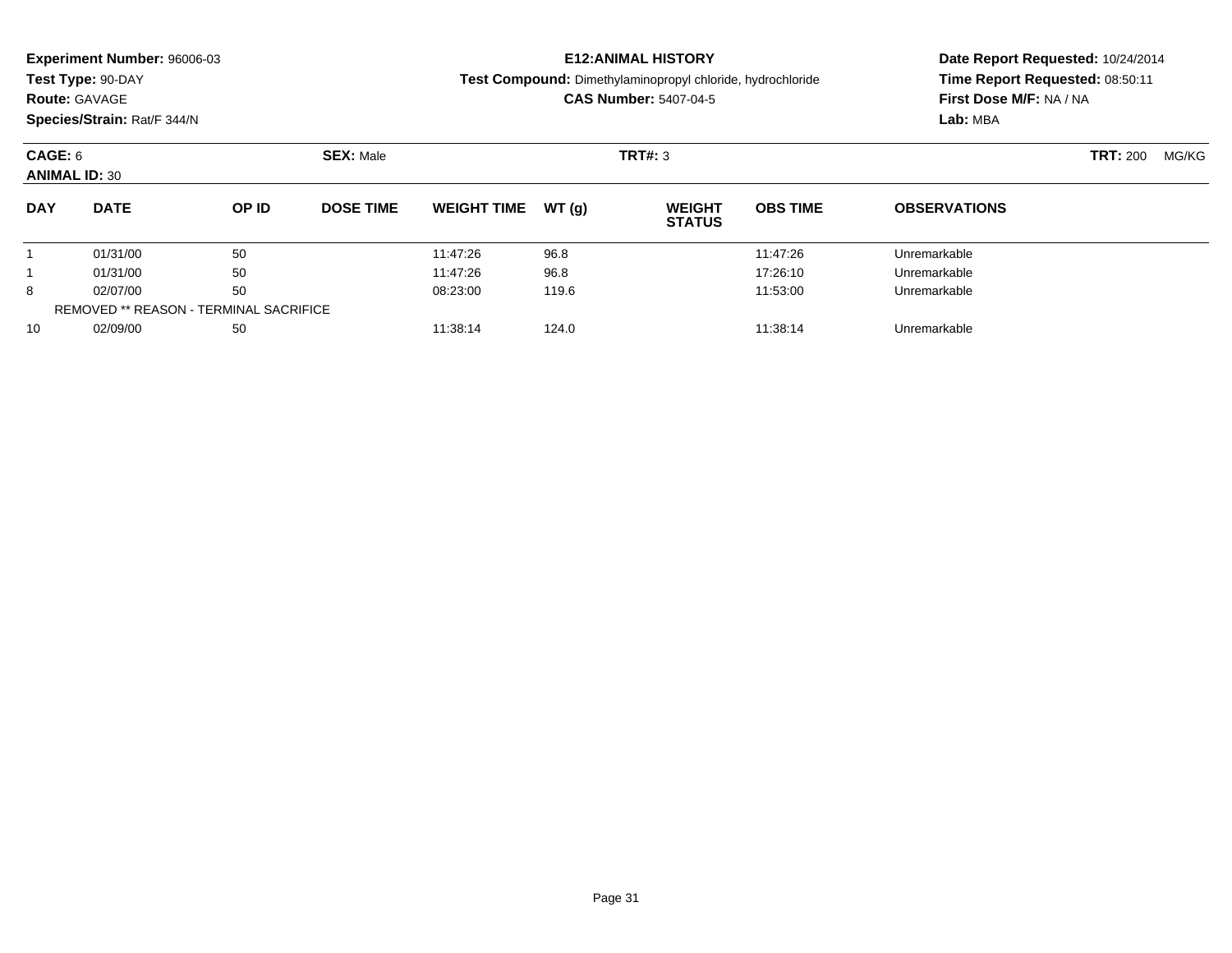|                                        | <b>Experiment Number: 96006-03</b><br>Test Type: 90-DAY<br><b>Route: GAVAGE</b><br>Species/Strain: Rat/F 344/N |       |                  |                                  |       | <b>E12: ANIMAL HISTORY</b><br>Test Compound: Dimethylaminopropyl chloride, hydrochloride<br><b>CAS Number: 5407-04-5</b> | Date Report Requested: 10/24/2014<br>Time Report Requested: 08:50:11<br>First Dose M/F: NA / NA<br>Lab: MBA |                     |  |       |
|----------------------------------------|----------------------------------------------------------------------------------------------------------------|-------|------------------|----------------------------------|-------|--------------------------------------------------------------------------------------------------------------------------|-------------------------------------------------------------------------------------------------------------|---------------------|--|-------|
| <b>CAGE: 7</b><br><b>ANIMAL ID: 31</b> |                                                                                                                |       | <b>SEX: Male</b> |                                  |       | <b>TRT#: 4</b>                                                                                                           |                                                                                                             | <b>TRT: 400</b>     |  | MG/KG |
| <b>DAY</b>                             | <b>DATE</b>                                                                                                    | OP ID | <b>DOSE TIME</b> | <b>WEIGHT TIME</b>               | WT(q) | <b>WEIGHT</b><br><b>STATUS</b>                                                                                           | <b>OBS TIME</b>                                                                                             | <b>OBSERVATIONS</b> |  |       |
|                                        | 01/31/00                                                                                                       | 50    |                  | 11:33:22                         | 91.9  |                                                                                                                          | 11:33:22                                                                                                    | Unremarkable        |  |       |
|                                        | 01/31/00                                                                                                       | 50    |                  | **NOTE-Discharge from both eyes. |       |                                                                                                                          | 15:35:14                                                                                                    |                     |  |       |
|                                        | 01/31/00                                                                                                       | 50    |                  | 11:33:22                         | 91.9  |                                                                                                                          |                                                                                                             |                     |  |       |
|                                        | <b>REMOVED ** REASON - NATURAL DEATH</b>                                                                       |       |                  |                                  |       |                                                                                                                          |                                                                                                             |                     |  |       |
|                                        | 01/31/00                                                                                                       | 50    |                  | 15:32:24                         | 89.6  |                                                                                                                          | 15:32:24                                                                                                    | Nasal/Eye Discharge |  |       |
|                                        |                                                                                                                |       |                  |                                  |       |                                                                                                                          |                                                                                                             |                     |  |       |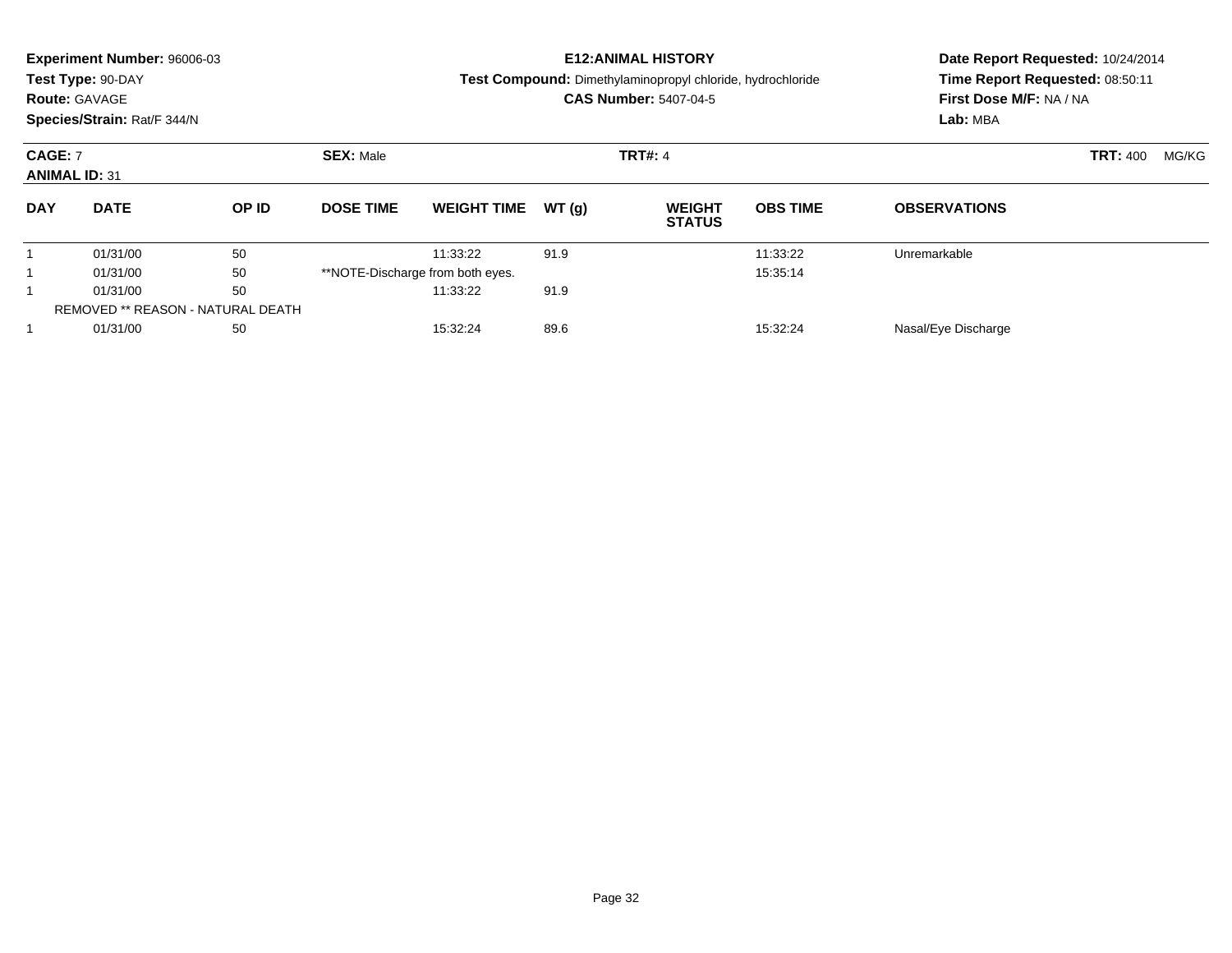|                                        | <b>Experiment Number: 96006-03</b><br>Test Type: 90-DAY<br><b>Route: GAVAGE</b><br>Species/Strain: Rat/F 344/N |       |                  |                                  |                | <b>E12:ANIMAL HISTORY</b><br><b>Test Compound:</b> Dimethylaminopropyl chloride, hydrochloride<br><b>CAS Number: 5407-04-5</b> | Date Report Requested: 10/24/2014<br>Time Report Requested: 08:50:11<br>First Dose M/F: NA / NA<br>Lab: MBA |                     |                          |
|----------------------------------------|----------------------------------------------------------------------------------------------------------------|-------|------------------|----------------------------------|----------------|--------------------------------------------------------------------------------------------------------------------------------|-------------------------------------------------------------------------------------------------------------|---------------------|--------------------------|
| <b>CAGE: 7</b><br><b>ANIMAL ID: 32</b> |                                                                                                                |       | <b>SEX: Male</b> |                                  | <b>TRT#: 4</b> |                                                                                                                                |                                                                                                             |                     | <b>TRT: 400</b><br>MG/KG |
| <b>DAY</b>                             | <b>DATE</b>                                                                                                    | OP ID | <b>DOSE TIME</b> | <b>WEIGHT TIME</b>               | WT(g)          | <b>WEIGHT</b><br><b>STATUS</b>                                                                                                 | <b>OBS TIME</b>                                                                                             | <b>OBSERVATIONS</b> |                          |
|                                        | 01/31/00                                                                                                       | 50    |                  | 11:33:22                         | 85.8           |                                                                                                                                | 11:33:22                                                                                                    | Unremarkable        |                          |
|                                        | 01/31/00                                                                                                       | 50    |                  | **NOTE-Discharge from both eyes. |                |                                                                                                                                | 15:53:12                                                                                                    |                     |                          |
|                                        | 01/31/00                                                                                                       | 50    |                  | 11:33:22                         | 85.8           |                                                                                                                                |                                                                                                             |                     |                          |
|                                        | <b>REMOVED ** REASON - NATURAL DEATH</b>                                                                       |       |                  |                                  |                |                                                                                                                                |                                                                                                             |                     |                          |
|                                        | 01/31/00                                                                                                       | 50    |                  | 15:32:24                         | 84.3           |                                                                                                                                | 15:32:24                                                                                                    | Nasal/Eye Discharge |                          |
|                                        |                                                                                                                |       |                  |                                  |                |                                                                                                                                |                                                                                                             |                     |                          |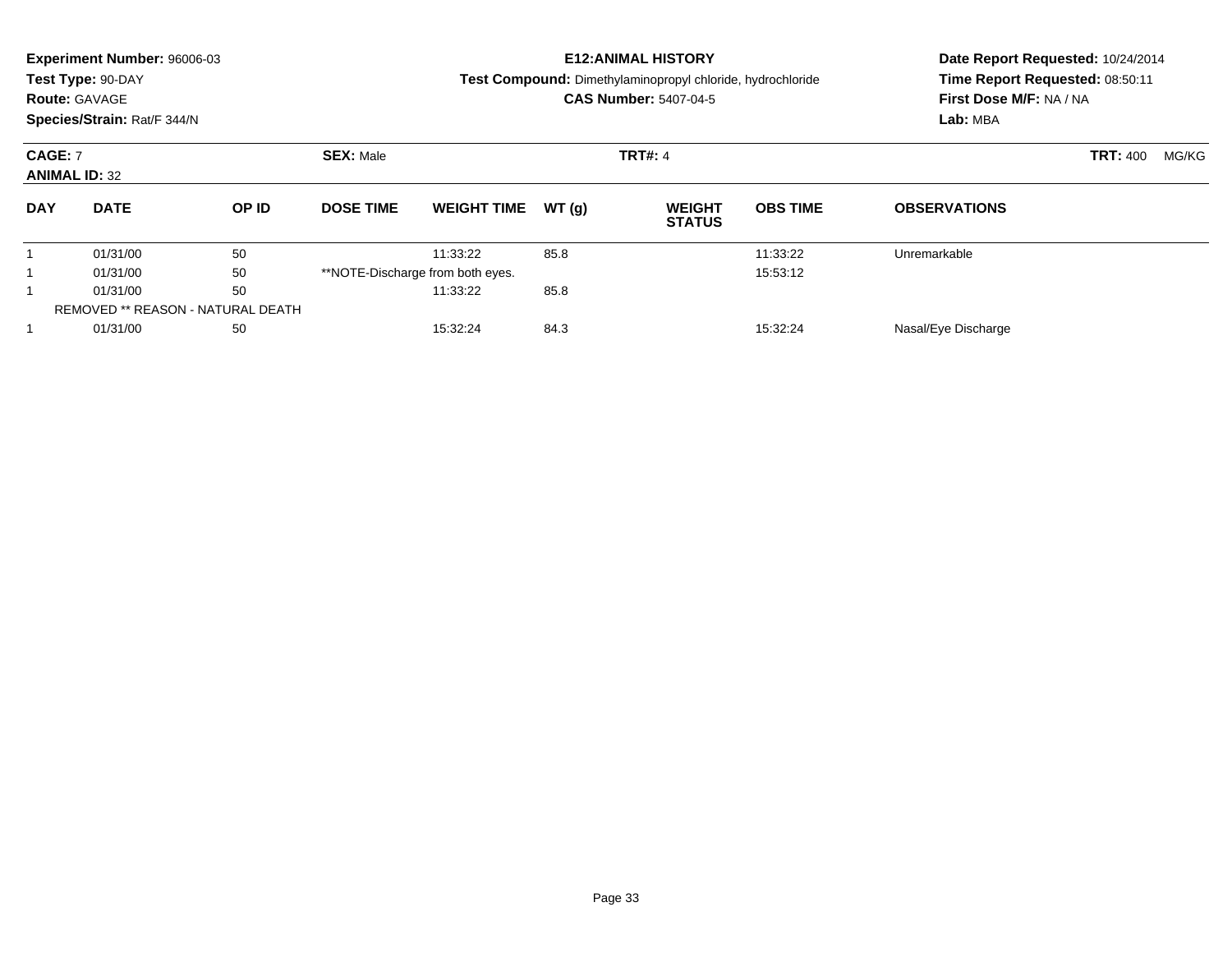|                                        | <b>Experiment Number: 96006-03</b><br>Test Type: 90-DAY<br><b>Route: GAVAGE</b><br>Species/Strain: Rat/F 344/N |       |                                |                    |                | <b>E12: ANIMAL HISTORY</b><br>Test Compound: Dimethylaminopropyl chloride, hydrochloride<br><b>CAS Number: 5407-04-5</b> | Date Report Requested: 10/24/2014<br>Time Report Requested: 08:50:11<br>First Dose M/F: NA / NA<br>Lab: MBA |                     |                          |  |
|----------------------------------------|----------------------------------------------------------------------------------------------------------------|-------|--------------------------------|--------------------|----------------|--------------------------------------------------------------------------------------------------------------------------|-------------------------------------------------------------------------------------------------------------|---------------------|--------------------------|--|
| <b>CAGE: 7</b><br><b>ANIMAL ID: 33</b> |                                                                                                                |       | <b>SEX: Male</b>               |                    | <b>TRT#: 4</b> |                                                                                                                          |                                                                                                             |                     | <b>TRT: 400</b><br>MG/KG |  |
| <b>DAY</b>                             | <b>DATE</b>                                                                                                    | OP ID | <b>DOSE TIME</b>               | <b>WEIGHT TIME</b> | WT(q)          | <b>WEIGHT</b><br><b>STATUS</b>                                                                                           | <b>OBS TIME</b>                                                                                             | <b>OBSERVATIONS</b> |                          |  |
|                                        | 01/31/00                                                                                                       | 50    |                                | 11:33:22           | 87.8           |                                                                                                                          | 11:33:22                                                                                                    | Unremarkable        |                          |  |
|                                        | 01/31/00                                                                                                       | 50    | **NOTE-Discharge in both eyes. |                    |                |                                                                                                                          | 15:38:48                                                                                                    |                     |                          |  |
|                                        | 01/31/00                                                                                                       | 50    |                                | 11:33:22           | 87.8           |                                                                                                                          |                                                                                                             |                     |                          |  |
|                                        | <b>REMOVED ** REASON - NATURAL DEATH</b>                                                                       |       |                                |                    |                |                                                                                                                          |                                                                                                             |                     |                          |  |
|                                        | 01/31/00                                                                                                       | 50    |                                | 15:32:24           | 86.5           |                                                                                                                          | 15:32:24                                                                                                    | Nasal/Eye Discharge |                          |  |
|                                        |                                                                                                                |       |                                |                    |                |                                                                                                                          |                                                                                                             |                     |                          |  |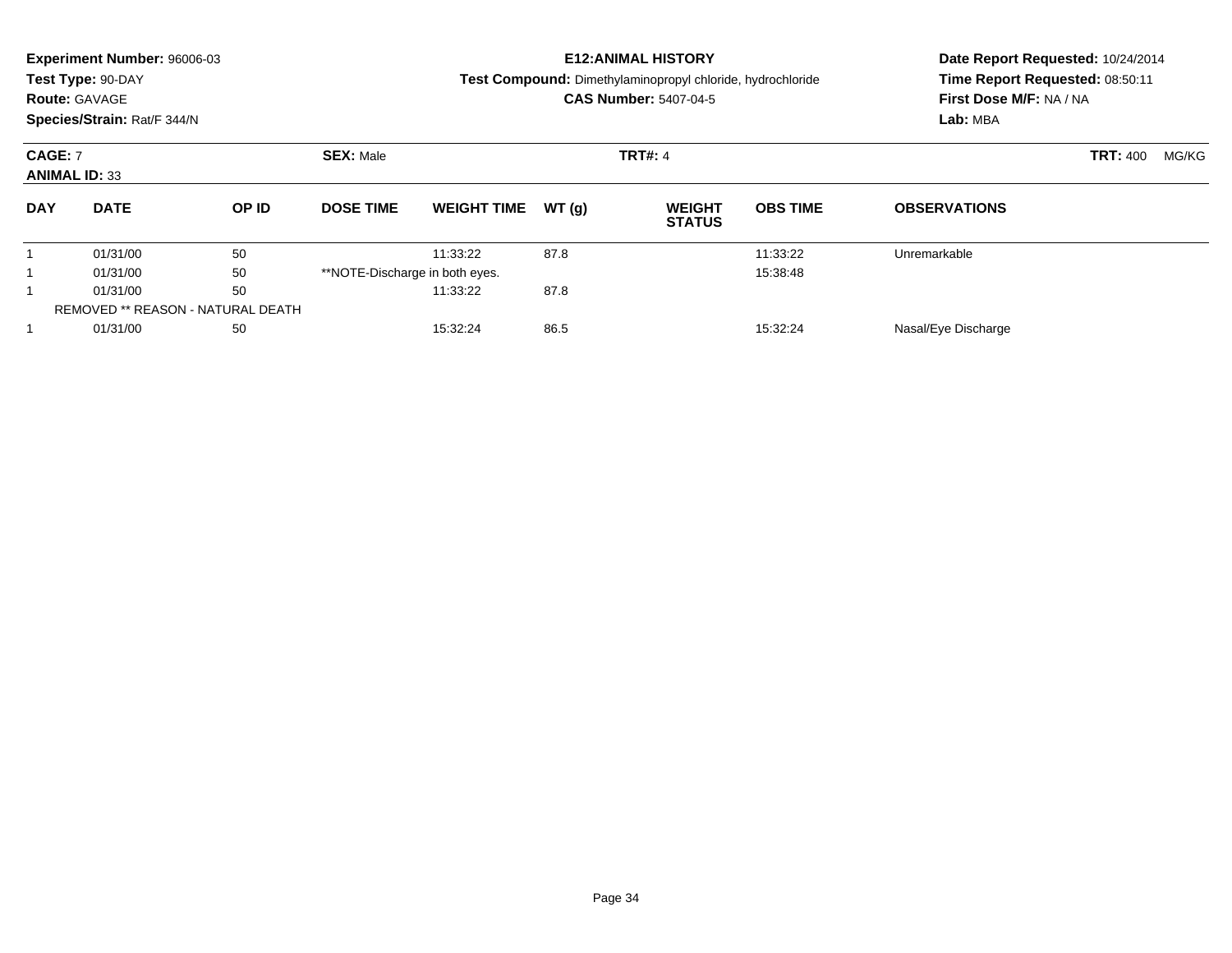|                                        | <b>Experiment Number: 96006-03</b><br>Test Type: 90-DAY<br><b>Route: GAVAGE</b><br>Species/Strain: Rat/F 344/N |       |                  |                                  |                | <b>E12: ANIMAL HISTORY</b><br>Test Compound: Dimethylaminopropyl chloride, hydrochloride<br><b>CAS Number: 5407-04-5</b> | Date Report Requested: 10/24/2014<br>Time Report Requested: 08:50:11<br>First Dose M/F: NA / NA<br>Lab: MBA |                     |                 |       |
|----------------------------------------|----------------------------------------------------------------------------------------------------------------|-------|------------------|----------------------------------|----------------|--------------------------------------------------------------------------------------------------------------------------|-------------------------------------------------------------------------------------------------------------|---------------------|-----------------|-------|
| <b>CAGE: 7</b><br><b>ANIMAL ID: 34</b> |                                                                                                                |       | <b>SEX: Male</b> |                                  | <b>TRT#: 4</b> |                                                                                                                          |                                                                                                             |                     | <b>TRT: 400</b> | MG/KG |
| <b>DAY</b>                             | <b>DATE</b>                                                                                                    | OP ID | <b>DOSE TIME</b> | <b>WEIGHT TIME</b>               | WT(q)          | <b>WEIGHT</b><br><b>STATUS</b>                                                                                           | <b>OBS TIME</b>                                                                                             | <b>OBSERVATIONS</b> |                 |       |
|                                        | 01/31/00                                                                                                       | 50    |                  | 11:33:22                         | 108.0          |                                                                                                                          | 11:33:22                                                                                                    | Unremarkable        |                 |       |
|                                        | 01/31/00                                                                                                       | 50    |                  | **NOTE-Discharge from both eyes. |                |                                                                                                                          | 15:56:20                                                                                                    |                     |                 |       |
|                                        | 01/31/00                                                                                                       | 50    |                  | 11:33:22                         | 108.0          |                                                                                                                          |                                                                                                             |                     |                 |       |
|                                        | <b>REMOVED ** REASON - NATURAL DEATH</b>                                                                       |       |                  |                                  |                |                                                                                                                          |                                                                                                             |                     |                 |       |
|                                        | 01/31/00                                                                                                       | 50    |                  | 15:32:24                         | 105.2          |                                                                                                                          | 15:32:24                                                                                                    | Nasal/Eye Discharge |                 |       |
|                                        |                                                                                                                |       |                  |                                  |                |                                                                                                                          |                                                                                                             |                     |                 |       |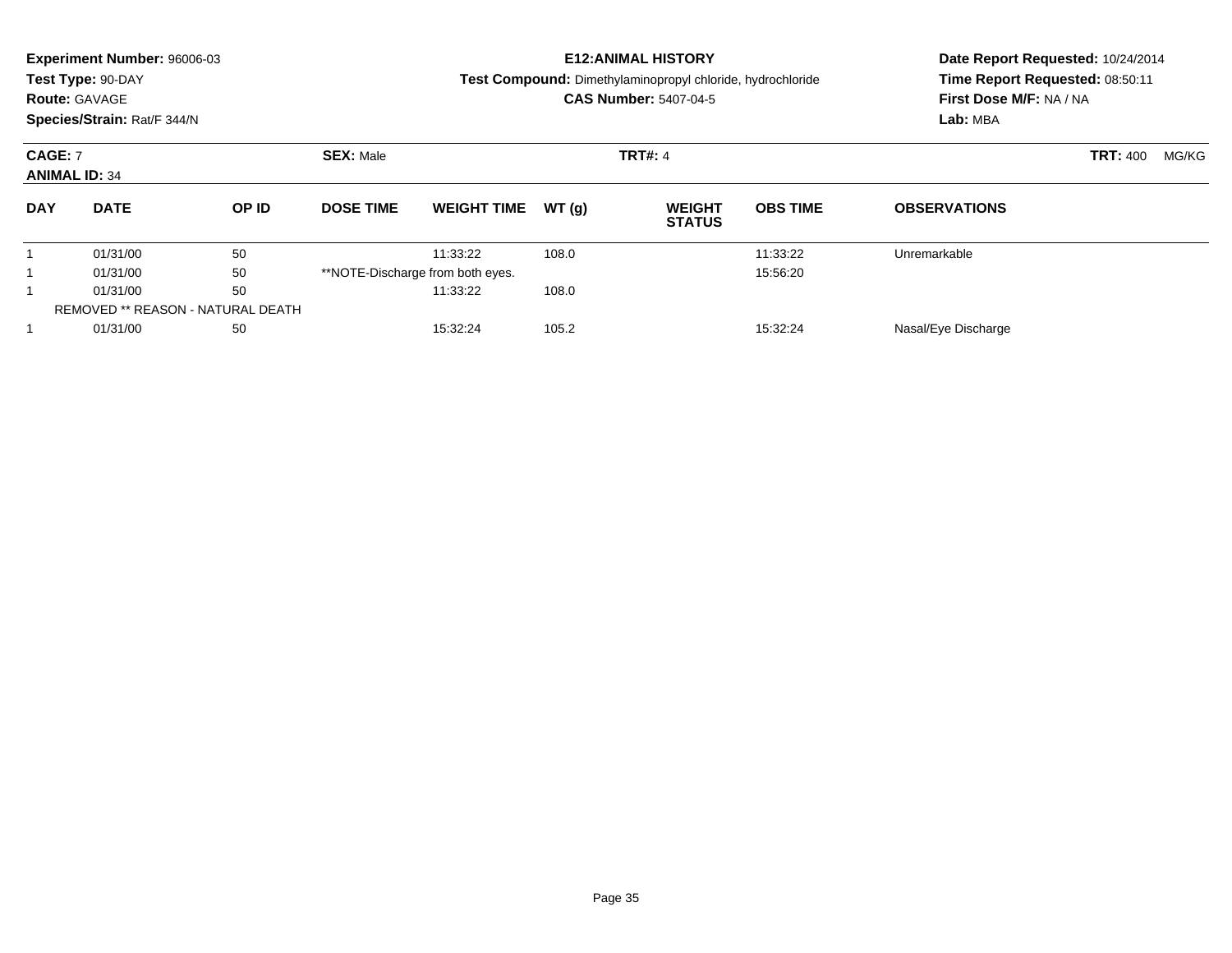|                                        | Experiment Number: 96006-03<br>Test Type: 90-DAY<br><b>Route: GAVAGE</b><br>Species/Strain: Rat/F 344/N |       |                  |                                                                         | <b>E12: ANIMAL HISTORY</b><br><b>Test Compound:</b> Dimethylaminopropyl chloride, hydrochloride<br><b>CAS Number: 5407-04-5</b> | Date Report Requested: 10/24/2014<br>Time Report Requested: 08:50:11<br>First Dose M/F: NA / NA<br>Lab: MBA |                 |                                 |                 |       |
|----------------------------------------|---------------------------------------------------------------------------------------------------------|-------|------------------|-------------------------------------------------------------------------|---------------------------------------------------------------------------------------------------------------------------------|-------------------------------------------------------------------------------------------------------------|-----------------|---------------------------------|-----------------|-------|
| <b>CAGE: 7</b><br><b>ANIMAL ID: 35</b> |                                                                                                         |       | <b>SEX: Male</b> |                                                                         | <b>TRT#: 4</b>                                                                                                                  |                                                                                                             |                 |                                 | <b>TRT: 400</b> | MG/KG |
| <b>DAY</b>                             | <b>DATE</b>                                                                                             | OP ID | <b>DOSE TIME</b> | <b>WEIGHT TIME</b>                                                      | WT(g)                                                                                                                           | <b>WEIGHT</b><br><b>STATUS</b>                                                                              | <b>OBS TIME</b> | <b>OBSERVATIONS</b>             |                 |       |
| $\mathbf 1$                            | 01/31/00                                                                                                | 50    |                  | 11:33:22                                                                | 96.6                                                                                                                            |                                                                                                             | 11:33:22        | Unremarkable                    |                 |       |
|                                        | 01/31/00                                                                                                | 50    |                  | 11:33:22                                                                | 96.6                                                                                                                            |                                                                                                             | 17:27:14        | Abnormal Breathing<br>Lethargic |                 |       |
| 3                                      | 02/02/00                                                                                                | 50    | group.           | **NOTE-Per study director, animal removed due to high mortality rate in |                                                                                                                                 |                                                                                                             |                 |                                 |                 |       |
|                                        | <b>REMOVED ** REASON - MORIBUND SACRIFICE</b>                                                           |       |                  |                                                                         |                                                                                                                                 |                                                                                                             |                 |                                 |                 |       |
| 3                                      | 02/02/00                                                                                                | 50    |                  | 11:06:12                                                                | 89.4                                                                                                                            |                                                                                                             | 11:06:12        | Unremarkable                    |                 |       |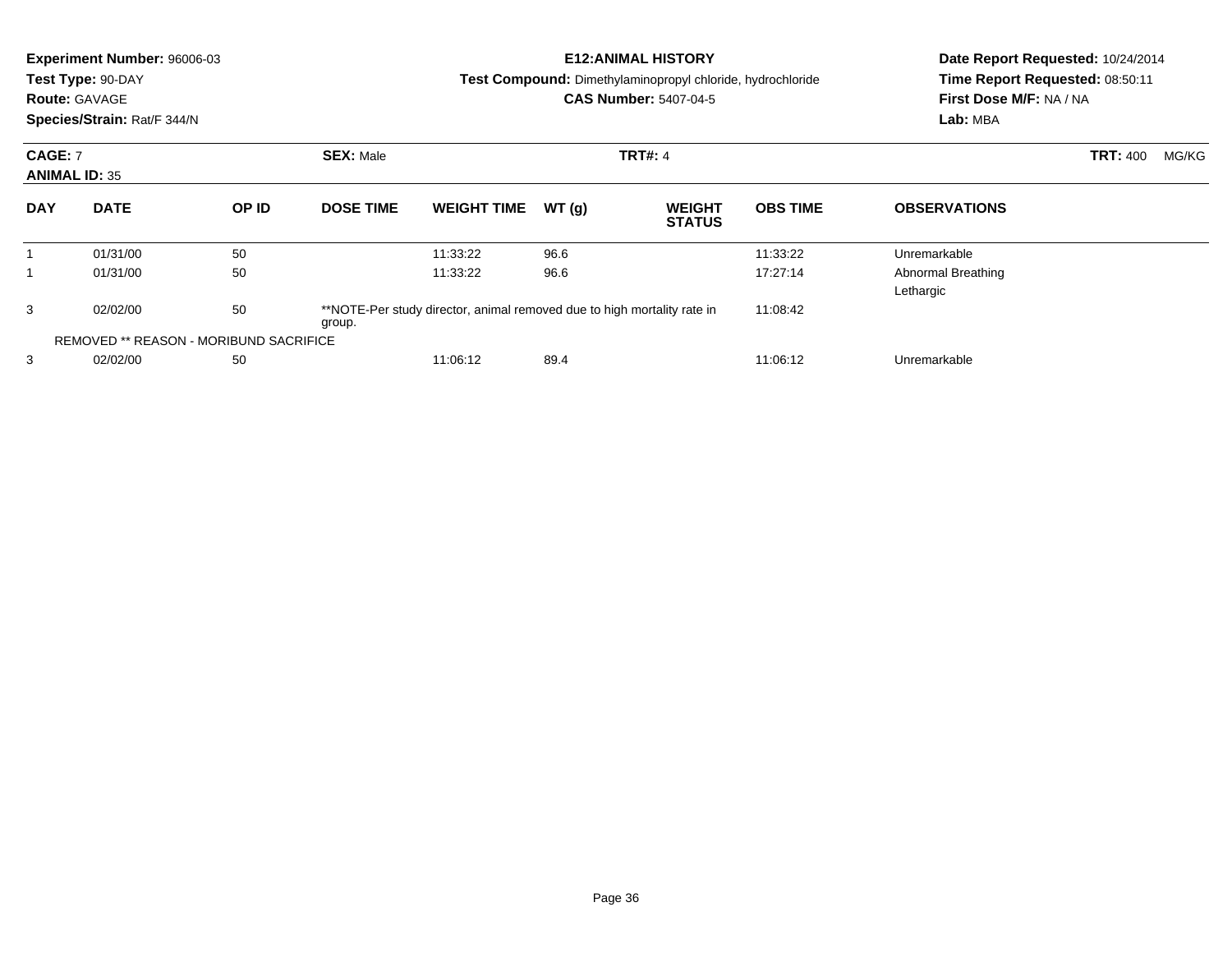|                                 | <b>Experiment Number: 96006-03</b> |                                   |                                    |                                  |       | <b>E12:ANIMAL HISTORY</b>                                         | Date Report Requested: 10/24/2014<br>Time Report Requested: 08:50:11 |                         |                          |  |
|---------------------------------|------------------------------------|-----------------------------------|------------------------------------|----------------------------------|-------|-------------------------------------------------------------------|----------------------------------------------------------------------|-------------------------|--------------------------|--|
|                                 | Test Type: 90-DAY                  |                                   |                                    |                                  |       | <b>Test Compound:</b> Dimethylaminopropyl chloride, hydrochloride |                                                                      |                         |                          |  |
|                                 | <b>Route: GAVAGE</b>               |                                   |                                    |                                  |       | <b>CAS Number: 5407-04-5</b>                                      |                                                                      | First Dose M/F: NA / NA |                          |  |
|                                 | Species/Strain: Rat/F 344/N        |                                   |                                    |                                  |       |                                                                   |                                                                      | Lab: MBA                |                          |  |
| CAGE: 8<br><b>ANIMAL ID: 36</b> |                                    |                                   | <b>SEX: Male</b><br><b>TRT#: 4</b> |                                  |       |                                                                   |                                                                      |                         | <b>TRT: 400</b><br>MG/KG |  |
| <b>DAY</b>                      | <b>DATE</b>                        | OP ID                             | <b>DOSE TIME</b>                   | <b>WEIGHT TIME</b>               | WT(q) | <b>WEIGHT</b><br><b>STATUS</b>                                    | <b>OBS TIME</b>                                                      | <b>OBSERVATIONS</b>     |                          |  |
|                                 | 01/31/00                           | 50                                |                                    | 11:35:18                         | 101.8 |                                                                   | 11:35:18                                                             | Unremarkable            |                          |  |
|                                 | 01/31/00                           | 50                                |                                    | **NOTE-Discharge from both eyes. |       |                                                                   | 16:02:12                                                             |                         |                          |  |
|                                 | 50<br>01/31/00                     |                                   |                                    | 11:35:18                         | 101.8 |                                                                   |                                                                      |                         |                          |  |
|                                 |                                    | REMOVED ** REASON - NATURAL DEATH |                                    |                                  |       |                                                                   |                                                                      |                         |                          |  |
|                                 | 01/31/00<br>50                     |                                   |                                    | 102.1<br>15:57:58<br>15:57:58    |       |                                                                   |                                                                      | Nasal/Eye Discharge     |                          |  |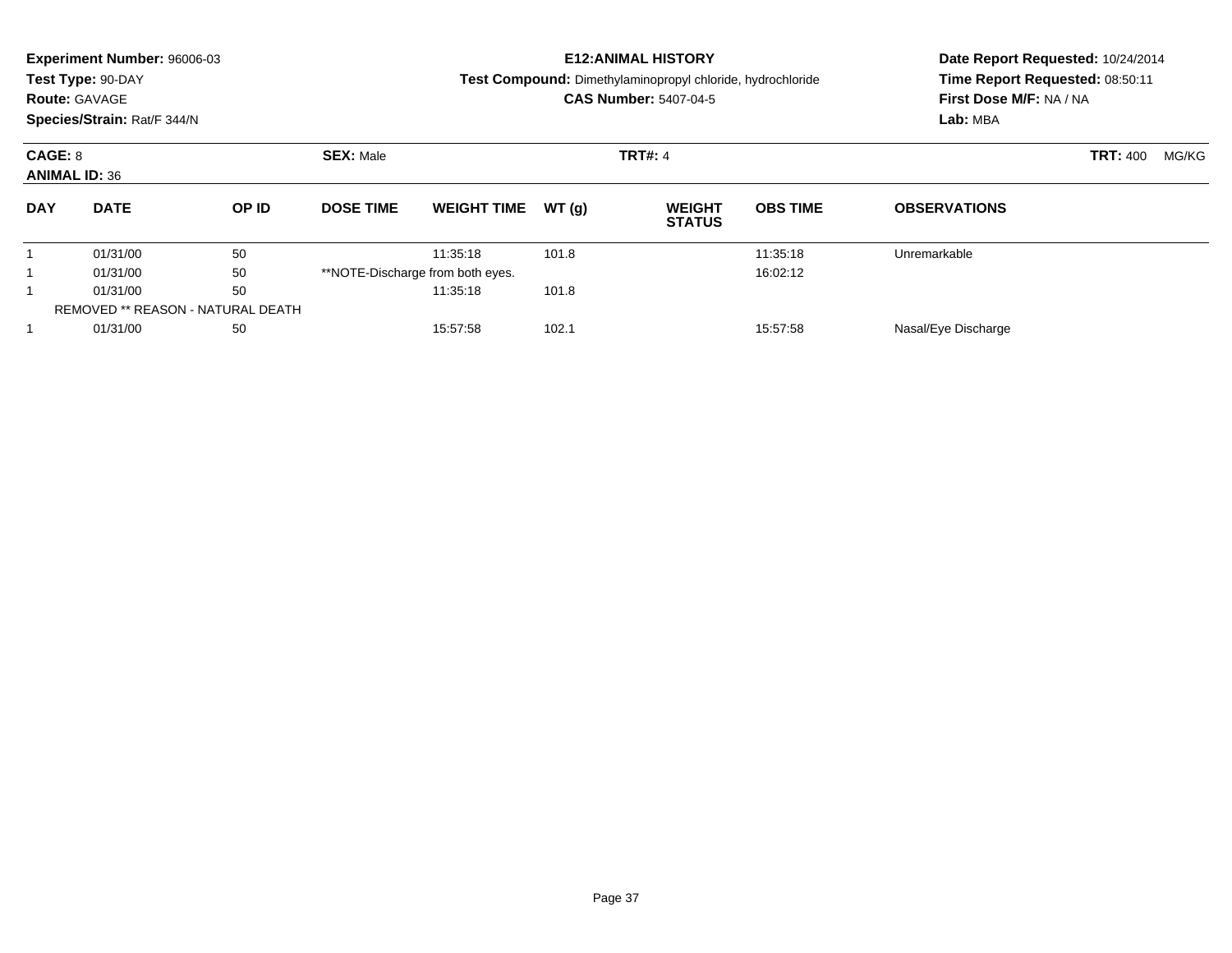|                | <b>Experiment Number: 96006-03</b><br>Test Type: 90-DAY<br><b>Route: GAVAGE</b><br>Species/Strain: Rat/F 344/N |       |                  |                                  |       | <b>E12:ANIMAL HISTORY</b><br>Test Compound: Dimethylaminopropyl chloride, hydrochloride<br><b>CAS Number: 5407-04-5</b> | Date Report Requested: 10/24/2014<br>Time Report Requested: 08:50:11<br>First Dose M/F: NA / NA<br>Lab: MBA |                                                           |                          |
|----------------|----------------------------------------------------------------------------------------------------------------|-------|------------------|----------------------------------|-------|-------------------------------------------------------------------------------------------------------------------------|-------------------------------------------------------------------------------------------------------------|-----------------------------------------------------------|--------------------------|
|                | CAGE: 8<br><b>ANIMAL ID: 37</b>                                                                                |       | <b>SEX: Male</b> |                                  |       | <b>TRT#: 4</b>                                                                                                          |                                                                                                             |                                                           | <b>TRT: 400</b><br>MG/KG |
| <b>DAY</b>     | <b>DATE</b>                                                                                                    | OP ID | <b>DOSE TIME</b> | <b>WEIGHT TIME</b>               | WT(g) | <b>WEIGHT</b><br><b>STATUS</b>                                                                                          | <b>OBS TIME</b>                                                                                             | <b>OBSERVATIONS</b>                                       |                          |
|                | 01/31/00                                                                                                       | 50    |                  | 11:35:18                         | 83.3  |                                                                                                                         | 11:35:18                                                                                                    | Unremarkable                                              |                          |
|                | 01/31/00                                                                                                       | 50    |                  | 11:35:18                         | 83.3  |                                                                                                                         | 17:28:22                                                                                                    | Abnormal Breathing<br><b>Clonic Seizures</b><br>Lethargic |                          |
| 2              | 50<br>02/01/00<br><b>REMOVED ** REASON - NATURAL DEATH</b>                                                     |       |                  | **NOTE-Dischareg from both eyes. |       |                                                                                                                         | 10:47:14                                                                                                    |                                                           |                          |
| $\overline{2}$ | 02/01/00                                                                                                       | 50    |                  | 10:46:36                         | 81.2  |                                                                                                                         | 10:46:36                                                                                                    | Nasal/Eye Discharge                                       |                          |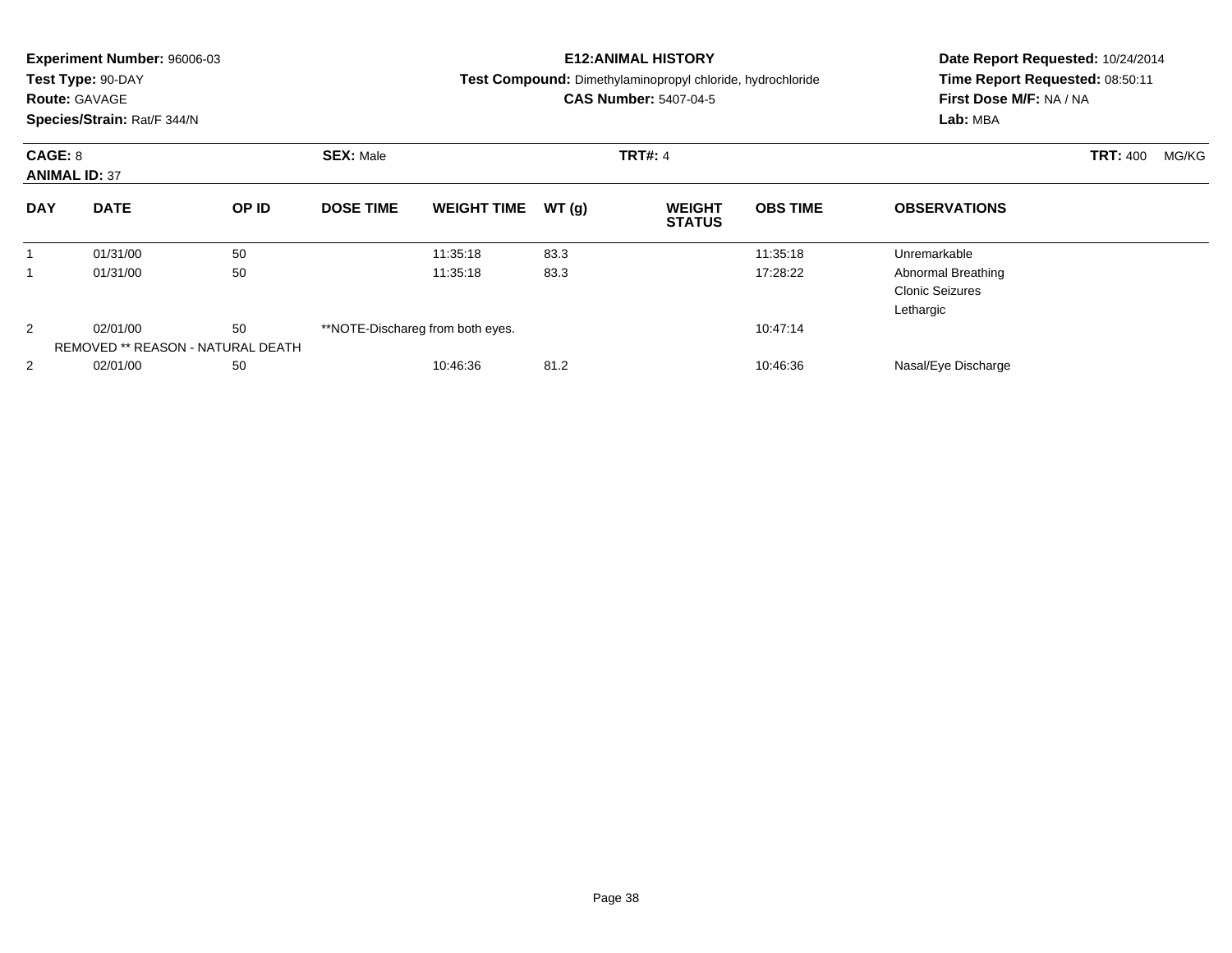|                                 | <b>Experiment Number: 96006-03</b><br>Test Type: 90-DAY |                                   |                                    |                                  |       | <b>E12:ANIMAL HISTORY</b><br>Test Compound: Dimethylaminopropyl chloride, hydrochloride | Date Report Requested: 10/24/2014<br>Time Report Requested: 08:50:11 |                     |                          |  |
|---------------------------------|---------------------------------------------------------|-----------------------------------|------------------------------------|----------------------------------|-------|-----------------------------------------------------------------------------------------|----------------------------------------------------------------------|---------------------|--------------------------|--|
|                                 | <b>Route: GAVAGE</b><br>Species/Strain: Rat/F 344/N     |                                   |                                    |                                  |       | <b>CAS Number: 5407-04-5</b>                                                            | First Dose M/F: NA / NA<br>Lab: MBA                                  |                     |                          |  |
| CAGE: 8<br><b>ANIMAL ID: 38</b> |                                                         |                                   | <b>SEX: Male</b><br><b>TRT#: 4</b> |                                  |       |                                                                                         |                                                                      |                     | <b>TRT: 400</b><br>MG/KG |  |
| <b>DAY</b>                      | <b>DATE</b>                                             | OP ID                             | <b>DOSE TIME</b>                   | <b>WEIGHT TIME</b>               | WT(g) | <b>WEIGHT</b><br><b>STATUS</b>                                                          | <b>OBS TIME</b>                                                      | <b>OBSERVATIONS</b> |                          |  |
|                                 | 01/31/00                                                | 50                                |                                    | 11:35:18                         | 99.5  |                                                                                         | 11:35:18                                                             | Unremarkable        |                          |  |
|                                 | 01/31/00                                                | 50                                |                                    | **NOTE-Discharge from both eyes. |       |                                                                                         | 16:04:02                                                             |                     |                          |  |
|                                 | 50<br>01/31/00                                          |                                   |                                    | 11:35:18                         | 99.5  |                                                                                         |                                                                      |                     |                          |  |
|                                 |                                                         | REMOVED ** REASON - NATURAL DEATH |                                    |                                  |       |                                                                                         |                                                                      |                     |                          |  |
|                                 | 01/31/00<br>50                                          |                                   | 98.0<br>15:57:58<br>15:57:58       |                                  |       |                                                                                         |                                                                      | Nasal/Eye Discharge |                          |  |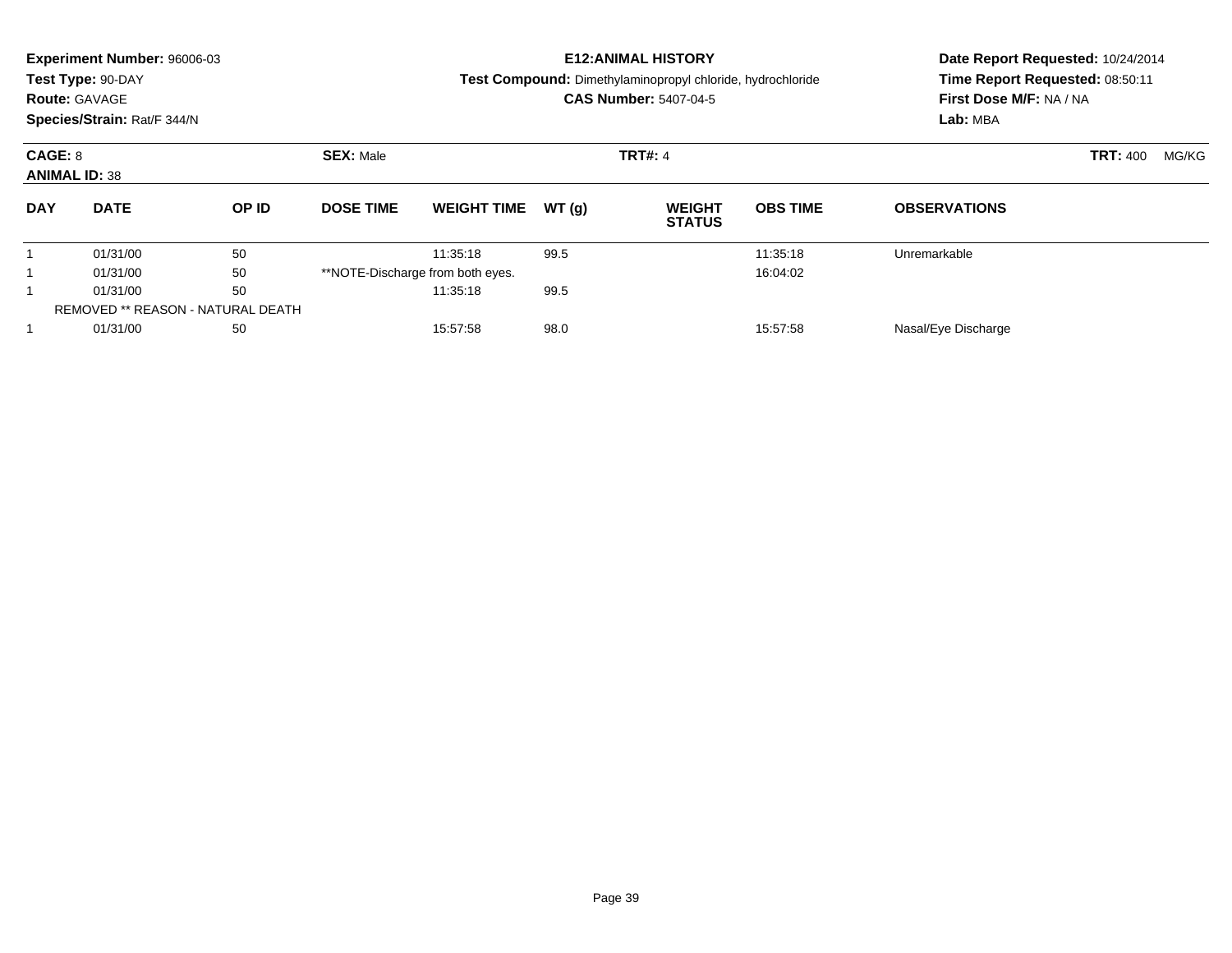|            | <b>Experiment Number: 96006-03</b> |                                   |                              |                                  |                | <b>E12:ANIMAL HISTORY</b>                                  | Date Report Requested: 10/24/2014 |                                 |  |  |
|------------|------------------------------------|-----------------------------------|------------------------------|----------------------------------|----------------|------------------------------------------------------------|-----------------------------------|---------------------------------|--|--|
|            | Test Type: 90-DAY                  |                                   |                              |                                  |                | Test Compound: Dimethylaminopropyl chloride, hydrochloride |                                   | Time Report Requested: 08:50:11 |  |  |
|            | <b>Route: GAVAGE</b>               |                                   |                              |                                  |                | <b>CAS Number: 5407-04-5</b>                               |                                   | First Dose M/F: NA / NA         |  |  |
|            | Species/Strain: Rat/F 344/N        |                                   |                              |                                  |                |                                                            |                                   | Lab: MBA                        |  |  |
|            | <b>SEX: Male</b><br>CAGE: 8        |                                   |                              |                                  | <b>TRT#: 4</b> |                                                            | <b>TRT: 400</b><br>MG/KG          |                                 |  |  |
|            | <b>ANIMAL ID: 39</b>               |                                   |                              |                                  |                |                                                            |                                   |                                 |  |  |
| <b>DAY</b> | <b>DATE</b>                        | OP ID                             | <b>DOSE TIME</b>             | <b>WEIGHT TIME</b>               | WT(g)          | <b>WEIGHT</b><br><b>STATUS</b>                             | <b>OBS TIME</b>                   | <b>OBSERVATIONS</b>             |  |  |
|            | 01/31/00                           | 50                                |                              | 11:35:18                         | 91.8           |                                                            | 11:35:18                          | Unremarkable                    |  |  |
|            | 01/31/00                           | 50                                |                              | **NOTE-Discharge from both eyes. |                |                                                            | 16:17:02                          |                                 |  |  |
|            | 50<br>01/31/00                     |                                   |                              | 11:35:18                         | 91.8           |                                                            |                                   |                                 |  |  |
|            |                                    | REMOVED ** REASON - NATURAL DEATH |                              |                                  |                |                                                            |                                   |                                 |  |  |
|            | 01/31/00<br>50                     |                                   | 90.2<br>15:57:58<br>15:57:58 |                                  |                |                                                            |                                   | Nasal/Eye Discharge             |  |  |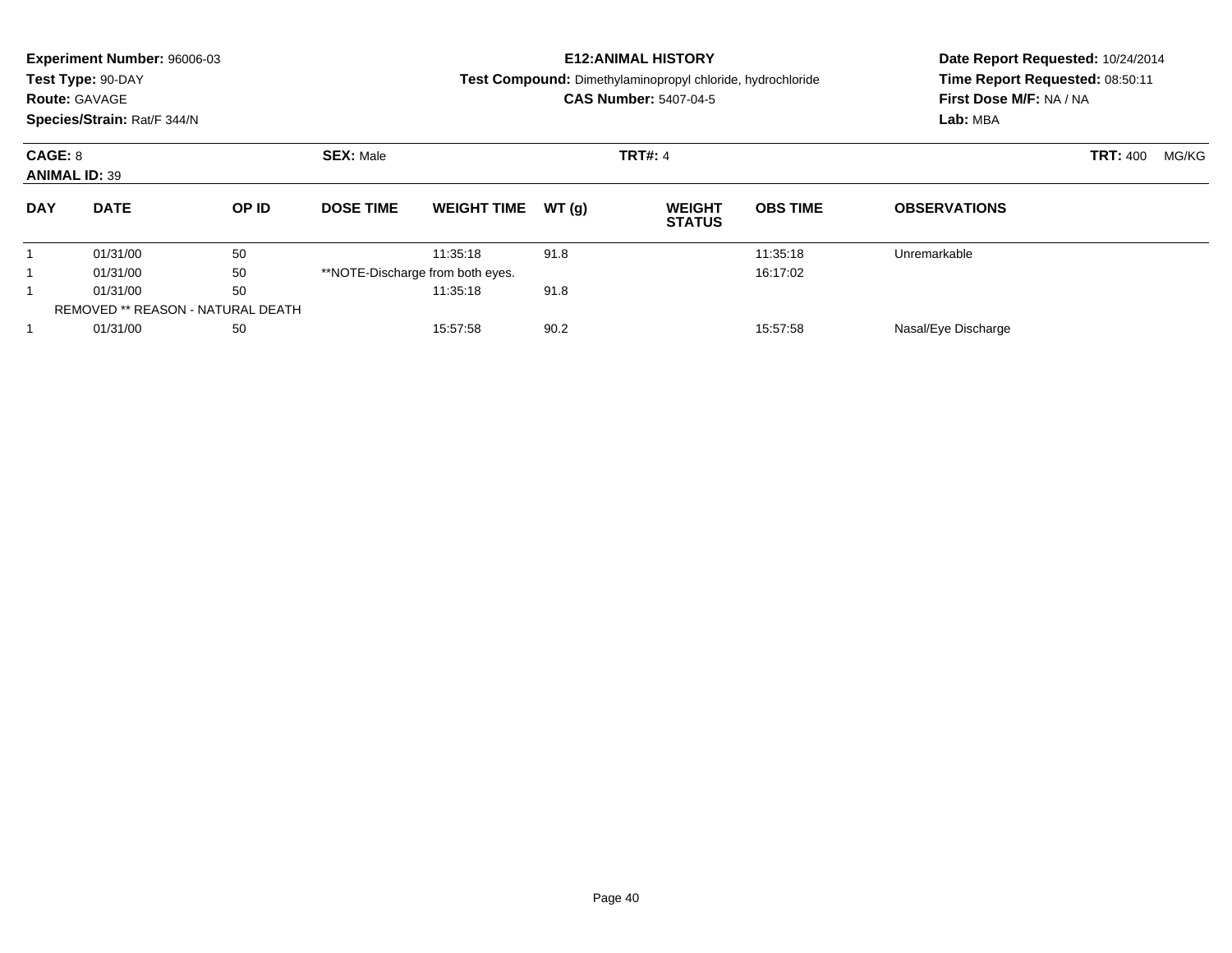|            | <b>Experiment Number: 96006-03</b> |                                          |                   |                                  |                | <b>E12:ANIMAL HISTORY</b>                                  | Date Report Requested: 10/24/2014 |                                 |  |  |
|------------|------------------------------------|------------------------------------------|-------------------|----------------------------------|----------------|------------------------------------------------------------|-----------------------------------|---------------------------------|--|--|
|            | Test Type: 90-DAY                  |                                          |                   |                                  |                | Test Compound: Dimethylaminopropyl chloride, hydrochloride |                                   | Time Report Requested: 08:50:11 |  |  |
|            | <b>Route: GAVAGE</b>               |                                          |                   |                                  |                | <b>CAS Number: 5407-04-5</b>                               |                                   | First Dose M/F: NA / NA         |  |  |
|            | Species/Strain: Rat/F 344/N        |                                          |                   |                                  |                |                                                            |                                   | Lab: MBA                        |  |  |
| CAGE: 8    | <b>ANIMAL ID: 40</b>               |                                          | <b>SEX: Male</b>  |                                  | <b>TRT#: 4</b> |                                                            | <b>TRT: 400</b><br>MG/KG          |                                 |  |  |
| <b>DAY</b> | <b>DATE</b>                        | OP ID                                    | <b>DOSE TIME</b>  | <b>WEIGHT TIME</b>               | WT(g)          | <b>WEIGHT</b><br><b>STATUS</b>                             | <b>OBS TIME</b>                   | <b>OBSERVATIONS</b>             |  |  |
|            | 01/31/00                           | 50                                       |                   | 11:35:18                         | 108.4          |                                                            | 11:35:18                          | Unremarkable                    |  |  |
|            | 01/31/00                           | 50                                       |                   | **NOTE-Discharge from both eyes. |                |                                                            | 16:12:06                          |                                 |  |  |
|            | 01/31/00                           | 50                                       |                   | 11:35:18                         | 108.4          |                                                            |                                   |                                 |  |  |
|            |                                    | <b>REMOVED ** REASON - NATURAL DEATH</b> |                   |                                  |                |                                                            |                                   |                                 |  |  |
|            | 01/31/00<br>50                     |                                          | 106.6<br>15:57:58 |                                  |                |                                                            | 15:57:58<br>Nasal/Eye Discharge   |                                 |  |  |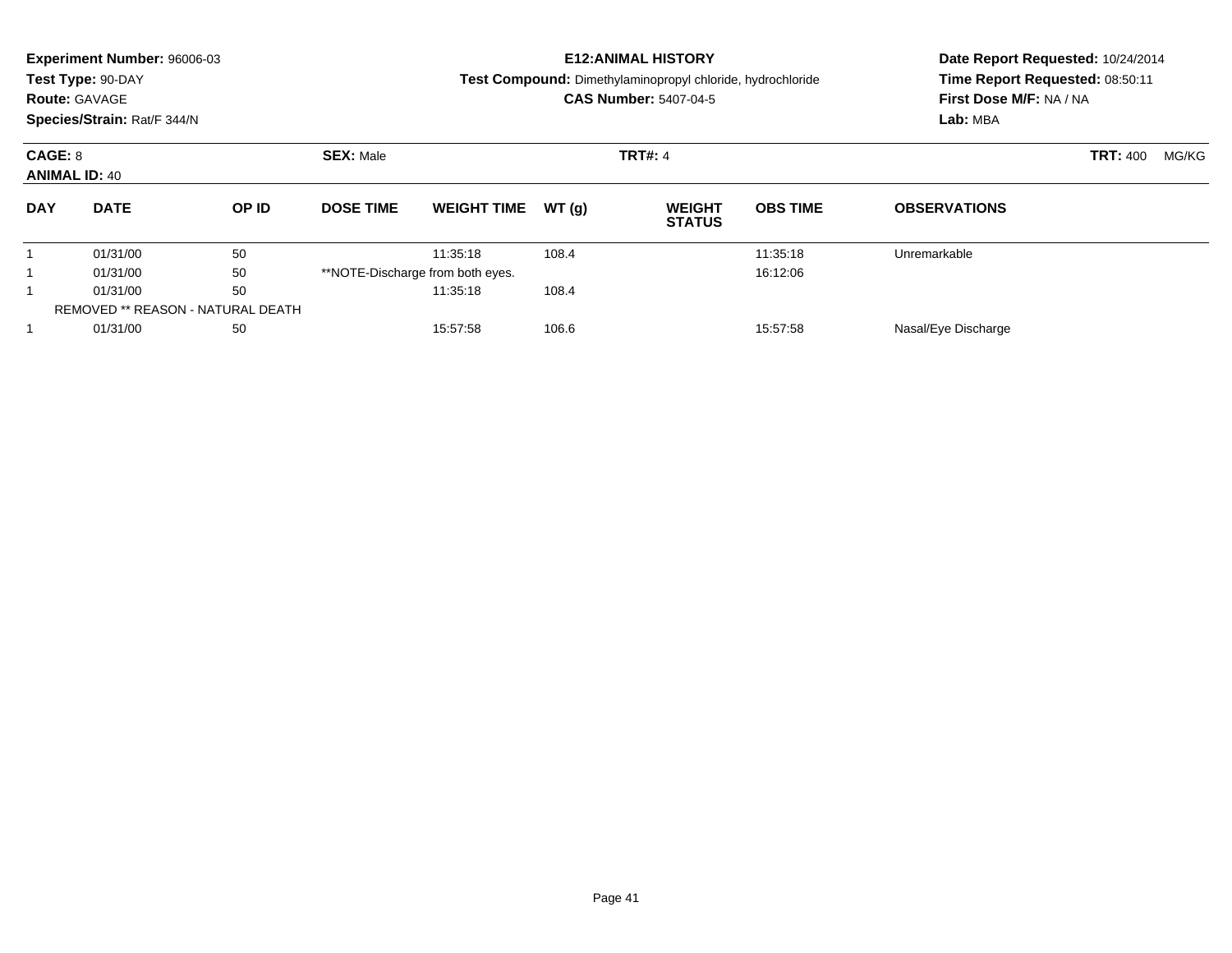|            | <b>Experiment Number: 96006-03</b><br>Test Type: 90-DAY<br><b>Route: GAVAGE</b><br>Species/Strain: Rat/F 344/N |                                          |                  |                                  |       | <b>E12: ANIMAL HISTORY</b><br>Test Compound: Dimethylaminopropyl chloride, hydrochloride<br><b>CAS Number: 5407-04-5</b> | Date Report Requested: 10/24/2014<br>Time Report Requested: 08:50:11<br>First Dose M/F: NA / NA<br>Lab: MBA |                     |                 |       |
|------------|----------------------------------------------------------------------------------------------------------------|------------------------------------------|------------------|----------------------------------|-------|--------------------------------------------------------------------------------------------------------------------------|-------------------------------------------------------------------------------------------------------------|---------------------|-----------------|-------|
|            | <b>CAGE: 9</b><br><b>ANIMAL ID: 41</b>                                                                         |                                          |                  | TRT#: 5<br><b>SEX: Male</b>      |       |                                                                                                                          |                                                                                                             |                     | <b>TRT: 800</b> | MG/KG |
| <b>DAY</b> | <b>DATE</b>                                                                                                    | OP ID                                    | <b>DOSE TIME</b> | <b>WEIGHT TIME</b>               | WT(q) | <b>WEIGHT</b><br><b>STATUS</b>                                                                                           | <b>OBS TIME</b>                                                                                             | <b>OBSERVATIONS</b> |                 |       |
|            | 01/31/00                                                                                                       | 50                                       |                  | 11:41:22                         | 86.1  |                                                                                                                          | 11:41:22                                                                                                    | Unremarkable        |                 |       |
|            | 01/31/00                                                                                                       | 50                                       |                  | **NOTE-Discharge from both eyes. |       |                                                                                                                          | 16:27:28                                                                                                    |                     |                 |       |
|            | 50<br>01/31/00                                                                                                 |                                          |                  | 11:41:22                         | 86.1  |                                                                                                                          |                                                                                                             |                     |                 |       |
|            |                                                                                                                | <b>REMOVED ** REASON - NATURAL DEATH</b> |                  |                                  |       |                                                                                                                          |                                                                                                             |                     |                 |       |
|            | 01/31/00<br>50                                                                                                 |                                          |                  | 84.2<br>16:19:32<br>16:19:32     |       |                                                                                                                          |                                                                                                             | Nasal/Eye Discharge |                 |       |
|            |                                                                                                                |                                          |                  |                                  |       |                                                                                                                          |                                                                                                             |                     |                 |       |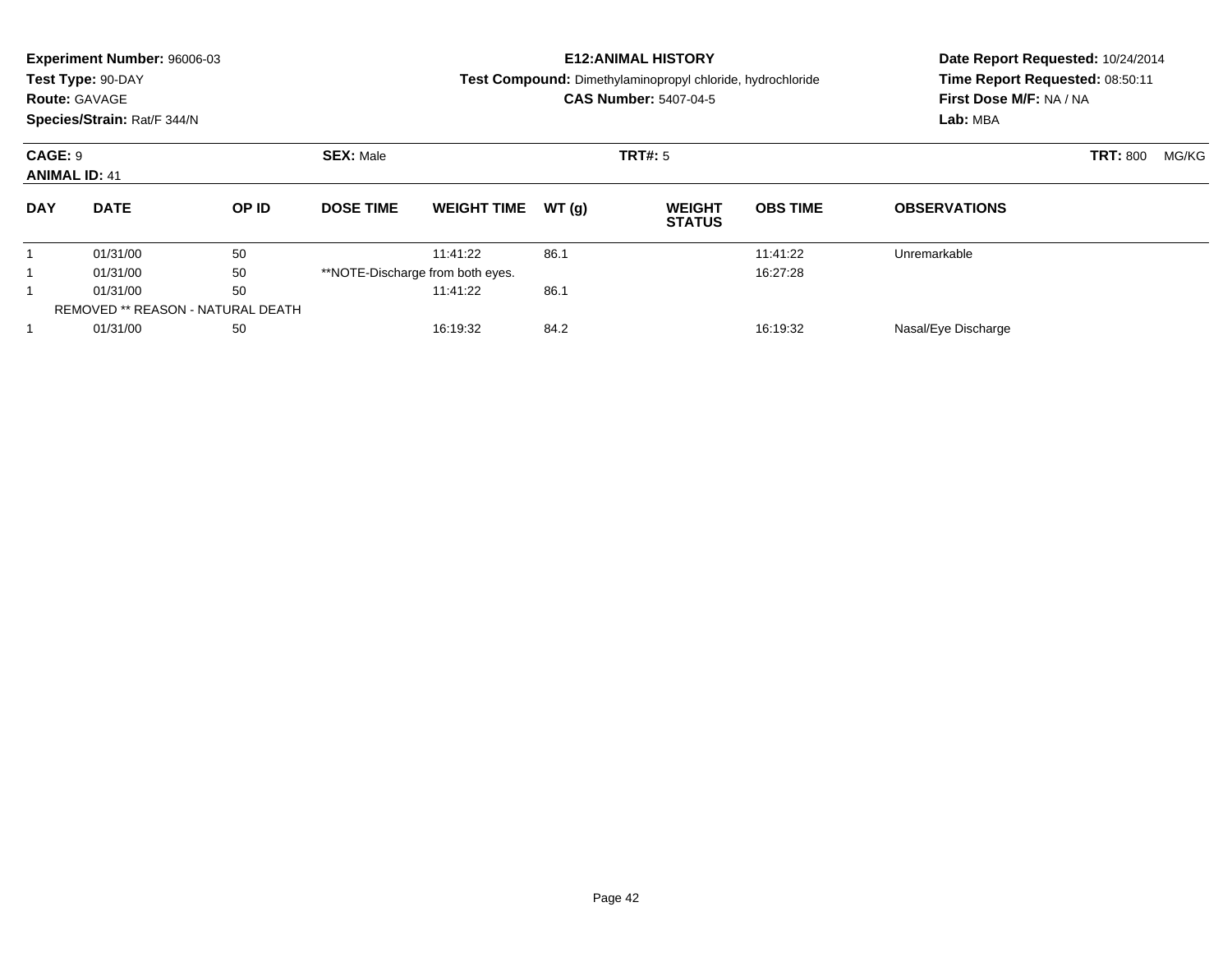|                                        | <b>Experiment Number: 96006-03</b><br>Test Type: 90-DAY<br><b>Route: GAVAGE</b><br>Species/Strain: Rat/F 344/N |       |                                    |                                              |       | <b>E12:ANIMAL HISTORY</b><br>Test Compound: Dimethylaminopropyl chloride, hydrochloride<br><b>CAS Number: 5407-04-5</b> | Date Report Requested: 10/24/2014<br>Time Report Requested: 08:50:11<br>First Dose M/F: NA / NA<br>Lab: MBA |                                                           |                          |
|----------------------------------------|----------------------------------------------------------------------------------------------------------------|-------|------------------------------------|----------------------------------------------|-------|-------------------------------------------------------------------------------------------------------------------------|-------------------------------------------------------------------------------------------------------------|-----------------------------------------------------------|--------------------------|
| <b>CAGE: 9</b><br><b>ANIMAL ID: 42</b> |                                                                                                                |       | <b>SEX: Male</b><br><b>TRT#: 5</b> |                                              |       |                                                                                                                         |                                                                                                             |                                                           | <b>TRT: 800</b><br>MG/KG |
| <b>DAY</b>                             | <b>DATE</b>                                                                                                    | OP ID | <b>DOSE TIME</b>                   | <b>WEIGHT TIME</b>                           | WT(g) | <b>WEIGHT</b><br><b>STATUS</b>                                                                                          | <b>OBS TIME</b>                                                                                             | <b>OBSERVATIONS</b>                                       |                          |
|                                        | 01/31/00                                                                                                       | 50    |                                    | 11:41:22                                     | 83.8  |                                                                                                                         | 11:41:22                                                                                                    | Unremarkable                                              |                          |
|                                        | 01/31/00                                                                                                       | 50    |                                    | 11:41:22                                     | 83.8  |                                                                                                                         | 17:29:38                                                                                                    | Abnormal Breathing<br><b>Clonic Seizures</b><br>Lethargic |                          |
| 2                                      | 50<br>02/01/00<br><b>REMOVED ** REASON - NATURAL DEATH</b>                                                     |       |                                    | **NOTE-Discharge from both eyes.<br>10:49:54 |       |                                                                                                                         |                                                                                                             |                                                           |                          |
| $\overline{2}$                         | 02/01/00                                                                                                       | 50    |                                    | 10:49:10                                     | 80.4  |                                                                                                                         | 10:49:10                                                                                                    | Nasal/Eye Discharge                                       |                          |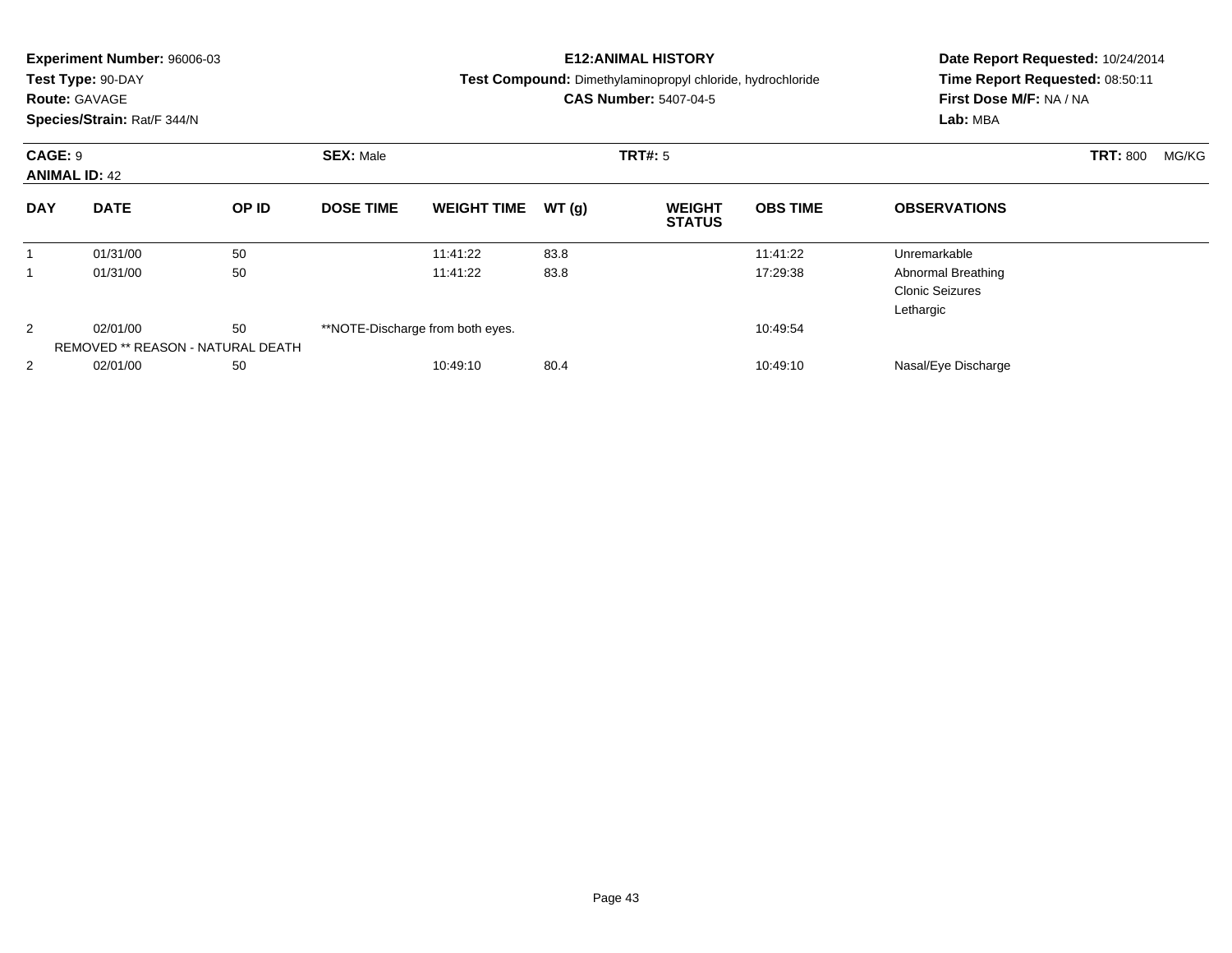|            | <b>Experiment Number: 96006-03</b><br>Test Type: 90-DAY<br><b>Route: GAVAGE</b><br>Species/Strain: Rat/F 344/N |                                          |                  |                                  |         | <b>E12:ANIMAL HISTORY</b><br><b>Test Compound:</b> Dimethylaminopropyl chloride, hydrochloride<br><b>CAS Number: 5407-04-5</b> | Date Report Requested: 10/24/2014<br>Time Report Requested: 08:50:11<br>First Dose M/F: NA / NA<br>Lab: MBA |                     |  |  |
|------------|----------------------------------------------------------------------------------------------------------------|------------------------------------------|------------------|----------------------------------|---------|--------------------------------------------------------------------------------------------------------------------------------|-------------------------------------------------------------------------------------------------------------|---------------------|--|--|
|            | <b>SEX: Male</b><br>CAGE: 9<br><b>ANIMAL ID: 43</b>                                                            |                                          |                  |                                  | TRT#: 5 |                                                                                                                                | <b>TRT: 800</b>                                                                                             | MG/KG               |  |  |
| <b>DAY</b> | <b>DATE</b>                                                                                                    | OP ID                                    | <b>DOSE TIME</b> | <b>WEIGHT TIME</b>               | WT(g)   | <b>WEIGHT</b><br><b>STATUS</b>                                                                                                 | <b>OBS TIME</b>                                                                                             | <b>OBSERVATIONS</b> |  |  |
|            | 01/31/00                                                                                                       | 50                                       |                  | 11:41:22                         | 93.2    |                                                                                                                                | 11:41:22                                                                                                    | Unremarkable        |  |  |
|            | 01/31/00                                                                                                       | 50                                       |                  | **NOTE-Discharge from both eyes. |         |                                                                                                                                | 16:29:24                                                                                                    |                     |  |  |
|            | 50<br>01/31/00                                                                                                 |                                          |                  | 11:41:22                         | 93.2    |                                                                                                                                |                                                                                                             |                     |  |  |
|            |                                                                                                                | <b>REMOVED ** REASON - NATURAL DEATH</b> |                  |                                  |         |                                                                                                                                |                                                                                                             |                     |  |  |
|            | 01/31/00<br>50                                                                                                 |                                          |                  | 91.8<br>16:19:32<br>16:19:32     |         |                                                                                                                                |                                                                                                             | Nasal/Eye Discharge |  |  |
|            |                                                                                                                |                                          |                  |                                  |         |                                                                                                                                |                                                                                                             |                     |  |  |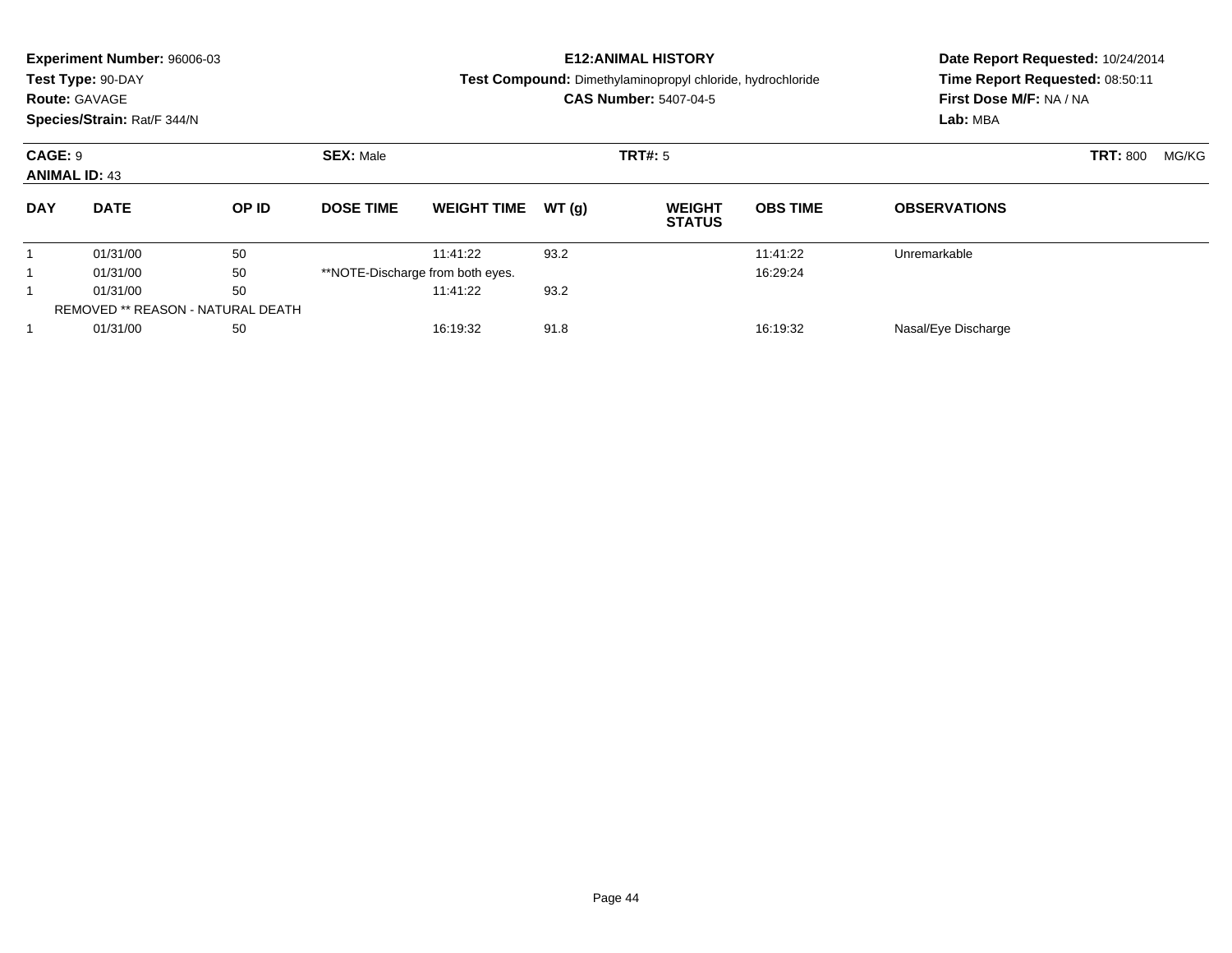|                                 | <b>Experiment Number: 96006-03</b> |                                   |                   |                                  |         | <b>E12:ANIMAL HISTORY</b>                                  | Date Report Requested: 10/24/2014 |                                 |  |  |  |
|---------------------------------|------------------------------------|-----------------------------------|-------------------|----------------------------------|---------|------------------------------------------------------------|-----------------------------------|---------------------------------|--|--|--|
|                                 | Test Type: 90-DAY                  |                                   |                   |                                  |         | Test Compound: Dimethylaminopropyl chloride, hydrochloride |                                   | Time Report Requested: 08:50:11 |  |  |  |
|                                 | <b>Route: GAVAGE</b>               |                                   |                   |                                  |         | <b>CAS Number: 5407-04-5</b>                               | First Dose M/F: NA / NA           |                                 |  |  |  |
|                                 | Species/Strain: Rat/F 344/N        |                                   |                   |                                  |         |                                                            |                                   | Lab: MBA                        |  |  |  |
| CAGE: 9<br><b>ANIMAL ID: 44</b> |                                    |                                   | <b>SEX: Male</b>  |                                  | TRT#: 5 |                                                            | <b>TRT: 800</b>                   | MG/KG                           |  |  |  |
| <b>DAY</b>                      | <b>DATE</b>                        | OP ID                             | <b>DOSE TIME</b>  | <b>WEIGHT TIME</b>               | WT(g)   | <b>WEIGHT</b><br><b>STATUS</b>                             | <b>OBS TIME</b>                   | <b>OBSERVATIONS</b>             |  |  |  |
|                                 | 01/31/00                           | 50                                |                   | 11:41:22                         | 109.3   |                                                            | 11:41:22                          | Unremarkable                    |  |  |  |
|                                 | 01/31/00                           | 50                                |                   | **NOTE-Discharge from both eyes. |         |                                                            | 16:32:12                          |                                 |  |  |  |
|                                 | 50<br>01/31/00                     |                                   |                   | 11:41:22                         | 109.3   |                                                            |                                   |                                 |  |  |  |
|                                 |                                    | REMOVED ** REASON - NATURAL DEATH |                   |                                  |         |                                                            |                                   |                                 |  |  |  |
|                                 | 01/31/00<br>50                     |                                   | 106.9<br>16:19:32 |                                  |         |                                                            | 16:19:32                          | Nasal/Eye Discharge             |  |  |  |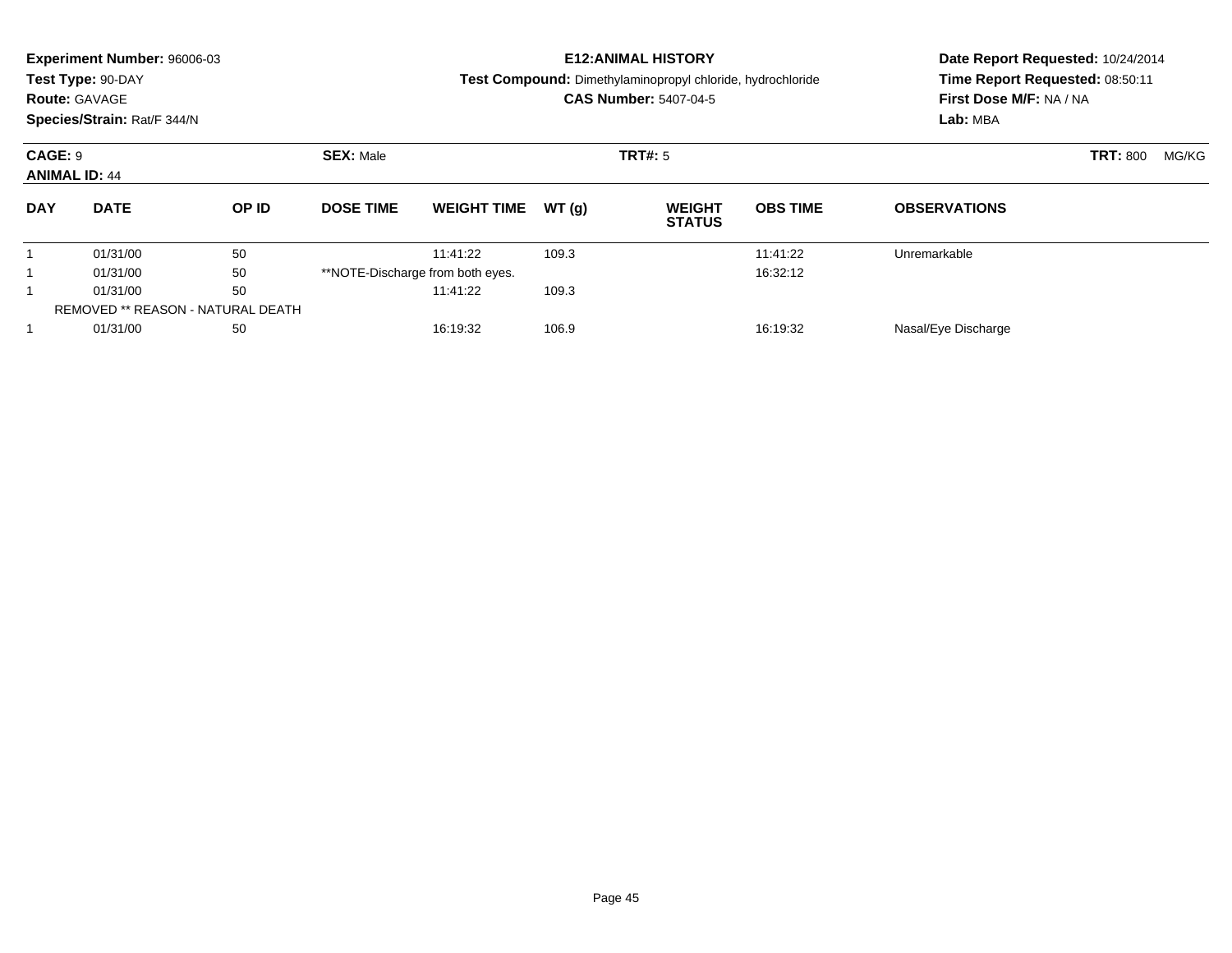|                                        | Experiment Number: 96006-03<br>Test Type: 90-DAY<br><b>Route: GAVAGE</b><br>Species/Strain: Rat/F 344/N |       |                             |                                                                         |       | <b>E12: ANIMAL HISTORY</b><br><b>Test Compound:</b> Dimethylaminopropyl chloride, hydrochloride<br><b>CAS Number: 5407-04-5</b> | Date Report Requested: 10/24/2014<br>Time Report Requested: 08:50:11<br>First Dose M/F: NA / NA<br>Lab: MBA |                                 |  |  |
|----------------------------------------|---------------------------------------------------------------------------------------------------------|-------|-----------------------------|-------------------------------------------------------------------------|-------|---------------------------------------------------------------------------------------------------------------------------------|-------------------------------------------------------------------------------------------------------------|---------------------------------|--|--|
| <b>CAGE: 9</b><br><b>ANIMAL ID: 45</b> |                                                                                                         |       | <b>SEX: Male</b><br>TRT#: 5 |                                                                         |       |                                                                                                                                 |                                                                                                             | <b>TRT: 800</b><br>MG/KG        |  |  |
| <b>DAY</b>                             | <b>DATE</b>                                                                                             | OP ID | <b>DOSE TIME</b>            | <b>WEIGHT TIME</b>                                                      | WT(g) | <b>WEIGHT</b><br><b>STATUS</b>                                                                                                  | <b>OBS TIME</b>                                                                                             | <b>OBSERVATIONS</b>             |  |  |
| $\mathbf 1$                            | 01/31/00                                                                                                | 50    |                             | 11:41:22                                                                | 111.2 |                                                                                                                                 | 11:41:22                                                                                                    | Unremarkable                    |  |  |
|                                        | 01/31/00                                                                                                | 50    |                             | 11:41:22                                                                | 111.2 |                                                                                                                                 | 17:29:38                                                                                                    | Abnormal Breathing<br>Lethargic |  |  |
| 3                                      | 02/02/00                                                                                                | 50    | group.                      | **NOTE-Per study director, animal removed due to high mortality rate in |       |                                                                                                                                 |                                                                                                             |                                 |  |  |
|                                        | <b>REMOVED ** REASON - MORIBUND SACRIFICE</b>                                                           |       |                             |                                                                         |       |                                                                                                                                 |                                                                                                             |                                 |  |  |
| 3                                      | 02/02/00                                                                                                | 50    |                             | 11:10:18                                                                | 101.6 |                                                                                                                                 | 11:10:18                                                                                                    | Unremarkable                    |  |  |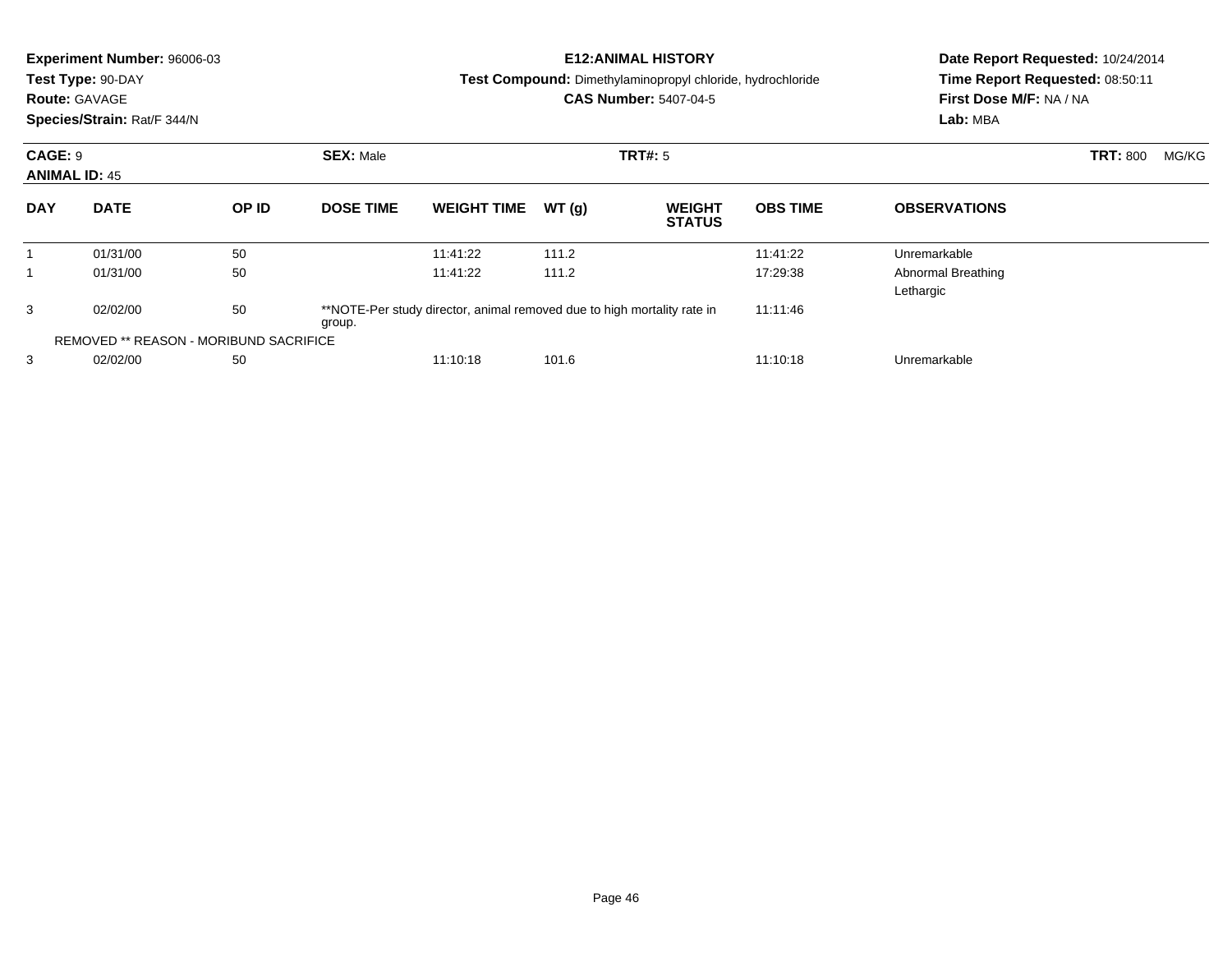|            | <b>Experiment Number: 96006-03</b><br>Test Type: 90-DAY<br><b>Route: GAVAGE</b><br>Species/Strain: Rat/F 344/N |       |                  |                                  |         | <b>E12:ANIMAL HISTORY</b><br><b>Test Compound:</b> Dimethylaminopropyl chloride, hydrochloride<br><b>CAS Number: 5407-04-5</b> | Date Report Requested: 10/24/2014<br>Time Report Requested: 08:50:11<br>First Dose M/F: NA / NA<br>Lab: MBA |                     |  |  |
|------------|----------------------------------------------------------------------------------------------------------------|-------|------------------|----------------------------------|---------|--------------------------------------------------------------------------------------------------------------------------------|-------------------------------------------------------------------------------------------------------------|---------------------|--|--|
|            | <b>SEX: Male</b><br><b>CAGE: 10</b><br><b>ANIMAL ID: 46</b>                                                    |       |                  |                                  | TRT#: 5 |                                                                                                                                | <b>TRT: 800</b>                                                                                             | MG/KG               |  |  |
| <b>DAY</b> | <b>DATE</b>                                                                                                    | OP ID | <b>DOSE TIME</b> | <b>WEIGHT TIME</b>               | WT(g)   | <b>WEIGHT</b><br><b>STATUS</b>                                                                                                 | <b>OBS TIME</b>                                                                                             | <b>OBSERVATIONS</b> |  |  |
|            | 01/31/00                                                                                                       | 50    |                  | 11:43:08                         | 103.1   |                                                                                                                                | 11:43:08                                                                                                    | Unremarkable        |  |  |
|            | 01/31/00                                                                                                       | 50    |                  | **NOTE-Discharge from both eyes. |         |                                                                                                                                | 16:41:42                                                                                                    |                     |  |  |
|            | 50<br>01/31/00                                                                                                 |       | 11:43:08         | 103.1                            |         |                                                                                                                                |                                                                                                             |                     |  |  |
|            | REMOVED ** REASON - NATURAL DEATH                                                                              |       |                  |                                  |         |                                                                                                                                |                                                                                                             |                     |  |  |
|            | 01/31/00<br>50                                                                                                 |       |                  | 101.1<br>16:39:28<br>16:39:28    |         |                                                                                                                                |                                                                                                             | Nasal/Eye Discharge |  |  |
|            |                                                                                                                |       |                  |                                  |         |                                                                                                                                |                                                                                                             |                     |  |  |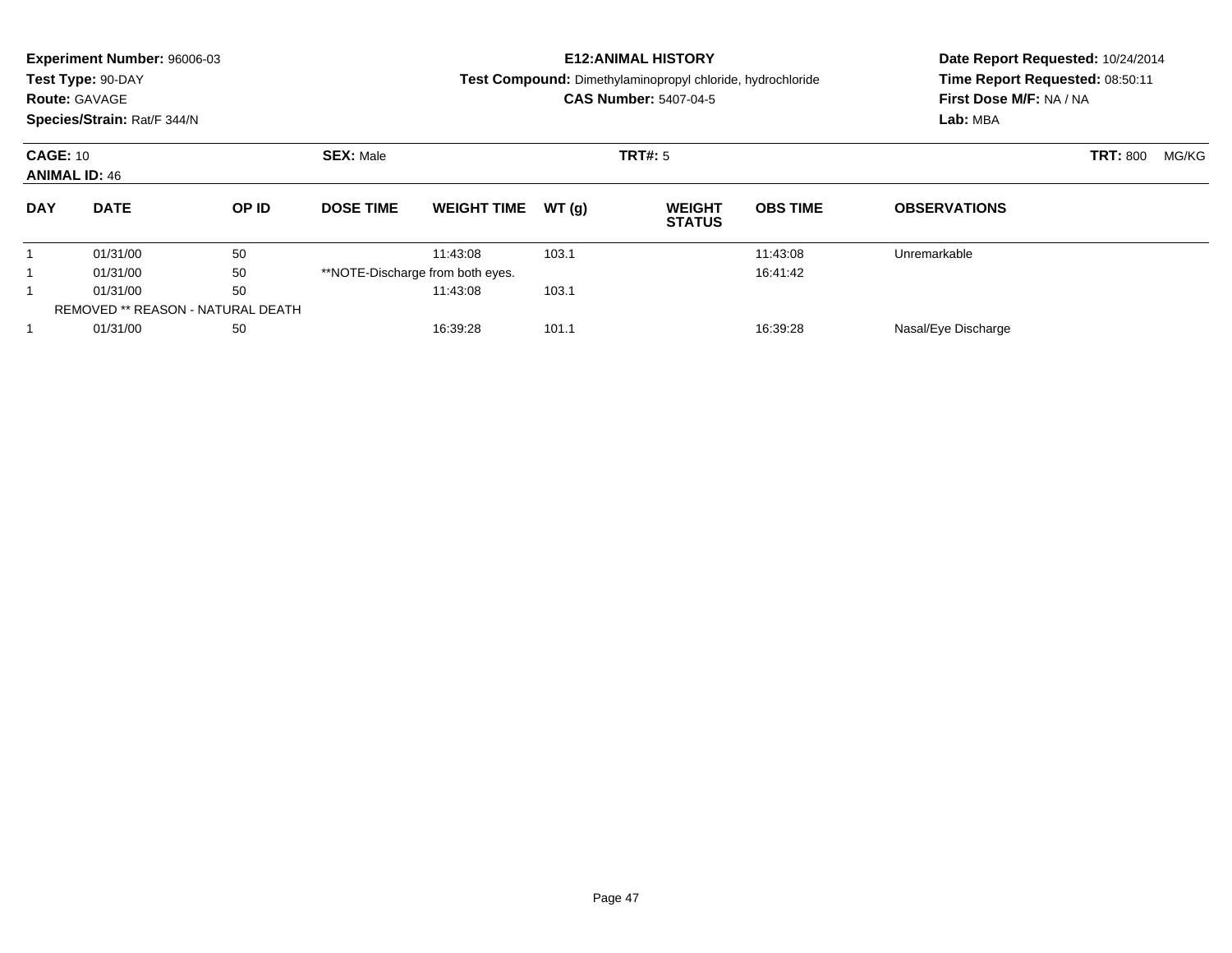|                 | <b>Experiment Number: 96006-03</b><br>Test Type: 90-DAY<br><b>Route: GAVAGE</b><br>Species/Strain: Rat/F 344/N |       |                  |                                  |         | <b>E12: ANIMAL HISTORY</b><br>Test Compound: Dimethylaminopropyl chloride, hydrochloride<br><b>CAS Number: 5407-04-5</b> | Date Report Requested: 10/24/2014<br>Time Report Requested: 08:50:11<br>First Dose M/F: NA / NA<br>Lab: MBA |                     |  |  |
|-----------------|----------------------------------------------------------------------------------------------------------------|-------|------------------|----------------------------------|---------|--------------------------------------------------------------------------------------------------------------------------|-------------------------------------------------------------------------------------------------------------|---------------------|--|--|
| <b>CAGE: 10</b> | <b>ANIMAL ID: 47</b>                                                                                           |       | <b>SEX: Male</b> |                                  | TRT#: 5 |                                                                                                                          | <b>TRT: 800</b>                                                                                             | MG/KG               |  |  |
| <b>DAY</b>      | <b>DATE</b>                                                                                                    | OP ID | <b>DOSE TIME</b> | <b>WEIGHT TIME</b>               | WT(q)   | <b>WEIGHT</b><br><b>STATUS</b>                                                                                           | <b>OBS TIME</b>                                                                                             | <b>OBSERVATIONS</b> |  |  |
|                 | 01/31/00                                                                                                       | 50    |                  | 11:43:08                         | 91.3    |                                                                                                                          | 11:43:08                                                                                                    | Unremarkable        |  |  |
|                 | 01/31/00                                                                                                       | 50    |                  | **NOTE-Discharge from both eyes. |         |                                                                                                                          | 16:42:50                                                                                                    |                     |  |  |
|                 | 50<br>01/31/00                                                                                                 |       |                  | 11:43:08                         | 91.3    |                                                                                                                          |                                                                                                             |                     |  |  |
|                 | <b>REMOVED ** REASON - NATURAL DEATH</b>                                                                       |       |                  |                                  |         |                                                                                                                          |                                                                                                             |                     |  |  |
|                 | 01/31/00<br>50                                                                                                 |       |                  | 91.2<br>16:39:28<br>16:39:28     |         |                                                                                                                          |                                                                                                             | Nasal/Eye Discharge |  |  |
|                 |                                                                                                                |       |                  |                                  |         |                                                                                                                          |                                                                                                             |                     |  |  |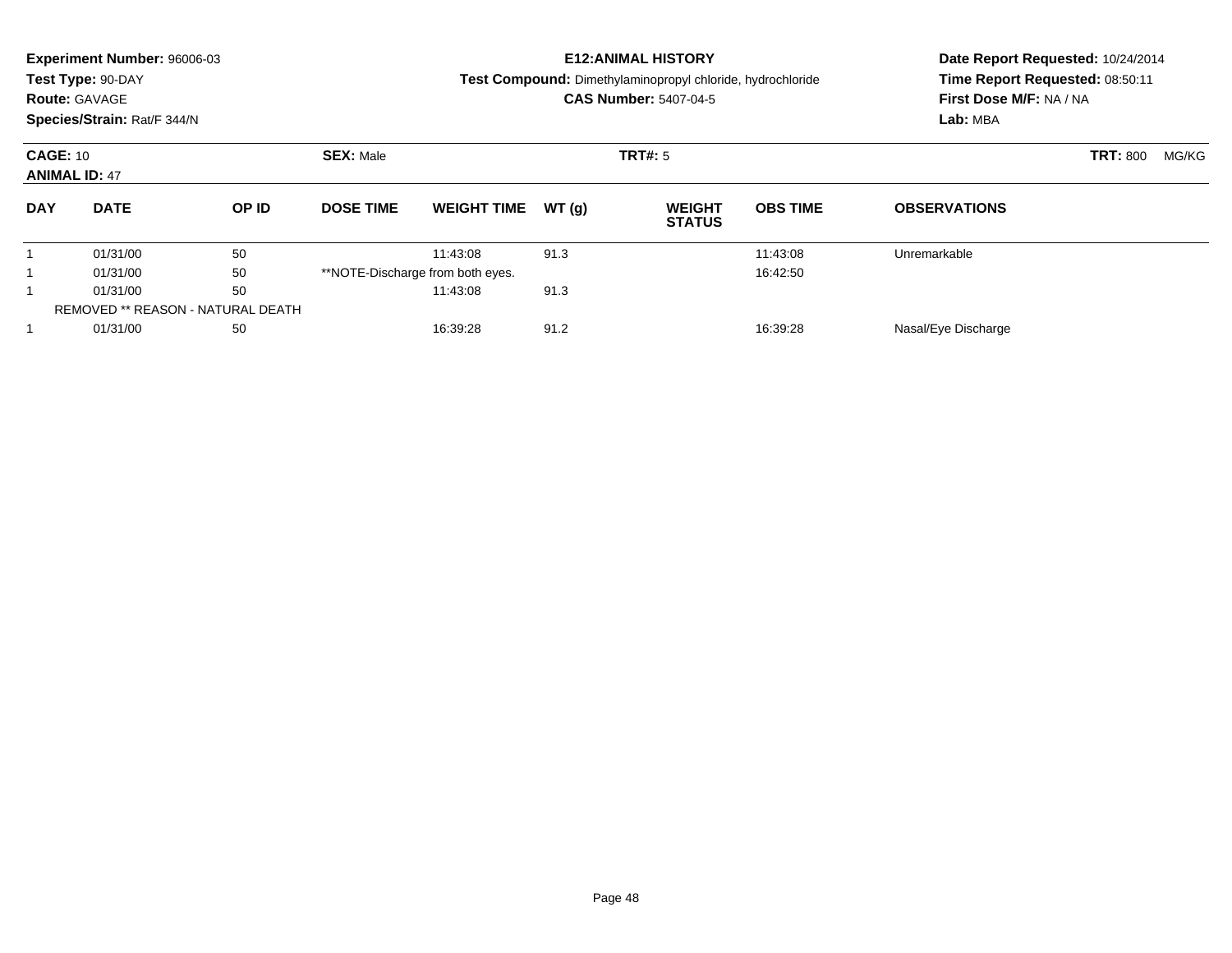|                                         | <b>Experiment Number: 96006-03</b> |       |                  |                                  |         | <b>E12:ANIMAL HISTORY</b>                                  | Date Report Requested: 10/24/2014 |                                 |                         |  |  |  |
|-----------------------------------------|------------------------------------|-------|------------------|----------------------------------|---------|------------------------------------------------------------|-----------------------------------|---------------------------------|-------------------------|--|--|--|
|                                         | Test Type: 90-DAY                  |       |                  |                                  |         | Test Compound: Dimethylaminopropyl chloride, hydrochloride |                                   | Time Report Requested: 08:50:11 |                         |  |  |  |
|                                         | <b>Route: GAVAGE</b>               |       |                  |                                  |         | <b>CAS Number: 5407-04-5</b>                               |                                   |                                 | First Dose M/F: NA / NA |  |  |  |
|                                         | Species/Strain: Rat/F 344/N        |       |                  |                                  |         |                                                            |                                   | Lab: MBA                        |                         |  |  |  |
| <b>CAGE: 10</b><br><b>ANIMAL ID: 48</b> |                                    |       | <b>SEX: Male</b> |                                  | TRT#: 5 |                                                            | <b>TRT: 800</b>                   | MG/KG                           |                         |  |  |  |
| <b>DAY</b>                              | <b>DATE</b>                        | OP ID | <b>DOSE TIME</b> | <b>WEIGHT TIME</b>               | WT(g)   | <b>WEIGHT</b><br><b>STATUS</b>                             | <b>OBS TIME</b>                   | <b>OBSERVATIONS</b>             |                         |  |  |  |
|                                         | 01/31/00                           | 50    |                  | 11:43:08                         | 102.7   |                                                            | 11:43:08                          | Unremarkable                    |                         |  |  |  |
|                                         | 01/31/00                           | 50    |                  | **NOTE-Discharge from both eyes. |         |                                                            | 16:44:10                          |                                 |                         |  |  |  |
|                                         | 01/31/00                           | 50    |                  | 11:43:08                         | 102.7   |                                                            |                                   |                                 |                         |  |  |  |
|                                         |                                    |       |                  |                                  |         |                                                            |                                   |                                 |                         |  |  |  |
|                                         | 01/31/00                           | 50    |                  | 16:39:28                         | 100.1   |                                                            | 16:39:28                          | Nasal/Eye Discharge             |                         |  |  |  |
|                                         | REMOVED ** REASON - NATURAL DEATH  |       |                  |                                  |         |                                                            |                                   |                                 |                         |  |  |  |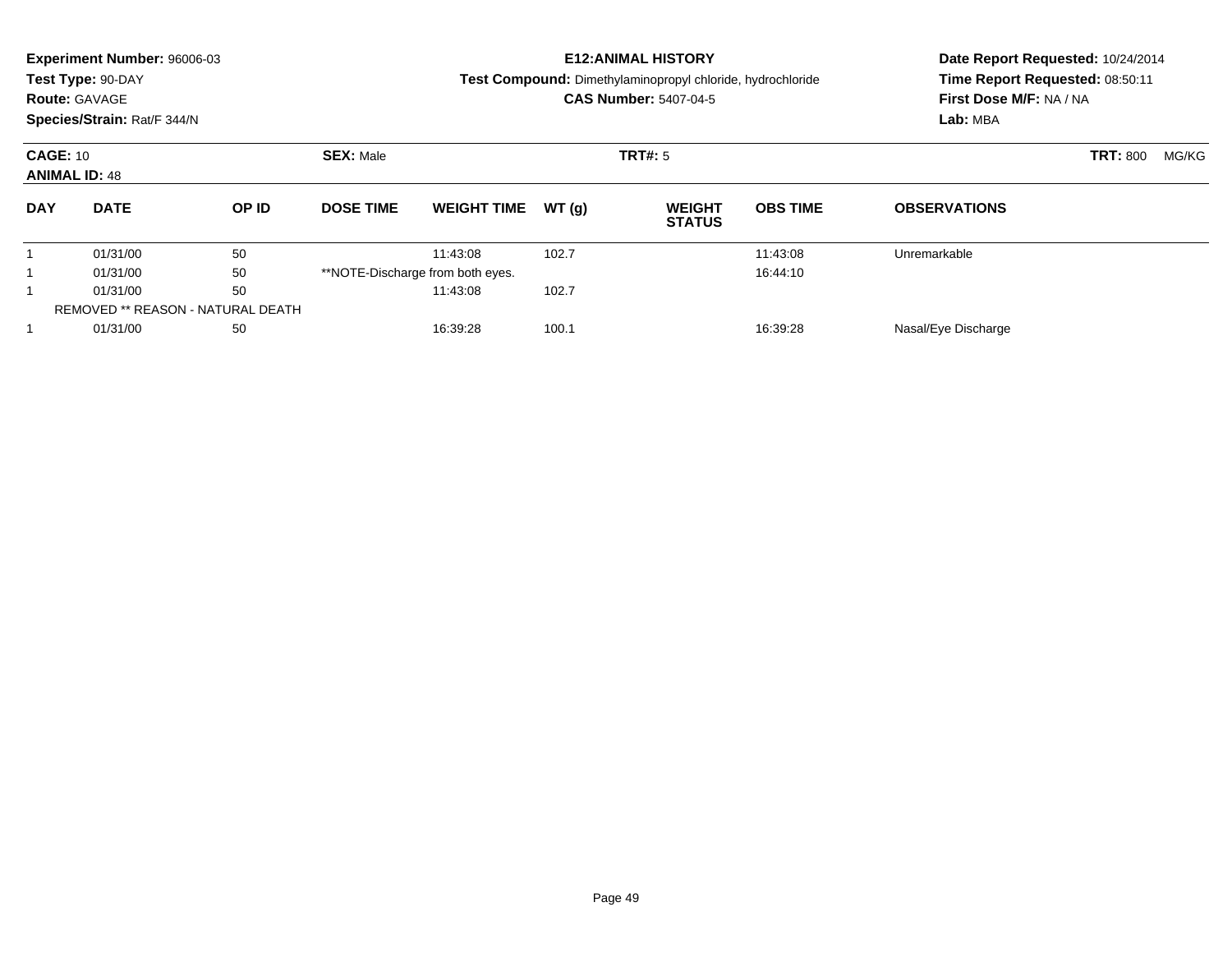|            | <b>Experiment Number: 96006-03</b><br>Test Type: 90-DAY<br><b>Route: GAVAGE</b><br>Species/Strain: Rat/F 344/N |       |                  |                                  |         | <b>E12:ANIMAL HISTORY</b><br><b>Test Compound:</b> Dimethylaminopropyl chloride, hydrochloride<br><b>CAS Number: 5407-04-5</b> | Date Report Requested: 10/24/2014<br>Time Report Requested: 08:50:11<br>First Dose M/F: NA / NA<br>Lab: MBA |                     |  |  |
|------------|----------------------------------------------------------------------------------------------------------------|-------|------------------|----------------------------------|---------|--------------------------------------------------------------------------------------------------------------------------------|-------------------------------------------------------------------------------------------------------------|---------------------|--|--|
|            | <b>SEX: Male</b><br><b>CAGE: 10</b><br><b>ANIMAL ID: 49</b>                                                    |       |                  |                                  | TRT#: 5 |                                                                                                                                | <b>TRT: 800</b>                                                                                             | MG/KG               |  |  |
| <b>DAY</b> | <b>DATE</b>                                                                                                    | OP ID | <b>DOSE TIME</b> | <b>WEIGHT TIME</b>               | WT(g)   | <b>WEIGHT</b><br><b>STATUS</b>                                                                                                 | <b>OBS TIME</b>                                                                                             | <b>OBSERVATIONS</b> |  |  |
|            | 01/31/00                                                                                                       | 50    |                  | 11:43:08                         | 94.1    |                                                                                                                                | 11:43:08                                                                                                    | Unremarkable        |  |  |
|            | 01/31/00                                                                                                       | 50    |                  | **NOTE-Discharge from both eyes. |         |                                                                                                                                | 16:45:18                                                                                                    |                     |  |  |
|            | 01/31/00                                                                                                       | 50    |                  | 11:43:08                         | 94.1    |                                                                                                                                |                                                                                                             |                     |  |  |
|            | REMOVED ** REASON - NATURAL DEATH                                                                              |       |                  |                                  |         |                                                                                                                                |                                                                                                             |                     |  |  |
|            | 01/31/00                                                                                                       | 50    |                  | 16:39:28                         | 94.1    |                                                                                                                                | 16:39:28                                                                                                    | Nasal/Eye Discharge |  |  |
|            |                                                                                                                |       |                  |                                  |         |                                                                                                                                |                                                                                                             |                     |  |  |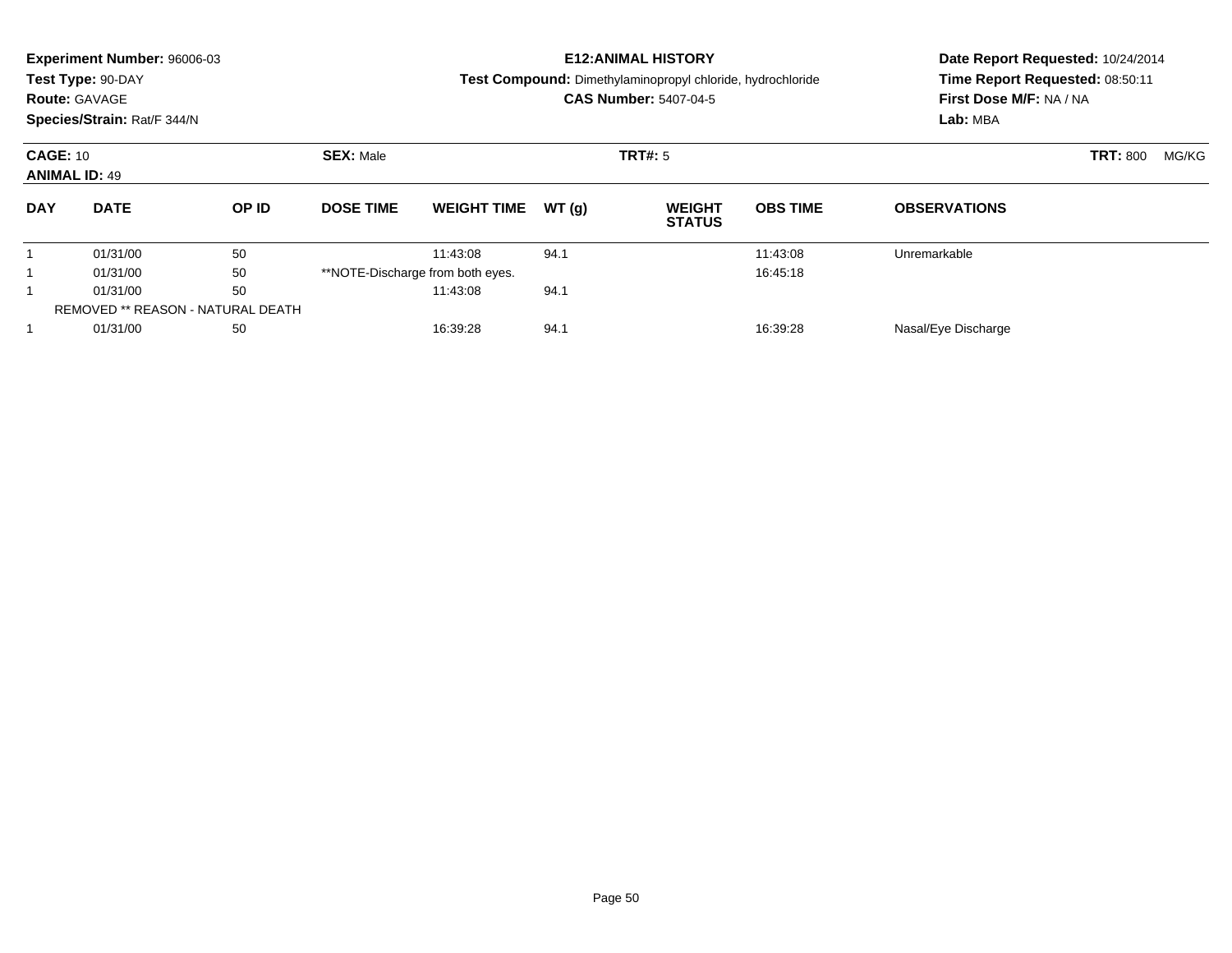|            | <b>Experiment Number: 96006-03</b><br>Test Type: 90-DAY<br><b>Route: GAVAGE</b><br>Species/Strain: Rat/F 344/N |                                          |                  |                                  |         | <b>E12: ANIMAL HISTORY</b><br>Test Compound: Dimethylaminopropyl chloride, hydrochloride<br><b>CAS Number: 5407-04-5</b> | Date Report Requested: 10/24/2014<br>Time Report Requested: 08:50:11<br>First Dose M/F: NA / NA<br>Lab: MBA |                     |  |  |
|------------|----------------------------------------------------------------------------------------------------------------|------------------------------------------|------------------|----------------------------------|---------|--------------------------------------------------------------------------------------------------------------------------|-------------------------------------------------------------------------------------------------------------|---------------------|--|--|
|            | <b>SEX: Male</b><br><b>CAGE: 10</b><br><b>ANIMAL ID: 50</b>                                                    |                                          |                  |                                  | TRT#: 5 |                                                                                                                          | <b>TRT: 800</b>                                                                                             | MG/KG               |  |  |
| <b>DAY</b> | <b>DATE</b>                                                                                                    | OP ID                                    | <b>DOSE TIME</b> | <b>WEIGHT TIME</b>               | WT(q)   | <b>WEIGHT</b><br><b>STATUS</b>                                                                                           | <b>OBS TIME</b>                                                                                             | <b>OBSERVATIONS</b> |  |  |
|            | 01/31/00                                                                                                       | 50                                       |                  | 11:43:08                         | 93.0    |                                                                                                                          | 11:43:08                                                                                                    | Unremarkable        |  |  |
|            | 01/31/00                                                                                                       | 50                                       |                  | **NOTE-Discharge from both eyes. |         |                                                                                                                          | 16:47:10                                                                                                    |                     |  |  |
|            | 01/31/00                                                                                                       | 50                                       |                  | 11:43:08                         | 93.0    |                                                                                                                          |                                                                                                             |                     |  |  |
|            |                                                                                                                | <b>REMOVED ** REASON - NATURAL DEATH</b> |                  |                                  |         |                                                                                                                          |                                                                                                             |                     |  |  |
|            | 01/31/00                                                                                                       | 50                                       |                  | 16:39:28                         | 91.3    |                                                                                                                          | 16:39:28                                                                                                    | Nasal/Eye Discharge |  |  |
|            |                                                                                                                |                                          |                  |                                  |         |                                                                                                                          |                                                                                                             |                     |  |  |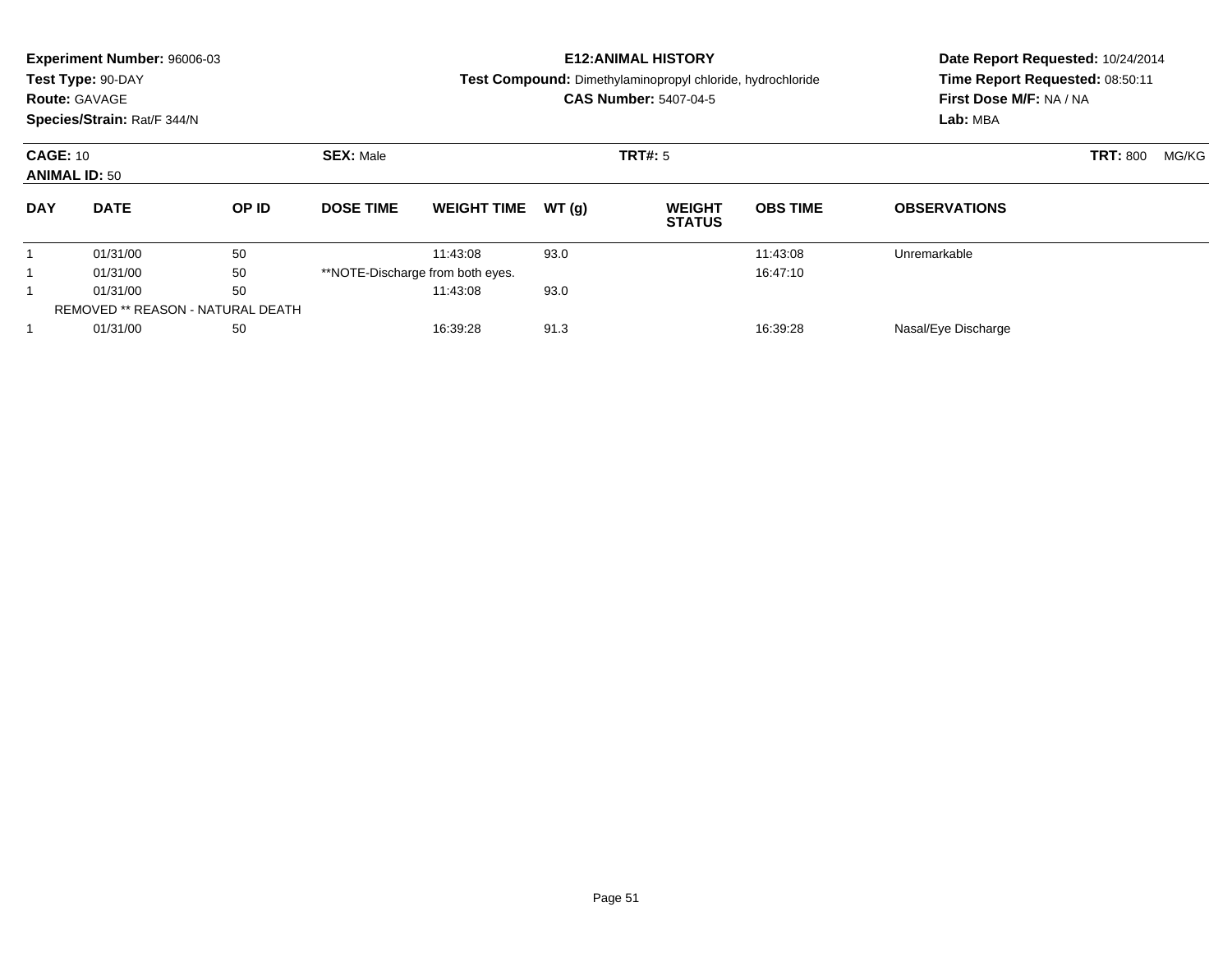|            | <b>Experiment Number: 96006-03</b><br>Test Type: 90-DAY<br><b>Route: GAVAGE</b><br>Species/Strain: Rat/F 344/N |       |                  |                                  |                | <b>E12:ANIMAL HISTORY</b><br><b>Test Compound:</b> Dimethylaminopropyl chloride, hydrochloride<br><b>CAS Number: 5407-04-5</b> | Date Report Requested: 10/24/2014<br>Time Report Requested: 08:50:11<br>First Dose M/F: NA / NA<br>Lab: MBA |                     |  |
|------------|----------------------------------------------------------------------------------------------------------------|-------|------------------|----------------------------------|----------------|--------------------------------------------------------------------------------------------------------------------------------|-------------------------------------------------------------------------------------------------------------|---------------------|--|
|            | <b>SEX: Male</b><br><b>CAGE: 11</b><br><b>ANIMAL ID: 51</b>                                                    |       |                  |                                  | <b>TRT#: 6</b> |                                                                                                                                | <b>TRT: 1000</b><br>MG/KG                                                                                   |                     |  |
| <b>DAY</b> | <b>DATE</b>                                                                                                    | OP ID | <b>DOSE TIME</b> | <b>WEIGHT TIME</b>               | WT(g)          | <b>WEIGHT</b><br><b>STATUS</b>                                                                                                 | <b>OBS TIME</b>                                                                                             | <b>OBSERVATIONS</b> |  |
|            | 01/31/00                                                                                                       | 50    |                  | 11:25:54                         | 111.0          |                                                                                                                                | 11:25:54                                                                                                    | Unremarkable        |  |
|            | 01/31/00                                                                                                       | 50    |                  | **NOTE-Discharge from both eyes. |                |                                                                                                                                | 16:57:56                                                                                                    |                     |  |
|            | 01/31/00                                                                                                       | 50    |                  | 11:25:54                         | 111.0          |                                                                                                                                |                                                                                                             |                     |  |
|            | <b>REMOVED ** REASON - NATURAL DEATH</b>                                                                       |       |                  |                                  |                |                                                                                                                                |                                                                                                             |                     |  |
|            | 01/31/00                                                                                                       | 50    |                  | 16:49:56                         | 108.7          |                                                                                                                                | 16:49:56                                                                                                    | Nasal/Eye Discharge |  |
|            |                                                                                                                |       |                  |                                  |                |                                                                                                                                |                                                                                                             |                     |  |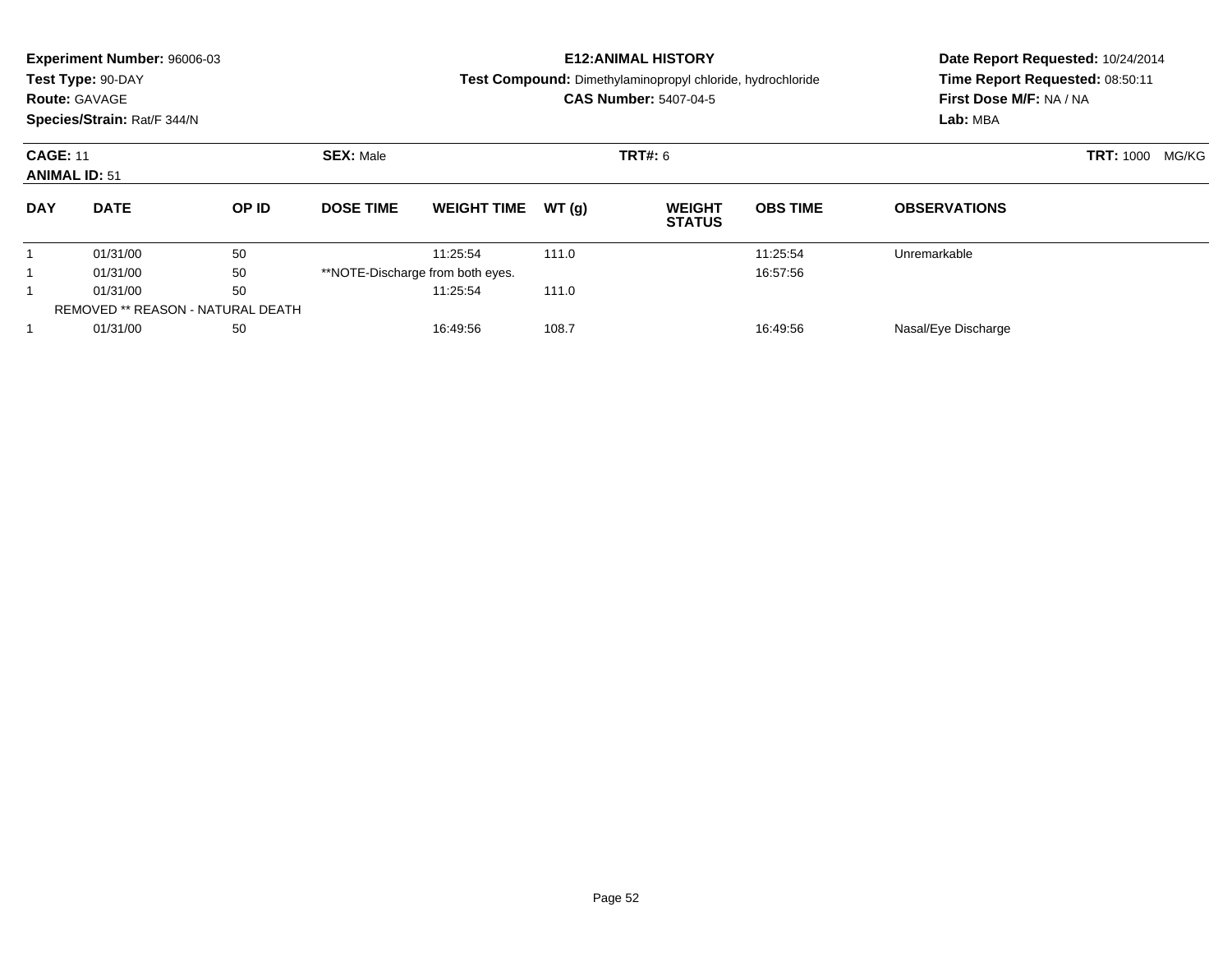|            | <b>Experiment Number: 96006-03</b><br>Test Type: 90-DAY<br><b>Route: GAVAGE</b><br>Species/Strain: Rat/F 344/N |                                   |                  |                                  |                | <b>E12:ANIMAL HISTORY</b><br><b>Test Compound:</b> Dimethylaminopropyl chloride, hydrochloride<br><b>CAS Number: 5407-04-5</b> | Date Report Requested: 10/24/2014<br>Time Report Requested: 08:50:11<br>First Dose M/F: NA / NA<br>Lab: MBA |                     |  |
|------------|----------------------------------------------------------------------------------------------------------------|-----------------------------------|------------------|----------------------------------|----------------|--------------------------------------------------------------------------------------------------------------------------------|-------------------------------------------------------------------------------------------------------------|---------------------|--|
|            | <b>SEX: Male</b><br><b>CAGE: 11</b><br><b>ANIMAL ID: 52</b>                                                    |                                   |                  |                                  | <b>TRT#: 6</b> |                                                                                                                                | <b>TRT: 1000</b><br>MG/KG                                                                                   |                     |  |
| <b>DAY</b> | <b>DATE</b>                                                                                                    | OP ID                             | <b>DOSE TIME</b> | <b>WEIGHT TIME</b>               | WT(g)          | <b>WEIGHT</b><br><b>STATUS</b>                                                                                                 | <b>OBS TIME</b>                                                                                             | <b>OBSERVATIONS</b> |  |
|            | 01/31/00                                                                                                       | 50                                |                  | 11:25:54                         | 106.4          |                                                                                                                                | 11:25:54                                                                                                    | Unremarkable        |  |
|            | 01/31/00                                                                                                       | 50                                |                  | **NOTE-Discharge from both eyes. |                |                                                                                                                                | 17:00:38                                                                                                    |                     |  |
|            | 01/31/00                                                                                                       | 50                                |                  | 11:25:54                         | 106.4          |                                                                                                                                |                                                                                                             |                     |  |
|            |                                                                                                                | REMOVED ** REASON - NATURAL DEATH |                  |                                  |                |                                                                                                                                |                                                                                                             |                     |  |
|            | 01/31/00                                                                                                       | 50                                |                  | 16:49:56                         | 103.5          |                                                                                                                                | 16:49:56                                                                                                    | Nasal/Eye Discharge |  |
|            |                                                                                                                |                                   |                  |                                  |                |                                                                                                                                |                                                                                                             |                     |  |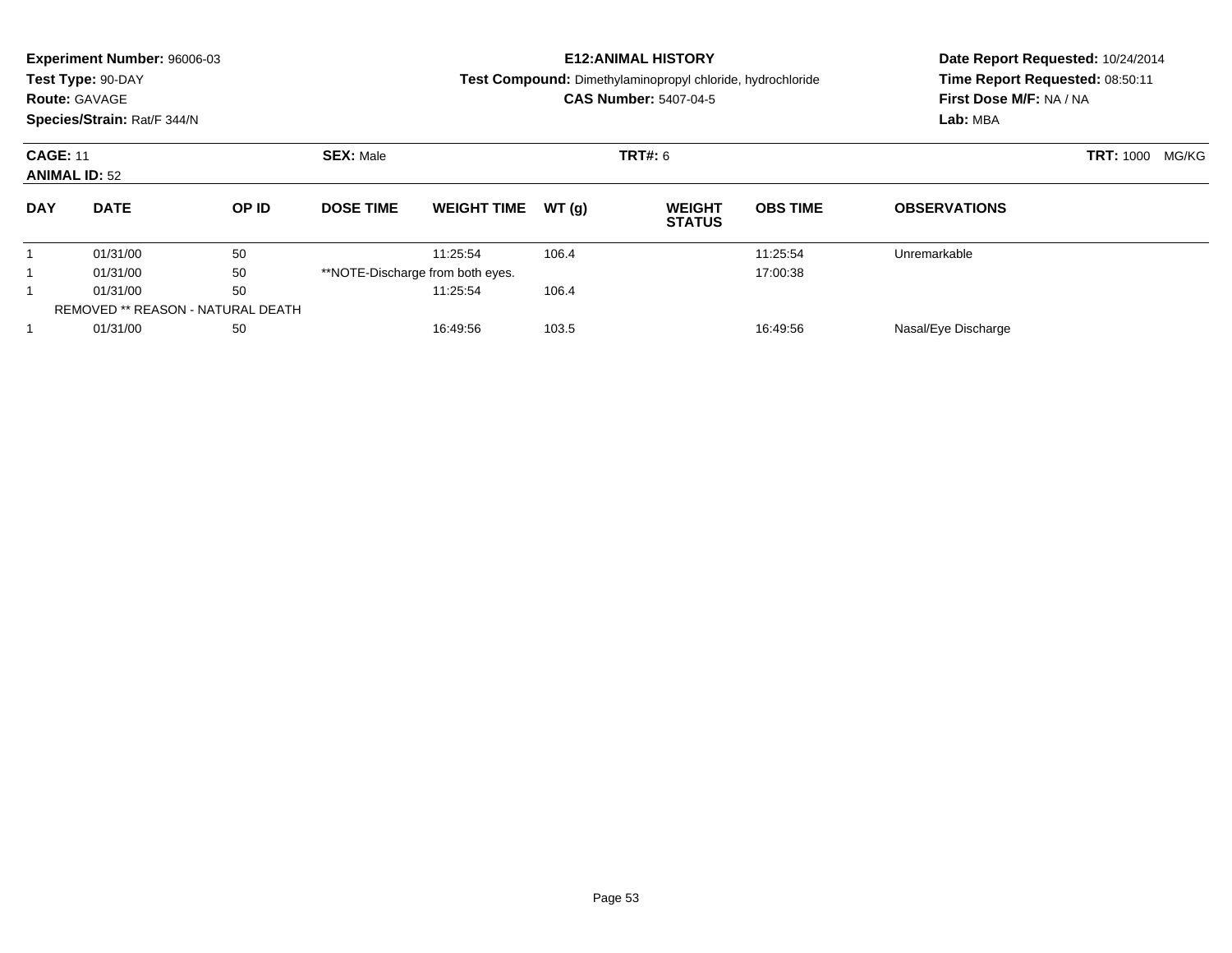|            | <b>Experiment Number: 96006-03</b><br>Test Type: 90-DAY<br><b>Route: GAVAGE</b><br>Species/Strain: Rat/F 344/N |                                   |                  |                                  |                | <b>E12:ANIMAL HISTORY</b><br><b>Test Compound:</b> Dimethylaminopropyl chloride, hydrochloride<br><b>CAS Number: 5407-04-5</b> | Date Report Requested: 10/24/2014<br>Time Report Requested: 08:50:11<br>First Dose M/F: NA / NA<br>Lab: MBA |                     |  |
|------------|----------------------------------------------------------------------------------------------------------------|-----------------------------------|------------------|----------------------------------|----------------|--------------------------------------------------------------------------------------------------------------------------------|-------------------------------------------------------------------------------------------------------------|---------------------|--|
|            | <b>SEX: Male</b><br><b>CAGE: 11</b><br><b>ANIMAL ID: 53</b>                                                    |                                   |                  |                                  | <b>TRT#: 6</b> |                                                                                                                                | <b>TRT: 1000</b><br>MG/KG                                                                                   |                     |  |
| <b>DAY</b> | <b>DATE</b>                                                                                                    | OP ID                             | <b>DOSE TIME</b> | <b>WEIGHT TIME</b>               | WT(g)          | <b>WEIGHT</b><br><b>STATUS</b>                                                                                                 | <b>OBS TIME</b>                                                                                             | <b>OBSERVATIONS</b> |  |
|            | 01/31/00                                                                                                       | 50                                |                  | 11:25:54                         | 108.8          |                                                                                                                                | 11:25:54                                                                                                    | Unremarkable        |  |
|            | 01/31/00                                                                                                       | 50                                |                  | **NOTE-Discharge from both eyes. |                |                                                                                                                                | 17:02:24                                                                                                    |                     |  |
|            | 01/31/00                                                                                                       | 50                                |                  | 11:25:54                         | 108.8          |                                                                                                                                |                                                                                                             |                     |  |
|            |                                                                                                                | REMOVED ** REASON - NATURAL DEATH |                  |                                  |                |                                                                                                                                |                                                                                                             |                     |  |
|            | 01/31/00                                                                                                       | 50                                |                  | 16:49:56                         | 106.8          |                                                                                                                                | 16:49:56                                                                                                    | Nasal/Eye Discharge |  |
|            |                                                                                                                |                                   |                  |                                  |                |                                                                                                                                |                                                                                                             |                     |  |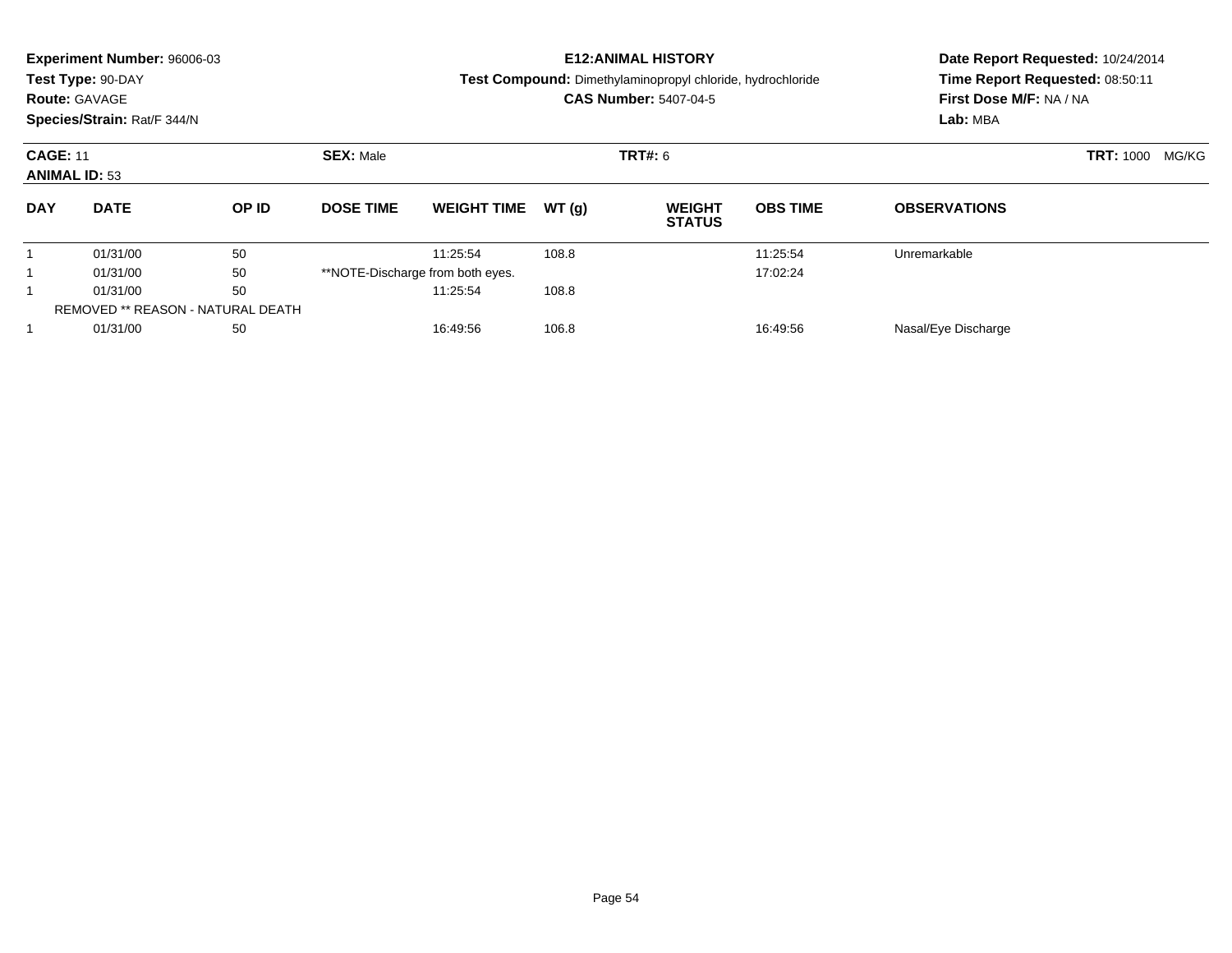|            | <b>Experiment Number: 96006-03</b><br>Test Type: 90-DAY<br><b>Route: GAVAGE</b><br>Species/Strain: Rat/F 344/N |       |                  |                                  |                | <b>E12:ANIMAL HISTORY</b><br><b>Test Compound:</b> Dimethylaminopropyl chloride, hydrochloride<br><b>CAS Number: 5407-04-5</b> | Date Report Requested: 10/24/2014<br>Time Report Requested: 08:50:11<br>First Dose M/F: NA / NA<br>Lab: MBA |                     |  |
|------------|----------------------------------------------------------------------------------------------------------------|-------|------------------|----------------------------------|----------------|--------------------------------------------------------------------------------------------------------------------------------|-------------------------------------------------------------------------------------------------------------|---------------------|--|
|            | <b>SEX: Male</b><br><b>CAGE: 11</b><br><b>ANIMAL ID: 54</b>                                                    |       |                  |                                  | <b>TRT#: 6</b> |                                                                                                                                | <b>TRT: 1000</b><br>MG/KG                                                                                   |                     |  |
| <b>DAY</b> | <b>DATE</b>                                                                                                    | OP ID | <b>DOSE TIME</b> | <b>WEIGHT TIME</b>               | WT(g)          | <b>WEIGHT</b><br><b>STATUS</b>                                                                                                 | <b>OBS TIME</b>                                                                                             | <b>OBSERVATIONS</b> |  |
|            | 01/31/00                                                                                                       | 50    |                  | 11:25:54                         | 97.9           |                                                                                                                                | 11:25:54                                                                                                    | Unremarkable        |  |
|            | 01/31/00                                                                                                       | 50    |                  | **NOTE-Discharge from both eyes. |                |                                                                                                                                | 17:03:44                                                                                                    |                     |  |
|            | 01/31/00                                                                                                       | 50    |                  | 11:25:54                         | 97.9           |                                                                                                                                |                                                                                                             |                     |  |
|            | REMOVED ** REASON - NATURAL DEATH                                                                              |       |                  |                                  |                |                                                                                                                                |                                                                                                             |                     |  |
|            | 01/31/00                                                                                                       | 50    |                  | 16:49:56                         | 95.8           |                                                                                                                                | 16:49:56                                                                                                    | Nasal/Eye Discharge |  |
|            |                                                                                                                |       |                  |                                  |                |                                                                                                                                |                                                                                                             |                     |  |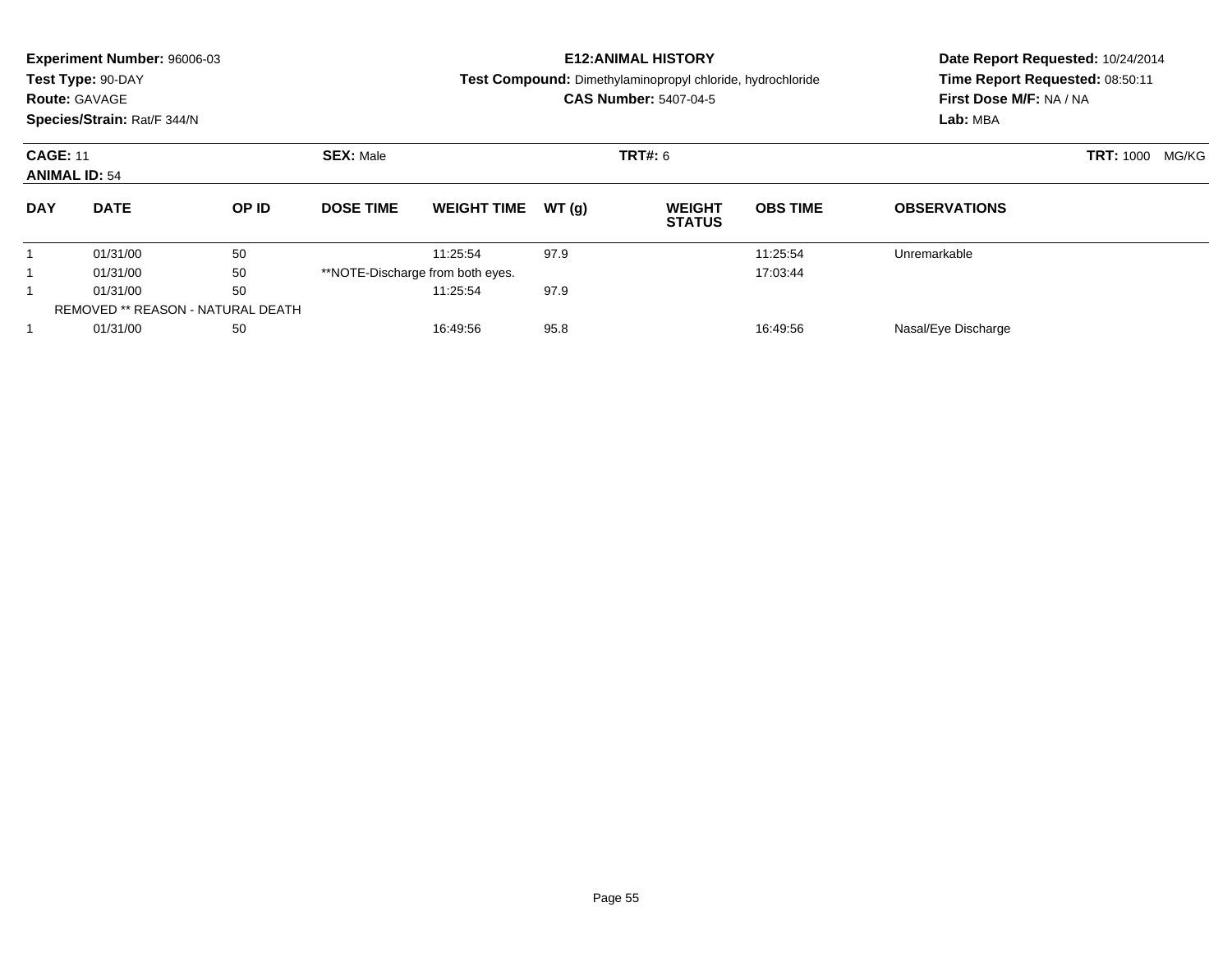|            | <b>Experiment Number: 96006-03</b><br>Test Type: 90-DAY<br><b>Route: GAVAGE</b><br>Species/Strain: Rat/F 344/N |                                   |                  |                                  |                | <b>E12:ANIMAL HISTORY</b><br><b>Test Compound:</b> Dimethylaminopropyl chloride, hydrochloride<br><b>CAS Number: 5407-04-5</b> | Date Report Requested: 10/24/2014<br>Time Report Requested: 08:50:11<br>First Dose M/F: NA / NA<br>Lab: MBA |                     |  |
|------------|----------------------------------------------------------------------------------------------------------------|-----------------------------------|------------------|----------------------------------|----------------|--------------------------------------------------------------------------------------------------------------------------------|-------------------------------------------------------------------------------------------------------------|---------------------|--|
|            | <b>SEX: Male</b><br><b>CAGE: 11</b><br><b>ANIMAL ID: 55</b>                                                    |                                   |                  |                                  | <b>TRT#: 6</b> |                                                                                                                                | <b>TRT: 1000</b><br>MG/KG                                                                                   |                     |  |
| <b>DAY</b> | <b>DATE</b>                                                                                                    | OP ID                             | <b>DOSE TIME</b> | <b>WEIGHT TIME</b>               | WT(g)          | <b>WEIGHT</b><br><b>STATUS</b>                                                                                                 | <b>OBS TIME</b>                                                                                             | <b>OBSERVATIONS</b> |  |
|            | 01/31/00                                                                                                       | 50                                |                  | 11:25:54                         | 96.7           |                                                                                                                                | 11:25:54                                                                                                    | Unremarkable        |  |
|            | 01/31/00                                                                                                       | 50                                |                  | **NOTE-Discharge from both eyes. |                |                                                                                                                                | 17:05:26                                                                                                    |                     |  |
|            | 01/31/00                                                                                                       | 50                                |                  | 11:25:54                         | 96.7           |                                                                                                                                |                                                                                                             |                     |  |
|            |                                                                                                                | REMOVED ** REASON - NATURAL DEATH |                  |                                  |                |                                                                                                                                |                                                                                                             |                     |  |
|            | 01/31/00                                                                                                       | 50                                |                  | 16:49:56                         | 94.9           |                                                                                                                                | 16:49:56                                                                                                    | Nasal/Eye Discharge |  |
|            |                                                                                                                |                                   |                  |                                  |                |                                                                                                                                |                                                                                                             |                     |  |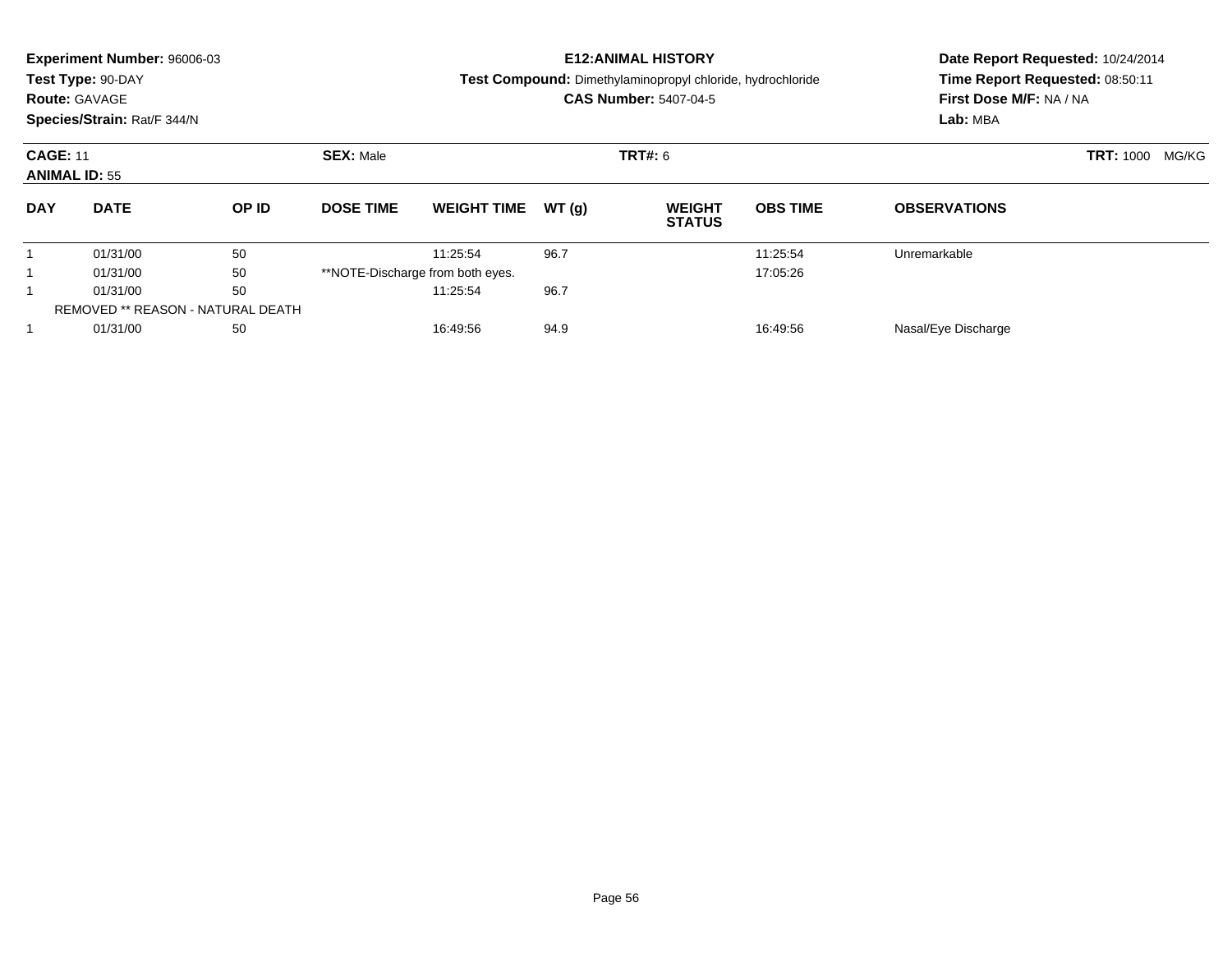|            | <b>Experiment Number: 96006-03</b><br>Test Type: 90-DAY<br><b>Route: GAVAGE</b><br>Species/Strain: Rat/F 344/N |       |                  |                                  |                | <b>E12:ANIMAL HISTORY</b><br><b>Test Compound:</b> Dimethylaminopropyl chloride, hydrochloride<br><b>CAS Number: 5407-04-5</b> | Date Report Requested: 10/24/2014<br>Time Report Requested: 08:50:11<br>First Dose M/F: NA / NA<br>Lab: MBA |                     |  |
|------------|----------------------------------------------------------------------------------------------------------------|-------|------------------|----------------------------------|----------------|--------------------------------------------------------------------------------------------------------------------------------|-------------------------------------------------------------------------------------------------------------|---------------------|--|
|            | <b>SEX: Male</b><br><b>CAGE: 12</b><br><b>ANIMAL ID: 56</b>                                                    |       |                  |                                  | <b>TRT#: 6</b> |                                                                                                                                | <b>TRT: 1000</b><br>MG/KG                                                                                   |                     |  |
| <b>DAY</b> | <b>DATE</b>                                                                                                    | OP ID | <b>DOSE TIME</b> | <b>WEIGHT TIME</b>               | WT(g)          | <b>WEIGHT</b><br><b>STATUS</b>                                                                                                 | <b>OBS TIME</b>                                                                                             | <b>OBSERVATIONS</b> |  |
|            | 01/31/00                                                                                                       | 50    |                  | 11:27:42                         | 92.1           |                                                                                                                                | 11:27:42                                                                                                    | Unremarkable        |  |
|            | 01/31/00                                                                                                       | 50    |                  | **NOTE-Discharge from both eyes. |                |                                                                                                                                | 17:13:06                                                                                                    |                     |  |
|            | 01/31/00                                                                                                       | 50    |                  | 11:27:42                         | 92.1           |                                                                                                                                |                                                                                                             |                     |  |
|            | <b>REMOVED ** REASON - NATURAL DEATH</b>                                                                       |       |                  |                                  |                |                                                                                                                                |                                                                                                             |                     |  |
|            | 01/31/00                                                                                                       | 50    |                  | 17:07:08                         | 89.9           |                                                                                                                                | 17:07:08                                                                                                    | Nasal/Eye Discharge |  |
|            |                                                                                                                |       |                  |                                  |                |                                                                                                                                |                                                                                                             |                     |  |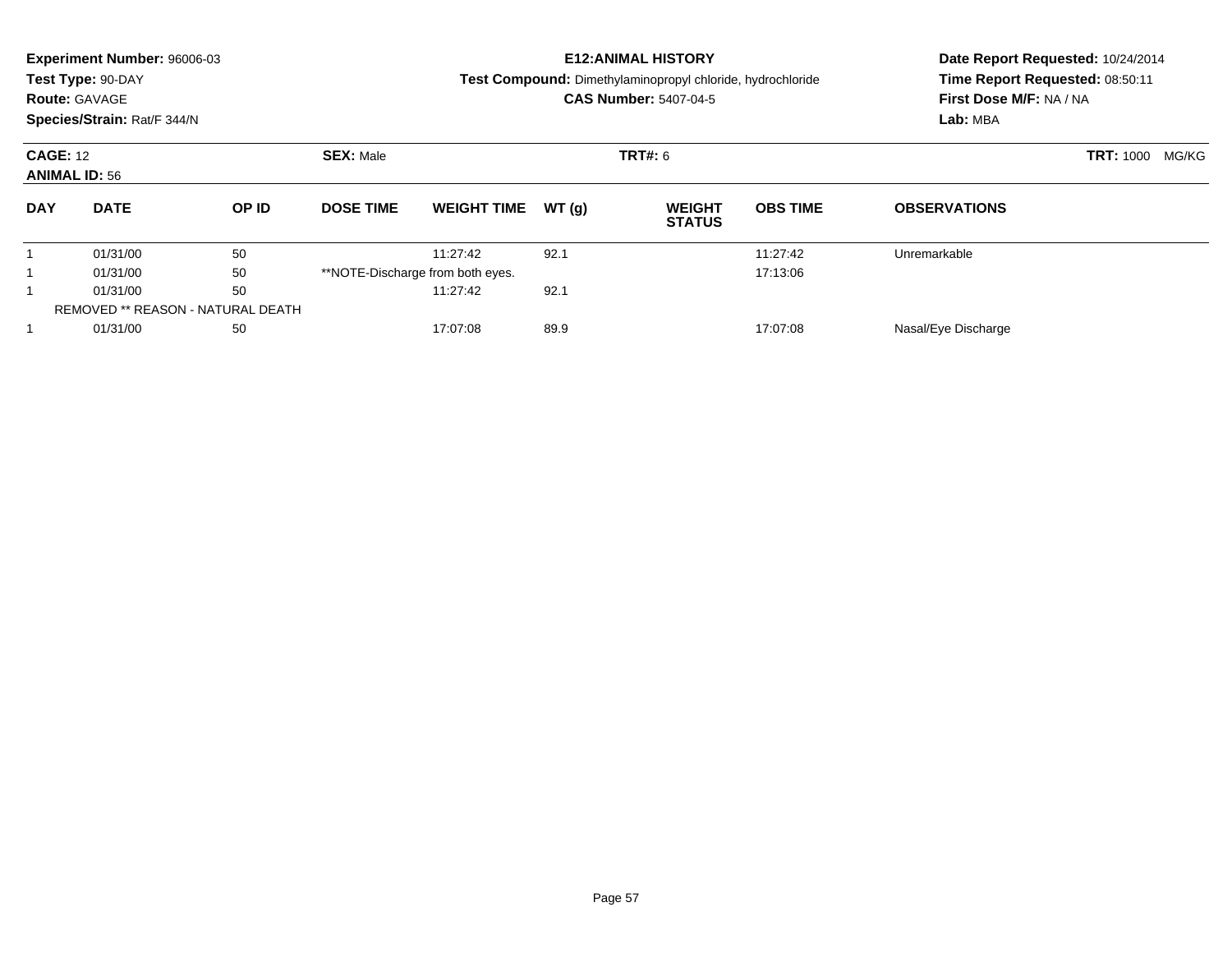|            | <b>Experiment Number: 96006-03</b><br>Test Type: 90-DAY<br><b>Route: GAVAGE</b><br>Species/Strain: Rat/F 344/N |       |                  |                                  |                | <b>E12:ANIMAL HISTORY</b><br><b>Test Compound:</b> Dimethylaminopropyl chloride, hydrochloride<br><b>CAS Number: 5407-04-5</b> | Date Report Requested: 10/24/2014<br>Time Report Requested: 08:50:11<br>First Dose M/F: NA / NA<br>Lab: MBA |                     |  |
|------------|----------------------------------------------------------------------------------------------------------------|-------|------------------|----------------------------------|----------------|--------------------------------------------------------------------------------------------------------------------------------|-------------------------------------------------------------------------------------------------------------|---------------------|--|
|            | <b>SEX: Male</b><br><b>CAGE: 12</b><br><b>ANIMAL ID: 57</b>                                                    |       |                  |                                  | <b>TRT#: 6</b> |                                                                                                                                | <b>TRT: 1000</b><br>MG/KG                                                                                   |                     |  |
| <b>DAY</b> | <b>DATE</b>                                                                                                    | OP ID | <b>DOSE TIME</b> | <b>WEIGHT TIME</b>               | WT(g)          | <b>WEIGHT</b><br><b>STATUS</b>                                                                                                 | <b>OBS TIME</b>                                                                                             | <b>OBSERVATIONS</b> |  |
|            | 01/31/00                                                                                                       | 50    |                  | 11:27:42                         | 88.4           |                                                                                                                                | 11:27:42                                                                                                    | Unremarkable        |  |
|            | 01/31/00                                                                                                       | 50    |                  | **NOTE-Discharge from both eyes. |                |                                                                                                                                | 17:15:34                                                                                                    |                     |  |
|            | 01/31/00                                                                                                       | 50    |                  | 11:27:42                         | 88.4           |                                                                                                                                |                                                                                                             |                     |  |
|            | <b>REMOVED ** REASON - NATURAL DEATH</b>                                                                       |       |                  |                                  |                |                                                                                                                                |                                                                                                             |                     |  |
|            | 01/31/00                                                                                                       | 50    |                  | 17:07:08                         | 87.9           |                                                                                                                                | 17:07:08                                                                                                    | Nasal/Eye Discharge |  |
|            |                                                                                                                |       |                  |                                  |                |                                                                                                                                |                                                                                                             |                     |  |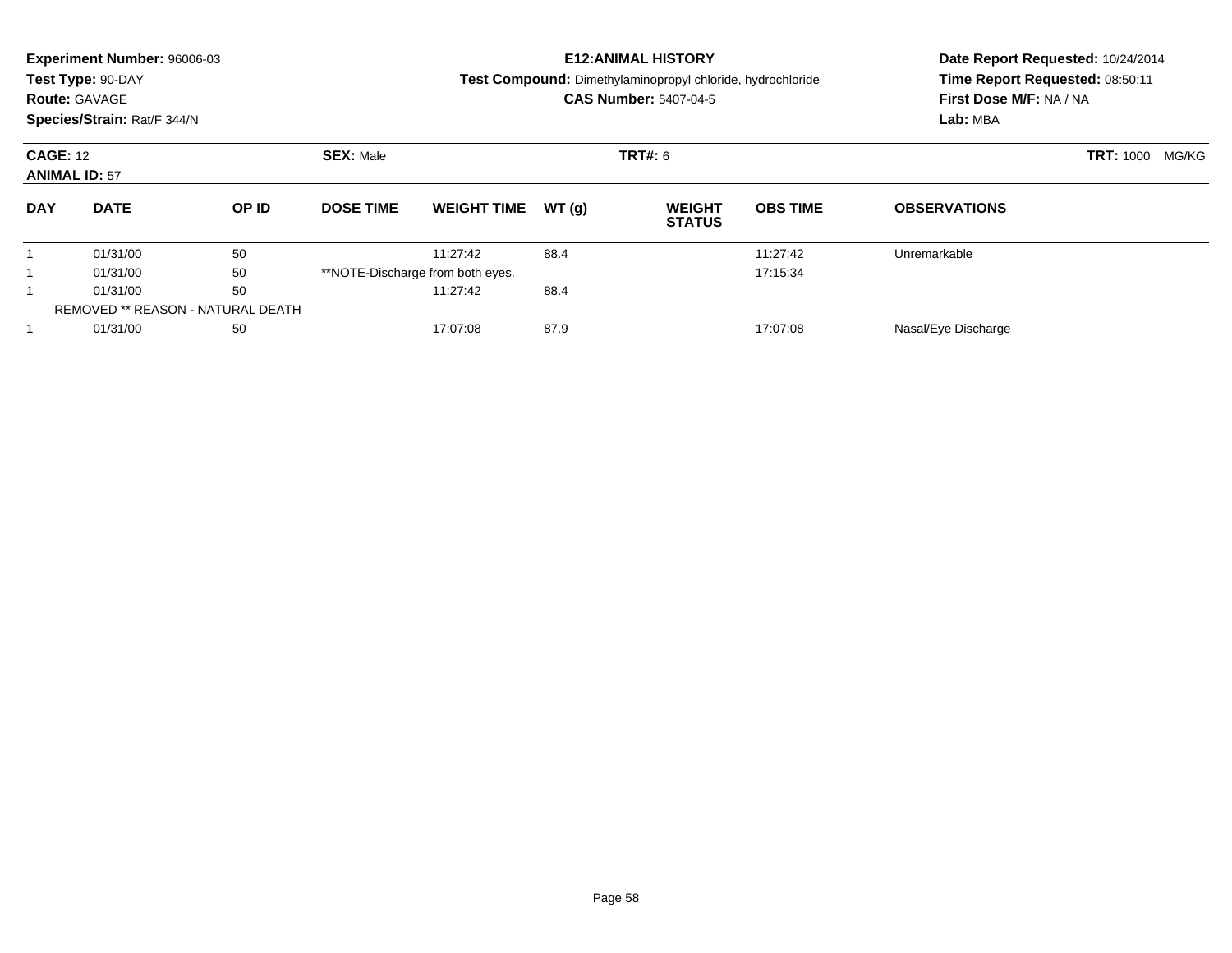|                                         | <b>Experiment Number: 96006-03</b><br>Test Type: 90-DAY<br><b>Route: GAVAGE</b><br>Species/Strain: Rat/F 344/N |                  |                  |                                  |       | <b>E12:ANIMAL HISTORY</b><br><b>Test Compound:</b> Dimethylaminopropyl chloride, hydrochloride<br><b>CAS Number: 5407-04-5</b> | Date Report Requested: 10/24/2014<br>Time Report Requested: 08:50:11<br>First Dose M/F: NA / NA<br>Lab: MBA |                                                           |  |
|-----------------------------------------|----------------------------------------------------------------------------------------------------------------|------------------|------------------|----------------------------------|-------|--------------------------------------------------------------------------------------------------------------------------------|-------------------------------------------------------------------------------------------------------------|-----------------------------------------------------------|--|
| <b>CAGE: 12</b><br><b>ANIMAL ID: 58</b> |                                                                                                                | <b>SEX: Male</b> |                  | <b>TRT#: 6</b>                   |       | <b>TRT: 1000</b><br>MG/KG                                                                                                      |                                                                                                             |                                                           |  |
| <b>DAY</b>                              | <b>DATE</b>                                                                                                    | OP ID            | <b>DOSE TIME</b> | <b>WEIGHT TIME</b>               | WT(g) | <b>WEIGHT</b><br><b>STATUS</b>                                                                                                 | <b>OBS TIME</b>                                                                                             | <b>OBSERVATIONS</b>                                       |  |
|                                         | 01/31/00                                                                                                       | 50               |                  | 11:27:42                         | 85.3  |                                                                                                                                | 11:27:42                                                                                                    | Unremarkable                                              |  |
|                                         | 01/31/00                                                                                                       | 50               |                  | 11:27:42                         | 85.3  |                                                                                                                                | 17:30:58                                                                                                    | Abnormal Breathing<br><b>Clonic Seizures</b><br>Lethargic |  |
| 2                                       | 50<br>02/01/00<br>REMOVED ** REASON - NATURAL DEATH                                                            |                  |                  | **NOTE-Discharge from both eyes. |       |                                                                                                                                | 10:52:26                                                                                                    |                                                           |  |
| 2                                       | 02/01/00                                                                                                       | 50               |                  | 10:51:40                         | 82.2  |                                                                                                                                | 10:51:40                                                                                                    | Nasal/Eye Discharge                                       |  |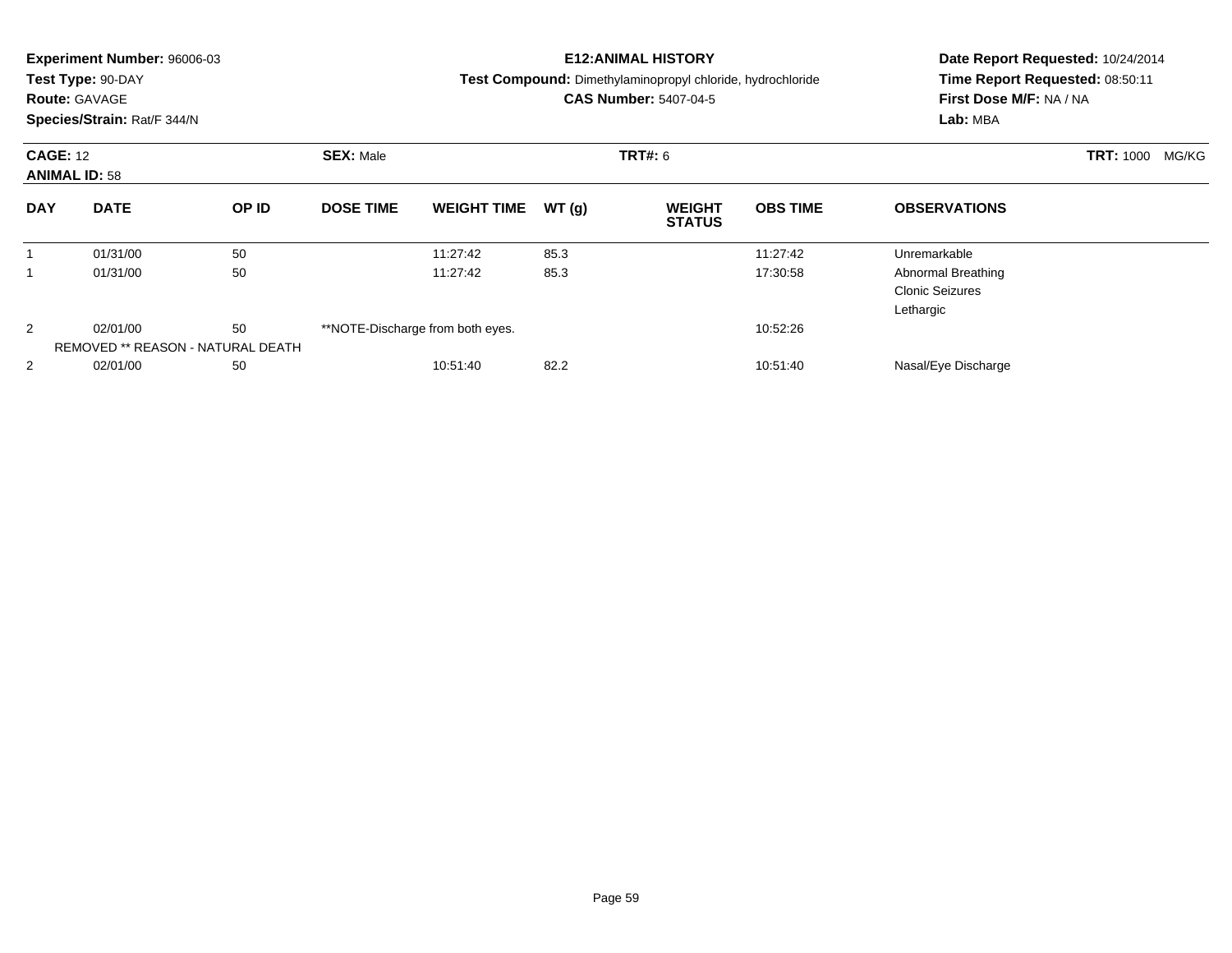|                                         | <b>Experiment Number: 96006-03</b><br>Test Type: 90-DAY<br><b>Route: GAVAGE</b><br>Species/Strain: Rat/F 344/N |                                    |                  |                                  |       | <b>E12:ANIMAL HISTORY</b><br><b>Test Compound:</b> Dimethylaminopropyl chloride, hydrochloride<br><b>CAS Number: 5407-04-5</b> | Date Report Requested: 10/24/2014<br>Time Report Requested: 08:50:11<br>First Dose M/F: NA / NA<br>Lab: MBA |                                                           |  |
|-----------------------------------------|----------------------------------------------------------------------------------------------------------------|------------------------------------|------------------|----------------------------------|-------|--------------------------------------------------------------------------------------------------------------------------------|-------------------------------------------------------------------------------------------------------------|-----------------------------------------------------------|--|
| <b>CAGE: 12</b><br><b>ANIMAL ID: 59</b> |                                                                                                                | <b>SEX: Male</b><br><b>TRT#: 6</b> |                  |                                  |       |                                                                                                                                |                                                                                                             | <b>TRT: 1000</b><br>MG/KG                                 |  |
| <b>DAY</b>                              | <b>DATE</b>                                                                                                    | OP ID                              | <b>DOSE TIME</b> | <b>WEIGHT TIME</b>               | WT(g) | <b>WEIGHT</b><br><b>STATUS</b>                                                                                                 | <b>OBS TIME</b>                                                                                             | <b>OBSERVATIONS</b>                                       |  |
|                                         | 01/31/00                                                                                                       | 50                                 |                  | 11:27:42                         | 83.9  |                                                                                                                                | 11:27:42                                                                                                    | Unremarkable                                              |  |
|                                         | 01/31/00                                                                                                       | 50                                 |                  | 11:27:42                         | 83.9  |                                                                                                                                | 17:30:58                                                                                                    | Abnormal Breathing<br><b>Clonic Seizures</b><br>Lethargic |  |
| 2                                       | 50<br>02/01/00<br>REMOVED ** REASON - NATURAL DEATH                                                            |                                    |                  | **NOTE-Discharge from both eyes. |       |                                                                                                                                | 10:53:38                                                                                                    |                                                           |  |
| 2                                       | 02/01/00                                                                                                       | 50                                 |                  | 10:51:40                         | 82.6  |                                                                                                                                | 10:51:40                                                                                                    | Nasal/Eye Discharge                                       |  |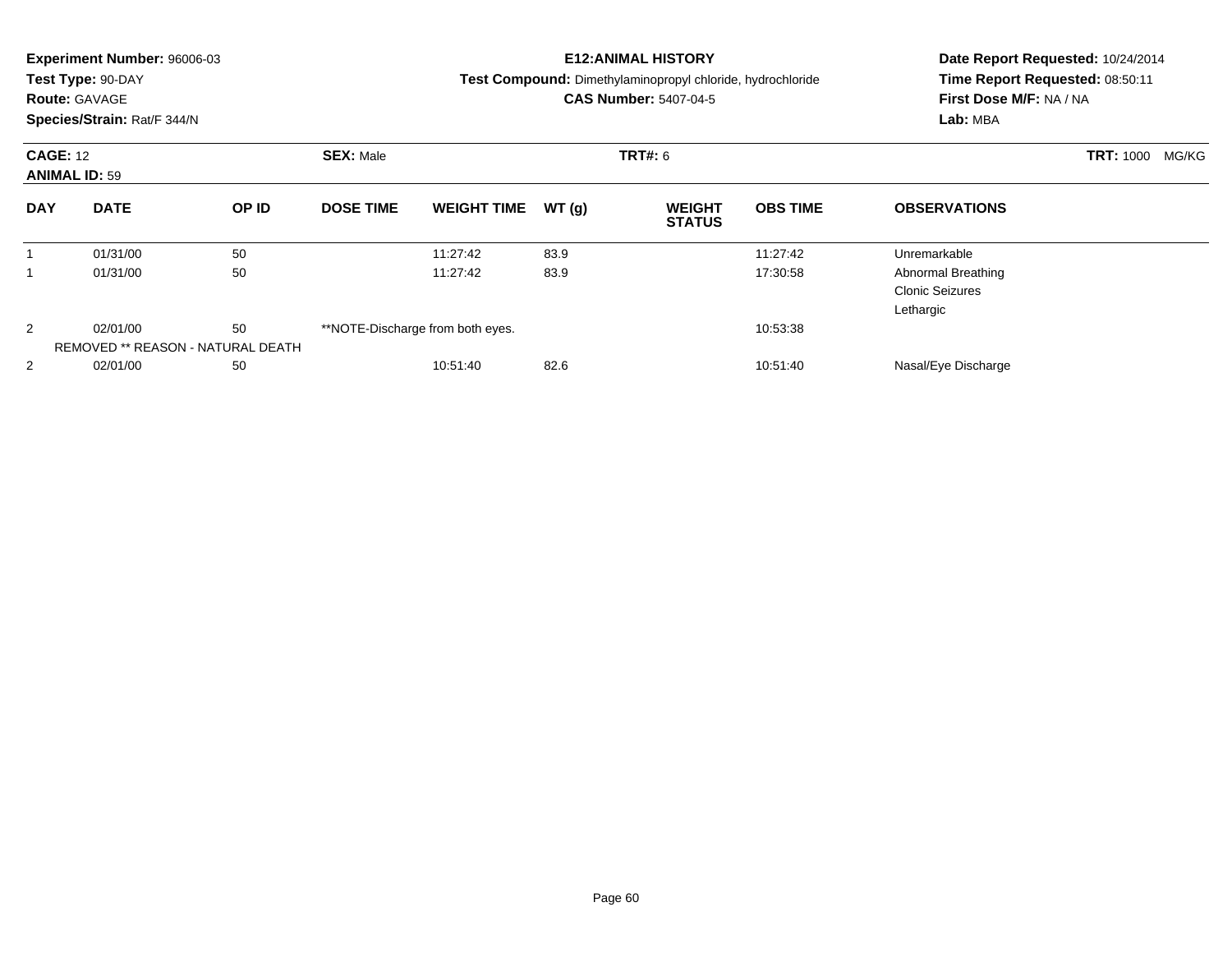|            | <b>Experiment Number: 96006-03</b><br>Test Type: 90-DAY<br><b>Route: GAVAGE</b><br>Species/Strain: Rat/F 344/N |       |                  |                                  |                | <b>E12:ANIMAL HISTORY</b><br><b>Test Compound:</b> Dimethylaminopropyl chloride, hydrochloride<br><b>CAS Number: 5407-04-5</b> |                           | Time Report Requested: 08:50:11<br>First Dose M/F: NA / NA<br>Lab: MBA | Date Report Requested: 10/24/2014 |
|------------|----------------------------------------------------------------------------------------------------------------|-------|------------------|----------------------------------|----------------|--------------------------------------------------------------------------------------------------------------------------------|---------------------------|------------------------------------------------------------------------|-----------------------------------|
|            | <b>SEX: Male</b><br><b>CAGE: 12</b><br><b>ANIMAL ID: 60</b>                                                    |       |                  |                                  | <b>TRT#: 6</b> |                                                                                                                                | <b>TRT: 1000</b><br>MG/KG |                                                                        |                                   |
| <b>DAY</b> | <b>DATE</b>                                                                                                    | OP ID | <b>DOSE TIME</b> | <b>WEIGHT TIME</b>               | WT(g)          | <b>WEIGHT</b><br><b>STATUS</b>                                                                                                 | <b>OBS TIME</b>           | <b>OBSERVATIONS</b>                                                    |                                   |
|            | 01/31/00                                                                                                       | 50    |                  | 11:27:42                         | 93.8           |                                                                                                                                | 11:27:42                  | Unremarkable                                                           |                                   |
|            | 01/31/00                                                                                                       | 50    |                  | **NOTE-Discharge from both eyes. |                |                                                                                                                                | 17:16:52                  |                                                                        |                                   |
|            | 01/31/00                                                                                                       | 50    |                  | 11:27:42                         | 93.8           |                                                                                                                                |                           |                                                                        |                                   |
|            | <b>REMOVED ** REASON - NATURAL DEATH</b>                                                                       |       |                  |                                  |                |                                                                                                                                |                           |                                                                        |                                   |
|            | 01/31/00<br>50                                                                                                 |       |                  | 91.5<br>17:07:08<br>17:07:08     |                |                                                                                                                                |                           | Nasal/Eye Discharge                                                    |                                   |
|            |                                                                                                                |       |                  |                                  |                |                                                                                                                                |                           |                                                                        |                                   |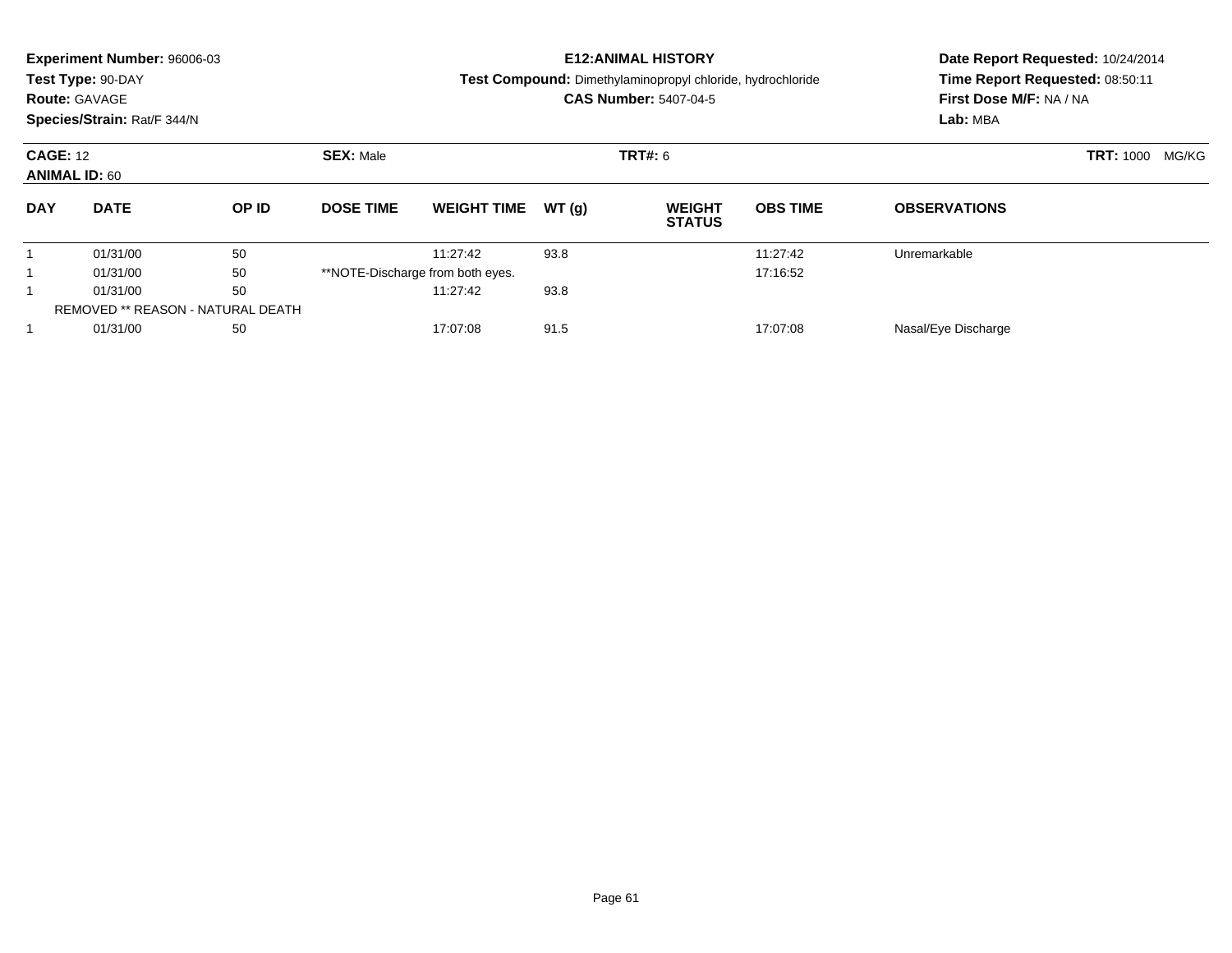|                 | Experiment Number: 96006-03<br>Test Type: 90-DAY<br><b>Route: GAVAGE</b><br>Species/Strain: Rat/F 344/N |       |                  |                    |       | <b>E12: ANIMAL HISTORY</b><br>Test Compound: Dimethylaminopropyl chloride, hydrochloride<br><b>CAS Number: 5407-04-5</b> | Date Report Requested: 10/24/2014<br>Time Report Requested: 08:50:11<br>First Dose M/F: NA / NA<br>Lab: MBA |                     |  |
|-----------------|---------------------------------------------------------------------------------------------------------|-------|------------------|--------------------|-------|--------------------------------------------------------------------------------------------------------------------------|-------------------------------------------------------------------------------------------------------------|---------------------|--|
| <b>CAGE: 25</b> | <b>ANIMAL ID: 121</b>                                                                                   |       | <b>SEX: Male</b> |                    |       | <b>TRT#: 13</b>                                                                                                          | <b>TRT: CONTROL SPECIAL</b>                                                                                 |                     |  |
| <b>DAY</b>      | <b>DATE</b>                                                                                             | OP ID | <b>DOSE TIME</b> | <b>WEIGHT TIME</b> | WT(g) | <b>WEIGHT</b><br><b>STATUS</b>                                                                                           | <b>OBS TIME</b>                                                                                             | <b>OBSERVATIONS</b> |  |
|                 | 01/31/00                                                                                                | 50    |                  | 11:03:14           | 91.2  |                                                                                                                          |                                                                                                             |                     |  |
| 8               | 02/07/00                                                                                                | 50    |                  | 08:52:52           | 123.1 |                                                                                                                          |                                                                                                             |                     |  |
|                 | <b>REMOVED ** REASON - TERMINAL SACRIFICE</b>                                                           |       |                  |                    |       |                                                                                                                          |                                                                                                             |                     |  |
| 10              | 02/09/00                                                                                                | 50    |                  | 10:45:40           | 129.0 |                                                                                                                          | 10:45:40                                                                                                    | Unremarkable        |  |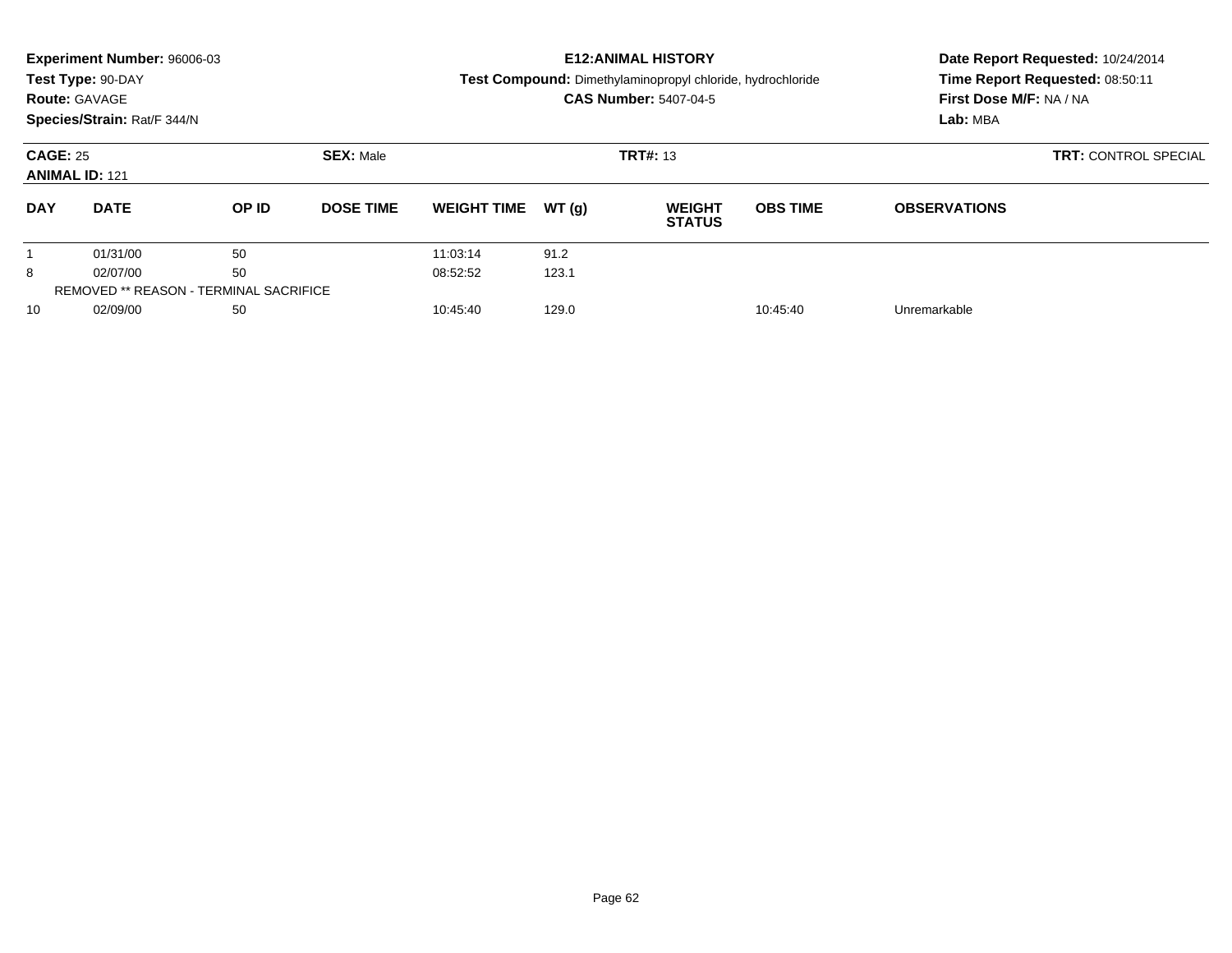|                                          | Experiment Number: 96006-03<br>Test Type: 90-DAY<br><b>Route: GAVAGE</b><br>Species/Strain: Rat/F 344/N |       |                  |                               |       | <b>E12: ANIMAL HISTORY</b><br><b>Test Compound:</b> Dimethylaminopropyl chloride, hydrochloride<br><b>CAS Number: 5407-04-5</b> | Date Report Requested: 10/24/2014<br>Time Report Requested: 08:50:11<br>First Dose M/F: NA / NA<br>Lab: MBA |                     |  |
|------------------------------------------|---------------------------------------------------------------------------------------------------------|-------|------------------|-------------------------------|-------|---------------------------------------------------------------------------------------------------------------------------------|-------------------------------------------------------------------------------------------------------------|---------------------|--|
| <b>CAGE: 25</b><br><b>ANIMAL ID: 122</b> |                                                                                                         |       | <b>SEX: Male</b> |                               |       | <b>TRT#: 13</b>                                                                                                                 | <b>TRT: CONTROL SPECIAL</b>                                                                                 |                     |  |
| <b>DAY</b>                               | <b>DATE</b>                                                                                             | OP ID | <b>DOSE TIME</b> | <b>WEIGHT TIME</b>            | WT(q) | <b>WEIGHT</b><br><b>STATUS</b>                                                                                                  | <b>OBS TIME</b>                                                                                             | <b>OBSERVATIONS</b> |  |
|                                          | 01/31/00                                                                                                | 50    |                  | 11:03:14                      | 102.1 |                                                                                                                                 |                                                                                                             |                     |  |
| 8                                        | 02/07/00                                                                                                | 50    |                  | 08:52:52                      | 133.9 |                                                                                                                                 |                                                                                                             |                     |  |
|                                          | <b>REMOVED ** REASON - TERMINAL SACRIFICE</b>                                                           |       |                  |                               |       |                                                                                                                                 |                                                                                                             |                     |  |
| 10                                       | 02/09/00<br>50                                                                                          |       |                  | 144.3<br>10:45:40<br>10:45:40 |       |                                                                                                                                 | Unremarkable                                                                                                |                     |  |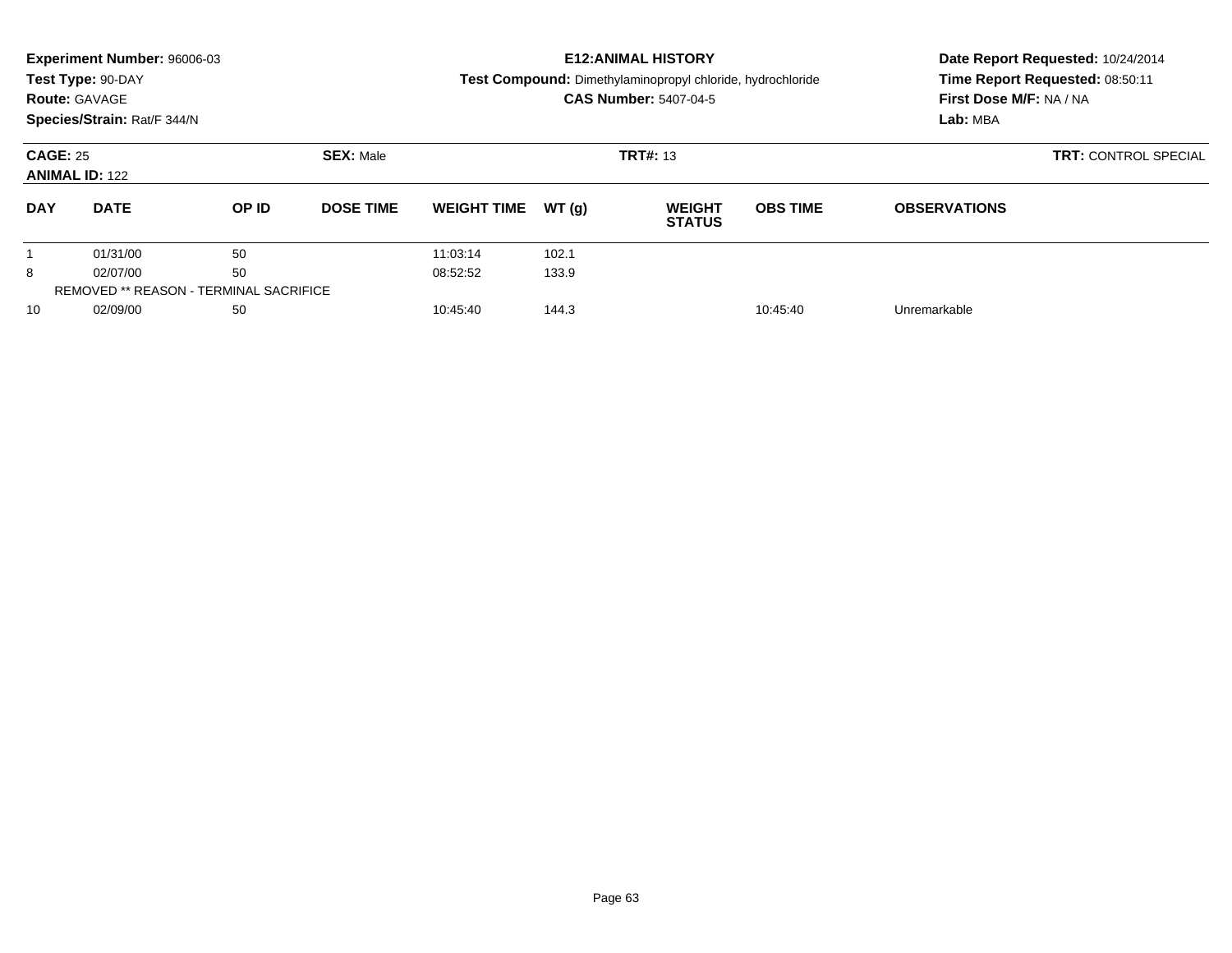|                                          | Experiment Number: 96006-03<br>Test Type: 90-DAY<br><b>Route: GAVAGE</b><br>Species/Strain: Rat/F 344/N |       |                  |                    |       | <b>E12: ANIMAL HISTORY</b><br>Test Compound: Dimethylaminopropyl chloride, hydrochloride<br><b>CAS Number: 5407-04-5</b> | Date Report Requested: 10/24/2014<br>Time Report Requested: 08:50:11<br>First Dose M/F: NA / NA<br>Lab: MBA |                     |
|------------------------------------------|---------------------------------------------------------------------------------------------------------|-------|------------------|--------------------|-------|--------------------------------------------------------------------------------------------------------------------------|-------------------------------------------------------------------------------------------------------------|---------------------|
| <b>CAGE: 25</b><br><b>ANIMAL ID: 123</b> |                                                                                                         |       | <b>SEX: Male</b> |                    |       | <b>TRT#: 13</b>                                                                                                          | <b>TRT: CONTROL SPECIAL</b>                                                                                 |                     |
| <b>DAY</b>                               | <b>DATE</b>                                                                                             | OP ID | <b>DOSE TIME</b> | <b>WEIGHT TIME</b> | WT(q) | <b>WEIGHT</b><br><b>STATUS</b>                                                                                           | <b>OBS TIME</b>                                                                                             | <b>OBSERVATIONS</b> |
|                                          | 01/31/00                                                                                                | 50    |                  | 11:03:14           | 92.6  |                                                                                                                          |                                                                                                             |                     |
| 8                                        | 02/07/00                                                                                                | 50    |                  | 08:52:52           | 128.9 |                                                                                                                          |                                                                                                             |                     |
|                                          | <b>REMOVED ** REASON - TERMINAL SACRIFICE</b>                                                           |       |                  |                    |       |                                                                                                                          |                                                                                                             |                     |
| 10                                       | 02/09/00                                                                                                | 50    |                  | 10:45:40           | 136.7 |                                                                                                                          | 10:45:40                                                                                                    | Unremarkable        |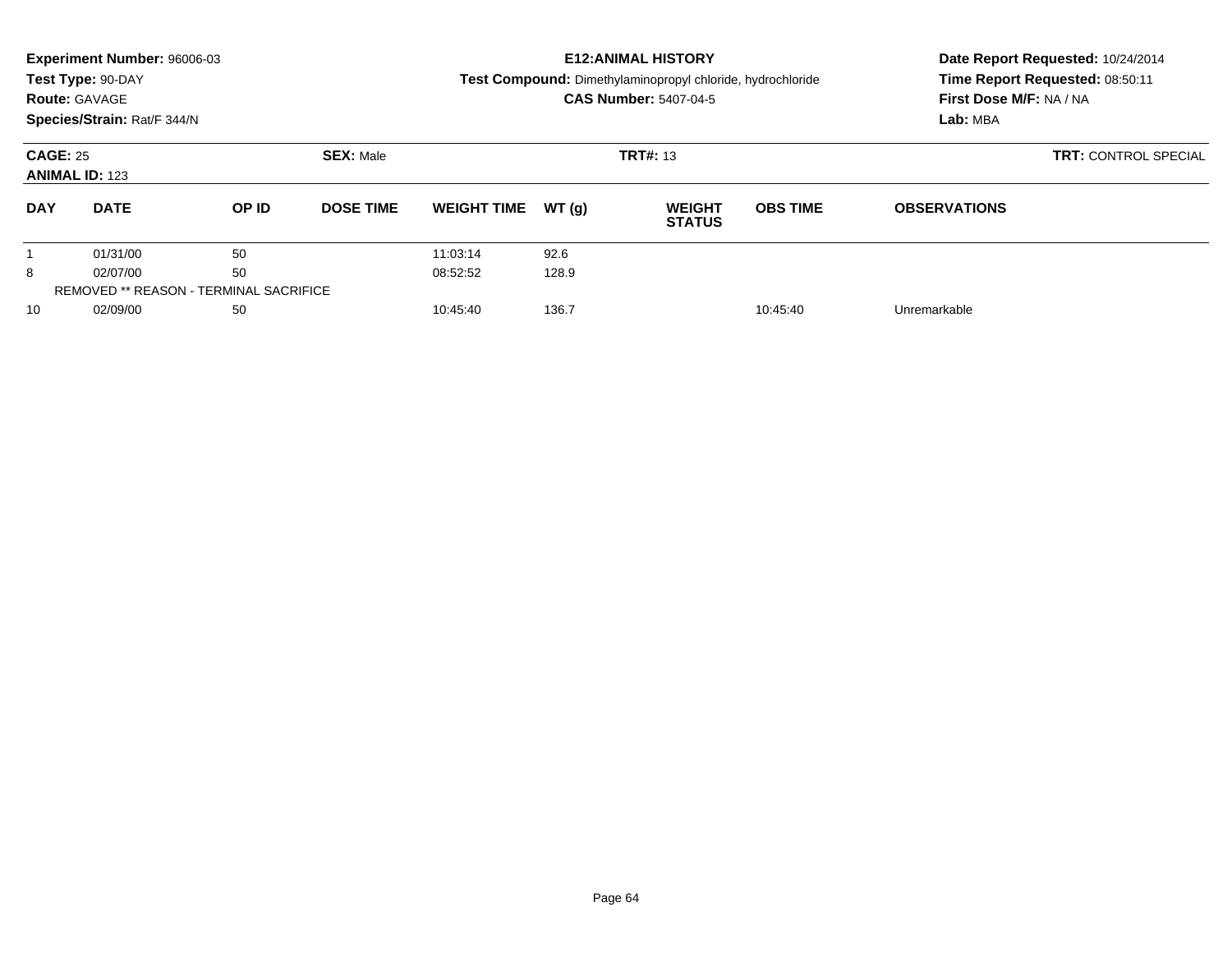|                                          | Experiment Number: 96006-03<br>Test Type: 90-DAY<br><b>Route: GAVAGE</b><br>Species/Strain: Rat/F 344/N |       |                  |                               |       | <b>E12: ANIMAL HISTORY</b><br>Test Compound: Dimethylaminopropyl chloride, hydrochloride<br><b>CAS Number: 5407-04-5</b> |                 | Date Report Requested: 10/24/2014<br>Time Report Requested: 08:50:11<br>First Dose M/F: NA / NA<br>Lab: MBA |  |  |
|------------------------------------------|---------------------------------------------------------------------------------------------------------|-------|------------------|-------------------------------|-------|--------------------------------------------------------------------------------------------------------------------------|-----------------|-------------------------------------------------------------------------------------------------------------|--|--|
| <b>CAGE: 25</b><br><b>ANIMAL ID: 124</b> |                                                                                                         |       | <b>SEX: Male</b> |                               |       | <b>TRT#: 13</b>                                                                                                          |                 | <b>TRT: CONTROL SPECIAL</b>                                                                                 |  |  |
| <b>DAY</b>                               | <b>DATE</b>                                                                                             | OP ID | <b>DOSE TIME</b> | <b>WEIGHT TIME</b>            | WT(q) | <b>WEIGHT</b><br><b>STATUS</b>                                                                                           | <b>OBS TIME</b> | <b>OBSERVATIONS</b>                                                                                         |  |  |
|                                          | 01/31/00                                                                                                | 50    |                  | 11:03:14                      | 101.5 |                                                                                                                          |                 |                                                                                                             |  |  |
| 8                                        | 02/07/00                                                                                                | 50    |                  | 08:52:52                      | 135.6 |                                                                                                                          |                 |                                                                                                             |  |  |
|                                          | <b>REMOVED ** REASON - TERMINAL SACRIFICE</b>                                                           |       |                  |                               |       |                                                                                                                          |                 |                                                                                                             |  |  |
| 10                                       | 02/09/00                                                                                                |       |                  | 10:45:40<br>143.3<br>10:45:40 |       |                                                                                                                          | Unremarkable    |                                                                                                             |  |  |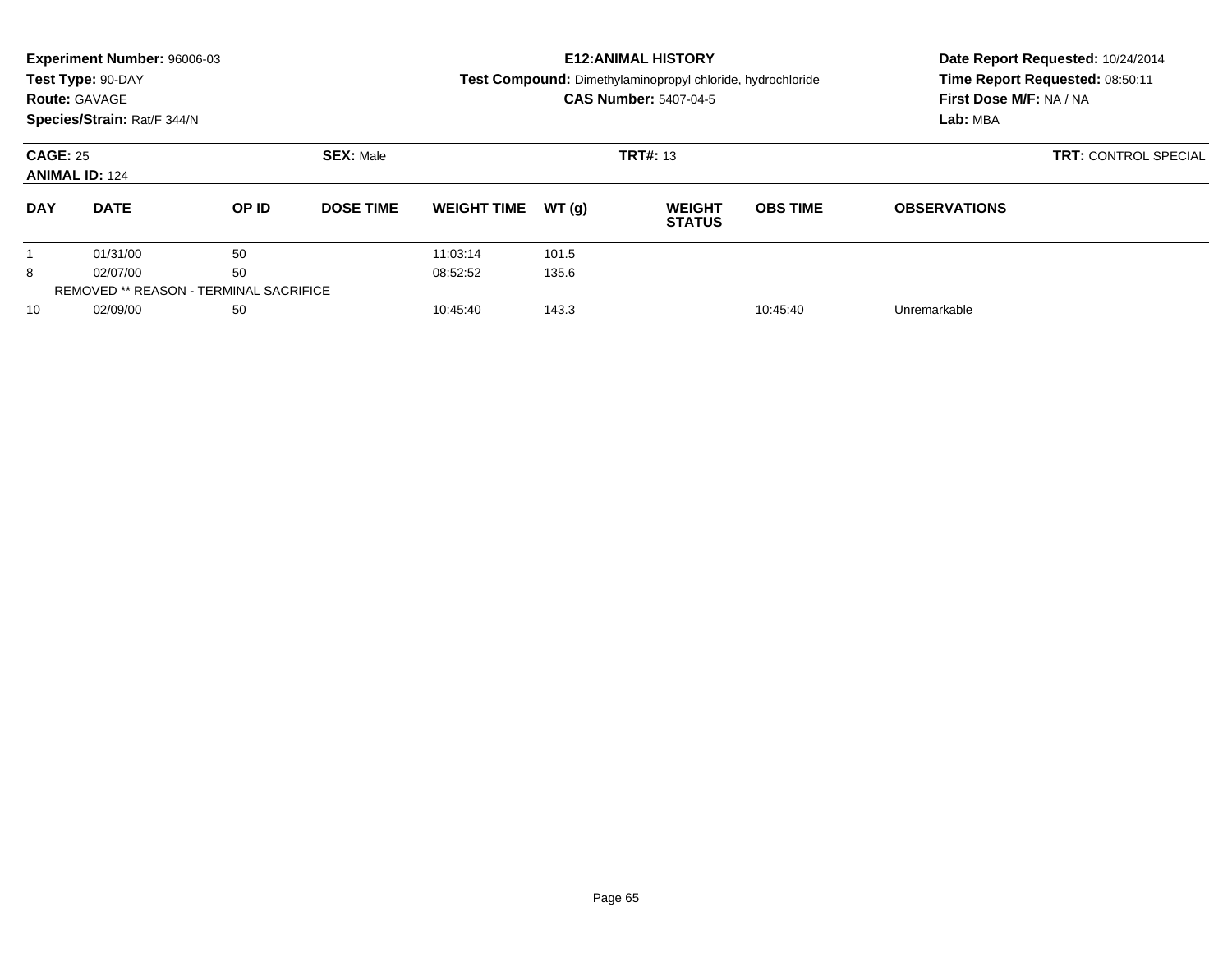|                                          | Experiment Number: 96006-03<br>Test Type: 90-DAY<br><b>Route: GAVAGE</b><br>Species/Strain: Rat/F 344/N |       |                  |                               |       | <b>E12: ANIMAL HISTORY</b><br>Test Compound: Dimethylaminopropyl chloride, hydrochloride<br><b>CAS Number: 5407-04-5</b> |                 | Date Report Requested: 10/24/2014<br>Time Report Requested: 08:50:11<br>First Dose M/F: NA / NA<br>Lab: MBA |  |  |
|------------------------------------------|---------------------------------------------------------------------------------------------------------|-------|------------------|-------------------------------|-------|--------------------------------------------------------------------------------------------------------------------------|-----------------|-------------------------------------------------------------------------------------------------------------|--|--|
| <b>CAGE: 25</b><br><b>ANIMAL ID: 125</b> |                                                                                                         |       | <b>SEX: Male</b> |                               |       | <b>TRT#: 13</b>                                                                                                          |                 | <b>TRT: CONTROL SPECIAL</b>                                                                                 |  |  |
| <b>DAY</b>                               | <b>DATE</b>                                                                                             | OP ID | <b>DOSE TIME</b> | <b>WEIGHT TIME</b>            | WT(q) | <b>WEIGHT</b><br><b>STATUS</b>                                                                                           | <b>OBS TIME</b> | <b>OBSERVATIONS</b>                                                                                         |  |  |
|                                          | 01/31/00                                                                                                | 50    |                  | 11:03:14                      | 87.9  |                                                                                                                          |                 |                                                                                                             |  |  |
| 8                                        | 02/07/00                                                                                                | 50    |                  | 08:52:52                      | 124.4 |                                                                                                                          |                 |                                                                                                             |  |  |
|                                          | <b>REMOVED ** REASON - TERMINAL SACRIFICE</b>                                                           |       |                  |                               |       |                                                                                                                          |                 |                                                                                                             |  |  |
| 10                                       | 02/09/00                                                                                                |       |                  | 132.7<br>10:45:40<br>10:45:40 |       |                                                                                                                          | Unremarkable    |                                                                                                             |  |  |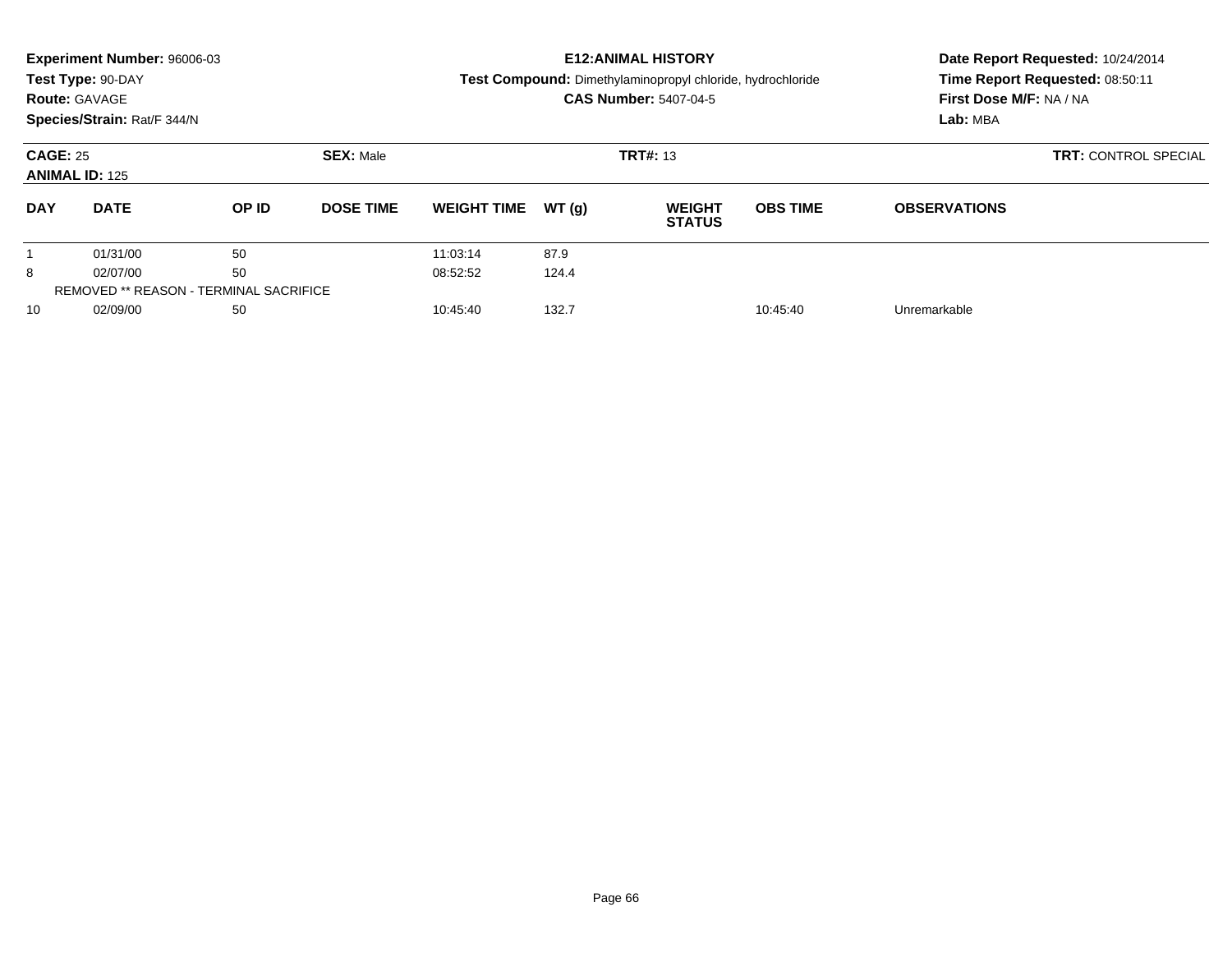|                                          | Experiment Number: 96006-03<br>Test Type: 90-DAY<br><b>Route: GAVAGE</b><br>Species/Strain: Rat/F 344/N |       |                   |                    |          | <b>E12: ANIMAL HISTORY</b><br><b>Test Compound:</b> Dimethylaminopropyl chloride, hydrochloride<br><b>CAS Number: 5407-04-5</b> | Date Report Requested: 10/24/2014<br>Time Report Requested: 08:50:11<br>First Dose M/F: NA / NA<br>Lab: MBA |                     |  |
|------------------------------------------|---------------------------------------------------------------------------------------------------------|-------|-------------------|--------------------|----------|---------------------------------------------------------------------------------------------------------------------------------|-------------------------------------------------------------------------------------------------------------|---------------------|--|
| <b>CAGE: 26</b><br><b>ANIMAL ID: 126</b> |                                                                                                         |       | <b>SEX: Male</b>  |                    |          | <b>TRT#: 13</b>                                                                                                                 | <b>TRT: CONTROL SPECIAL</b>                                                                                 |                     |  |
| <b>DAY</b>                               | <b>DATE</b>                                                                                             | OP ID | <b>DOSE TIME</b>  | <b>WEIGHT TIME</b> | WT(q)    | <b>WEIGHT</b><br><b>STATUS</b>                                                                                                  | <b>OBS TIME</b>                                                                                             | <b>OBSERVATIONS</b> |  |
|                                          | 01/31/00                                                                                                | 50    |                   | 11:05:20           | 92.8     |                                                                                                                                 |                                                                                                             |                     |  |
| 8                                        | 02/07/00                                                                                                | 50    |                   | 08:58:16           | 127.0    |                                                                                                                                 |                                                                                                             |                     |  |
|                                          | <b>REMOVED ** REASON - TERMINAL SACRIFICE</b>                                                           |       |                   |                    |          |                                                                                                                                 |                                                                                                             |                     |  |
| 10                                       | 02/09/00                                                                                                |       | 137.3<br>10:48:22 |                    | 10:48:22 | Unremarkable                                                                                                                    |                                                                                                             |                     |  |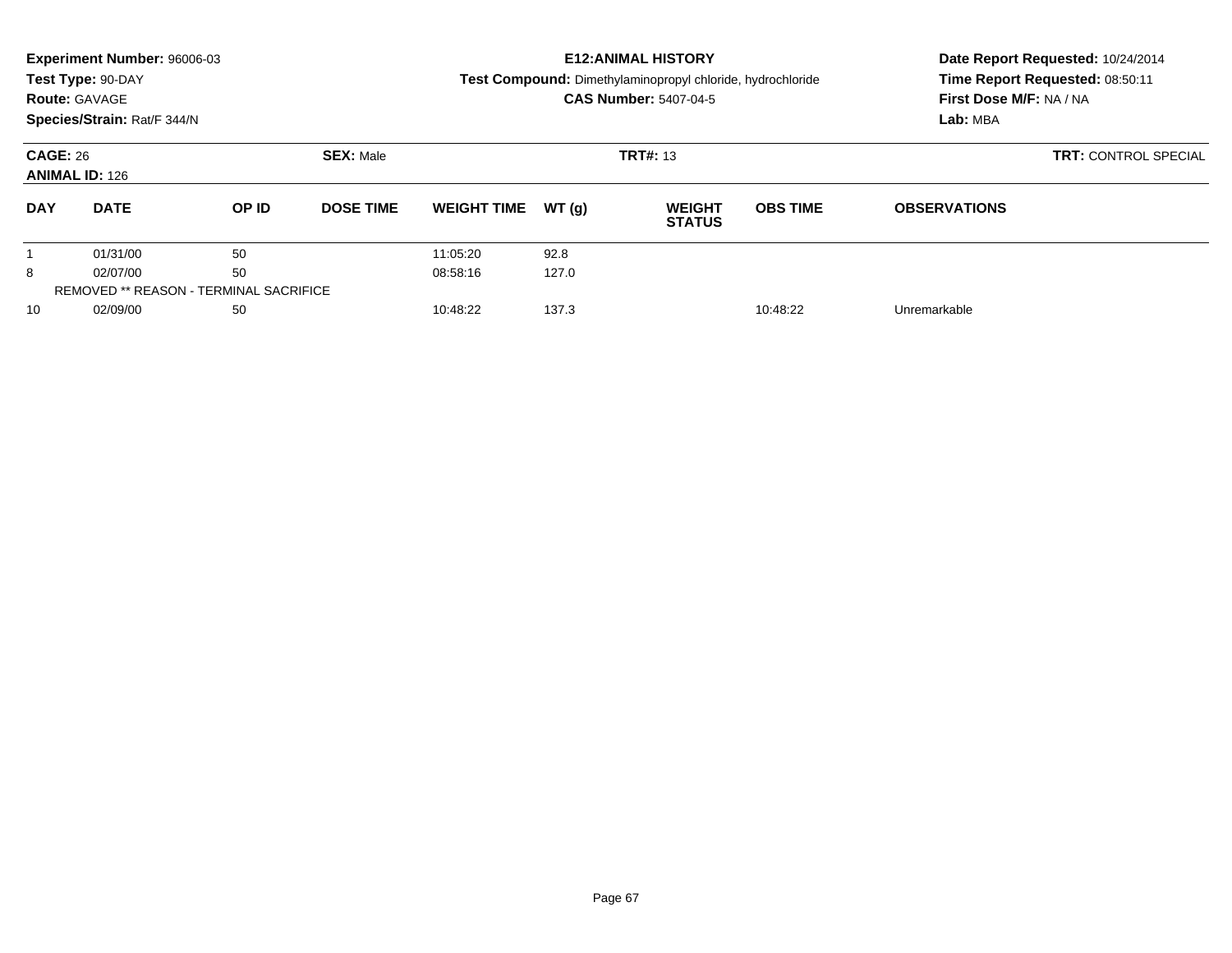|                                          | Experiment Number: 96006-03<br>Test Type: 90-DAY<br><b>Route: GAVAGE</b><br>Species/Strain: Rat/F 344/N |       |                  |                               |       | <b>E12: ANIMAL HISTORY</b><br><b>Test Compound:</b> Dimethylaminopropyl chloride, hydrochloride<br><b>CAS Number: 5407-04-5</b> | Date Report Requested: 10/24/2014<br>Time Report Requested: 08:50:11<br>First Dose M/F: NA / NA<br>Lab: MBA |                     |  |
|------------------------------------------|---------------------------------------------------------------------------------------------------------|-------|------------------|-------------------------------|-------|---------------------------------------------------------------------------------------------------------------------------------|-------------------------------------------------------------------------------------------------------------|---------------------|--|
| <b>CAGE: 26</b><br><b>ANIMAL ID: 127</b> |                                                                                                         |       | <b>SEX: Male</b> |                               |       | <b>TRT#: 13</b>                                                                                                                 | <b>TRT: CONTROL SPECIAL</b>                                                                                 |                     |  |
| <b>DAY</b>                               | <b>DATE</b>                                                                                             | OP ID | <b>DOSE TIME</b> | <b>WEIGHT TIME</b>            | WT(q) | <b>WEIGHT</b><br><b>STATUS</b>                                                                                                  | <b>OBS TIME</b>                                                                                             | <b>OBSERVATIONS</b> |  |
|                                          | 01/31/00                                                                                                | 50    |                  | 11:05:20                      | 87.6  |                                                                                                                                 |                                                                                                             |                     |  |
| 8                                        | 02/07/00                                                                                                | 50    |                  | 08:58:16                      | 119.8 |                                                                                                                                 |                                                                                                             |                     |  |
|                                          | <b>REMOVED ** REASON - TERMINAL SACRIFICE</b>                                                           |       |                  |                               |       |                                                                                                                                 |                                                                                                             |                     |  |
| 10                                       | 02/09/00<br>50                                                                                          |       |                  | 128.0<br>10:48:22<br>10:48:22 |       |                                                                                                                                 | Unremarkable                                                                                                |                     |  |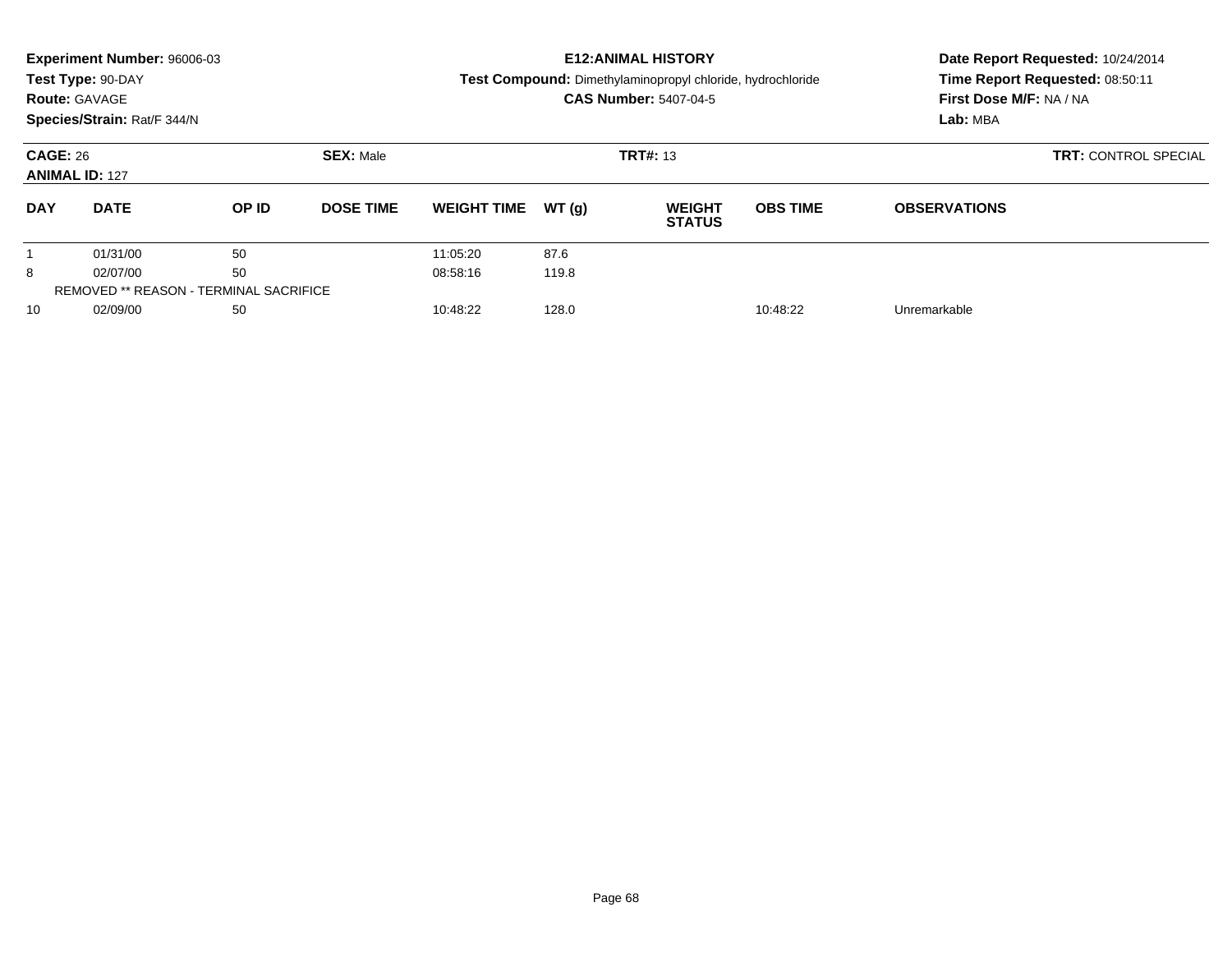|                                          | Experiment Number: 96006-03<br>Test Type: 90-DAY<br><b>Route: GAVAGE</b><br>Species/Strain: Rat/F 344/N |       |                   |                    |          | <b>E12: ANIMAL HISTORY</b><br>Test Compound: Dimethylaminopropyl chloride, hydrochloride<br><b>CAS Number: 5407-04-5</b> |                 | Date Report Requested: 10/24/2014<br>Time Report Requested: 08:50:11<br>First Dose M/F: NA / NA<br>Lab: MBA |  |  |
|------------------------------------------|---------------------------------------------------------------------------------------------------------|-------|-------------------|--------------------|----------|--------------------------------------------------------------------------------------------------------------------------|-----------------|-------------------------------------------------------------------------------------------------------------|--|--|
| <b>CAGE: 26</b><br><b>ANIMAL ID: 128</b> |                                                                                                         |       | <b>SEX: Male</b>  |                    |          | <b>TRT#: 13</b>                                                                                                          |                 | <b>TRT: CONTROL SPECIAL</b>                                                                                 |  |  |
| <b>DAY</b>                               | <b>DATE</b>                                                                                             | OP ID | <b>DOSE TIME</b>  | <b>WEIGHT TIME</b> | WT(q)    | <b>WEIGHT</b><br><b>STATUS</b>                                                                                           | <b>OBS TIME</b> | <b>OBSERVATIONS</b>                                                                                         |  |  |
|                                          | 01/31/00                                                                                                | 50    |                   | 11:05:20           | 101.2    |                                                                                                                          |                 |                                                                                                             |  |  |
| 8                                        | 02/07/00                                                                                                | 50    |                   | 08:58:16           | 132.3    |                                                                                                                          |                 |                                                                                                             |  |  |
|                                          | <b>REMOVED ** REASON - TERMINAL SACRIFICE</b>                                                           |       |                   |                    |          |                                                                                                                          |                 |                                                                                                             |  |  |
| 10                                       | 02/09/00<br>50                                                                                          |       | 10:48:22<br>138.0 |                    | 10:48:22 |                                                                                                                          | Unremarkable    |                                                                                                             |  |  |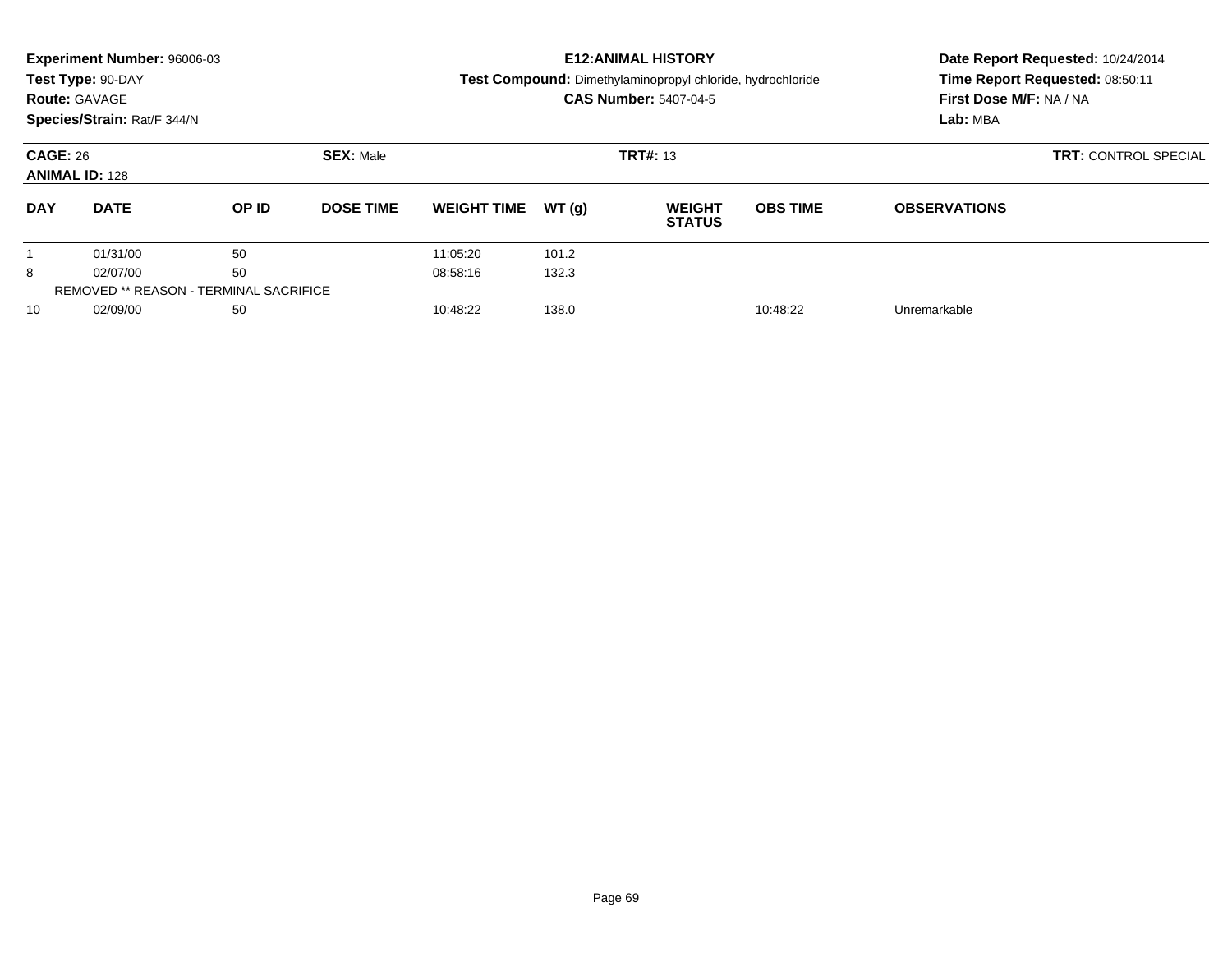|                                          | Experiment Number: 96006-03<br>Test Type: 90-DAY<br><b>Route: GAVAGE</b><br>Species/Strain: Rat/F 344/N |       |                                     |                    |       | <b>E12: ANIMAL HISTORY</b><br><b>Test Compound:</b> Dimethylaminopropyl chloride, hydrochloride<br><b>CAS Number: 5407-04-5</b> | Date Report Requested: 10/24/2014<br>Time Report Requested: 08:50:11<br>First Dose M/F: NA / NA<br>Lab: MBA |                     |  |
|------------------------------------------|---------------------------------------------------------------------------------------------------------|-------|-------------------------------------|--------------------|-------|---------------------------------------------------------------------------------------------------------------------------------|-------------------------------------------------------------------------------------------------------------|---------------------|--|
| <b>CAGE: 26</b><br><b>ANIMAL ID: 129</b> |                                                                                                         |       | <b>SEX: Male</b>                    |                    |       | <b>TRT#: 13</b>                                                                                                                 | <b>TRT: CONTROL SPECIAL</b>                                                                                 |                     |  |
| <b>DAY</b>                               | <b>DATE</b>                                                                                             | OP ID | <b>DOSE TIME</b>                    | <b>WEIGHT TIME</b> | WT(q) | <b>WEIGHT</b><br><b>STATUS</b>                                                                                                  | <b>OBS TIME</b>                                                                                             | <b>OBSERVATIONS</b> |  |
|                                          | 01/31/00                                                                                                | 50    |                                     | 11:05:20           | 98.6  |                                                                                                                                 |                                                                                                             |                     |  |
| 8                                        | 02/07/00                                                                                                | 50    |                                     | 08:58:16           | 133.1 |                                                                                                                                 |                                                                                                             |                     |  |
|                                          | <b>REMOVED ** REASON - TERMINAL SACRIFICE</b>                                                           |       |                                     |                    |       |                                                                                                                                 |                                                                                                             |                     |  |
| 10                                       | 02/09/00                                                                                                |       | 50<br>10:48:22<br>141.3<br>10:48:22 |                    |       | Unremarkable                                                                                                                    |                                                                                                             |                     |  |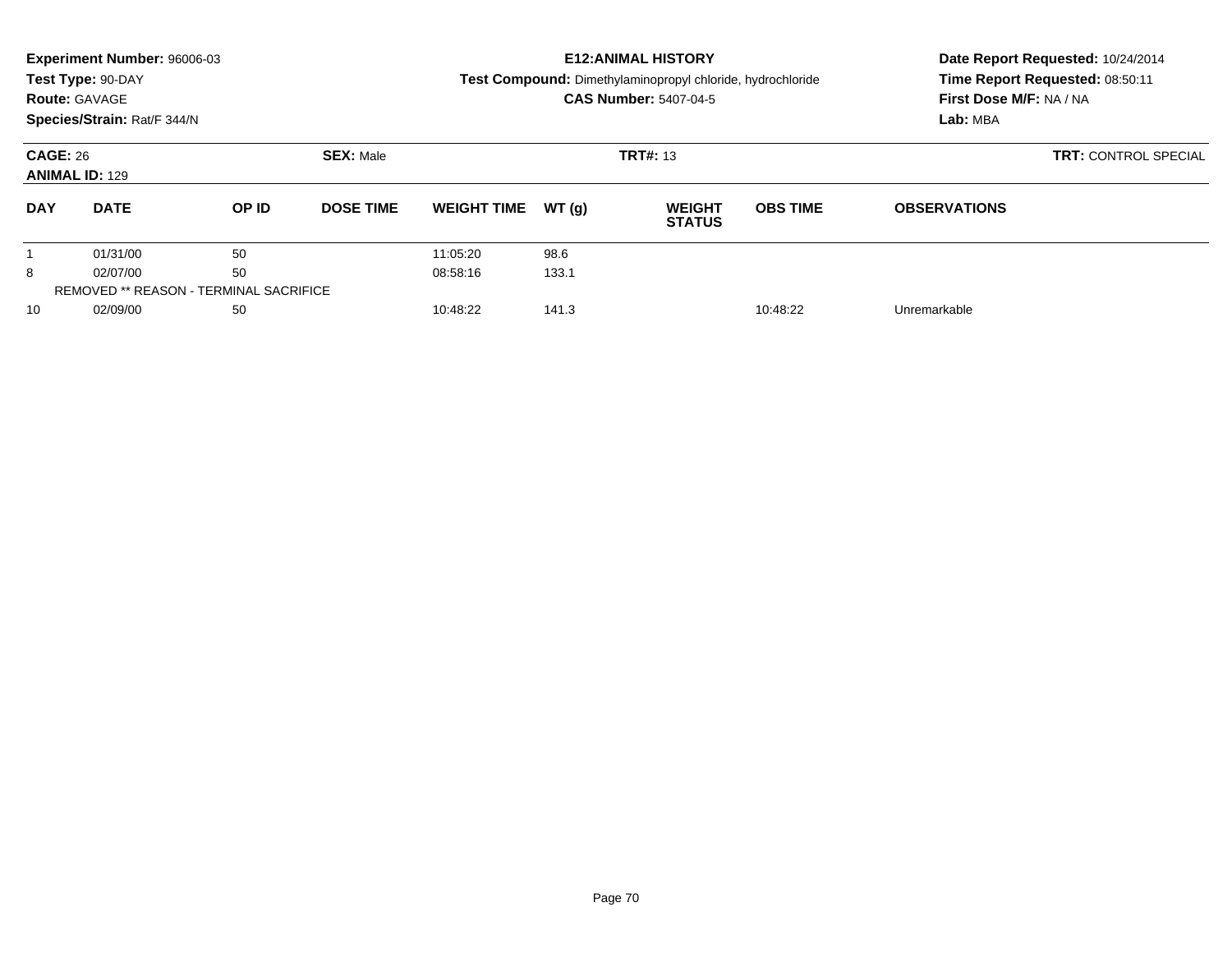| <b>Route: GAVAGE</b>                     | Experiment Number: 96006-03<br>Test Type: 90-DAY<br>Species/Strain: Rat/F 344/N |       |                  |                    |       | <b>E12: ANIMAL HISTORY</b><br>Test Compound: Dimethylaminopropyl chloride, hydrochloride<br><b>CAS Number: 5407-04-5</b> | Date Report Requested: 10/24/2014<br>Time Report Requested: 08:50:11<br>First Dose M/F: NA / NA<br>Lab: MBA |                     |  |
|------------------------------------------|---------------------------------------------------------------------------------|-------|------------------|--------------------|-------|--------------------------------------------------------------------------------------------------------------------------|-------------------------------------------------------------------------------------------------------------|---------------------|--|
| <b>CAGE: 26</b><br><b>ANIMAL ID: 130</b> |                                                                                 |       | <b>SEX: Male</b> |                    |       | <b>TRT#: 13</b>                                                                                                          | <b>TRT: CONTROL SPECIAL</b>                                                                                 |                     |  |
| <b>DAY</b>                               | <b>DATE</b>                                                                     | OP ID | <b>DOSE TIME</b> | <b>WEIGHT TIME</b> | WT(g) | <b>WEIGHT</b><br><b>STATUS</b>                                                                                           | <b>OBS TIME</b>                                                                                             | <b>OBSERVATIONS</b> |  |
|                                          | 01/31/00                                                                        | 50    |                  | 11:05:20           | 101.9 |                                                                                                                          |                                                                                                             |                     |  |
| 8                                        | 02/07/00                                                                        | 50    |                  | 08:58:16           | 138.9 |                                                                                                                          |                                                                                                             |                     |  |
|                                          | <b>REMOVED ** REASON - TERMINAL SACRIFICE</b>                                   |       |                  |                    |       |                                                                                                                          |                                                                                                             |                     |  |
| 10                                       | 02/09/00                                                                        | 50    |                  | 10:48:22           | 147.0 |                                                                                                                          | 10:48:22                                                                                                    | Unremarkable        |  |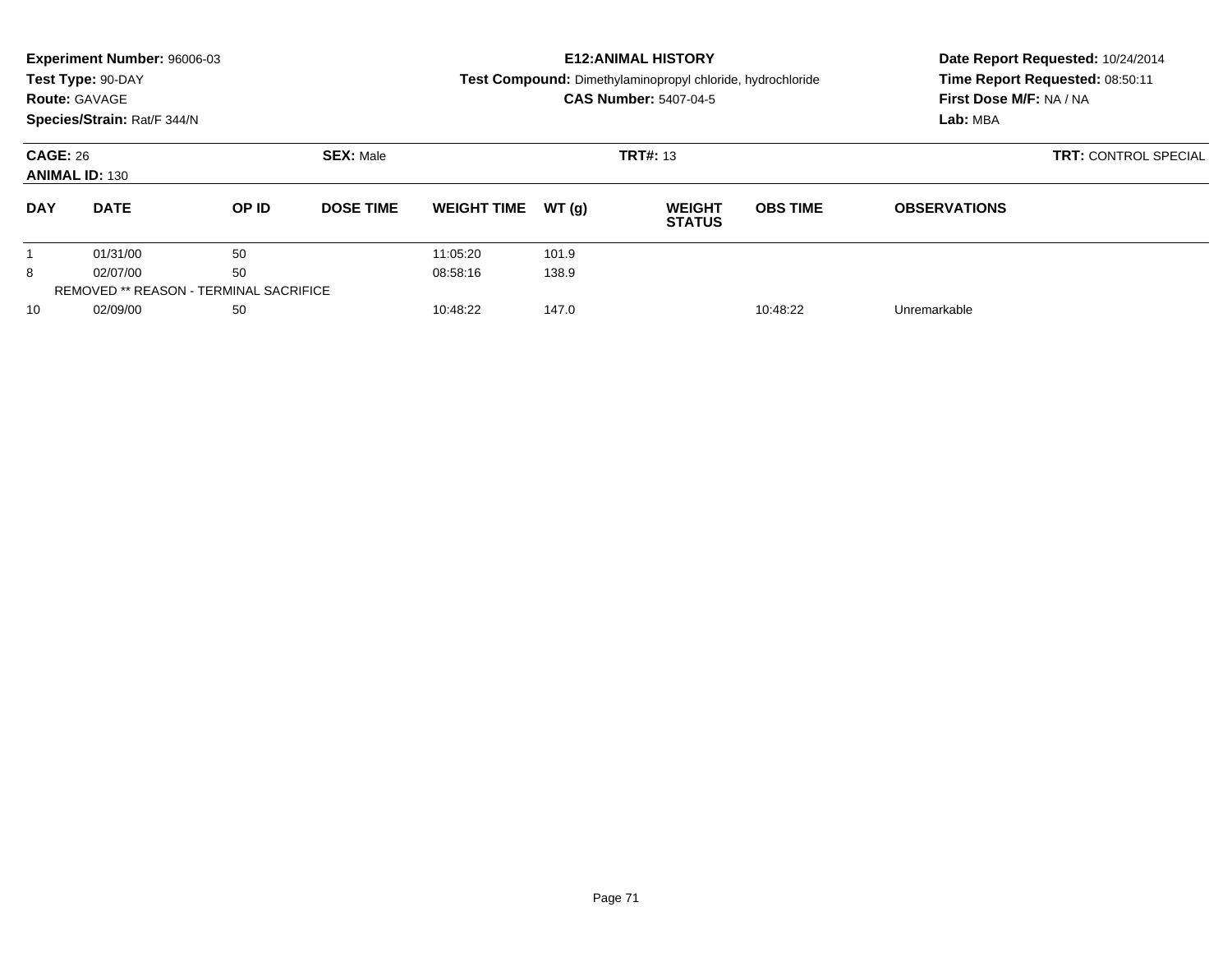| <b>Route: GAVAGE</b>                                               | Experiment Number: 96006-03<br>Test Type: 90-DAY |       |                  |                               | <b>E12: ANIMAL HISTORY</b><br>Test Compound: Dimethylaminopropyl chloride, hydrochloride<br><b>CAS Number: 5407-04-5</b> | Date Report Requested: 10/24/2014<br>Time Report Requested: 08:50:11<br>First Dose M/F: NA / NA |                                         |                     |  |
|--------------------------------------------------------------------|--------------------------------------------------|-------|------------------|-------------------------------|--------------------------------------------------------------------------------------------------------------------------|-------------------------------------------------------------------------------------------------|-----------------------------------------|---------------------|--|
| Species/Strain: Rat/F 344/N<br><b>CAGE: 27</b><br><b>SEX: Male</b> |                                                  |       |                  |                               |                                                                                                                          | <b>TRT#: 14</b>                                                                                 | Lab: MBA<br><b>TRT: 100MG/KGSPECIAL</b> |                     |  |
| <b>ANIMAL ID: 131</b>                                              |                                                  |       |                  |                               |                                                                                                                          |                                                                                                 |                                         |                     |  |
| <b>DAY</b>                                                         | <b>DATE</b>                                      | OP ID | <b>DOSE TIME</b> | <b>WEIGHT TIME</b>            | WT(q)                                                                                                                    | <b>WEIGHT</b><br><b>STATUS</b>                                                                  | <b>OBS TIME</b>                         | <b>OBSERVATIONS</b> |  |
|                                                                    | 01/31/00                                         | 50    |                  | 11:14:42                      | 90.3                                                                                                                     |                                                                                                 |                                         |                     |  |
| 8                                                                  | 02/07/00                                         | 50    |                  | 08:38:04                      | 126.7                                                                                                                    |                                                                                                 |                                         |                     |  |
|                                                                    | <b>REMOVED ** REASON - TERMINAL SACRIFICE</b>    |       |                  |                               |                                                                                                                          |                                                                                                 |                                         |                     |  |
| 10                                                                 | 02/09/00                                         |       |                  | 135.3<br>11:05:46<br>11:05:46 |                                                                                                                          | Unremarkable                                                                                    |                                         |                     |  |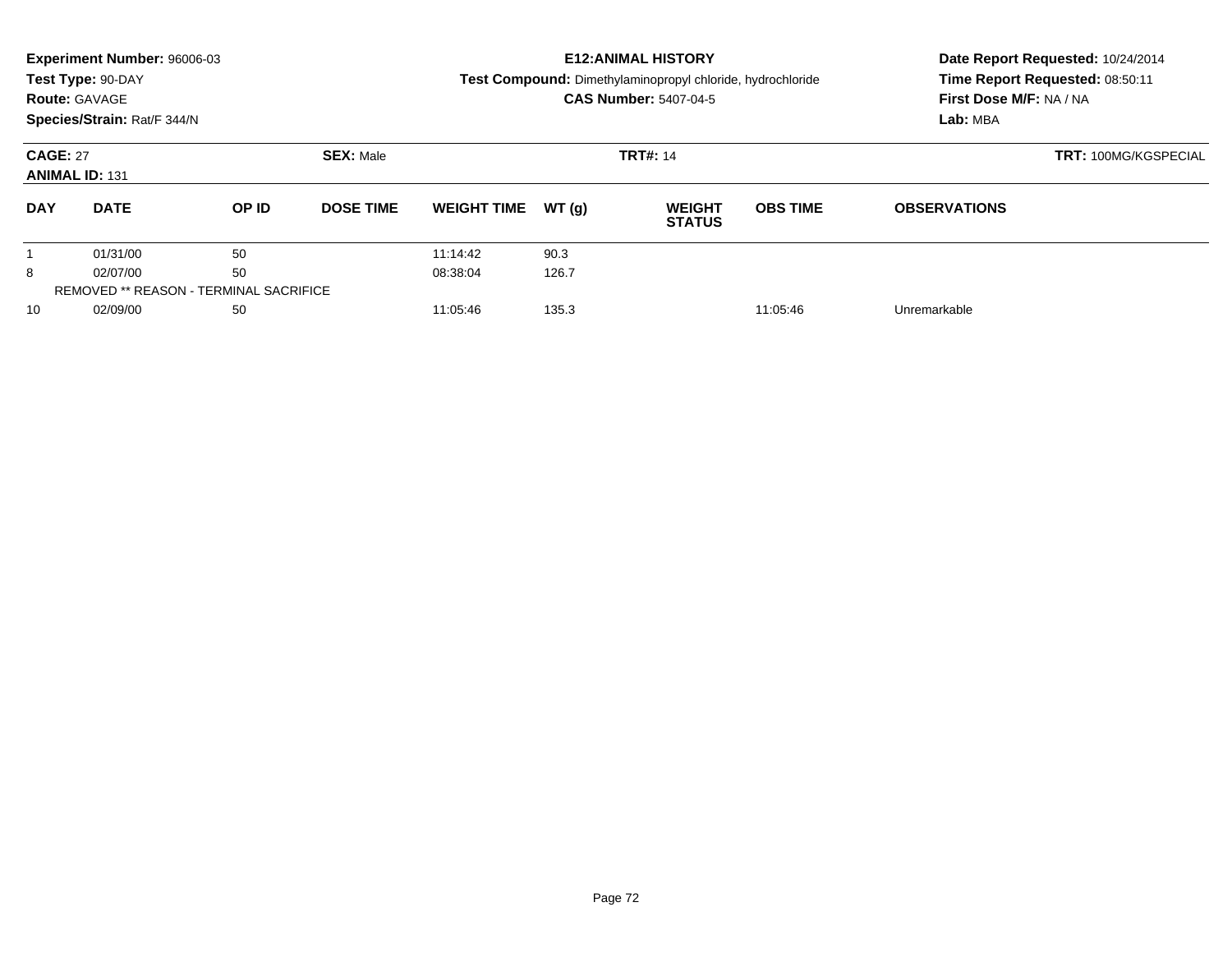|                                          | Experiment Number: 96006-03<br>Test Type: 90-DAY<br><b>Route: GAVAGE</b><br>Species/Strain: Rat/F 344/N |       |                  |                    |       | <b>E12: ANIMAL HISTORY</b><br><b>Test Compound:</b> Dimethylaminopropyl chloride, hydrochloride<br><b>CAS Number: 5407-04-5</b> | Date Report Requested: 10/24/2014<br>Time Report Requested: 08:50:11<br>First Dose M/F: NA / NA<br>Lab: MBA |                     |  |
|------------------------------------------|---------------------------------------------------------------------------------------------------------|-------|------------------|--------------------|-------|---------------------------------------------------------------------------------------------------------------------------------|-------------------------------------------------------------------------------------------------------------|---------------------|--|
| <b>CAGE: 27</b><br><b>ANIMAL ID: 132</b> |                                                                                                         |       | <b>SEX: Male</b> |                    |       | <b>TRT#: 14</b>                                                                                                                 | <b>TRT: 100MG/KGSPECIAL</b>                                                                                 |                     |  |
| <b>DAY</b>                               | <b>DATE</b>                                                                                             | OP ID | <b>DOSE TIME</b> | <b>WEIGHT TIME</b> | WT(q) | <b>WEIGHT</b><br><b>STATUS</b>                                                                                                  | <b>OBS TIME</b>                                                                                             | <b>OBSERVATIONS</b> |  |
|                                          | 01/31/00                                                                                                | 50    |                  | 11:14:42           | 91.5  |                                                                                                                                 |                                                                                                             |                     |  |
| 8                                        | 02/07/00                                                                                                | 50    |                  | 08:38:04           | 122.2 |                                                                                                                                 |                                                                                                             |                     |  |
|                                          | <b>REMOVED ** REASON - TERMINAL SACRIFICE</b>                                                           |       |                  |                    |       |                                                                                                                                 |                                                                                                             |                     |  |
| 10                                       | 50<br>02/09/00                                                                                          |       |                  | 11:05:46           | 129.7 |                                                                                                                                 | 11:05:46                                                                                                    | Unremarkable        |  |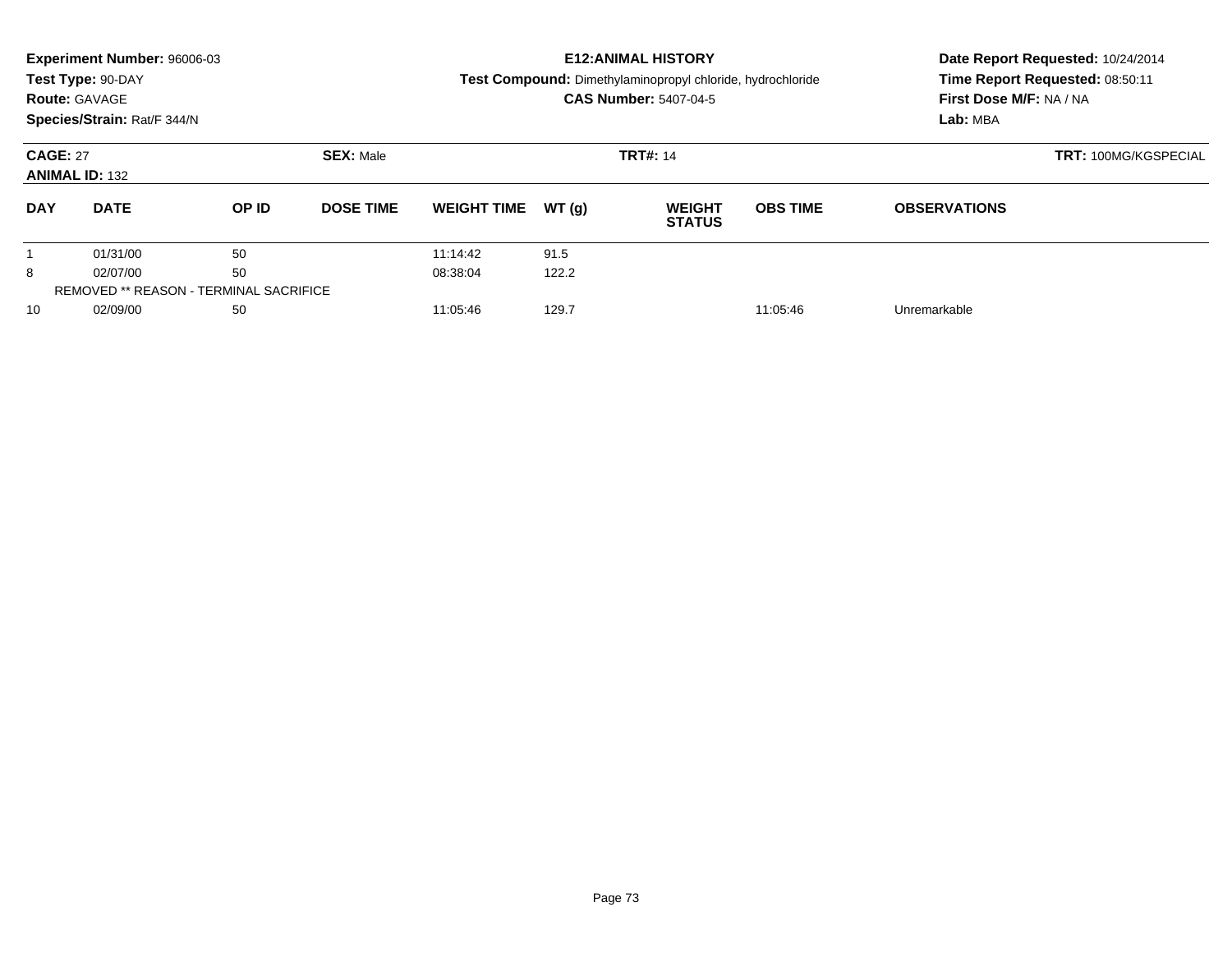|                                          | Experiment Number: 96006-03<br>Test Type: 90-DAY<br><b>Route: GAVAGE</b><br>Species/Strain: Rat/F 344/N |                                               |                  |                    |       | <b>E12: ANIMAL HISTORY</b><br><b>Test Compound:</b> Dimethylaminopropyl chloride, hydrochloride<br><b>CAS Number: 5407-04-5</b> | Date Report Requested: 10/24/2014<br>Time Report Requested: 08:50:11<br>First Dose M/F: NA / NA<br>Lab: MBA |                     |  |
|------------------------------------------|---------------------------------------------------------------------------------------------------------|-----------------------------------------------|------------------|--------------------|-------|---------------------------------------------------------------------------------------------------------------------------------|-------------------------------------------------------------------------------------------------------------|---------------------|--|
| <b>CAGE: 27</b><br><b>ANIMAL ID: 133</b> |                                                                                                         |                                               | <b>SEX: Male</b> |                    |       | <b>TRT#: 14</b>                                                                                                                 | <b>TRT: 100MG/KGSPECIAL</b>                                                                                 |                     |  |
| <b>DAY</b>                               | <b>DATE</b>                                                                                             | <b>OP ID</b>                                  | <b>DOSE TIME</b> | <b>WEIGHT TIME</b> | WT(q) | <b>WEIGHT</b><br><b>STATUS</b>                                                                                                  | <b>OBS TIME</b>                                                                                             | <b>OBSERVATIONS</b> |  |
|                                          | 01/31/00                                                                                                | 50                                            |                  | 11:14:42           | 113.0 |                                                                                                                                 |                                                                                                             |                     |  |
| 8                                        | 02/07/00                                                                                                | 50                                            |                  | 08:38:04           | 150.2 |                                                                                                                                 |                                                                                                             |                     |  |
|                                          |                                                                                                         | <b>REMOVED ** REASON - TERMINAL SACRIFICE</b> |                  |                    |       |                                                                                                                                 |                                                                                                             |                     |  |
| 10                                       | 02/09/00                                                                                                | 50                                            |                  | 11:05:46           | 158.7 |                                                                                                                                 | 11:05:46                                                                                                    | Unremarkable        |  |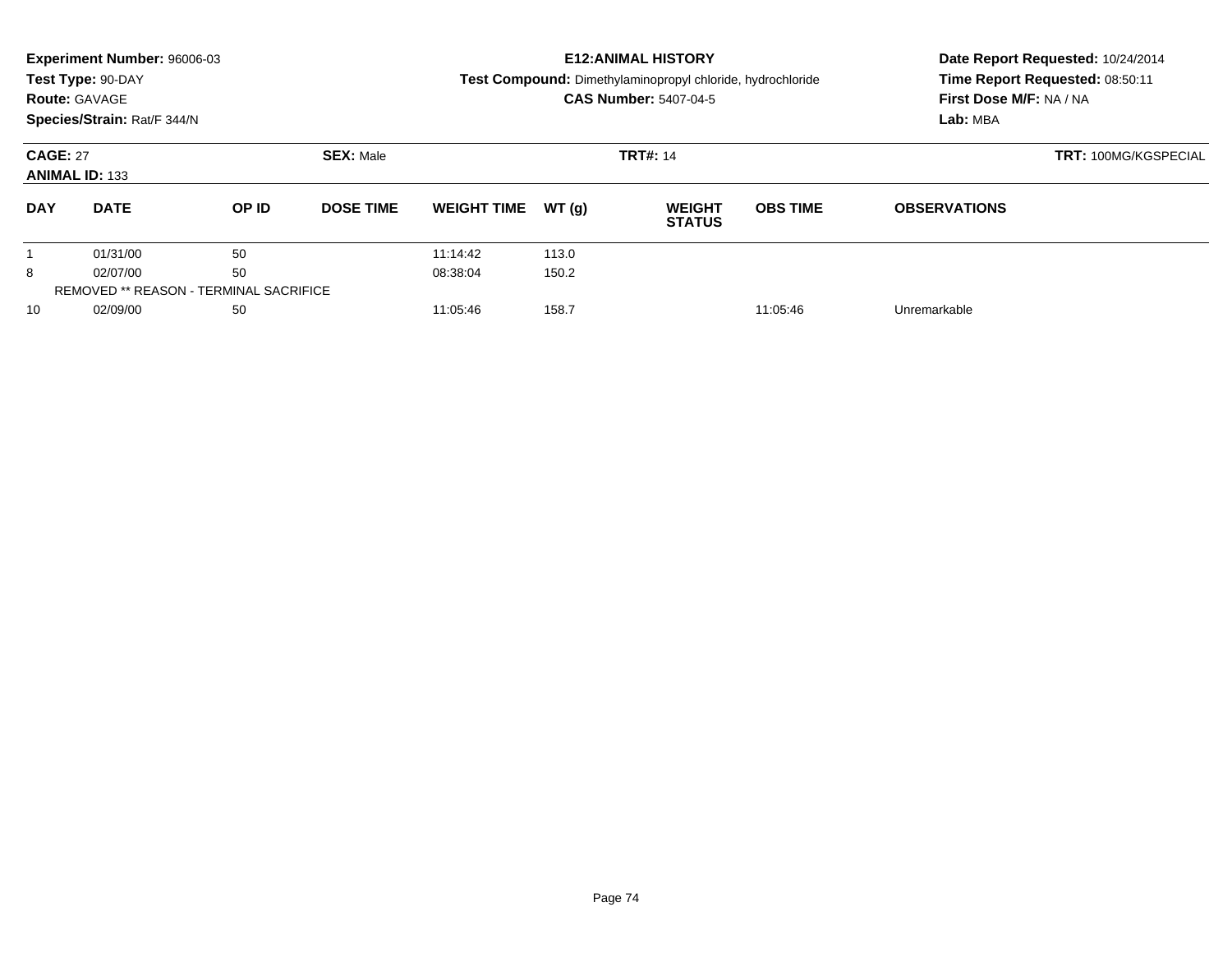|                                          | Experiment Number: 96006-03<br>Test Type: 90-DAY<br><b>Route: GAVAGE</b><br>Species/Strain: Rat/F 344/N |       |                                     |                    |       | <b>E12: ANIMAL HISTORY</b><br>Test Compound: Dimethylaminopropyl chloride, hydrochloride<br><b>CAS Number: 5407-04-5</b> | Date Report Requested: 10/24/2014<br>Time Report Requested: 08:50:11<br>First Dose M/F: NA / NA<br>Lab: MBA |                     |
|------------------------------------------|---------------------------------------------------------------------------------------------------------|-------|-------------------------------------|--------------------|-------|--------------------------------------------------------------------------------------------------------------------------|-------------------------------------------------------------------------------------------------------------|---------------------|
| <b>CAGE: 27</b><br><b>ANIMAL ID: 134</b> |                                                                                                         |       | <b>SEX: Male</b><br><b>TRT#: 14</b> |                    |       |                                                                                                                          | <b>TRT: 100MG/KGSPECIAL</b>                                                                                 |                     |
| <b>DAY</b>                               | <b>DATE</b>                                                                                             | OP ID | <b>DOSE TIME</b>                    | <b>WEIGHT TIME</b> | WT(q) | <b>WEIGHT</b><br><b>STATUS</b>                                                                                           | <b>OBS TIME</b>                                                                                             | <b>OBSERVATIONS</b> |
|                                          | 01/31/00                                                                                                | 50    |                                     | 11:14:42           | 80.6  |                                                                                                                          |                                                                                                             |                     |
| 8                                        | 02/07/00                                                                                                | 50    |                                     | 08:38:04           | 108.7 |                                                                                                                          |                                                                                                             |                     |
|                                          | <b>REMOVED ** REASON - TERMINAL SACRIFICE</b>                                                           |       |                                     |                    |       |                                                                                                                          |                                                                                                             |                     |
| 10                                       | 02/09/00                                                                                                | 50    |                                     | 11:05:46           | 109.0 |                                                                                                                          | 11:05:46                                                                                                    | Unremarkable        |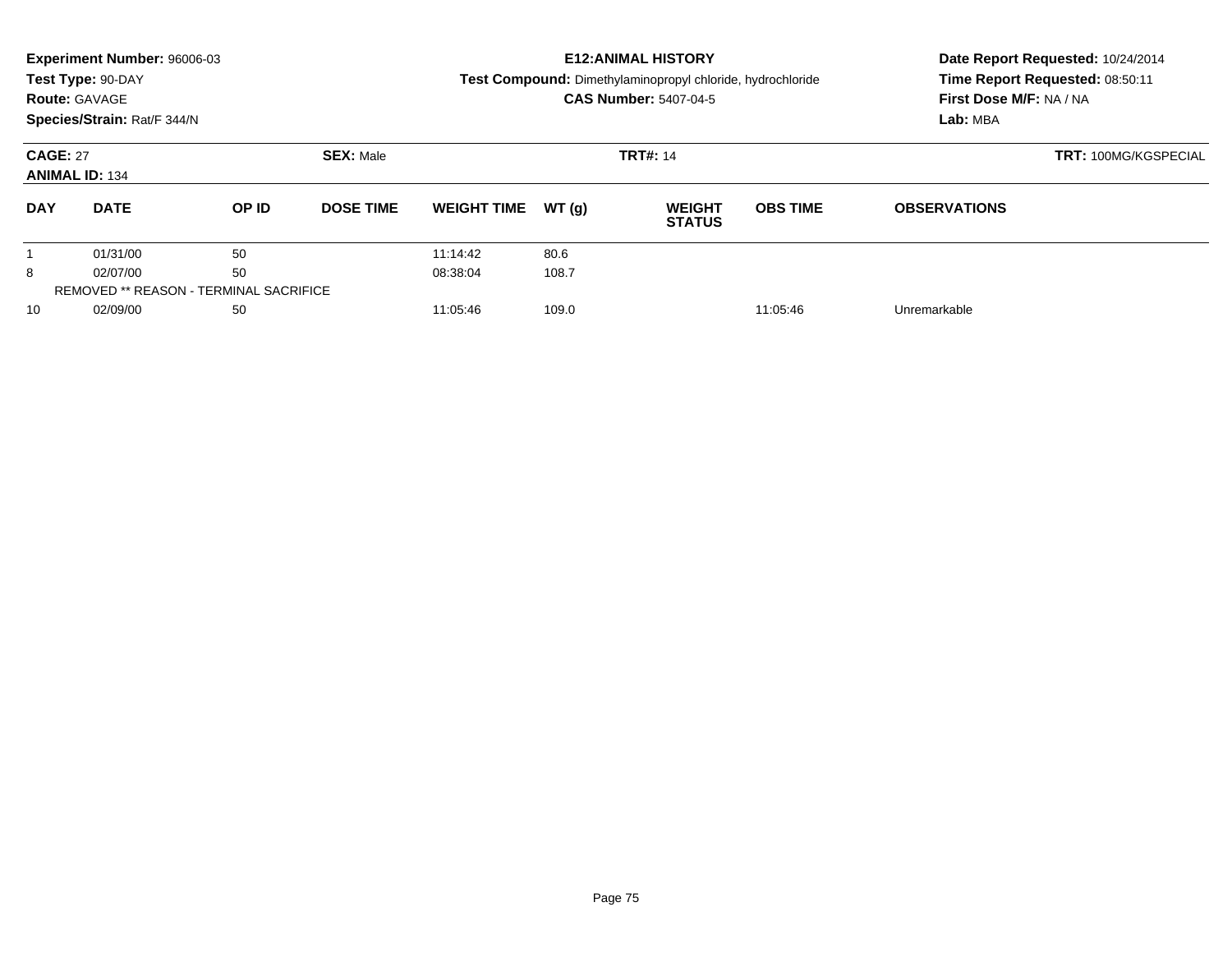|                                          | Experiment Number: 96006-03<br>Test Type: 90-DAY |              |                  |                    |       | <b>E12: ANIMAL HISTORY</b><br><b>Test Compound:</b> Dimethylaminopropyl chloride, hydrochloride | Date Report Requested: 10/24/2014<br>Time Report Requested: 08:50:11 |                         |  |  |
|------------------------------------------|--------------------------------------------------|--------------|------------------|--------------------|-------|-------------------------------------------------------------------------------------------------|----------------------------------------------------------------------|-------------------------|--|--|
| <b>Route: GAVAGE</b>                     |                                                  |              |                  |                    |       | <b>CAS Number: 5407-04-5</b>                                                                    |                                                                      | First Dose M/F: NA / NA |  |  |
|                                          | Species/Strain: Rat/F 344/N                      |              |                  |                    |       |                                                                                                 |                                                                      | Lab: MBA                |  |  |
| <b>CAGE: 27</b><br><b>ANIMAL ID: 135</b> |                                                  |              | <b>SEX: Male</b> |                    |       | <b>TRT#: 14</b>                                                                                 | <b>TRT: 100MG/KGSPECIAL</b>                                          |                         |  |  |
| <b>DAY</b>                               | <b>DATE</b>                                      | <b>OP ID</b> | <b>DOSE TIME</b> | <b>WEIGHT TIME</b> | WT(q) | <b>WEIGHT</b><br><b>STATUS</b>                                                                  | <b>OBS TIME</b>                                                      | <b>OBSERVATIONS</b>     |  |  |
|                                          | 01/31/00                                         | 50           |                  | 11:14:42           | 95.9  |                                                                                                 |                                                                      |                         |  |  |
| 8                                        | 02/07/00                                         | 50           |                  | 08:38:04           | 123.8 |                                                                                                 |                                                                      |                         |  |  |
|                                          | <b>REMOVED ** REASON - TERMINAL SACRIFICE</b>    |              |                  |                    |       |                                                                                                 |                                                                      |                         |  |  |
| 10                                       | 02/09/00                                         | 50           |                  | 11:05:46           | 132.6 |                                                                                                 | 11:05:46                                                             | Unremarkable            |  |  |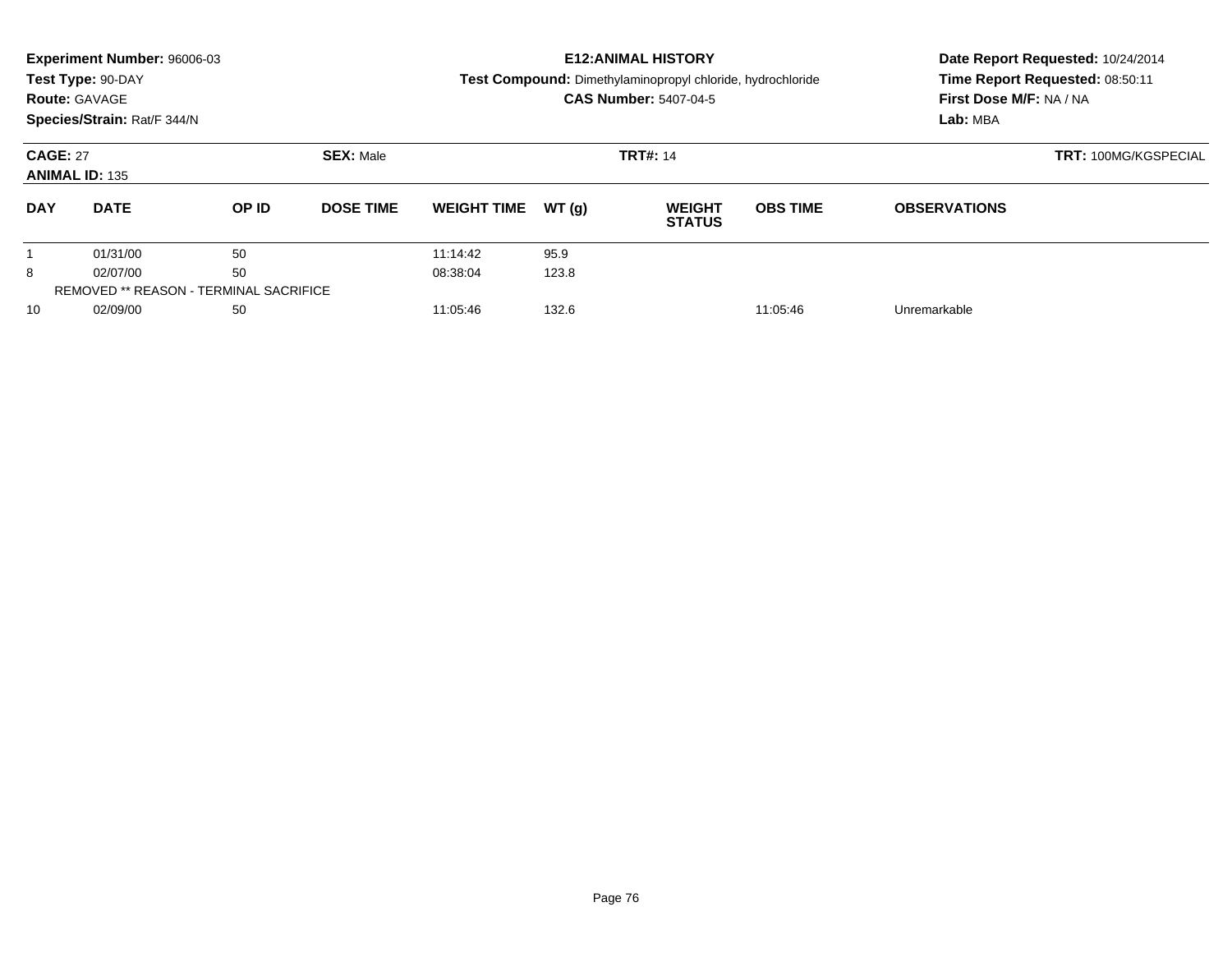| <b>Route: GAVAGE</b>                     | Experiment Number: 96006-03<br>Test Type: 90-DAY<br>Species/Strain: Rat/F 344/N |       |                  |                               |       | <b>E12: ANIMAL HISTORY</b><br><b>Test Compound:</b> Dimethylaminopropyl chloride, hydrochloride<br><b>CAS Number: 5407-04-5</b> | Date Report Requested: 10/24/2014<br>Time Report Requested: 08:50:11<br>First Dose M/F: NA / NA<br>Lab: MBA |                      |  |
|------------------------------------------|---------------------------------------------------------------------------------|-------|------------------|-------------------------------|-------|---------------------------------------------------------------------------------------------------------------------------------|-------------------------------------------------------------------------------------------------------------|----------------------|--|
| <b>CAGE: 28</b><br><b>ANIMAL ID: 136</b> |                                                                                 |       | <b>SEX: Male</b> |                               |       | <b>TRT#: 14</b>                                                                                                                 |                                                                                                             | TRT: 100MG/KGSPECIAL |  |
| <b>DAY</b>                               | <b>DATE</b>                                                                     | OP ID | <b>DOSE TIME</b> | <b>WEIGHT TIME</b>            | WT(q) | <b>WEIGHT</b><br><b>STATUS</b>                                                                                                  | <b>OBS TIME</b>                                                                                             | <b>OBSERVATIONS</b>  |  |
|                                          | 01/31/00                                                                        | 50    |                  | 11:16:14                      | 99.7  |                                                                                                                                 |                                                                                                             |                      |  |
| 8                                        | 02/07/00                                                                        | 50    |                  | 08:43:14                      | 128.8 |                                                                                                                                 |                                                                                                             |                      |  |
|                                          | <b>REMOVED ** REASON - TERMINAL SACRIFICE</b>                                   |       |                  |                               |       |                                                                                                                                 |                                                                                                             |                      |  |
| 10                                       | 02/09/00<br>50                                                                  |       |                  | 138.2<br>11:07:20<br>11:07:20 |       |                                                                                                                                 |                                                                                                             | Unremarkable         |  |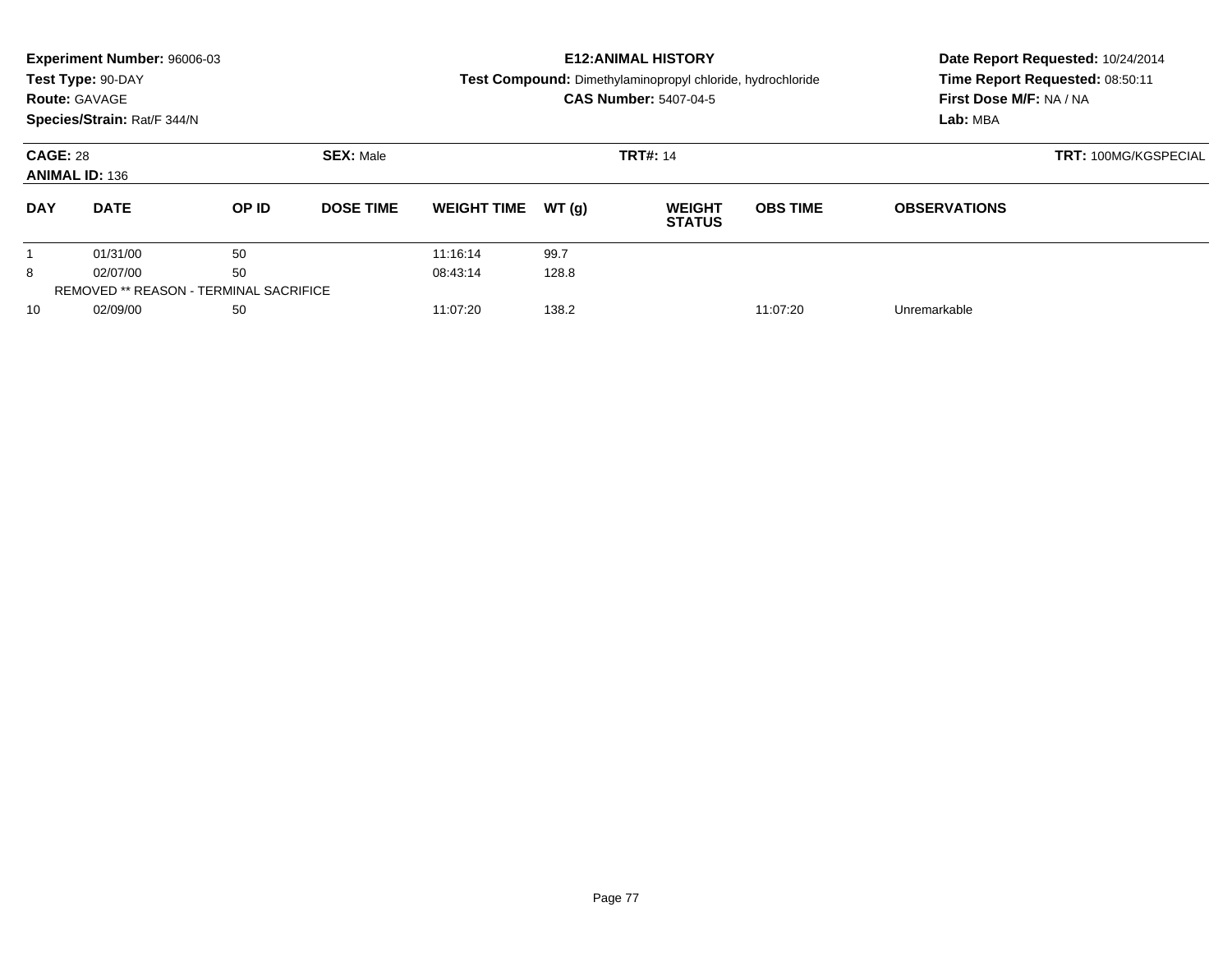|                                          | Experiment Number: 96006-03<br>Test Type: 90-DAY<br><b>Route: GAVAGE</b><br>Species/Strain: Rat/F 344/N |       |                  |                    |       | <b>E12: ANIMAL HISTORY</b><br><b>Test Compound:</b> Dimethylaminopropyl chloride, hydrochloride<br><b>CAS Number: 5407-04-5</b> | Date Report Requested: 10/24/2014<br>Time Report Requested: 08:50:11<br>First Dose M/F: NA / NA<br>Lab: MBA |                             |  |
|------------------------------------------|---------------------------------------------------------------------------------------------------------|-------|------------------|--------------------|-------|---------------------------------------------------------------------------------------------------------------------------------|-------------------------------------------------------------------------------------------------------------|-----------------------------|--|
| <b>CAGE: 28</b><br><b>ANIMAL ID: 137</b> |                                                                                                         |       | <b>SEX: Male</b> |                    |       | <b>TRT#: 14</b>                                                                                                                 |                                                                                                             | <b>TRT: 100MG/KGSPECIAL</b> |  |
| <b>DAY</b>                               | <b>DATE</b>                                                                                             | OP ID | <b>DOSE TIME</b> | <b>WEIGHT TIME</b> | WT(q) | <b>WEIGHT</b><br><b>STATUS</b>                                                                                                  | <b>OBS TIME</b>                                                                                             | <b>OBSERVATIONS</b>         |  |
|                                          | 01/31/00                                                                                                | 50    |                  | 11:16:14           | 90.8  |                                                                                                                                 |                                                                                                             |                             |  |
| 8                                        | 02/07/00                                                                                                | 50    |                  | 08:43:14           | 120.2 |                                                                                                                                 |                                                                                                             |                             |  |
|                                          | <b>REMOVED ** REASON - TERMINAL SACRIFICE</b>                                                           |       |                  |                    |       |                                                                                                                                 |                                                                                                             |                             |  |
| 10                                       | 02/09/00<br>50                                                                                          |       |                  | 11:07:20           | 129.7 |                                                                                                                                 | 11:07:20                                                                                                    | Unremarkable                |  |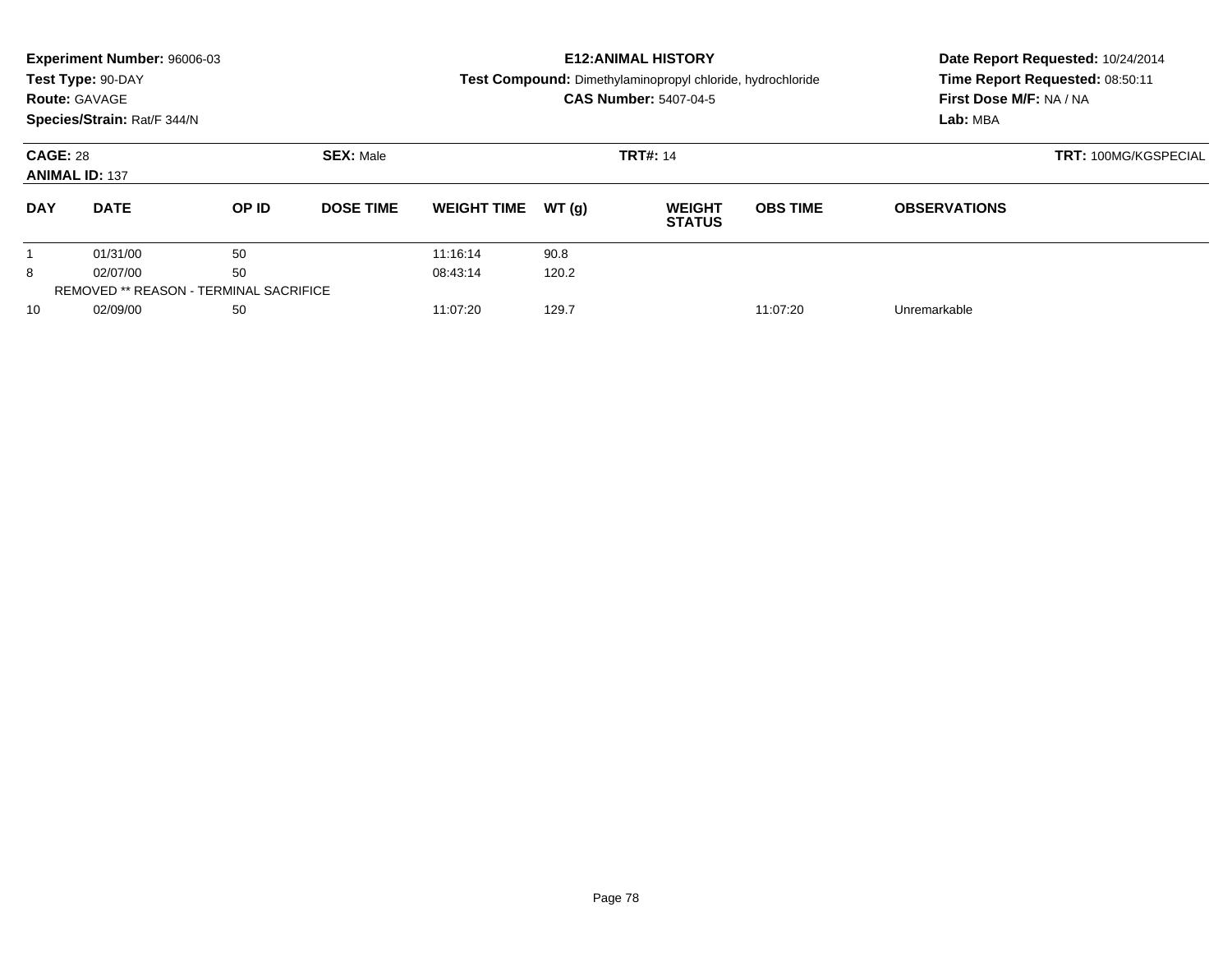|                                          | Experiment Number: 96006-03<br>Test Type: 90-DAY<br><b>Route: GAVAGE</b> |                                               |                  |                    |       | <b>E12: ANIMAL HISTORY</b><br>Test Compound: Dimethylaminopropyl chloride, hydrochloride<br><b>CAS Number: 5407-04-5</b> |                             | Date Report Requested: 10/24/2014<br>Time Report Requested: 08:50:11<br>First Dose M/F: NA / NA |  |  |
|------------------------------------------|--------------------------------------------------------------------------|-----------------------------------------------|------------------|--------------------|-------|--------------------------------------------------------------------------------------------------------------------------|-----------------------------|-------------------------------------------------------------------------------------------------|--|--|
|                                          | Species/Strain: Rat/F 344/N                                              |                                               |                  |                    |       |                                                                                                                          |                             | Lab: MBA                                                                                        |  |  |
| <b>CAGE: 28</b><br><b>ANIMAL ID: 138</b> |                                                                          |                                               | <b>SEX: Male</b> |                    |       | <b>TRT#: 14</b>                                                                                                          | <b>TRT: 100MG/KGSPECIAL</b> |                                                                                                 |  |  |
| <b>DAY</b>                               | <b>DATE</b>                                                              | OP ID                                         | <b>DOSE TIME</b> | <b>WEIGHT TIME</b> | WT(g) | <b>WEIGHT</b><br><b>STATUS</b>                                                                                           | <b>OBS TIME</b>             | <b>OBSERVATIONS</b>                                                                             |  |  |
|                                          | 01/31/00                                                                 | 50                                            |                  | 11:16:14           | 100.1 |                                                                                                                          |                             |                                                                                                 |  |  |
| 8                                        | 02/07/00                                                                 | 50                                            |                  | 08:43:14           | 129.8 |                                                                                                                          |                             |                                                                                                 |  |  |
|                                          |                                                                          | <b>REMOVED ** REASON - TERMINAL SACRIFICE</b> |                  |                    |       |                                                                                                                          |                             |                                                                                                 |  |  |
| 10                                       | 02/09/00                                                                 | 50                                            |                  | 11:07:20           | 138.3 |                                                                                                                          | 11:07:20                    | Unremarkable                                                                                    |  |  |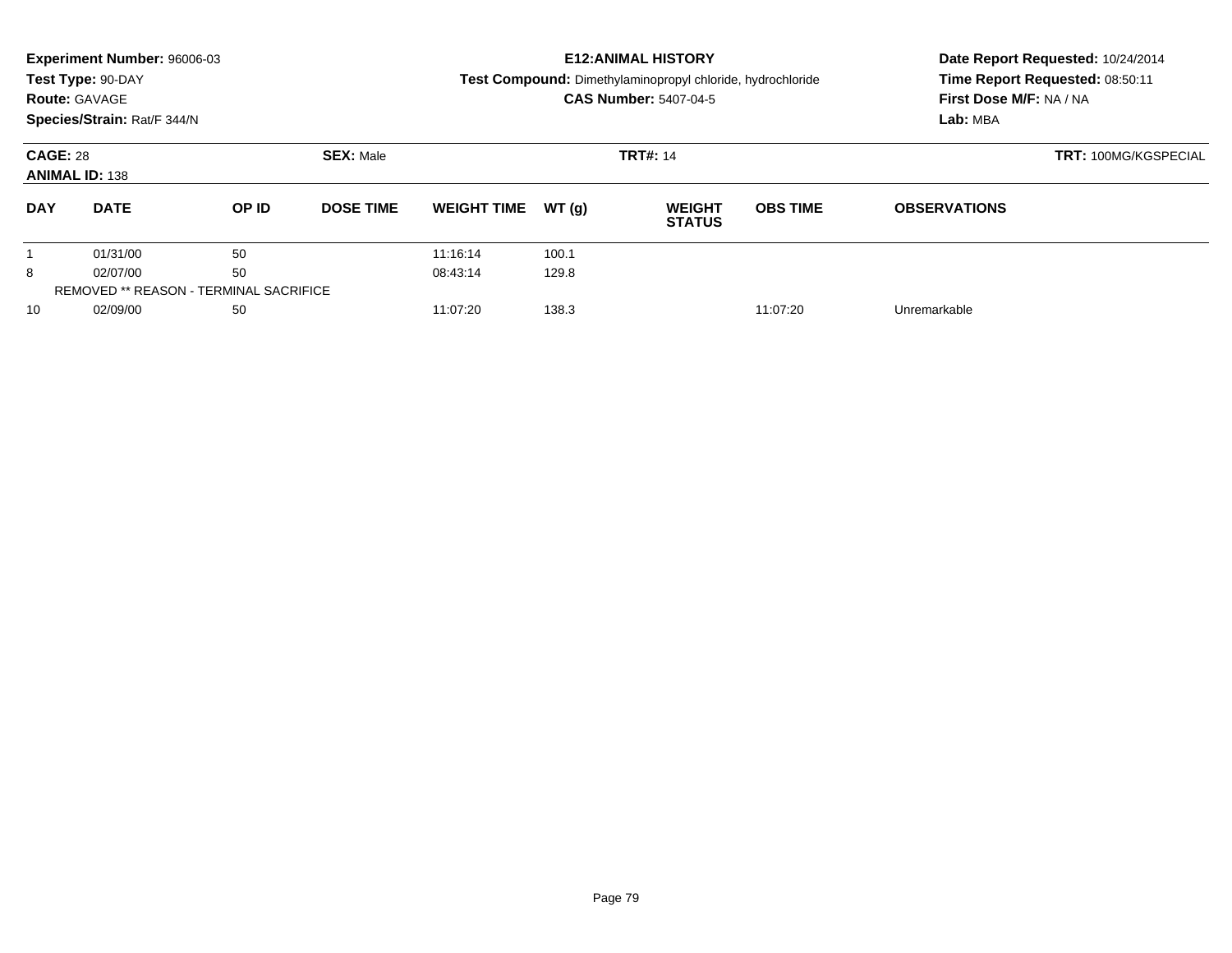|                                          | Experiment Number: 96006-03<br>Test Type: 90-DAY<br><b>Route: GAVAGE</b><br>Species/Strain: Rat/F 344/N |       |                  |                               |       | <b>E12:ANIMAL HISTORY</b><br><b>Test Compound:</b> Dimethylaminopropyl chloride, hydrochloride<br><b>CAS Number: 5407-04-5</b> | Date Report Requested: 10/24/2014<br>Time Report Requested: 08:50:11<br>First Dose M/F: NA / NA<br>Lab: MBA |                      |  |
|------------------------------------------|---------------------------------------------------------------------------------------------------------|-------|------------------|-------------------------------|-------|--------------------------------------------------------------------------------------------------------------------------------|-------------------------------------------------------------------------------------------------------------|----------------------|--|
| <b>CAGE: 28</b><br><b>ANIMAL ID: 139</b> |                                                                                                         |       | <b>SEX: Male</b> |                               |       | <b>TRT#: 14</b>                                                                                                                |                                                                                                             | TRT: 100MG/KGSPECIAL |  |
| <b>DAY</b>                               | <b>DATE</b>                                                                                             | OP ID | <b>DOSE TIME</b> | <b>WEIGHT TIME</b>            | WT(q) | <b>WEIGHT</b><br><b>STATUS</b>                                                                                                 | <b>OBS TIME</b>                                                                                             | <b>OBSERVATIONS</b>  |  |
|                                          | 01/31/00                                                                                                | 50    |                  | 11:16:14                      | 87.4  |                                                                                                                                |                                                                                                             |                      |  |
| 8                                        | 02/07/00                                                                                                | 50    |                  | 08:43:14                      | 121.4 |                                                                                                                                |                                                                                                             |                      |  |
|                                          | <b>REMOVED ** REASON - TERMINAL SACRIFICE</b>                                                           |       |                  |                               |       |                                                                                                                                |                                                                                                             |                      |  |
| 10                                       | 02/09/00<br>50                                                                                          |       |                  | 128.3<br>11:07:20<br>11:07:20 |       |                                                                                                                                |                                                                                                             | Unremarkable         |  |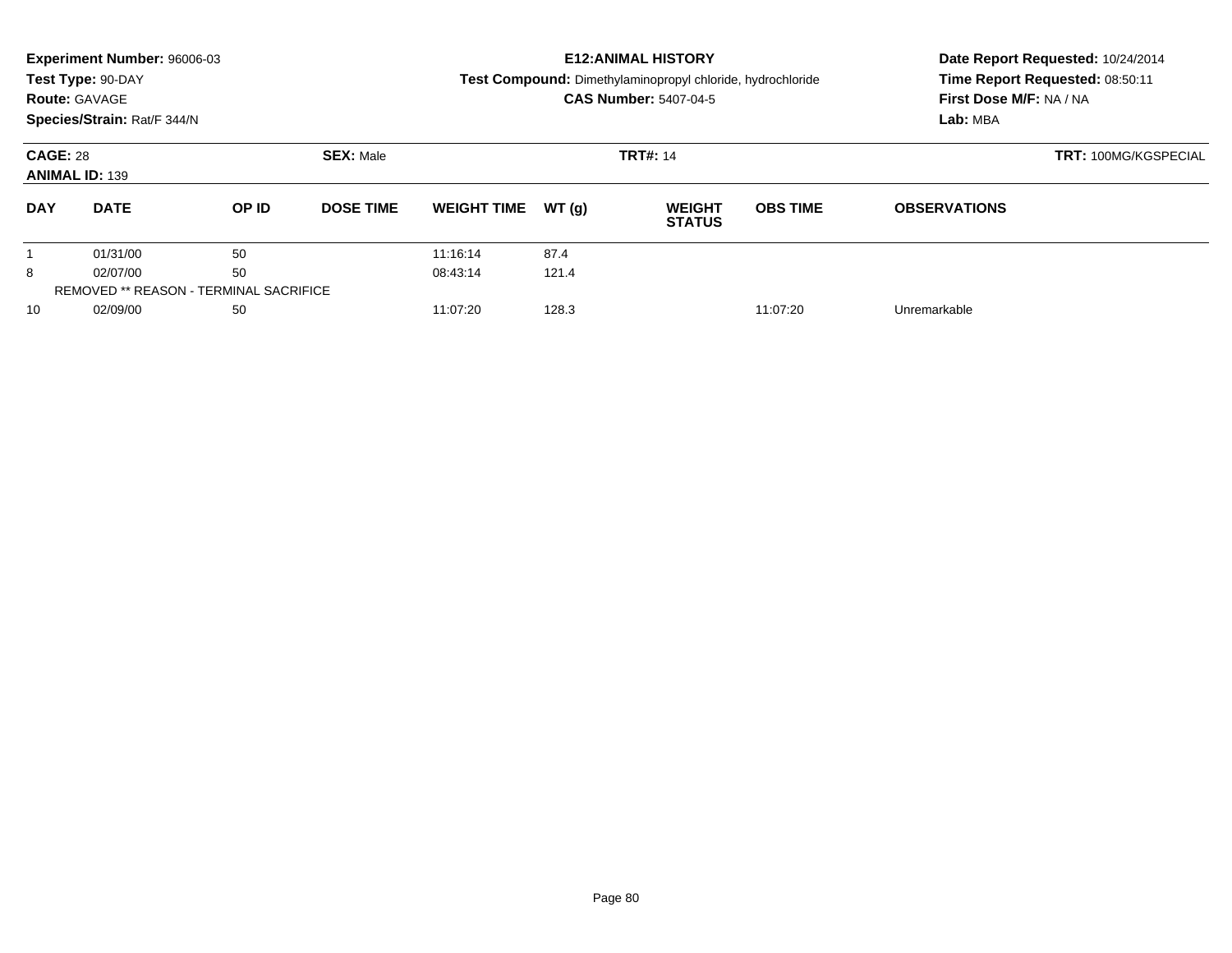|                                          | Experiment Number: 96006-03<br>Test Type: 90-DAY<br><b>Route: GAVAGE</b><br>Species/Strain: Rat/F 344/N |       |                  |                               |       | <b>E12:ANIMAL HISTORY</b><br><b>Test Compound:</b> Dimethylaminopropyl chloride, hydrochloride<br><b>CAS Number: 5407-04-5</b> | Date Report Requested: 10/24/2014<br>Time Report Requested: 08:50:11<br>First Dose M/F: NA / NA<br>Lab: MBA |                      |  |
|------------------------------------------|---------------------------------------------------------------------------------------------------------|-------|------------------|-------------------------------|-------|--------------------------------------------------------------------------------------------------------------------------------|-------------------------------------------------------------------------------------------------------------|----------------------|--|
| <b>CAGE: 28</b><br><b>ANIMAL ID: 140</b> |                                                                                                         |       | <b>SEX: Male</b> |                               |       | <b>TRT#: 14</b>                                                                                                                |                                                                                                             | TRT: 100MG/KGSPECIAL |  |
| <b>DAY</b>                               | <b>DATE</b>                                                                                             | OP ID | <b>DOSE TIME</b> | <b>WEIGHT TIME</b>            | WT(q) | <b>WEIGHT</b><br><b>STATUS</b>                                                                                                 | <b>OBS TIME</b>                                                                                             | <b>OBSERVATIONS</b>  |  |
|                                          | 01/31/00                                                                                                | 50    |                  | 11:16:14                      | 99.8  |                                                                                                                                |                                                                                                             |                      |  |
| 8                                        | 02/07/00                                                                                                | 50    |                  | 08:43:14                      | 126.3 |                                                                                                                                |                                                                                                             |                      |  |
|                                          | <b>REMOVED ** REASON - TERMINAL SACRIFICE</b>                                                           |       |                  |                               |       |                                                                                                                                |                                                                                                             |                      |  |
| 10                                       | 02/09/00<br>50                                                                                          |       |                  | 137.8<br>11:07:20<br>11:07:20 |       |                                                                                                                                |                                                                                                             | Unremarkable         |  |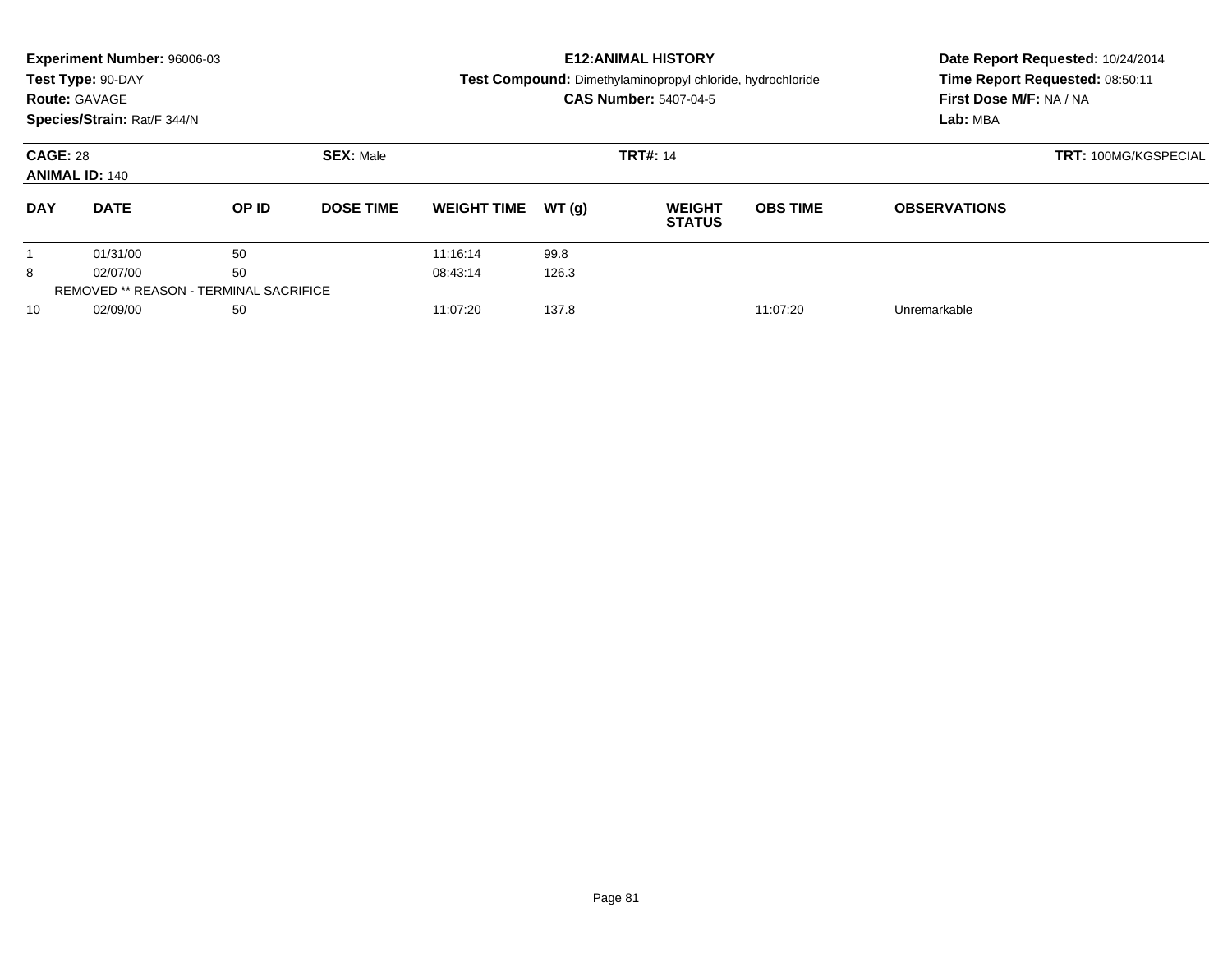|                                          | Experiment Number: 96006-03<br>Test Type: 90-DAY<br><b>Route: GAVAGE</b><br>Species/Strain: Rat/F 344/N |       |                  |                    |       | <b>E12: ANIMAL HISTORY</b><br><b>Test Compound:</b> Dimethylaminopropyl chloride, hydrochloride<br><b>CAS Number: 5407-04-5</b> | Date Report Requested: 10/24/2014<br>Time Report Requested: 08:50:11<br>First Dose M/F: NA / NA<br>Lab: MBA |                     |  |
|------------------------------------------|---------------------------------------------------------------------------------------------------------|-------|------------------|--------------------|-------|---------------------------------------------------------------------------------------------------------------------------------|-------------------------------------------------------------------------------------------------------------|---------------------|--|
| <b>CAGE: 29</b><br><b>ANIMAL ID: 141</b> |                                                                                                         |       | <b>SEX: Male</b> |                    |       | <b>TRT#: 15</b>                                                                                                                 | <b>TRT: 200MG/KGSPECIAL</b>                                                                                 |                     |  |
| <b>DAY</b>                               | <b>DATE</b>                                                                                             | OP ID | <b>DOSE TIME</b> | <b>WEIGHT TIME</b> | WT(q) | <b>WEIGHT</b><br><b>STATUS</b>                                                                                                  | <b>OBS TIME</b>                                                                                             | <b>OBSERVATIONS</b> |  |
|                                          | 01/31/00                                                                                                | 50    |                  | 11:22:02           | 110.4 |                                                                                                                                 |                                                                                                             |                     |  |
| 8                                        | 02/07/00                                                                                                | 50    |                  | 08:48:24           | 137.3 |                                                                                                                                 |                                                                                                             |                     |  |
|                                          | <b>REMOVED ** REASON - TERMINAL SACRIFICE</b>                                                           |       |                  |                    |       |                                                                                                                                 |                                                                                                             |                     |  |
| 10                                       | 02/09/00<br>50                                                                                          |       |                  | 11:14:58           | 144.3 |                                                                                                                                 | 11:14:58                                                                                                    | Unremarkable        |  |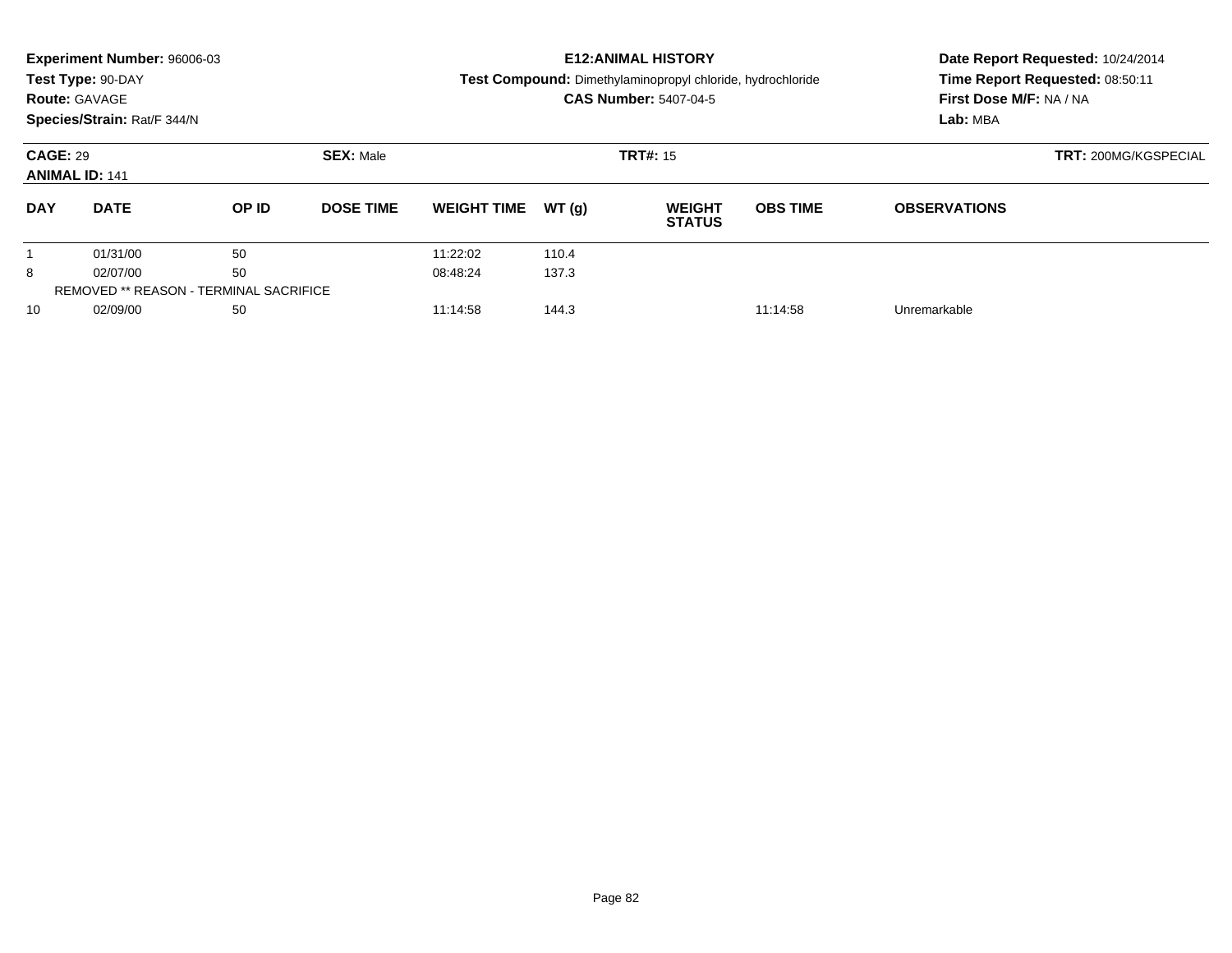|                                          | Experiment Number: 96006-03<br>Test Type: 90-DAY<br><b>Route: GAVAGE</b><br>Species/Strain: Rat/F 344/N |       |                  |                                  |       | <b>E12: ANIMAL HISTORY</b><br>Test Compound: Dimethylaminopropyl chloride, hydrochloride<br><b>CAS Number: 5407-04-5</b> | Date Report Requested: 10/24/2014<br>Time Report Requested: 08:50:11<br>First Dose M/F: NA / NA<br>Lab: MBA |                             |  |
|------------------------------------------|---------------------------------------------------------------------------------------------------------|-------|------------------|----------------------------------|-------|--------------------------------------------------------------------------------------------------------------------------|-------------------------------------------------------------------------------------------------------------|-----------------------------|--|
| <b>CAGE: 29</b><br><b>ANIMAL ID: 142</b> |                                                                                                         |       | <b>SEX: Male</b> |                                  |       | <b>TRT#: 15</b>                                                                                                          |                                                                                                             | <b>TRT: 200MG/KGSPECIAL</b> |  |
| <b>DAY</b>                               | <b>DATE</b>                                                                                             | OP ID | <b>DOSE TIME</b> | <b>WEIGHT TIME</b>               | WT(q) | <b>WEIGHT</b><br><b>STATUS</b>                                                                                           | <b>OBS TIME</b>                                                                                             | <b>OBSERVATIONS</b>         |  |
|                                          | 01/31/00                                                                                                | 50    |                  | **NOTE-Discharge from both eyes. |       |                                                                                                                          | 18:37:04                                                                                                    |                             |  |
| 50<br>01/31/00<br>11:22:02               |                                                                                                         |       |                  | 95.3                             |       |                                                                                                                          |                                                                                                             |                             |  |
|                                          | REMOVED ** REASON - NATURAL DEATH                                                                       |       |                  |                                  |       |                                                                                                                          |                                                                                                             |                             |  |
|                                          | 01/31/00<br>50                                                                                          |       |                  | 93.5<br>18:36:24<br>18:36:24     |       |                                                                                                                          |                                                                                                             | Nasal/Eye Discharge         |  |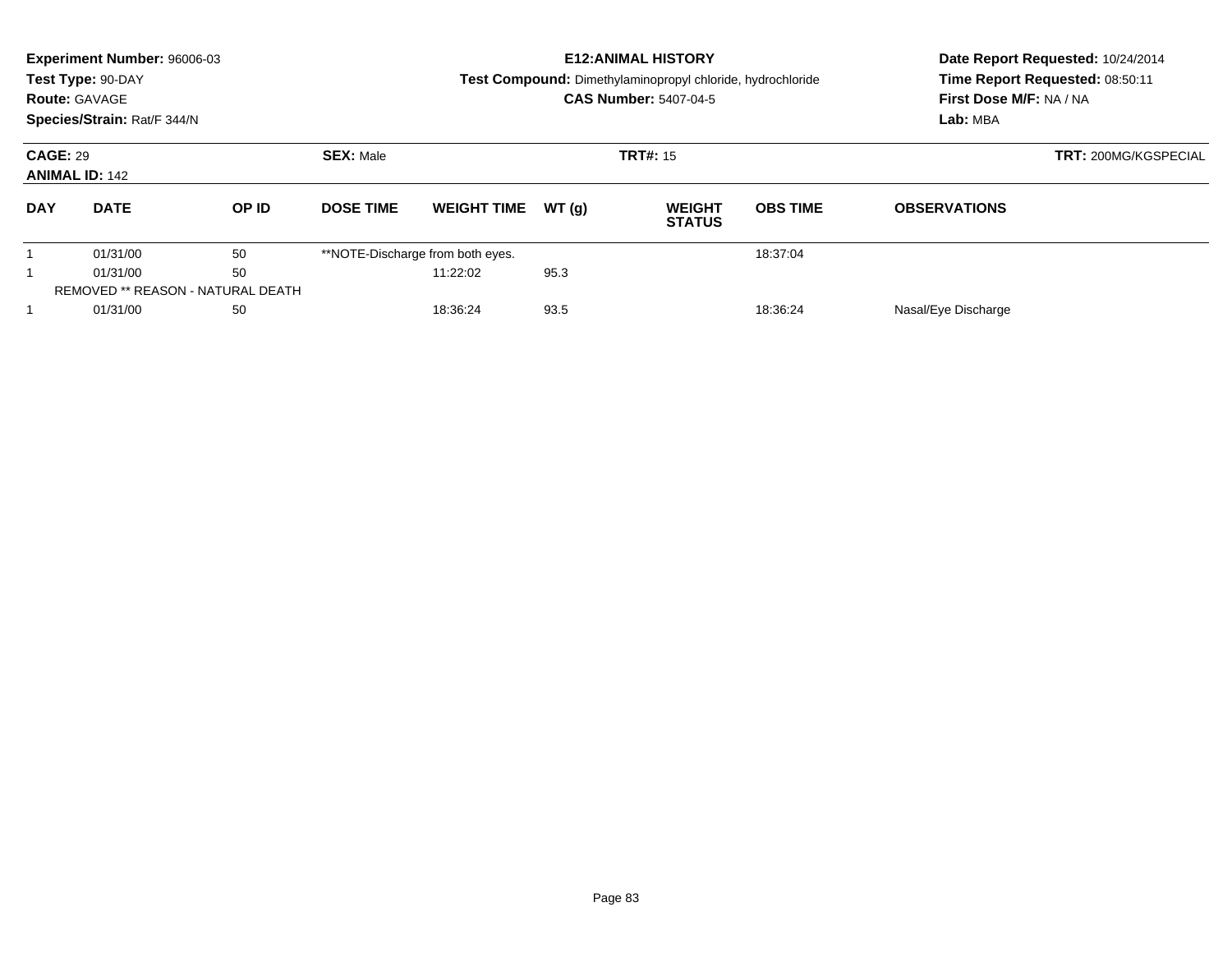|                                          | Experiment Number: 96006-03                   |       |                  |                    |       | <b>E12: ANIMAL HISTORY</b>                                 | Date Report Requested: 10/24/2014 |                                 |  |  |
|------------------------------------------|-----------------------------------------------|-------|------------------|--------------------|-------|------------------------------------------------------------|-----------------------------------|---------------------------------|--|--|
|                                          | Test Type: 90-DAY                             |       |                  |                    |       | Test Compound: Dimethylaminopropyl chloride, hydrochloride |                                   | Time Report Requested: 08:50:11 |  |  |
|                                          | <b>Route: GAVAGE</b>                          |       |                  |                    |       | <b>CAS Number: 5407-04-5</b>                               |                                   | First Dose M/F: NA / NA         |  |  |
|                                          | Species/Strain: Rat/F 344/N                   |       |                  |                    |       |                                                            |                                   | Lab: MBA                        |  |  |
| <b>CAGE: 29</b><br><b>ANIMAL ID: 143</b> |                                               |       | <b>SEX: Male</b> |                    |       | <b>TRT#: 15</b>                                            | <b>TRT: 200MG/KGSPECIAL</b>       |                                 |  |  |
| <b>DAY</b>                               | <b>DATE</b>                                   | OP ID | <b>DOSE TIME</b> | <b>WEIGHT TIME</b> | WT(q) | <b>WEIGHT</b><br><b>STATUS</b>                             | <b>OBS TIME</b>                   | <b>OBSERVATIONS</b>             |  |  |
|                                          | 01/31/00                                      | 50    |                  | 11:22:02           | 98.4  |                                                            |                                   |                                 |  |  |
| 8                                        | 02/07/00                                      | 50    |                  | 08:48:24           | 123.9 |                                                            |                                   |                                 |  |  |
|                                          | <b>REMOVED ** REASON - TERMINAL SACRIFICE</b> |       |                  |                    |       |                                                            |                                   |                                 |  |  |
| 10                                       | 02/09/00                                      | 50    |                  | 11:14:58           | 131.3 |                                                            | 11:14:58                          | Unremarkable                    |  |  |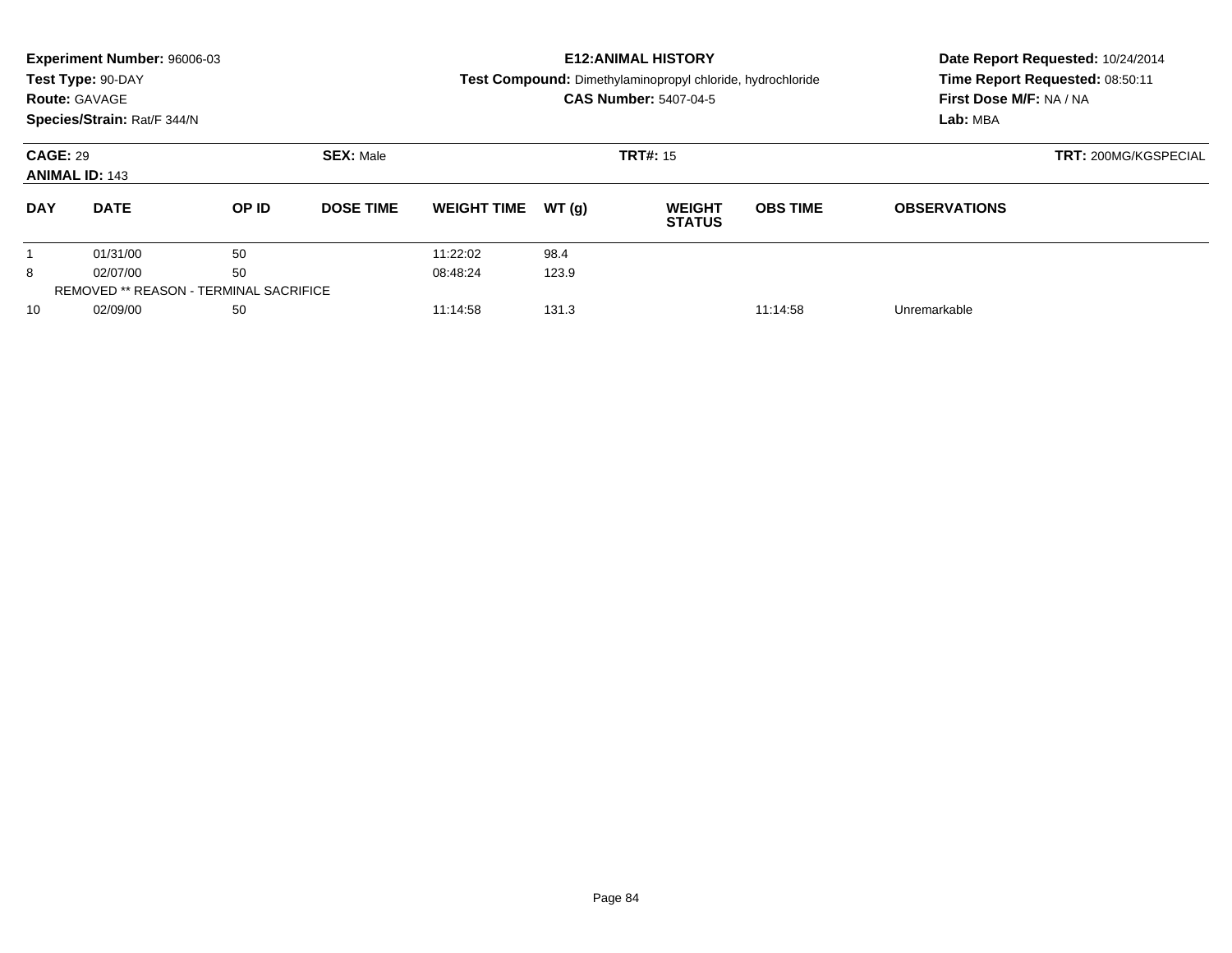|                                          | Experiment Number: 96006-03<br>Test Type: 90-DAY<br><b>Route: GAVAGE</b><br>Species/Strain: Rat/F 344/N |       |                  |                               |       | <b>E12: ANIMAL HISTORY</b><br>Test Compound: Dimethylaminopropyl chloride, hydrochloride<br><b>CAS Number: 5407-04-5</b> | Date Report Requested: 10/24/2014<br>Time Report Requested: 08:50:11<br>First Dose M/F: NA / NA<br>Lab: MBA |                     |  |
|------------------------------------------|---------------------------------------------------------------------------------------------------------|-------|------------------|-------------------------------|-------|--------------------------------------------------------------------------------------------------------------------------|-------------------------------------------------------------------------------------------------------------|---------------------|--|
| <b>CAGE: 29</b><br><b>ANIMAL ID: 144</b> |                                                                                                         |       | <b>SEX: Male</b> |                               |       | <b>TRT#: 15</b>                                                                                                          | <b>TRT: 200MG/KGSPECIAL</b>                                                                                 |                     |  |
| <b>DAY</b>                               | <b>DATE</b>                                                                                             | OP ID | <b>DOSE TIME</b> | <b>WEIGHT TIME</b>            | WT(g) | <b>WEIGHT</b><br><b>STATUS</b>                                                                                           | <b>OBS TIME</b>                                                                                             | <b>OBSERVATIONS</b> |  |
|                                          | 01/31/00                                                                                                | 50    |                  | 11:22:02                      | 105.3 |                                                                                                                          |                                                                                                             |                     |  |
| 8                                        | 50<br>02/07/00                                                                                          |       |                  | 08:48:24                      | 115.9 |                                                                                                                          |                                                                                                             |                     |  |
|                                          | <b>REMOVED ** REASON - TERMINAL SACRIFICE</b>                                                           |       |                  |                               |       |                                                                                                                          |                                                                                                             |                     |  |
| 10                                       | 50<br>02/09/00                                                                                          |       |                  | 120.7<br>11:14:58<br>11:14:58 |       |                                                                                                                          |                                                                                                             | Unremarkable        |  |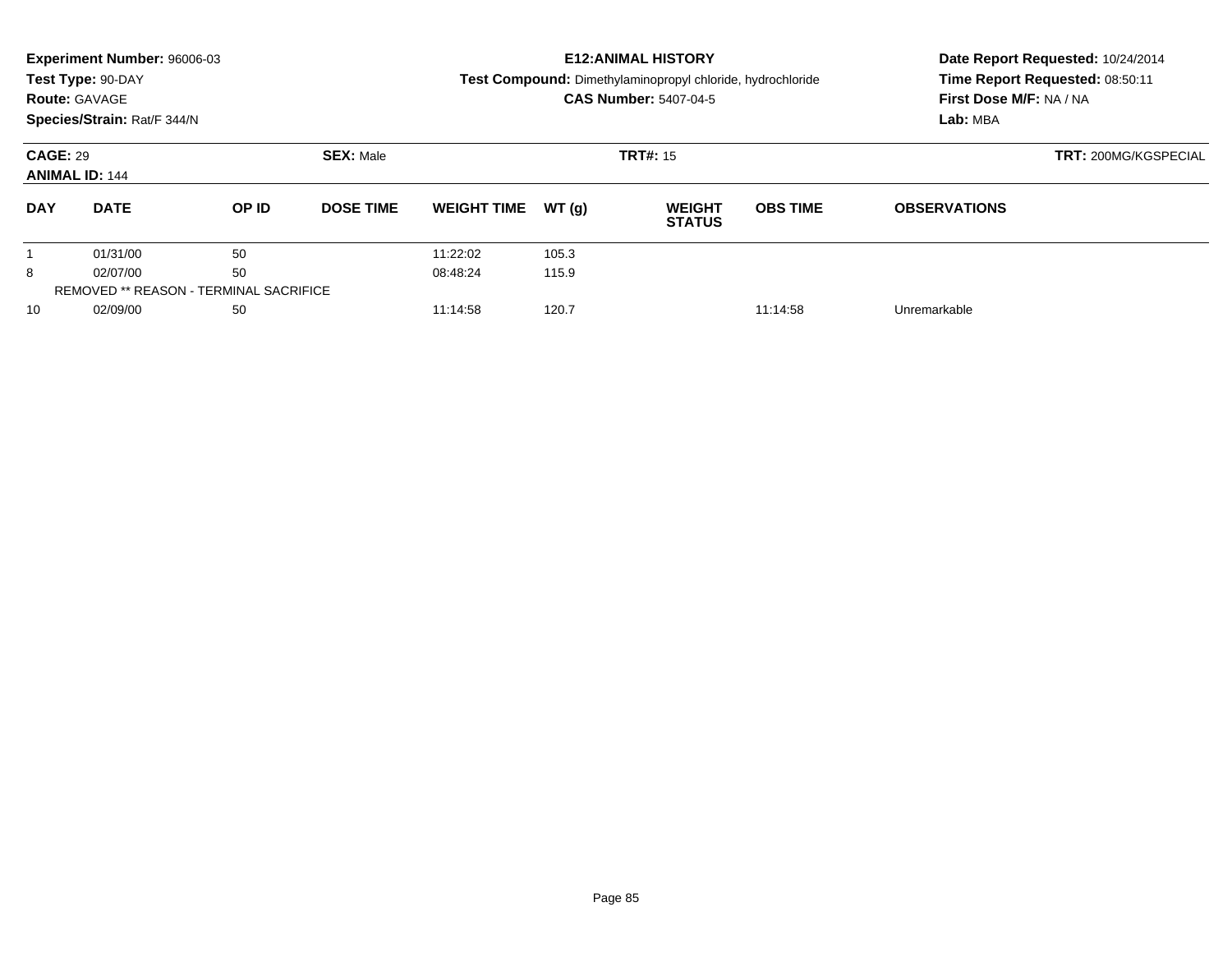|                                          | Experiment Number: 96006-03                   |              |                  | <b>E12: ANIMAL HISTORY</b>    | Date Report Requested: 10/24/2014 |                                                                   |                 |                                                            |  |  |
|------------------------------------------|-----------------------------------------------|--------------|------------------|-------------------------------|-----------------------------------|-------------------------------------------------------------------|-----------------|------------------------------------------------------------|--|--|
|                                          | Test Type: 90-DAY                             |              |                  |                               |                                   | <b>Test Compound:</b> Dimethylaminopropyl chloride, hydrochloride |                 | Time Report Requested: 08:50:11<br>First Dose M/F: NA / NA |  |  |
|                                          | <b>Route: GAVAGE</b>                          |              |                  |                               |                                   | <b>CAS Number: 5407-04-5</b>                                      |                 |                                                            |  |  |
|                                          | Species/Strain: Rat/F 344/N                   |              |                  |                               |                                   |                                                                   |                 | Lab: MBA                                                   |  |  |
| <b>CAGE: 29</b><br><b>ANIMAL ID: 145</b> |                                               |              | <b>SEX: Male</b> |                               | <b>TRT#: 15</b>                   | <b>TRT: 200MG/KGSPECIAL</b>                                       |                 |                                                            |  |  |
| <b>DAY</b>                               | <b>DATE</b>                                   | <b>OP ID</b> | <b>DOSE TIME</b> | <b>WEIGHT TIME</b>            | WT(q)                             | <b>WEIGHT</b><br><b>STATUS</b>                                    | <b>OBS TIME</b> | <b>OBSERVATIONS</b>                                        |  |  |
|                                          | 01/31/00                                      | 50           |                  | 11:22:02                      | 93.6                              |                                                                   |                 |                                                            |  |  |
| 8                                        | 50<br>02/07/00                                |              |                  | 08:48:24                      | 104.5                             |                                                                   |                 |                                                            |  |  |
|                                          | <b>REMOVED ** REASON - TERMINAL SACRIFICE</b> |              |                  |                               |                                   |                                                                   |                 |                                                            |  |  |
| 10                                       | 02/09/00<br>50                                |              |                  | 113.2<br>11:14:58<br>11:14:58 |                                   |                                                                   |                 | Unremarkable                                               |  |  |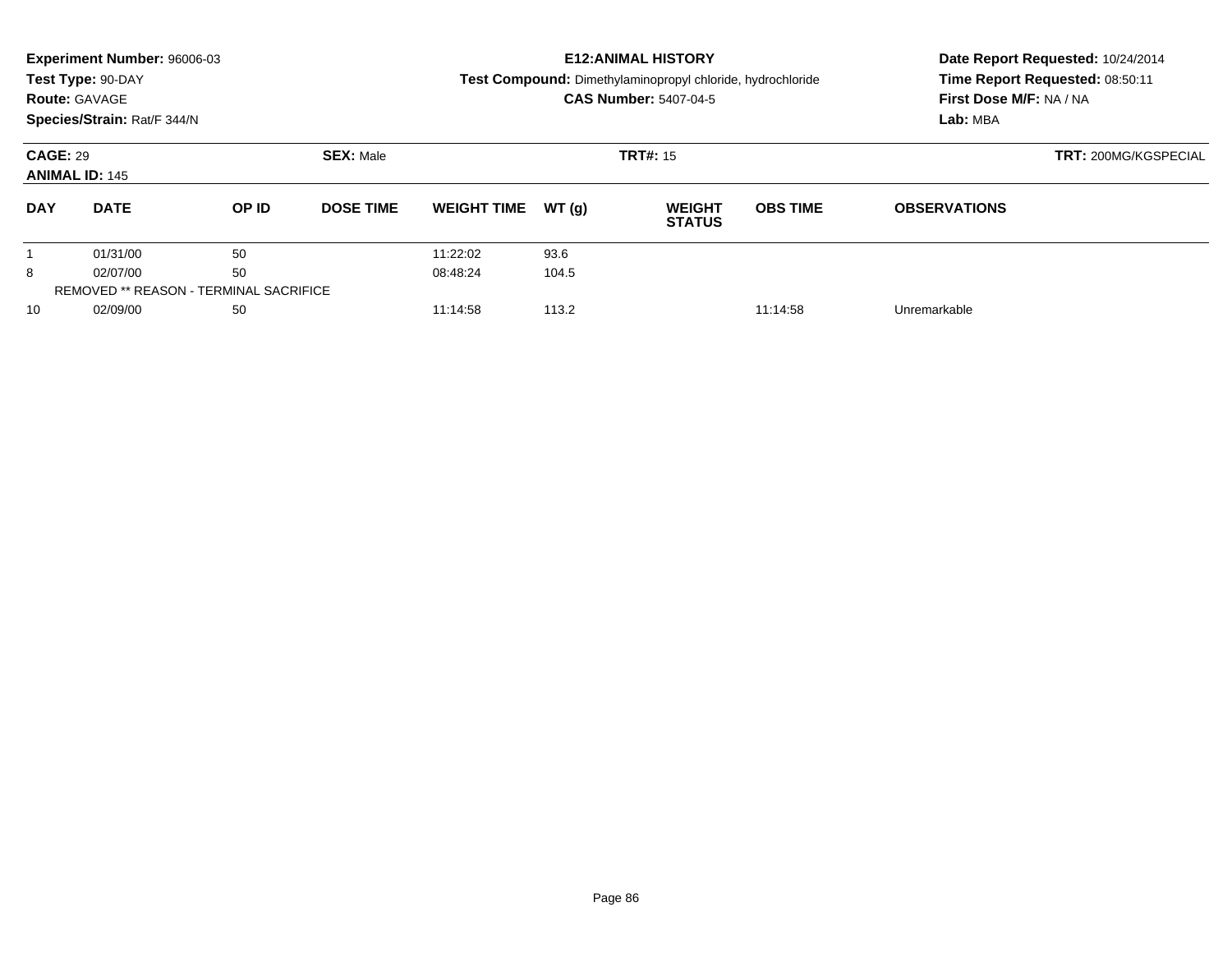|                 | <b>Experiment Number: 96006-03</b><br>Test Type: 90-DAY<br><b>Route: GAVAGE</b><br>Species/Strain: Rat/F 344/N |    |                  |                                  |                    | <b>E12:ANIMAL HISTORY</b><br><b>Test Compound:</b> Dimethylaminopropyl chloride, hydrochloride<br><b>CAS Number: 5407-04-5</b> | Date Report Requested: 10/24/2014<br>Time Report Requested: 08:50:11<br>First Dose M/F: NA / NA<br>Lab: MBA |                     |                     |  |
|-----------------|----------------------------------------------------------------------------------------------------------------|----|------------------|----------------------------------|--------------------|--------------------------------------------------------------------------------------------------------------------------------|-------------------------------------------------------------------------------------------------------------|---------------------|---------------------|--|
| <b>CAGE: 30</b> | <b>ANIMAL ID: 146</b>                                                                                          |    | <b>SEX: Male</b> |                                  | <b>TRT#: 15</b>    |                                                                                                                                | <b>TRT: 200MG/KGSPECIAL</b>                                                                                 |                     |                     |  |
| <b>DAY</b>      | <b>DATE</b>                                                                                                    |    | OP ID            | <b>DOSE TIME</b>                 | <b>WEIGHT TIME</b> | WT(q)                                                                                                                          | <b>WEIGHT</b><br><b>STATUS</b>                                                                              | <b>OBS TIME</b>     | <b>OBSERVATIONS</b> |  |
|                 | 01/31/00                                                                                                       | 50 |                  | **NOTE-Discharge from both eyes. |                    |                                                                                                                                | 18:38:46                                                                                                    |                     |                     |  |
| 50<br>01/31/00  |                                                                                                                |    | 11:23:42         | 95.0                             |                    |                                                                                                                                |                                                                                                             |                     |                     |  |
|                 | <b>REMOVED ** REASON - NATURAL DEATH</b>                                                                       |    |                  |                                  |                    |                                                                                                                                |                                                                                                             |                     |                     |  |
|                 | 01/31/00<br>50                                                                                                 |    |                  | 18:37:22                         | 92.8               |                                                                                                                                | 18:37:22                                                                                                    | Nasal/Eye Discharge |                     |  |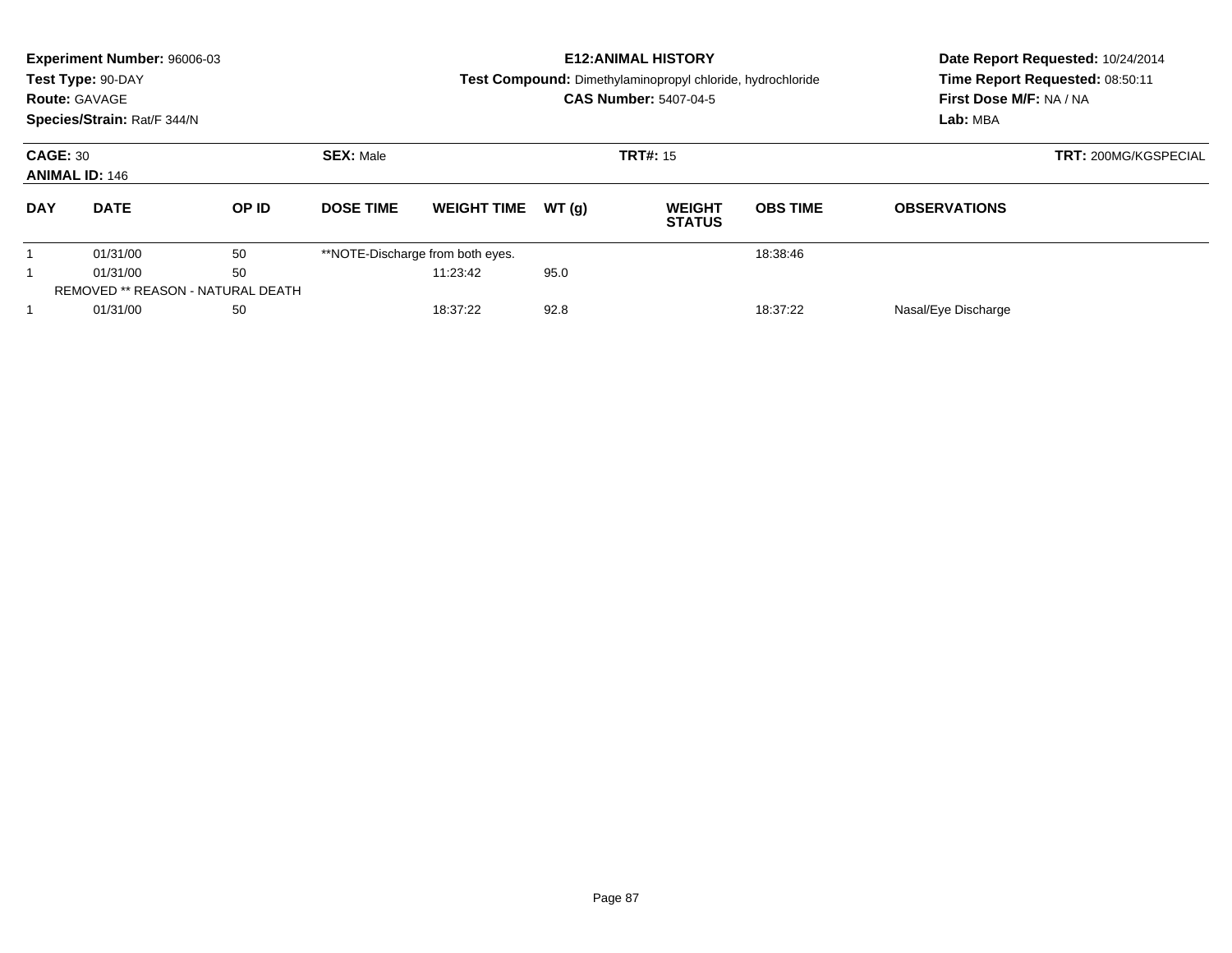|                                          | Experiment Number: 96006-03<br>Test Type: 90-DAY<br><b>Route: GAVAGE</b><br>Species/Strain: Rat/F 344/N |       |                  |                    |       | <b>E12: ANIMAL HISTORY</b><br><b>Test Compound:</b> Dimethylaminopropyl chloride, hydrochloride<br><b>CAS Number: 5407-04-5</b> | Date Report Requested: 10/24/2014<br>Time Report Requested: 08:50:11<br>First Dose M/F: NA / NA<br>Lab: MBA |                     |  |
|------------------------------------------|---------------------------------------------------------------------------------------------------------|-------|------------------|--------------------|-------|---------------------------------------------------------------------------------------------------------------------------------|-------------------------------------------------------------------------------------------------------------|---------------------|--|
| <b>CAGE: 30</b><br><b>ANIMAL ID: 147</b> |                                                                                                         |       | <b>SEX: Male</b> |                    |       | <b>TRT#: 15</b>                                                                                                                 | <b>TRT: 200MG/KGSPECIAL</b>                                                                                 |                     |  |
| <b>DAY</b>                               | <b>DATE</b>                                                                                             | OP ID | <b>DOSE TIME</b> | <b>WEIGHT TIME</b> | WT(q) | <b>WEIGHT</b><br><b>STATUS</b>                                                                                                  | <b>OBS TIME</b>                                                                                             | <b>OBSERVATIONS</b> |  |
|                                          | 01/31/00                                                                                                | 50    |                  | 11:23:42           | 111.9 |                                                                                                                                 |                                                                                                             |                     |  |
| 8                                        | 02/07/00                                                                                                | 50    |                  | 08:50:14           | 142.7 |                                                                                                                                 |                                                                                                             |                     |  |
|                                          | <b>REMOVED ** REASON - TERMINAL SACRIFICE</b>                                                           |       |                  |                    |       |                                                                                                                                 |                                                                                                             |                     |  |
| 10                                       | 02/09/00<br>50                                                                                          |       |                  | 11:16:32           | 147.0 |                                                                                                                                 | 11:16:32                                                                                                    | Unremarkable        |  |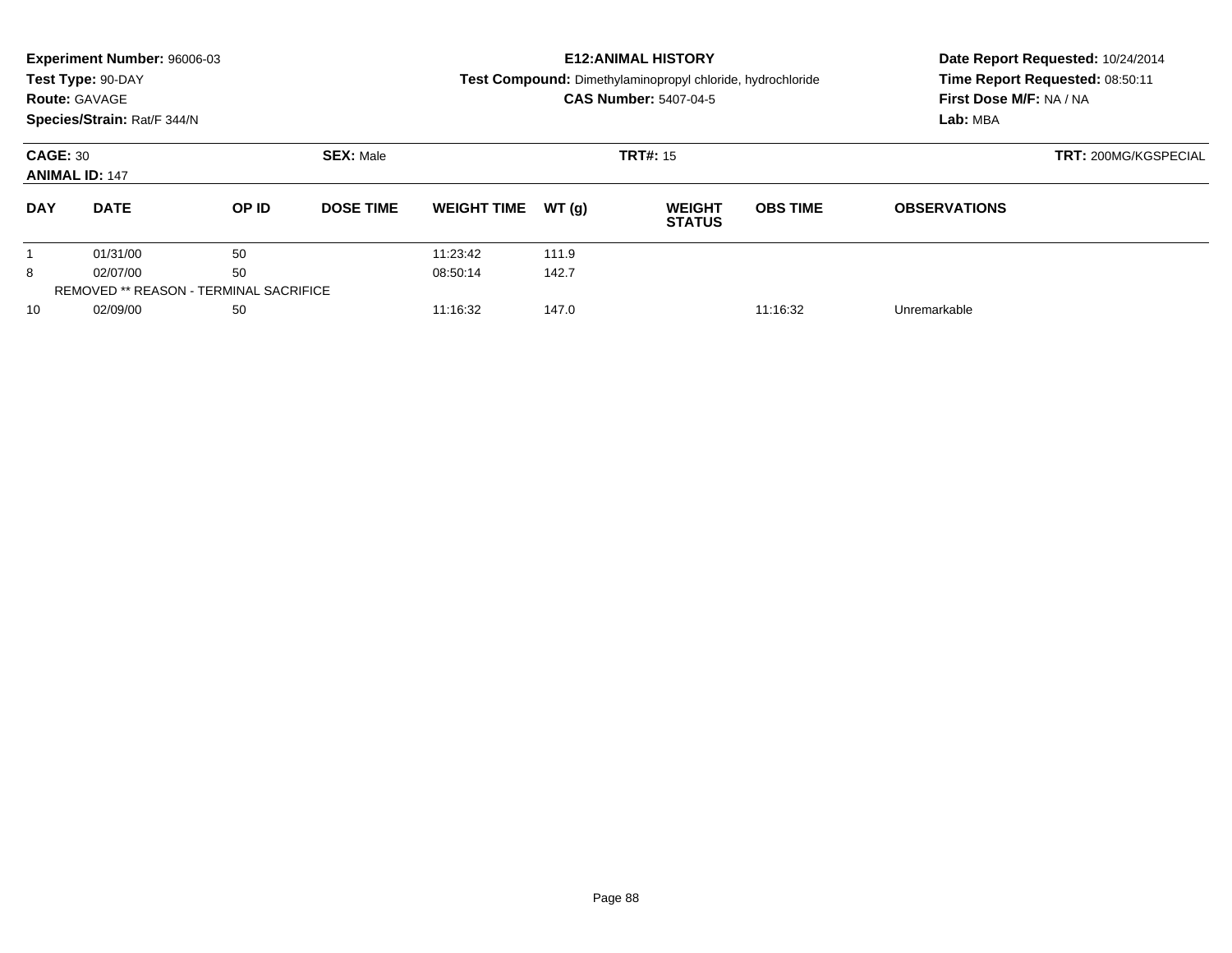|                                          | Experiment Number: 96006-03                   |              |                  |                               |       | <b>E12:ANIMAL HISTORY</b>                                  | Date Report Requested: 10/24/2014 |                                 |  |  |
|------------------------------------------|-----------------------------------------------|--------------|------------------|-------------------------------|-------|------------------------------------------------------------|-----------------------------------|---------------------------------|--|--|
|                                          | Test Type: 90-DAY                             |              |                  |                               |       | Test Compound: Dimethylaminopropyl chloride, hydrochloride |                                   | Time Report Requested: 08:50:11 |  |  |
| <b>Route: GAVAGE</b>                     |                                               |              |                  |                               |       | <b>CAS Number: 5407-04-5</b>                               |                                   | First Dose M/F: NA / NA         |  |  |
|                                          | Species/Strain: Rat/F 344/N                   |              |                  |                               |       |                                                            |                                   | Lab: MBA                        |  |  |
| <b>CAGE: 30</b><br><b>ANIMAL ID: 148</b> |                                               |              | <b>SEX: Male</b> |                               |       | <b>TRT#: 15</b>                                            | <b>TRT: 200MG/KGSPECIAL</b>       |                                 |  |  |
| <b>DAY</b>                               | <b>DATE</b>                                   | <b>OP ID</b> | <b>DOSE TIME</b> | <b>WEIGHT TIME</b>            | WT(q) | <b>WEIGHT</b><br><b>STATUS</b>                             | <b>OBS TIME</b>                   | <b>OBSERVATIONS</b>             |  |  |
|                                          | 01/31/00                                      | 50           |                  | 11:23:42                      | 87.1  |                                                            |                                   |                                 |  |  |
| 50<br>8<br>02/07/00                      |                                               |              | 08:50:14         | 104.7                         |       |                                                            |                                   |                                 |  |  |
|                                          | <b>REMOVED ** REASON - TERMINAL SACRIFICE</b> |              |                  |                               |       |                                                            |                                   |                                 |  |  |
| 10                                       | 02/09/00<br>50                                |              |                  | 113.3<br>11:16:32<br>11:16:32 |       |                                                            |                                   | Unremarkable                    |  |  |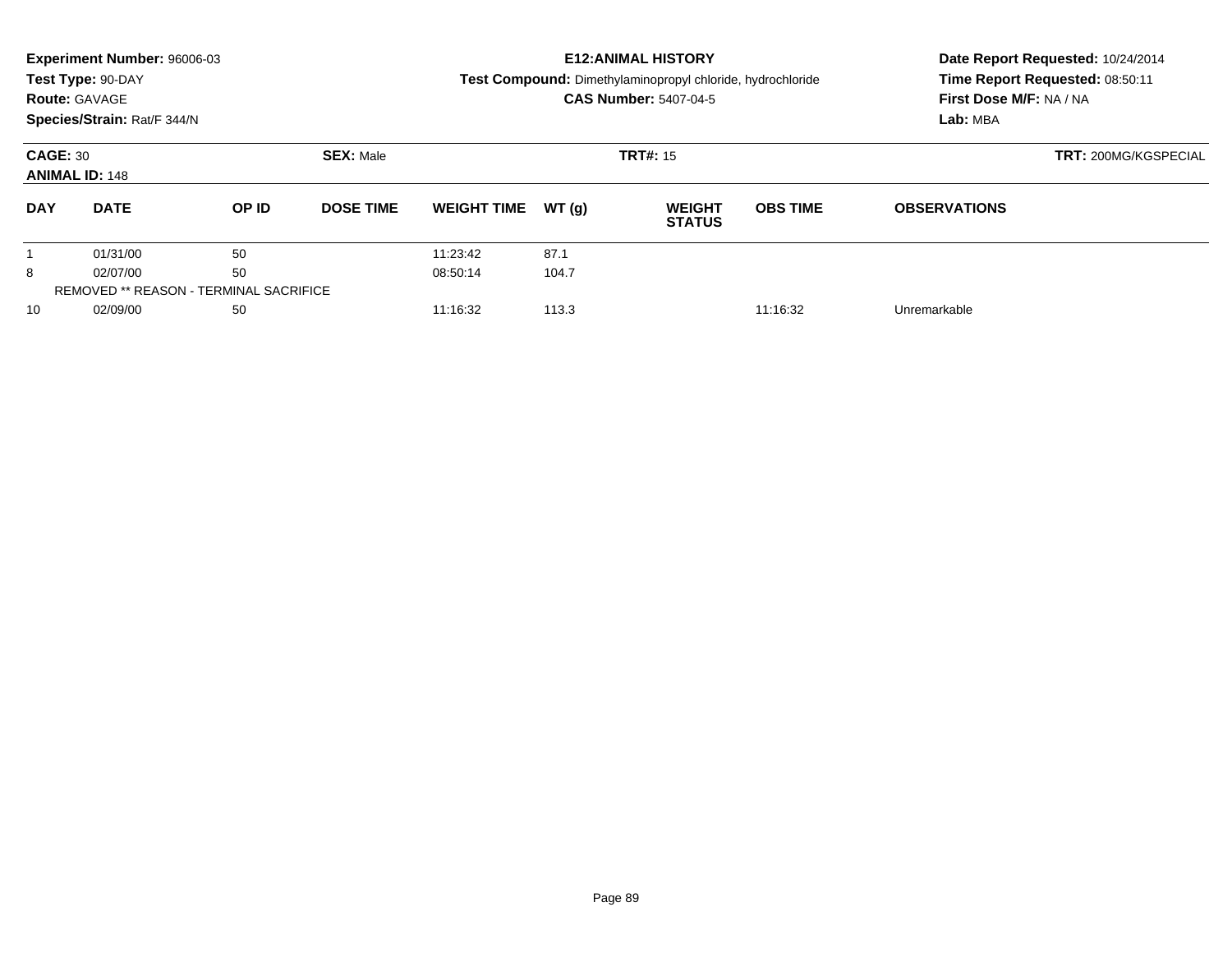|                                          | <b>Experiment Number: 96006-03</b><br>Test Type: 90-DAY<br><b>Route: GAVAGE</b><br>Species/Strain: Rat/F 344/N |       |                  |                                  |                 | <b>E12: ANIMAL HISTORY</b><br>Test Compound: Dimethylaminopropyl chloride, hydrochloride<br><b>CAS Number: 5407-04-5</b> | Date Report Requested: 10/24/2014<br>Time Report Requested: 08:50:11<br>First Dose M/F: NA / NA<br>Lab: MBA |                     |  |
|------------------------------------------|----------------------------------------------------------------------------------------------------------------|-------|------------------|----------------------------------|-----------------|--------------------------------------------------------------------------------------------------------------------------|-------------------------------------------------------------------------------------------------------------|---------------------|--|
| <b>CAGE: 30</b><br><b>ANIMAL ID: 149</b> |                                                                                                                |       | <b>SEX: Male</b> |                                  | <b>TRT#: 15</b> | <b>TRT: 200MG/KGSPECIAL</b>                                                                                              |                                                                                                             |                     |  |
| <b>DAY</b>                               | <b>DATE</b>                                                                                                    | OP ID | <b>DOSE TIME</b> | <b>WEIGHT TIME</b>               | WT(q)           | <b>WEIGHT</b><br><b>STATUS</b>                                                                                           | <b>OBS TIME</b>                                                                                             | <b>OBSERVATIONS</b> |  |
|                                          | 01/31/00                                                                                                       | 50    |                  | **NOTE-Discharge from both eyes. |                 |                                                                                                                          | 18:40:48                                                                                                    |                     |  |
|                                          | 50<br>01/31/00                                                                                                 |       |                  | 11:23:42                         | 89.2            |                                                                                                                          |                                                                                                             |                     |  |
|                                          | <b>REMOVED ** REASON - NATURAL DEATH</b>                                                                       |       |                  |                                  |                 |                                                                                                                          |                                                                                                             |                     |  |
| 01/31/00<br>50                           |                                                                                                                |       |                  | 87.3<br>18:37:22<br>18:37:22     |                 |                                                                                                                          |                                                                                                             | Nasal/Eye Discharge |  |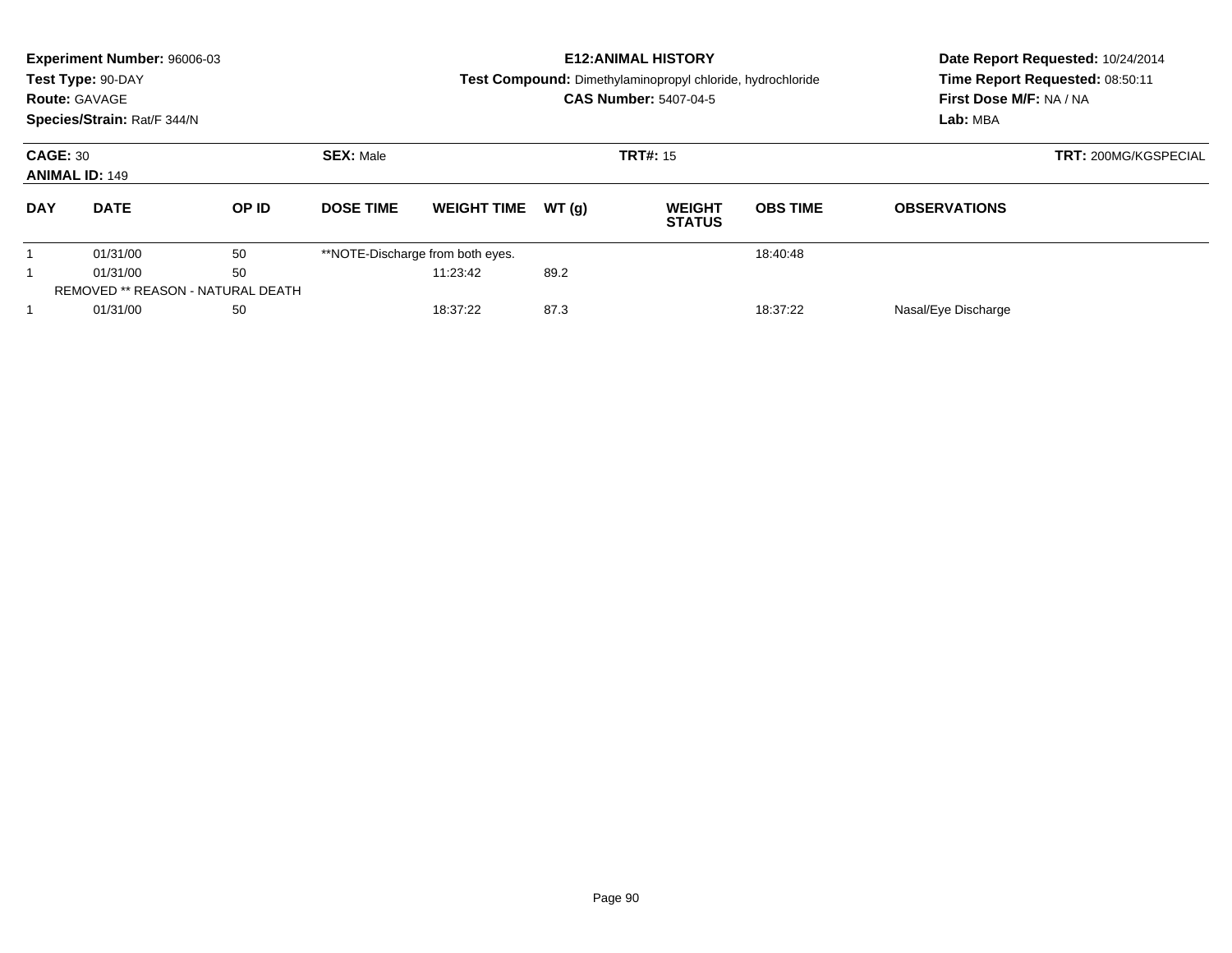|                                          | Experiment Number: 96006-03<br>Test Type: 90-DAY<br><b>Route: GAVAGE</b><br>Species/Strain: Rat/F 344/N |       |                  |                                  |       | <b>E12: ANIMAL HISTORY</b><br>Test Compound: Dimethylaminopropyl chloride, hydrochloride<br><b>CAS Number: 5407-04-5</b> | Date Report Requested: 10/24/2014<br>Time Report Requested: 08:50:11<br>First Dose M/F: NA / NA<br>Lab: MBA |                             |  |
|------------------------------------------|---------------------------------------------------------------------------------------------------------|-------|------------------|----------------------------------|-------|--------------------------------------------------------------------------------------------------------------------------|-------------------------------------------------------------------------------------------------------------|-----------------------------|--|
| <b>CAGE: 30</b><br><b>ANIMAL ID: 150</b> |                                                                                                         |       | <b>SEX: Male</b> |                                  |       | <b>TRT#: 15</b>                                                                                                          |                                                                                                             | <b>TRT: 200MG/KGSPECIAL</b> |  |
| <b>DAY</b>                               | <b>DATE</b>                                                                                             | OP ID | <b>DOSE TIME</b> | <b>WEIGHT TIME</b>               | WT(q) | <b>WEIGHT</b><br><b>STATUS</b>                                                                                           | <b>OBS TIME</b>                                                                                             | <b>OBSERVATIONS</b>         |  |
|                                          | 01/31/00                                                                                                | 50    |                  | **NOTE-Discharge from both eyes. |       |                                                                                                                          | 18:41:58                                                                                                    |                             |  |
|                                          | 50<br>01/31/00                                                                                          |       |                  | 11:23:42                         | 81.8  |                                                                                                                          |                                                                                                             |                             |  |
|                                          | REMOVED ** REASON - NATURAL DEATH                                                                       |       |                  |                                  |       |                                                                                                                          |                                                                                                             |                             |  |
|                                          | 01/31/00                                                                                                | 50    |                  | 18:37:22                         | 79.5  |                                                                                                                          | 18:37:22                                                                                                    | Nasal/Eye Discharge         |  |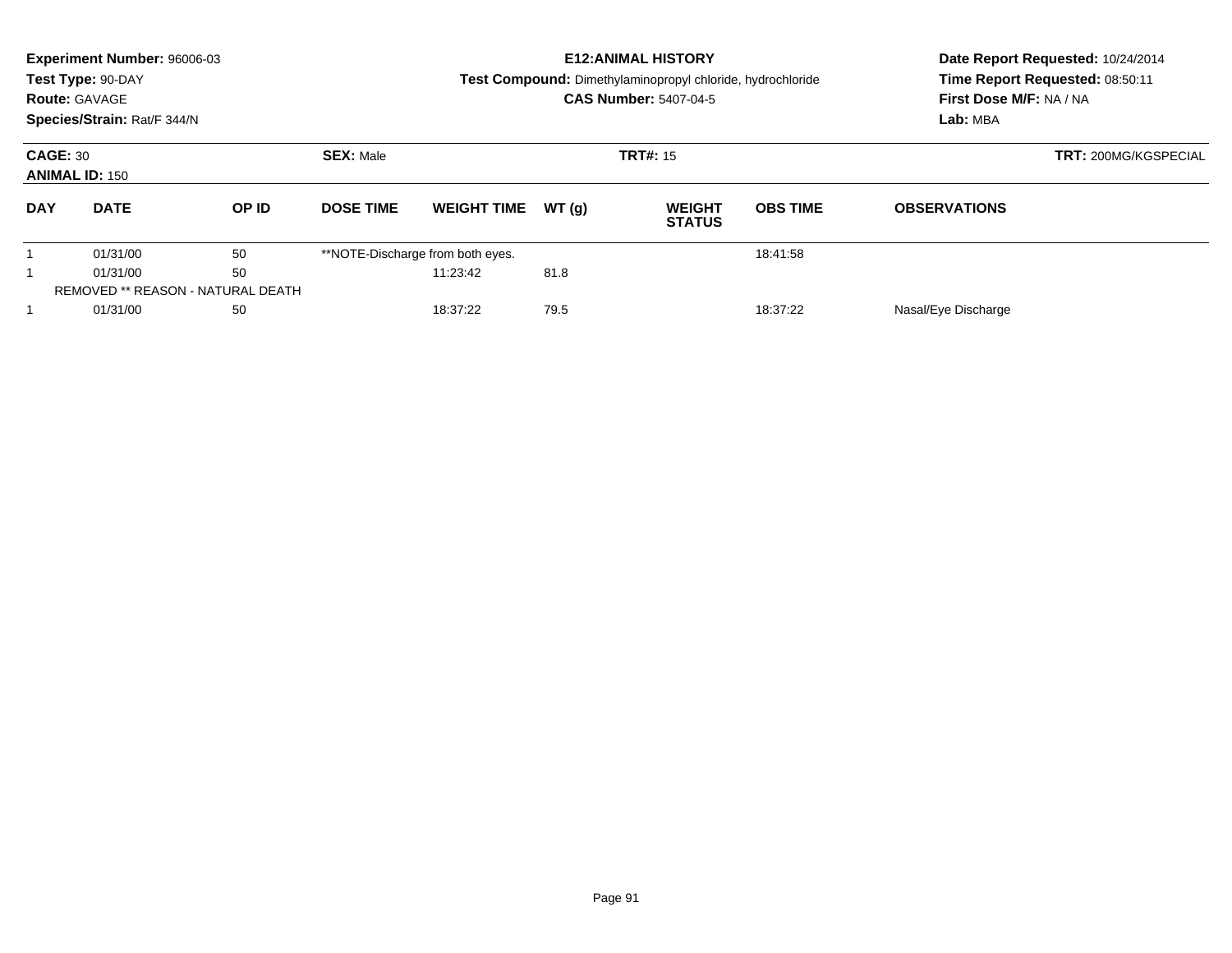|                                          | Experiment Number: 96006-03<br>Test Type: 90-DAY<br><b>Route: GAVAGE</b><br>Species/Strain: Rat/F 344/N |       |                                     |                                  |       | <b>E12: ANIMAL HISTORY</b><br>Test Compound: Dimethylaminopropyl chloride, hydrochloride<br><b>CAS Number: 5407-04-5</b> | Date Report Requested: 10/24/2014<br>Time Report Requested: 08:50:11<br>First Dose M/F: NA / NA<br>Lab: MBA |                             |  |
|------------------------------------------|---------------------------------------------------------------------------------------------------------|-------|-------------------------------------|----------------------------------|-------|--------------------------------------------------------------------------------------------------------------------------|-------------------------------------------------------------------------------------------------------------|-----------------------------|--|
| <b>CAGE: 31</b><br><b>ANIMAL ID: 151</b> |                                                                                                         |       | <b>SEX: Male</b><br><b>TRT#: 16</b> |                                  |       |                                                                                                                          |                                                                                                             | <b>TRT: 400MG/KGSPECIAL</b> |  |
| <b>DAY</b>                               | <b>DATE</b>                                                                                             | OP ID | <b>DOSE TIME</b>                    | <b>WEIGHT TIME</b>               | WT(q) | <b>WEIGHT</b><br><b>STATUS</b>                                                                                           | <b>OBS TIME</b>                                                                                             | <b>OBSERVATIONS</b>         |  |
|                                          | 01/31/00                                                                                                | 50    |                                     | **NOTE-Discharge from both eyes. |       |                                                                                                                          | 18:07:12                                                                                                    |                             |  |
|                                          | 50<br>01/31/00                                                                                          |       |                                     | 11:11:48                         | 111.9 |                                                                                                                          |                                                                                                             |                             |  |
|                                          | REMOVED ** REASON - NATURAL DEATH                                                                       |       |                                     |                                  |       |                                                                                                                          |                                                                                                             |                             |  |
|                                          | 01/31/00                                                                                                | 50    |                                     | 18:06:30                         | 109.9 |                                                                                                                          | 18:06:30                                                                                                    | Nasal/Eye Discharge         |  |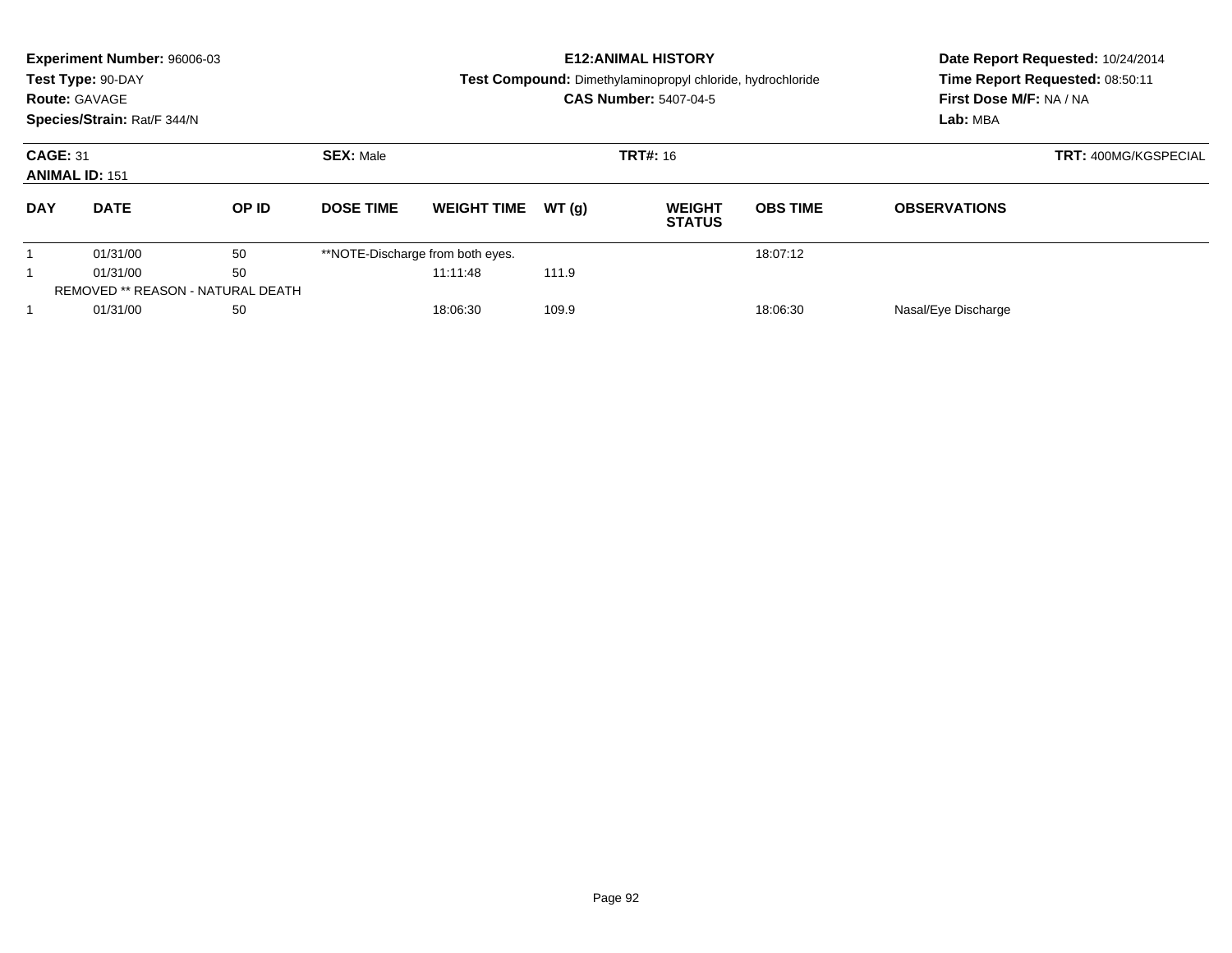|                                          | Experiment Number: 96006-03<br>Test Type: 90-DAY<br><b>Route: GAVAGE</b><br>Species/Strain: Rat/F 344/N |       |                  |                                  |       | <b>E12: ANIMAL HISTORY</b><br>Test Compound: Dimethylaminopropyl chloride, hydrochloride<br><b>CAS Number: 5407-04-5</b> | Date Report Requested: 10/24/2014<br>Time Report Requested: 08:50:11<br>First Dose M/F: NA / NA<br>Lab: MBA |                     |                             |
|------------------------------------------|---------------------------------------------------------------------------------------------------------|-------|------------------|----------------------------------|-------|--------------------------------------------------------------------------------------------------------------------------|-------------------------------------------------------------------------------------------------------------|---------------------|-----------------------------|
| <b>CAGE: 31</b><br><b>ANIMAL ID: 152</b> |                                                                                                         |       | <b>SEX: Male</b> |                                  |       | <b>TRT#:</b> 16                                                                                                          |                                                                                                             |                     | <b>TRT: 400MG/KGSPECIAL</b> |
| <b>DAY</b>                               | <b>DATE</b>                                                                                             | OP ID | <b>DOSE TIME</b> | <b>WEIGHT TIME</b>               | WT(q) | <b>WEIGHT</b><br><b>STATUS</b>                                                                                           | <b>OBS TIME</b>                                                                                             | <b>OBSERVATIONS</b> |                             |
|                                          | 01/31/00                                                                                                | 50    |                  | **NOTE-Discharge from both eyes. |       |                                                                                                                          | 18:08:08                                                                                                    |                     |                             |
|                                          | 50<br>01/31/00                                                                                          |       |                  | 11:11:48                         | 97.9  |                                                                                                                          |                                                                                                             |                     |                             |
|                                          | REMOVED ** REASON - NATURAL DEATH                                                                       |       |                  |                                  |       |                                                                                                                          |                                                                                                             |                     |                             |
|                                          | 01/31/00                                                                                                | 50    |                  | 18:06:30                         | 95.4  |                                                                                                                          | 18:06:30                                                                                                    | Nasal/Eye Discharge |                             |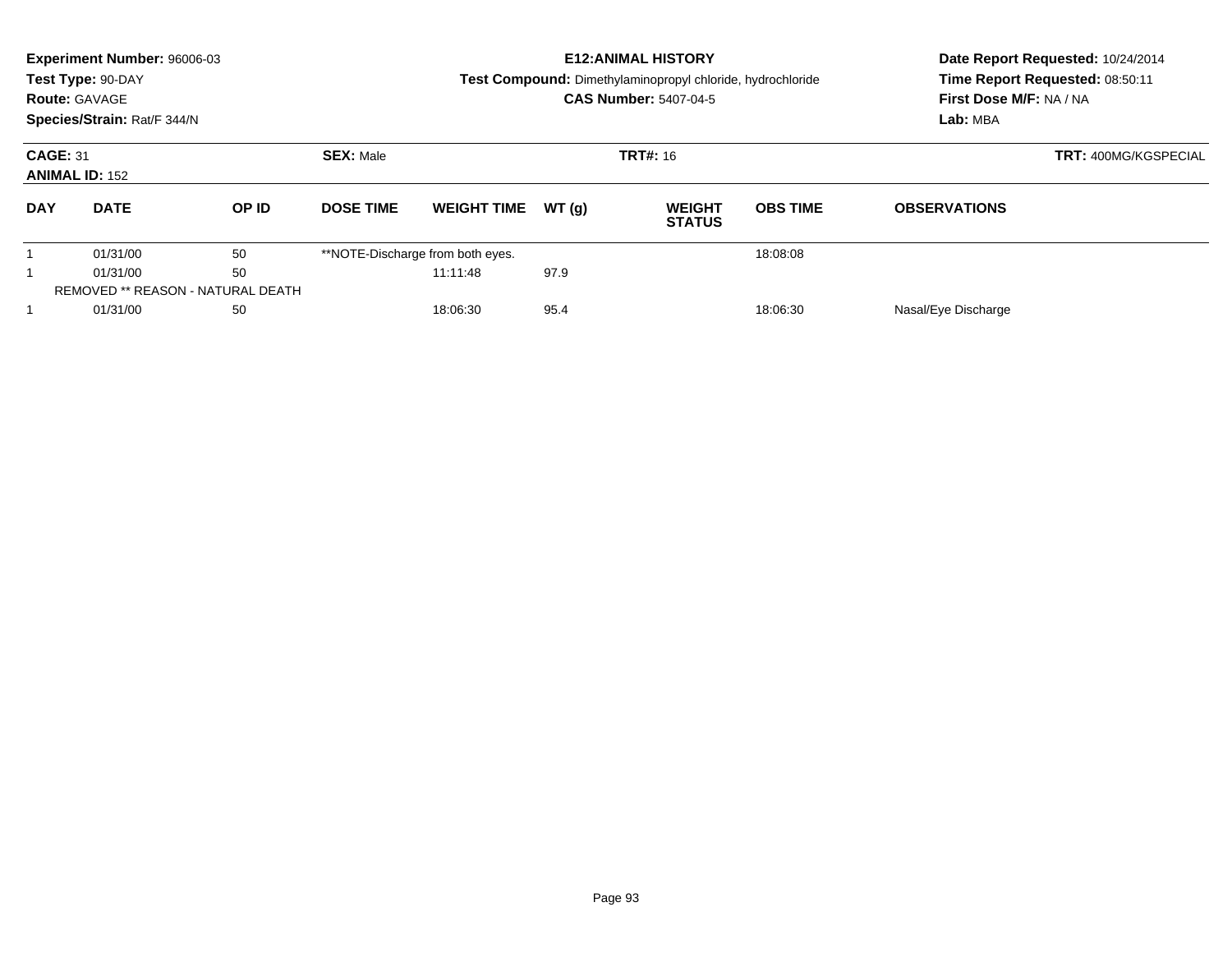|                                          | Experiment Number: 96006-03<br>Test Type: 90-DAY<br><b>Route: GAVAGE</b><br>Species/Strain: Rat/F 344/N |       |                  |                                  |       | <b>E12: ANIMAL HISTORY</b><br>Test Compound: Dimethylaminopropyl chloride, hydrochloride<br><b>CAS Number: 5407-04-5</b> | Date Report Requested: 10/24/2014<br>Time Report Requested: 08:50:11<br>First Dose M/F: NA / NA<br>Lab: MBA |                     |                             |
|------------------------------------------|---------------------------------------------------------------------------------------------------------|-------|------------------|----------------------------------|-------|--------------------------------------------------------------------------------------------------------------------------|-------------------------------------------------------------------------------------------------------------|---------------------|-----------------------------|
| <b>CAGE: 31</b><br><b>ANIMAL ID: 153</b> |                                                                                                         |       | <b>SEX: Male</b> |                                  |       | <b>TRT#:</b> 16                                                                                                          |                                                                                                             |                     | <b>TRT: 400MG/KGSPECIAL</b> |
| <b>DAY</b>                               | <b>DATE</b>                                                                                             | OP ID | <b>DOSE TIME</b> | <b>WEIGHT TIME</b>               | WT(q) | <b>WEIGHT</b><br><b>STATUS</b>                                                                                           | <b>OBS TIME</b>                                                                                             | <b>OBSERVATIONS</b> |                             |
|                                          | 01/31/00                                                                                                | 50    |                  | **NOTE-Discharge from both eyes. |       |                                                                                                                          | 18:08:56                                                                                                    |                     |                             |
|                                          | 50<br>01/31/00                                                                                          |       |                  | 11:11:48                         | 109.4 |                                                                                                                          |                                                                                                             |                     |                             |
|                                          | REMOVED ** REASON - NATURAL DEATH                                                                       |       |                  |                                  |       |                                                                                                                          |                                                                                                             |                     |                             |
|                                          | 01/31/00<br>50                                                                                          |       |                  | 107.2<br>18:06:30<br>18:06:30    |       |                                                                                                                          |                                                                                                             | Nasal/Eye Discharge |                             |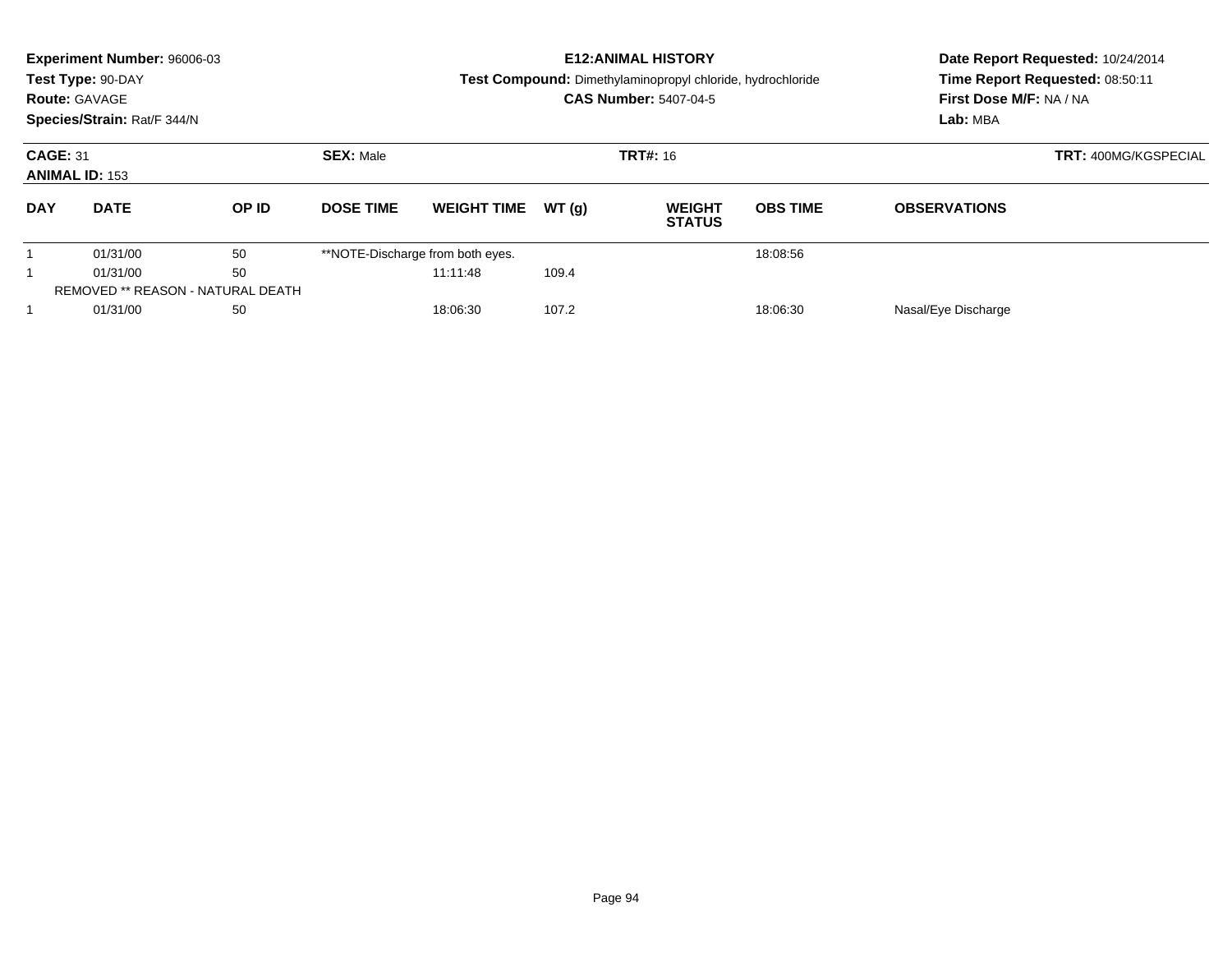|                 | Experiment Number: 96006-03<br>Test Type: 90-DAY<br><b>Route: GAVAGE</b><br>Species/Strain: Rat/F 344/N |       |                  |                                                                         |       | <b>E12:ANIMAL HISTORY</b><br><b>Test Compound:</b> Dimethylaminopropyl chloride, hydrochloride<br><b>CAS Number: 5407-04-5</b> | Date Report Requested: 10/24/2014<br>Time Report Requested: 08:50:11<br>First Dose M/F: NA / NA<br>Lab: MBA |                             |  |
|-----------------|---------------------------------------------------------------------------------------------------------|-------|------------------|-------------------------------------------------------------------------|-------|--------------------------------------------------------------------------------------------------------------------------------|-------------------------------------------------------------------------------------------------------------|-----------------------------|--|
| <b>CAGE: 31</b> | <b>ANIMAL ID: 154</b>                                                                                   |       | <b>SEX: Male</b> |                                                                         |       | <b>TRT#: 16</b>                                                                                                                |                                                                                                             | <b>TRT: 400MG/KGSPECIAL</b> |  |
| <b>DAY</b>      | <b>DATE</b>                                                                                             | OP ID | <b>DOSE TIME</b> | <b>WEIGHT TIME</b>                                                      | WT(g) | <b>WEIGHT</b><br><b>STATUS</b>                                                                                                 | <b>OBS TIME</b>                                                                                             | <b>OBSERVATIONS</b>         |  |
|                 | 01/31/00                                                                                                | 50    |                  | 11:11:48                                                                | 116.1 |                                                                                                                                |                                                                                                             |                             |  |
| 3               | 50<br>02/02/00<br>group.                                                                                |       |                  | **NOTE-Per study director, animal removed due to high mortality rate in |       |                                                                                                                                | 12:06:10                                                                                                    |                             |  |
|                 | <b>REMOVED ** REASON - MORIBUND SACRIFICE</b>                                                           |       |                  |                                                                         |       |                                                                                                                                |                                                                                                             |                             |  |
| 3               | 50<br>02/02/00                                                                                          |       |                  | 12:04:38<br>121.4<br>12:04:38                                           |       |                                                                                                                                |                                                                                                             | Unremarkable                |  |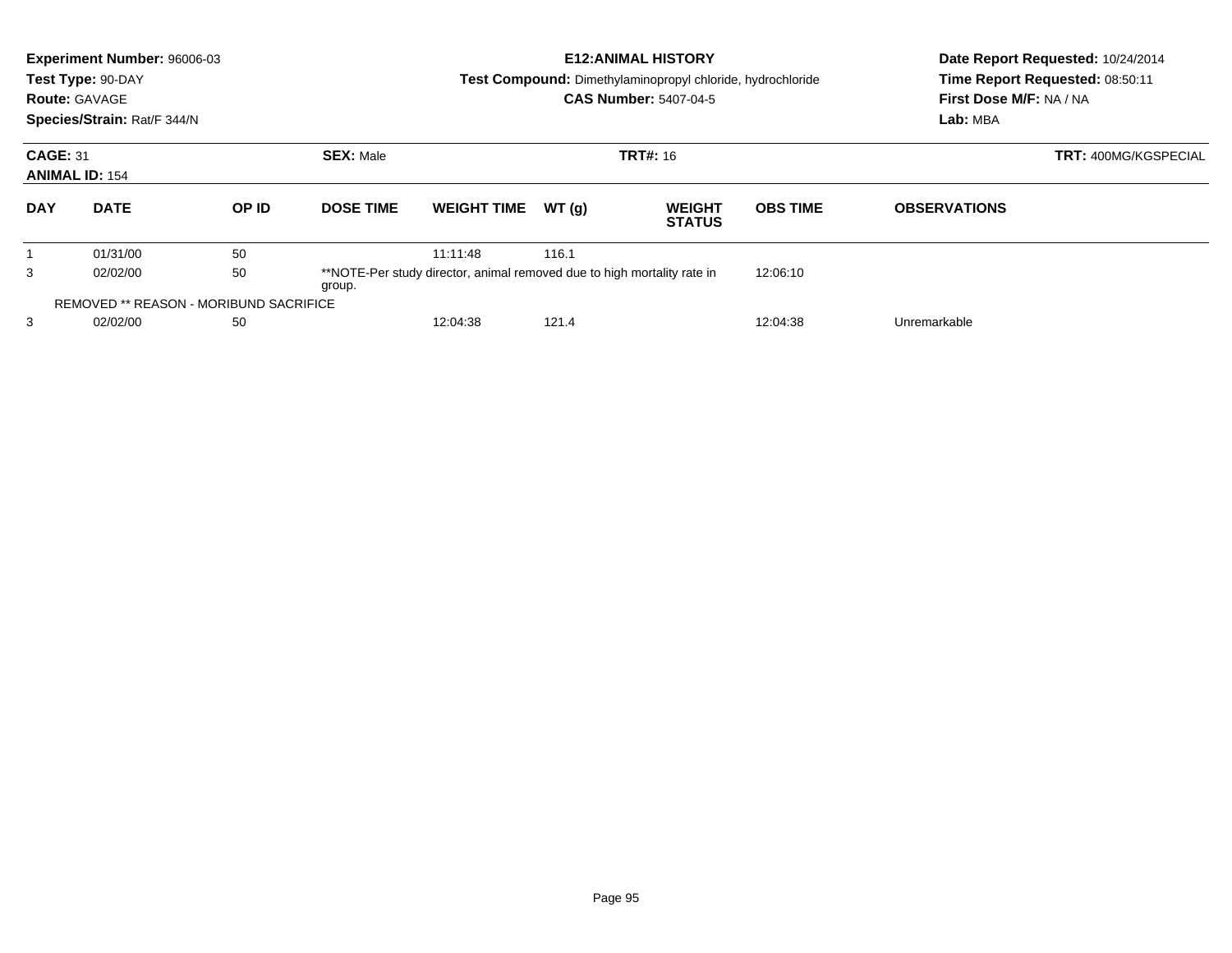|                 | <b>Experiment Number: 96006-03</b><br>Test Type: 90-DAY<br><b>Route: GAVAGE</b><br>Species/Strain: Rat/F 344/N |       |                                     |                                  |       | <b>E12: ANIMAL HISTORY</b><br>Test Compound: Dimethylaminopropyl chloride, hydrochloride<br><b>CAS Number: 5407-04-5</b> | Date Report Requested: 10/24/2014<br>Time Report Requested: 08:50:11<br>First Dose M/F: NA / NA<br>Lab: MBA |                             |  |
|-----------------|----------------------------------------------------------------------------------------------------------------|-------|-------------------------------------|----------------------------------|-------|--------------------------------------------------------------------------------------------------------------------------|-------------------------------------------------------------------------------------------------------------|-----------------------------|--|
| <b>CAGE: 31</b> | <b>ANIMAL ID: 155</b>                                                                                          |       | <b>SEX: Male</b><br><b>TRT#:</b> 16 |                                  |       |                                                                                                                          |                                                                                                             | <b>TRT: 400MG/KGSPECIAL</b> |  |
| <b>DAY</b>      | <b>DATE</b>                                                                                                    | OP ID | <b>DOSE TIME</b>                    | <b>WEIGHT TIME</b>               | WT(q) | <b>WEIGHT</b><br><b>STATUS</b>                                                                                           | <b>OBS TIME</b>                                                                                             | <b>OBSERVATIONS</b>         |  |
|                 | 01/31/00                                                                                                       | 50    |                                     | **NOTE-Discharge from both eyes. |       |                                                                                                                          | 18:10:20                                                                                                    |                             |  |
| 50<br>01/31/00  |                                                                                                                |       | 11:11:48                            | 93.4                             |       |                                                                                                                          |                                                                                                             |                             |  |
|                 | <b>REMOVED ** REASON - NATURAL DEATH</b>                                                                       |       |                                     |                                  |       |                                                                                                                          |                                                                                                             |                             |  |
|                 | 01/31/00<br>50                                                                                                 |       |                                     | 92.6<br>18:06:30<br>18:06:30     |       |                                                                                                                          |                                                                                                             | Nasal/Eye Discharge         |  |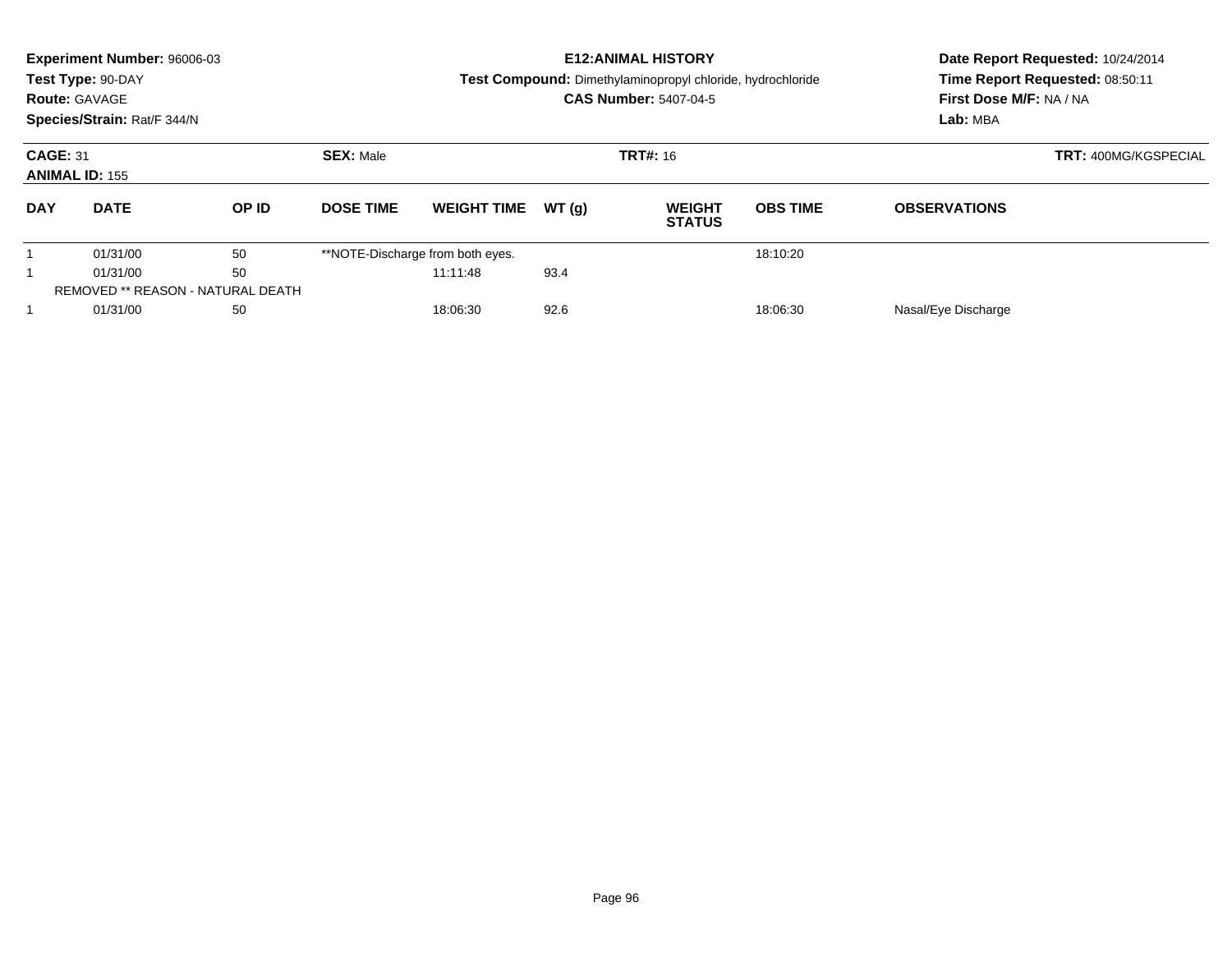|                                          | Experiment Number: 96006-03<br>Test Type: 90-DAY<br><b>Route: GAVAGE</b><br>Species/Strain: Rat/F 344/N |       |                                     |                                  |       | <b>E12: ANIMAL HISTORY</b><br>Test Compound: Dimethylaminopropyl chloride, hydrochloride<br><b>CAS Number: 5407-04-5</b> | Date Report Requested: 10/24/2014<br>Time Report Requested: 08:50:11<br>First Dose M/F: NA / NA<br>Lab: MBA |                     |  |
|------------------------------------------|---------------------------------------------------------------------------------------------------------|-------|-------------------------------------|----------------------------------|-------|--------------------------------------------------------------------------------------------------------------------------|-------------------------------------------------------------------------------------------------------------|---------------------|--|
| <b>CAGE: 32</b><br><b>ANIMAL ID: 156</b> |                                                                                                         |       | <b>SEX: Male</b><br><b>TRT#:</b> 16 |                                  |       |                                                                                                                          | <b>TRT: 400MG/KGSPECIAL</b>                                                                                 |                     |  |
| <b>DAY</b>                               | <b>DATE</b>                                                                                             | OP ID | <b>DOSE TIME</b>                    | <b>WEIGHT TIME</b>               | WT(q) | <b>WEIGHT</b><br><b>STATUS</b>                                                                                           | <b>OBS TIME</b>                                                                                             | <b>OBSERVATIONS</b> |  |
|                                          | 01/31/00                                                                                                | 50    |                                     | **NOTE-Discharge from both eyes. |       |                                                                                                                          | 18:12:22                                                                                                    |                     |  |
| 50<br>01/31/00                           |                                                                                                         |       | 11:13:08                            | 100.2                            |       |                                                                                                                          |                                                                                                             |                     |  |
|                                          | REMOVED ** REASON - NATURAL DEATH                                                                       |       |                                     |                                  |       |                                                                                                                          |                                                                                                             |                     |  |
|                                          | 01/31/00<br>50                                                                                          |       |                                     | 97.2<br>18:11:18<br>18:11:18     |       | Nasal/Eye Discharge                                                                                                      |                                                                                                             |                     |  |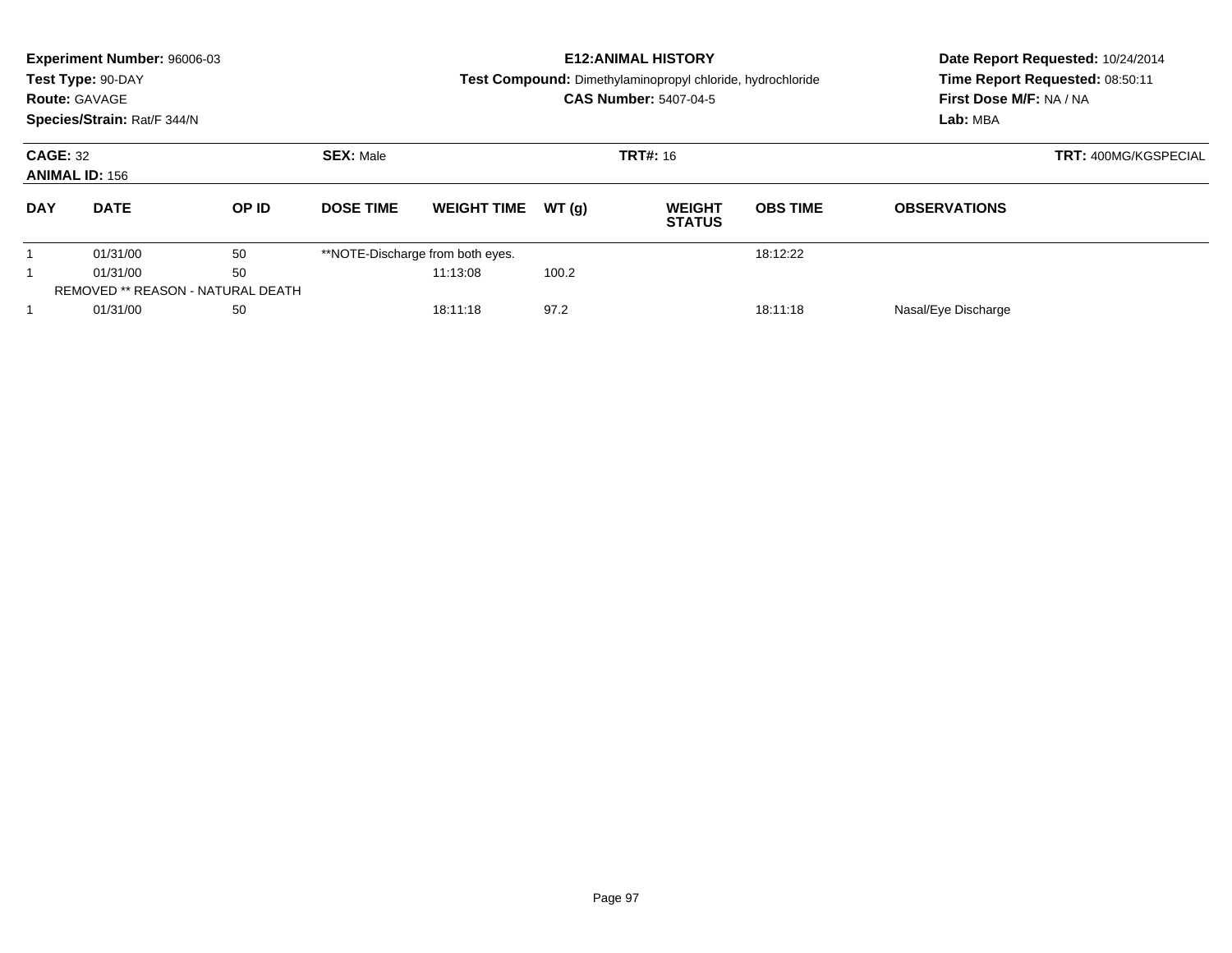|                                          | Experiment Number: 96006-03<br>Test Type: 90-DAY<br><b>Route: GAVAGE</b><br>Species/Strain: Rat/F 344/N |       |                  |                                  |       | <b>E12: ANIMAL HISTORY</b><br><b>Test Compound:</b> Dimethylaminopropyl chloride, hydrochloride<br><b>CAS Number: 5407-04-5</b> | Date Report Requested: 10/24/2014<br>Time Report Requested: 08:50:11<br>First Dose M/F: NA / NA<br>Lab: MBA |                     |                             |
|------------------------------------------|---------------------------------------------------------------------------------------------------------|-------|------------------|----------------------------------|-------|---------------------------------------------------------------------------------------------------------------------------------|-------------------------------------------------------------------------------------------------------------|---------------------|-----------------------------|
| <b>CAGE: 32</b><br><b>ANIMAL ID: 157</b> |                                                                                                         |       | <b>SEX: Male</b> |                                  |       | <b>TRT#: 16</b>                                                                                                                 |                                                                                                             |                     | <b>TRT: 400MG/KGSPECIAL</b> |
| <b>DAY</b>                               | <b>DATE</b>                                                                                             | OP ID | <b>DOSE TIME</b> | <b>WEIGHT TIME</b>               | WT(q) | <b>WEIGHT</b><br><b>STATUS</b>                                                                                                  | <b>OBS TIME</b>                                                                                             | <b>OBSERVATIONS</b> |                             |
|                                          | 01/31/00                                                                                                | 50    |                  | **NOTE-Discharge from both eyes. |       |                                                                                                                                 | 18:13:20                                                                                                    |                     |                             |
| 50<br>01/31/00                           |                                                                                                         |       | 11:13:08         | 88.4                             |       |                                                                                                                                 |                                                                                                             |                     |                             |
|                                          | <b>REMOVED ** REASON - NATURAL DEATH</b>                                                                |       |                  |                                  |       |                                                                                                                                 |                                                                                                             |                     |                             |
|                                          | 01/31/00<br>50                                                                                          |       |                  | 85.9<br>18:11:18<br>18:11:18     |       |                                                                                                                                 |                                                                                                             | Nasal/Eye Discharge |                             |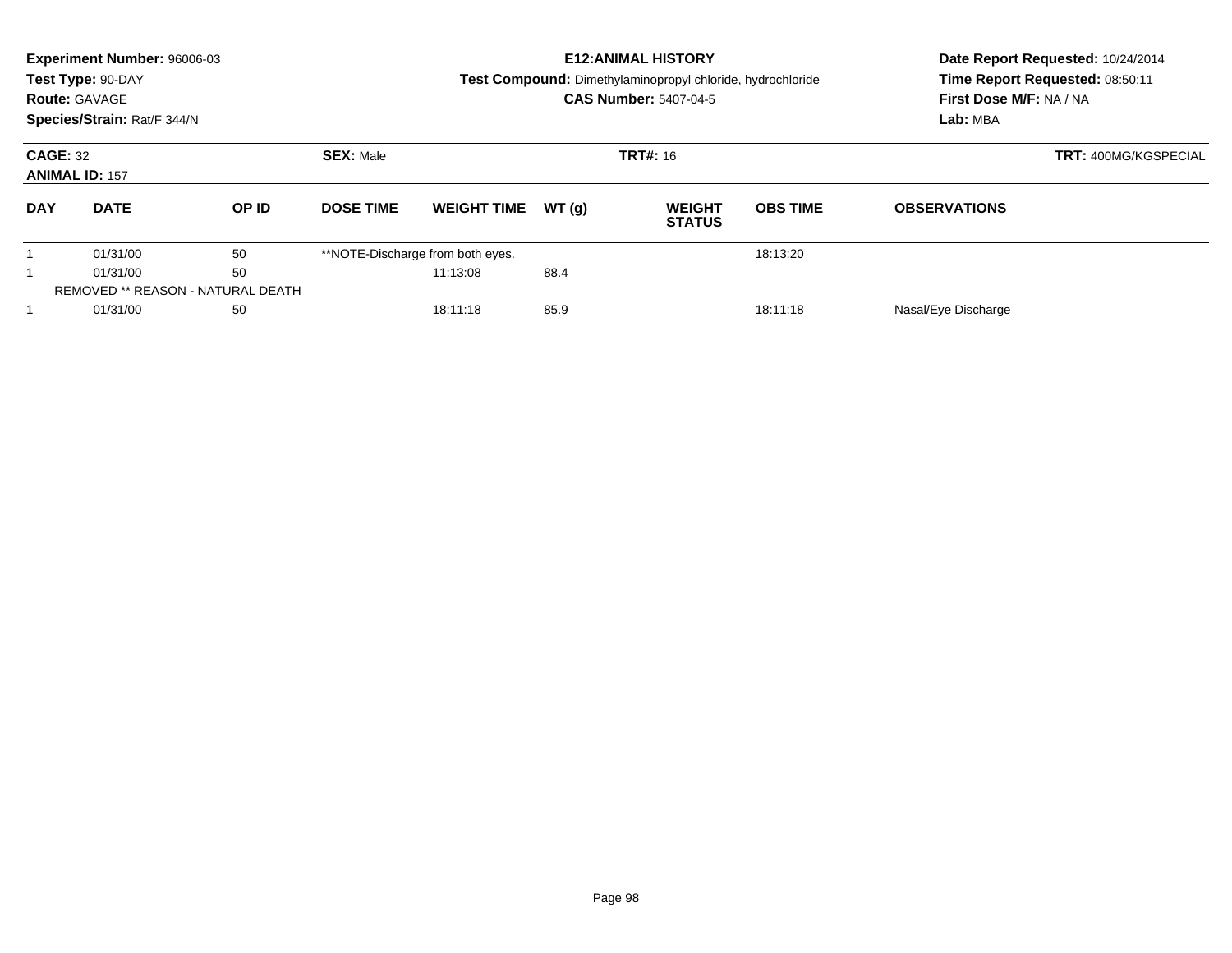|                 | <b>Experiment Number: 96006-03</b><br>Test Type: 90-DAY<br><b>Route: GAVAGE</b><br>Species/Strain: Rat/F 344/N |       |                  |                                  |       | <b>E12: ANIMAL HISTORY</b><br>Test Compound: Dimethylaminopropyl chloride, hydrochloride<br><b>CAS Number: 5407-04-5</b> | Date Report Requested: 10/24/2014<br>Time Report Requested: 08:50:11<br>First Dose M/F: NA / NA<br>Lab: MBA |                     |                             |
|-----------------|----------------------------------------------------------------------------------------------------------------|-------|------------------|----------------------------------|-------|--------------------------------------------------------------------------------------------------------------------------|-------------------------------------------------------------------------------------------------------------|---------------------|-----------------------------|
| <b>CAGE: 32</b> | <b>ANIMAL ID: 158</b>                                                                                          |       | <b>SEX: Male</b> |                                  |       | <b>TRT#:</b> 16                                                                                                          |                                                                                                             |                     | <b>TRT: 400MG/KGSPECIAL</b> |
| <b>DAY</b>      | <b>DATE</b>                                                                                                    | OP ID | <b>DOSE TIME</b> | <b>WEIGHT TIME</b>               | WT(q) | <b>WEIGHT</b><br><b>STATUS</b>                                                                                           | <b>OBS TIME</b>                                                                                             | <b>OBSERVATIONS</b> |                             |
|                 | 01/31/00                                                                                                       | 50    |                  | **NOTE-Discharge from both eyes. |       |                                                                                                                          | 18:14:04                                                                                                    |                     |                             |
|                 | 50<br>01/31/00                                                                                                 |       |                  | 11:13:08                         | 96.0  |                                                                                                                          |                                                                                                             |                     |                             |
|                 | <b>REMOVED ** REASON - NATURAL DEATH</b>                                                                       |       |                  |                                  |       |                                                                                                                          |                                                                                                             |                     |                             |
|                 | 01/31/00<br>50                                                                                                 |       |                  | 92.8<br>18:11:18<br>18:11:18     |       |                                                                                                                          |                                                                                                             | Nasal/Eye Discharge |                             |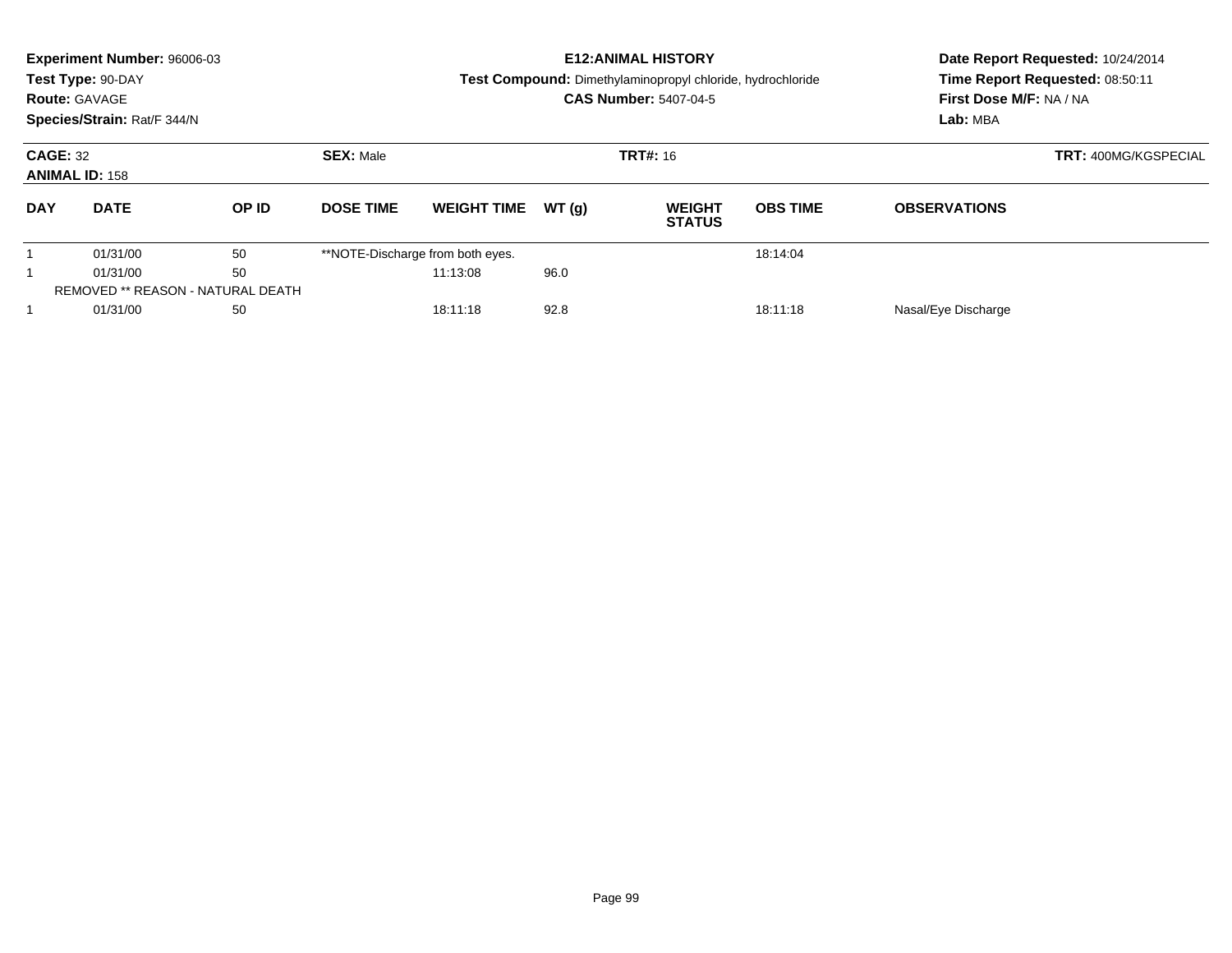|                 | <b>Experiment Number: 96006-03</b><br>Test Type: 90-DAY<br><b>Route: GAVAGE</b><br>Species/Strain: Rat/F 344/N |       |                  |                                  |       | <b>E12: ANIMAL HISTORY</b><br>Test Compound: Dimethylaminopropyl chloride, hydrochloride<br><b>CAS Number: 5407-04-5</b> | Date Report Requested: 10/24/2014<br>Time Report Requested: 08:50:11<br>First Dose M/F: NA / NA<br>Lab: MBA |                     |                             |
|-----------------|----------------------------------------------------------------------------------------------------------------|-------|------------------|----------------------------------|-------|--------------------------------------------------------------------------------------------------------------------------|-------------------------------------------------------------------------------------------------------------|---------------------|-----------------------------|
| <b>CAGE: 32</b> | <b>ANIMAL ID: 159</b>                                                                                          |       | <b>SEX: Male</b> |                                  |       | <b>TRT#:</b> 16                                                                                                          |                                                                                                             |                     | <b>TRT: 400MG/KGSPECIAL</b> |
| <b>DAY</b>      | <b>DATE</b>                                                                                                    | OP ID | <b>DOSE TIME</b> | <b>WEIGHT TIME</b>               | WT(q) | <b>WEIGHT</b><br><b>STATUS</b>                                                                                           | <b>OBS TIME</b>                                                                                             | <b>OBSERVATIONS</b> |                             |
|                 | 01/31/00                                                                                                       | 50    |                  | **NOTE-Discharge from both eyes. |       |                                                                                                                          | 18:14:48                                                                                                    |                     |                             |
|                 | 50<br>01/31/00                                                                                                 |       |                  | 11:13:08                         | 109.1 |                                                                                                                          |                                                                                                             |                     |                             |
|                 | <b>REMOVED ** REASON - NATURAL DEATH</b>                                                                       |       |                  |                                  |       |                                                                                                                          |                                                                                                             |                     |                             |
|                 | 01/31/00<br>50                                                                                                 |       |                  | 107.2<br>18:11:18<br>18:11:18    |       |                                                                                                                          |                                                                                                             | Nasal/Eye Discharge |                             |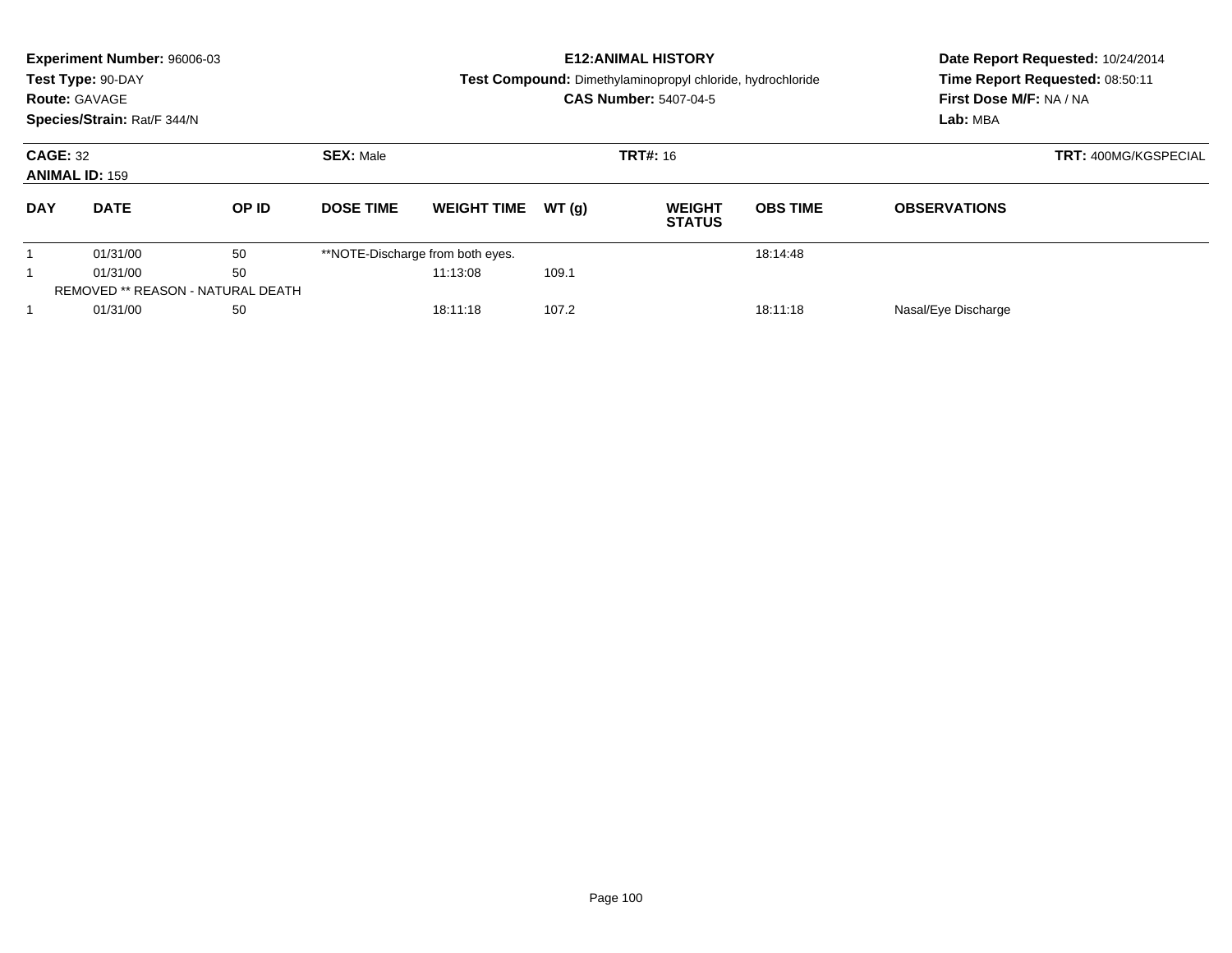|                                                         | Experiment Number: 96006-03<br>Test Type: 90-DAY<br><b>Route: GAVAGE</b><br>Species/Strain: Rat/F 344/N |       |                  |                               |          | <b>E12: ANIMAL HISTORY</b><br>Test Compound: Dimethylaminopropyl chloride, hydrochloride<br><b>CAS Number: 5407-04-5</b> | First Dose M/F: NA / NA<br>Lab: MBA | Date Report Requested: 10/24/2014<br>Time Report Requested: 08:50:11 |  |
|---------------------------------------------------------|---------------------------------------------------------------------------------------------------------|-------|------------------|-------------------------------|----------|--------------------------------------------------------------------------------------------------------------------------|-------------------------------------|----------------------------------------------------------------------|--|
| <b>CAGE: 32</b><br><b>ANIMAL ID: 160</b>                |                                                                                                         |       | <b>SEX: Male</b> |                               |          | <b>TRT#: 16</b>                                                                                                          |                                     | TRT: 400MG/KGSPECIAL                                                 |  |
| <b>DAY</b>                                              | <b>DATE</b>                                                                                             | OP ID | <b>DOSE TIME</b> | <b>WEIGHT TIME</b>            | WT(q)    | <b>WEIGHT</b><br><b>STATUS</b>                                                                                           | <b>OBS TIME</b>                     | <b>OBSERVATIONS</b>                                                  |  |
|                                                         | 01/31/00                                                                                                | 50    |                  | 11:13:08                      | 103.6    |                                                                                                                          |                                     |                                                                      |  |
| 50<br>2<br>**NOTE-Discharge from both eyes.<br>02/01/00 |                                                                                                         |       |                  |                               | 10:40:02 |                                                                                                                          |                                     |                                                                      |  |
| REMOVED ** REASON - NATURAL DEATH                       |                                                                                                         |       |                  |                               |          |                                                                                                                          |                                     |                                                                      |  |
| 2                                                       | 50<br>02/01/00                                                                                          |       |                  | 10:37:02<br>100.3<br>10:37:02 |          |                                                                                                                          |                                     | Nasal/Eye Discharge                                                  |  |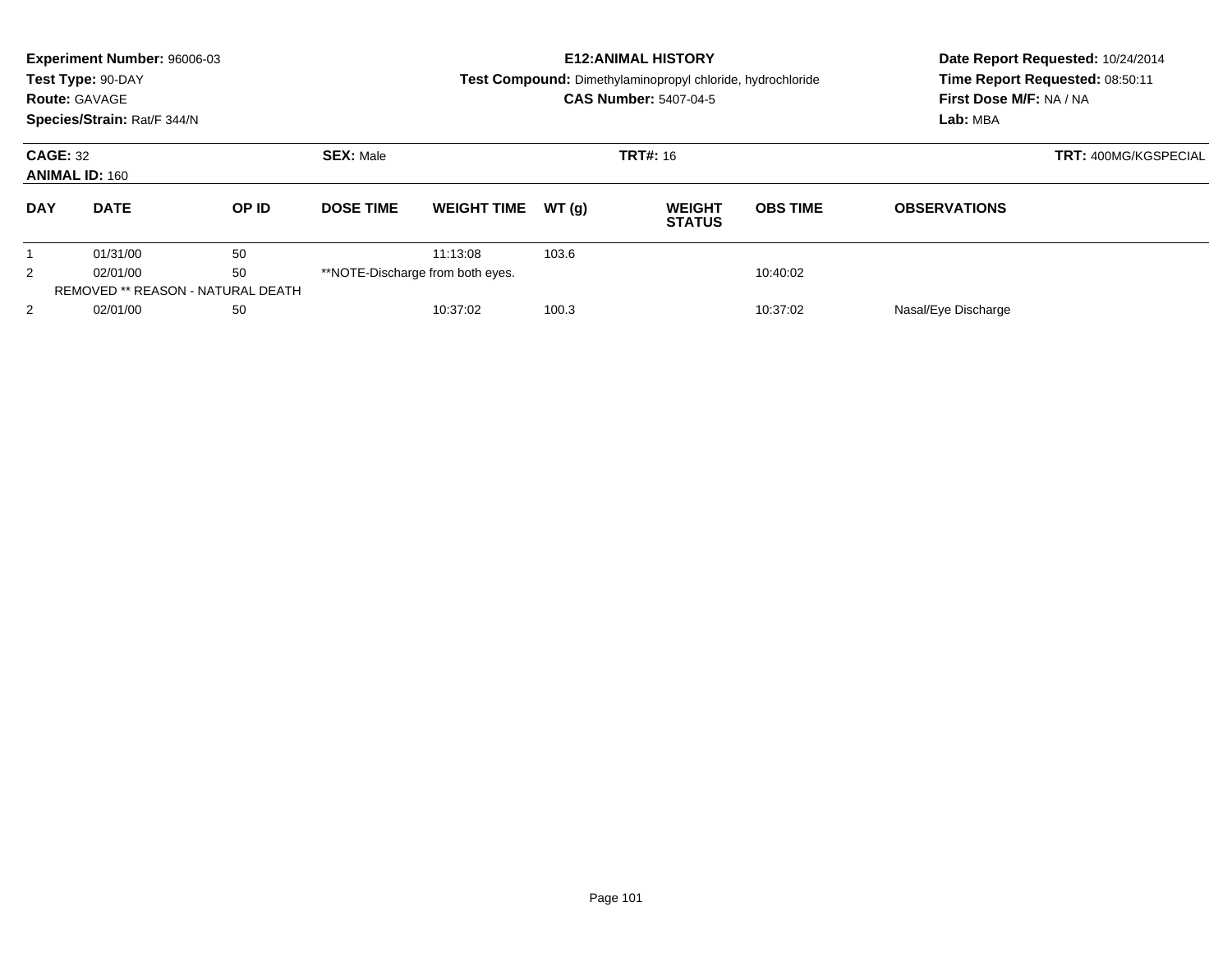|                                          | Experiment Number: 96006-03<br>Test Type: 90-DAY<br><b>Route: GAVAGE</b><br>Species/Strain: Rat/F 344/N |          |                  |                                  |       | <b>E12: ANIMAL HISTORY</b><br>Test Compound: Dimethylaminopropyl chloride, hydrochloride<br><b>CAS Number: 5407-04-5</b> | First Dose M/F: NA / NA<br>Lab: MBA | Date Report Requested: 10/24/2014<br>Time Report Requested: 08:50:11 |                             |
|------------------------------------------|---------------------------------------------------------------------------------------------------------|----------|------------------|----------------------------------|-------|--------------------------------------------------------------------------------------------------------------------------|-------------------------------------|----------------------------------------------------------------------|-----------------------------|
| <b>CAGE: 33</b><br><b>ANIMAL ID: 161</b> |                                                                                                         |          | <b>SEX: Male</b> |                                  |       | <b>TRT#: 17</b>                                                                                                          |                                     |                                                                      | <b>TRT: 800MG/KGSPECIAL</b> |
| <b>DAY</b>                               | <b>DATE</b>                                                                                             | OP ID    | <b>DOSE TIME</b> | <b>WEIGHT TIME</b>               | WT(q) | <b>WEIGHT</b><br><b>STATUS</b>                                                                                           | <b>OBS TIME</b>                     | <b>OBSERVATIONS</b>                                                  |                             |
|                                          | 01/31/00                                                                                                | 50       |                  | **NOTE-Discharge from both eyes. |       |                                                                                                                          | 18:17:50                            |                                                                      |                             |
| 50<br>01/31/00                           |                                                                                                         | 10:59:08 | 92.3             |                                  |       |                                                                                                                          |                                     |                                                                      |                             |
|                                          | REMOVED ** REASON - NATURAL DEATH                                                                       |          |                  |                                  |       |                                                                                                                          |                                     |                                                                      |                             |
|                                          | 01/31/00<br>50                                                                                          |          |                  | 90.3<br>18:15:44<br>18:15:44     |       |                                                                                                                          |                                     | Nasal/Eye Discharge                                                  |                             |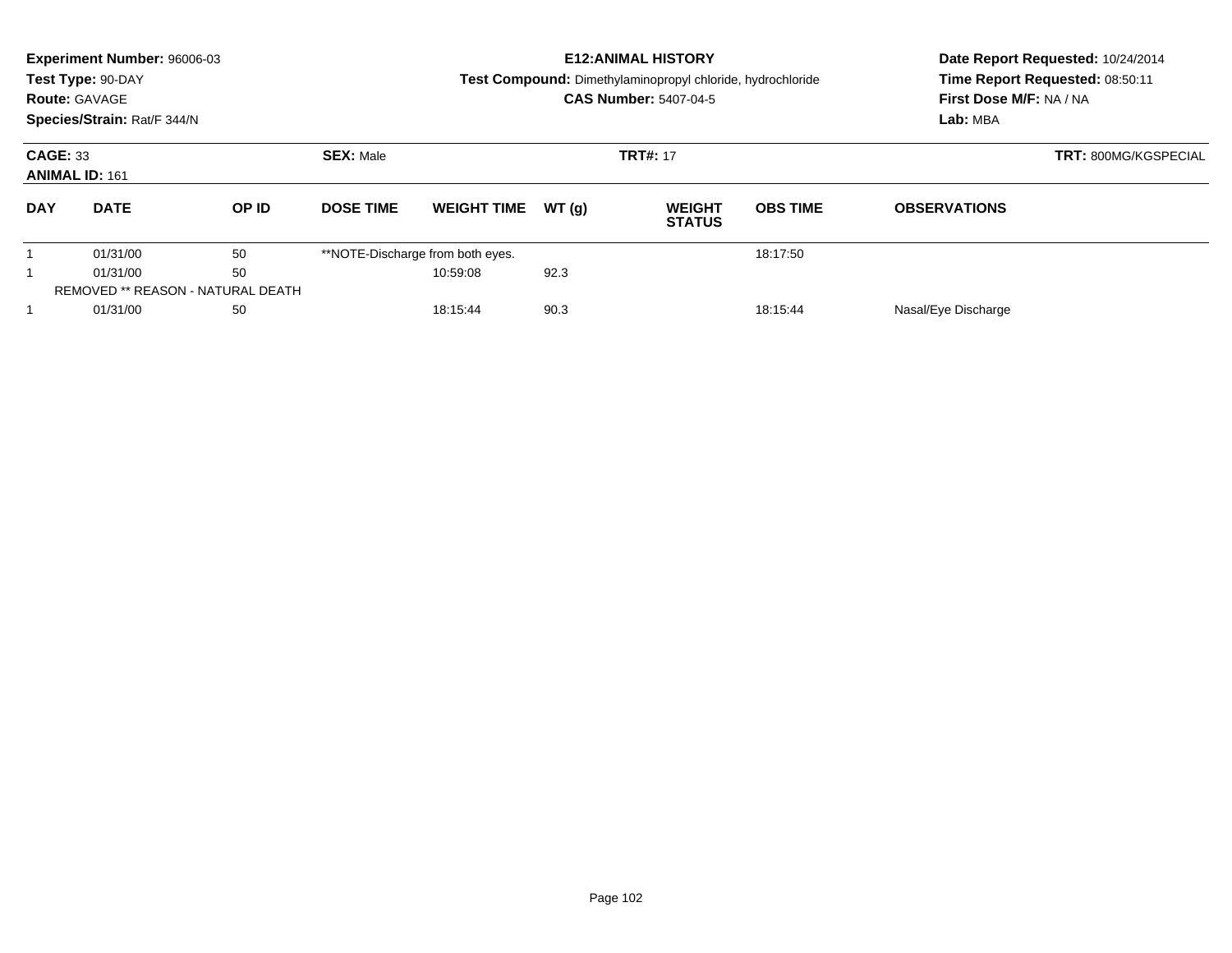|                 | <b>Experiment Number: 96006-03</b><br>Test Type: 90-DAY<br><b>Route: GAVAGE</b><br>Species/Strain: Rat/F 344/N |       |                  |                                  |                 | <b>E12: ANIMAL HISTORY</b><br>Test Compound: Dimethylaminopropyl chloride, hydrochloride<br><b>CAS Number: 5407-04-5</b> | Date Report Requested: 10/24/2014<br>Time Report Requested: 08:50:11<br>First Dose M/F: NA / NA<br>Lab: MBA |                     |  |
|-----------------|----------------------------------------------------------------------------------------------------------------|-------|------------------|----------------------------------|-----------------|--------------------------------------------------------------------------------------------------------------------------|-------------------------------------------------------------------------------------------------------------|---------------------|--|
| <b>CAGE: 33</b> | <b>ANIMAL ID: 162</b>                                                                                          |       | <b>SEX: Male</b> |                                  | <b>TRT#: 17</b> | <b>TRT: 800MG/KGSPECIAL</b>                                                                                              |                                                                                                             |                     |  |
| <b>DAY</b>      | <b>DATE</b>                                                                                                    | OP ID | <b>DOSE TIME</b> | <b>WEIGHT TIME</b>               | WT(q)           | <b>WEIGHT</b><br><b>STATUS</b>                                                                                           | <b>OBS TIME</b>                                                                                             | <b>OBSERVATIONS</b> |  |
|                 | 01/31/00                                                                                                       | 50    |                  | **NOTE-Discharge from right eye. |                 |                                                                                                                          | 15:31:10                                                                                                    |                     |  |
| 50<br>01/31/00  |                                                                                                                |       | 10:59:08         | 96.6                             |                 |                                                                                                                          |                                                                                                             |                     |  |
|                 | <b>REMOVED ** REASON - NATURAL DEATH</b>                                                                       |       |                  |                                  |                 |                                                                                                                          |                                                                                                             |                     |  |
|                 | 01/31/00                                                                                                       | 50    |                  | 15:27:42                         | 96.6            |                                                                                                                          | 15:27:42                                                                                                    | Nasal/Eye Discharge |  |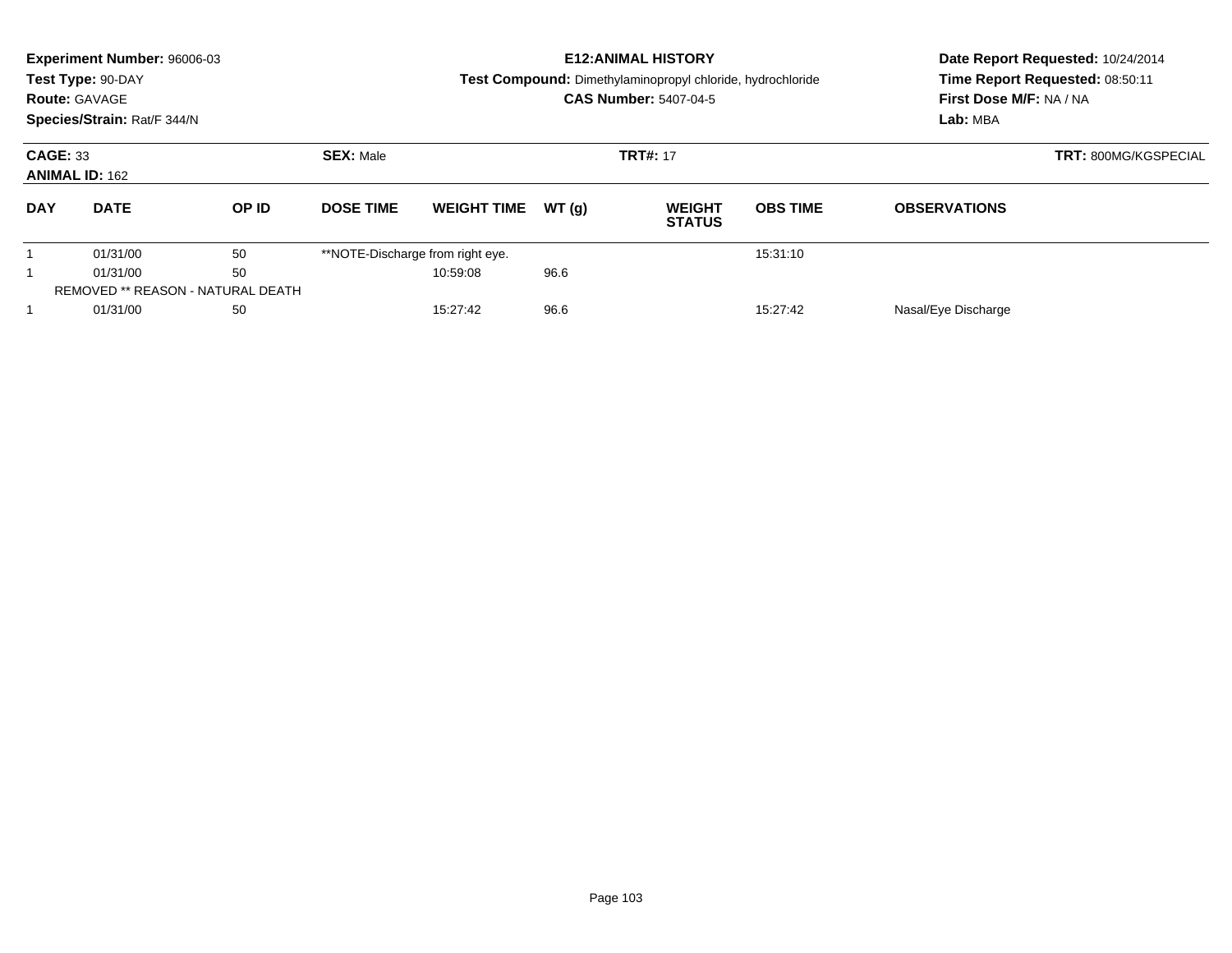|                                          | Experiment Number: 96006-03<br>Test Type: 90-DAY<br><b>Route: GAVAGE</b><br>Species/Strain: Rat/F 344/N |       |                  |                                  |       | <b>E12: ANIMAL HISTORY</b><br>Test Compound: Dimethylaminopropyl chloride, hydrochloride<br><b>CAS Number: 5407-04-5</b> | First Dose M/F: NA / NA<br>Lab: MBA | Date Report Requested: 10/24/2014<br>Time Report Requested: 08:50:11 |  |
|------------------------------------------|---------------------------------------------------------------------------------------------------------|-------|------------------|----------------------------------|-------|--------------------------------------------------------------------------------------------------------------------------|-------------------------------------|----------------------------------------------------------------------|--|
| <b>CAGE: 33</b><br><b>ANIMAL ID: 163</b> |                                                                                                         |       | <b>SEX: Male</b> |                                  |       | <b>TRT#: 17</b>                                                                                                          |                                     | <b>TRT: 800MG/KGSPECIAL</b>                                          |  |
| <b>DAY</b>                               | <b>DATE</b>                                                                                             | OP ID | <b>DOSE TIME</b> | <b>WEIGHT TIME</b>               | WT(q) | <b>WEIGHT</b><br><b>STATUS</b>                                                                                           | <b>OBS TIME</b>                     | <b>OBSERVATIONS</b>                                                  |  |
|                                          | 01/31/00                                                                                                | 50    |                  | **NOTE-Discharge from both eyes. |       |                                                                                                                          | 18:18:38                            |                                                                      |  |
| 50<br>01/31/00                           |                                                                                                         |       | 10:59:08         | 86.2                             |       |                                                                                                                          |                                     |                                                                      |  |
|                                          | REMOVED ** REASON - NATURAL DEATH                                                                       |       |                  |                                  |       |                                                                                                                          |                                     |                                                                      |  |
|                                          | 01/31/00<br>50                                                                                          |       |                  | 85.3<br>18:15:44<br>18:15:44     |       |                                                                                                                          | Nasal/Eye Discharge                 |                                                                      |  |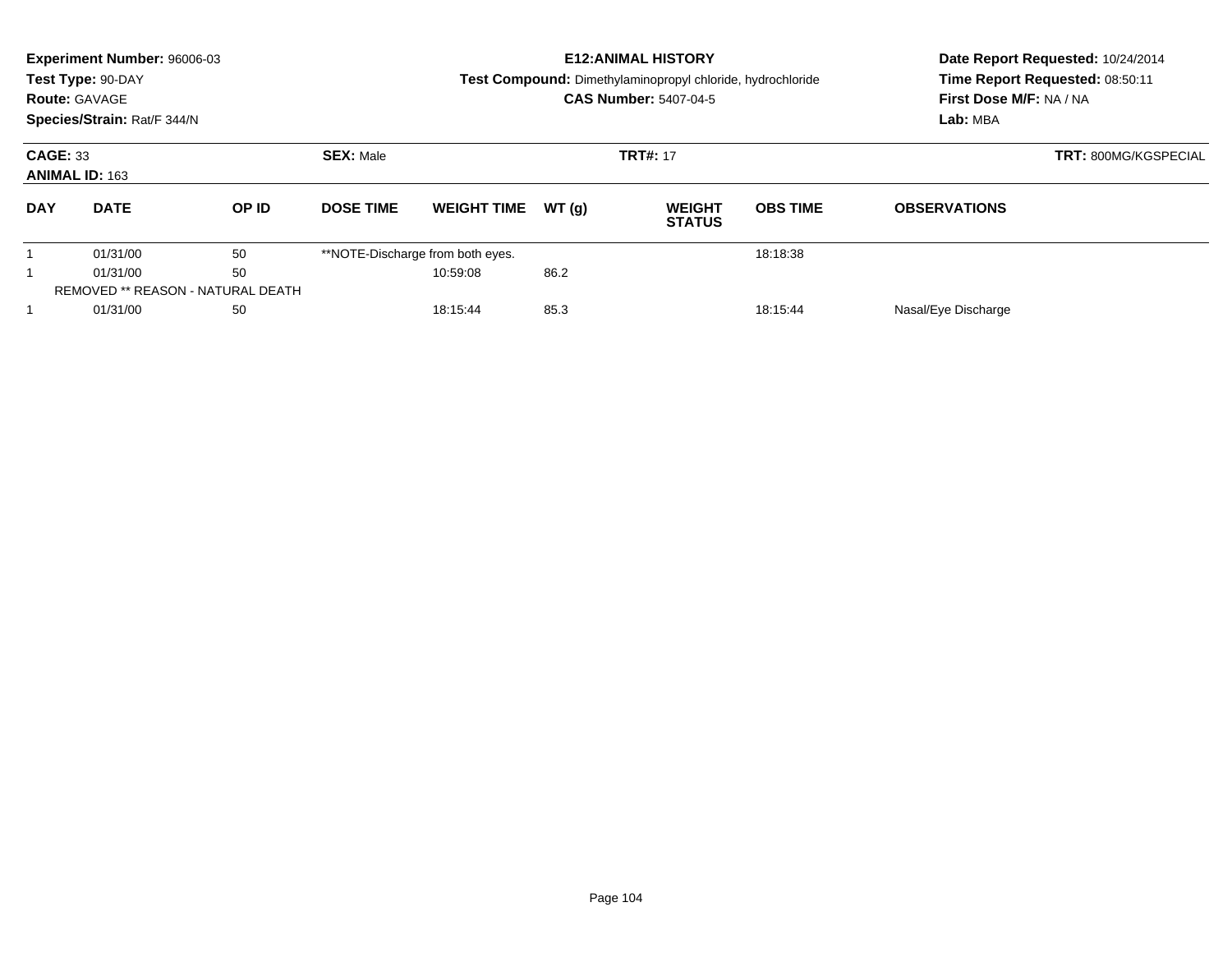|                 | Experiment Number: 96006-03<br>Test Type: 90-DAY<br><b>Route: GAVAGE</b><br>Species/Strain: Rat/F 344/N |       |                  |                                  |       | <b>E12: ANIMAL HISTORY</b><br>Test Compound: Dimethylaminopropyl chloride, hydrochloride<br><b>CAS Number: 5407-04-5</b> | Date Report Requested: 10/24/2014<br>Time Report Requested: 08:50:11<br>First Dose M/F: NA / NA<br>Lab: MBA |                     |                             |
|-----------------|---------------------------------------------------------------------------------------------------------|-------|------------------|----------------------------------|-------|--------------------------------------------------------------------------------------------------------------------------|-------------------------------------------------------------------------------------------------------------|---------------------|-----------------------------|
| <b>CAGE: 33</b> | <b>ANIMAL ID: 164</b>                                                                                   |       | <b>SEX: Male</b> |                                  |       | <b>TRT#: 17</b>                                                                                                          |                                                                                                             |                     | <b>TRT: 800MG/KGSPECIAL</b> |
| <b>DAY</b>      | <b>DATE</b>                                                                                             | OP ID | <b>DOSE TIME</b> | <b>WEIGHT TIME</b>               | WT(q) | <b>WEIGHT</b><br><b>STATUS</b>                                                                                           | <b>OBS TIME</b>                                                                                             | <b>OBSERVATIONS</b> |                             |
|                 | 01/31/00                                                                                                | 50    |                  | **NOTE-Discharge from both eyes. |       |                                                                                                                          | 18:19:24                                                                                                    |                     |                             |
| 50<br>01/31/00  |                                                                                                         |       | 10:59:08         | 100.4                            |       |                                                                                                                          |                                                                                                             |                     |                             |
|                 | REMOVED ** REASON - NATURAL DEATH                                                                       |       |                  |                                  |       |                                                                                                                          |                                                                                                             |                     |                             |
|                 | 01/31/00                                                                                                | 50    |                  | 18:15:44                         | 97.9  |                                                                                                                          | 18:15:44                                                                                                    | Nasal/Eye Discharge |                             |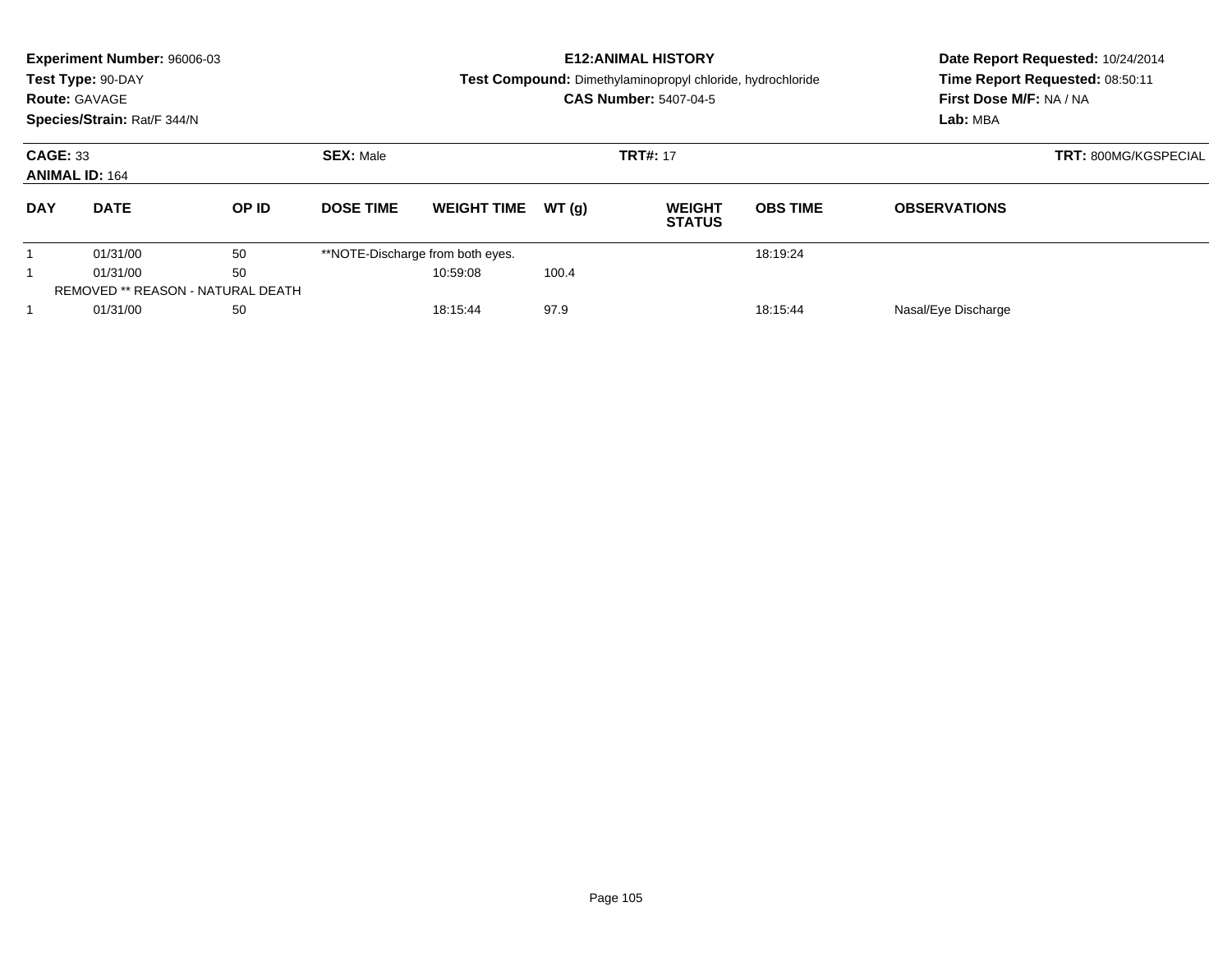|                                                         | Experiment Number: 96006-03<br>Test Type: 90-DAY<br><b>Route: GAVAGE</b><br>Species/Strain: Rat/F 344/N |       |                  |                               |          | <b>E12: ANIMAL HISTORY</b><br>Test Compound: Dimethylaminopropyl chloride, hydrochloride<br><b>CAS Number: 5407-04-5</b> | First Dose M/F: NA / NA<br>Lab: MBA | Date Report Requested: 10/24/2014<br>Time Report Requested: 08:50:11 |                             |
|---------------------------------------------------------|---------------------------------------------------------------------------------------------------------|-------|------------------|-------------------------------|----------|--------------------------------------------------------------------------------------------------------------------------|-------------------------------------|----------------------------------------------------------------------|-----------------------------|
| <b>CAGE: 33</b><br><b>ANIMAL ID: 165</b>                |                                                                                                         |       | <b>SEX: Male</b> |                               |          | <b>TRT#: 17</b>                                                                                                          |                                     |                                                                      | <b>TRT: 800MG/KGSPECIAL</b> |
| <b>DAY</b>                                              | <b>DATE</b>                                                                                             | OP ID | <b>DOSE TIME</b> | <b>WEIGHT TIME</b>            | WT(q)    | <b>WEIGHT</b><br><b>STATUS</b>                                                                                           | <b>OBS TIME</b>                     | <b>OBSERVATIONS</b>                                                  |                             |
|                                                         | 01/31/00                                                                                                | 50    |                  | 10:59:08                      | 105.7    |                                                                                                                          |                                     |                                                                      |                             |
| 50<br>3<br>**NOTE-Discharge from both eyes.<br>02/02/00 |                                                                                                         |       |                  |                               | 12:48:50 |                                                                                                                          |                                     |                                                                      |                             |
|                                                         | REMOVED ** REASON - NATURAL DEATH                                                                       |       |                  |                               |          |                                                                                                                          |                                     |                                                                      |                             |
| 3                                                       | 02/02/00<br>50                                                                                          |       |                  | 101.4<br>12:48:18<br>12:48:18 |          |                                                                                                                          |                                     | Nasal/Eye Discharge                                                  |                             |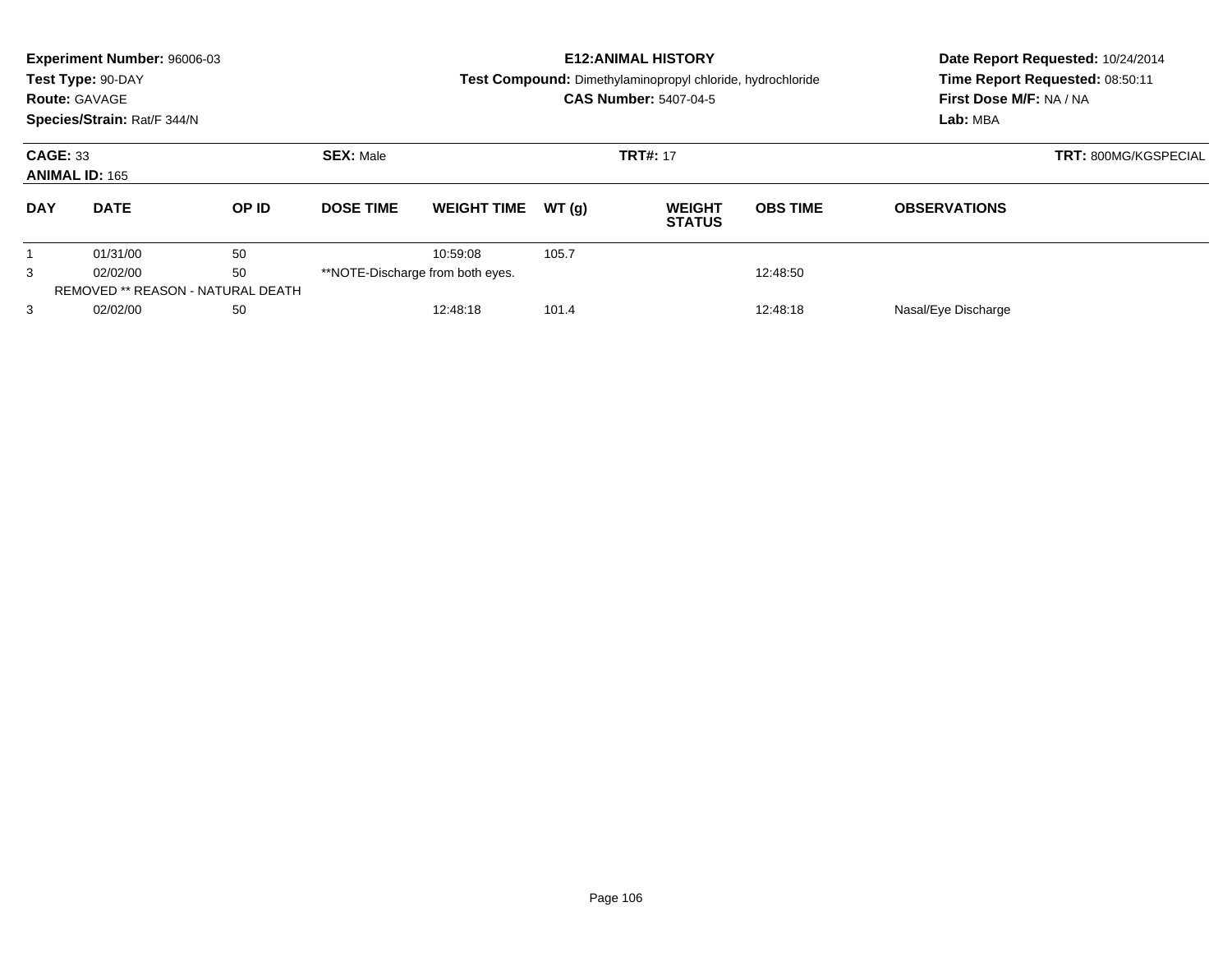|                                                         | Experiment Number: 96006-03<br>Test Type: 90-DAY<br><b>Route: GAVAGE</b><br>Species/Strain: Rat/F 344/N |       |                  |                    |       | <b>E12: ANIMAL HISTORY</b><br>Test Compound: Dimethylaminopropyl chloride, hydrochloride<br><b>CAS Number: 5407-04-5</b> | First Dose M/F: NA / NA<br>Lab: MBA | Date Report Requested: 10/24/2014<br>Time Report Requested: 08:50:11 |  |
|---------------------------------------------------------|---------------------------------------------------------------------------------------------------------|-------|------------------|--------------------|-------|--------------------------------------------------------------------------------------------------------------------------|-------------------------------------|----------------------------------------------------------------------|--|
| <b>CAGE: 34</b><br><b>ANIMAL ID: 166</b>                |                                                                                                         |       | <b>SEX: Male</b> |                    |       | <b>TRT#: 17</b>                                                                                                          |                                     | <b>TRT: 800MG/KGSPECIAL</b>                                          |  |
| <b>DAY</b>                                              | <b>DATE</b>                                                                                             | OP ID | <b>DOSE TIME</b> | <b>WEIGHT TIME</b> | WT(q) | <b>WEIGHT</b><br><b>STATUS</b>                                                                                           | <b>OBS TIME</b>                     | <b>OBSERVATIONS</b>                                                  |  |
|                                                         | 01/31/00                                                                                                | 50    |                  | 11:01:10           | 105.3 |                                                                                                                          |                                     |                                                                      |  |
| 50<br>2<br>**NOTE-Discharge from both eyes.<br>02/01/00 |                                                                                                         |       | 15:04:16         |                    |       |                                                                                                                          |                                     |                                                                      |  |
|                                                         | REMOVED ** REASON - NATURAL DEATH                                                                       |       |                  |                    |       |                                                                                                                          |                                     |                                                                      |  |
| 2                                                       | 02/01/00                                                                                                | 50    |                  | 15:03:38           | 104.0 |                                                                                                                          | 15:03:38                            | Nasal/Eye Discharge                                                  |  |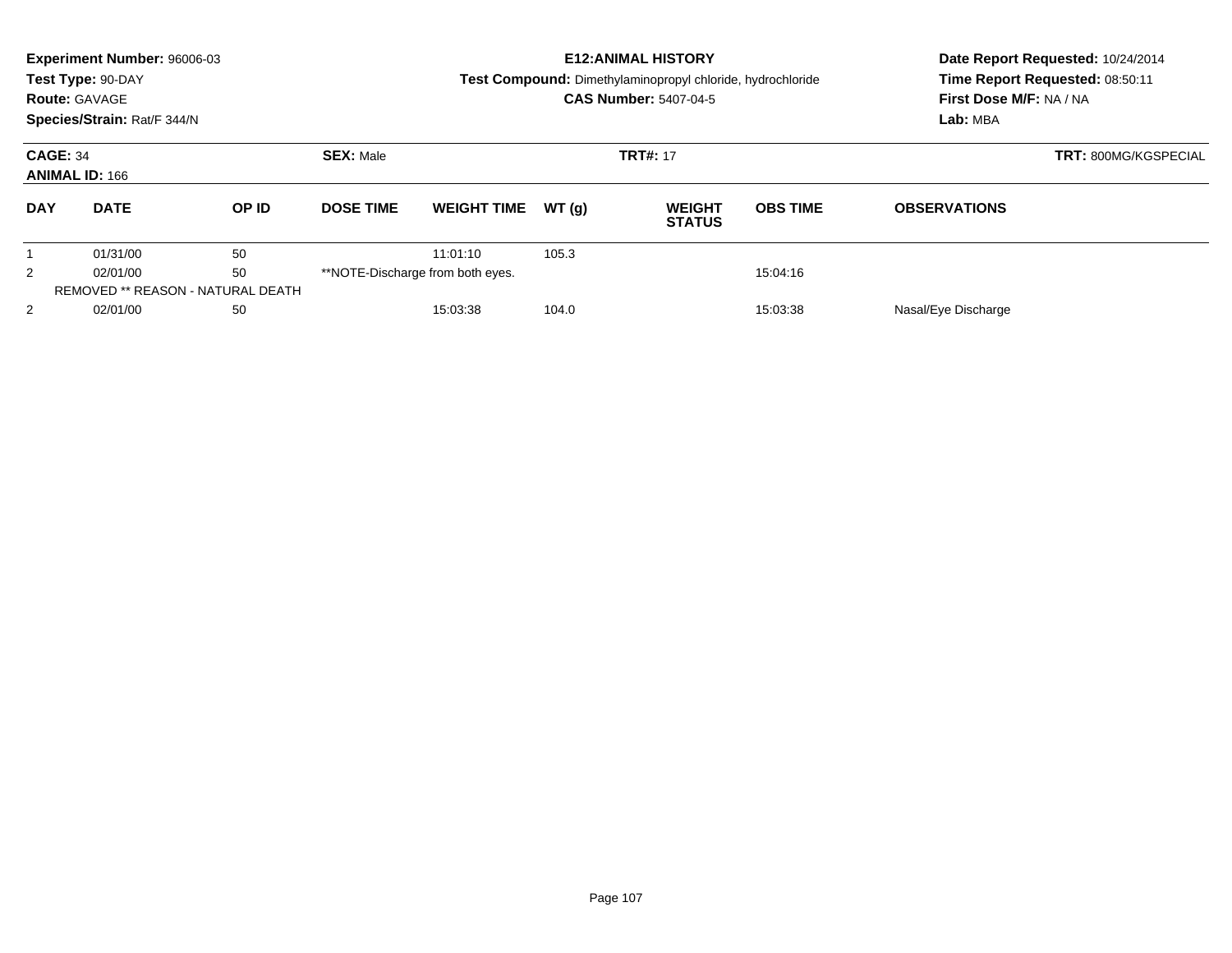|                                          | Experiment Number: 96006-03<br>Test Type: 90-DAY<br><b>Route: GAVAGE</b><br>Species/Strain: Rat/F 344/N |    |                  |                                  |       | <b>E12: ANIMAL HISTORY</b><br>Test Compound: Dimethylaminopropyl chloride, hydrochloride<br><b>CAS Number: 5407-04-5</b> | Date Report Requested: 10/24/2014<br>Time Report Requested: 08:50:11<br>First Dose M/F: NA / NA<br>Lab: MBA |                             |                                |                 |                     |  |
|------------------------------------------|---------------------------------------------------------------------------------------------------------|----|------------------|----------------------------------|-------|--------------------------------------------------------------------------------------------------------------------------|-------------------------------------------------------------------------------------------------------------|-----------------------------|--------------------------------|-----------------|---------------------|--|
| <b>CAGE: 34</b><br><b>ANIMAL ID: 167</b> |                                                                                                         |    | <b>SEX: Male</b> |                                  |       | <b>TRT#: 17</b>                                                                                                          |                                                                                                             | <b>TRT: 800MG/KGSPECIAL</b> |                                |                 |                     |  |
| <b>DAY</b>                               | <b>DATE</b>                                                                                             |    |                  |                                  | OP ID | <b>DOSE TIME</b>                                                                                                         | <b>WEIGHT TIME</b>                                                                                          | WT(q)                       | <b>WEIGHT</b><br><b>STATUS</b> | <b>OBS TIME</b> | <b>OBSERVATIONS</b> |  |
|                                          | 01/31/00                                                                                                | 50 |                  | **NOTE-Discharge from both eyes. |       |                                                                                                                          | 18:21:16                                                                                                    |                             |                                |                 |                     |  |
|                                          | 50<br>01/31/00                                                                                          |    | 11:01:10         | 95.9                             |       |                                                                                                                          |                                                                                                             |                             |                                |                 |                     |  |
|                                          | REMOVED ** REASON - NATURAL DEATH                                                                       |    |                  |                                  |       |                                                                                                                          |                                                                                                             |                             |                                |                 |                     |  |
|                                          | 01/31/00<br>50                                                                                          |    |                  | 93.9<br>18:20:18<br>18:20:18     |       |                                                                                                                          |                                                                                                             | Nasal/Eye Discharge         |                                |                 |                     |  |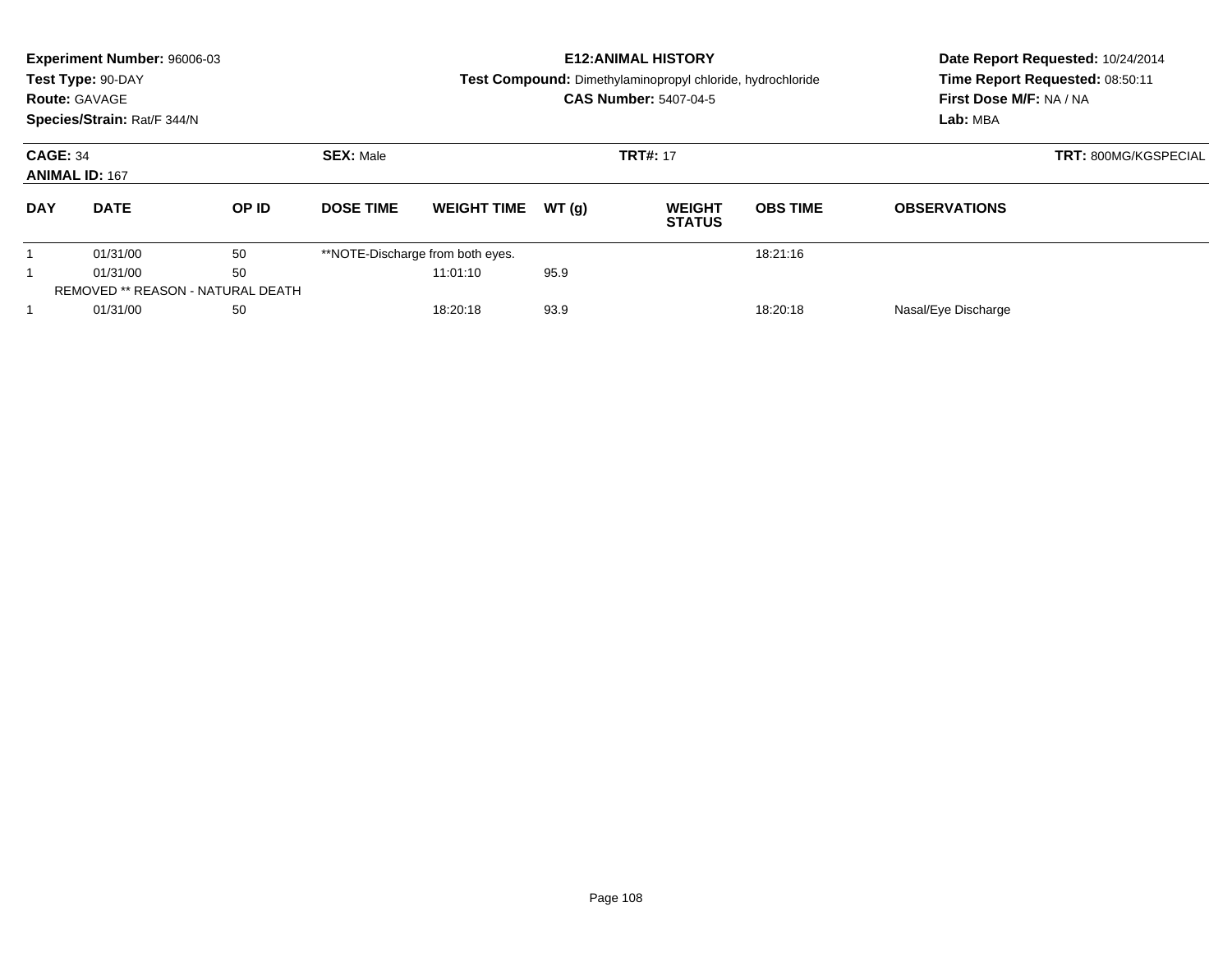|                                          | Experiment Number: 96006-03<br>Test Type: 90-DAY<br><b>Route: GAVAGE</b><br>Species/Strain: Rat/F 344/N |    |                  |                                  |                    | <b>E12: ANIMAL HISTORY</b><br>Test Compound: Dimethylaminopropyl chloride, hydrochloride<br><b>CAS Number: 5407-04-5</b> | First Dose M/F: NA / NA<br>Lab: MBA | Date Report Requested: 10/24/2014<br>Time Report Requested: 08:50:11 |                     |  |
|------------------------------------------|---------------------------------------------------------------------------------------------------------|----|------------------|----------------------------------|--------------------|--------------------------------------------------------------------------------------------------------------------------|-------------------------------------|----------------------------------------------------------------------|---------------------|--|
| <b>CAGE: 34</b><br><b>ANIMAL ID: 168</b> |                                                                                                         |    | <b>SEX: Male</b> |                                  |                    | <b>TRT#: 17</b>                                                                                                          |                                     | <b>TRT: 800MG/KGSPECIAL</b>                                          |                     |  |
| <b>DAY</b>                               | <b>DATE</b>                                                                                             |    | OP ID            | <b>DOSE TIME</b>                 | <b>WEIGHT TIME</b> | WT(q)                                                                                                                    | <b>WEIGHT</b><br><b>STATUS</b>      | <b>OBS TIME</b>                                                      | <b>OBSERVATIONS</b> |  |
|                                          | 01/31/00                                                                                                | 50 |                  | **NOTE-Discharge from both eyes. |                    |                                                                                                                          | 18:22:06                            |                                                                      |                     |  |
|                                          | 01/31/00                                                                                                | 50 |                  | 11:01:10                         | 96.7               |                                                                                                                          |                                     |                                                                      |                     |  |
|                                          | REMOVED ** REASON - NATURAL DEATH                                                                       |    |                  |                                  |                    |                                                                                                                          |                                     |                                                                      |                     |  |
|                                          | 01/31/00<br>50                                                                                          |    |                  | 94.9<br>18:20:18<br>18:20:18     |                    |                                                                                                                          | Nasal/Eye Discharge                 |                                                                      |                     |  |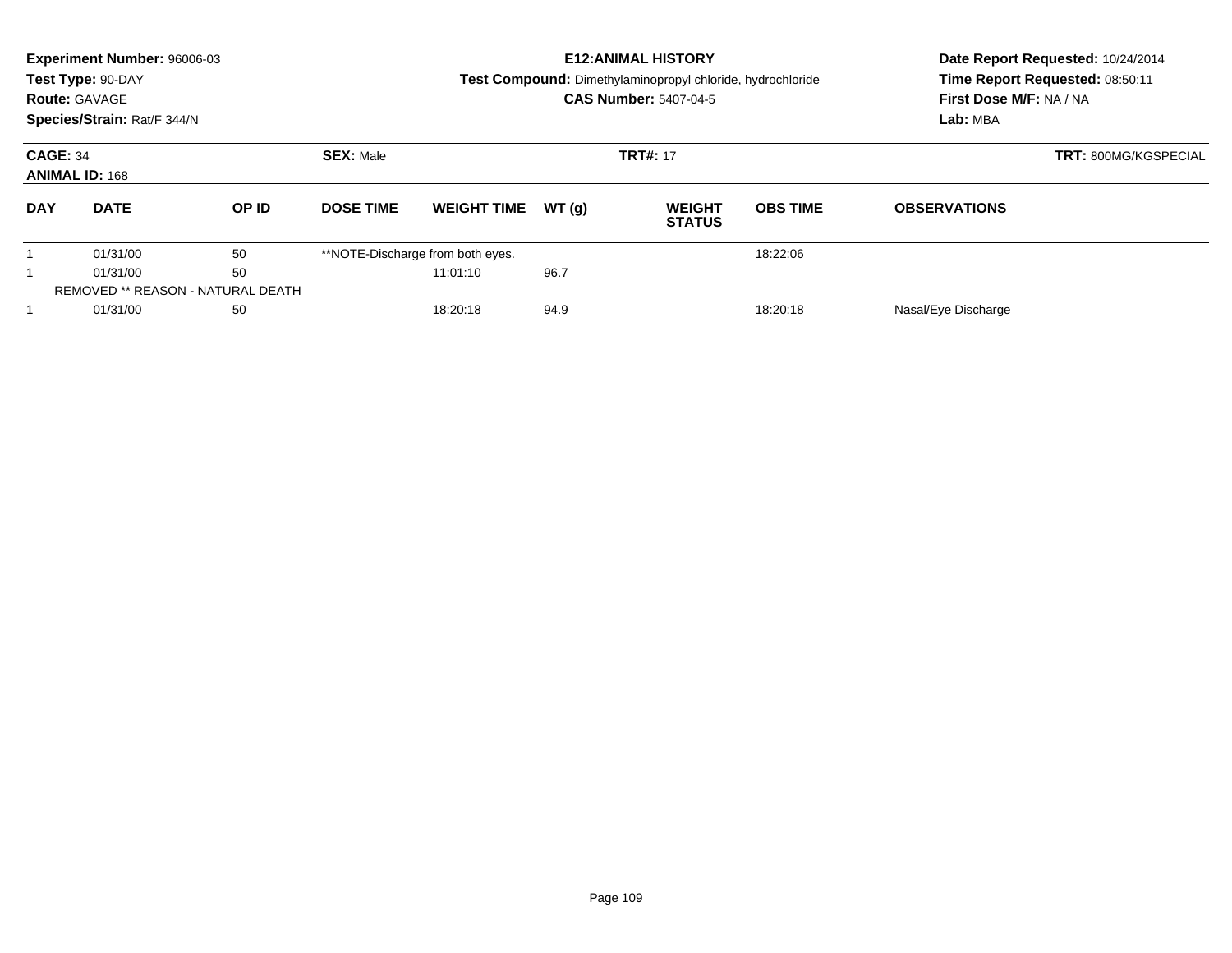|                                          | Experiment Number: 96006-03<br>Test Type: 90-DAY<br><b>Route: GAVAGE</b><br>Species/Strain: Rat/F 344/N |       |                  |                                  |       | <b>E12: ANIMAL HISTORY</b><br>Test Compound: Dimethylaminopropyl chloride, hydrochloride<br><b>CAS Number: 5407-04-5</b> | Date Report Requested: 10/24/2014<br>Time Report Requested: 08:50:11<br>First Dose M/F: NA / NA<br>Lab: MBA |                     |  |
|------------------------------------------|---------------------------------------------------------------------------------------------------------|-------|------------------|----------------------------------|-------|--------------------------------------------------------------------------------------------------------------------------|-------------------------------------------------------------------------------------------------------------|---------------------|--|
| <b>CAGE: 34</b><br><b>ANIMAL ID: 169</b> |                                                                                                         |       | <b>SEX: Male</b> |                                  |       | <b>TRT#: 17</b>                                                                                                          | <b>TRT: 800MG/KGSPECIAL</b>                                                                                 |                     |  |
| <b>DAY</b>                               | <b>DATE</b>                                                                                             | OP ID | <b>DOSE TIME</b> | <b>WEIGHT TIME</b>               | WT(q) | <b>WEIGHT</b><br><b>STATUS</b>                                                                                           | <b>OBS TIME</b>                                                                                             | <b>OBSERVATIONS</b> |  |
|                                          | 01/31/00                                                                                                | 50    |                  | 11:01:10                         | 96.6  |                                                                                                                          |                                                                                                             |                     |  |
| 2                                        | 02/01/00                                                                                                | 50    |                  | **NOTE-Discharge from both eyes. |       |                                                                                                                          | 15:05:08                                                                                                    |                     |  |
|                                          | REMOVED ** REASON - NATURAL DEATH                                                                       |       |                  |                                  |       |                                                                                                                          |                                                                                                             |                     |  |
| 2                                        | 50<br>02/01/00                                                                                          |       |                  | 15:03:38<br>86.2<br>15:03:38     |       |                                                                                                                          |                                                                                                             | Nasal/Eye Discharge |  |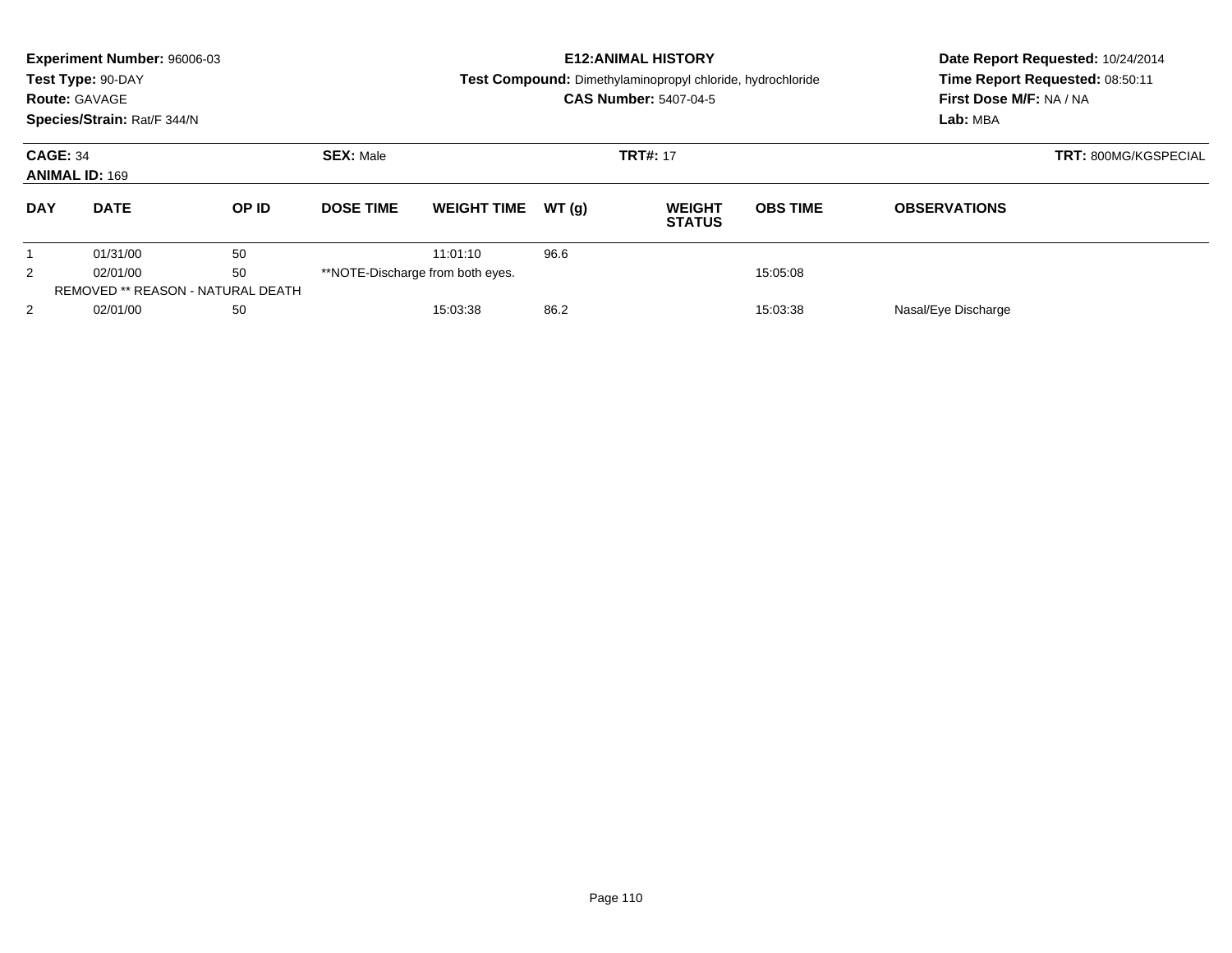|                                          | Experiment Number: 96006-03<br>Test Type: 90-DAY<br><b>Route: GAVAGE</b><br>Species/Strain: Rat/F 344/N |       |                  |                                  |                 | <b>E12: ANIMAL HISTORY</b><br>Test Compound: Dimethylaminopropyl chloride, hydrochloride<br><b>CAS Number: 5407-04-5</b> | First Dose M/F: NA / NA<br>Lab: MBA | Date Report Requested: 10/24/2014<br>Time Report Requested: 08:50:11 |  |
|------------------------------------------|---------------------------------------------------------------------------------------------------------|-------|------------------|----------------------------------|-----------------|--------------------------------------------------------------------------------------------------------------------------|-------------------------------------|----------------------------------------------------------------------|--|
| <b>CAGE: 34</b><br><b>ANIMAL ID: 170</b> |                                                                                                         |       | <b>SEX: Male</b> |                                  | <b>TRT#: 17</b> |                                                                                                                          |                                     | <b>TRT: 800MG/KGSPECIAL</b>                                          |  |
| <b>DAY</b>                               | <b>DATE</b>                                                                                             | OP ID | <b>DOSE TIME</b> | <b>WEIGHT TIME</b>               | WT(q)           | <b>WEIGHT</b><br><b>STATUS</b>                                                                                           | <b>OBS TIME</b>                     | <b>OBSERVATIONS</b>                                                  |  |
|                                          | 01/31/00                                                                                                | 50    |                  | **NOTE-Discharge from both eyes. |                 |                                                                                                                          | 18:22:54                            |                                                                      |  |
|                                          | 01/31/00                                                                                                | 50    |                  | 11:01:10                         | 89.4            |                                                                                                                          |                                     |                                                                      |  |
|                                          | REMOVED ** REASON - NATURAL DEATH                                                                       |       |                  |                                  |                 |                                                                                                                          |                                     |                                                                      |  |
|                                          | 01/31/00<br>50                                                                                          |       |                  | 85.1<br>18:20:18<br>18:20:18     |                 |                                                                                                                          | Nasal/Eye Discharge                 |                                                                      |  |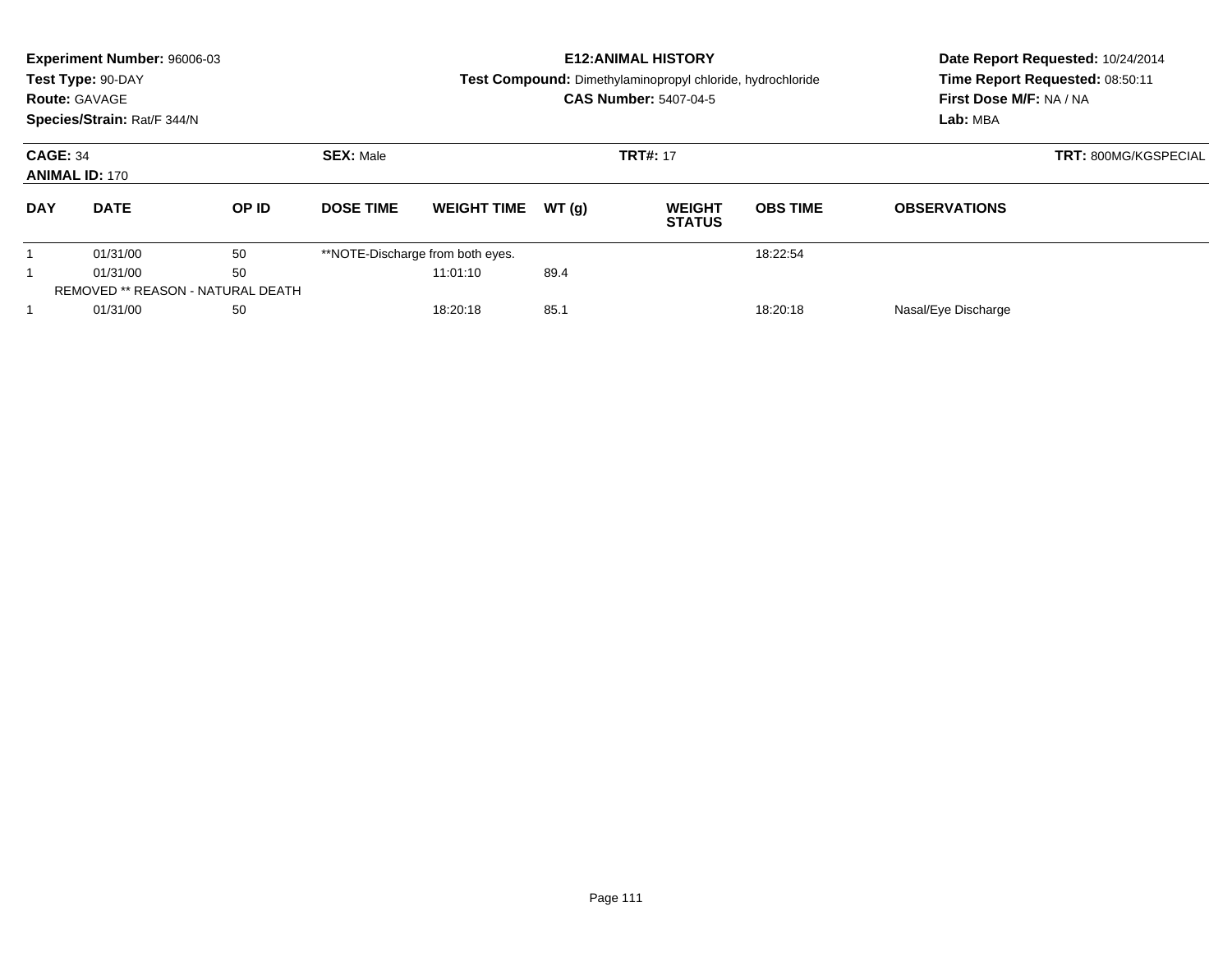|                 | <b>Experiment Number: 96006-03</b><br>Test Type: 90-DAY<br><b>Route: GAVAGE</b><br>Species/Strain: Rat/F 344/N |       |                  |                                  |       | <b>E12: ANIMAL HISTORY</b><br>Test Compound: Dimethylaminopropyl chloride, hydrochloride<br><b>CAS Number: 5407-04-5</b> | Date Report Requested: 10/24/2014<br>Time Report Requested: 08:50:11<br>First Dose M/F: NA / NA<br>Lab: MBA |                             |  |
|-----------------|----------------------------------------------------------------------------------------------------------------|-------|------------------|----------------------------------|-------|--------------------------------------------------------------------------------------------------------------------------|-------------------------------------------------------------------------------------------------------------|-----------------------------|--|
| <b>CAGE: 35</b> | <b>ANIMAL ID: 171</b>                                                                                          |       | <b>SEX: Male</b> |                                  |       | <b>TRT#: 18</b>                                                                                                          |                                                                                                             | <b>TRT: 1000MG/KSPECIAL</b> |  |
| <b>DAY</b>      | <b>DATE</b>                                                                                                    | OP ID | <b>DOSE TIME</b> | <b>WEIGHT TIME</b>               | WT(q) | <b>WEIGHT</b><br><b>STATUS</b>                                                                                           | <b>OBS TIME</b>                                                                                             | <b>OBSERVATIONS</b>         |  |
|                 | 01/31/00                                                                                                       | 50    |                  | **NOTE-Discharge from both eyes. |       |                                                                                                                          | 18:26:48                                                                                                    |                             |  |
|                 | 50<br>01/31/00                                                                                                 |       |                  | 11:18:46                         | 86.4  |                                                                                                                          |                                                                                                             |                             |  |
|                 | <b>REMOVED ** REASON - NATURAL DEATH</b>                                                                       |       |                  |                                  |       |                                                                                                                          |                                                                                                             |                             |  |
|                 | 01/31/00<br>50                                                                                                 |       |                  | 18:23:26                         | 84.3  |                                                                                                                          | 18:23:26                                                                                                    | Nasal/Eye Discharge         |  |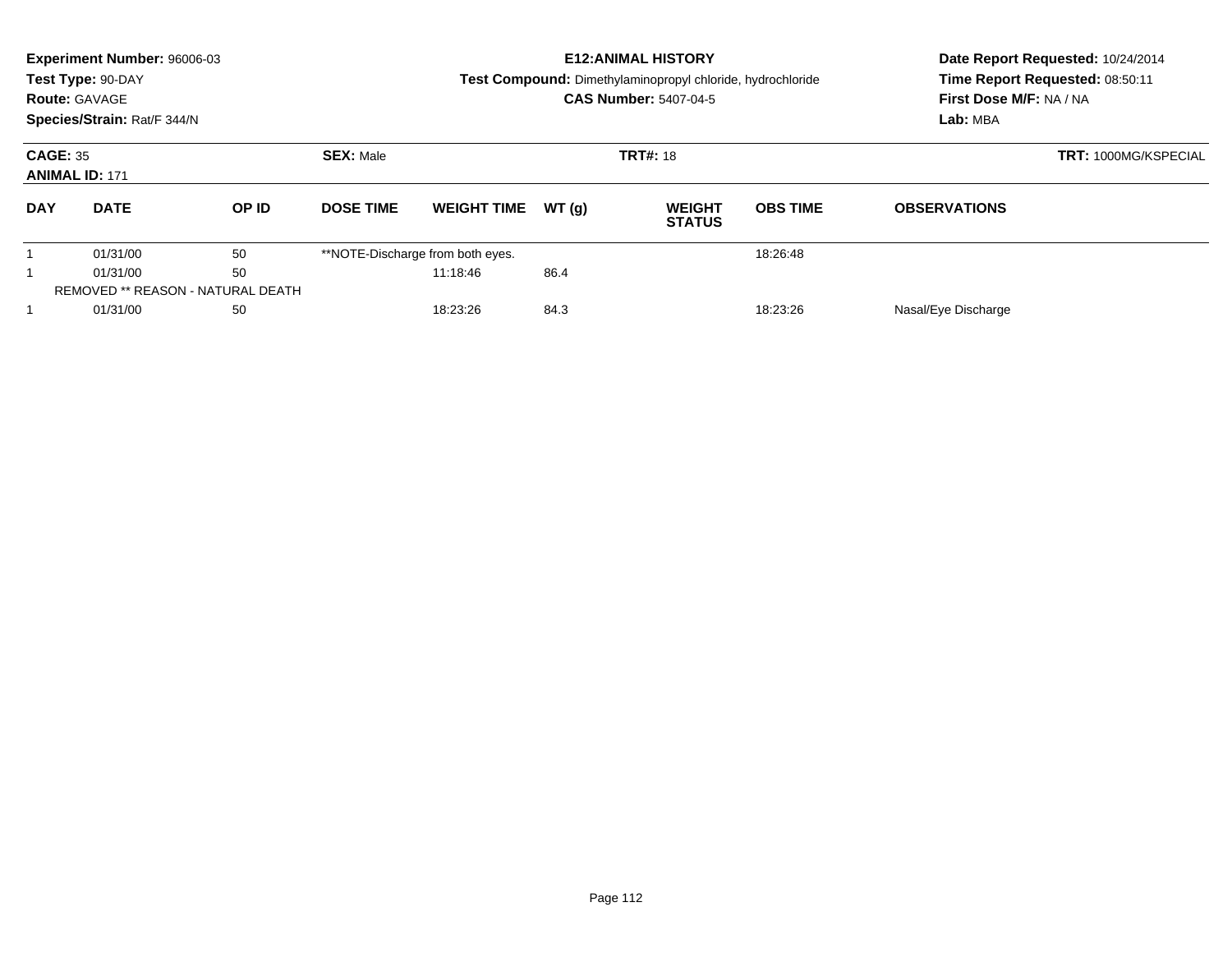|                                          | Experiment Number: 96006-03<br>Test Type: 90-DAY<br><b>Route: GAVAGE</b><br>Species/Strain: Rat/F 344/N |       |                  |                                  |       | <b>E12: ANIMAL HISTORY</b><br>Test Compound: Dimethylaminopropyl chloride, hydrochloride<br><b>CAS Number: 5407-04-5</b> | First Dose M/F: NA / NA<br>Lab: MBA | Date Report Requested: 10/24/2014<br>Time Report Requested: 08:50:11 |  |
|------------------------------------------|---------------------------------------------------------------------------------------------------------|-------|------------------|----------------------------------|-------|--------------------------------------------------------------------------------------------------------------------------|-------------------------------------|----------------------------------------------------------------------|--|
| <b>CAGE: 35</b><br><b>ANIMAL ID: 172</b> |                                                                                                         |       | <b>SEX: Male</b> |                                  |       | <b>TRT#: 18</b>                                                                                                          |                                     | <b>TRT: 1000MG/KSPECIAL</b>                                          |  |
| <b>DAY</b>                               | <b>DATE</b>                                                                                             | OP ID | <b>DOSE TIME</b> | <b>WEIGHT TIME</b>               | WT(q) | <b>WEIGHT</b><br><b>STATUS</b>                                                                                           | <b>OBS TIME</b>                     | <b>OBSERVATIONS</b>                                                  |  |
|                                          | 01/31/00                                                                                                | 50    |                  | **NOTE-Discharge from both eyes. |       |                                                                                                                          | 18:27:38                            |                                                                      |  |
|                                          | 50<br>01/31/00                                                                                          |       |                  | 11:18:46                         | 99.5  |                                                                                                                          |                                     |                                                                      |  |
|                                          | REMOVED ** REASON - NATURAL DEATH                                                                       |       |                  |                                  |       |                                                                                                                          |                                     |                                                                      |  |
|                                          | 01/31/00<br>50                                                                                          |       |                  | 18:23:26                         | 96.9  |                                                                                                                          | 18:23:26                            | Nasal/Eye Discharge                                                  |  |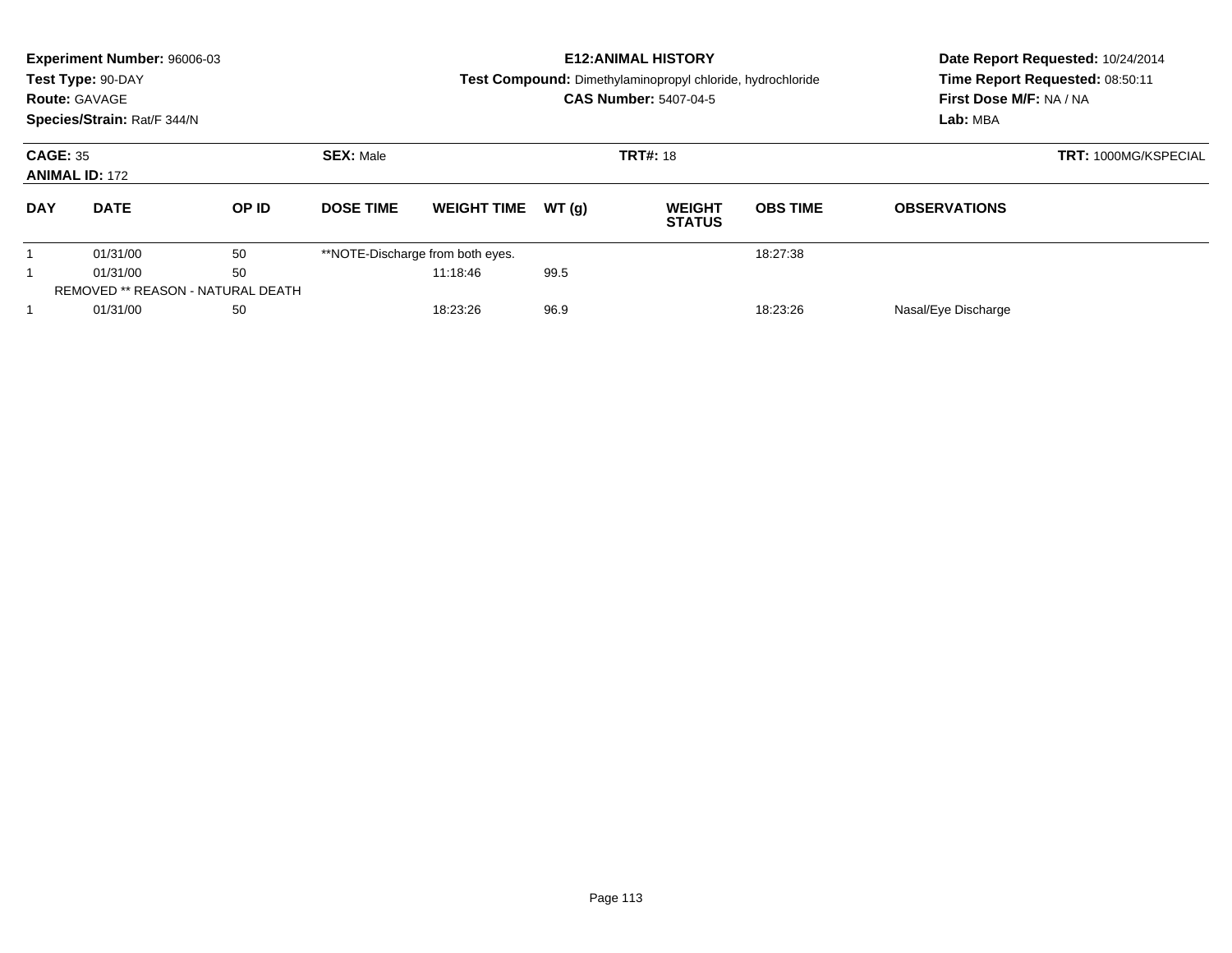|                 | <b>Experiment Number: 96006-03</b><br>Test Type: 90-DAY<br><b>Route: GAVAGE</b><br>Species/Strain: Rat/F 344/N |       |                  |                                  |       | <b>E12: ANIMAL HISTORY</b><br>Test Compound: Dimethylaminopropyl chloride, hydrochloride<br><b>CAS Number: 5407-04-5</b> | Date Report Requested: 10/24/2014<br>Time Report Requested: 08:50:11<br>First Dose M/F: NA / NA<br>Lab: MBA |                             |  |
|-----------------|----------------------------------------------------------------------------------------------------------------|-------|------------------|----------------------------------|-------|--------------------------------------------------------------------------------------------------------------------------|-------------------------------------------------------------------------------------------------------------|-----------------------------|--|
| <b>CAGE: 35</b> | <b>ANIMAL ID: 173</b>                                                                                          |       | <b>SEX: Male</b> |                                  |       | <b>TRT#: 18</b>                                                                                                          |                                                                                                             | <b>TRT: 1000MG/KSPECIAL</b> |  |
| <b>DAY</b>      | <b>DATE</b>                                                                                                    | OP ID | <b>DOSE TIME</b> | <b>WEIGHT TIME</b>               | WT(q) | <b>WEIGHT</b><br><b>STATUS</b>                                                                                           | <b>OBS TIME</b>                                                                                             | <b>OBSERVATIONS</b>         |  |
|                 | 01/31/00                                                                                                       | 50    |                  | **NOTE-Discharge from both eyes. |       |                                                                                                                          | 18:28:18                                                                                                    |                             |  |
|                 | 50<br>01/31/00                                                                                                 |       |                  | 11:18:46                         | 98.2  |                                                                                                                          |                                                                                                             |                             |  |
|                 | <b>REMOVED ** REASON - NATURAL DEATH</b>                                                                       |       |                  |                                  |       |                                                                                                                          |                                                                                                             |                             |  |
|                 | 01/31/00<br>50                                                                                                 |       |                  | 18:23:26                         | 97.4  |                                                                                                                          | 18:23:26                                                                                                    | Nasal/Eye Discharge         |  |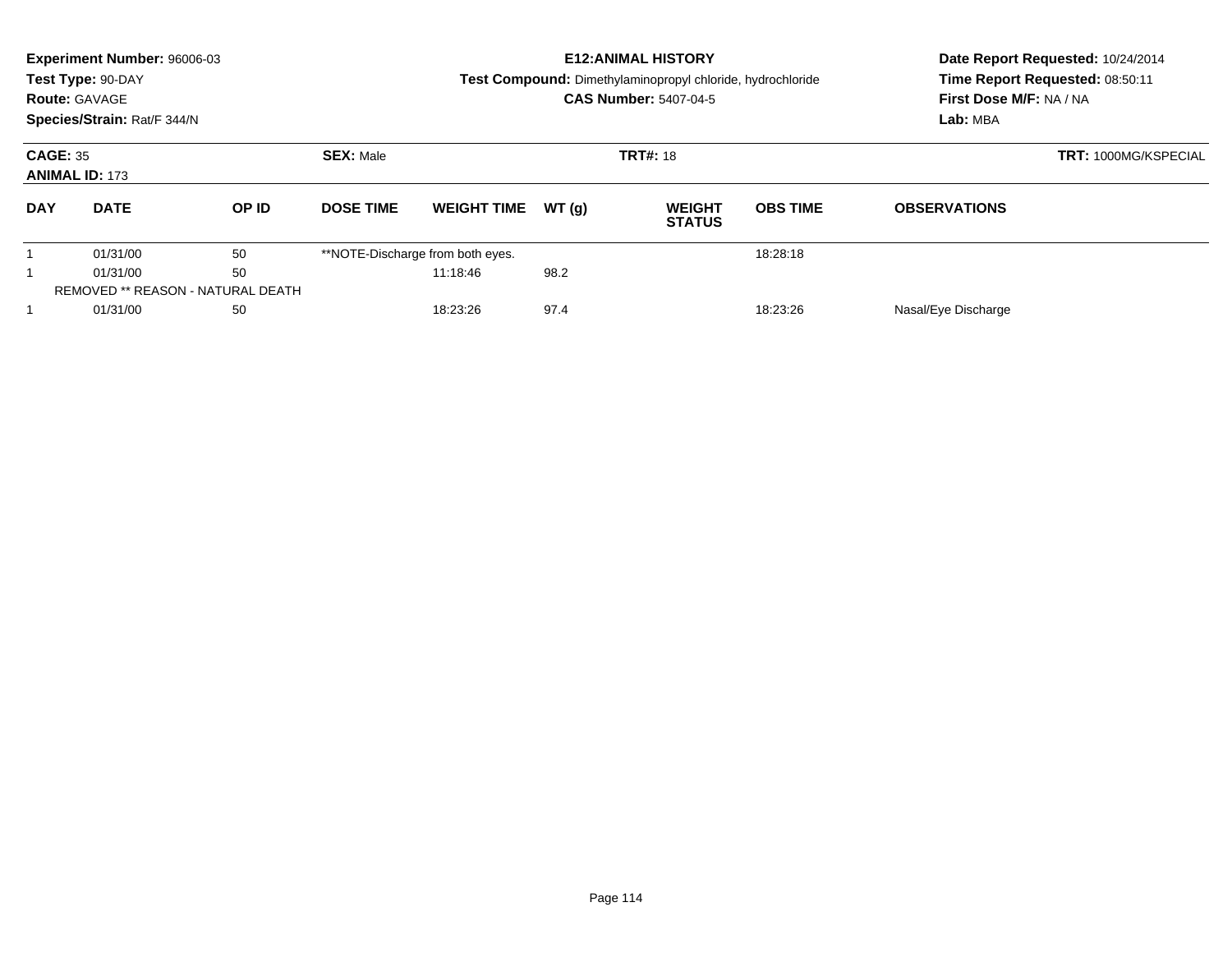|                                          | Experiment Number: 96006-03<br>Test Type: 90-DAY<br><b>Route: GAVAGE</b><br>Species/Strain: Rat/F 344/N |       |                  |                                  |       | <b>E12: ANIMAL HISTORY</b><br>Test Compound: Dimethylaminopropyl chloride, hydrochloride<br><b>CAS Number: 5407-04-5</b> | First Dose M/F: NA / NA<br>Lab: MBA | Date Report Requested: 10/24/2014<br>Time Report Requested: 08:50:11 |  |
|------------------------------------------|---------------------------------------------------------------------------------------------------------|-------|------------------|----------------------------------|-------|--------------------------------------------------------------------------------------------------------------------------|-------------------------------------|----------------------------------------------------------------------|--|
| <b>CAGE: 35</b><br><b>ANIMAL ID: 174</b> |                                                                                                         |       | <b>SEX: Male</b> |                                  |       | <b>TRT#: 18</b>                                                                                                          |                                     | <b>TRT: 1000MG/KSPECIAL</b>                                          |  |
| <b>DAY</b>                               | <b>DATE</b>                                                                                             | OP ID | <b>DOSE TIME</b> | <b>WEIGHT TIME</b>               | WT(q) | <b>WEIGHT</b><br><b>STATUS</b>                                                                                           | <b>OBS TIME</b>                     | <b>OBSERVATIONS</b>                                                  |  |
|                                          | 01/31/00                                                                                                | 50    |                  | **NOTE-Discharge from both eyes. |       |                                                                                                                          | 18:29:00                            |                                                                      |  |
|                                          | 50<br>01/31/00                                                                                          |       |                  | 11:18:46                         | 93.3  |                                                                                                                          |                                     |                                                                      |  |
|                                          | REMOVED ** REASON - NATURAL DEATH                                                                       |       |                  |                                  |       |                                                                                                                          |                                     |                                                                      |  |
|                                          | 01/31/00<br>50                                                                                          |       |                  | 91.6<br>18:23:26<br>18:23:26     |       |                                                                                                                          |                                     | Nasal/Eye Discharge                                                  |  |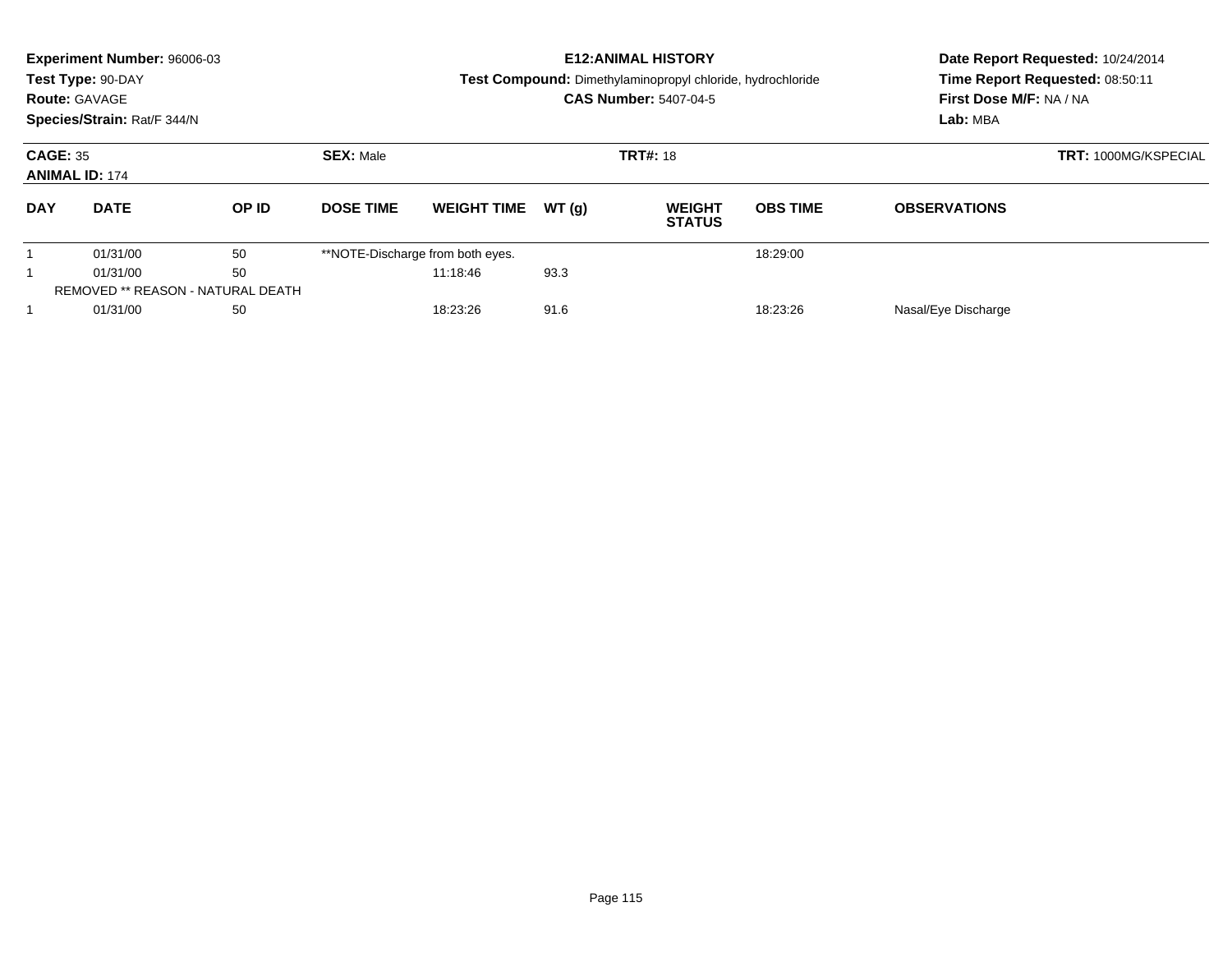|                 | <b>Experiment Number: 96006-03</b><br>Test Type: 90-DAY<br><b>Route: GAVAGE</b><br>Species/Strain: Rat/F 344/N |       |                  |                                  |       | <b>E12: ANIMAL HISTORY</b><br>Test Compound: Dimethylaminopropyl chloride, hydrochloride<br><b>CAS Number: 5407-04-5</b> | Date Report Requested: 10/24/2014<br>Time Report Requested: 08:50:11<br>First Dose M/F: NA / NA<br>Lab: MBA |                     |                             |
|-----------------|----------------------------------------------------------------------------------------------------------------|-------|------------------|----------------------------------|-------|--------------------------------------------------------------------------------------------------------------------------|-------------------------------------------------------------------------------------------------------------|---------------------|-----------------------------|
| <b>CAGE: 35</b> | <b>ANIMAL ID: 175</b>                                                                                          |       | <b>SEX: Male</b> |                                  |       | <b>TRT#: 18</b>                                                                                                          |                                                                                                             |                     | <b>TRT: 1000MG/KSPECIAL</b> |
| <b>DAY</b>      | <b>DATE</b>                                                                                                    | OP ID | <b>DOSE TIME</b> | <b>WEIGHT TIME</b>               | WT(q) | <b>WEIGHT</b><br><b>STATUS</b>                                                                                           | <b>OBS TIME</b>                                                                                             | <b>OBSERVATIONS</b> |                             |
|                 | 01/31/00                                                                                                       | 50    |                  | **NOTE-Discharge from both eyes. |       |                                                                                                                          | 18:29:44                                                                                                    |                     |                             |
|                 | 50<br>01/31/00                                                                                                 |       |                  | 11:18:46                         | 109.3 |                                                                                                                          |                                                                                                             |                     |                             |
|                 | <b>REMOVED ** REASON - NATURAL DEATH</b>                                                                       |       |                  |                                  |       |                                                                                                                          |                                                                                                             |                     |                             |
|                 | 01/31/00<br>50                                                                                                 |       |                  | 106.8<br>18:23:26<br>18:23:26    |       |                                                                                                                          |                                                                                                             | Nasal/Eye Discharge |                             |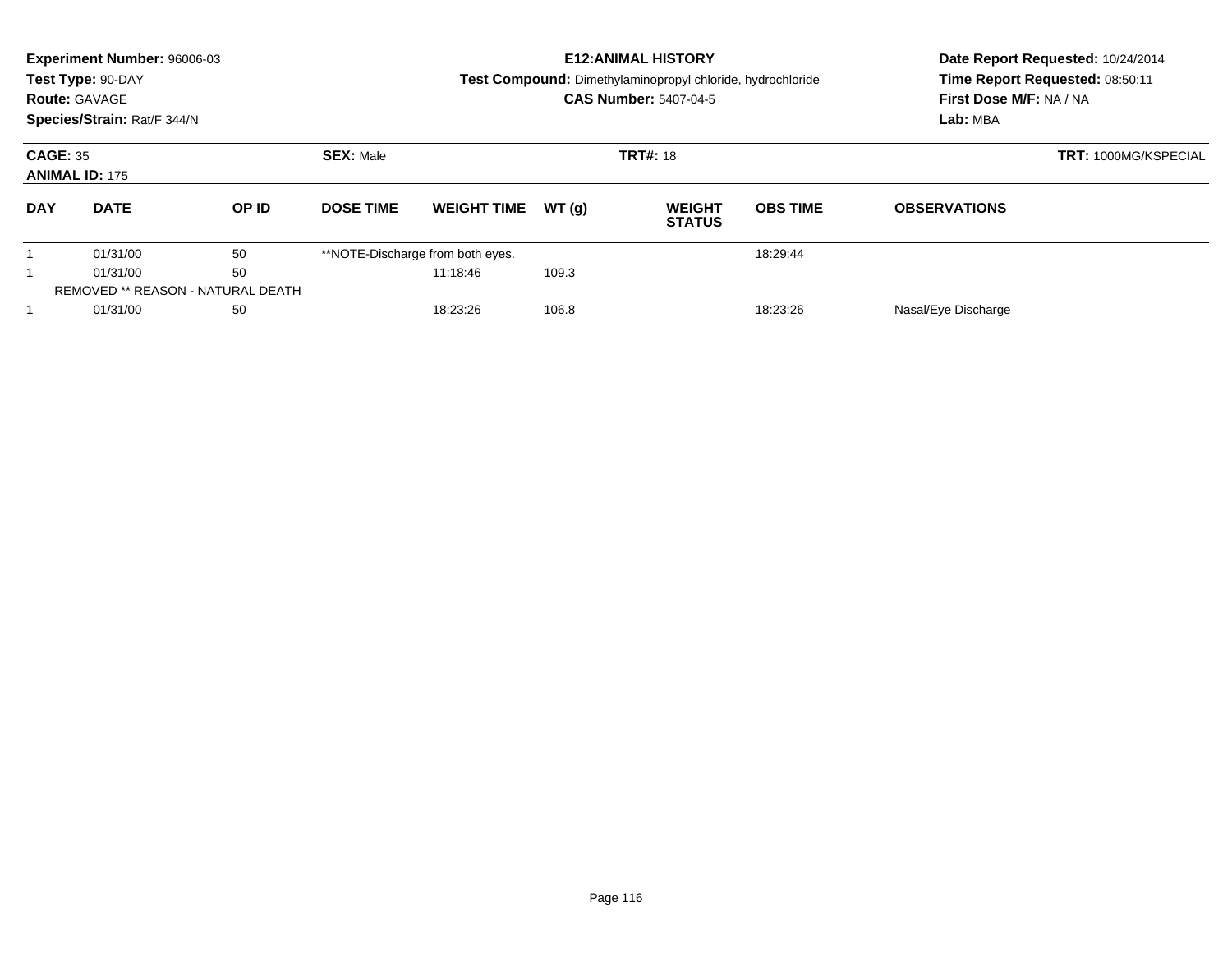|                                          | Experiment Number: 96006-03<br>Test Type: 90-DAY<br><b>Route: GAVAGE</b><br>Species/Strain: Rat/F 344/N |       |                                  |                    |       | <b>E12: ANIMAL HISTORY</b><br>Test Compound: Dimethylaminopropyl chloride, hydrochloride<br><b>CAS Number: 5407-04-5</b> | First Dose M/F: NA / NA<br>Lab: MBA | Date Report Requested: 10/24/2014<br>Time Report Requested: 08:50:11 |  |
|------------------------------------------|---------------------------------------------------------------------------------------------------------|-------|----------------------------------|--------------------|-------|--------------------------------------------------------------------------------------------------------------------------|-------------------------------------|----------------------------------------------------------------------|--|
| <b>CAGE: 36</b><br><b>ANIMAL ID: 176</b> |                                                                                                         |       | <b>SEX: Male</b>                 |                    |       | <b>TRT#: 18</b>                                                                                                          |                                     | <b>TRT: 1000MG/KSPECIAL</b>                                          |  |
| <b>DAY</b>                               | <b>DATE</b>                                                                                             | OP ID | <b>DOSE TIME</b>                 | <b>WEIGHT TIME</b> | WT(q) | <b>WEIGHT</b><br><b>STATUS</b>                                                                                           | <b>OBS TIME</b>                     | <b>OBSERVATIONS</b>                                                  |  |
|                                          | 01/31/00                                                                                                | 50    |                                  | 11:19:56           | 85.7  |                                                                                                                          |                                     |                                                                      |  |
| 50<br>$\overline{2}$<br>02/01/00         |                                                                                                         |       | **NOTE-Discharge from both eyes. |                    |       | 10:43:02                                                                                                                 |                                     |                                                                      |  |
|                                          | <b>REMOVED ** REASON - NATURAL DEATH</b>                                                                |       |                                  |                    |       |                                                                                                                          |                                     |                                                                      |  |
| $\overline{2}$                           | 02/01/00<br>50                                                                                          |       |                                  | 10:42:06           | 82.2  |                                                                                                                          | 10:42:06                            | Nasal/Eye Discharge                                                  |  |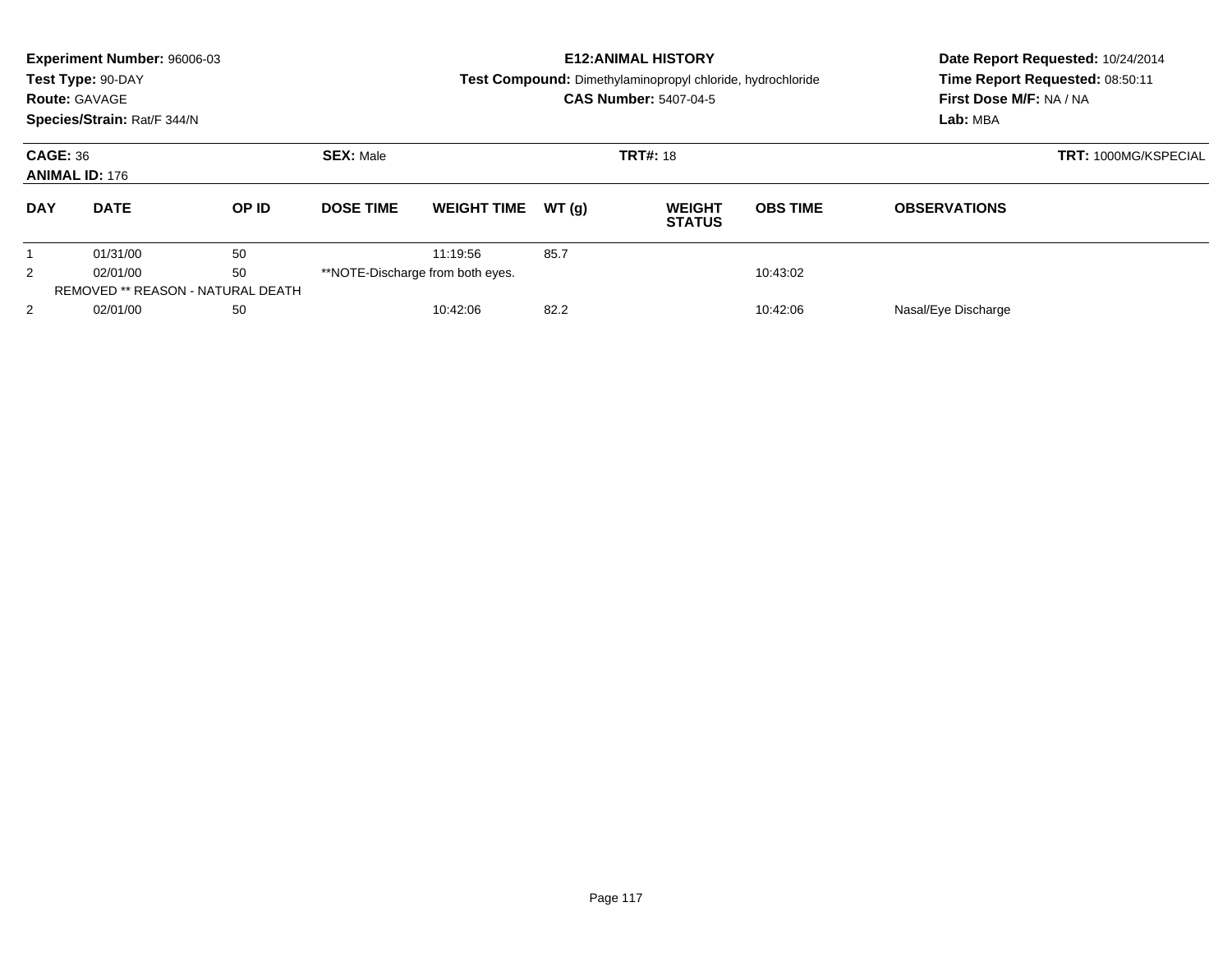|                                          | Experiment Number: 96006-03<br>Test Type: 90-DAY<br><b>Route: GAVAGE</b><br>Species/Strain: Rat/F 344/N |       |                                     |                                  |       | <b>E12: ANIMAL HISTORY</b><br>Test Compound: Dimethylaminopropyl chloride, hydrochloride<br><b>CAS Number: 5407-04-5</b> | First Dose M/F: NA / NA<br>Lab: MBA | Date Report Requested: 10/24/2014<br>Time Report Requested: 08:50:11 |                             |
|------------------------------------------|---------------------------------------------------------------------------------------------------------|-------|-------------------------------------|----------------------------------|-------|--------------------------------------------------------------------------------------------------------------------------|-------------------------------------|----------------------------------------------------------------------|-----------------------------|
| <b>CAGE: 36</b><br><b>ANIMAL ID: 177</b> |                                                                                                         |       | <b>SEX: Male</b><br><b>TRT#: 18</b> |                                  |       |                                                                                                                          |                                     |                                                                      | <b>TRT: 1000MG/KSPECIAL</b> |
| <b>DAY</b>                               | <b>DATE</b>                                                                                             | OP ID | <b>DOSE TIME</b>                    | <b>WEIGHT TIME</b>               | WT(q) | <b>WEIGHT</b><br><b>STATUS</b>                                                                                           | <b>OBS TIME</b>                     | <b>OBSERVATIONS</b>                                                  |                             |
|                                          | 01/31/00                                                                                                | 50    |                                     | **NOTE-Discharge from both eyes. |       |                                                                                                                          | 18:31:18                            |                                                                      |                             |
|                                          | 50<br>01/31/00                                                                                          |       |                                     | 11:19:56                         | 71.1  |                                                                                                                          |                                     |                                                                      |                             |
|                                          | REMOVED ** REASON - NATURAL DEATH                                                                       |       |                                     |                                  |       |                                                                                                                          |                                     |                                                                      |                             |
|                                          | 01/31/00<br>50                                                                                          |       |                                     | 18:30:42                         | 68.0  |                                                                                                                          | 18:30:42                            | Nasal/Eye Discharge                                                  |                             |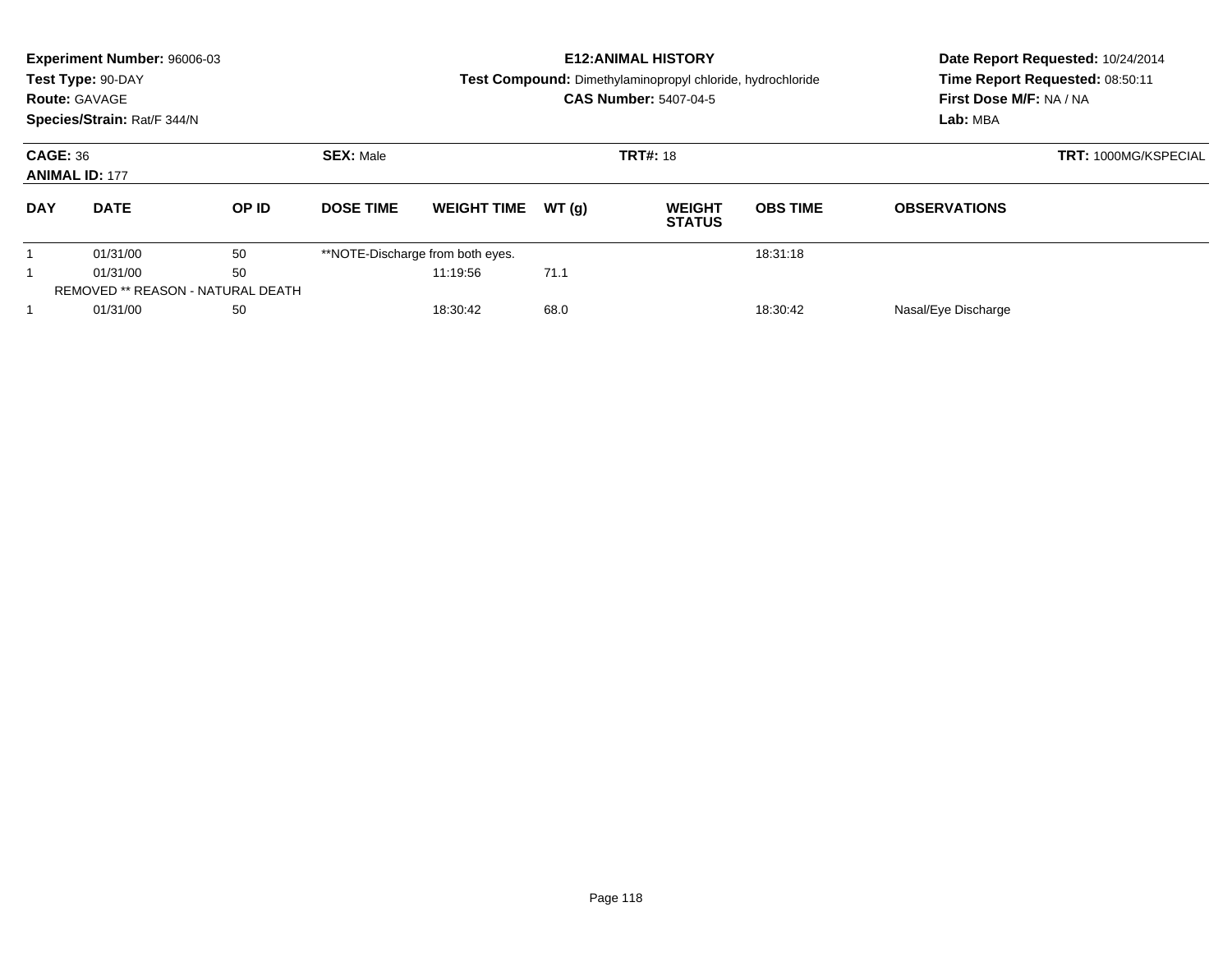|                                          | Experiment Number: 96006-03<br>Test Type: 90-DAY<br><b>Route: GAVAGE</b><br>Species/Strain: Rat/F 344/N |       |                                     |                                  |       | <b>E12: ANIMAL HISTORY</b><br>Test Compound: Dimethylaminopropyl chloride, hydrochloride<br><b>CAS Number: 5407-04-5</b> | First Dose M/F: NA / NA<br>Lab: MBA | Date Report Requested: 10/24/2014<br>Time Report Requested: 08:50:11 |                             |
|------------------------------------------|---------------------------------------------------------------------------------------------------------|-------|-------------------------------------|----------------------------------|-------|--------------------------------------------------------------------------------------------------------------------------|-------------------------------------|----------------------------------------------------------------------|-----------------------------|
| <b>CAGE: 36</b><br><b>ANIMAL ID: 178</b> |                                                                                                         |       | <b>SEX: Male</b><br><b>TRT#: 18</b> |                                  |       |                                                                                                                          |                                     |                                                                      | <b>TRT: 1000MG/KSPECIAL</b> |
| <b>DAY</b>                               | <b>DATE</b>                                                                                             | OP ID | <b>DOSE TIME</b>                    | <b>WEIGHT TIME</b>               | WT(q) | <b>WEIGHT</b><br><b>STATUS</b>                                                                                           | <b>OBS TIME</b>                     | <b>OBSERVATIONS</b>                                                  |                             |
|                                          | 01/31/00                                                                                                | 50    |                                     | **NOTE-Discharge from both eyes. |       |                                                                                                                          | 18:32:08                            |                                                                      |                             |
|                                          | 50<br>01/31/00                                                                                          |       |                                     | 11:19:56                         | 78.0  |                                                                                                                          |                                     |                                                                      |                             |
|                                          | REMOVED ** REASON - NATURAL DEATH                                                                       |       |                                     |                                  |       |                                                                                                                          |                                     |                                                                      |                             |
|                                          | 01/31/00<br>50                                                                                          |       |                                     | 77.0<br>18:30:42<br>18:30:42     |       |                                                                                                                          |                                     | Nasal/Eye Discharge                                                  |                             |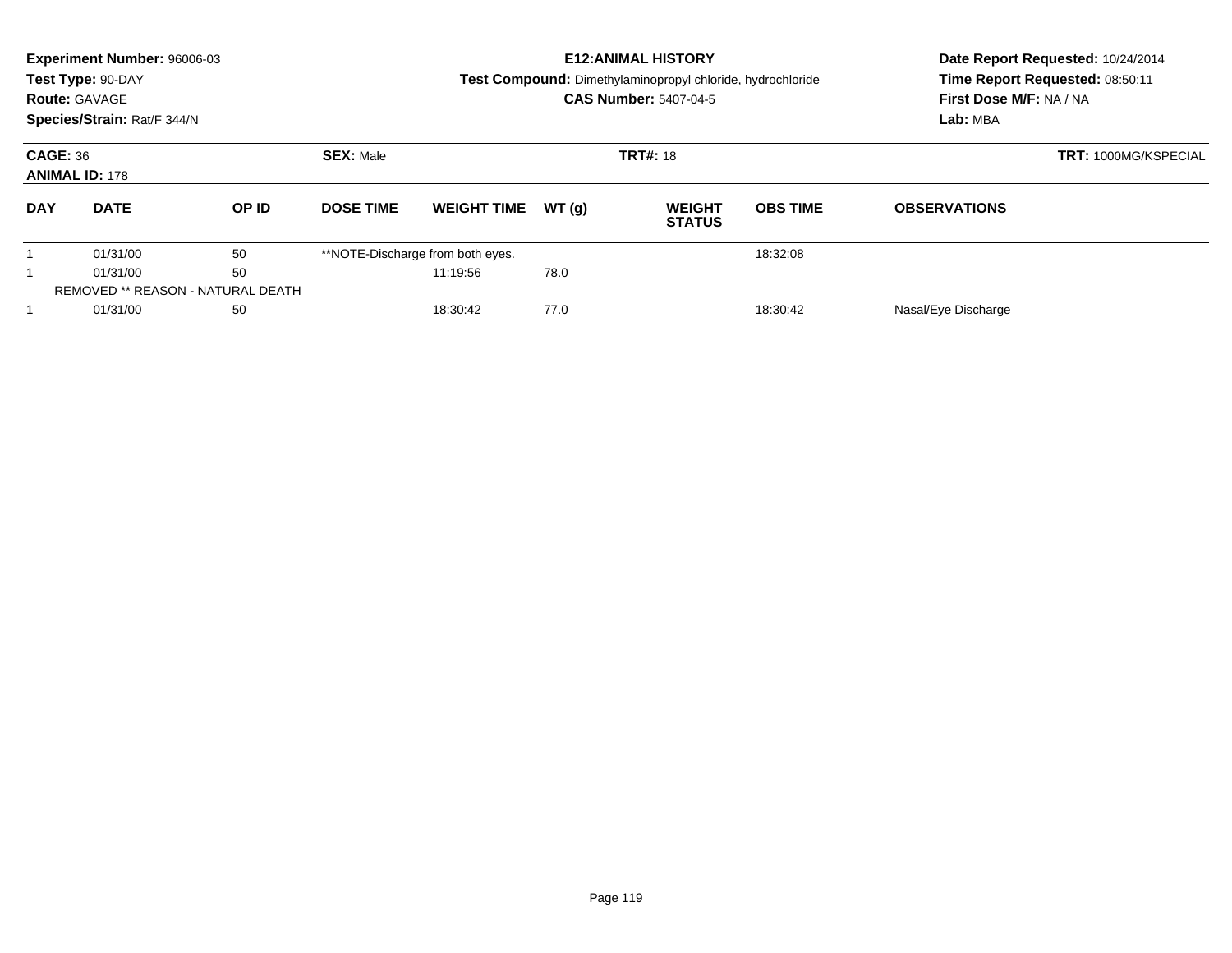|                                          | Experiment Number: 96006-03<br>Test Type: 90-DAY<br><b>Route: GAVAGE</b><br>Species/Strain: Rat/F 344/N |       |                                              |                    |                     | <b>E12: ANIMAL HISTORY</b><br>Test Compound: Dimethylaminopropyl chloride, hydrochloride<br><b>CAS Number: 5407-04-5</b> | First Dose M/F: NA / NA<br>Lab: MBA | Date Report Requested: 10/24/2014<br>Time Report Requested: 08:50:11 |  |
|------------------------------------------|---------------------------------------------------------------------------------------------------------|-------|----------------------------------------------|--------------------|---------------------|--------------------------------------------------------------------------------------------------------------------------|-------------------------------------|----------------------------------------------------------------------|--|
| <b>CAGE: 36</b><br><b>ANIMAL ID: 179</b> |                                                                                                         |       | <b>SEX: Male</b>                             |                    |                     | <b>TRT#: 18</b>                                                                                                          |                                     | <b>TRT: 1000MG/KSPECIAL</b>                                          |  |
| <b>DAY</b>                               | <b>DATE</b>                                                                                             | OP ID | <b>DOSE TIME</b>                             | <b>WEIGHT TIME</b> | WT(q)               | <b>WEIGHT</b><br><b>STATUS</b>                                                                                           | <b>OBS TIME</b>                     | <b>OBSERVATIONS</b>                                                  |  |
|                                          | 01/31/00                                                                                                | 50    |                                              | 11:19:56           | 95.2                |                                                                                                                          |                                     |                                                                      |  |
| 50<br>$\overline{2}$<br>02/01/00         |                                                                                                         |       | **NOTE-Discharge from both eyes.<br>10:44:32 |                    |                     |                                                                                                                          |                                     |                                                                      |  |
|                                          | <b>REMOVED ** REASON - NATURAL DEATH</b>                                                                |       |                                              |                    |                     |                                                                                                                          |                                     |                                                                      |  |
| $\overline{2}$                           | 02/01/00<br>50                                                                                          |       | 91.3<br>10:42:06<br>10:42:06                 |                    | Nasal/Eye Discharge |                                                                                                                          |                                     |                                                                      |  |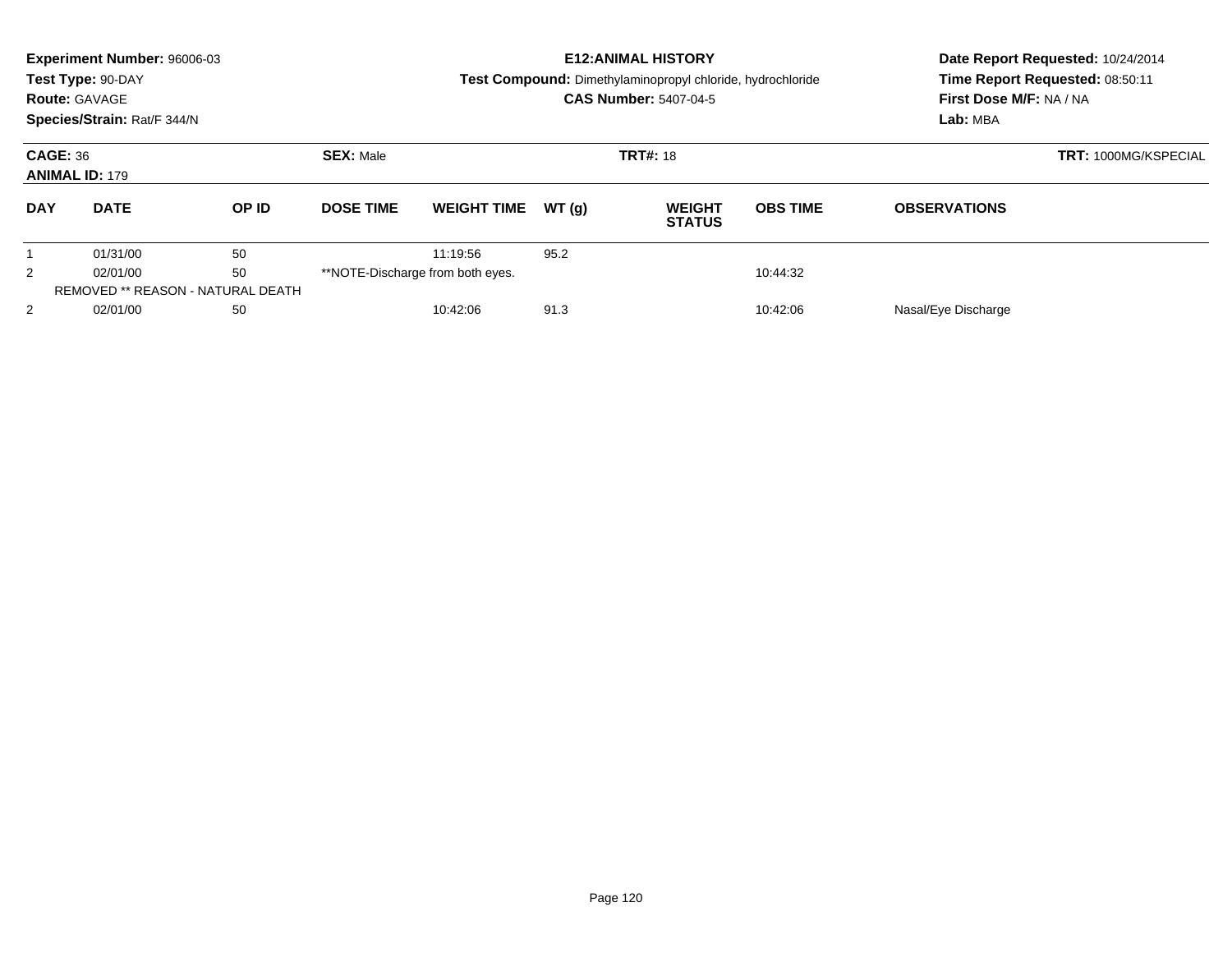| <b>Experiment Number: 96006-03</b><br>Test Type: 90-DAY<br><b>Route: GAVAGE</b><br>Species/Strain: Rat/F 344/N |                       |                                          |                  |                                  |       | <b>E12: ANIMAL HISTORY</b><br>Test Compound: Dimethylaminopropyl chloride, hydrochloride<br><b>CAS Number: 5407-04-5</b> | Date Report Requested: 10/24/2014<br>Time Report Requested: 08:50:11<br>First Dose M/F: NA / NA<br>Lab: MBA |                     |  |
|----------------------------------------------------------------------------------------------------------------|-----------------------|------------------------------------------|------------------|----------------------------------|-------|--------------------------------------------------------------------------------------------------------------------------|-------------------------------------------------------------------------------------------------------------|---------------------|--|
| <b>CAGE: 36</b>                                                                                                | <b>ANIMAL ID: 180</b> |                                          | <b>SEX: Male</b> | <b>TRT#: 18</b>                  |       | <b>TRT: 1000MG/KSPECIAL</b>                                                                                              |                                                                                                             |                     |  |
| <b>DAY</b>                                                                                                     | <b>DATE</b>           | OP ID                                    | <b>DOSE TIME</b> | <b>WEIGHT TIME</b>               | WT(q) | <b>WEIGHT</b><br><b>STATUS</b>                                                                                           | <b>OBS TIME</b>                                                                                             | <b>OBSERVATIONS</b> |  |
|                                                                                                                | 01/31/00              | 50                                       |                  | **NOTE-Discharge from both eyes. |       |                                                                                                                          | 18:33:02                                                                                                    |                     |  |
|                                                                                                                | 01/31/00              | 50                                       |                  | 11:19:56                         | 97.7  |                                                                                                                          |                                                                                                             |                     |  |
|                                                                                                                |                       | <b>REMOVED ** REASON - NATURAL DEATH</b> |                  |                                  |       |                                                                                                                          |                                                                                                             |                     |  |
|                                                                                                                | 01/31/00              | 50                                       |                  | 18:30:42                         | 95.2  |                                                                                                                          | 18:30:42                                                                                                    | Nasal/Eye Discharge |  |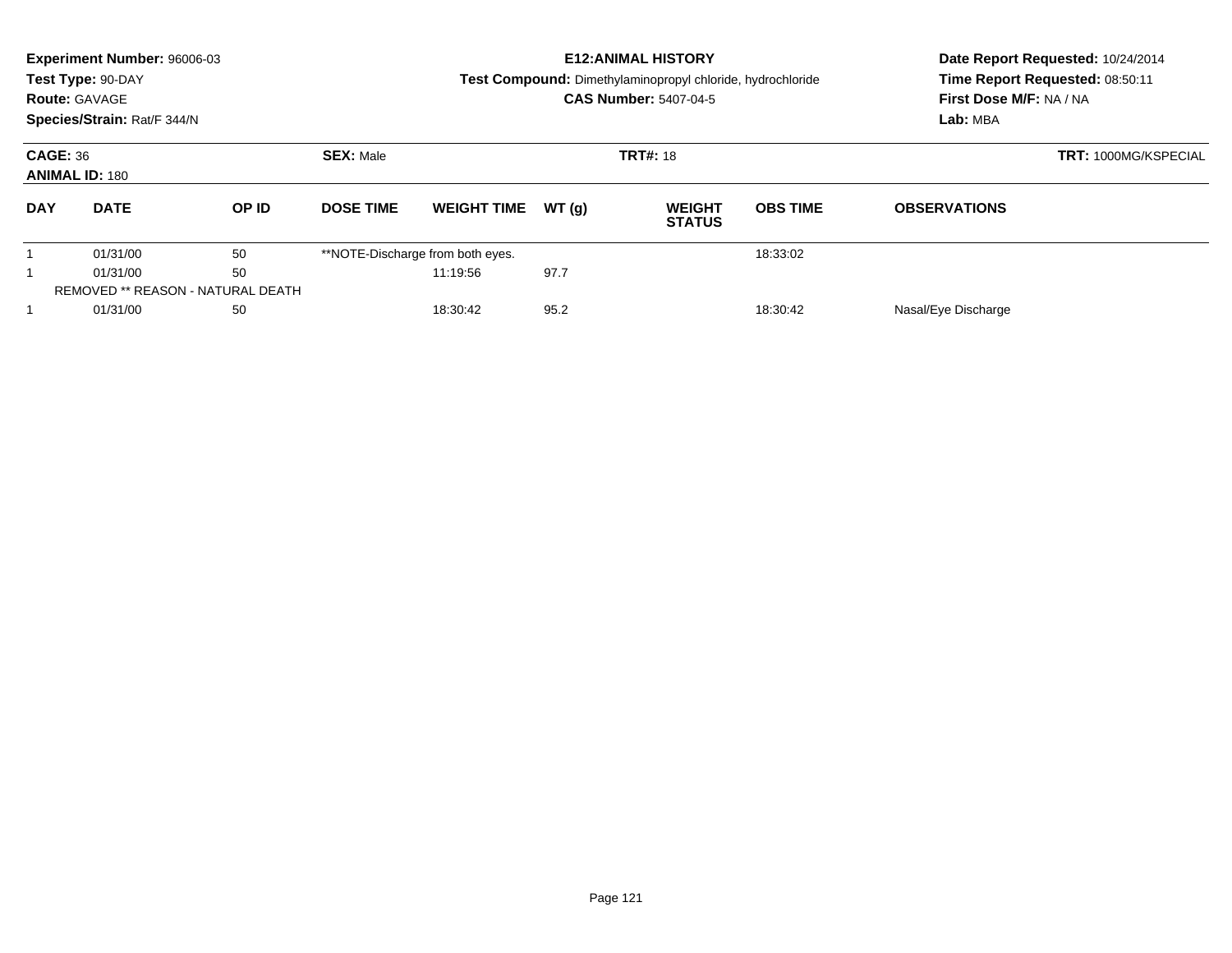| Experiment Number: 96006-03<br>Test Type: 90-DAY<br><b>Route: GAVAGE</b><br>Species/Strain: Rat/F 344/N |                      |                    |                  |                      | <b>E12: ANIMAL HISTORY</b><br>Test Compound: Dimethylaminopropyl chloride, hydrochloride<br><b>CAS Number: 5407-04-5</b> |                                |                      |                              | Date Report Requested: 10/24/2014<br>Time Report Requested: 08:50:11<br>First Dose M/F: NA / NA |
|---------------------------------------------------------------------------------------------------------|----------------------|--------------------|------------------|----------------------|--------------------------------------------------------------------------------------------------------------------------|--------------------------------|----------------------|------------------------------|-------------------------------------------------------------------------------------------------|
| <b>CAGE: 13</b><br><b>ANIMAL ID: 61</b>                                                                 |                      | <b>SEX: Female</b> |                  |                      | <b>TRT#: 7</b>                                                                                                           |                                |                      | <b>TRT: VEHICLE CONTROL</b>  |                                                                                                 |
| <b>DAY</b>                                                                                              | <b>DATE</b>          | OP ID              | <b>DOSE TIME</b> | <b>WEIGHT TIME</b>   | WT(a)                                                                                                                    | <b>WEIGHT</b><br><b>STATUS</b> | <b>OBS TIME</b>      | <b>OBSERVATIONS</b>          |                                                                                                 |
|                                                                                                         | 02/01/00<br>02/01/00 | 50<br>50           |                  | 11:19:10<br>11:19:10 | 100.5<br>100.5                                                                                                           |                                | 11:19:10<br>14:23:34 | Unremarkable<br>Unremarkable |                                                                                                 |

8 02/08/00 50 50 09:41:14 122.7 12:31:34 Unremarkable

9 02/09/00 50 50 11:01:06 120.0 120.0 120.0 11:01:06 Unremarkable

8

9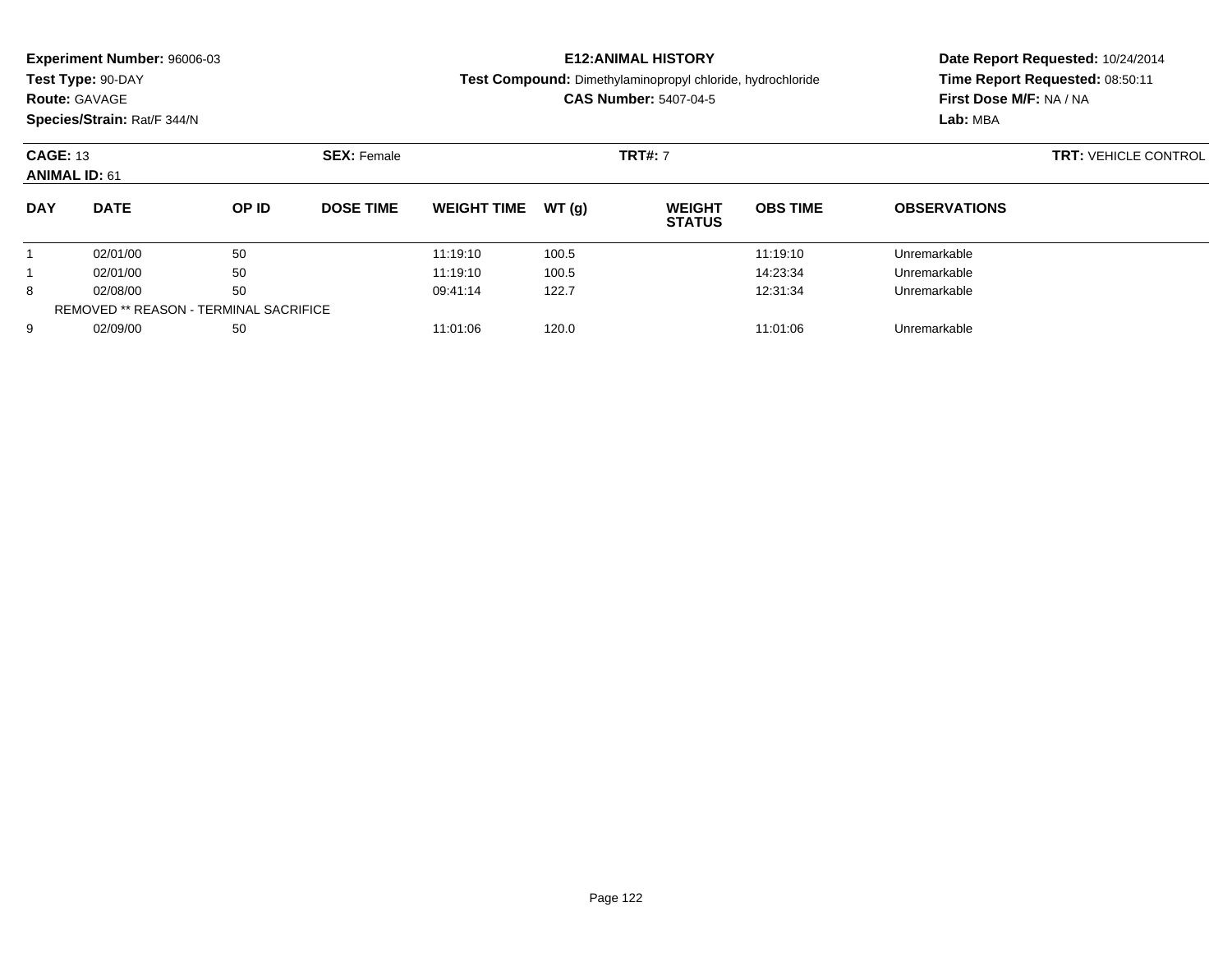| <b>Experiment Number: 96006-03</b><br>Test Type: 90-DAY<br><b>Route: GAVAGE</b><br>Species/Strain: Rat/F 344/N |                      |                    |                  |                      | <b>E12:ANIMAL HISTORY</b><br>Test Compound: Dimethylaminopropyl chloride, hydrochloride<br><b>CAS Number: 5407-04-5</b> |                                |                             |                              | Date Report Requested: 10/24/2014<br>Time Report Requested: 08:50:11<br>First Dose M/F: NA / NA |
|----------------------------------------------------------------------------------------------------------------|----------------------|--------------------|------------------|----------------------|-------------------------------------------------------------------------------------------------------------------------|--------------------------------|-----------------------------|------------------------------|-------------------------------------------------------------------------------------------------|
| <b>CAGE: 13</b><br><b>ANIMAL ID: 62</b>                                                                        |                      | <b>SEX: Female</b> |                  |                      | <b>TRT#: 7</b>                                                                                                          |                                | <b>TRT: VEHICLE CONTROL</b> |                              |                                                                                                 |
| <b>DAY</b>                                                                                                     | <b>DATE</b>          | OP ID              | <b>DOSE TIME</b> | <b>WEIGHT TIME</b>   | WT (a)                                                                                                                  | <b>WEIGHT</b><br><b>STATUS</b> | <b>OBS TIME</b>             | <b>OBSERVATIONS</b>          |                                                                                                 |
|                                                                                                                | 02/01/00<br>02/01/00 | 50<br>50           |                  | 11:19:10<br>11:19:10 | 88.7<br>88.7                                                                                                            |                                | 11:19:10<br>14:23:34        | Unremarkable<br>Unremarkable |                                                                                                 |
|                                                                                                                |                      |                    |                  |                      |                                                                                                                         |                                |                             |                              |                                                                                                 |

8 02/08/00 50 50 09:41:14 110.7 12:31:34 Unremarkable

9 02/09/00 50 50 11:01:06 113.3 11:01:06 10101:06 150 Unremarkable

8

9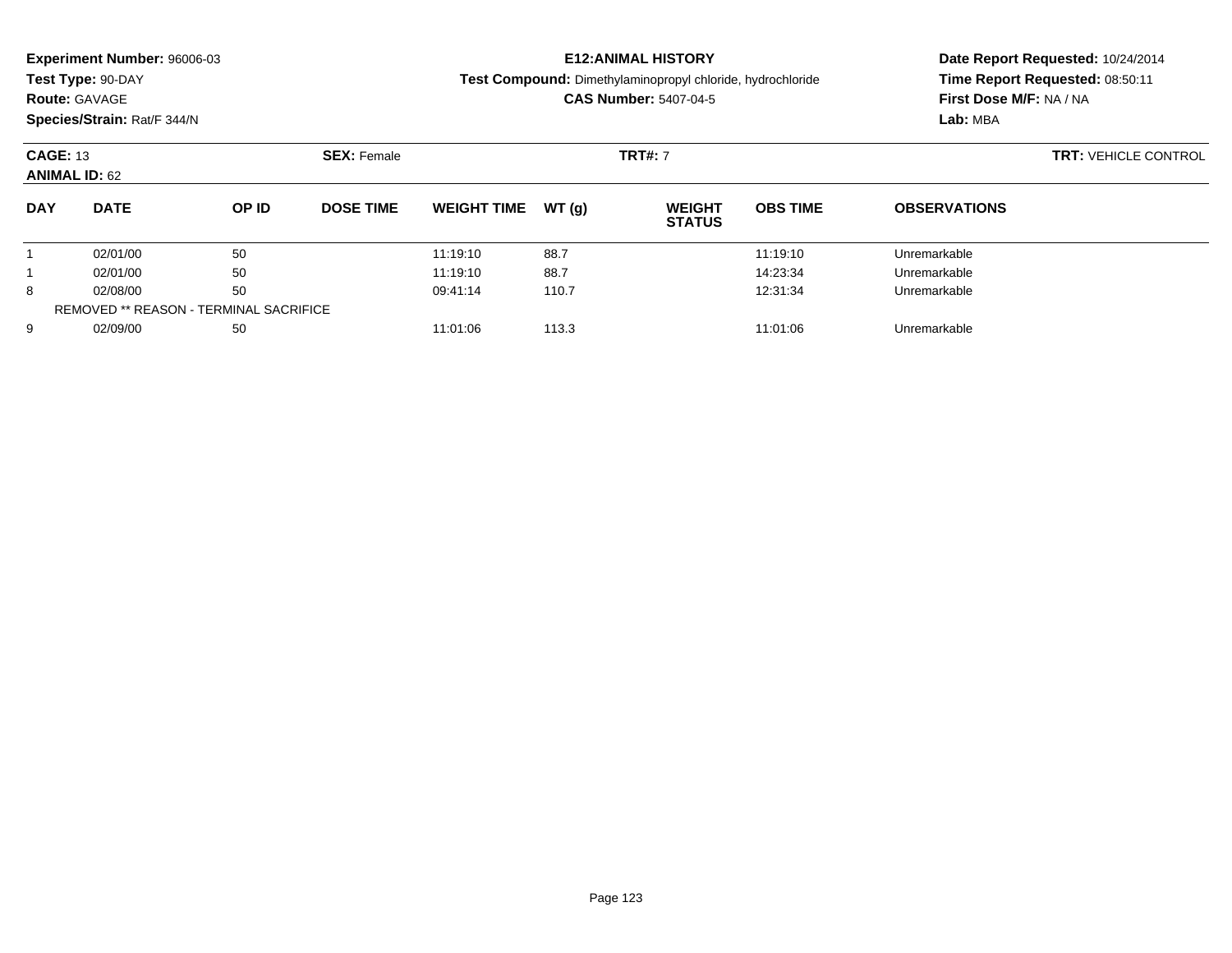| <b>Experiment Number: 96006-03</b><br>Test Type: 90-DAY<br><b>Route: GAVAGE</b><br>Species/Strain: Rat/F 344/N |             |                    |                  |                    |        | <b>E12:ANIMAL HISTORY</b><br><b>Test Compound:</b> Dimethylaminopropyl chloride, hydrochloride<br><b>CAS Number: 5407-04-5</b> |                 | Lab: MBA                    | Date Report Requested: 10/24/2014<br>Time Report Requested: 08:50:11<br>First Dose M/F: NA / NA |  |
|----------------------------------------------------------------------------------------------------------------|-------------|--------------------|------------------|--------------------|--------|--------------------------------------------------------------------------------------------------------------------------------|-----------------|-----------------------------|-------------------------------------------------------------------------------------------------|--|
| <b>CAGE: 13</b><br><b>ANIMAL ID: 63</b>                                                                        |             | <b>SEX: Female</b> |                  | <b>TRT#: 7</b>     |        |                                                                                                                                |                 | <b>TRT: VEHICLE CONTROL</b> |                                                                                                 |  |
| <b>DAY</b>                                                                                                     | <b>DATE</b> | OP ID              | <b>DOSE TIME</b> | <b>WEIGHT TIME</b> | WT (q) | <b>WEIGHT</b><br><b>STATUS</b>                                                                                                 | <b>OBS TIME</b> | <b>OBSERVATIONS</b>         |                                                                                                 |  |
|                                                                                                                | 02/01/00    | 50                 |                  | 11:19:10           | 91.4   |                                                                                                                                | 11:19:10        | Unremarkable                |                                                                                                 |  |
|                                                                                                                | 02/01/00    | 50                 |                  | 11:19:10           | 91.4   |                                                                                                                                | 14:23:34        | Unremarkable                |                                                                                                 |  |

1 02/01/00 50 50 11:19:10 91.4 1 14:23:34 Unremarkable

8 02/08/00 50 50 09:41:14 106.4 106.4 12:31:34 Unremarkable

9 02/09/00 50 50 11:01:06 105.3 11:01:06 105.3 11:01:06 105.3

8

9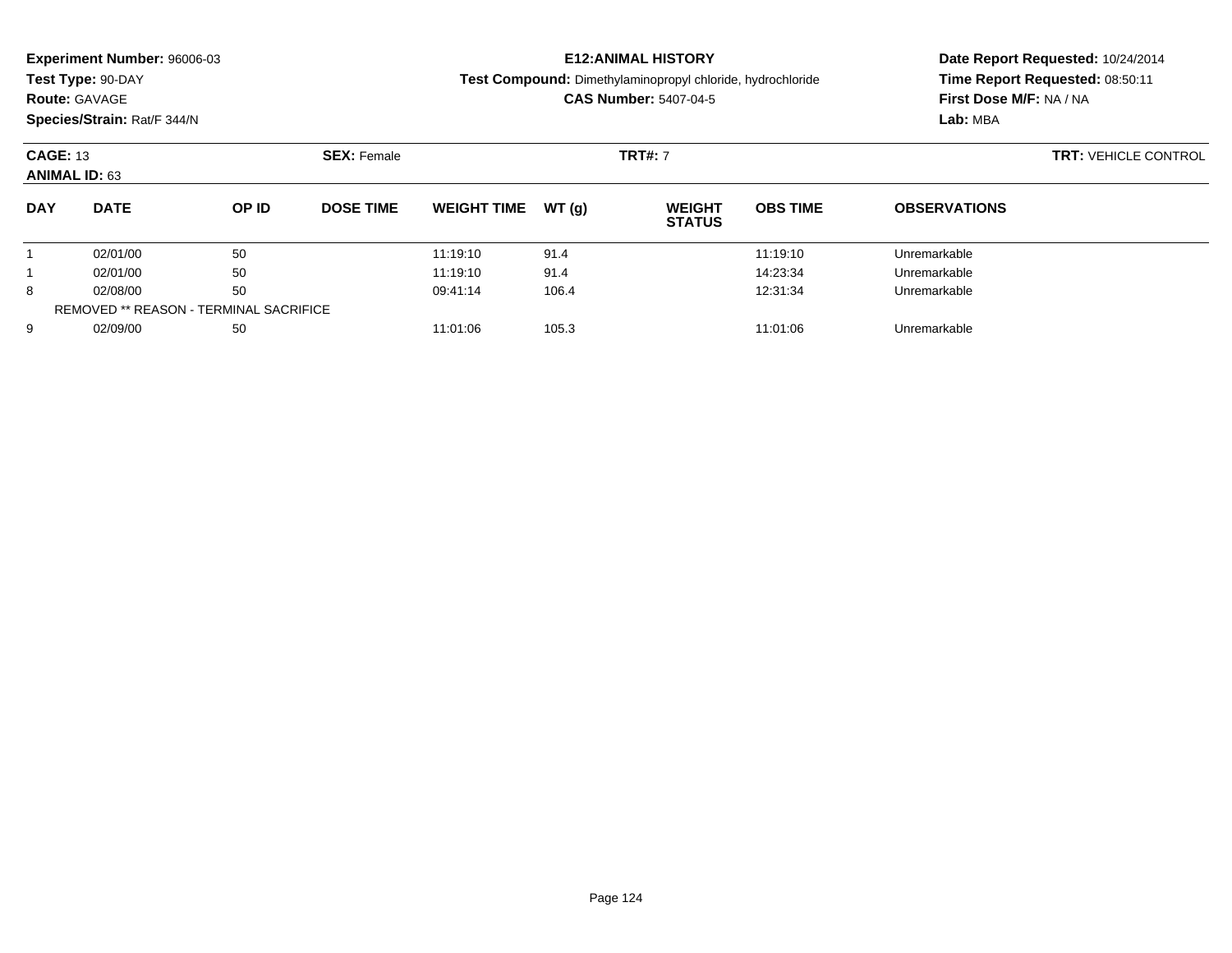| <b>Experiment Number: 96006-03</b>        |                    | <b>E12:ANIMAL HISTORY</b>                                                                  | Date Report Requested: 10/24/2014                          |
|-------------------------------------------|--------------------|--------------------------------------------------------------------------------------------|------------------------------------------------------------|
| Test Type: 90-DAY<br><b>Route: GAVAGE</b> |                    | Test Compound: Dimethylaminopropyl chloride, hydrochloride<br><b>CAS Number: 5407-04-5</b> | Time Report Requested: 08:50:11<br>First Dose M/F: NA / NA |
| Species/Strain: Rat/F 344/N               |                    |                                                                                            | Lab: MBA                                                   |
| <b>CAGE: 13</b><br><b>ANIMAL ID: 64</b>   | <b>SEX: Female</b> | <b>TRT#: 7</b>                                                                             | <b>TRT: VEHICLE CONTROL</b>                                |

| <b>DAY</b> | <b>DATE</b>                                   | OP ID | <b>DOSE TIME</b> | <b>WEIGHT TIME</b> | WT (a) | <b>WEIGHT</b><br><b>STATUS</b> | <b>OBS TIME</b> | <b>OBSERVATIONS</b> |
|------------|-----------------------------------------------|-------|------------------|--------------------|--------|--------------------------------|-----------------|---------------------|
|            | 02/01/00                                      | 50    |                  | 11:19:10           | 84.9   |                                | 11:19:10        | Unremarkable        |
|            | 02/01/00                                      | 50    |                  | 11:19:10           | 84.9   |                                | 14:23:34        | Unremarkable        |
| 8          | 02/08/00                                      | 50    |                  | 09:41:14           | 110.1  |                                | 12:31:34        | Unremarkable        |
|            | <b>REMOVED ** REASON - TERMINAL SACRIFICE</b> |       |                  |                    |        |                                |                 |                     |
| 9          | 02/09/00                                      | 50    |                  | 11:01:06           | 112.0  |                                | 11:01:06        | Unremarkable        |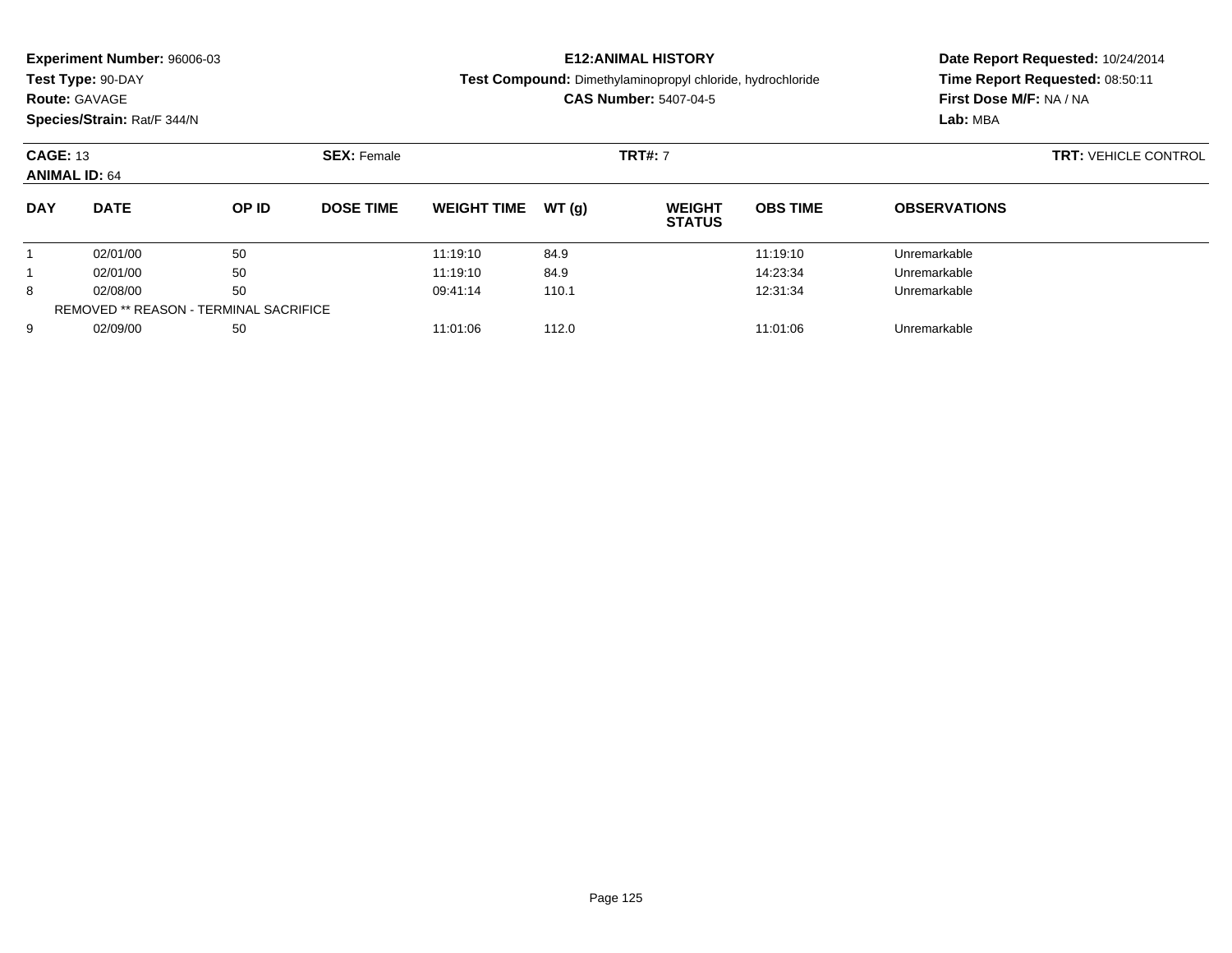| <b>Experiment Number: 96006-03</b><br>Test Type: 90-DAY<br><b>Route: GAVAGE</b><br>Species/Strain: Rat/F 344/N |                      |       |                                      |                    |        | <b>E12:ANIMAL HISTORY</b><br><b>Test Compound:</b> Dimethylaminopropyl chloride, hydrochloride<br><b>CAS Number: 5407-04-5</b> | Date Report Requested: 10/24/2014<br>Time Report Requested: 08:50:11<br>First Dose M/F: NA / NA<br>Lab: MBA |                     |  |
|----------------------------------------------------------------------------------------------------------------|----------------------|-------|--------------------------------------|--------------------|--------|--------------------------------------------------------------------------------------------------------------------------------|-------------------------------------------------------------------------------------------------------------|---------------------|--|
| <b>CAGE: 13</b>                                                                                                | <b>ANIMAL ID: 65</b> |       | <b>TRT#: 7</b><br><b>SEX:</b> Female |                    |        | <b>TRT: VEHICLE CONTROL</b>                                                                                                    |                                                                                                             |                     |  |
| <b>DAY</b>                                                                                                     | <b>DATE</b>          | OP ID | <b>DOSE TIME</b>                     | <b>WEIGHT TIME</b> | WT (q) | <b>WEIGHT</b><br><b>STATUS</b>                                                                                                 | <b>OBS TIME</b>                                                                                             | <b>OBSERVATIONS</b> |  |

02/01/00 <sup>50</sup> 11:19:10 97.0 11:19:10 Unremarkable

1 02/01/00 50 50 11:19:10 97.0 14:23:34 Unremarkable

8 02/08/00 50 50 09:41:14 108.8 12:31:34 Unremarkable

9 02/09/00 50 50 11:01:06 108.9 108.9 11:01:06 108.9

1

1

8

9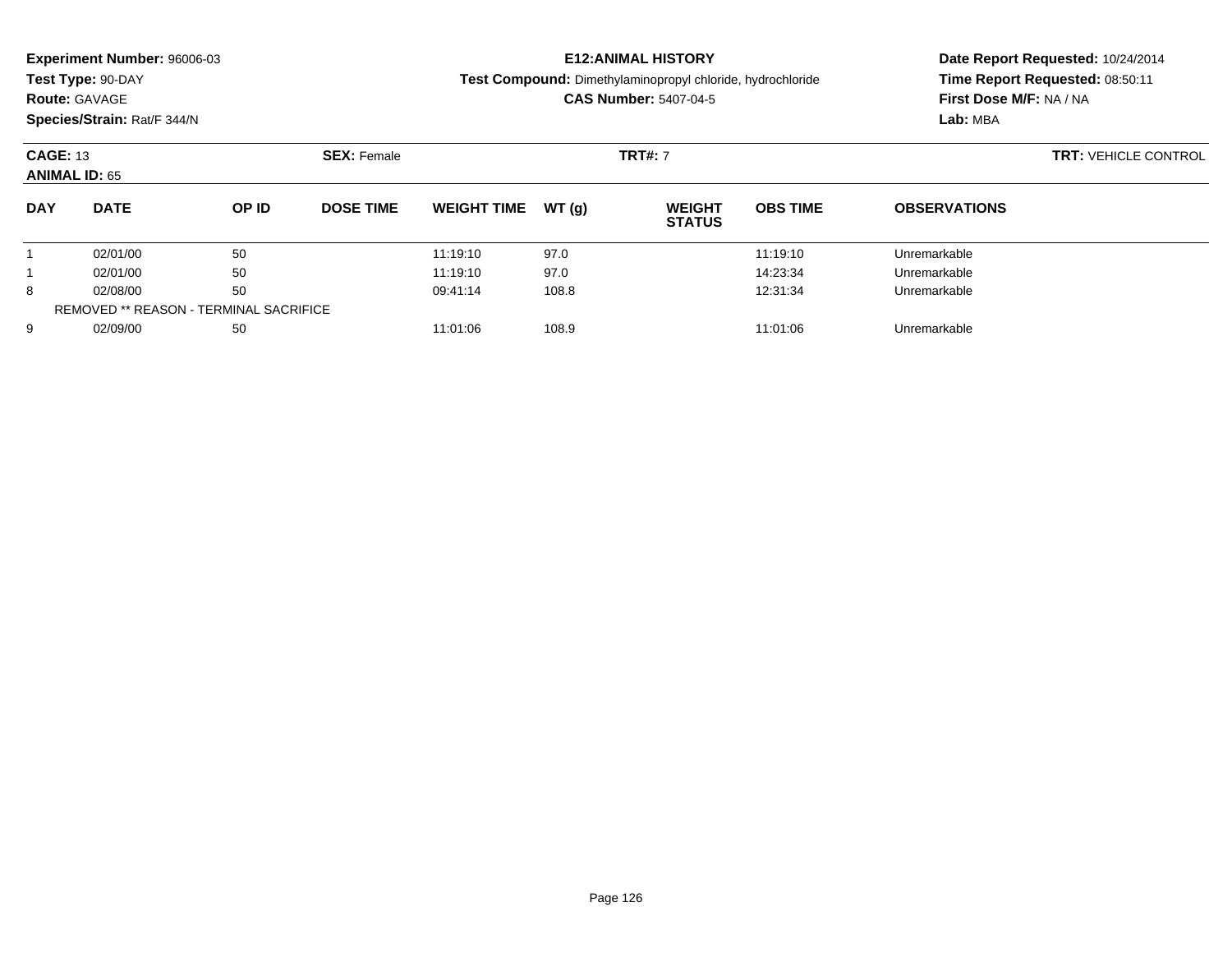**Test Type:** 90-DAY

### **Route:** GAVAGE

**Species/Strain:** Rat/F 344/N

#### **E12:ANIMAL HISTORY**

**Test Compound:** Dimethylaminopropyl chloride, hydrochloride

**CAS Number:** 5407-04-5

|            | <b>CAGE: 14</b><br><b>ANIMAL ID: 66</b>       |       | <b>SEX: Female</b> |                    |       | <b>TRT#: 7</b>                 | <b>TRT: VEHICLE CONTROL</b> |                     |  |
|------------|-----------------------------------------------|-------|--------------------|--------------------|-------|--------------------------------|-----------------------------|---------------------|--|
| <b>DAY</b> | <b>DATE</b>                                   | OP ID | <b>DOSE TIME</b>   | <b>WEIGHT TIME</b> | WT(q) | <b>WEIGHT</b><br><b>STATUS</b> | <b>OBS TIME</b>             | <b>OBSERVATIONS</b> |  |
|            | 02/01/00                                      | 50    |                    | 11:21:02           | 73.7  |                                | 11:21:02                    | Unremarkable        |  |
|            | 02/01/00                                      | 50    |                    | 11:21:02           | 73.7  |                                | 14:24:16                    | Unremarkable        |  |
| 8          | 02/08/00                                      | 50    |                    | 09:43:38           | 91.6  |                                | 12:32:12                    | Unremarkable        |  |
|            | <b>REMOVED ** REASON - TERMINAL SACRIFICE</b> |       |                    |                    |       |                                |                             |                     |  |
| 9          | 02/09/00                                      | 50    |                    | 11:03:34           | 93.3  |                                | 11:03:34                    | Unremarkable        |  |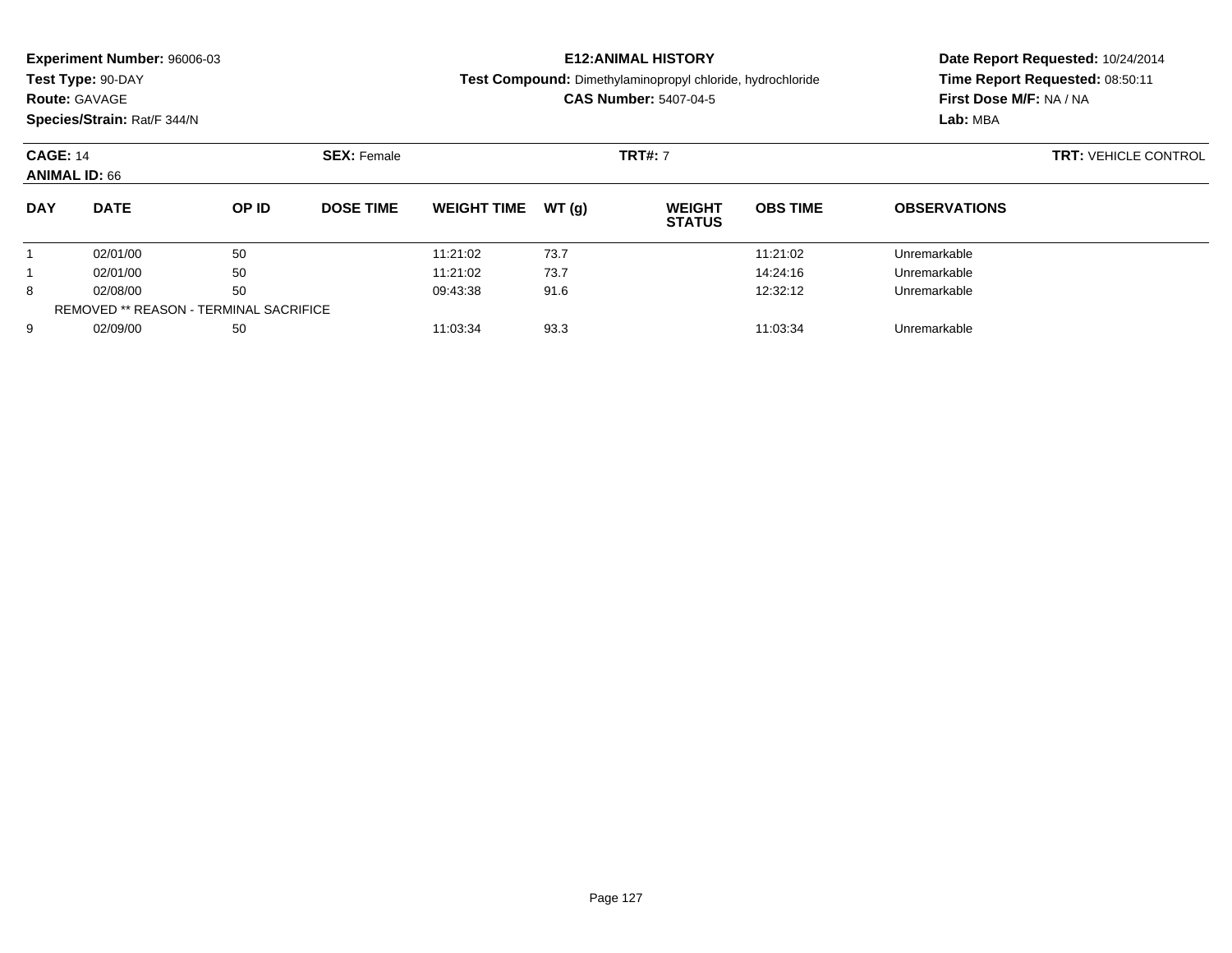| <b>Experiment Number: 96006-03</b> | <b>E12:ANIMAL HISTORY</b>                                  |  |
|------------------------------------|------------------------------------------------------------|--|
| Test Type: 90-DAY                  | Test Compound: Dimethylaminopropyl chloride, hydrochloride |  |
| <b>Route: GAVAGE</b>               | <b>CAS Number: 5407-04-5</b>                               |  |
| Species/Strain: Rat/F 344/N        |                                                            |  |

| <b>CAGE: 14</b><br><b>ANIMAL ID: 67</b> |                                               |       | <b>SEX: Female</b> |                    |       | <b>TRT#: 7</b>                 | <b>TRT: VEHICLE CONTROL</b> |                     |  |
|-----------------------------------------|-----------------------------------------------|-------|--------------------|--------------------|-------|--------------------------------|-----------------------------|---------------------|--|
| <b>DAY</b>                              | <b>DATE</b>                                   | OP ID | <b>DOSE TIME</b>   | <b>WEIGHT TIME</b> | WT(g) | <b>WEIGHT</b><br><b>STATUS</b> | <b>OBS TIME</b>             | <b>OBSERVATIONS</b> |  |
|                                         | 02/01/00                                      | 50    |                    | 11:21:02           | 82.0  |                                | 11:21:02                    | Unremarkable        |  |
|                                         | 02/01/00                                      | 50    |                    | 11:21:02           | 82.0  |                                | 14:24:16                    | Unremarkable        |  |
| 8                                       | 02/08/00                                      | 50    |                    | 09:43:38           | 98.9  |                                | 12:32:12                    | Unremarkable        |  |
|                                         | <b>REMOVED ** REASON - TERMINAL SACRIFICE</b> |       |                    |                    |       |                                |                             |                     |  |
| 9                                       | 02/09/00                                      | 50    |                    | 11:03:34           | 99.5  |                                | 11:03:34                    | Unremarkable        |  |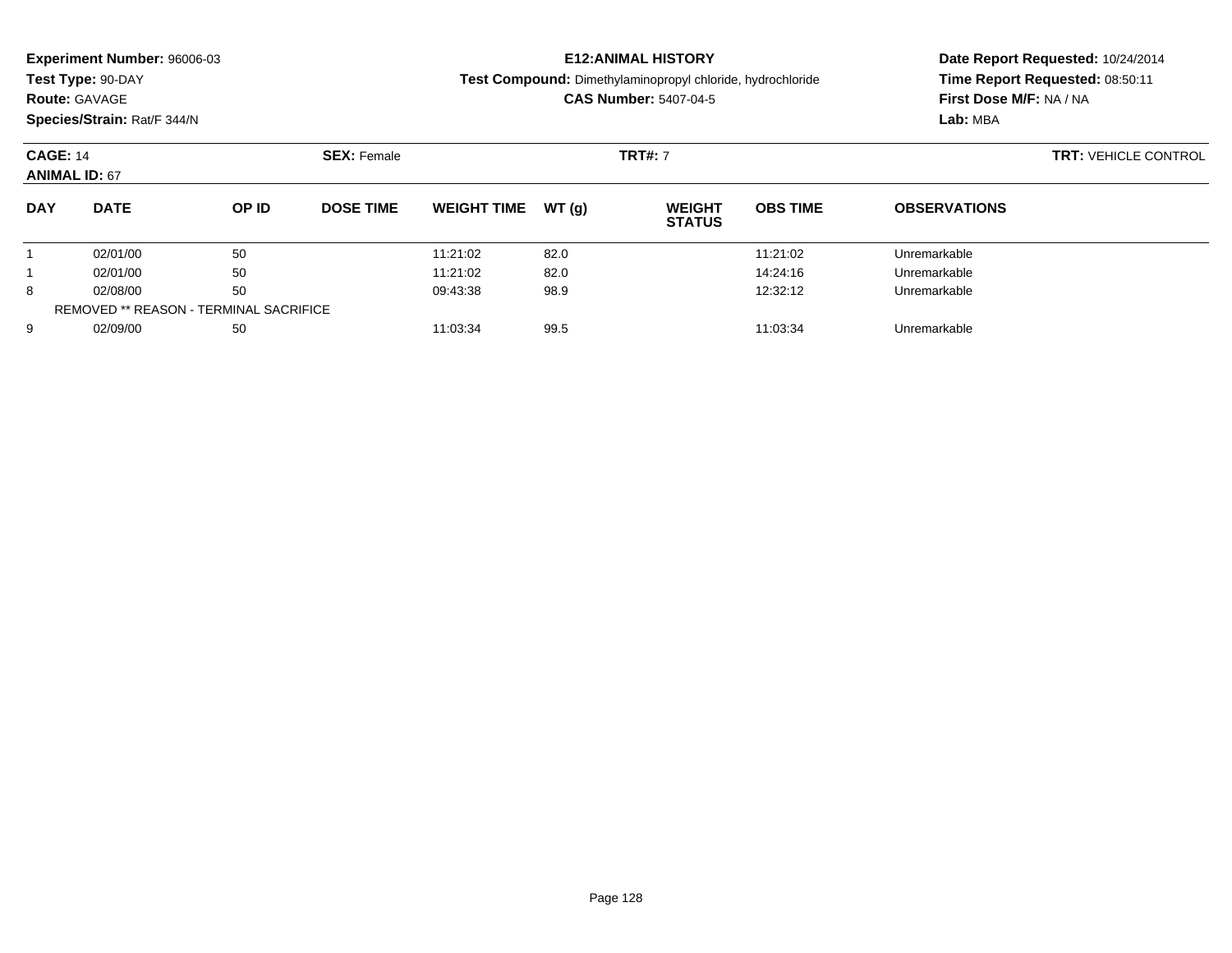| <b>Experiment Number: 96006-03</b> |
|------------------------------------|
|------------------------------------|

**Test Type:** 90-DAY

## **Route:** GAVAGE

**Species/Strain:** Rat/F 344/N

#### **E12:ANIMAL HISTORY**

**Test Compound:** Dimethylaminopropyl chloride, hydrochloride

**CAS Number:** 5407-04-5

|            | <b>CAGE: 14</b><br><b>ANIMAL ID: 68</b>       |       | <b>SEX: Female</b> |                    |       | <b>TRT#: 7</b>                 |                 |                     | <b>TRT: VEHICLE CONTROL</b> |
|------------|-----------------------------------------------|-------|--------------------|--------------------|-------|--------------------------------|-----------------|---------------------|-----------------------------|
| <b>DAY</b> | <b>DATE</b>                                   | OP ID | <b>DOSE TIME</b>   | <b>WEIGHT TIME</b> | WT(g) | <b>WEIGHT</b><br><b>STATUS</b> | <b>OBS TIME</b> | <b>OBSERVATIONS</b> |                             |
|            | 02/01/00                                      | 50    |                    | 11:21:02           | 88.3  |                                | 11:21:02        | Unremarkable        |                             |
|            | 02/01/00                                      | 50    |                    | 11:21:02           | 88.3  |                                | 14:24:16        | Unremarkable        |                             |
| 8          | 02/08/00                                      | 50    |                    | 09:43:38           | 110.3 |                                | 12:32:12        | Unremarkable        |                             |
|            | <b>REMOVED ** REASON - TERMINAL SACRIFICE</b> |       |                    |                    |       |                                |                 |                     |                             |
| 9          | 02/09/00                                      | 50    |                    | 11:03:34           | 109.6 |                                | 11:03:34        | Unremarkable        |                             |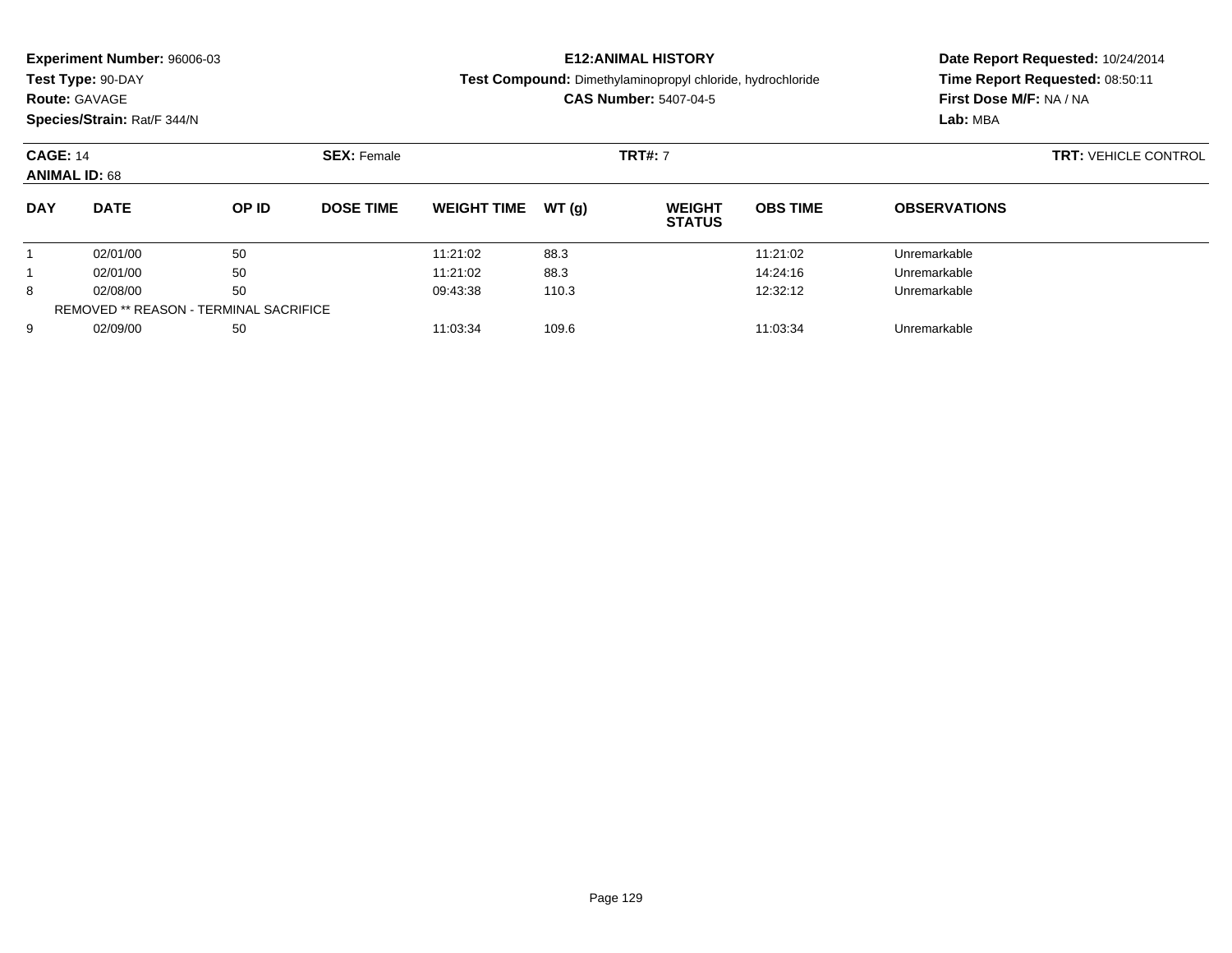**Test Type:** 90-DAY

## **Route:** GAVAGE

**Species/Strain:** Rat/F 344/N

#### **E12:ANIMAL HISTORY**

**Test Compound:** Dimethylaminopropyl chloride, hydrochloride

**CAS Number:** 5407-04-5

|            | <b>CAGE: 14</b><br><b>ANIMAL ID: 69</b>       |       | <b>SEX: Female</b> |                    |       | <b>TRT#: 7</b>                 | <b>TRT: VEHICLE CONTROL</b> |                     |  |
|------------|-----------------------------------------------|-------|--------------------|--------------------|-------|--------------------------------|-----------------------------|---------------------|--|
| <b>DAY</b> | <b>DATE</b>                                   | OP ID | <b>DOSE TIME</b>   | <b>WEIGHT TIME</b> | WT(g) | <b>WEIGHT</b><br><b>STATUS</b> | <b>OBS TIME</b>             | <b>OBSERVATIONS</b> |  |
|            | 02/01/00                                      | 50    |                    | 11:21:02           | 96.0  |                                | 11:21:02                    | Unremarkable        |  |
|            | 02/01/00                                      | 50    |                    | 11:21:02           | 96.0  |                                | 14:24:16                    | Unremarkable        |  |
| 8          | 02/08/00                                      | 50    |                    | 09:43:38           | 115.0 |                                | 12:32:12                    | Unremarkable        |  |
|            | <b>REMOVED ** REASON - TERMINAL SACRIFICE</b> |       |                    |                    |       |                                |                             |                     |  |
| 9          | 02/09/00                                      | 50    |                    | 11:03:34           | 117.7 |                                | 11:03:34                    | Unremarkable        |  |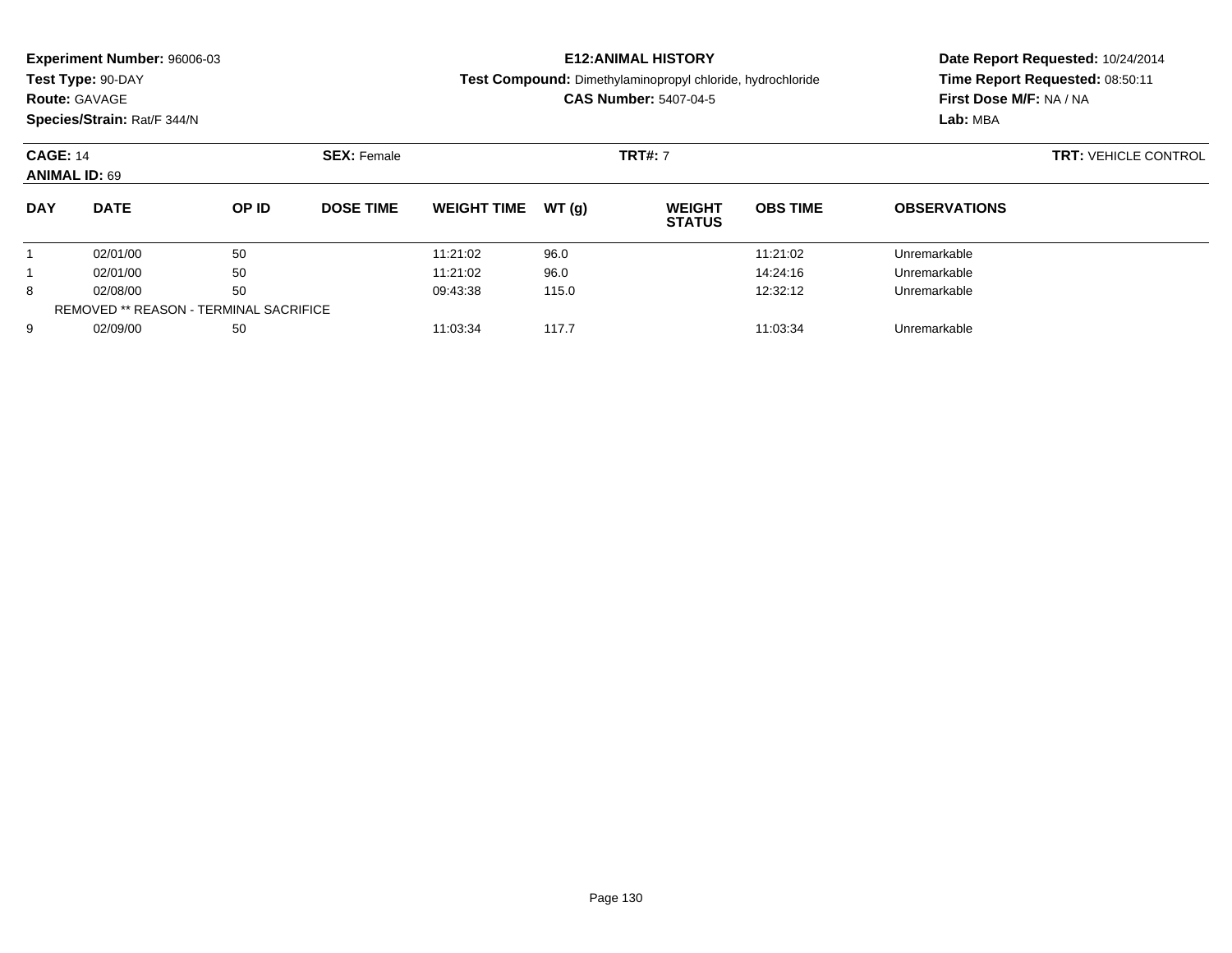| Experiment Number: 96006-03<br>Test Type: 90-DAY<br><b>Route: GAVAGE</b><br>Species/Strain: Rat/F 344/N |                      |                    |                  |                      |               | <b>E12: ANIMAL HISTORY</b><br><b>Test Compound:</b> Dimethylaminopropyl chloride, hydrochloride<br><b>CAS Number: 5407-04-5</b> | Date Report Requested: 10/24/2014<br>Time Report Requested: 08:50:11<br>First Dose M/F: NA / NA<br>Lab: MBA |                              |  |
|---------------------------------------------------------------------------------------------------------|----------------------|--------------------|------------------|----------------------|---------------|---------------------------------------------------------------------------------------------------------------------------------|-------------------------------------------------------------------------------------------------------------|------------------------------|--|
| <b>CAGE: 14</b><br><b>ANIMAL ID: 70</b>                                                                 |                      | <b>SEX: Female</b> | <b>TRT#: 7</b>   |                      |               |                                                                                                                                 | <b>TRT: VEHICLE CONTROL</b>                                                                                 |                              |  |
| <b>DAY</b>                                                                                              | <b>DATE</b>          | OP ID              | <b>DOSE TIME</b> | <b>WEIGHT TIME</b>   | WT(q)         | <b>WEIGHT</b><br><b>STATUS</b>                                                                                                  | <b>OBS TIME</b>                                                                                             | <b>OBSERVATIONS</b>          |  |
|                                                                                                         | 02/01/00             | 50                 |                  | 11:21:02             | 82.7          |                                                                                                                                 | 11:21:02                                                                                                    | Unremarkable                 |  |
| 8                                                                                                       | 02/01/00<br>02/08/00 | 50<br>50           |                  | 11:21:02<br>09:43:38 | 82.7<br>108.4 |                                                                                                                                 | 14:24:16<br>12:32:12                                                                                        | Unremarkable<br>Unremarkable |  |
|                                                                                                         |                      |                    |                  |                      |               |                                                                                                                                 |                                                                                                             |                              |  |

9 02/09/00 50 50 11:03:34 110.0 11:03:34 110.0 11:03:34 Unremarkable

REMOVED \*\* REASON - TERMINAL SACRIFICE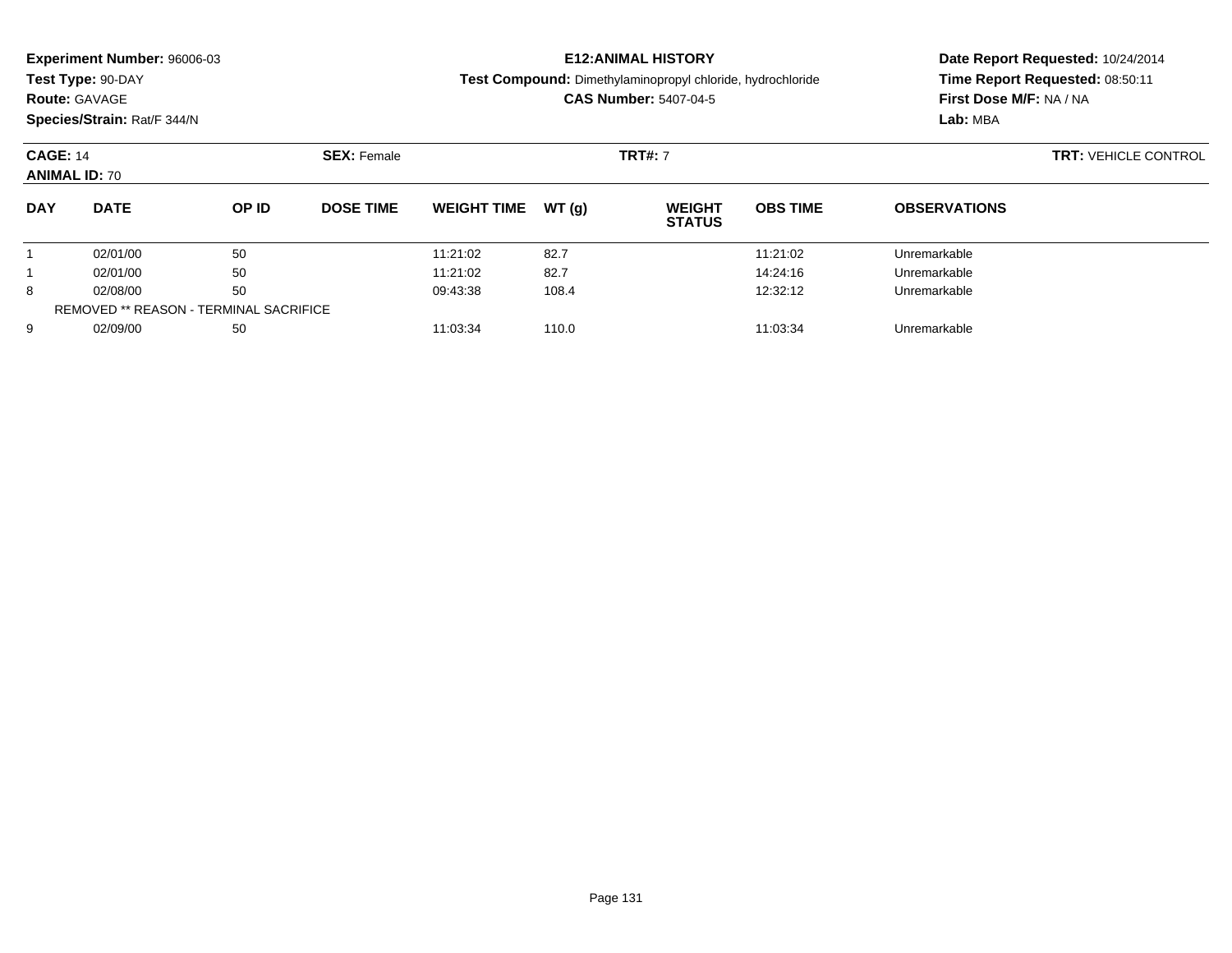|                                         | <b>Experiment Number: 96006-03</b><br>Test Type: 90-DAY<br><b>Route: GAVAGE</b><br>Species/Strain: Rat/F 344/N |       | <b>E12: ANIMAL HISTORY</b><br>Test Compound: Dimethylaminopropyl chloride, hydrochloride<br><b>CAS Number: 5407-04-5</b> |                    |       |                                | Date Report Requested: 10/24/2014<br>Time Report Requested: 08:50:11<br>First Dose M/F: NA / NA<br>Lab: MBA |                          |  |
|-----------------------------------------|----------------------------------------------------------------------------------------------------------------|-------|--------------------------------------------------------------------------------------------------------------------------|--------------------|-------|--------------------------------|-------------------------------------------------------------------------------------------------------------|--------------------------|--|
| <b>CAGE: 15</b><br><b>ANIMAL ID: 71</b> |                                                                                                                |       | <b>SEX: Female</b>                                                                                                       |                    |       | <b>TRT#: 8</b>                 |                                                                                                             | <b>TRT:</b> 100<br>MG/KG |  |
| <b>DAY</b>                              | <b>DATE</b>                                                                                                    | OP ID | <b>DOSE TIME</b>                                                                                                         | <b>WEIGHT TIME</b> | WT(q) | <b>WEIGHT</b><br><b>STATUS</b> | <b>OBS TIME</b>                                                                                             | <b>OBSERVATIONS</b>      |  |
|                                         | 02/01/00                                                                                                       | 50    |                                                                                                                          | 11:01:58           | 89.3  |                                | 11:01:58                                                                                                    | Unremarkable             |  |
|                                         | 02/01/00                                                                                                       | 50    |                                                                                                                          | 11:01:58           | 89.3  |                                | 14:24:52                                                                                                    | Unremarkable             |  |
| 8                                       | 02/08/00                                                                                                       | 50    |                                                                                                                          | 09:32:06           | 108.9 |                                | 12:32:42                                                                                                    | Unremarkable             |  |
|                                         | REMOVED ** REASON - TERMINAL SACRIFICE                                                                         |       |                                                                                                                          |                    |       |                                |                                                                                                             |                          |  |

9 02/09/00 50 50 11:30:36 112.3 12.3 11:30:36 Dnremarkable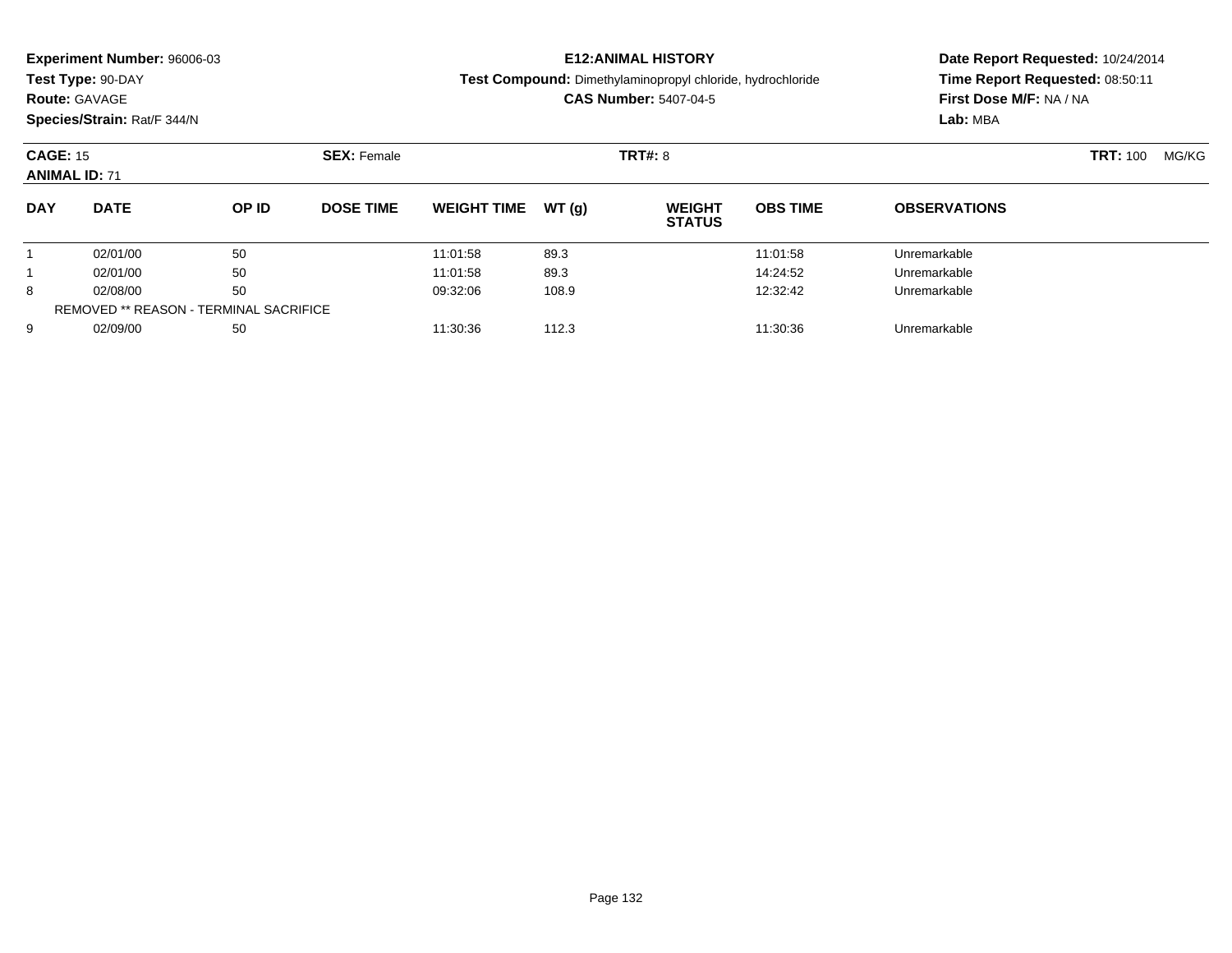| Experiment Number: 96006-03<br>Test Type: 90-DAY<br><b>Route: GAVAGE</b><br>Species/Strain: Rat/F 344/N |                                               |                    |                  | <b>E12:ANIMAL HISTORY</b><br>Test Compound: Dimethylaminopropyl chloride, hydrochloride<br><b>CAS Number: 5407-04-5</b> |                |                                |                 | Date Report Requested: 10/24/2014<br>Time Report Requested: 08:50:11<br>First Dose M/F: NA / NA<br>Lab: MBA |       |  |
|---------------------------------------------------------------------------------------------------------|-----------------------------------------------|--------------------|------------------|-------------------------------------------------------------------------------------------------------------------------|----------------|--------------------------------|-----------------|-------------------------------------------------------------------------------------------------------------|-------|--|
| <b>CAGE: 15</b><br><b>ANIMAL ID: 72</b>                                                                 |                                               | <b>SEX: Female</b> |                  |                                                                                                                         | <b>TRT#: 8</b> |                                | <b>TRT: 100</b> |                                                                                                             | MG/KG |  |
| <b>DAY</b>                                                                                              | <b>DATE</b>                                   | OP ID              | <b>DOSE TIME</b> | <b>WEIGHT TIME</b>                                                                                                      | WT(q)          | <b>WEIGHT</b><br><b>STATUS</b> | <b>OBS TIME</b> | <b>OBSERVATIONS</b>                                                                                         |       |  |
|                                                                                                         | 02/01/00                                      | 50                 |                  | 11:01:58                                                                                                                | 88.3           |                                | 11:01:58        | Unremarkable                                                                                                |       |  |
|                                                                                                         | 02/01/00                                      | 50                 |                  | 11:01:58                                                                                                                | 88.3           |                                | 14:24:52        | Unremarkable                                                                                                |       |  |
| 8                                                                                                       | 50<br>02/08/00                                |                    | 09:32:06         | 104.7                                                                                                                   |                | 12:32:42                       | Unremarkable    |                                                                                                             |       |  |
|                                                                                                         | <b>REMOVED ** REASON - TERMINAL SACRIFICE</b> |                    |                  |                                                                                                                         |                |                                |                 |                                                                                                             |       |  |

9 02/09/00 50 50 11:30:36 106.4 106.4 11:30:36 Dnremarkable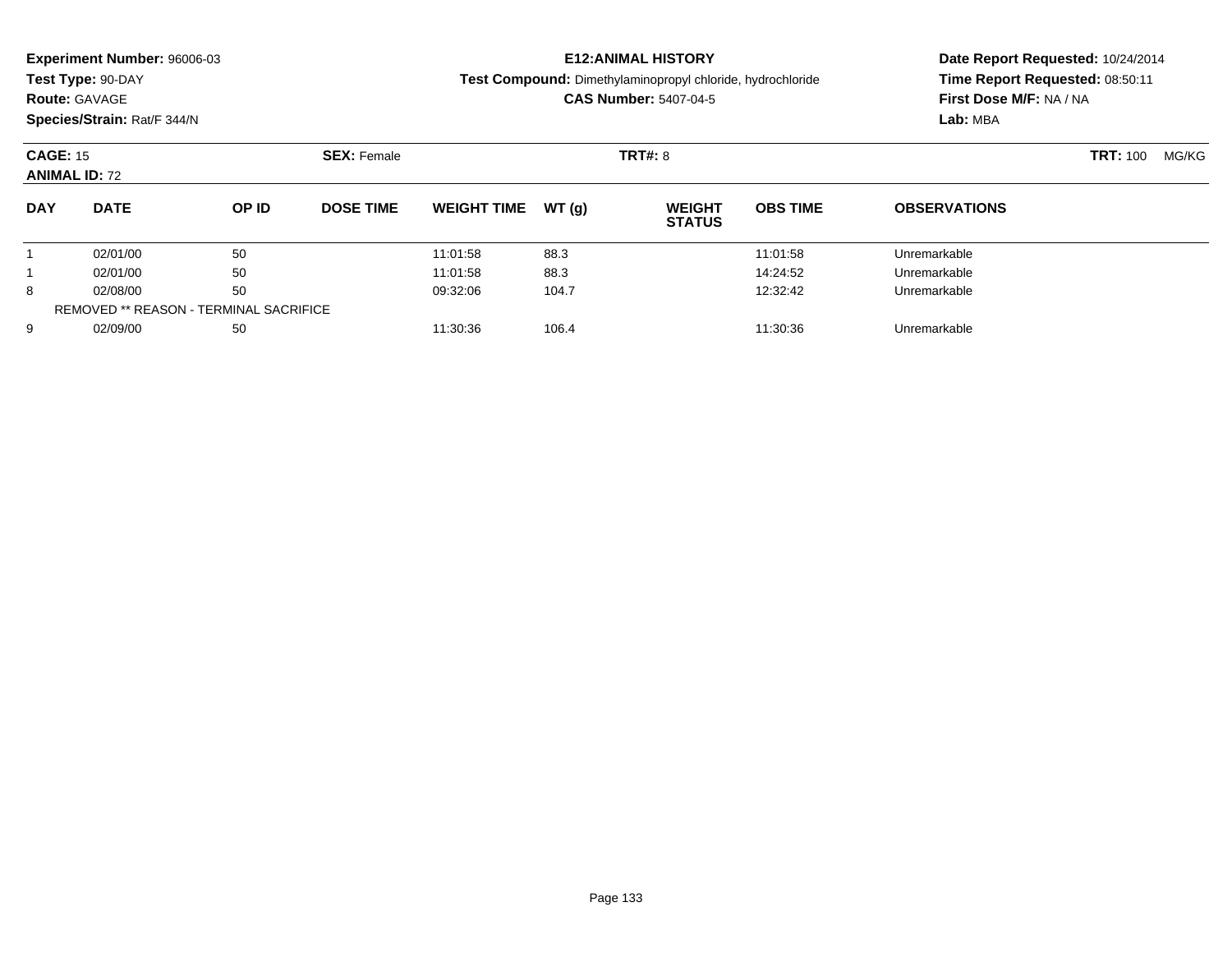| <b>Experiment Number: 96006-03</b><br>Test Type: 90-DAY<br><b>Route: GAVAGE</b><br>Species/Strain: Rat/F 344/N |             |       |                    | <b>E12:ANIMAL HISTORY</b><br><b>Test Compound:</b> Dimethylaminopropyl chloride, hydrochloride<br><b>CAS Number: 5407-04-5</b> |       |                                |                 | Date Report Requested: 10/24/2014<br>Time Report Requested: 08:50:11<br>First Dose M/F: NA / NA<br>Lab: MBA |  |  |
|----------------------------------------------------------------------------------------------------------------|-------------|-------|--------------------|--------------------------------------------------------------------------------------------------------------------------------|-------|--------------------------------|-----------------|-------------------------------------------------------------------------------------------------------------|--|--|
| <b>CAGE: 15</b><br><b>ANIMAL ID: 73</b>                                                                        |             |       | <b>SEX: Female</b> |                                                                                                                                |       | <b>TRT#: 8</b>                 |                 | <b>TRT:</b> 100<br>MG/KG                                                                                    |  |  |
| <b>DAY</b>                                                                                                     | <b>DATE</b> | OP ID | <b>DOSE TIME</b>   | <b>WEIGHT TIME</b>                                                                                                             | WT(a) | <b>WEIGHT</b><br><b>STATUS</b> | <b>OBS TIME</b> | <b>OBSERVATIONS</b>                                                                                         |  |  |
|                                                                                                                | 02/01/00    | 50    |                    | 11:01:58                                                                                                                       | 85.9  |                                | 11:01:58        | Unremarkable                                                                                                |  |  |
|                                                                                                                | 02/01/00    | 50    |                    | 11:01:58                                                                                                                       | 85.9  |                                | 14:24:52        | Unremarkable                                                                                                |  |  |
| 50<br>8<br>02/08/00                                                                                            |             |       | 09:32:06           | 101.3                                                                                                                          |       | 12:32:42                       | Unremarkable    |                                                                                                             |  |  |

9 02/09/00 50 50 11:30:36 102.7 102.7 11:30:36 102.7 11:30:36 Unremarkable

REMOVED \*\* REASON - TERMINAL SACRIFICE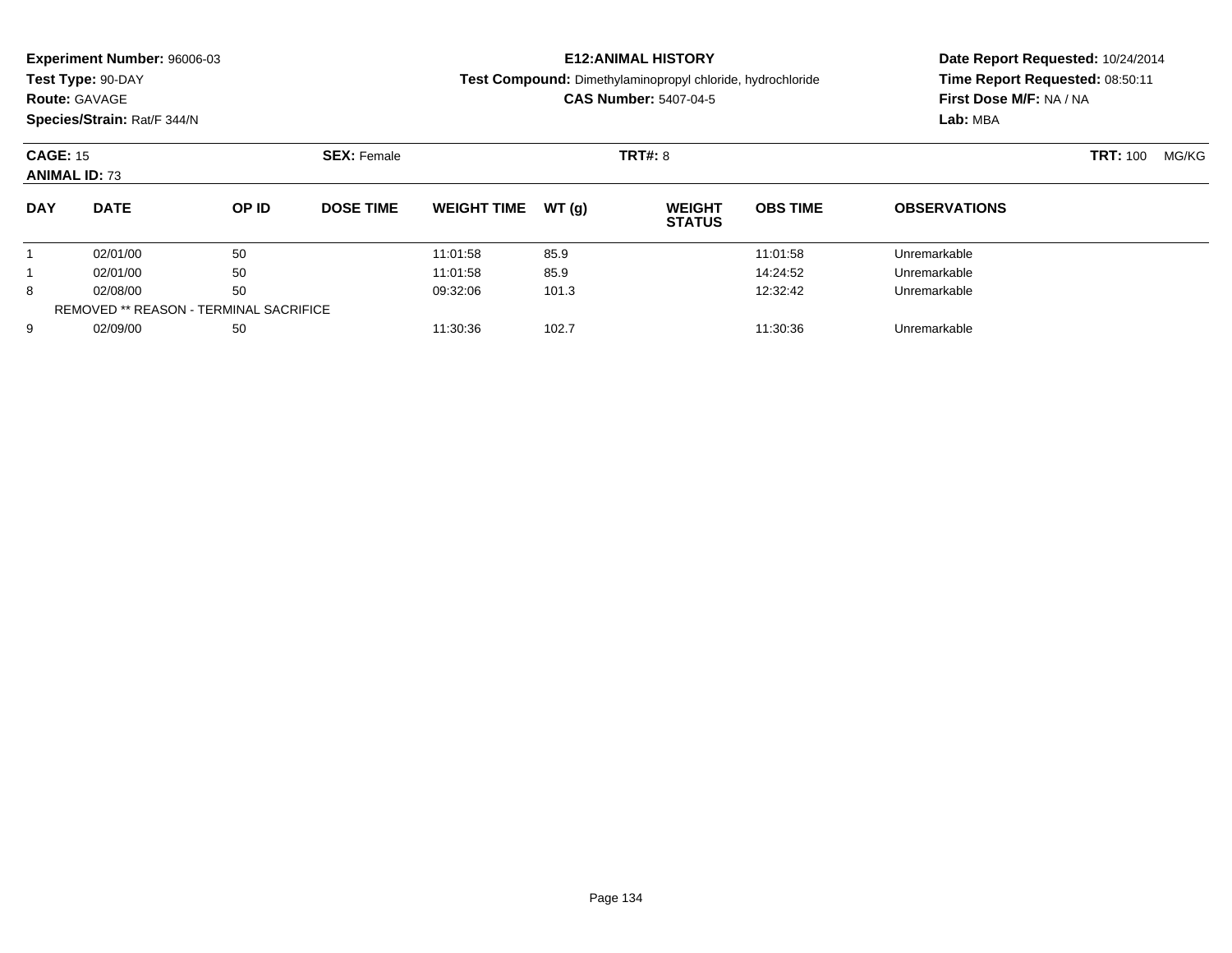|                                                                        | <b>Experiment Number: 96006-03</b><br>Test Type: 90-DAY<br><b>Route: GAVAGE</b> | <b>E12:ANIMAL HISTORY</b><br><b>Test Compound:</b> Dimethylaminopropyl chloride, hydrochloride<br><b>CAS Number: 5407-04-5</b> |                    |                    |          | Date Report Requested: 10/24/2014<br>Time Report Requested: 08:50:11<br>First Dose M/F: NA / NA<br>Lab: MBA |                 |                          |  |  |
|------------------------------------------------------------------------|---------------------------------------------------------------------------------|--------------------------------------------------------------------------------------------------------------------------------|--------------------|--------------------|----------|-------------------------------------------------------------------------------------------------------------|-----------------|--------------------------|--|--|
| Species/Strain: Rat/F 344/N<br><b>CAGE: 15</b><br><b>ANIMAL ID: 74</b> |                                                                                 |                                                                                                                                | <b>SEX: Female</b> | <b>TRT#: 8</b>     |          |                                                                                                             |                 | <b>TRT: 100</b><br>MG/KG |  |  |
| <b>DAY</b>                                                             | <b>DATE</b>                                                                     | OP ID                                                                                                                          | <b>DOSE TIME</b>   | <b>WEIGHT TIME</b> | WT (a)   | <b>WEIGHT</b><br><b>STATUS</b>                                                                              | <b>OBS TIME</b> | <b>OBSERVATIONS</b>      |  |  |
|                                                                        | 02/01/00                                                                        | 50                                                                                                                             |                    | 11:01:58           | 97.9     |                                                                                                             | 11:01:58        | Unremarkable             |  |  |
|                                                                        | 02/01/00                                                                        | 50                                                                                                                             |                    | 11:01:58           | 97.9     |                                                                                                             | 14:24:52        | Unremarkable             |  |  |
| 02/08/00<br>50<br>8                                                    |                                                                                 | 09:32:06                                                                                                                       | 119.2              |                    | 12:32:42 | Unremarkable                                                                                                |                 |                          |  |  |
|                                                                        |                                                                                 |                                                                                                                                |                    |                    |          |                                                                                                             |                 |                          |  |  |

9 02/09/00 50 50 11:30:36 120.0 120.0 120.0 11:30:36 Unremarkable

REMOVED \*\* REASON - TERMINAL SACRIFICE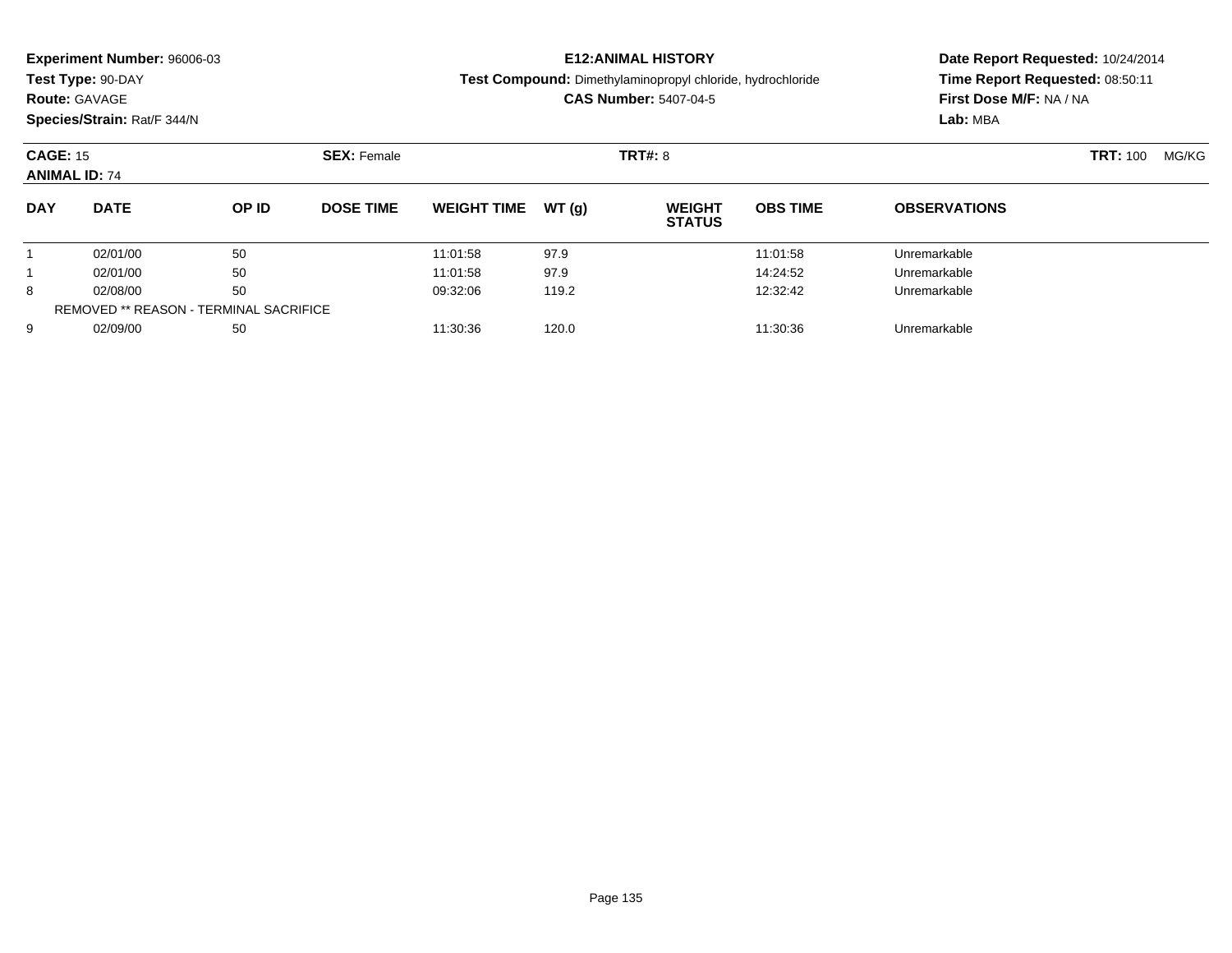| <b>Experiment Number: 96006-03</b><br>Test Type: 90-DAY<br><b>Route: GAVAGE</b><br>Species/Strain: Rat/F 344/N |                      |          |                                      | <b>E12:ANIMAL HISTORY</b><br>Test Compound: Dimethylaminopropyl chloride, hydrochloride<br><b>CAS Number: 5407-04-5</b> |              |                                |                      | Date Report Requested: 10/24/2014<br>Time Report Requested: 08:50:12<br>First Dose M/F: NA / NA<br>Lab: MBA |  |       |
|----------------------------------------------------------------------------------------------------------------|----------------------|----------|--------------------------------------|-------------------------------------------------------------------------------------------------------------------------|--------------|--------------------------------|----------------------|-------------------------------------------------------------------------------------------------------------|--|-------|
| <b>CAGE: 15</b><br><b>ANIMAL ID: 75</b>                                                                        |                      |          | <b>TRT#: 8</b><br><b>SEX: Female</b> |                                                                                                                         |              |                                | <b>TRT: 100</b>      |                                                                                                             |  | MG/KG |
| <b>DAY</b>                                                                                                     | <b>DATE</b>          | OP ID    | <b>DOSE TIME</b>                     | <b>WEIGHT TIME</b>                                                                                                      | WT (q)       | <b>WEIGHT</b><br><b>STATUS</b> | <b>OBS TIME</b>      | <b>OBSERVATIONS</b>                                                                                         |  |       |
|                                                                                                                | 02/01/00<br>02/01/00 | 50<br>50 |                                      | 11:01:58<br>11:01:58                                                                                                    | 76.7<br>76.7 |                                | 11:01:58<br>14:24:52 | Unremarkable<br>Unremarkable                                                                                |  |       |
|                                                                                                                |                      |          |                                      |                                                                                                                         |              |                                |                      |                                                                                                             |  |       |

8 02/08/00 50 50 09:32:06 97.2 12:32:42 Unremarkable

9 02/09/00 50 50 11:30:36 99.7 11:30:36 11:30:36 Dnremarkable

8

9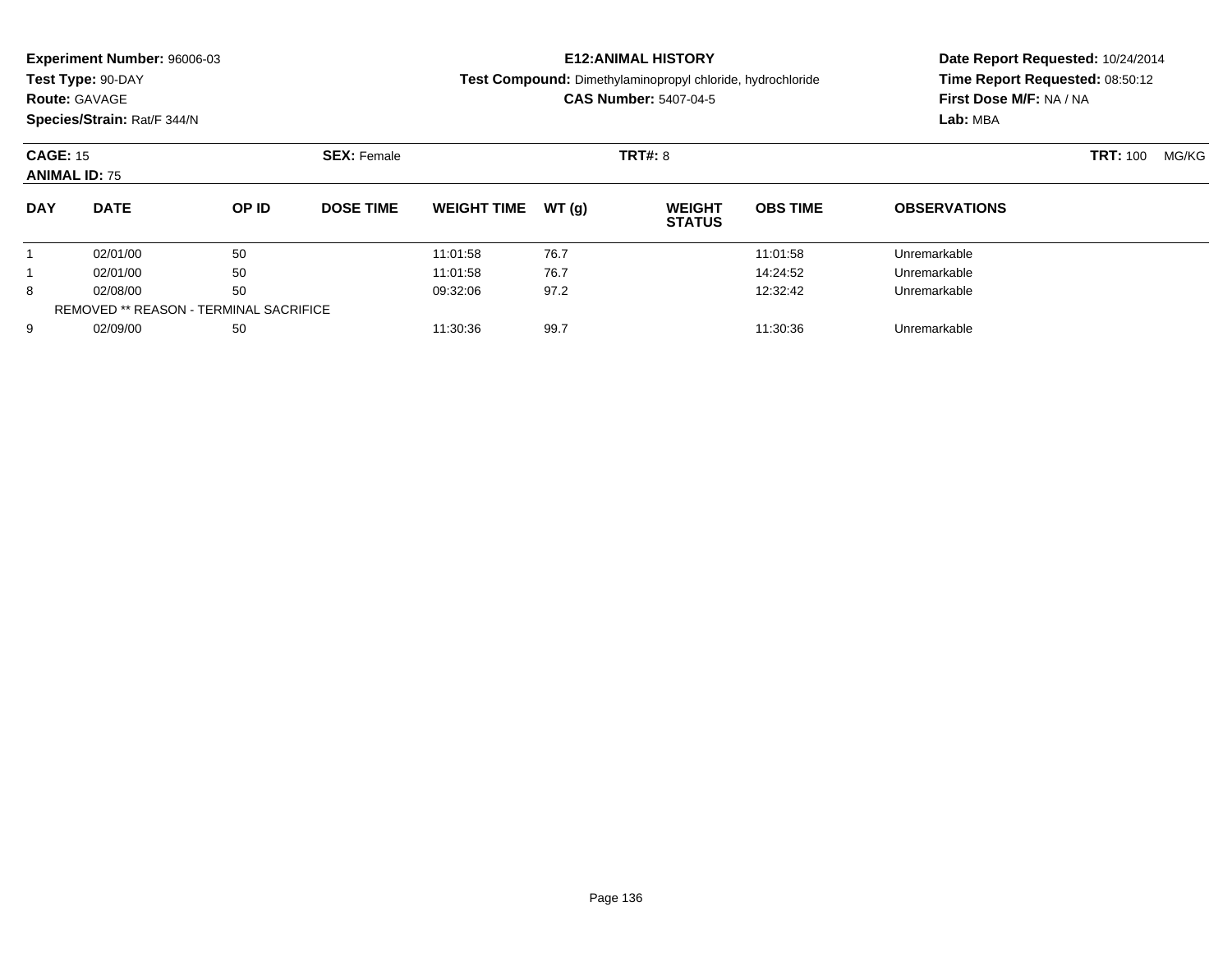|                                         | <b>Experiment Number: 96006-03</b><br>Test Type: 90-DAY<br><b>Route: GAVAGE</b><br>Species/Strain: Rat/F 344/N |       |                    |                     |       | <b>E12:ANIMAL HISTORY</b><br>Test Compound: Dimethylaminopropyl chloride, hydrochloride<br><b>CAS Number: 5407-04-5</b> | Date Report Requested: 10/24/2014<br>Time Report Requested: 08:50:12<br>First Dose M/F: NA / NA<br>Lab: MBA |                     |  |
|-----------------------------------------|----------------------------------------------------------------------------------------------------------------|-------|--------------------|---------------------|-------|-------------------------------------------------------------------------------------------------------------------------|-------------------------------------------------------------------------------------------------------------|---------------------|--|
| <b>CAGE: 16</b><br><b>ANIMAL ID: 76</b> |                                                                                                                |       | <b>SEX: Female</b> |                     |       | <b>TRT#: 8</b>                                                                                                          |                                                                                                             | <b>TRT: 100</b>     |  |
| <b>DAY</b>                              | <b>DATE</b>                                                                                                    | OP ID | <b>DOSE TIME</b>   | WEIGHT TIME $WT(q)$ |       | <b>WEIGHT</b><br><b>STATUS</b>                                                                                          | <b>OBS TIME</b>                                                                                             | <b>OBSERVATIONS</b> |  |
|                                         | 02/01/00                                                                                                       | 50    |                    | 11:03:34            | 101.3 |                                                                                                                         | 11:03:34                                                                                                    | Unremarkable        |  |

٠

1 02/01/00 50 50 11:03:34 101.3 101.3 14:25:18 Unremarkable

8 02/08/00 50 50 09:34:26 123.1 12:33:18 Dhremarkable

02/09/00 <sup>50</sup> 11:32:36 124.3 11:32:36 Unremarkable

1

8

9

REMOVED \*\* REASON - TERMINAL SACRIFICE

Page 137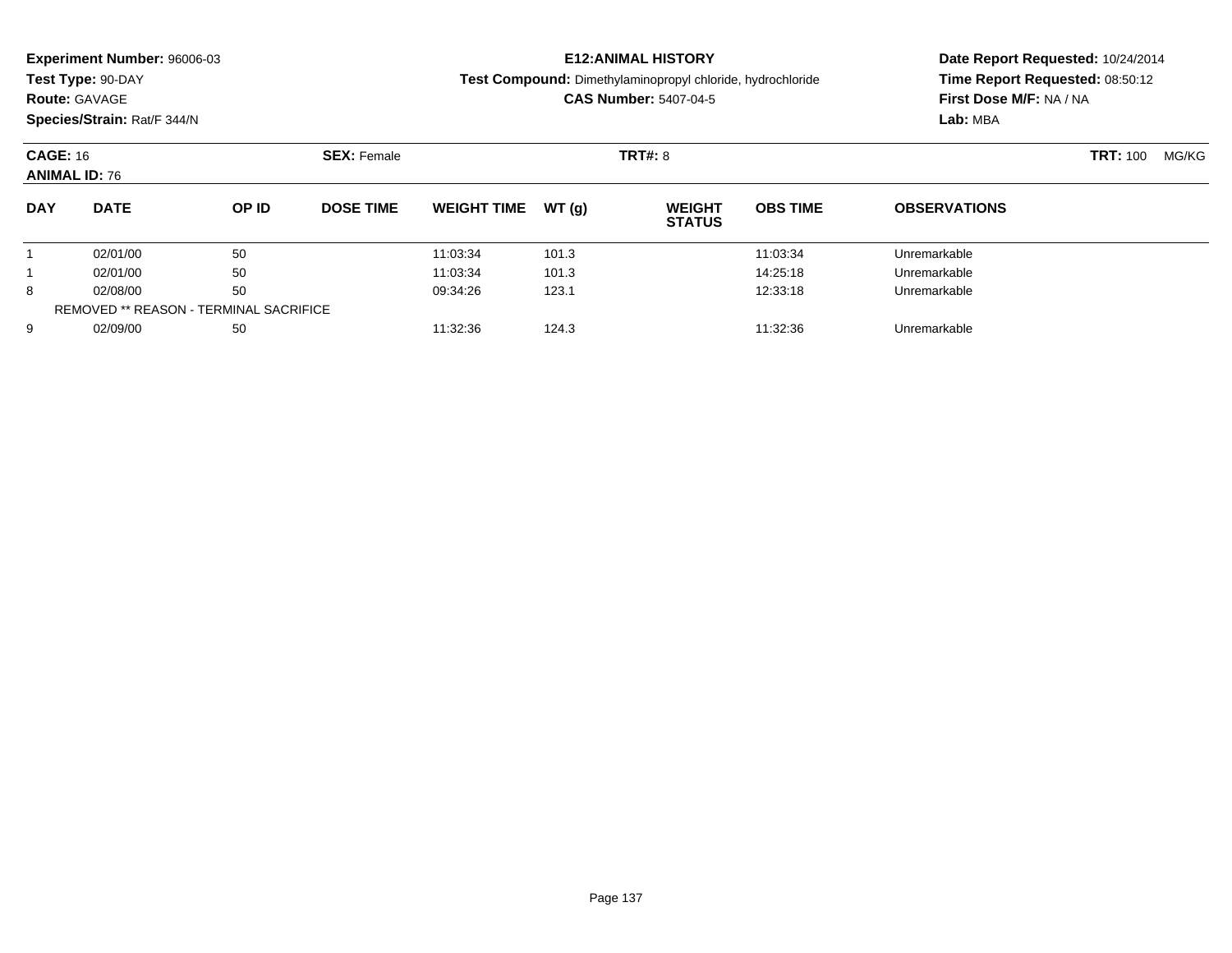|                                         | <b>Experiment Number: 96006-03</b><br>Test Type: 90-DAY<br><b>Route: GAVAGE</b><br>Species/Strain: Rat/F 344/N | <b>E12:ANIMAL HISTORY</b><br><b>Test Compound:</b> Dimethylaminopropyl chloride, hydrochloride<br><b>CAS Number: 5407-04-5</b> |                    |                    |       | Date Report Requested: 10/24/2014<br>Time Report Requested: 08:50:12<br>First Dose M/F: NA / NA<br>Lab: MBA |                 |                     |       |
|-----------------------------------------|----------------------------------------------------------------------------------------------------------------|--------------------------------------------------------------------------------------------------------------------------------|--------------------|--------------------|-------|-------------------------------------------------------------------------------------------------------------|-----------------|---------------------|-------|
| <b>CAGE: 16</b><br><b>ANIMAL ID: 77</b> |                                                                                                                |                                                                                                                                | <b>SEX: Female</b> | <b>TRT#: 8</b>     |       |                                                                                                             |                 | <b>TRT:</b> 100     | MG/KG |
| <b>DAY</b>                              | <b>DATE</b>                                                                                                    | OP ID                                                                                                                          | <b>DOSE TIME</b>   | <b>WEIGHT TIME</b> | WT(a) | <b>WEIGHT</b><br><b>STATUS</b>                                                                              | <b>OBS TIME</b> | <b>OBSERVATIONS</b> |       |
|                                         | 02/01/00                                                                                                       | 50                                                                                                                             |                    | 11:03:34           | 80.9  |                                                                                                             | 11:03:34        | Unremarkable        |       |
|                                         | 02/01/00                                                                                                       | 50                                                                                                                             |                    | 11:03:34           | 80.9  |                                                                                                             | 14:25:18        | Unremarkable        |       |
| 8                                       | 02/08/00                                                                                                       | 50                                                                                                                             |                    | 09:34:26           | 96.9  |                                                                                                             | 12:33:18        | Unremarkable        |       |
|                                         |                                                                                                                |                                                                                                                                |                    |                    |       |                                                                                                             |                 |                     |       |

02/09/00 <sup>50</sup> 11:32:36 97.0 11:32:36 Unremarkable

REMOVED \*\* REASON - TERMINAL SACRIFICE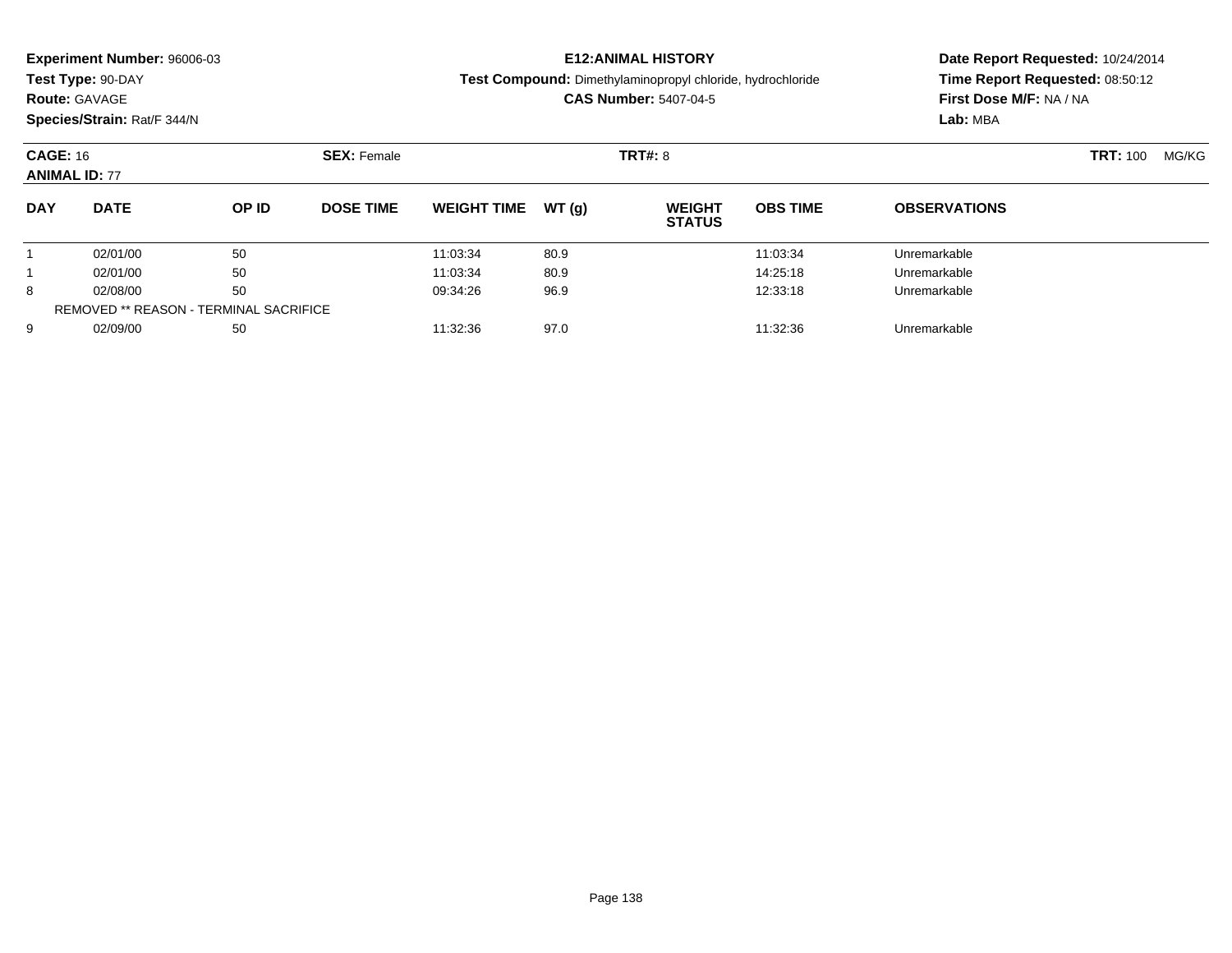| Experiment Number: 96006-03<br>Test Type: 90-DAY<br><b>Route: GAVAGE</b><br>Species/Strain: Rat/F 344/N |                                  |                |                    |                                  |                       | <b>E12: ANIMAL HISTORY</b><br><b>Test Compound:</b> Dimethylaminopropyl chloride, hydrochloride<br><b>CAS Number: 5407-04-5</b> | Date Report Requested: 10/24/2014<br>Time Report Requested: 08:50:12<br>First Dose M/F: NA / NA<br>Lab: MBA |                                              |  |
|---------------------------------------------------------------------------------------------------------|----------------------------------|----------------|--------------------|----------------------------------|-----------------------|---------------------------------------------------------------------------------------------------------------------------------|-------------------------------------------------------------------------------------------------------------|----------------------------------------------|--|
| <b>CAGE: 16</b><br><b>ANIMAL ID: 78</b>                                                                 |                                  |                | <b>SEX: Female</b> |                                  |                       | TRT#: 8                                                                                                                         |                                                                                                             | <b>TRT:</b> 100<br>MG/KG                     |  |
| <b>DAY</b>                                                                                              | <b>DATE</b>                      | OP ID          | <b>DOSE TIME</b>   | <b>WEIGHT TIME</b>               | WT(q)                 | <b>WEIGHT</b><br><b>STATUS</b>                                                                                                  | <b>OBS TIME</b>                                                                                             | <b>OBSERVATIONS</b>                          |  |
| 8                                                                                                       | 02/01/00<br>02/01/00<br>02/08/00 | 50<br>50<br>50 |                    | 11:03:34<br>11:03:34<br>09:34:26 | 80.3<br>80.3<br>102.8 |                                                                                                                                 | 11:03:34<br>14:25:18<br>12:33:18                                                                            | Unremarkable<br>Unremarkable<br>Unremarkable |  |

9 02/09/00 50 50 11:32:36 101.7 101.7 11:32:36 Dhremarkable

REMOVED \*\* REASON - TERMINAL SACRIFICE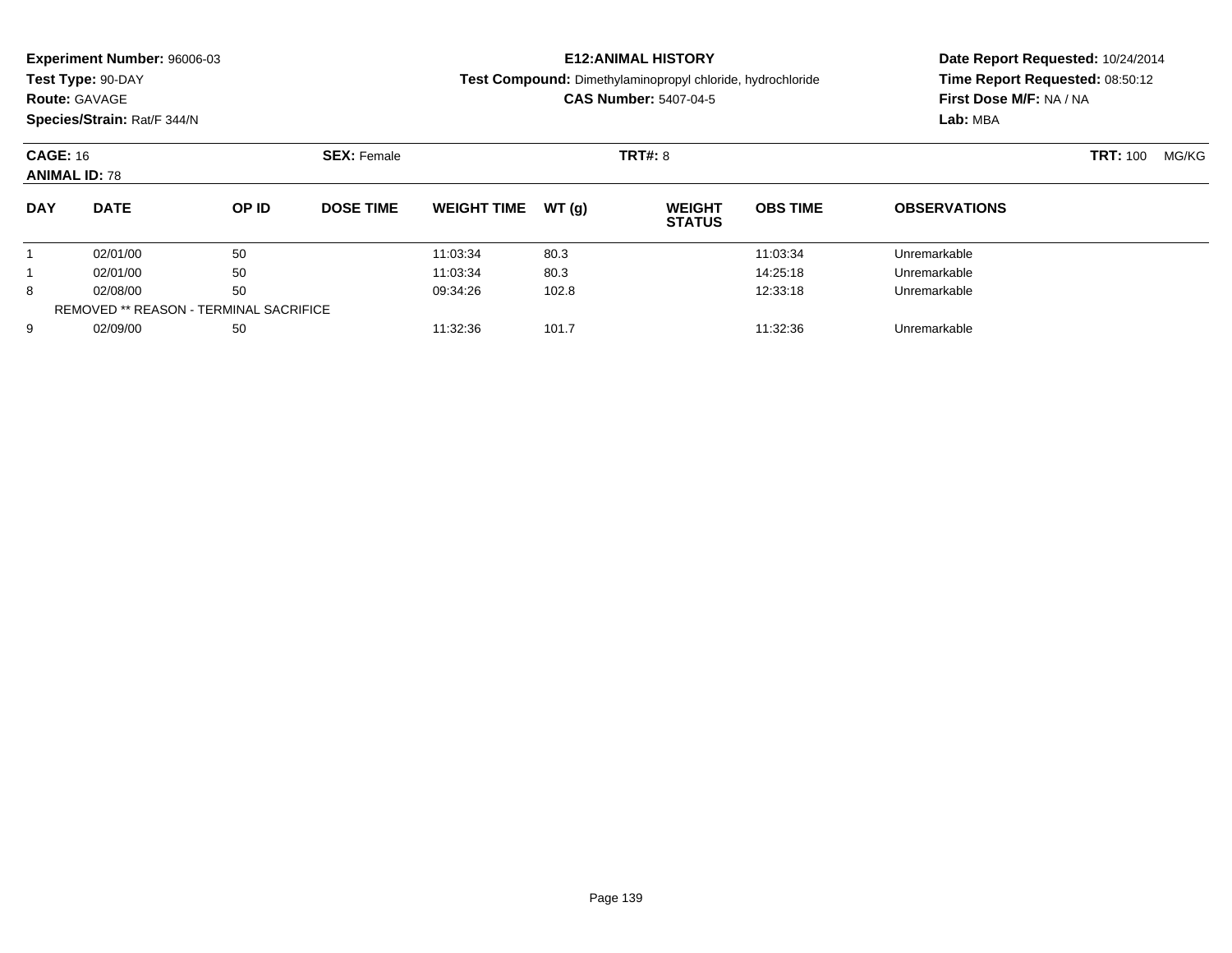| Experiment Number: 96006-03<br>Test Type: 90-DAY<br><b>Route: GAVAGE</b><br>Species/Strain: Rat/F 344/N |                                               |       |                    |                    |       | <b>E12:ANIMAL HISTORY</b><br>Test Compound: Dimethylaminopropyl chloride, hydrochloride<br><b>CAS Number: 5407-04-5</b> | Date Report Requested: 10/24/2014<br>Time Report Requested: 08:50:12<br>First Dose M/F: NA / NA<br>Lab: MBA |                     |  |       |
|---------------------------------------------------------------------------------------------------------|-----------------------------------------------|-------|--------------------|--------------------|-------|-------------------------------------------------------------------------------------------------------------------------|-------------------------------------------------------------------------------------------------------------|---------------------|--|-------|
| <b>CAGE: 16</b><br><b>ANIMAL ID: 79</b>                                                                 |                                               |       | <b>SEX: Female</b> |                    |       | <b>TRT#: 8</b>                                                                                                          |                                                                                                             | <b>TRT: 100</b>     |  | MG/KG |
| <b>DAY</b>                                                                                              | <b>DATE</b>                                   | OP ID | <b>DOSE TIME</b>   | <b>WEIGHT TIME</b> | WT(q) | <b>WEIGHT</b><br><b>STATUS</b>                                                                                          | <b>OBS TIME</b>                                                                                             | <b>OBSERVATIONS</b> |  |       |
|                                                                                                         | 02/01/00                                      | 50    |                    | 11:03:34           | 90.0  |                                                                                                                         | 11:03:34                                                                                                    | Unremarkable        |  |       |
|                                                                                                         | 02/01/00                                      | 50    |                    | 11:03:34           | 90.0  |                                                                                                                         | 14:25:18                                                                                                    | Unremarkable        |  |       |
| 8                                                                                                       | 02/08/00                                      | 50    |                    | 09:34:26           | 108.4 |                                                                                                                         | 12:33:18                                                                                                    | Unremarkable        |  |       |
|                                                                                                         | <b>REMOVED ** REASON - TERMINAL SACRIFICE</b> |       |                    |                    |       |                                                                                                                         |                                                                                                             |                     |  |       |

9 02/09/00 50 50 11:32:36 109.7 109.7 11:32:36 109.7 11:32:36 Unremarkable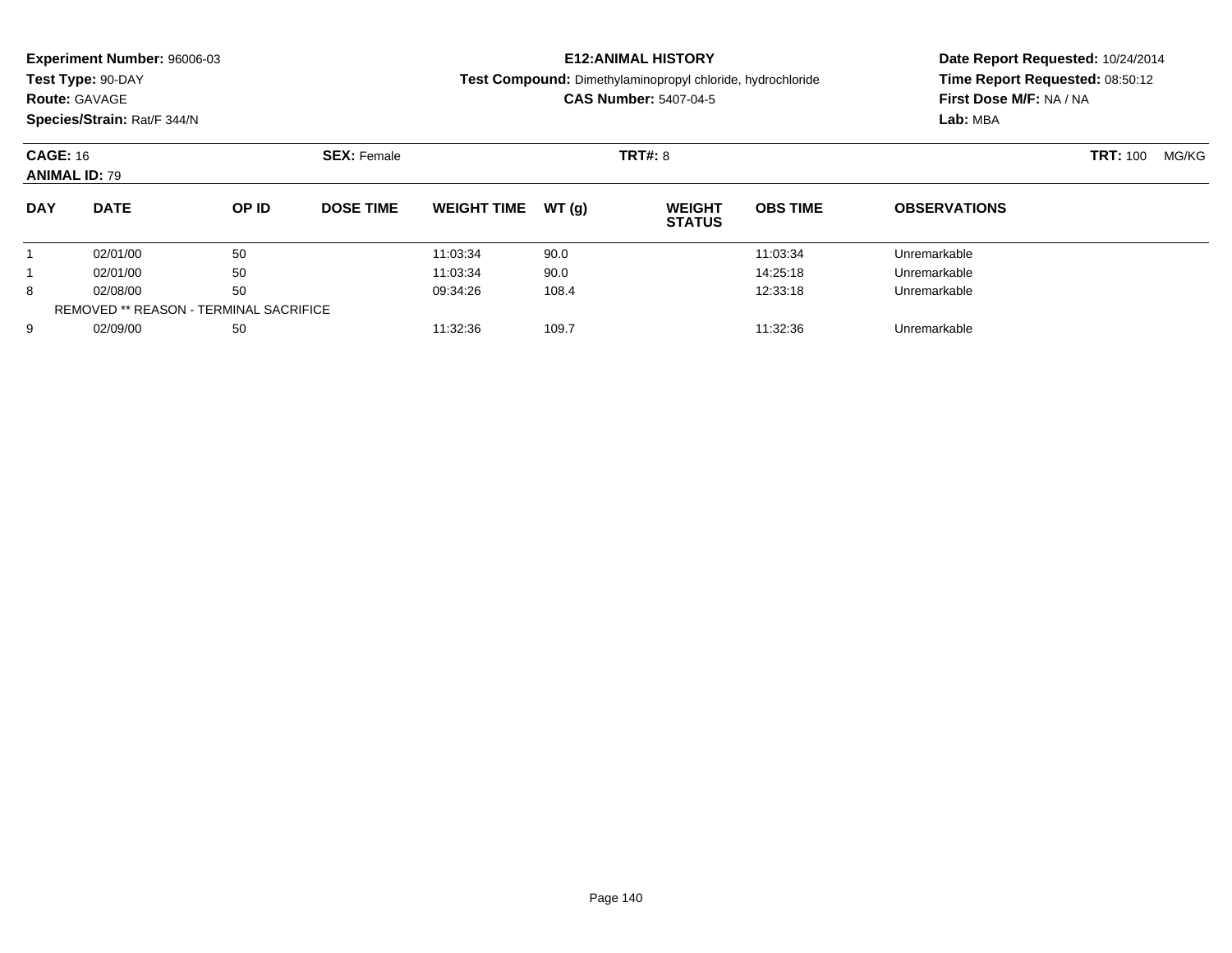|                                       | <b>Experiment Number: 96006-03</b> |       |                  |                                                            |                | <b>E12:ANIMAL HISTORY</b>      | Date Report Requested: 10/24/2014 |                                 |  |  |
|---------------------------------------|------------------------------------|-------|------------------|------------------------------------------------------------|----------------|--------------------------------|-----------------------------------|---------------------------------|--|--|
|                                       | Test Type: 90-DAY                  |       |                  | Test Compound: Dimethylaminopropyl chloride, hydrochloride |                |                                |                                   | Time Report Requested: 08:50:12 |  |  |
|                                       | <b>Route: GAVAGE</b>               |       |                  |                                                            |                | <b>CAS Number: 5407-04-5</b>   |                                   | First Dose M/F: NA / NA         |  |  |
|                                       | Species/Strain: Rat/F 344/N        |       |                  |                                                            |                |                                |                                   | Lab: MBA                        |  |  |
| <b>CAGE: 16</b><br><b>SEX: Female</b> |                                    |       |                  |                                                            | <b>TRT#: 8</b> |                                | <b>TRT: 100</b>                   | MG/KG                           |  |  |
| <b>ANIMAL ID: 80</b>                  |                                    |       |                  |                                                            |                |                                |                                   |                                 |  |  |
| <b>DAY</b>                            | <b>DATE</b>                        | OP ID | <b>DOSE TIME</b> | <b>WEIGHT TIME</b>                                         | WT(q)          | <b>WEIGHT</b><br><b>STATUS</b> | <b>OBS TIME</b>                   | <b>OBSERVATIONS</b>             |  |  |
|                                       | 02/01/00                           | 50    |                  | 11:03:34                                                   | 91.7           |                                | 11:03:34                          | Unremarkable                    |  |  |
|                                       | 02/01/00                           | 50    |                  | 11:03:34                                                   | 91.7           |                                | 14:25:18                          | Unremarkable                    |  |  |
| 8                                     | 02/08/00                           | 50    |                  | 09:34:26                                                   | 115.9          |                                | 12:33:18                          | Unremarkable                    |  |  |

8 02/08/00 50 50 09:34:26 115.9 12:33:18 Unremarkable

9 02/09/00 50 50 11:32:36 116.7 116.7 11:32:36 116.7 11:32:36 Unremarkable

REMOVED \*\* REASON - TERMINAL SACRIFICE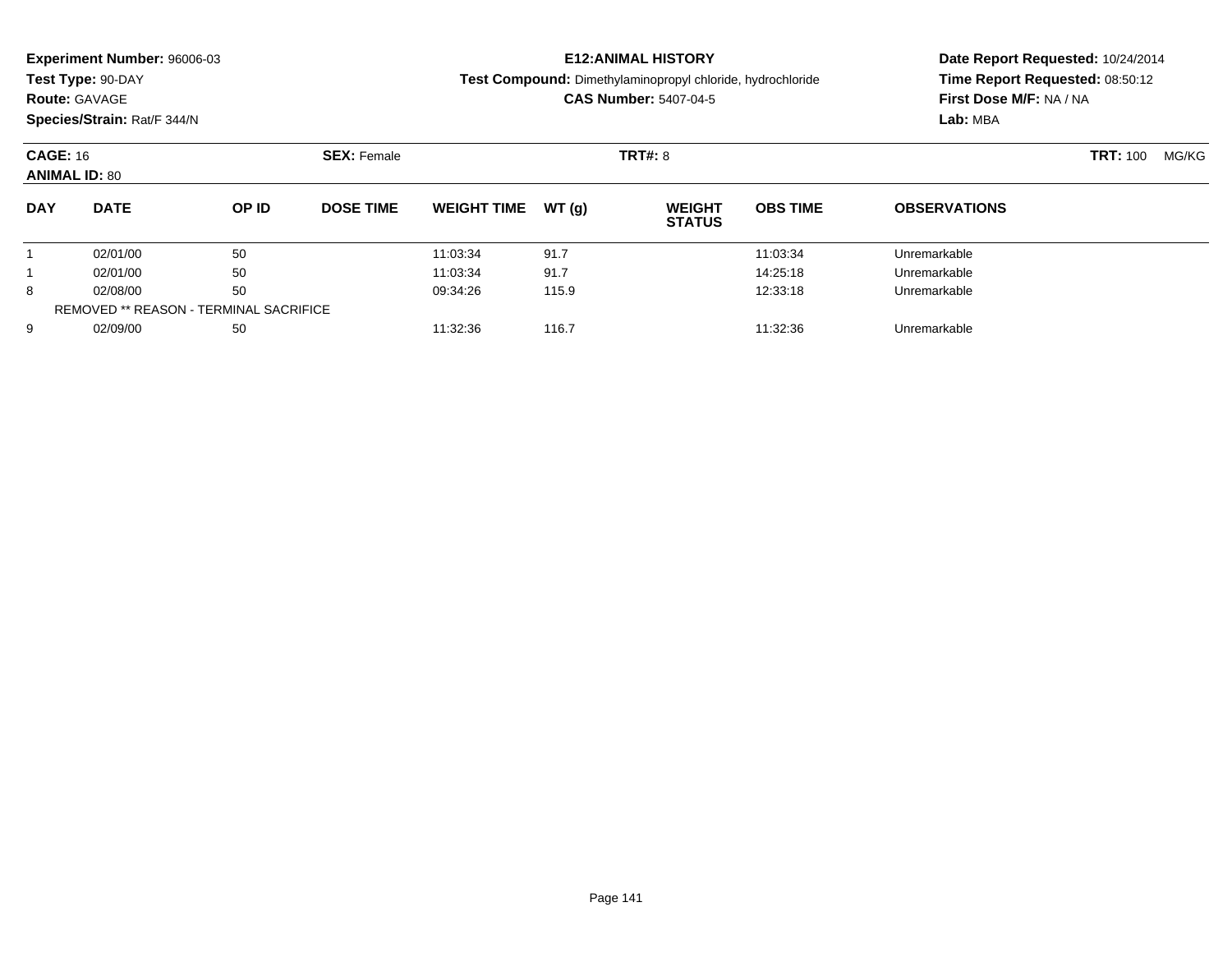| Experiment Number: 96006-03<br>Test Type: 90-DAY<br><b>Route: GAVAGE</b><br>Species/Strain: Rat/F 344/N |             |                                         |                    |                                  |                | <b>E12: ANIMAL HISTORY</b><br><b>Test Compound:</b> Dimethylaminopropyl chloride, hydrochloride<br><b>CAS Number: 5407-04-5</b> | Date Report Requested: 10/24/2014<br>Time Report Requested: 08:50:12<br>First Dose M/F: NA / NA<br>Lab: MBA |                                        |                 |       |
|---------------------------------------------------------------------------------------------------------|-------------|-----------------------------------------|--------------------|----------------------------------|----------------|---------------------------------------------------------------------------------------------------------------------------------|-------------------------------------------------------------------------------------------------------------|----------------------------------------|-----------------|-------|
| <b>CAGE: 17</b><br><b>ANIMAL ID: 81</b>                                                                 |             |                                         | <b>SEX: Female</b> |                                  | <b>TRT#: 9</b> |                                                                                                                                 |                                                                                                             |                                        | <b>TRT: 200</b> | MG/KG |
| <b>DAY</b>                                                                                              | <b>DATE</b> | OP ID                                   | <b>DOSE TIME</b>   | <b>WEIGHT TIME</b>               | WT(g)          | <b>WEIGHT</b><br><b>STATUS</b>                                                                                                  | <b>OBS TIME</b>                                                                                             | <b>OBSERVATIONS</b>                    |                 |       |
| 1                                                                                                       | 02/01/00    | 50                                      |                    | 11:14:28                         | 76.0           |                                                                                                                                 | 11:14:28                                                                                                    | Unremarkable                           |                 |       |
|                                                                                                         | 02/01/00    | 50                                      |                    | 11:14:28                         | 76.0           |                                                                                                                                 | 14:25:54                                                                                                    | <b>Abnormal Breathing</b><br>Lethargic |                 |       |
| 2                                                                                                       | 02/02/00    | 50<br>REMOVED ** REASON - NATURAL DEATH |                    | **NOTE-Discharge from both eyes. |                |                                                                                                                                 | 09:49:14                                                                                                    |                                        |                 |       |
| 2                                                                                                       | 02/02/00    | 50                                      |                    | 09:47:42                         | 73.2           |                                                                                                                                 | 09:47:42                                                                                                    | Nasal/Eye Discharge                    |                 |       |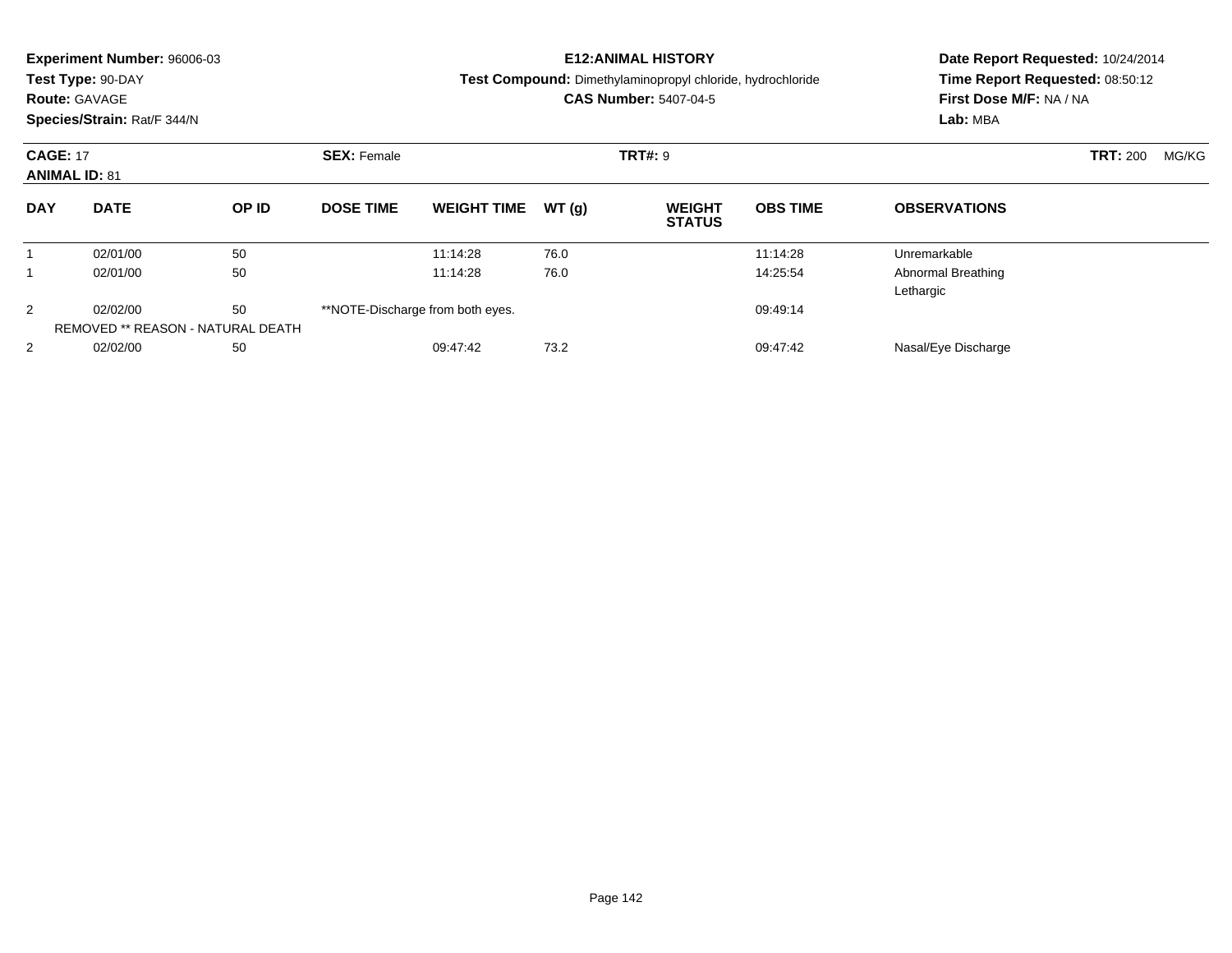|                                         | <b>Experiment Number: 96006-03</b><br>Test Type: 90-DAY<br><b>Route: GAVAGE</b><br>Species/Strain: Rat/F 344/N |       |                    |                                  |                | <b>E12:ANIMAL HISTORY</b><br>Test Compound: Dimethylaminopropyl chloride, hydrochloride<br><b>CAS Number: 5407-04-5</b> | Date Report Requested: 10/24/2014<br>Time Report Requested: 08:50:12<br>First Dose M/F: NA / NA<br>Lab: MBA |                                                           |                          |
|-----------------------------------------|----------------------------------------------------------------------------------------------------------------|-------|--------------------|----------------------------------|----------------|-------------------------------------------------------------------------------------------------------------------------|-------------------------------------------------------------------------------------------------------------|-----------------------------------------------------------|--------------------------|
| <b>CAGE: 17</b><br><b>ANIMAL ID: 82</b> |                                                                                                                |       | <b>SEX: Female</b> |                                  | <b>TRT#: 9</b> |                                                                                                                         |                                                                                                             |                                                           | <b>TRT: 200</b><br>MG/KG |
| <b>DAY</b>                              | <b>DATE</b>                                                                                                    | OP ID | <b>DOSE TIME</b>   | <b>WEIGHT TIME</b>               | WT(g)          | <b>WEIGHT</b><br><b>STATUS</b>                                                                                          | <b>OBS TIME</b>                                                                                             | <b>OBSERVATIONS</b>                                       |                          |
|                                         | 02/01/00                                                                                                       | 50    |                    | 11:14:28                         | 72.3           |                                                                                                                         | 11:14:28                                                                                                    | Unremarkable                                              |                          |
| 1                                       | 02/01/00                                                                                                       | 50    |                    | 11:14:28                         | 72.3           |                                                                                                                         | 14:25:54                                                                                                    | Abnormal Breathing<br><b>Clonic Seizures</b><br>Lethargic |                          |
| 2                                       | 02/02/00                                                                                                       | 50    |                    | **NOTE-Discharge from both eyes. |                |                                                                                                                         | 09:51:12                                                                                                    |                                                           |                          |
|                                         | REMOVED ** REASON - NATURAL DEATH                                                                              |       |                    |                                  |                |                                                                                                                         |                                                                                                             |                                                           |                          |
| 2                                       | 02/02/00                                                                                                       | 50    |                    | 09:47:42                         | 71.9           |                                                                                                                         | 09:47:42                                                                                                    | Nasal/Eye Discharge                                       |                          |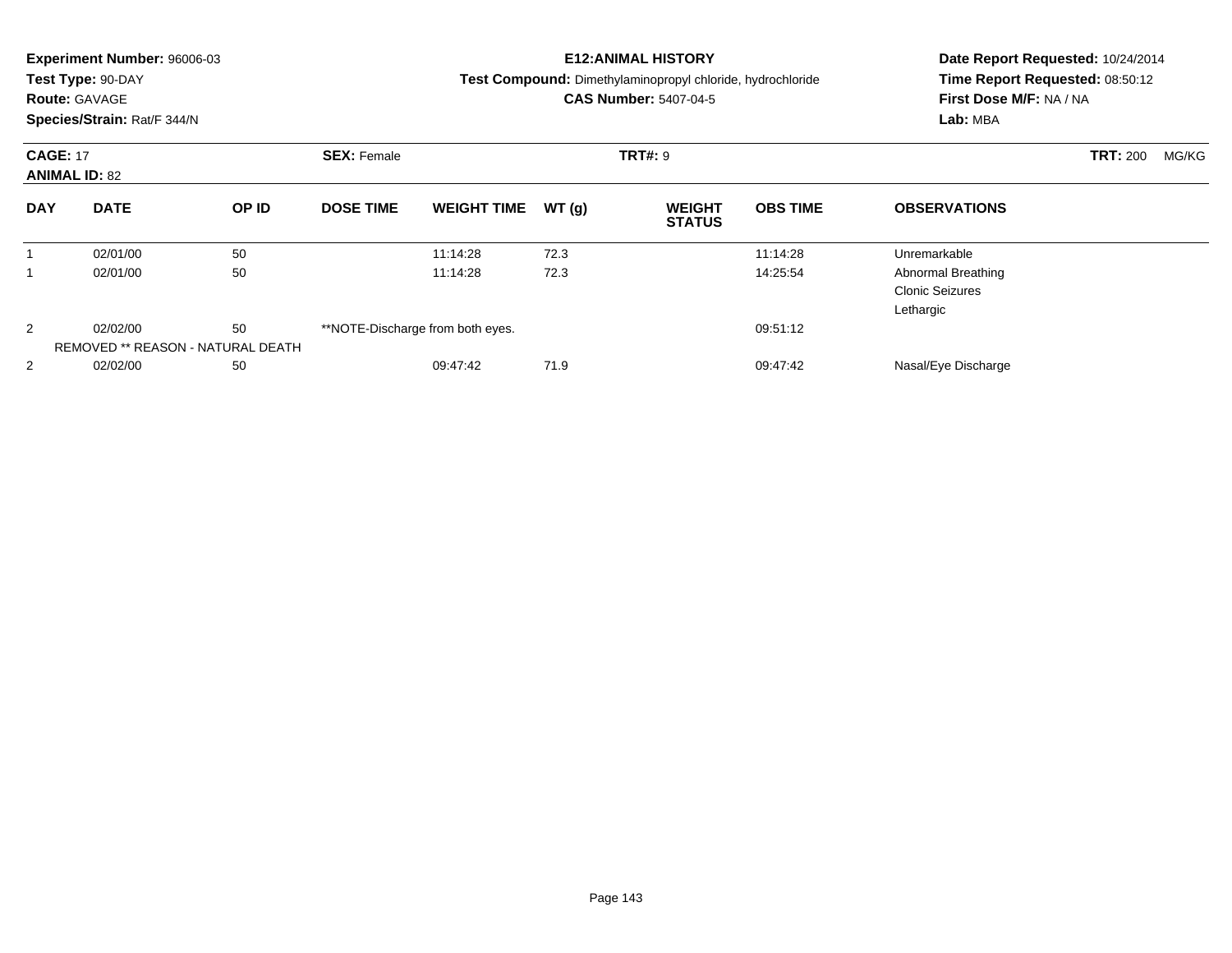| Experiment Number: 96006-03<br>Test Type: 90-DAY<br><b>Route: GAVAGE</b><br>Species/Strain: Rat/F 344/N |                      |          |                    | <b>E12: ANIMAL HISTORY</b><br><b>Test Compound:</b> Dimethylaminopropyl chloride, hydrochloride<br><b>CAS Number: 5407-04-5</b> |               |                                |                      | Date Report Requested: 10/24/2014<br>Time Report Requested: 08:50:12<br>First Dose M/F: NA / NA<br>Lab: MBA |       |  |
|---------------------------------------------------------------------------------------------------------|----------------------|----------|--------------------|---------------------------------------------------------------------------------------------------------------------------------|---------------|--------------------------------|----------------------|-------------------------------------------------------------------------------------------------------------|-------|--|
| <b>CAGE: 17</b><br><b>ANIMAL ID: 83</b>                                                                 |                      |          | <b>SEX: Female</b> |                                                                                                                                 |               | TRT#: 9                        |                      | <b>TRT: 200</b>                                                                                             | MG/KG |  |
| <b>DAY</b>                                                                                              | <b>DATE</b>          | OP ID    | <b>DOSE TIME</b>   | <b>WEIGHT TIME</b>                                                                                                              | WT(q)         | <b>WEIGHT</b><br><b>STATUS</b> | <b>OBS TIME</b>      | <b>OBSERVATIONS</b>                                                                                         |       |  |
|                                                                                                         | 02/01/00             | 50       |                    | 11:14:28                                                                                                                        | 90.7          |                                | 11:14:28             | Unremarkable                                                                                                |       |  |
| 8                                                                                                       | 02/01/00<br>02/08/00 | 50<br>50 |                    | 11:14:28<br>09:38:38                                                                                                            | 90.7<br>104.9 |                                | 14:25:54<br>12:34:10 | Unremarkable<br>Unremarkable                                                                                |       |  |
|                                                                                                         |                      |          |                    |                                                                                                                                 |               |                                |                      |                                                                                                             |       |  |

9 02/09/00 50 50 11:40:14 108.5 11:40:00 11:40:14 Dhremarkable

REMOVED \*\* REASON - TERMINAL SACRIFICE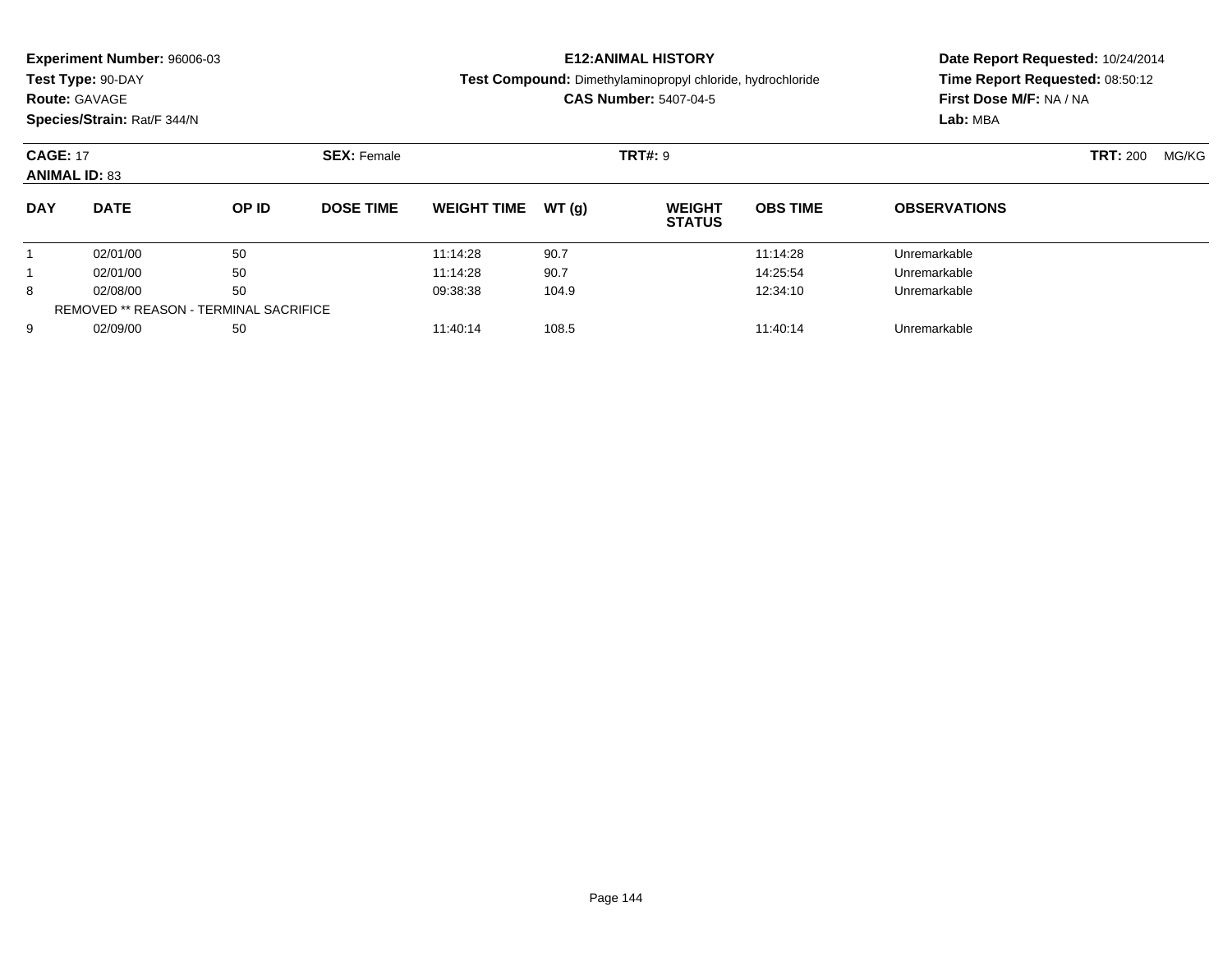| <b>Route: GAVAGE</b>                    | <b>Experiment Number: 96006-03</b><br>Test Type: 90-DAY<br>Species/Strain: Rat/F 344/N |                               |                  | <b>E12: ANIMAL HISTORY</b><br><b>Test Compound:</b> Dimethylaminopropyl chloride, hydrochloride<br><b>CAS Number: 5407-04-5</b> |       |                                |                 | Date Report Requested: 10/24/2014<br>Time Report Requested: 08:50:12<br>First Dose M/F: NA / NA<br>Lab: MBA |  |  |
|-----------------------------------------|----------------------------------------------------------------------------------------|-------------------------------|------------------|---------------------------------------------------------------------------------------------------------------------------------|-------|--------------------------------|-----------------|-------------------------------------------------------------------------------------------------------------|--|--|
| <b>CAGE: 17</b><br><b>ANIMAL ID: 84</b> |                                                                                        | TRT#: 9<br><b>SEX: Female</b> |                  |                                                                                                                                 |       |                                | <b>TRT: 200</b> | MG/KG                                                                                                       |  |  |
| <b>DAY</b>                              | <b>DATE</b>                                                                            | OP ID                         | <b>DOSE TIME</b> | <b>WEIGHT TIME</b>                                                                                                              | WT(q) | <b>WEIGHT</b><br><b>STATUS</b> | <b>OBS TIME</b> | <b>OBSERVATIONS</b>                                                                                         |  |  |
|                                         | 02/01/00                                                                               | 50                            |                  | 11:14:28                                                                                                                        | 84.0  |                                | 11:14:28        | Unremarkable                                                                                                |  |  |
|                                         | 02/01/00                                                                               | 50                            |                  | 11:14:28                                                                                                                        | 84.0  |                                | 14:25:54        | Unremarkable                                                                                                |  |  |
| 8                                       | 02/08/00                                                                               | 50                            |                  | 09:38:38                                                                                                                        | 102.6 |                                | 12:34:10        | Unremarkable                                                                                                |  |  |

9 02/09/00 50 50 11:40:14 103.0 103.0 11:40:14 103.0

REMOVED \*\* REASON - TERMINAL SACRIFICE

9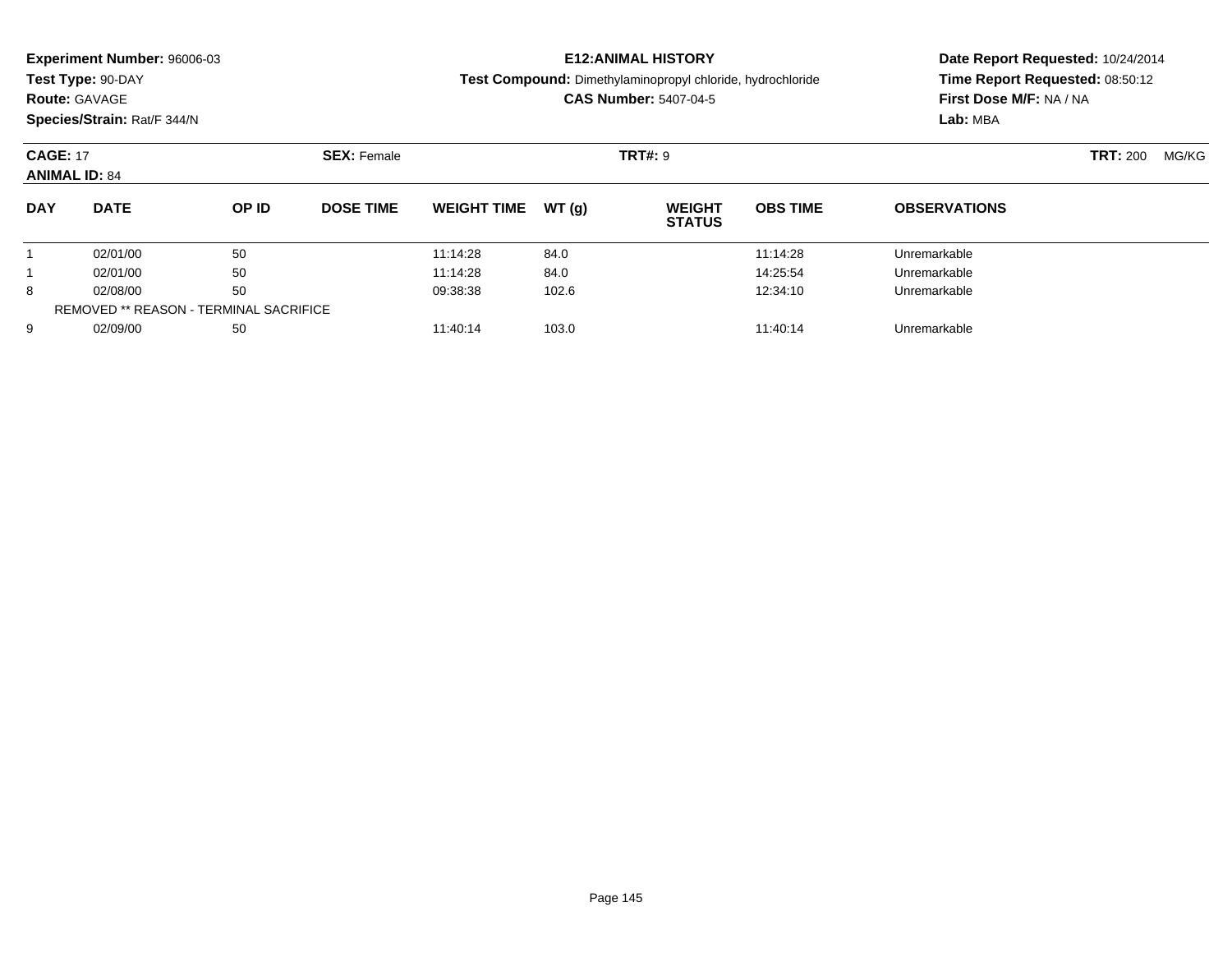| <b>Route: GAVAGE</b>                    | Experiment Number: 96006-03<br>Test Type: 90-DAY<br>Species/Strain: Rat/F 344/N |              |                    | <b>E12: ANIMAL HISTORY</b><br><b>Test Compound:</b> Dimethylaminopropyl chloride, hydrochloride<br><b>CAS Number: 5407-04-5</b> |       |                                |                 | Date Report Requested: 10/24/2014<br>Time Report Requested: 08:50:12<br>First Dose M/F: NA / NA<br>Lab: MBA |  |  |
|-----------------------------------------|---------------------------------------------------------------------------------|--------------|--------------------|---------------------------------------------------------------------------------------------------------------------------------|-------|--------------------------------|-----------------|-------------------------------------------------------------------------------------------------------------|--|--|
| <b>CAGE: 17</b><br><b>ANIMAL ID: 85</b> |                                                                                 |              | <b>SEX: Female</b> |                                                                                                                                 |       | <b>TRT#: 9</b>                 |                 | <b>TRT: 200</b><br>MG/KG                                                                                    |  |  |
| <b>DAY</b>                              | <b>DATE</b>                                                                     | <b>OP ID</b> | <b>DOSE TIME</b>   | <b>WEIGHT TIME</b>                                                                                                              | WT(q) | <b>WEIGHT</b><br><b>STATUS</b> | <b>OBS TIME</b> | <b>OBSERVATIONS</b>                                                                                         |  |  |
|                                         | 02/01/00                                                                        | 50           |                    | 11:14:28                                                                                                                        | 79.7  |                                | 11:14:28        | Unremarkable                                                                                                |  |  |
|                                         | 02/01/00                                                                        | 50           |                    | 11:14:28                                                                                                                        | 79.7  |                                | 14:25:54        | Unremarkable                                                                                                |  |  |
| 8                                       | 02/08/00                                                                        | 50           |                    | 09:38:38                                                                                                                        | 100.3 |                                | 12:34:10        | Unremarkable                                                                                                |  |  |

9 02/09/00 50 50 11:40:14 100.2 100.2 11:40:14 100.2

REMOVED \*\* REASON - TERMINAL SACRIFICE

9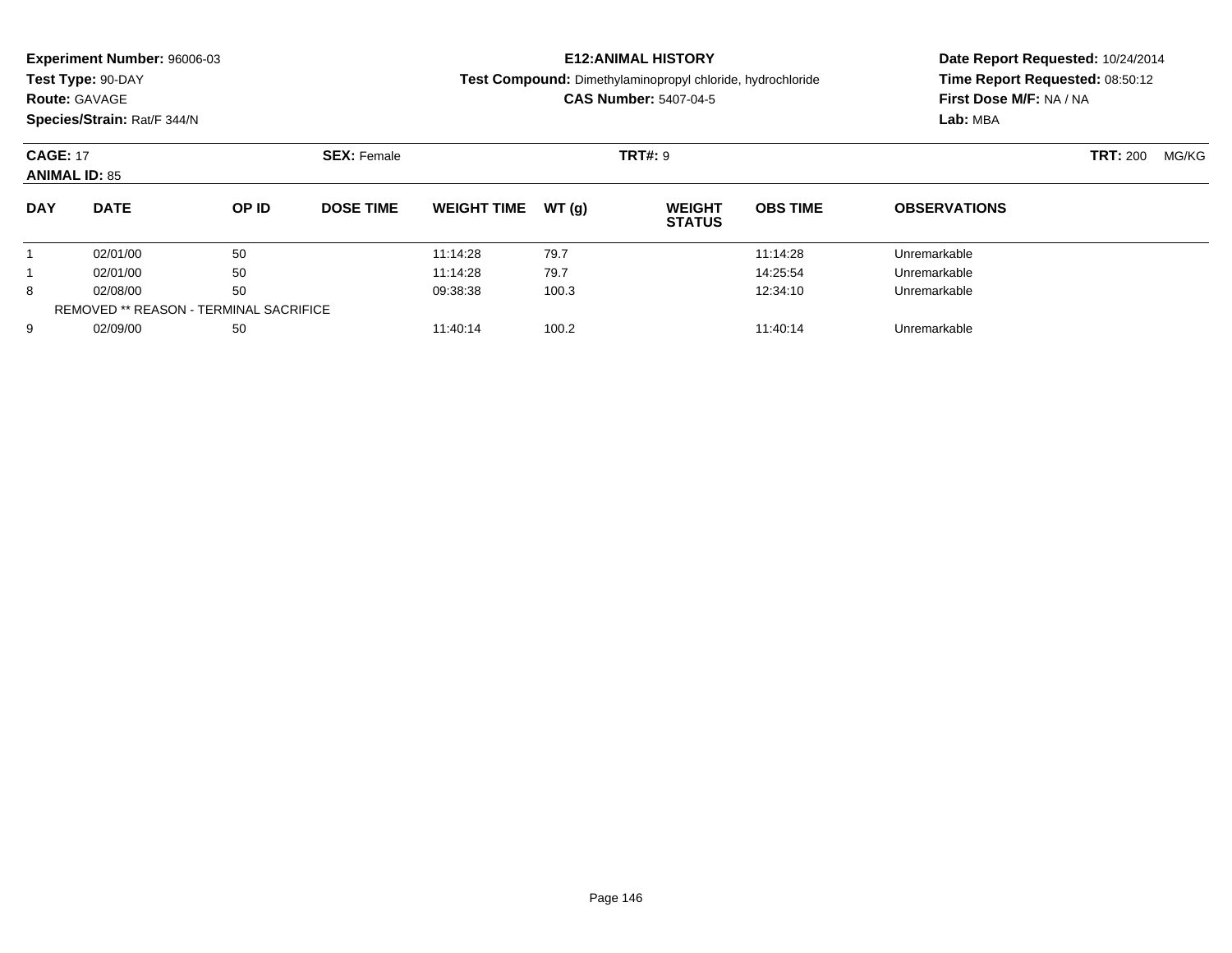|                                         | <b>Experiment Number: 96006-03</b><br>Test Type: 90-DAY<br><b>Route: GAVAGE</b><br>Species/Strain: Rat/F 344/N |          | <b>E12:ANIMAL HISTORY</b><br>Test Compound: Dimethylaminopropyl chloride, hydrochloride<br><b>CAS Number: 5407-04-5</b> |                      |              |                                | Date Report Requested: 10/24/2014<br>Time Report Requested: 08:50:12<br>First Dose M/F: NA / NA<br>Lab: MBA |                              |                 |       |
|-----------------------------------------|----------------------------------------------------------------------------------------------------------------|----------|-------------------------------------------------------------------------------------------------------------------------|----------------------|--------------|--------------------------------|-------------------------------------------------------------------------------------------------------------|------------------------------|-----------------|-------|
| <b>CAGE: 18</b><br><b>ANIMAL ID: 86</b> |                                                                                                                |          | <b>SEX: Female</b>                                                                                                      | <b>TRT#: 9</b>       |              |                                |                                                                                                             |                              | <b>TRT: 200</b> | MG/KG |
| <b>DAY</b>                              | <b>DATE</b>                                                                                                    | OP ID    | <b>DOSE TIME</b>                                                                                                        | <b>WEIGHT TIME</b>   | WT (a)       | <b>WEIGHT</b><br><b>STATUS</b> | <b>OBS TIME</b>                                                                                             | <b>OBSERVATIONS</b>          |                 |       |
|                                         | 02/01/00<br>02/01/00                                                                                           | 50<br>50 |                                                                                                                         | 11:16:00<br>11:16:00 | 89.3<br>89.3 |                                | 11:16:00<br>14:27:32                                                                                        | Unremarkable<br>Unremarkable |                 |       |
|                                         |                                                                                                                |          |                                                                                                                         |                      |              |                                |                                                                                                             |                              |                 |       |

8 02/08/00 50 50 09:39:58 104.6 12:35:38 Unremarkable

9 02/09/00 50 50 11:41:12 107.0 11:40 107.0 11:41:12 Unremarkable

8

9

REMOVED \*\* REASON - TERMINAL SACRIFICE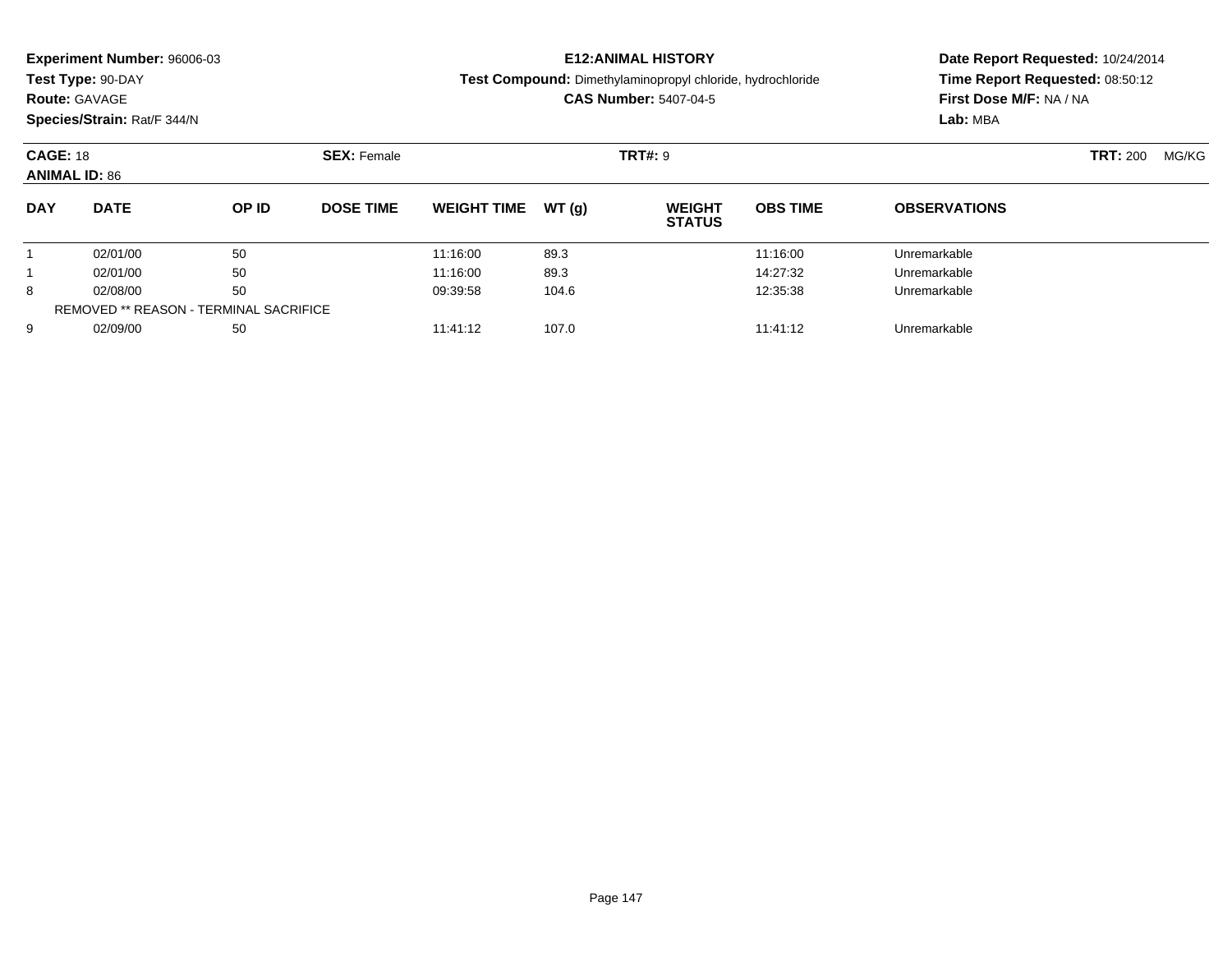| <b>Route: GAVAGE</b>                    | Experiment Number: 96006-03<br>Test Type: 90-DAY<br>Species/Strain: Rat/F 344/N |                | <b>E12: ANIMAL HISTORY</b><br><b>Test Compound:</b> Dimethylaminopropyl chloride, hydrochloride<br><b>CAS Number: 5407-04-5</b> |                                  |                       |                                | Date Report Requested: 10/24/2014<br>Time Report Requested: 08:50:12<br>First Dose M/F: NA / NA<br>Lab: MBA |                                              |  |
|-----------------------------------------|---------------------------------------------------------------------------------|----------------|---------------------------------------------------------------------------------------------------------------------------------|----------------------------------|-----------------------|--------------------------------|-------------------------------------------------------------------------------------------------------------|----------------------------------------------|--|
| <b>CAGE: 18</b><br><b>ANIMAL ID: 87</b> |                                                                                 |                | <b>SEX: Female</b>                                                                                                              |                                  |                       | <b>TRT#: 9</b>                 |                                                                                                             | <b>TRT: 200</b><br>MG/KG                     |  |
| <b>DAY</b>                              | <b>DATE</b>                                                                     | OP ID          | <b>DOSE TIME</b>                                                                                                                | <b>WEIGHT TIME</b>               | WT(q)                 | <b>WEIGHT</b><br><b>STATUS</b> | <b>OBS TIME</b>                                                                                             | <b>OBSERVATIONS</b>                          |  |
| 8                                       | 02/01/00<br>02/01/00<br>02/08/00                                                | 50<br>50<br>50 |                                                                                                                                 | 11:16:00<br>11:16:00<br>09:39:58 | 98.3<br>98.3<br>109.7 |                                | 11:16:00<br>14:27:32<br>12:35:38                                                                            | Unremarkable<br>Unremarkable<br>Unremarkable |  |

9 02/09/00 50 50 11:41:12 109.1 109.1 11:41:12 Dhremarkable

REMOVED \*\* REASON - TERMINAL SACRIFICE

9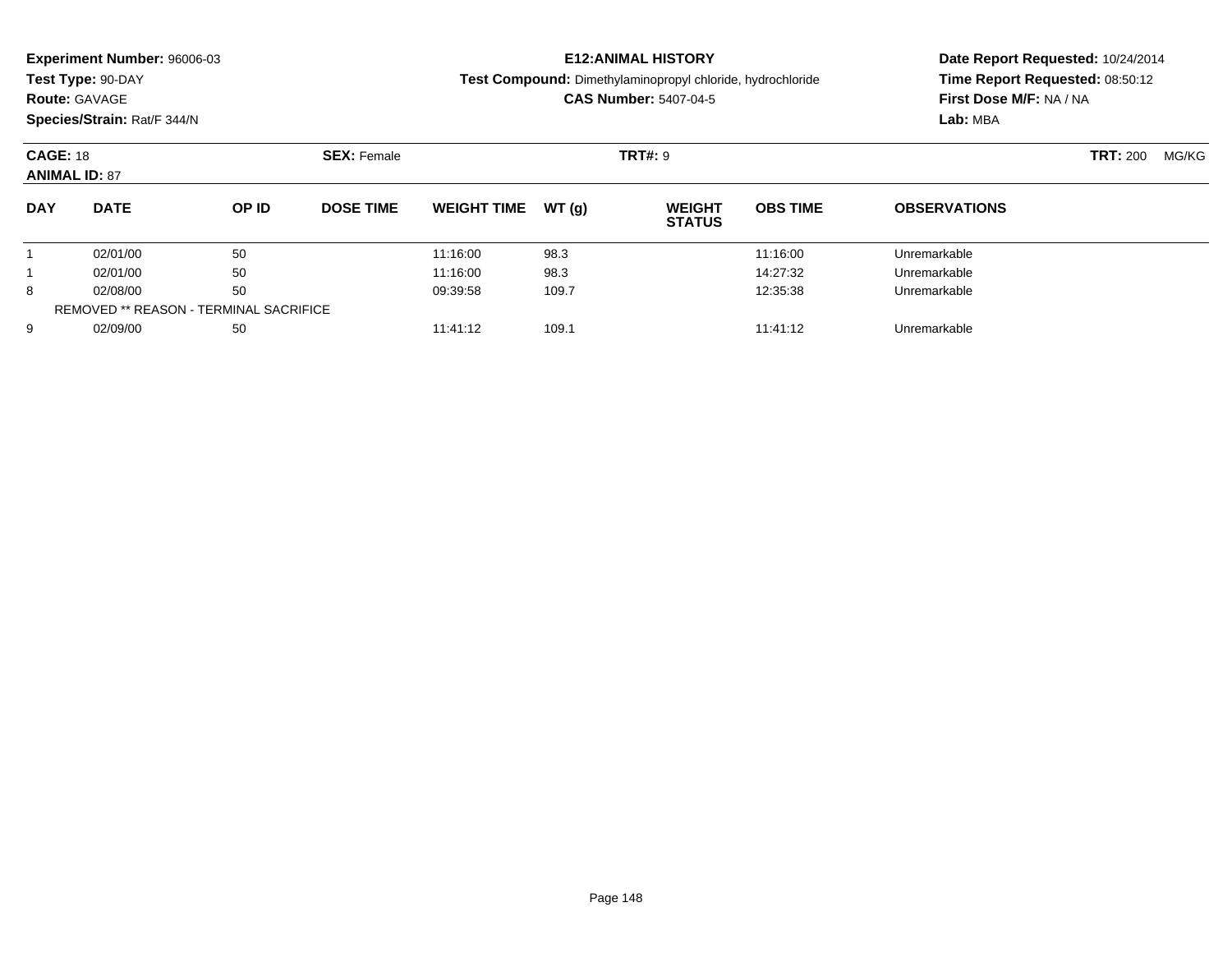|                                         | Experiment Number: 96006-03<br>Test Type: 90-DAY<br><b>Route: GAVAGE</b><br>Species/Strain: Rat/F 344/N |       |                                      |                                              |       | <b>E12: ANIMAL HISTORY</b><br><b>Test Compound:</b> Dimethylaminopropyl chloride, hydrochloride<br><b>CAS Number: 5407-04-5</b> | Date Report Requested: 10/24/2014<br>Time Report Requested: 08:50:12<br>First Dose M/F: NA / NA<br>Lab: MBA |                                        |  |  |
|-----------------------------------------|---------------------------------------------------------------------------------------------------------|-------|--------------------------------------|----------------------------------------------|-------|---------------------------------------------------------------------------------------------------------------------------------|-------------------------------------------------------------------------------------------------------------|----------------------------------------|--|--|
| <b>CAGE: 18</b><br><b>ANIMAL ID: 88</b> |                                                                                                         |       | <b>TRT#: 9</b><br><b>SEX: Female</b> |                                              |       |                                                                                                                                 |                                                                                                             | <b>TRT: 200</b><br>MG/KG               |  |  |
| <b>DAY</b>                              | <b>DATE</b>                                                                                             | OP ID | <b>DOSE TIME</b>                     | <b>WEIGHT TIME</b>                           | WT(g) | <b>WEIGHT</b><br><b>STATUS</b>                                                                                                  | <b>OBS TIME</b>                                                                                             | <b>OBSERVATIONS</b>                    |  |  |
| 1                                       | 02/01/00                                                                                                | 50    |                                      | 11:16:00                                     | 86.3  |                                                                                                                                 | 11:16:00                                                                                                    | Unremarkable                           |  |  |
|                                         | 02/01/00                                                                                                | 50    |                                      | 11:16:00                                     | 86.3  |                                                                                                                                 | 14:27:32                                                                                                    | <b>Abnormal Breathing</b><br>Lethargic |  |  |
| 2                                       | 50<br>02/02/00<br>REMOVED ** REASON - NATURAL DEATH                                                     |       |                                      | **NOTE-Discharge from both eyes.<br>09:56:40 |       |                                                                                                                                 |                                                                                                             |                                        |  |  |
| 2                                       | 02/02/00                                                                                                | 50    |                                      | 09:53:46                                     | 83.7  |                                                                                                                                 | 09:53:46                                                                                                    | Nasal/Eye Discharge                    |  |  |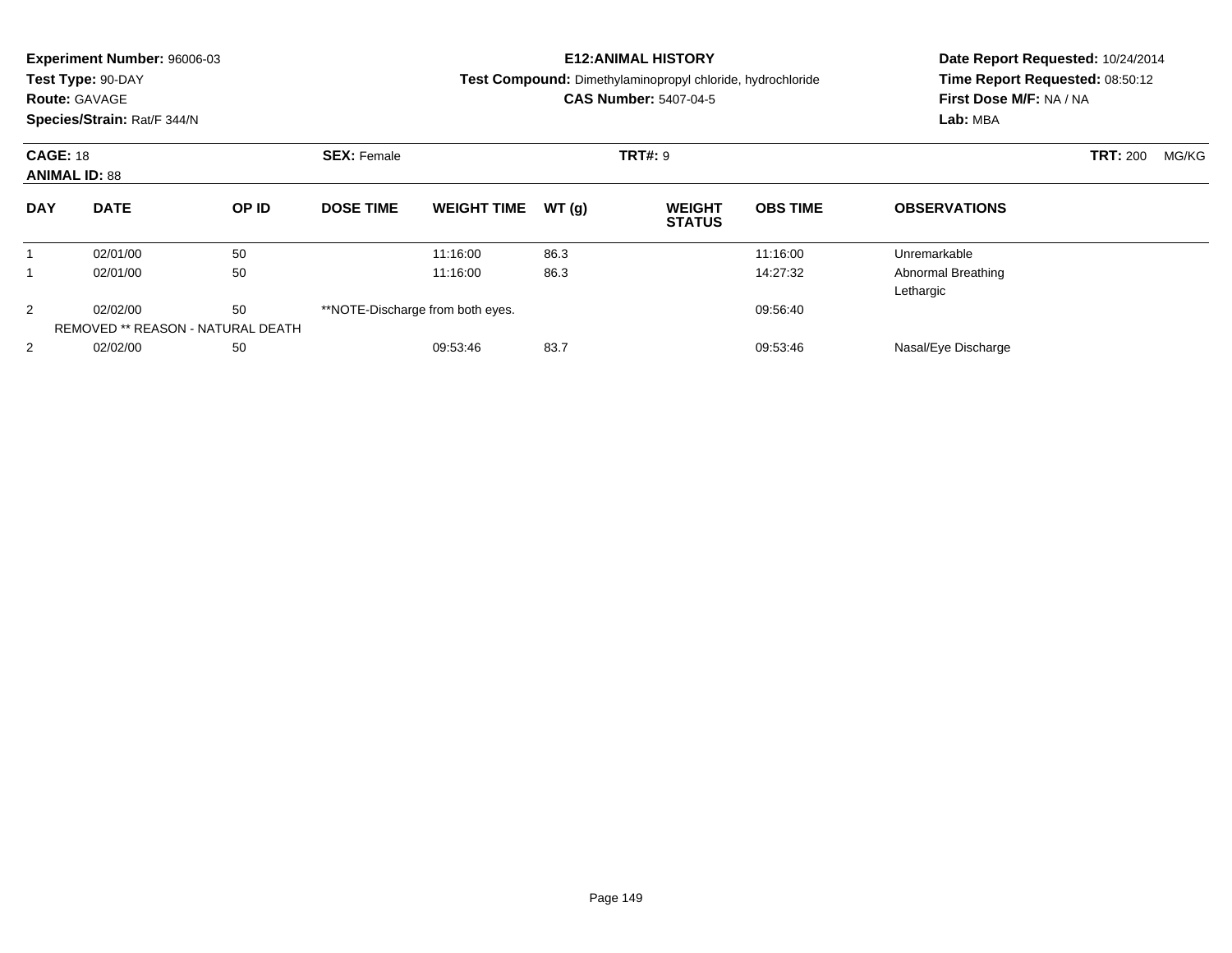|                                         | Experiment Number: 96006-03<br>Test Type: 90-DAY<br><b>Route: GAVAGE</b><br>Species/Strain: Rat/F 344/N |       |                    |                                  |       | <b>E12: ANIMAL HISTORY</b><br><b>Test Compound:</b> Dimethylaminopropyl chloride, hydrochloride<br><b>CAS Number: 5407-04-5</b> | Date Report Requested: 10/24/2014<br>Time Report Requested: 08:50:12<br>First Dose M/F: NA / NA<br>Lab: MBA |                                 |  |  |
|-----------------------------------------|---------------------------------------------------------------------------------------------------------|-------|--------------------|----------------------------------|-------|---------------------------------------------------------------------------------------------------------------------------------|-------------------------------------------------------------------------------------------------------------|---------------------------------|--|--|
| <b>CAGE: 18</b><br><b>ANIMAL ID: 89</b> |                                                                                                         |       | <b>SEX: Female</b> | <b>TRT#: 9</b>                   |       |                                                                                                                                 |                                                                                                             | <b>TRT: 200</b><br>MG/KG        |  |  |
| <b>DAY</b>                              | <b>DATE</b>                                                                                             | OP ID | <b>DOSE TIME</b>   | <b>WEIGHT TIME</b>               | WT(g) | <b>WEIGHT</b><br><b>STATUS</b>                                                                                                  | <b>OBS TIME</b>                                                                                             | <b>OBSERVATIONS</b>             |  |  |
|                                         | 02/01/00                                                                                                | 50    |                    | 11:16:00                         | 94.7  |                                                                                                                                 | 11:16:00                                                                                                    | Unremarkable                    |  |  |
|                                         | 02/01/00                                                                                                | 50    |                    | 11:16:00                         | 94.7  |                                                                                                                                 | 14:27:32                                                                                                    | Abnormal Breathing<br>Lethargic |  |  |
| 2                                       | 02/02/00                                                                                                | 50    |                    | **NOTE-Discharge from both eyes. |       |                                                                                                                                 | 09:55:14                                                                                                    |                                 |  |  |
|                                         | REMOVED ** REASON - NATURAL DEATH                                                                       |       |                    |                                  |       |                                                                                                                                 |                                                                                                             |                                 |  |  |
| $\overline{2}$                          | 02/02/00                                                                                                | 50    |                    | 09:53:46                         | 92.5  |                                                                                                                                 | 09:53:46                                                                                                    | Nasal/Eye Discharge             |  |  |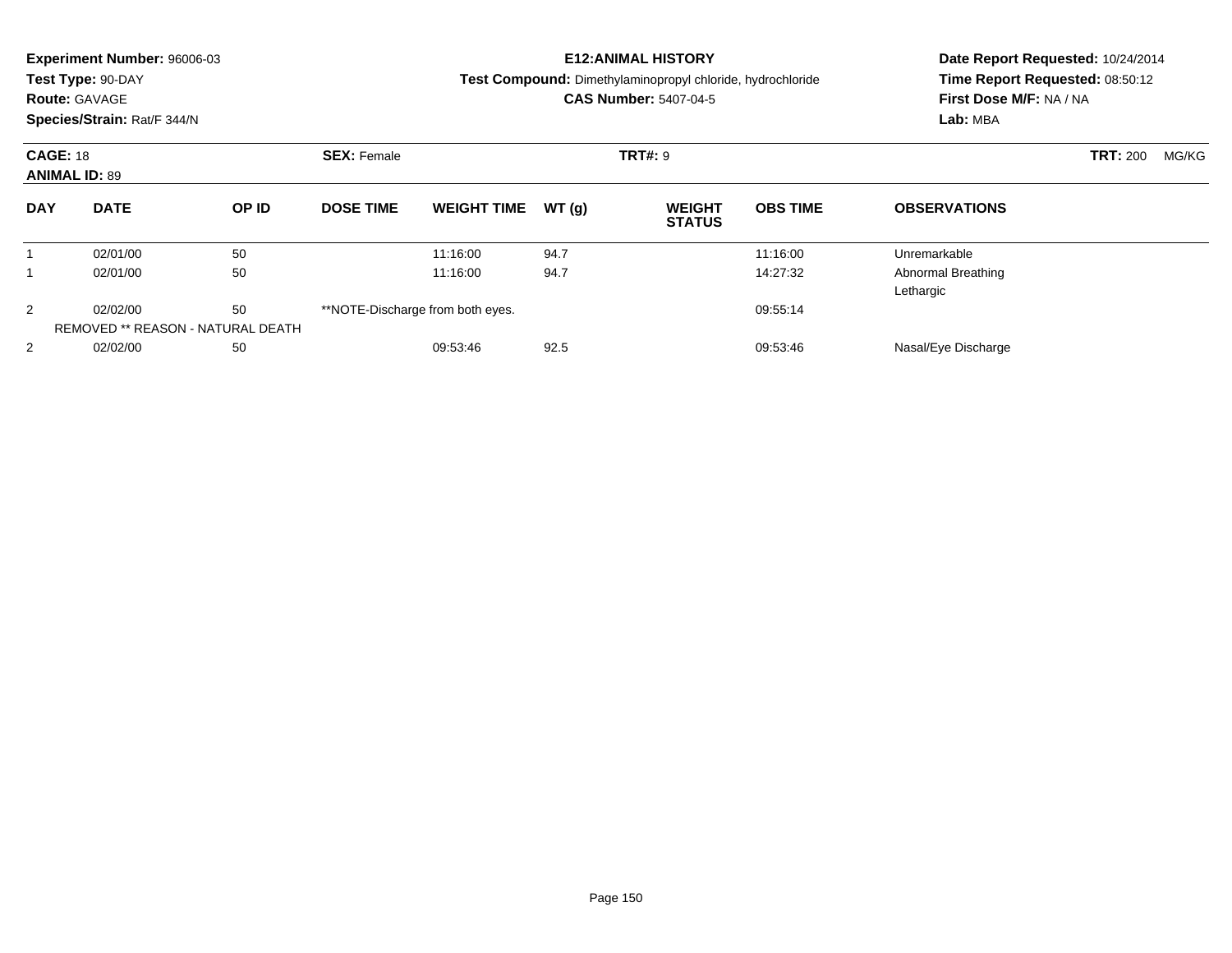| Experiment Number: 96006-03 |  |
|-----------------------------|--|
|-----------------------------|--|

**Test Type:** 90-DAY

## **Route:** GAVAGE

**Species/Strain:** Rat/F 344/N

## **E12:ANIMAL HISTORY**

**Test Compound:** Dimethylaminopropyl chloride, hydrochloride

## **CAS Number:** 5407-04-5

**Date Report Requested:** 10/24/2014 **Time Report Requested:** 08:50:12**First Dose M/F:** NA / NA**Lab:** MBA

| <b>CAGE: 18</b><br><b>ANIMAL ID: 90</b> |                                               |       | <b>SEX: Female</b> |                    |       | <b>TRT#: 9</b>                 |                 | <b>TRT: 200</b>     | MG/KG |  |
|-----------------------------------------|-----------------------------------------------|-------|--------------------|--------------------|-------|--------------------------------|-----------------|---------------------|-------|--|
| <b>DAY</b>                              | <b>DATE</b>                                   | OP ID | <b>DOSE TIME</b>   | <b>WEIGHT TIME</b> | WT(q) | <b>WEIGHT</b><br><b>STATUS</b> | <b>OBS TIME</b> | <b>OBSERVATIONS</b> |       |  |
|                                         | 02/01/00                                      | 50    |                    | 11:16:00           | 94.0  |                                | 11:16:00        | Unremarkable        |       |  |
|                                         | 02/01/00                                      | 50    |                    | 11:16:00           | 94.0  |                                | 14:27:32        | Abnormal Breathing  |       |  |
|                                         |                                               |       |                    |                    |       |                                |                 | Lethargic           |       |  |
| 8                                       | 02/08/00                                      | 50    |                    | 09:39:58           | 99.4  |                                | 12:35:38        | Unremarkable        |       |  |
|                                         | <b>REMOVED ** REASON - TERMINAL SACRIFICE</b> |       |                    |                    |       |                                |                 |                     |       |  |
| 9                                       | 02/09/00                                      | 50    |                    | 11:41:12           | 98.0  |                                | 11:41:12        | Unremarkable        |       |  |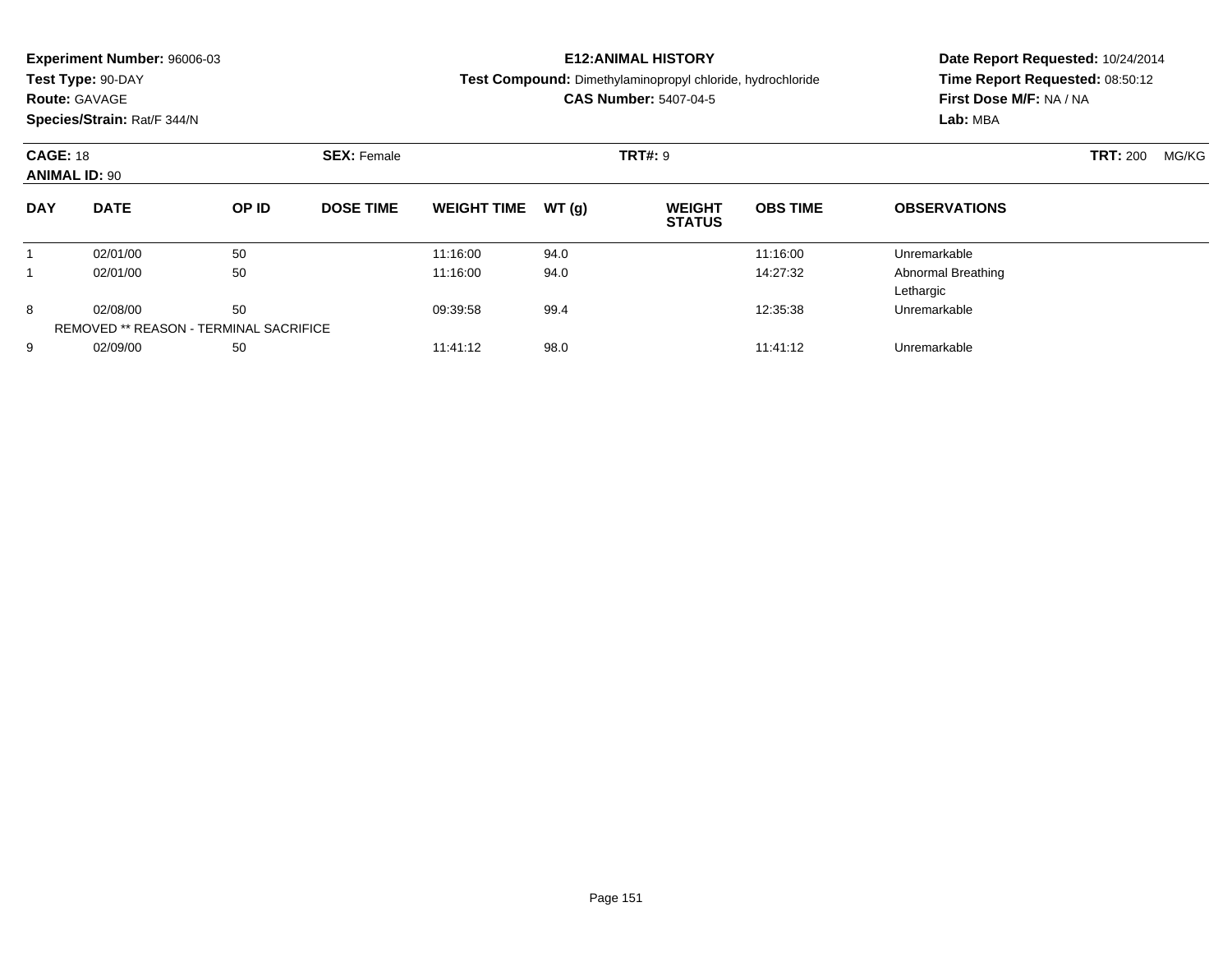|            | <b>Experiment Number: 96006-03</b><br>Test Type: 90-DAY<br><b>Route: GAVAGE</b><br>Species/Strain: Rat/F 344/N |       |                    |                                  |       | <b>E12: ANIMAL HISTORY</b><br>Test Compound: Dimethylaminopropyl chloride, hydrochloride<br><b>CAS Number: 5407-04-5</b> | Date Report Requested: 10/24/2014<br>Time Report Requested: 08:50:12<br>First Dose M/F: NA / NA<br>Lab: MBA |                                                           |                          |
|------------|----------------------------------------------------------------------------------------------------------------|-------|--------------------|----------------------------------|-------|--------------------------------------------------------------------------------------------------------------------------|-------------------------------------------------------------------------------------------------------------|-----------------------------------------------------------|--------------------------|
|            | <b>CAGE: 19</b><br><b>ANIMAL ID: 91</b>                                                                        |       | <b>SEX: Female</b> | <b>TRT#: 10</b>                  |       |                                                                                                                          |                                                                                                             |                                                           | <b>TRT: 400</b><br>MG/KG |
| <b>DAY</b> | <b>DATE</b>                                                                                                    | OP ID | <b>DOSE TIME</b>   | <b>WEIGHT TIME</b>               | WT(g) | <b>WEIGHT</b><br><b>STATUS</b>                                                                                           | <b>OBS TIME</b>                                                                                             | <b>OBSERVATIONS</b>                                       |                          |
|            | 02/01/00                                                                                                       | 50    |                    | 11:06:00                         | 97.7  |                                                                                                                          | 11:06:00                                                                                                    | Unremarkable                                              |                          |
|            | 02/01/00                                                                                                       | 50    |                    | 11:06:00                         | 97.7  |                                                                                                                          | 14:28:50                                                                                                    | Abnormal Breathing<br><b>Clonic Seizures</b><br>Lethargic |                          |
| 2          | 02/02/00<br>REMOVED ** REASON - NATURAL DEATH                                                                  | 50    |                    | **NOTE-Discharge from both eyes. |       |                                                                                                                          | 10:00:06                                                                                                    |                                                           |                          |
| 2          | 02/02/00                                                                                                       | 50    |                    | 09:58:36                         | 94.9  |                                                                                                                          | 09:58:36                                                                                                    | Nasal/Eye Discharge                                       |                          |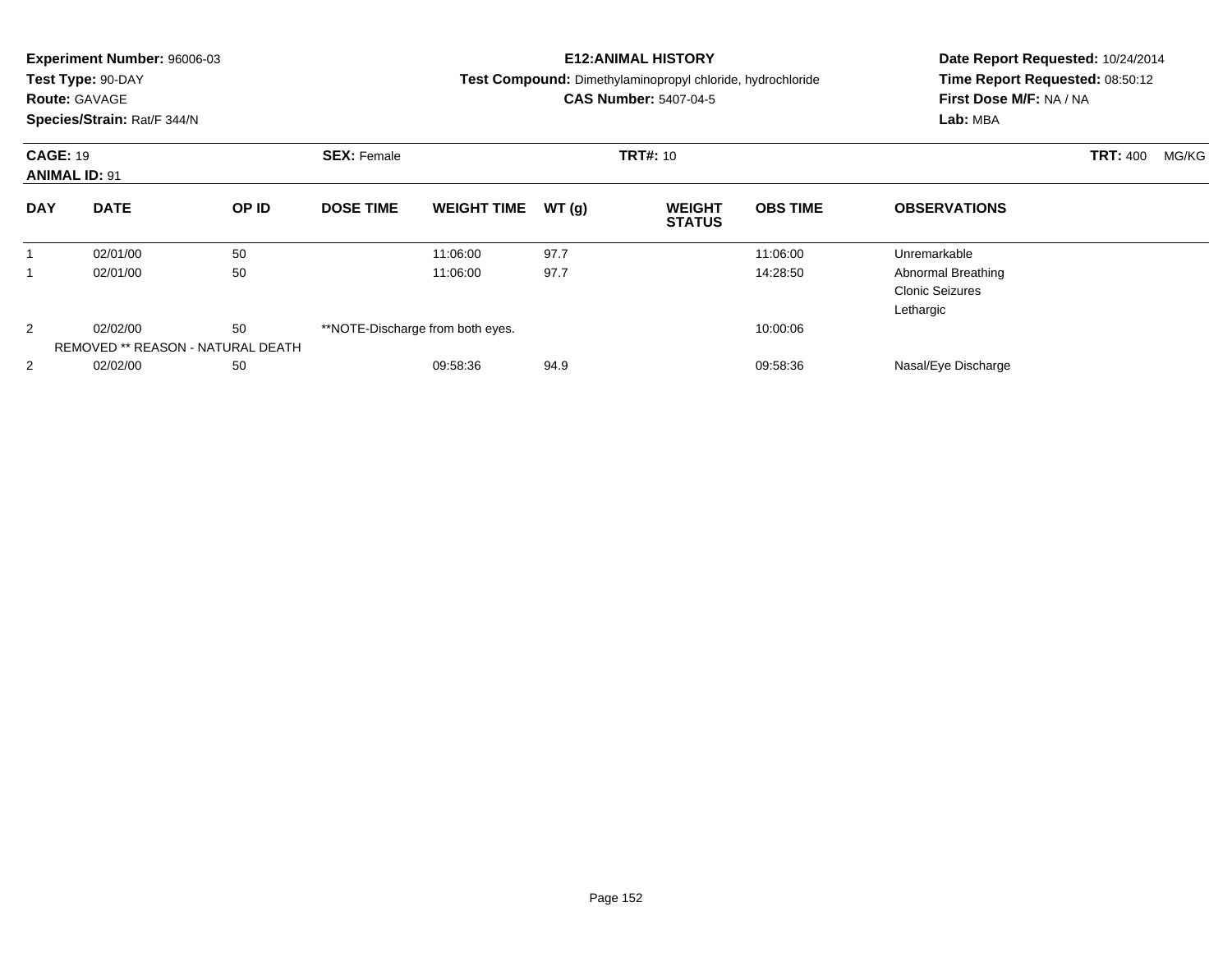|                               | Experiment Number: 96006-03<br>Test Type: 90-DAY<br><b>Route: GAVAGE</b><br>Species/Strain: Rat/F 344/N |                                                                         |                    |                    |          | <b>E12: ANIMAL HISTORY</b><br><b>Test Compound:</b> Dimethylaminopropyl chloride, hydrochloride<br><b>CAS Number: 5407-04-5</b> | Date Report Requested: 10/24/2014<br>Time Report Requested: 08:50:12<br>First Dose M/F: NA / NA<br>Lab: MBA |                                 |  |  |
|-------------------------------|---------------------------------------------------------------------------------------------------------|-------------------------------------------------------------------------|--------------------|--------------------|----------|---------------------------------------------------------------------------------------------------------------------------------|-------------------------------------------------------------------------------------------------------------|---------------------------------|--|--|
|                               | <b>CAGE: 19</b><br><b>ANIMAL ID: 92</b>                                                                 |                                                                         | <b>SEX: Female</b> | <b>TRT#: 10</b>    |          |                                                                                                                                 |                                                                                                             | <b>TRT: 400</b><br>MG/KG        |  |  |
| <b>DAY</b>                    | <b>DATE</b>                                                                                             | OP ID                                                                   | <b>DOSE TIME</b>   | <b>WEIGHT TIME</b> | WT(q)    | <b>WEIGHT</b><br><b>STATUS</b>                                                                                                  | <b>OBS TIME</b>                                                                                             | <b>OBSERVATIONS</b>             |  |  |
| 1                             | 02/01/00                                                                                                | 50                                                                      |                    | 11:06:00           | 76.1     |                                                                                                                                 | 11:06:00                                                                                                    | Unremarkable                    |  |  |
|                               | 02/01/00                                                                                                | 50                                                                      |                    | 11:06:00           | 76.1     |                                                                                                                                 | 14:28:50                                                                                                    | Abnormal Breathing<br>Lethargic |  |  |
| 50<br>2<br>02/02/00<br>group. |                                                                                                         | **NOTE-Per study director, animal removed due to high mortality rate in |                    |                    | 11:04:14 |                                                                                                                                 |                                                                                                             |                                 |  |  |
|                               | <b>REMOVED ** REASON - MORIBUND SACRIFICE</b>                                                           |                                                                         |                    |                    |          |                                                                                                                                 |                                                                                                             |                                 |  |  |
| 2                             | 02/02/00                                                                                                | 50                                                                      |                    | 11:02:58           | 80.5     |                                                                                                                                 | 11:02:58                                                                                                    | Unremarkable                    |  |  |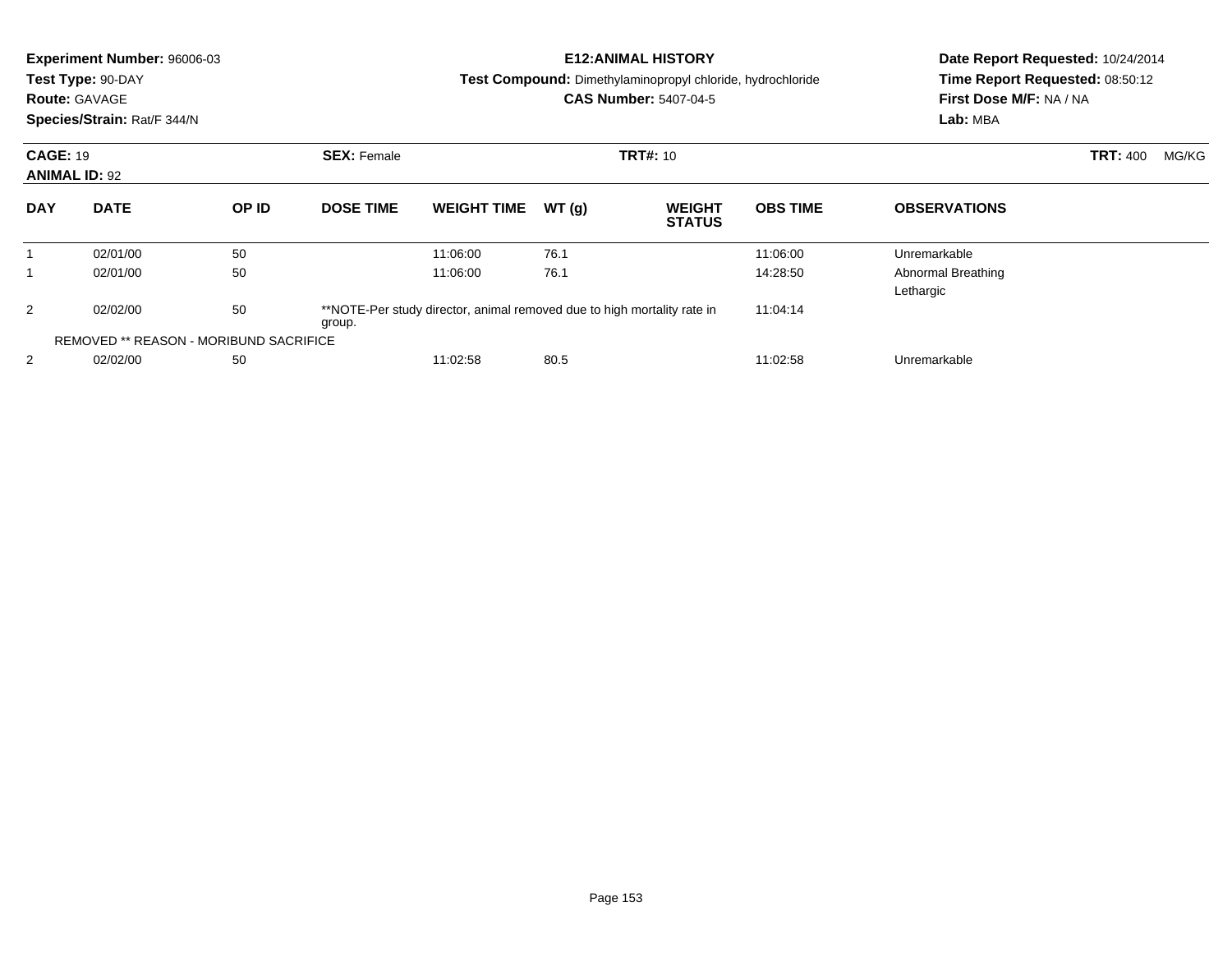|            | <b>Experiment Number: 96006-03</b><br>Test Type: 90-DAY<br><b>Route: GAVAGE</b><br>Species/Strain: Rat/F 344/N |       |                    |                                  |       | <b>E12:ANIMAL HISTORY</b><br>Test Compound: Dimethylaminopropyl chloride, hydrochloride<br><b>CAS Number: 5407-04-5</b> | Date Report Requested: 10/24/2014<br>Time Report Requested: 08:50:12<br>First Dose M/F: NA / NA<br>Lab: MBA |                                                           |                          |
|------------|----------------------------------------------------------------------------------------------------------------|-------|--------------------|----------------------------------|-------|-------------------------------------------------------------------------------------------------------------------------|-------------------------------------------------------------------------------------------------------------|-----------------------------------------------------------|--------------------------|
|            | <b>CAGE: 19</b><br><b>ANIMAL ID: 93</b>                                                                        |       | <b>SEX: Female</b> | <b>TRT#: 10</b>                  |       |                                                                                                                         |                                                                                                             |                                                           | <b>TRT: 400</b><br>MG/KG |
| <b>DAY</b> | <b>DATE</b>                                                                                                    | OP ID | <b>DOSE TIME</b>   | <b>WEIGHT TIME</b>               | WT(q) | <b>WEIGHT</b><br><b>STATUS</b>                                                                                          | <b>OBS TIME</b>                                                                                             | <b>OBSERVATIONS</b>                                       |                          |
| 1          | 02/01/00                                                                                                       | 50    |                    | 11:06:00                         | 81.7  |                                                                                                                         | 11:06:00                                                                                                    | Unremarkable                                              |                          |
|            | 02/01/00                                                                                                       | 50    |                    | 11:06:00                         | 81.7  |                                                                                                                         | 14:28:50                                                                                                    | Abnormal Breathing<br><b>Clonic Seizures</b><br>Lethargic |                          |
| 2          | 02/02/00<br>REMOVED ** REASON - NATURAL DEATH                                                                  | 50    |                    | **NOTE-Discharge from both eyes. |       |                                                                                                                         | 10:01:28                                                                                                    |                                                           |                          |
| 2          | 02/02/00                                                                                                       | 50    |                    | 09:58:36                         | 77.8  |                                                                                                                         | 09:58:36                                                                                                    | Nasal/Eye Discharge                                       |                          |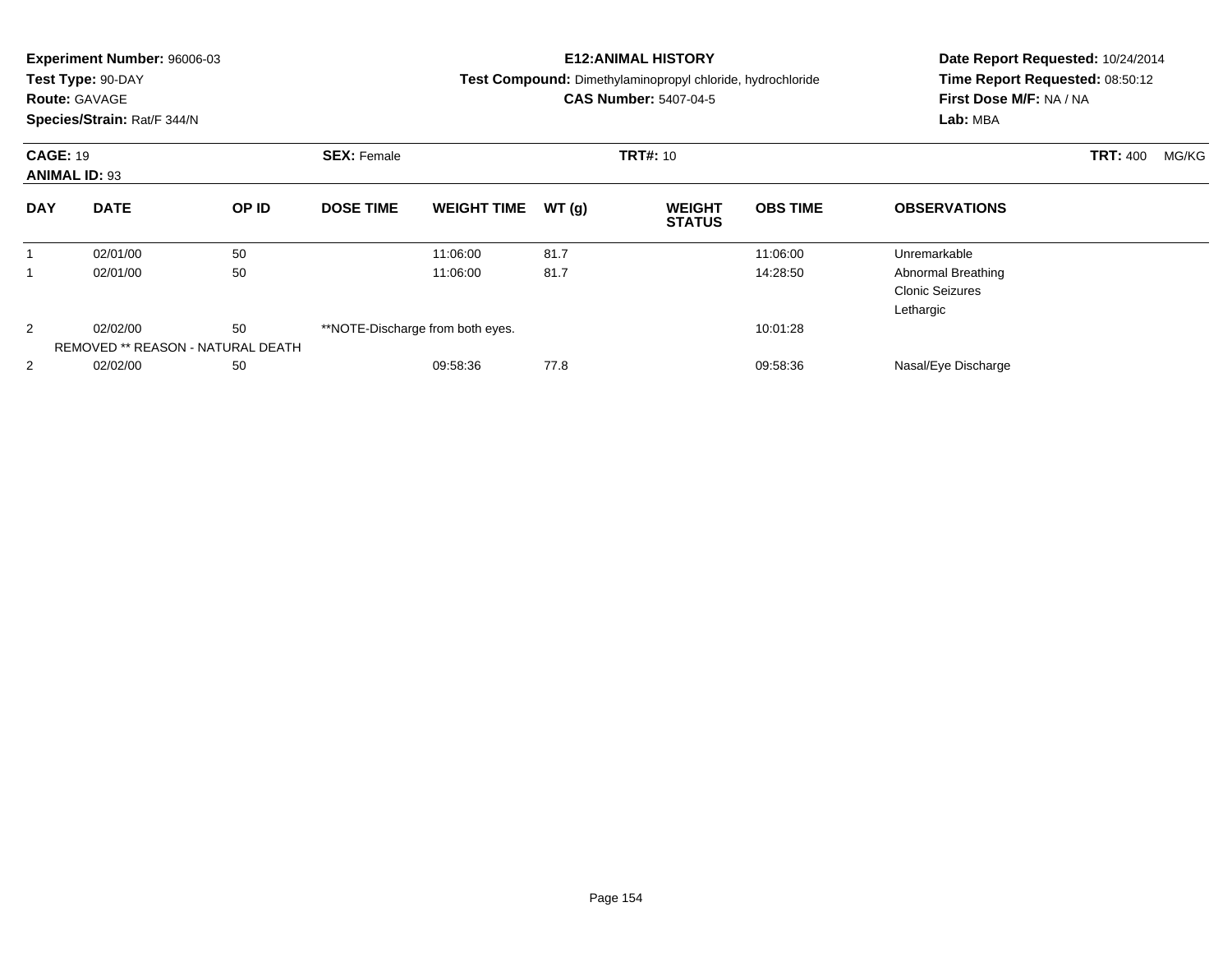|            | <b>Experiment Number: 96006-03</b><br>Test Type: 90-DAY<br><b>Route: GAVAGE</b><br>Species/Strain: Rat/F 344/N |       |                    |                                  |       | <b>E12: ANIMAL HISTORY</b><br>Test Compound: Dimethylaminopropyl chloride, hydrochloride<br><b>CAS Number: 5407-04-5</b> | Date Report Requested: 10/24/2014<br>Time Report Requested: 08:50:12<br>First Dose M/F: NA / NA<br>Lab: MBA |                                                           |                          |
|------------|----------------------------------------------------------------------------------------------------------------|-------|--------------------|----------------------------------|-------|--------------------------------------------------------------------------------------------------------------------------|-------------------------------------------------------------------------------------------------------------|-----------------------------------------------------------|--------------------------|
|            | <b>CAGE: 19</b><br><b>ANIMAL ID: 94</b>                                                                        |       | <b>SEX: Female</b> | <b>TRT#: 10</b>                  |       |                                                                                                                          |                                                                                                             |                                                           | <b>TRT: 400</b><br>MG/KG |
| <b>DAY</b> | <b>DATE</b>                                                                                                    | OP ID | <b>DOSE TIME</b>   | <b>WEIGHT TIME</b>               | WT(g) | <b>WEIGHT</b><br><b>STATUS</b>                                                                                           | <b>OBS TIME</b>                                                                                             | <b>OBSERVATIONS</b>                                       |                          |
|            | 02/01/00                                                                                                       | 50    |                    | 11:06:00                         | 59.7  |                                                                                                                          | 11:06:00                                                                                                    | Unremarkable                                              |                          |
|            | 02/01/00                                                                                                       | 50    |                    | 11:06:00                         | 59.7  |                                                                                                                          | 14:28:50                                                                                                    | Abnormal Breathing<br><b>Clonic Seizures</b><br>Lethargic |                          |
| 2          | 02/02/00<br>REMOVED ** REASON - NATURAL DEATH                                                                  | 50    |                    | **NOTE-Discharge from both eyes. |       |                                                                                                                          | 10:02:48                                                                                                    |                                                           |                          |
| 2          | 02/02/00                                                                                                       | 50    |                    | 09:58:36                         | 56.1  |                                                                                                                          | 09:58:36                                                                                                    | Nasal/Eye Discharge                                       |                          |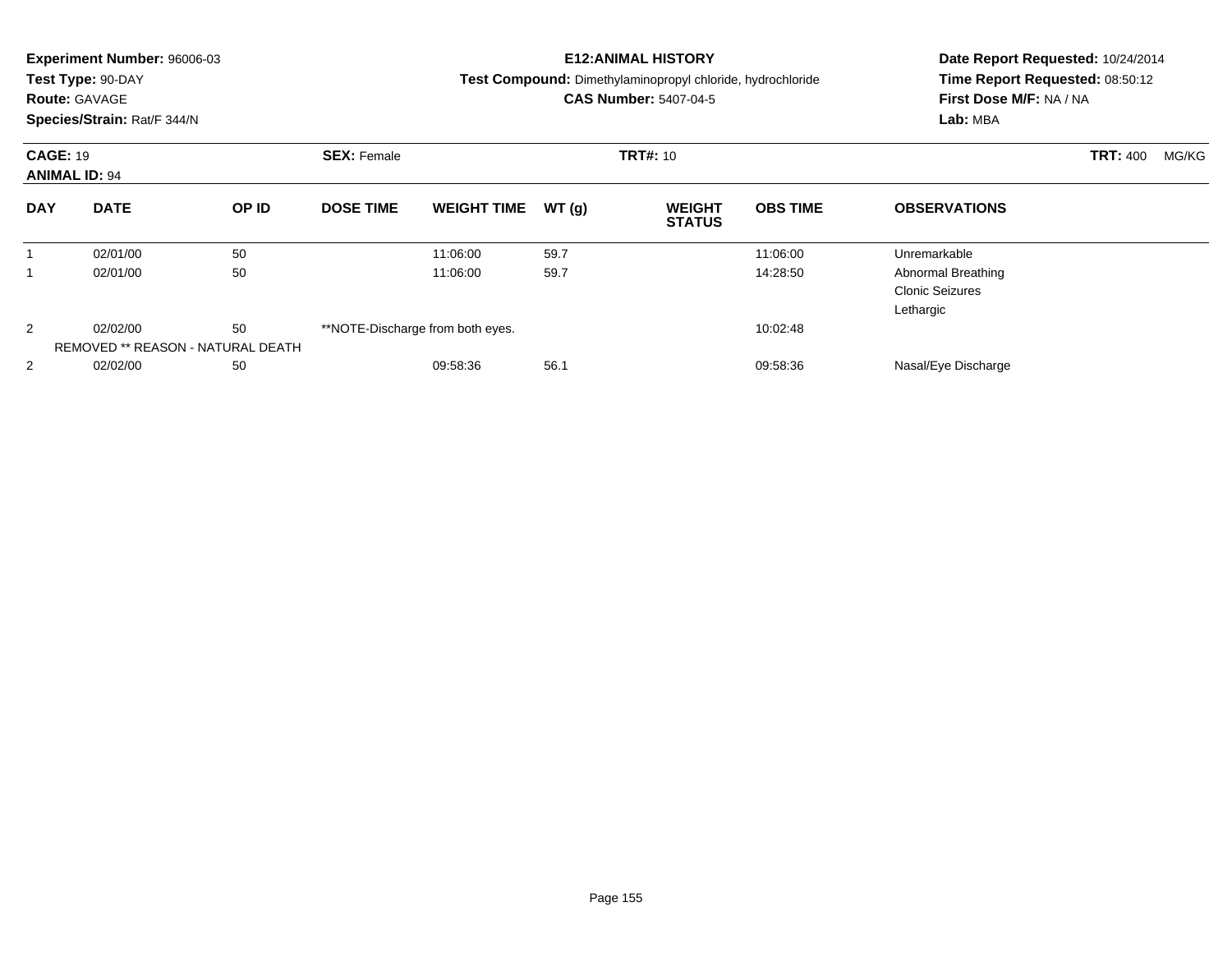|            | <b>Experiment Number: 96006-03</b><br>Test Type: 90-DAY<br><b>Route: GAVAGE</b><br>Species/Strain: Rat/F 344/N |       |                    |                                  |                 | <b>E12:ANIMAL HISTORY</b><br>Test Compound: Dimethylaminopropyl chloride, hydrochloride<br><b>CAS Number: 5407-04-5</b> | Date Report Requested: 10/24/2014<br>Time Report Requested: 08:50:12<br>First Dose M/F: NA / NA<br>Lab: MBA |                                                           |                          |
|------------|----------------------------------------------------------------------------------------------------------------|-------|--------------------|----------------------------------|-----------------|-------------------------------------------------------------------------------------------------------------------------|-------------------------------------------------------------------------------------------------------------|-----------------------------------------------------------|--------------------------|
|            | <b>CAGE: 19</b><br><b>ANIMAL ID: 95</b><br><b>DATE</b>                                                         |       | <b>SEX: Female</b> |                                  | <b>TRT#: 10</b> |                                                                                                                         |                                                                                                             |                                                           | <b>TRT: 400</b><br>MG/KG |
| <b>DAY</b> |                                                                                                                | OP ID | <b>DOSE TIME</b>   | <b>WEIGHT TIME</b>               | WT(g)           | <b>WEIGHT</b><br><b>STATUS</b>                                                                                          | <b>OBS TIME</b>                                                                                             | <b>OBSERVATIONS</b>                                       |                          |
|            | 02/01/00                                                                                                       | 50    |                    | 11:06:00                         | 81.7            |                                                                                                                         | 11:06:00                                                                                                    | Unremarkable                                              |                          |
|            | 02/01/00                                                                                                       | 50    |                    | 11:06:00                         | 81.7            |                                                                                                                         | 14:28:50                                                                                                    | Abnormal Breathing<br><b>Clonic Seizures</b><br>Lethargic |                          |
| 2          | 02/02/00<br>REMOVED ** REASON - NATURAL DEATH                                                                  | 50    |                    | **NOTE-Discharge from both eyes. |                 |                                                                                                                         | 10:05:12                                                                                                    |                                                           |                          |
| 2          | 02/02/00                                                                                                       | 50    |                    | 09:58:36                         | 80.9            |                                                                                                                         | 09:58:36                                                                                                    | Nasal/Eye Discharge                                       |                          |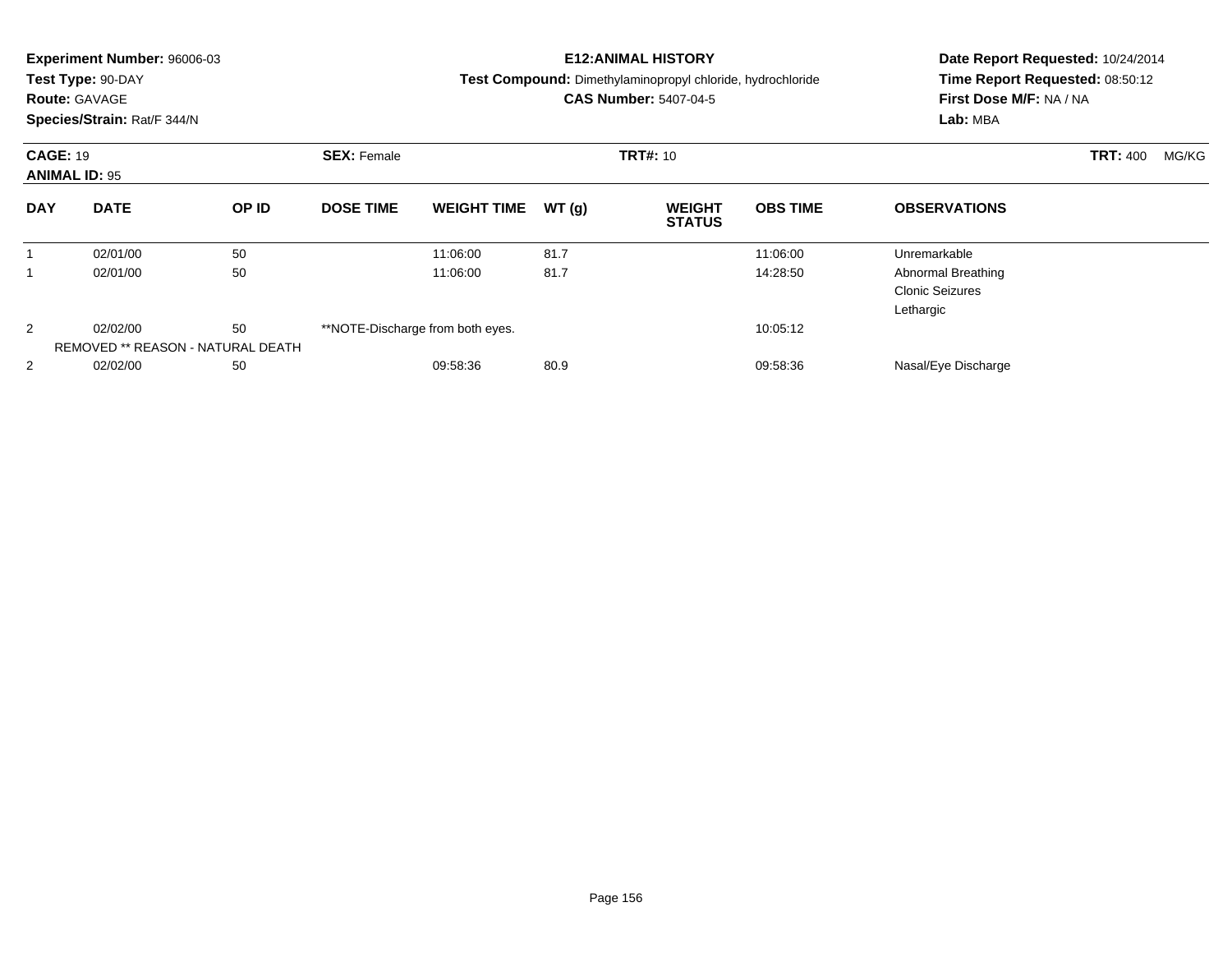|                                         | Experiment Number: 96006-03<br>Test Type: 90-DAY<br><b>Route: GAVAGE</b><br>Species/Strain: Rat/F 344/N |                                   |                    |                                  |       | <b>E12: ANIMAL HISTORY</b><br><b>Test Compound:</b> Dimethylaminopropyl chloride, hydrochloride<br><b>CAS Number: 5407-04-5</b> | Date Report Requested: 10/24/2014<br>Time Report Requested: 08:50:12<br>First Dose M/F: NA / NA<br>Lab: MBA |                                 |                 |       |
|-----------------------------------------|---------------------------------------------------------------------------------------------------------|-----------------------------------|--------------------|----------------------------------|-------|---------------------------------------------------------------------------------------------------------------------------------|-------------------------------------------------------------------------------------------------------------|---------------------------------|-----------------|-------|
| <b>CAGE: 20</b><br><b>ANIMAL ID: 96</b> |                                                                                                         |                                   | <b>SEX: Female</b> |                                  |       | <b>TRT#: 10</b>                                                                                                                 |                                                                                                             |                                 | <b>TRT: 400</b> | MG/KG |
| <b>DAY</b>                              | <b>DATE</b>                                                                                             | OP ID                             | <b>DOSE TIME</b>   | <b>WEIGHT TIME</b>               | WT(g) | <b>WEIGHT</b><br><b>STATUS</b>                                                                                                  | <b>OBS TIME</b>                                                                                             | <b>OBSERVATIONS</b>             |                 |       |
|                                         | 02/01/00                                                                                                | 50                                |                    | 11:08:20                         | 84.7  |                                                                                                                                 | 11:08:20                                                                                                    | Unremarkable                    |                 |       |
|                                         | 02/01/00                                                                                                | 50                                |                    | 11:08:20                         | 84.7  |                                                                                                                                 | 14:30:54                                                                                                    | Abnormal Breathing<br>Lethargic |                 |       |
| 2                                       | 02/02/00                                                                                                | 50                                |                    | **NOTE-Discharge from both eyes. |       |                                                                                                                                 | 10:12:22                                                                                                    |                                 |                 |       |
|                                         |                                                                                                         | REMOVED ** REASON - NATURAL DEATH |                    |                                  |       |                                                                                                                                 |                                                                                                             |                                 |                 |       |
| $\overline{2}$                          | 02/02/00                                                                                                | 50                                |                    | 10:10:34                         | 82.5  |                                                                                                                                 | 10:10:34                                                                                                    | Nasal/Eye Discharge             |                 |       |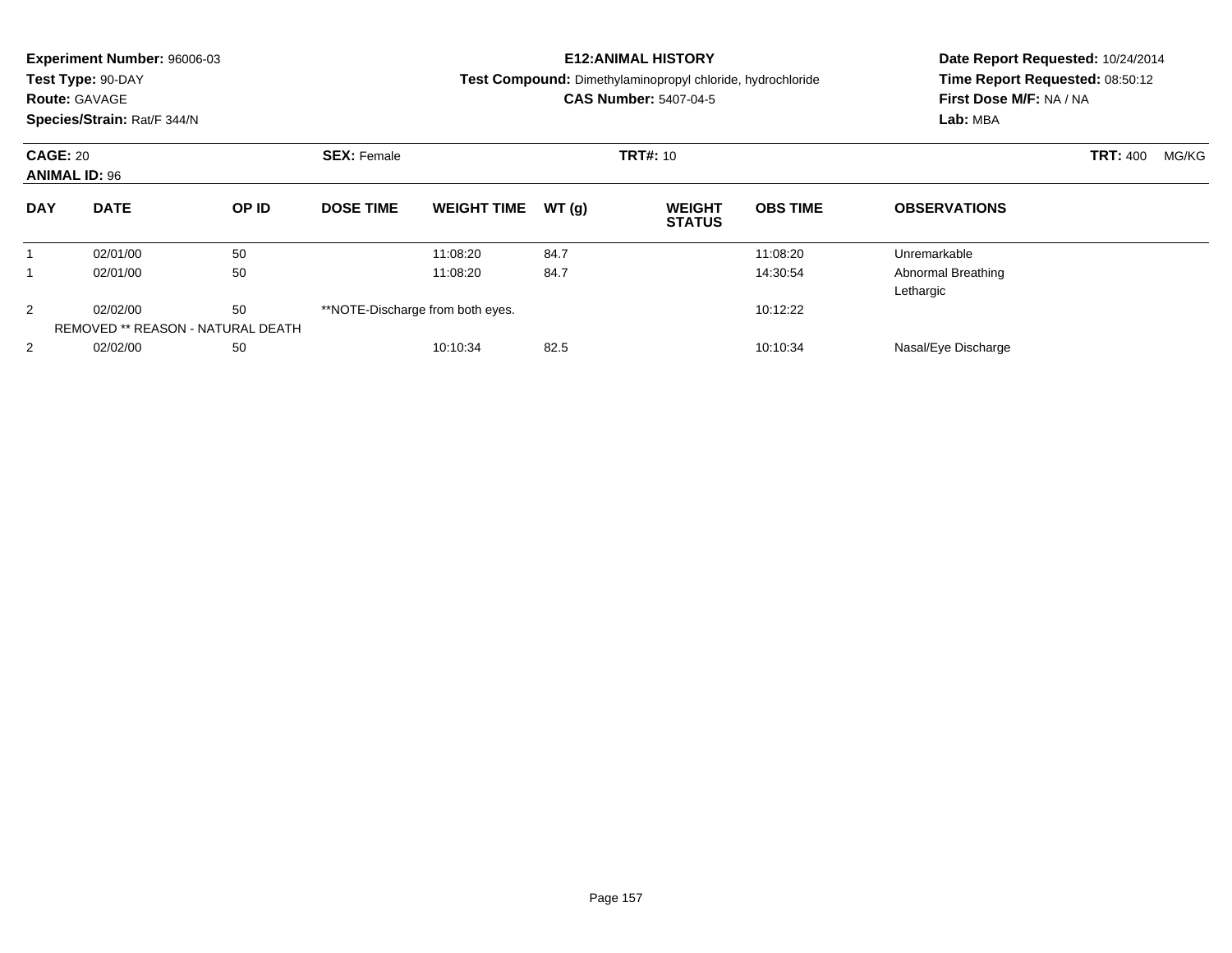| <b>Experiment Number: 96006-03</b>      | Test Type: 90-DAY<br><b>Route: GAVAGE</b><br>Species/Strain: Rat/F 344/N |       |                    |                                  |       | <b>E12:ANIMAL HISTORY</b><br>Test Compound: Dimethylaminopropyl chloride, hydrochloride<br><b>CAS Number: 5407-04-5</b> | Date Report Requested: 10/24/2014<br>Time Report Requested: 08:50:12<br>First Dose M/F: NA / NA<br>Lab: MBA |                                                           |                          |
|-----------------------------------------|--------------------------------------------------------------------------|-------|--------------------|----------------------------------|-------|-------------------------------------------------------------------------------------------------------------------------|-------------------------------------------------------------------------------------------------------------|-----------------------------------------------------------|--------------------------|
| <b>CAGE: 20</b><br><b>ANIMAL ID: 97</b> |                                                                          |       | <b>SEX: Female</b> |                                  |       | <b>TRT#: 10</b>                                                                                                         |                                                                                                             |                                                           | <b>TRT: 400</b><br>MG/KG |
| <b>DAY</b>                              | <b>DATE</b>                                                              | OP ID | <b>DOSE TIME</b>   | <b>WEIGHT TIME</b>               | WT(g) | <b>WEIGHT</b><br><b>STATUS</b>                                                                                          | <b>OBS TIME</b>                                                                                             | <b>OBSERVATIONS</b>                                       |                          |
|                                         | 02/01/00                                                                 | 50    |                    | 11:08:20                         | 86.5  |                                                                                                                         | 11:08:20                                                                                                    | Unremarkable                                              |                          |
|                                         | 02/01/00                                                                 | 50    |                    | 11:08:20                         | 86.5  |                                                                                                                         | 14:30:54                                                                                                    | Abnormal Breathing<br><b>Clonic Seizures</b><br>Lethargic |                          |
| 2                                       | 02/02/00<br><b>REMOVED ** REASON - NATURAL DEATH</b>                     | 50    |                    | **NOTE-Discharge from both eyes. |       |                                                                                                                         | 10:11:12                                                                                                    |                                                           |                          |
| $\overline{2}$                          | 02/02/00                                                                 | 50    |                    | 10:10:34                         | 86.3  |                                                                                                                         | 10:10:34                                                                                                    | Nasal/Eye Discharge                                       |                          |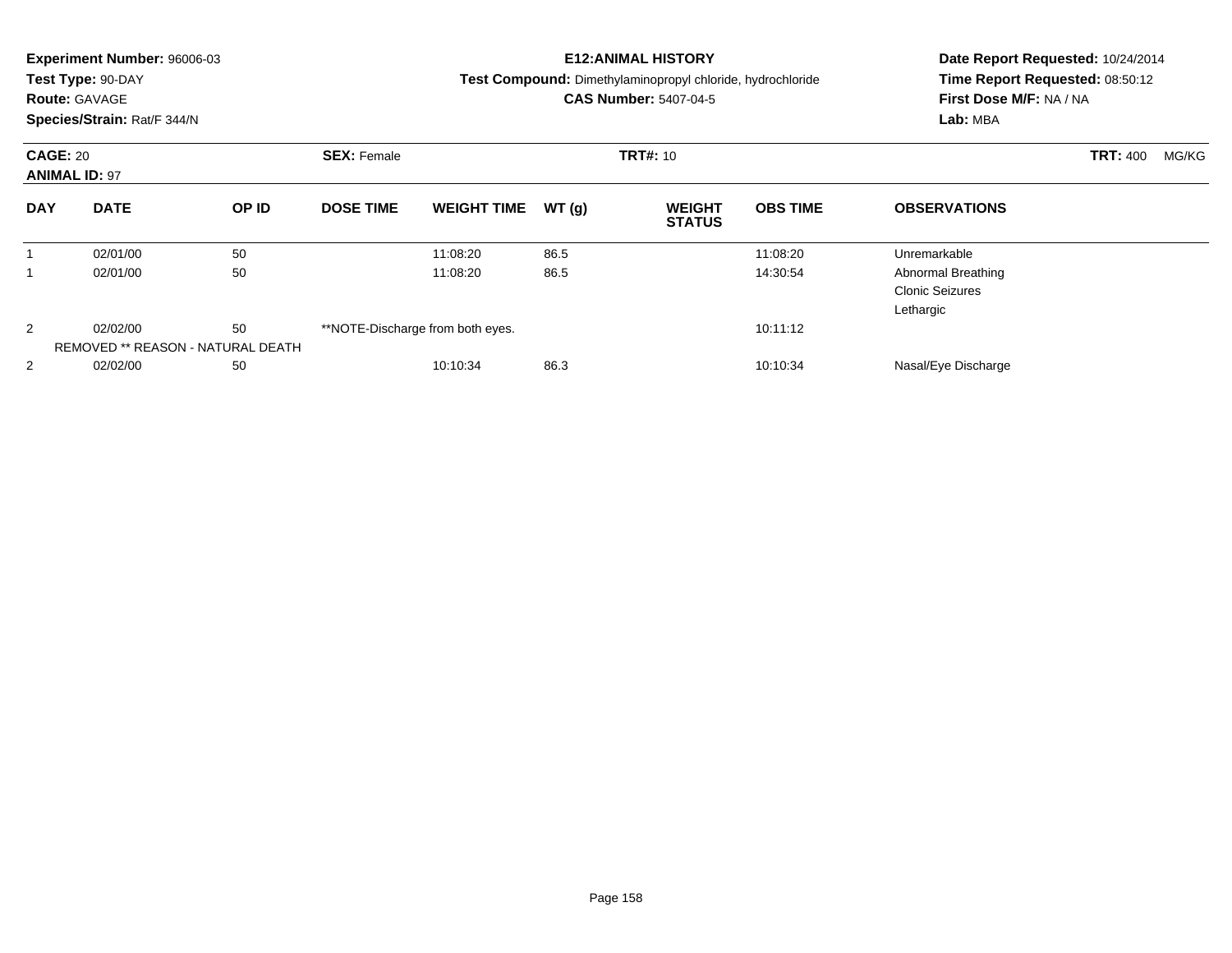|                               | <b>Experiment Number: 96006-03</b>            |    |                                                                         |                                                                        |          | <b>E12: ANIMAL HISTORY</b>                                        | Date Report Requested: 10/24/2014 |                                 |                          |
|-------------------------------|-----------------------------------------------|----|-------------------------------------------------------------------------|------------------------------------------------------------------------|----------|-------------------------------------------------------------------|-----------------------------------|---------------------------------|--------------------------|
|                               | Test Type: 90-DAY                             |    |                                                                         |                                                                        |          | <b>Test Compound:</b> Dimethylaminopropyl chloride, hydrochloride |                                   | Time Report Requested: 08:50:12 |                          |
|                               | <b>Route: GAVAGE</b>                          |    |                                                                         |                                                                        |          | <b>CAS Number: 5407-04-5</b>                                      |                                   | First Dose M/F: NA / NA         |                          |
|                               | Species/Strain: Rat/F 344/N                   |    |                                                                         |                                                                        |          |                                                                   |                                   | Lab: MBA                        |                          |
| <b>CAGE: 20</b>               |                                               |    | <b>SEX: Female</b>                                                      |                                                                        |          | <b>TRT#: 10</b>                                                   |                                   |                                 | <b>TRT: 400</b><br>MG/KG |
|                               | <b>ANIMAL ID: 98</b><br><b>DATE</b><br>OP ID  |    |                                                                         |                                                                        |          |                                                                   |                                   |                                 |                          |
| <b>DAY</b>                    |                                               |    | <b>DOSE TIME</b>                                                        | <b>WEIGHT TIME</b>                                                     | WT(g)    | <b>WEIGHT</b><br><b>STATUS</b>                                    | <b>OBS TIME</b>                   | <b>OBSERVATIONS</b>             |                          |
|                               | 02/01/00                                      | 50 |                                                                         | 11:08:20                                                               | 90.7     |                                                                   | 11:08:20                          | Unremarkable                    |                          |
|                               | 02/01/00                                      | 50 |                                                                         | 11:08:20                                                               | 90.7     |                                                                   | 14:30:54                          | Abnormal Breathing              |                          |
|                               |                                               |    |                                                                         |                                                                        |          |                                                                   |                                   | Lethargic                       |                          |
| 2                             | 02/02/00                                      | 50 | group                                                                   | **NOTE-Per Study Director Animal removed due to high mortality rate in |          |                                                                   | 10:28:26                          |                                 |                          |
| 50<br>2<br>02/02/00<br>group. |                                               |    | **NOTE-Per study director, animal removed due to high mortality rate in |                                                                        | 10:30:22 |                                                                   |                                   |                                 |                          |
|                               | <b>REMOVED ** REASON - MORIBUND SACRIFICE</b> |    |                                                                         |                                                                        |          |                                                                   |                                   |                                 |                          |
| 2                             | 02/02/00                                      | 50 |                                                                         | 10:10:34                                                               | 93.5     |                                                                   | 10:10:34                          | Unremarkable                    |                          |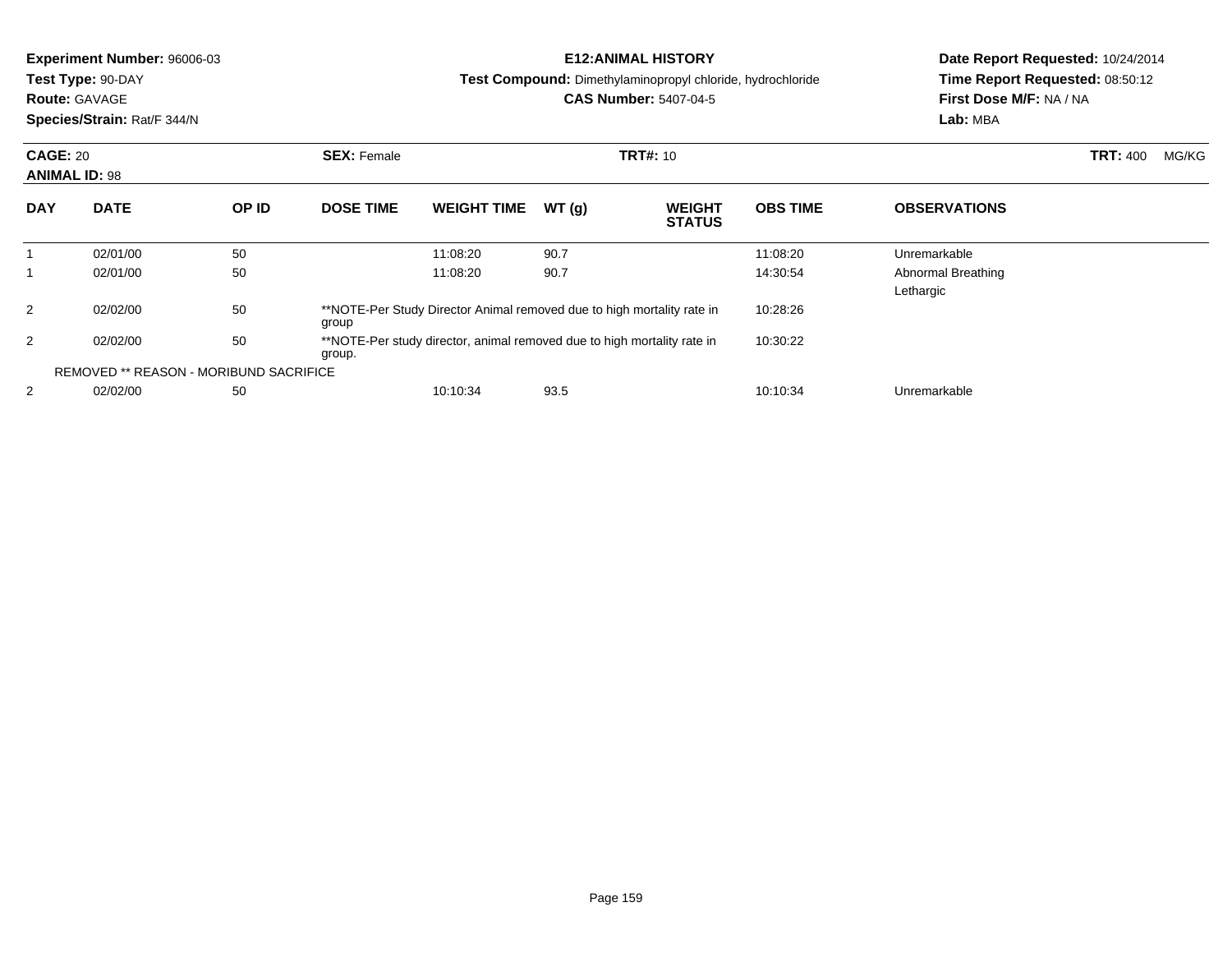|                                                                                | Experiment Number: 96006-03<br>Test Type: 90-DAY<br><b>Route: GAVAGE</b><br>Species/Strain: Rat/F 344/N |                                                                         |                    |                    |          | <b>E12: ANIMAL HISTORY</b><br><b>Test Compound:</b> Dimethylaminopropyl chloride, hydrochloride<br><b>CAS Number: 5407-04-5</b> | Date Report Requested: 10/24/2014<br>Time Report Requested: 08:50:12<br>First Dose M/F: NA / NA<br>Lab: MBA |                                 |                 |       |
|--------------------------------------------------------------------------------|---------------------------------------------------------------------------------------------------------|-------------------------------------------------------------------------|--------------------|--------------------|----------|---------------------------------------------------------------------------------------------------------------------------------|-------------------------------------------------------------------------------------------------------------|---------------------------------|-----------------|-------|
|                                                                                | <b>CAGE: 20</b><br><b>ANIMAL ID: 99</b><br><b>DATE</b><br>OP ID                                         |                                                                         | <b>SEX: Female</b> | <b>TRT#: 10</b>    |          |                                                                                                                                 |                                                                                                             |                                 | <b>TRT: 400</b> | MG/KG |
| <b>DAY</b>                                                                     |                                                                                                         |                                                                         | <b>DOSE TIME</b>   | <b>WEIGHT TIME</b> | WT(g)    | <b>WEIGHT</b><br><b>STATUS</b>                                                                                                  | <b>OBS TIME</b>                                                                                             | <b>OBSERVATIONS</b>             |                 |       |
| 1                                                                              | 02/01/00                                                                                                | 50                                                                      |                    | 11:08:20           | 102.0    |                                                                                                                                 | 11:08:20                                                                                                    | Unremarkable                    |                 |       |
|                                                                                | 02/01/00                                                                                                | 50                                                                      |                    | 11:08:20           | 102.0    |                                                                                                                                 | 14:30:54                                                                                                    | Abnormal Breathing<br>Lethargic |                 |       |
| 50<br>2<br>02/02/00<br>group.<br><b>REMOVED ** REASON - MORIBUND SACRIFICE</b> |                                                                                                         | **NOTE-Per study director, animal removed due to high mortality rate in |                    |                    | 11:02:04 |                                                                                                                                 |                                                                                                             |                                 |                 |       |
|                                                                                |                                                                                                         |                                                                         |                    |                    |          |                                                                                                                                 |                                                                                                             |                                 |                 |       |
| 2                                                                              | 02/02/00                                                                                                | 50                                                                      |                    | 10:10:34           | 103.3    |                                                                                                                                 | 10:10:34                                                                                                    | Unremarkable                    |                 |       |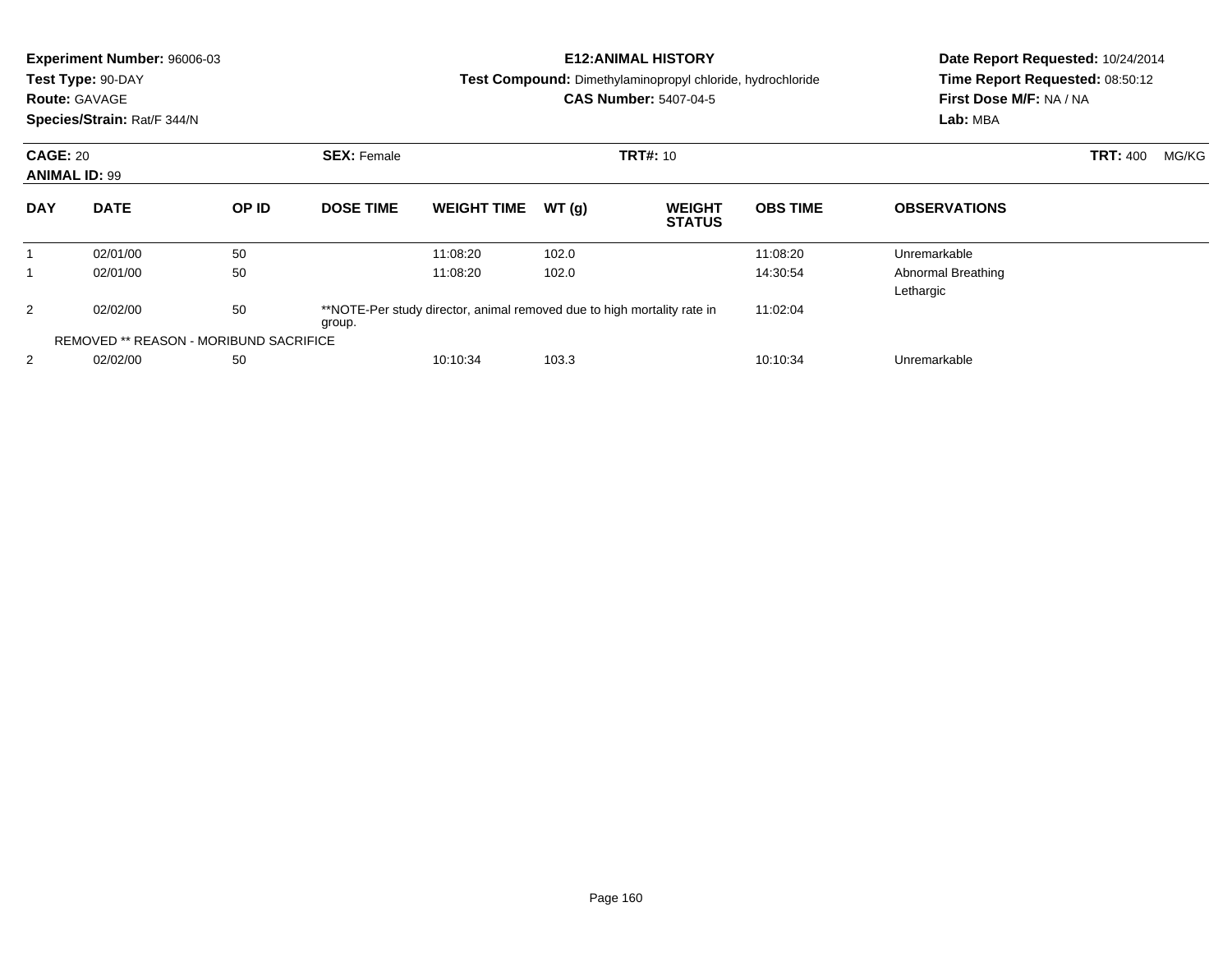|                 | <b>Experiment Number: 96006-03</b><br>Test Type: 90-DAY<br><b>Route: GAVAGE</b><br>Species/Strain: Rat/F 344/N |       |                    |                                  |       | <b>E12:ANIMAL HISTORY</b><br>Test Compound: Dimethylaminopropyl chloride, hydrochloride<br><b>CAS Number: 5407-04-5</b> | Date Report Requested: 10/24/2014<br>Time Report Requested: 08:50:12<br>First Dose M/F: NA / NA<br>Lab: MBA |                                                           |                          |
|-----------------|----------------------------------------------------------------------------------------------------------------|-------|--------------------|----------------------------------|-------|-------------------------------------------------------------------------------------------------------------------------|-------------------------------------------------------------------------------------------------------------|-----------------------------------------------------------|--------------------------|
| <b>CAGE: 20</b> | <b>ANIMAL ID: 100</b>                                                                                          |       | <b>SEX: Female</b> |                                  |       | <b>TRT#: 10</b>                                                                                                         |                                                                                                             |                                                           | <b>TRT: 400</b><br>MG/KG |
| <b>DAY</b>      | <b>DATE</b>                                                                                                    | OP ID | <b>DOSE TIME</b>   | <b>WEIGHT TIME</b>               | WT(g) | <b>WEIGHT</b><br><b>STATUS</b>                                                                                          | <b>OBS TIME</b>                                                                                             | <b>OBSERVATIONS</b>                                       |                          |
| 1               | 02/01/00                                                                                                       | 50    |                    | 11:08:20                         | 83.4  |                                                                                                                         | 11:08:20                                                                                                    | Unremarkable                                              |                          |
|                 | 02/01/00                                                                                                       | 50    |                    | 11:08:20                         | 83.4  |                                                                                                                         | 14:30:54                                                                                                    | Abnormal Breathing<br><b>Clonic Seizures</b><br>Lethargic |                          |
| 2               | 02/02/00                                                                                                       | 50    |                    | **NOTE-Discharge from both eyes. |       |                                                                                                                         | 10:16:56                                                                                                    |                                                           |                          |
|                 | REMOVED ** REASON - NATURAL DEATH                                                                              |       |                    |                                  |       |                                                                                                                         |                                                                                                             |                                                           |                          |
| 2               | 02/02/00                                                                                                       | 50    |                    | 10:10:34                         | 81.4  |                                                                                                                         | 10:10:34                                                                                                    | Nasal/Eye Discharge                                       |                          |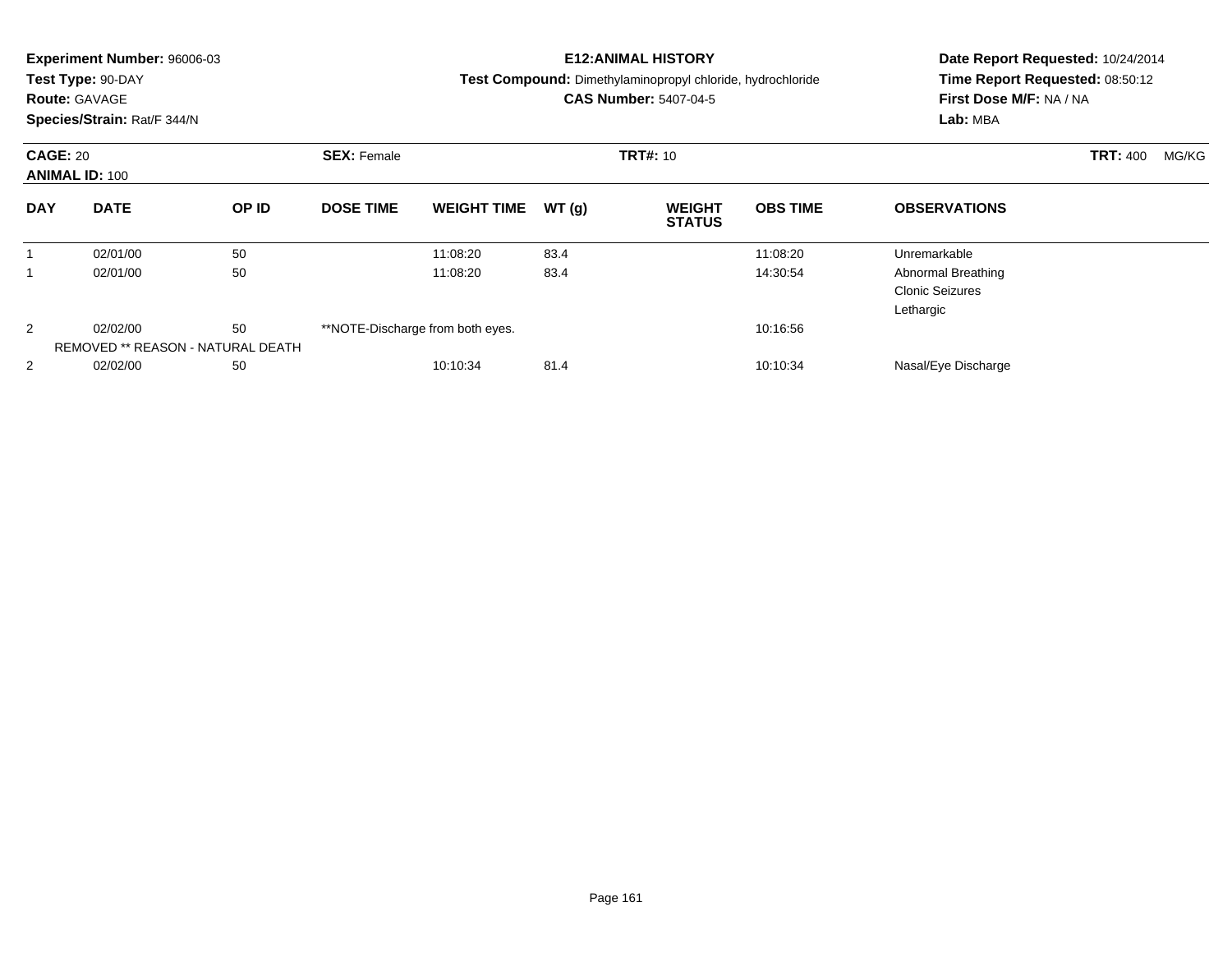|                 | <b>Experiment Number: 96006-03</b><br>Test Type: 90-DAY<br><b>Route: GAVAGE</b><br>Species/Strain: Rat/F 344/N |       |                    |                                                                         |       | <b>E12: ANIMAL HISTORY</b><br><b>Test Compound:</b> Dimethylaminopropyl chloride, hydrochloride<br><b>CAS Number: 5407-04-5</b> | Date Report Requested: 10/24/2014<br>Time Report Requested: 08:50:12<br>First Dose M/F: NA / NA<br>Lab: MBA |                                 |                 |       |
|-----------------|----------------------------------------------------------------------------------------------------------------|-------|--------------------|-------------------------------------------------------------------------|-------|---------------------------------------------------------------------------------------------------------------------------------|-------------------------------------------------------------------------------------------------------------|---------------------------------|-----------------|-------|
| <b>CAGE: 21</b> | <b>ANIMAL ID: 101</b>                                                                                          |       | <b>SEX: Female</b> |                                                                         |       | <b>TRT#: 11</b>                                                                                                                 |                                                                                                             |                                 | <b>TRT: 800</b> | MG/KG |
| <b>DAY</b>      | <b>DATE</b>                                                                                                    | OP ID | <b>DOSE TIME</b>   | <b>WEIGHT TIME</b>                                                      | WT(g) | <b>WEIGHT</b><br><b>STATUS</b>                                                                                                  | <b>OBS TIME</b>                                                                                             | <b>OBSERVATIONS</b>             |                 |       |
| 1               | 02/01/00                                                                                                       | 50    |                    | 11:10:38                                                                | 98.3  |                                                                                                                                 | 11:10:38                                                                                                    | Unremarkable                    |                 |       |
| 1               | 02/01/00                                                                                                       | 50    |                    | 11:10:38                                                                | 98.3  |                                                                                                                                 | 14:32:52                                                                                                    | Abnormal Breathing<br>Lethargic |                 |       |
| 2               | 50<br>02/02/00<br>group.                                                                                       |       |                    | **NOTE-Per study director, animal removed due to high mortality rate in |       |                                                                                                                                 | 11:14:50                                                                                                    |                                 |                 |       |
|                 | <b>REMOVED ** REASON - MORIBUND SACRIFICE</b>                                                                  |       |                    |                                                                         |       |                                                                                                                                 |                                                                                                             |                                 |                 |       |
| 2               | 02/02/00                                                                                                       | 50    |                    | 11:13:34                                                                | 100.2 |                                                                                                                                 | 11:13:34                                                                                                    | Unremarkable                    |                 |       |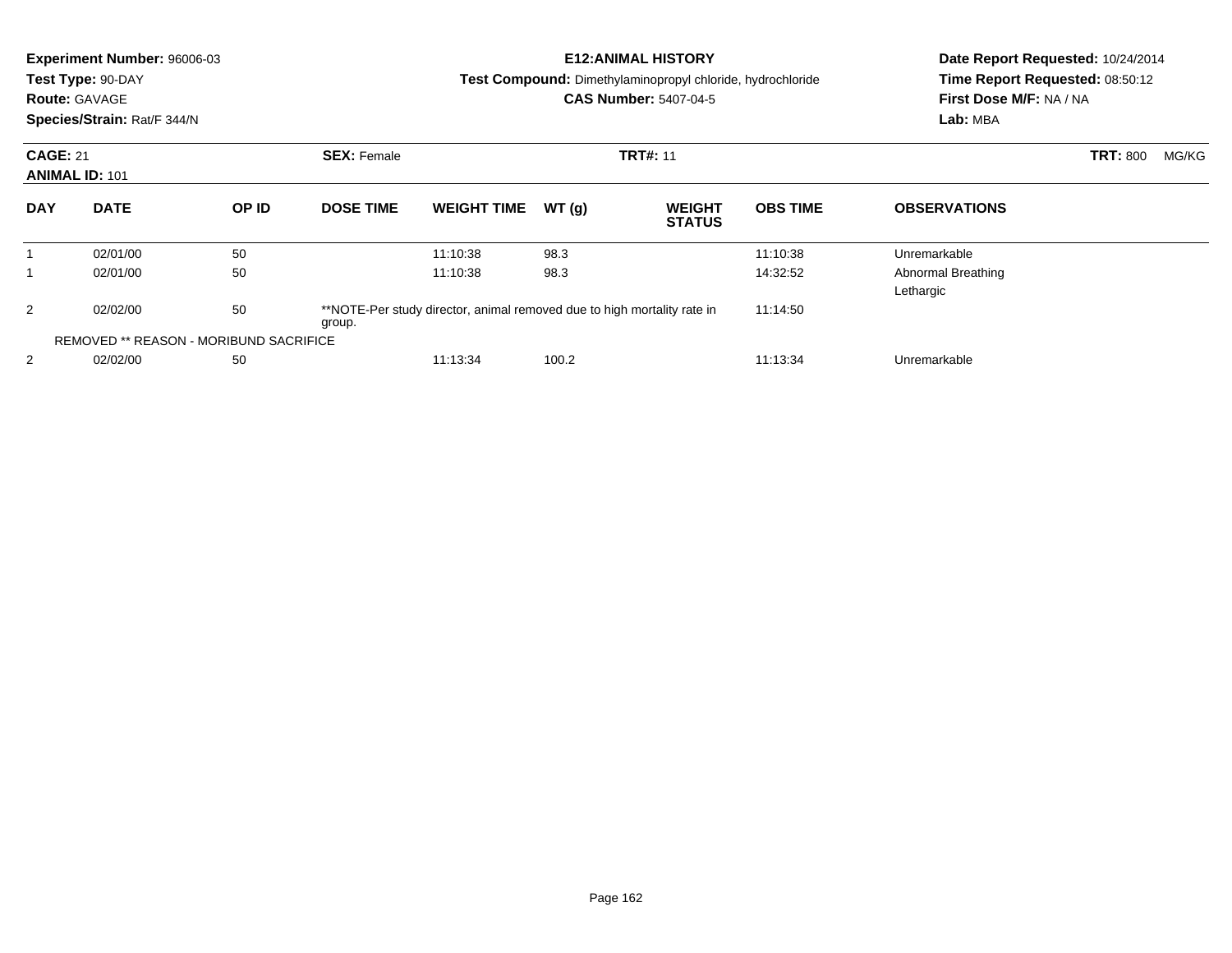|                 | <b>Experiment Number: 96006-03</b><br>Test Type: 90-DAY<br><b>Route: GAVAGE</b><br>Species/Strain: Rat/F 344/N |       |                    |                                  |       | <b>E12:ANIMAL HISTORY</b><br>Test Compound: Dimethylaminopropyl chloride, hydrochloride<br><b>CAS Number: 5407-04-5</b> | Date Report Requested: 10/24/2014<br>Time Report Requested: 08:50:12<br>First Dose M/F: NA / NA<br>Lab: MBA |                                                           |                          |
|-----------------|----------------------------------------------------------------------------------------------------------------|-------|--------------------|----------------------------------|-------|-------------------------------------------------------------------------------------------------------------------------|-------------------------------------------------------------------------------------------------------------|-----------------------------------------------------------|--------------------------|
| <b>CAGE: 21</b> | <b>ANIMAL ID: 102</b>                                                                                          |       | <b>SEX: Female</b> |                                  |       | <b>TRT#: 11</b>                                                                                                         |                                                                                                             |                                                           | <b>TRT: 800</b><br>MG/KG |
| <b>DAY</b>      | <b>DATE</b>                                                                                                    | OP ID | <b>DOSE TIME</b>   | <b>WEIGHT TIME</b>               | WT(g) | <b>WEIGHT</b><br><b>STATUS</b>                                                                                          | <b>OBS TIME</b>                                                                                             | <b>OBSERVATIONS</b>                                       |                          |
| 1               | 02/01/00                                                                                                       | 50    |                    | 11:10:38                         | 70.9  |                                                                                                                         | 11:10:38                                                                                                    | Unremarkable                                              |                          |
| 1               | 02/01/00                                                                                                       | 50    |                    | 11:10:38                         | 70.9  |                                                                                                                         | 14:32:52                                                                                                    | Abnormal Breathing<br><b>Clonic Seizures</b><br>Lethargic |                          |
| 2               | 02/02/00<br>REMOVED ** REASON - NATURAL DEATH                                                                  | 50    |                    | **NOTE-Discharge from both eyes. |       |                                                                                                                         | 11:16:50                                                                                                    |                                                           |                          |
| 2               | 02/02/00                                                                                                       | 50    |                    | 11:13:34                         | 68.3  |                                                                                                                         | 11:13:34                                                                                                    | Nasal/Eye Discharge                                       |                          |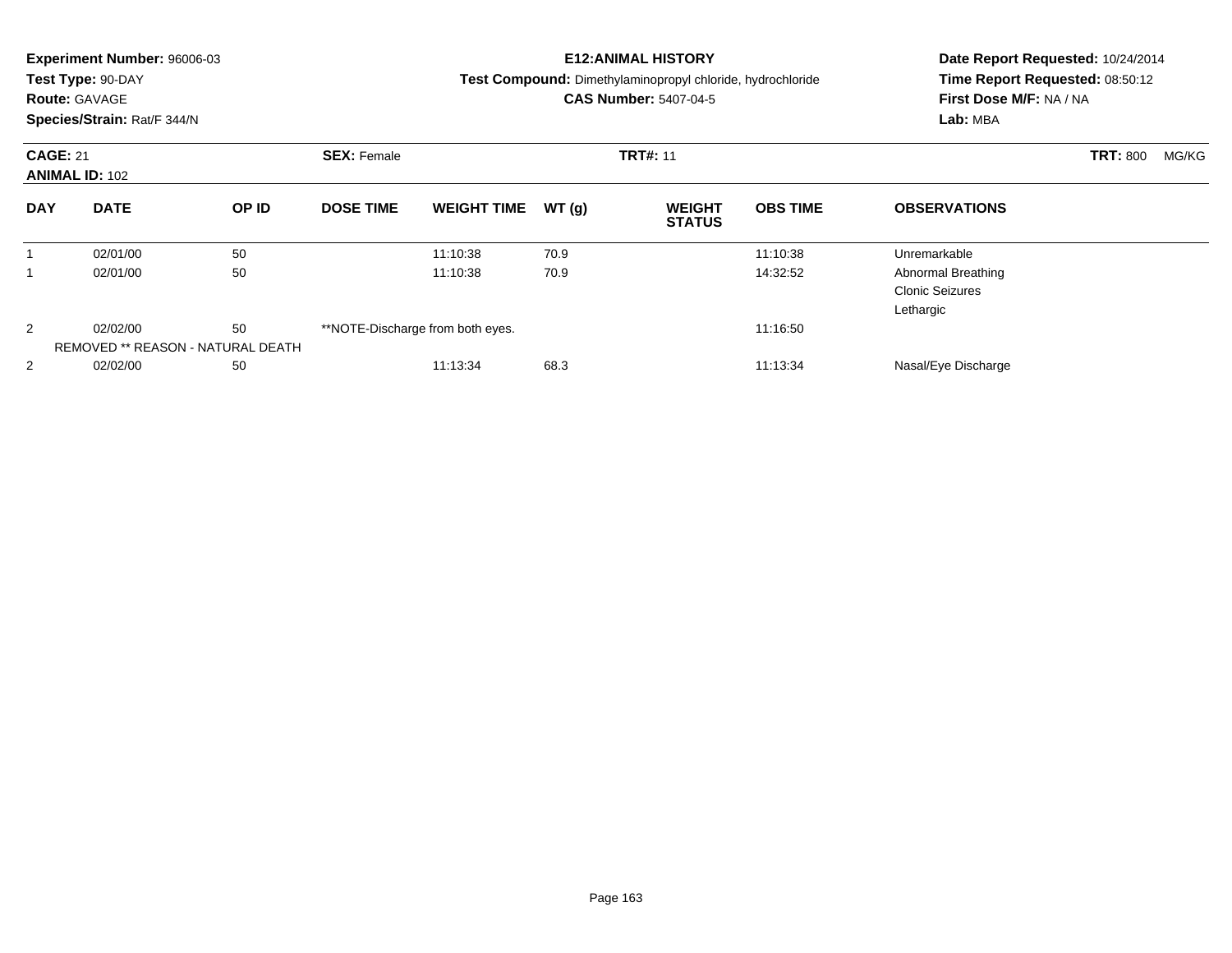|                 | <b>Experiment Number: 96006-03</b><br>Test Type: 90-DAY<br><b>Route: GAVAGE</b><br>Species/Strain: Rat/F 344/N |       |                    |                                  |       | <b>E12:ANIMAL HISTORY</b><br>Test Compound: Dimethylaminopropyl chloride, hydrochloride<br><b>CAS Number: 5407-04-5</b> | Date Report Requested: 10/24/2014<br>Time Report Requested: 08:50:12<br>First Dose M/F: NA / NA<br>Lab: MBA |                                                           |                 |       |
|-----------------|----------------------------------------------------------------------------------------------------------------|-------|--------------------|----------------------------------|-------|-------------------------------------------------------------------------------------------------------------------------|-------------------------------------------------------------------------------------------------------------|-----------------------------------------------------------|-----------------|-------|
| <b>CAGE: 21</b> | <b>ANIMAL ID: 103</b>                                                                                          |       | <b>SEX: Female</b> |                                  |       | <b>TRT#: 11</b>                                                                                                         |                                                                                                             |                                                           | <b>TRT: 800</b> | MG/KG |
| <b>DAY</b>      | <b>DATE</b>                                                                                                    | OP ID | <b>DOSE TIME</b>   | <b>WEIGHT TIME</b>               | WT(g) | <b>WEIGHT</b><br><b>STATUS</b>                                                                                          | <b>OBS TIME</b>                                                                                             | <b>OBSERVATIONS</b>                                       |                 |       |
|                 | 02/01/00                                                                                                       | 50    |                    | 11:10:38                         | 80.9  |                                                                                                                         | 11:10:38                                                                                                    | Unremarkable                                              |                 |       |
| 1               | 02/01/00                                                                                                       | 50    |                    | 11:10:38                         | 80.9  |                                                                                                                         | 14:32:52                                                                                                    | Abnormal Breathing<br><b>Clonic Seizures</b><br>Lethargic |                 |       |
| 2               | 02/02/00                                                                                                       | 50    |                    | **NOTE-Discharge from both eyes. |       |                                                                                                                         | 11:18:34                                                                                                    |                                                           |                 |       |
|                 | REMOVED ** REASON - NATURAL DEATH                                                                              |       |                    |                                  |       |                                                                                                                         |                                                                                                             |                                                           |                 |       |
| 2               | 02/02/00                                                                                                       | 50    |                    | 11:13:34                         | 79.1  |                                                                                                                         | 11:13:34                                                                                                    | Nasal/Eye Discharge                                       |                 |       |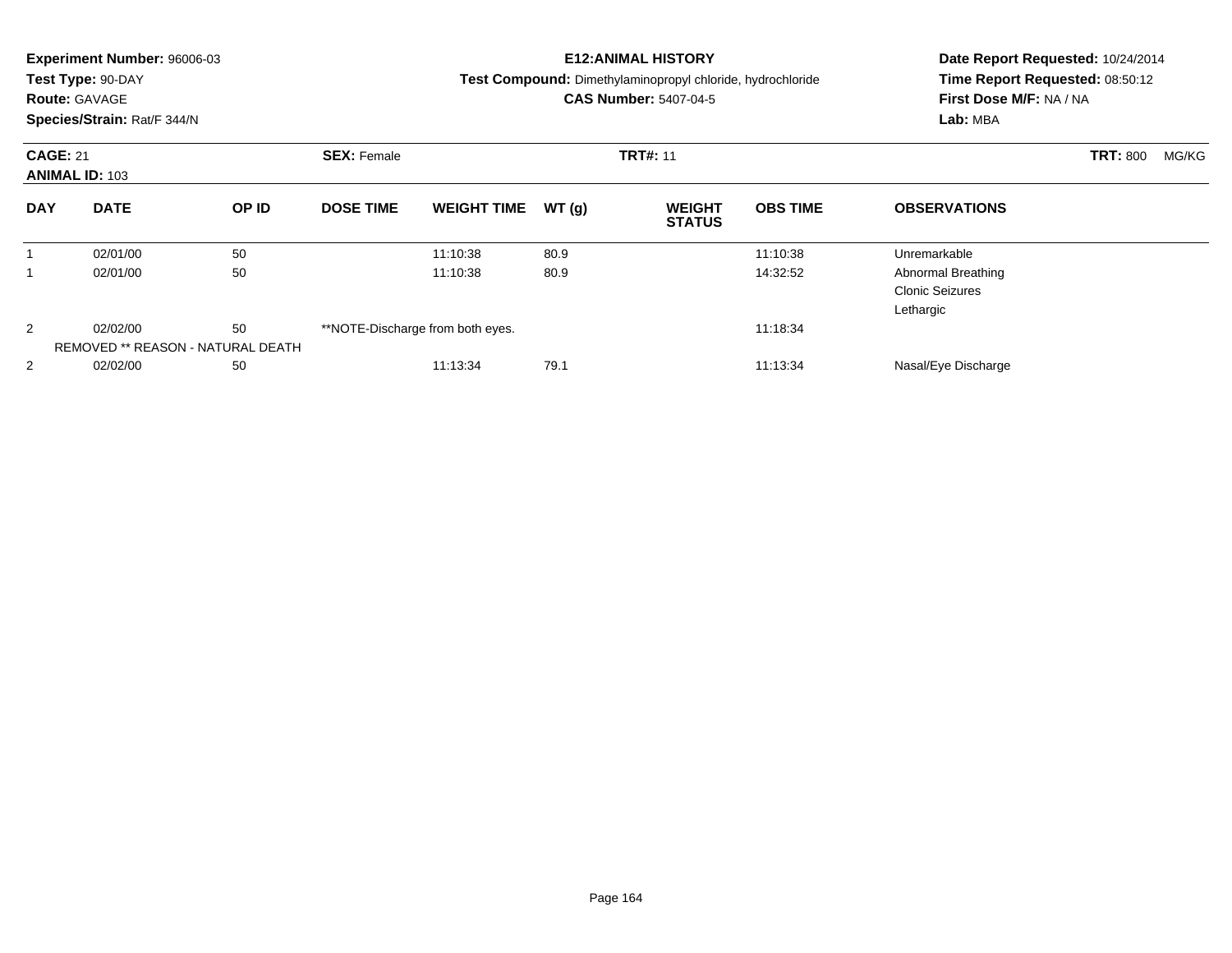|                 | <b>Experiment Number: 96006-03</b><br>Test Type: 90-DAY<br><b>Route: GAVAGE</b><br>Species/Strain: Rat/F 344/N |       |                    |                                  |       | <b>E12:ANIMAL HISTORY</b><br>Test Compound: Dimethylaminopropyl chloride, hydrochloride<br><b>CAS Number: 5407-04-5</b> | Date Report Requested: 10/24/2014<br>Time Report Requested: 08:50:12<br>First Dose M/F: NA / NA<br>Lab: MBA |                                                           |                 |       |
|-----------------|----------------------------------------------------------------------------------------------------------------|-------|--------------------|----------------------------------|-------|-------------------------------------------------------------------------------------------------------------------------|-------------------------------------------------------------------------------------------------------------|-----------------------------------------------------------|-----------------|-------|
| <b>CAGE: 21</b> | <b>ANIMAL ID: 104</b>                                                                                          |       | <b>SEX: Female</b> |                                  |       | <b>TRT#: 11</b>                                                                                                         |                                                                                                             |                                                           | <b>TRT: 800</b> | MG/KG |
| <b>DAY</b>      | <b>DATE</b>                                                                                                    | OP ID | <b>DOSE TIME</b>   | <b>WEIGHT TIME</b>               | WT(g) | <b>WEIGHT</b><br><b>STATUS</b>                                                                                          | <b>OBS TIME</b>                                                                                             | <b>OBSERVATIONS</b>                                       |                 |       |
| 1               | 02/01/00                                                                                                       | 50    |                    | 11:10:38                         | 95.3  |                                                                                                                         | 11:10:38                                                                                                    | Unremarkable                                              |                 |       |
| 1               | 02/01/00                                                                                                       | 50    |                    | 11:10:38                         | 95.3  |                                                                                                                         | 14:32:52                                                                                                    | Abnormal Breathing<br><b>Clonic Seizures</b><br>Lethargic |                 |       |
| 2               | 02/02/00                                                                                                       | 50    |                    | **NOTE-Discharge from both eyes. |       |                                                                                                                         | 11:19:46                                                                                                    |                                                           |                 |       |
|                 | REMOVED ** REASON - NATURAL DEATH                                                                              |       |                    |                                  |       |                                                                                                                         |                                                                                                             |                                                           |                 |       |
| 2               | 02/02/00                                                                                                       | 50    |                    | 11:13:34                         | 92.5  |                                                                                                                         | 11:13:34                                                                                                    | Nasal/Eye Discharge                                       |                 |       |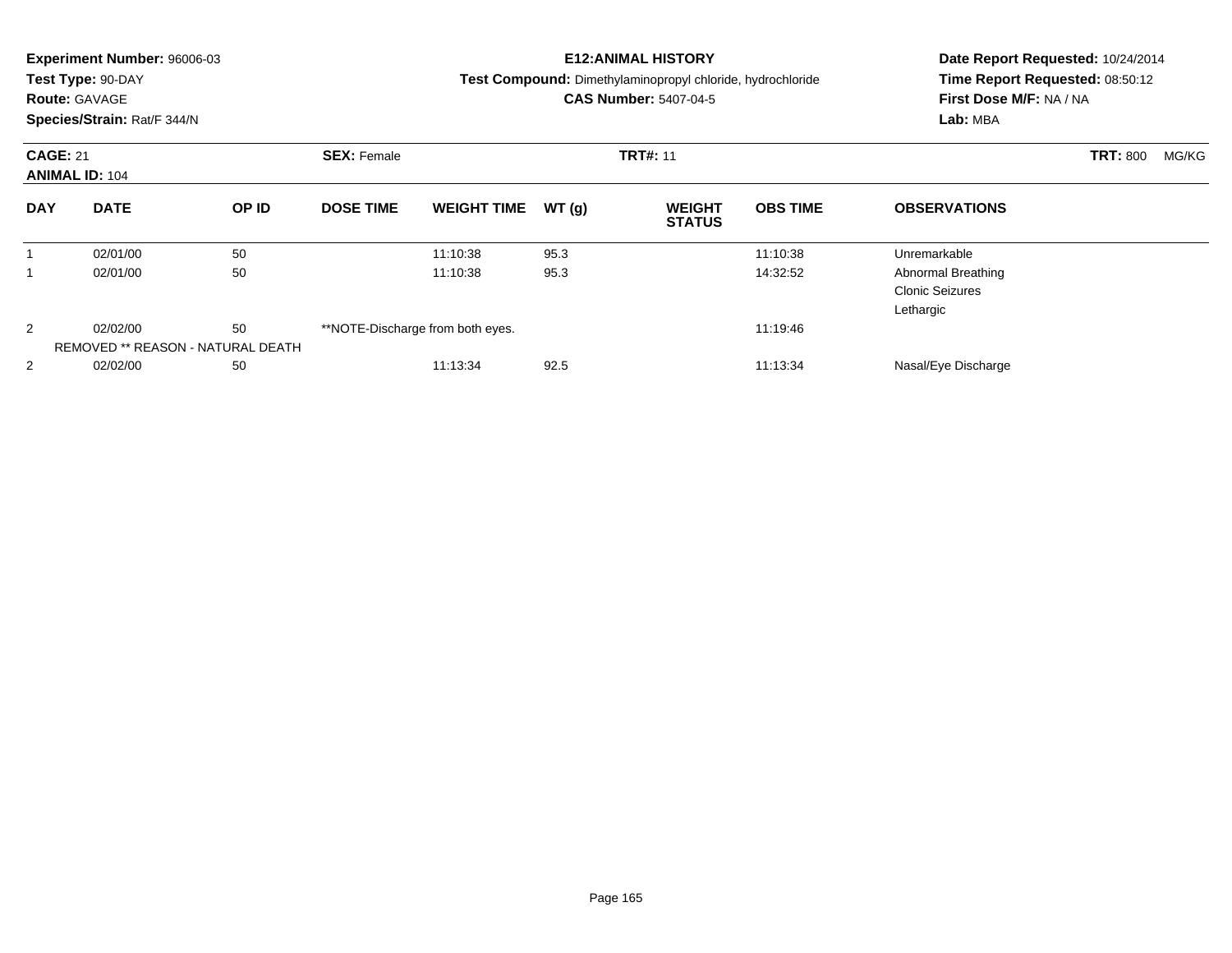|                 | <b>Experiment Number: 96006-03</b><br>Test Type: 90-DAY<br><b>Route: GAVAGE</b><br>Species/Strain: Rat/F 344/N |       |                    |                                  |       | <b>E12:ANIMAL HISTORY</b><br><b>Test Compound:</b> Dimethylaminopropyl chloride, hydrochloride<br><b>CAS Number: 5407-04-5</b> | Date Report Requested: 10/24/2014<br>Time Report Requested: 08:50:12<br>First Dose M/F: NA / NA<br>Lab: MBA |                                                           |                          |
|-----------------|----------------------------------------------------------------------------------------------------------------|-------|--------------------|----------------------------------|-------|--------------------------------------------------------------------------------------------------------------------------------|-------------------------------------------------------------------------------------------------------------|-----------------------------------------------------------|--------------------------|
| <b>CAGE: 21</b> | <b>ANIMAL ID: 105</b>                                                                                          |       | <b>SEX: Female</b> |                                  |       | <b>TRT#: 11</b>                                                                                                                |                                                                                                             |                                                           | <b>TRT: 800</b><br>MG/KG |
| <b>DAY</b>      | <b>DATE</b>                                                                                                    | OP ID | <b>DOSE TIME</b>   | <b>WEIGHT TIME</b>               | WT(g) | <b>WEIGHT</b><br><b>STATUS</b>                                                                                                 | <b>OBS TIME</b>                                                                                             | <b>OBSERVATIONS</b>                                       |                          |
|                 | 02/01/00                                                                                                       | 50    |                    | 11:10:38                         | 94.7  |                                                                                                                                | 11:10:38                                                                                                    | Unremarkable                                              |                          |
|                 | 02/01/00                                                                                                       | 50    |                    | 11:10:38                         | 94.7  |                                                                                                                                | 14:32:52                                                                                                    | Abnormal Breathing<br><b>Clonic Seizures</b><br>Lethargic |                          |
| 2               | 02/02/00<br>REMOVED ** REASON - NATURAL DEATH                                                                  | 50    |                    | **NOTE-Discharge from both eyes. |       |                                                                                                                                | 11:20:42                                                                                                    |                                                           |                          |
| 2               | 02/02/00                                                                                                       | 50    |                    | 11:13:34                         | 91.7  |                                                                                                                                | 11:13:34                                                                                                    | Nasal/Eye Discharge                                       |                          |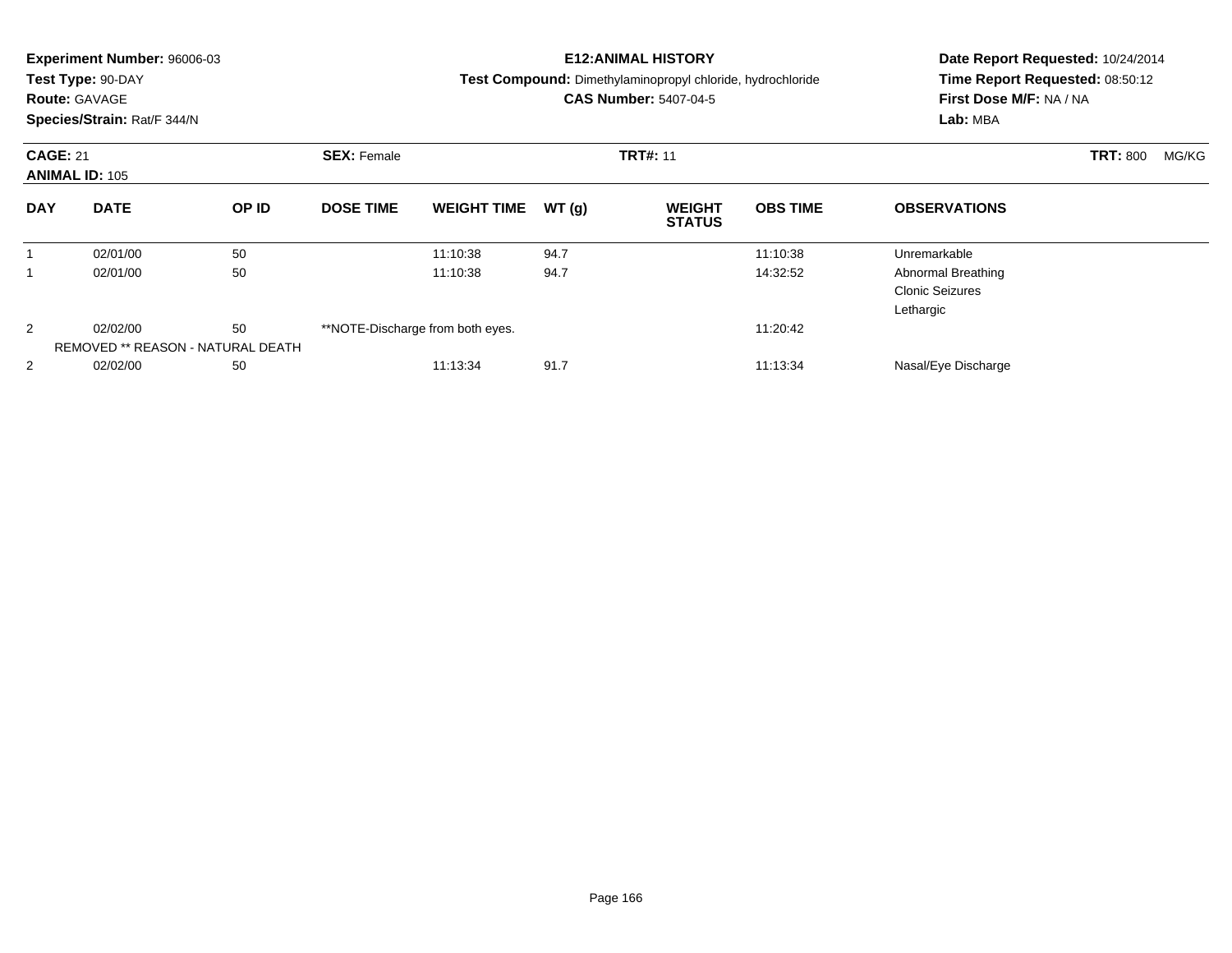|                 | <b>Experiment Number: 96006-03</b>            |       |                    |                                                                         |       | <b>E12: ANIMAL HISTORY</b>                                        | Date Report Requested: 10/24/2014 |                                 |                          |
|-----------------|-----------------------------------------------|-------|--------------------|-------------------------------------------------------------------------|-------|-------------------------------------------------------------------|-----------------------------------|---------------------------------|--------------------------|
|                 | Test Type: 90-DAY                             |       |                    |                                                                         |       | <b>Test Compound:</b> Dimethylaminopropyl chloride, hydrochloride |                                   | Time Report Requested: 08:50:12 |                          |
|                 | <b>Route: GAVAGE</b>                          |       |                    |                                                                         |       | <b>CAS Number: 5407-04-5</b>                                      |                                   | First Dose M/F: NA / NA         |                          |
|                 | Species/Strain: Rat/F 344/N                   |       |                    |                                                                         |       |                                                                   |                                   | Lab: MBA                        |                          |
| <b>CAGE: 22</b> |                                               |       | <b>SEX: Female</b> |                                                                         |       | <b>TRT#: 11</b>                                                   |                                   |                                 | <b>TRT: 800</b><br>MG/KG |
|                 | <b>ANIMAL ID: 106</b>                         |       |                    |                                                                         |       |                                                                   |                                   |                                 |                          |
| <b>DAY</b>      | <b>DATE</b>                                   | OP ID | <b>DOSE TIME</b>   | <b>WEIGHT TIME</b>                                                      | WT(g) | <b>WEIGHT</b><br><b>STATUS</b>                                    | <b>OBS TIME</b>                   | <b>OBSERVATIONS</b>             |                          |
|                 | 02/01/00                                      | 50    |                    | 11:12:00                                                                | 82.3  |                                                                   | 11:12:00                          | Unremarkable                    |                          |
| 1               | 02/01/00                                      | 50    |                    | 11:12:00                                                                | 82.3  |                                                                   | 14:35:00                          | Abnormal Breathing              |                          |
|                 |                                               |       |                    |                                                                         |       |                                                                   |                                   | <b>Clonic Seizures</b>          |                          |
|                 |                                               |       |                    |                                                                         |       |                                                                   |                                   | Lethargic                       |                          |
| 2               | 02/02/00                                      | 50    | group.             | **NOTE-Per study director, animal removed due to high mortality rate in |       |                                                                   | 11:28:28                          |                                 |                          |
|                 | <b>REMOVED ** REASON - MORIBUND SACRIFICE</b> |       |                    |                                                                         |       |                                                                   |                                   |                                 |                          |
| 2               | 02/02/00                                      | 50    |                    | 11:22:46                                                                | 84.6  |                                                                   | 11:22:46                          | Unremarkable                    |                          |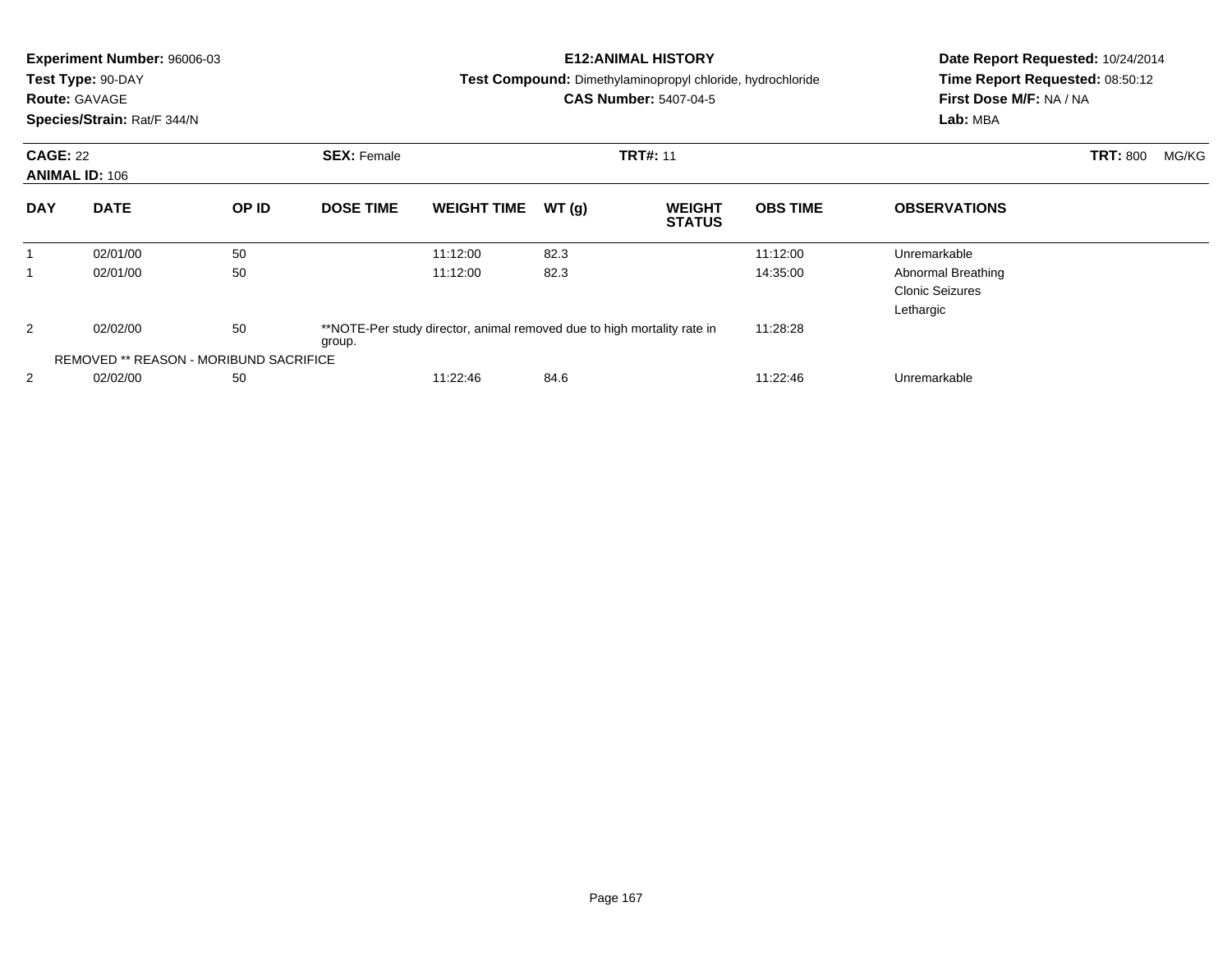|                 | Experiment Number: 96006-03<br>Test Type: 90-DAY |       |                    |                                                                         |       | <b>E12: ANIMAL HISTORY</b><br><b>Test Compound:</b> Dimethylaminopropyl chloride, hydrochloride | Date Report Requested: 10/24/2014<br>Time Report Requested: 08:50:12 |                         |                          |
|-----------------|--------------------------------------------------|-------|--------------------|-------------------------------------------------------------------------|-------|-------------------------------------------------------------------------------------------------|----------------------------------------------------------------------|-------------------------|--------------------------|
|                 | <b>Route: GAVAGE</b>                             |       |                    |                                                                         |       | <b>CAS Number: 5407-04-5</b>                                                                    |                                                                      | First Dose M/F: NA / NA |                          |
|                 | Species/Strain: Rat/F 344/N                      |       |                    |                                                                         |       |                                                                                                 |                                                                      | Lab: MBA                |                          |
| <b>CAGE: 22</b> |                                                  |       | <b>SEX: Female</b> |                                                                         |       | <b>TRT#: 11</b>                                                                                 |                                                                      |                         | <b>TRT: 800</b><br>MG/KG |
|                 | <b>ANIMAL ID: 107</b>                            |       |                    |                                                                         |       |                                                                                                 |                                                                      |                         |                          |
| <b>DAY</b>      | <b>DATE</b>                                      | OP ID | <b>DOSE TIME</b>   | <b>WEIGHT TIME</b>                                                      | WT(g) | <b>WEIGHT</b><br><b>STATUS</b>                                                                  | <b>OBS TIME</b>                                                      | <b>OBSERVATIONS</b>     |                          |
| 1               | 02/01/00                                         | 50    |                    | 11:12:00                                                                | 74.7  |                                                                                                 | 11:12:00                                                             | Unremarkable            |                          |
| 1               | 02/01/00                                         | 50    |                    | 11:12:00                                                                | 74.7  |                                                                                                 | 14:35:00                                                             | Abnormal Breathing      |                          |
|                 |                                                  |       |                    |                                                                         |       |                                                                                                 |                                                                      | <b>Clonic Seizures</b>  |                          |
|                 |                                                  |       |                    |                                                                         |       |                                                                                                 |                                                                      | Lethargic               |                          |
| 2               | 02/02/00                                         | 50    | group.             | **NOTE-Per study director, animal removed due to high mortality rate in |       |                                                                                                 | 11:30:42                                                             |                         |                          |
|                 | <b>REMOVED ** REASON - MORIBUND SACRIFICE</b>    |       |                    |                                                                         |       |                                                                                                 |                                                                      |                         |                          |
| 2               | 02/02/00                                         | 50    |                    | 11:22:46                                                                | 80.6  |                                                                                                 | 11:22:46                                                             | Unremarkable            |                          |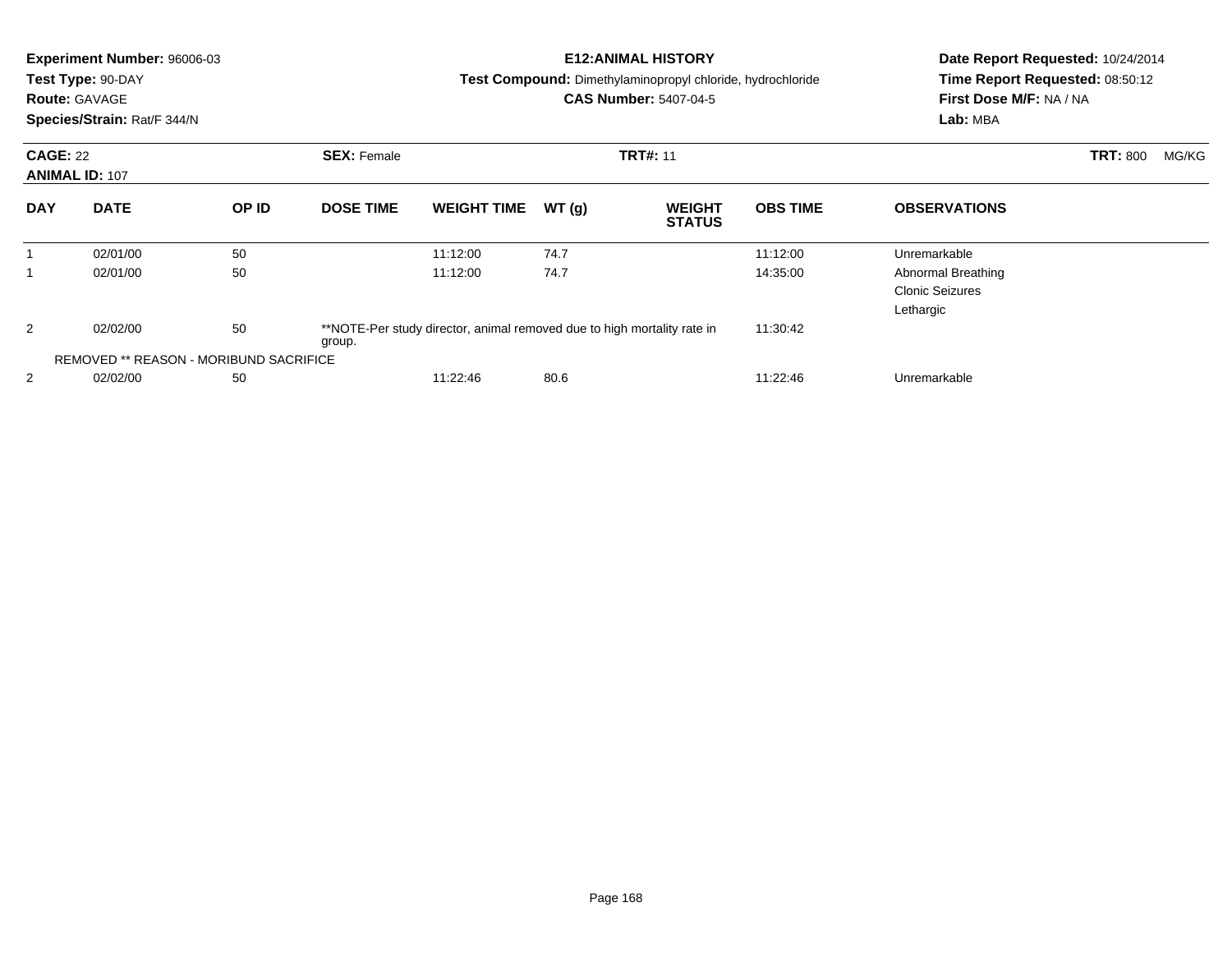|                | Experiment Number: 96006-03                                      |    |                    |                                                                        | <b>E12: ANIMAL HISTORY</b> | Date Report Requested: 10/24/2014                                 |                 |                                 |  |
|----------------|------------------------------------------------------------------|----|--------------------|------------------------------------------------------------------------|----------------------------|-------------------------------------------------------------------|-----------------|---------------------------------|--|
|                | Test Type: 90-DAY                                                |    |                    |                                                                        |                            | <b>Test Compound:</b> Dimethylaminopropyl chloride, hydrochloride |                 | Time Report Requested: 08:50:12 |  |
|                | <b>Route: GAVAGE</b>                                             |    |                    |                                                                        |                            | <b>CAS Number: 5407-04-5</b>                                      |                 | First Dose M/F: NA / NA         |  |
|                | Species/Strain: Rat/F 344/N                                      |    |                    |                                                                        |                            |                                                                   |                 | Lab: MBA                        |  |
|                | <b>CAGE: 22</b><br><b>ANIMAL ID: 108</b><br><b>DATE</b><br>OP ID |    | <b>SEX: Female</b> | <b>TRT#: 11</b>                                                        |                            |                                                                   |                 | <b>TRT: 800</b><br>MG/KG        |  |
| <b>DAY</b>     |                                                                  |    | <b>DOSE TIME</b>   | <b>WEIGHT TIME</b>                                                     | WT(g)                      | <b>WEIGHT</b><br><b>STATUS</b>                                    | <b>OBS TIME</b> | <b>OBSERVATIONS</b>             |  |
|                | 02/01/00                                                         | 50 |                    | 11:12:00                                                               | 86.3                       |                                                                   | 11:12:00        | Unremarkable                    |  |
|                | 02/01/00                                                         | 50 |                    | 11:12:00                                                               | 86.3                       |                                                                   | 14:35:00        | Abnormal Breathing              |  |
|                |                                                                  |    |                    |                                                                        |                            |                                                                   |                 | <b>Clonic Seizures</b>          |  |
|                |                                                                  |    |                    |                                                                        |                            |                                                                   |                 | Lethargic                       |  |
| 2              | 02/02/00                                                         | 50 |                    | **NOTE-Discharge from both eyes. Animal canabolized in abdominal area. |                            |                                                                   | 11:24:52        |                                 |  |
|                | REMOVED ** REASON - NATURAL DEATH                                |    |                    |                                                                        |                            |                                                                   |                 |                                 |  |
| $\overline{2}$ | 02/02/00                                                         | 50 |                    | 11:22:46                                                               | 79.0                       |                                                                   | 11:22:46        | Nasal/Eye Discharge             |  |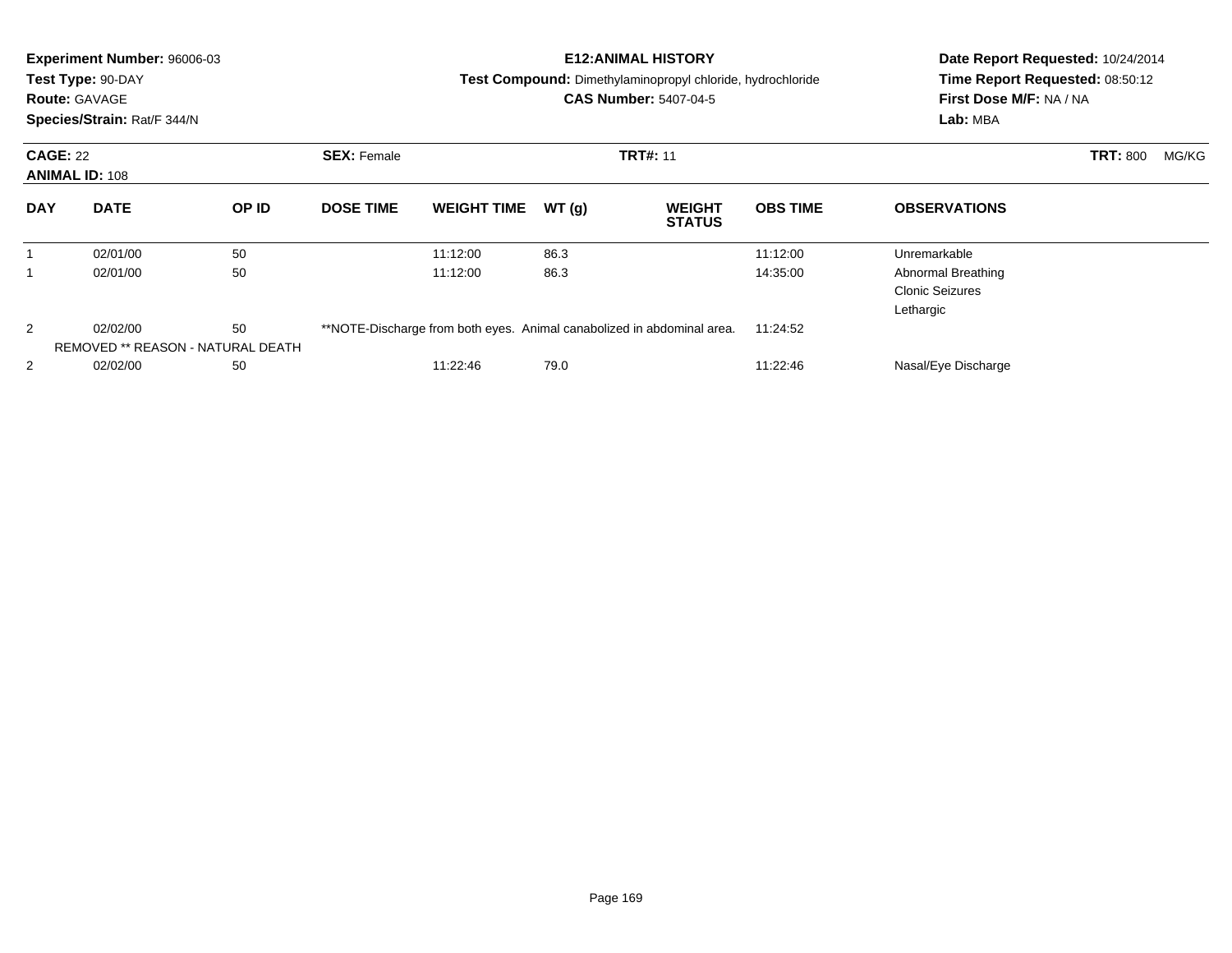|                 | Experiment Number: 96006-03            |       |                    |                                                                         |       | <b>E12: ANIMAL HISTORY</b>                                        | Date Report Requested: 10/24/2014 |                                 |                          |  |
|-----------------|----------------------------------------|-------|--------------------|-------------------------------------------------------------------------|-------|-------------------------------------------------------------------|-----------------------------------|---------------------------------|--------------------------|--|
|                 | Test Type: 90-DAY                      |       |                    |                                                                         |       | <b>Test Compound:</b> Dimethylaminopropyl chloride, hydrochloride |                                   | Time Report Requested: 08:50:12 |                          |  |
|                 | <b>Route: GAVAGE</b>                   |       |                    |                                                                         |       | <b>CAS Number: 5407-04-5</b>                                      |                                   | First Dose M/F: NA / NA         |                          |  |
|                 | Species/Strain: Rat/F 344/N            |       |                    |                                                                         |       |                                                                   |                                   | Lab: MBA                        |                          |  |
| <b>CAGE: 22</b> |                                        |       | <b>SEX: Female</b> |                                                                         |       | <b>TRT#: 11</b>                                                   |                                   |                                 | <b>TRT: 800</b><br>MG/KG |  |
|                 | <b>ANIMAL ID: 109</b>                  |       |                    |                                                                         |       |                                                                   |                                   |                                 |                          |  |
| <b>DAY</b>      | <b>DATE</b>                            | OP ID | <b>DOSE TIME</b>   | <b>WEIGHT TIME</b>                                                      | WT(g) | <b>WEIGHT</b><br><b>STATUS</b>                                    | <b>OBS TIME</b>                   | <b>OBSERVATIONS</b>             |                          |  |
|                 | 02/01/00                               | 50    |                    | 11:12:00                                                                | 82.2  |                                                                   | 11:12:00                          | Unremarkable                    |                          |  |
|                 | 02/01/00                               | 50    |                    | 11:12:00                                                                | 82.2  |                                                                   | 14:35:00                          | Abnormal Breathing              |                          |  |
|                 |                                        |       |                    |                                                                         |       |                                                                   |                                   | <b>Clonic Seizures</b>          |                          |  |
|                 |                                        |       |                    |                                                                         |       |                                                                   |                                   | Lethargic                       |                          |  |
| 2               | 02/02/00                               | 50    | group.             | **NOTE-Per study director, animal removed due to high mortality rate in |       |                                                                   | 11:32:46                          |                                 |                          |  |
|                 | REMOVED ** REASON - MORIBUND SACRIFICE |       |                    |                                                                         |       |                                                                   |                                   |                                 |                          |  |
| 2               | 02/02/00                               | 50    |                    | 11:22:46                                                                | 88.0  |                                                                   | 11:22:46                          | Unremarkable                    |                          |  |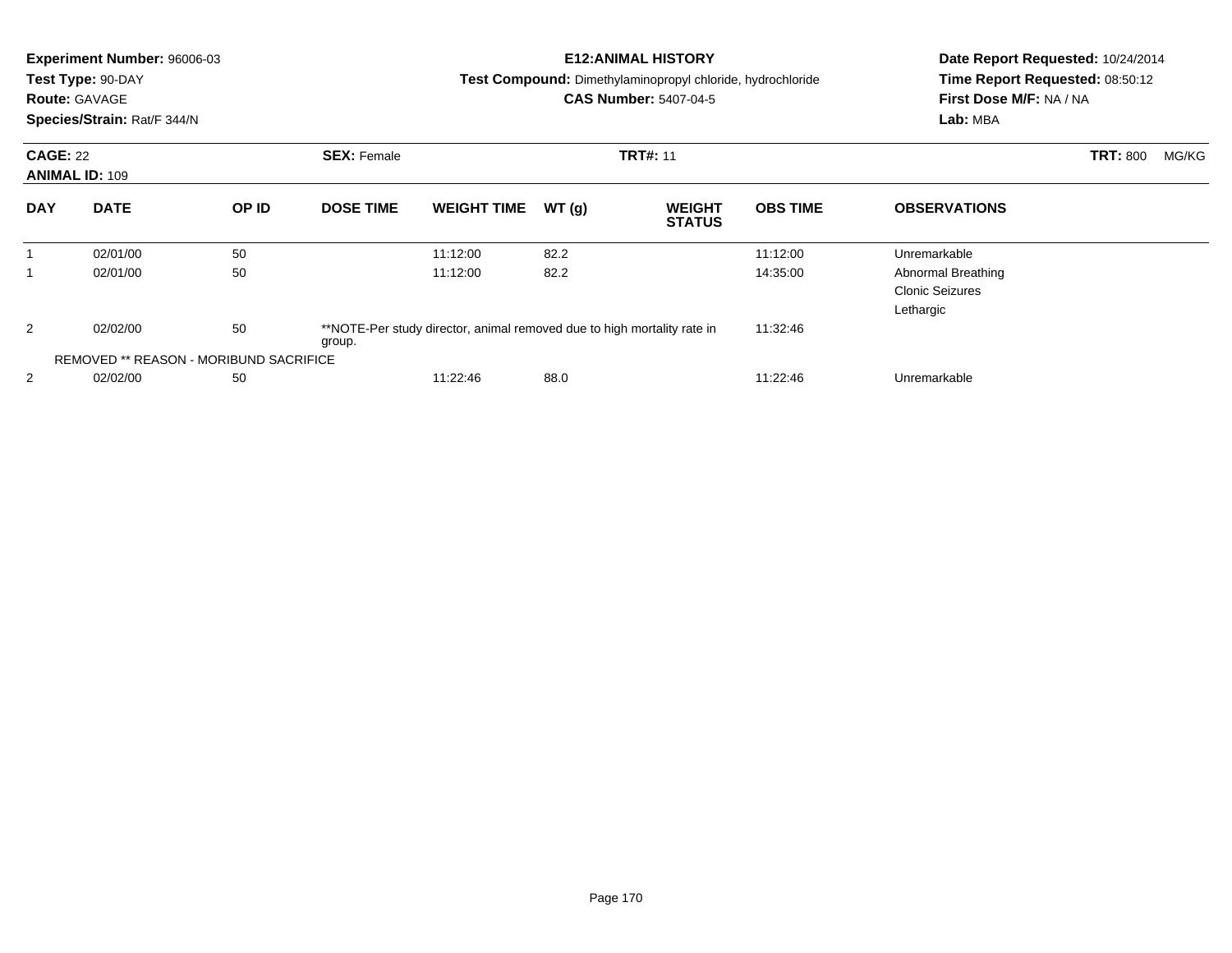|            | <b>Experiment Number: 96006-03</b><br>Test Type: 90-DAY<br><b>Route: GAVAGE</b><br>Species/Strain: Rat/F 344/N |    |                                       |                                  |       | <b>E12:ANIMAL HISTORY</b><br>Test Compound: Dimethylaminopropyl chloride, hydrochloride<br><b>CAS Number: 5407-04-5</b> | Date Report Requested: 10/24/2014<br>Time Report Requested: 08:50:12<br>First Dose M/F: NA / NA<br>Lab: MBA |                                                           |  |
|------------|----------------------------------------------------------------------------------------------------------------|----|---------------------------------------|----------------------------------|-------|-------------------------------------------------------------------------------------------------------------------------|-------------------------------------------------------------------------------------------------------------|-----------------------------------------------------------|--|
|            | <b>CAGE: 22</b><br><b>ANIMAL ID: 110</b><br><b>DATE</b><br>OP ID                                               |    | <b>SEX: Female</b><br><b>TRT#: 11</b> |                                  |       |                                                                                                                         |                                                                                                             | <b>TRT: 800</b><br>MG/KG                                  |  |
| <b>DAY</b> |                                                                                                                |    | <b>DOSE TIME</b>                      | <b>WEIGHT TIME</b>               | WT(g) | <b>WEIGHT</b><br><b>STATUS</b>                                                                                          | <b>OBS TIME</b>                                                                                             | <b>OBSERVATIONS</b>                                       |  |
| 1          | 02/01/00                                                                                                       | 50 |                                       | 11:12:00                         | 100.0 |                                                                                                                         | 11:12:00                                                                                                    | Unremarkable                                              |  |
|            | 02/01/00                                                                                                       | 50 |                                       | 11:12:00                         | 100.0 |                                                                                                                         | 14:35:00                                                                                                    | Abnormal Breathing<br><b>Clonic Seizures</b><br>Lethargic |  |
| 2          | 02/02/00<br>REMOVED ** REASON - NATURAL DEATH                                                                  | 50 |                                       | **NOTE-Discharge from both eyes. |       |                                                                                                                         | 11:26:16                                                                                                    |                                                           |  |
| 2          | 02/02/00                                                                                                       | 50 |                                       | 11:22:46                         | 96.5  |                                                                                                                         | 11:22:46                                                                                                    | Nasal/Eye Discharge                                       |  |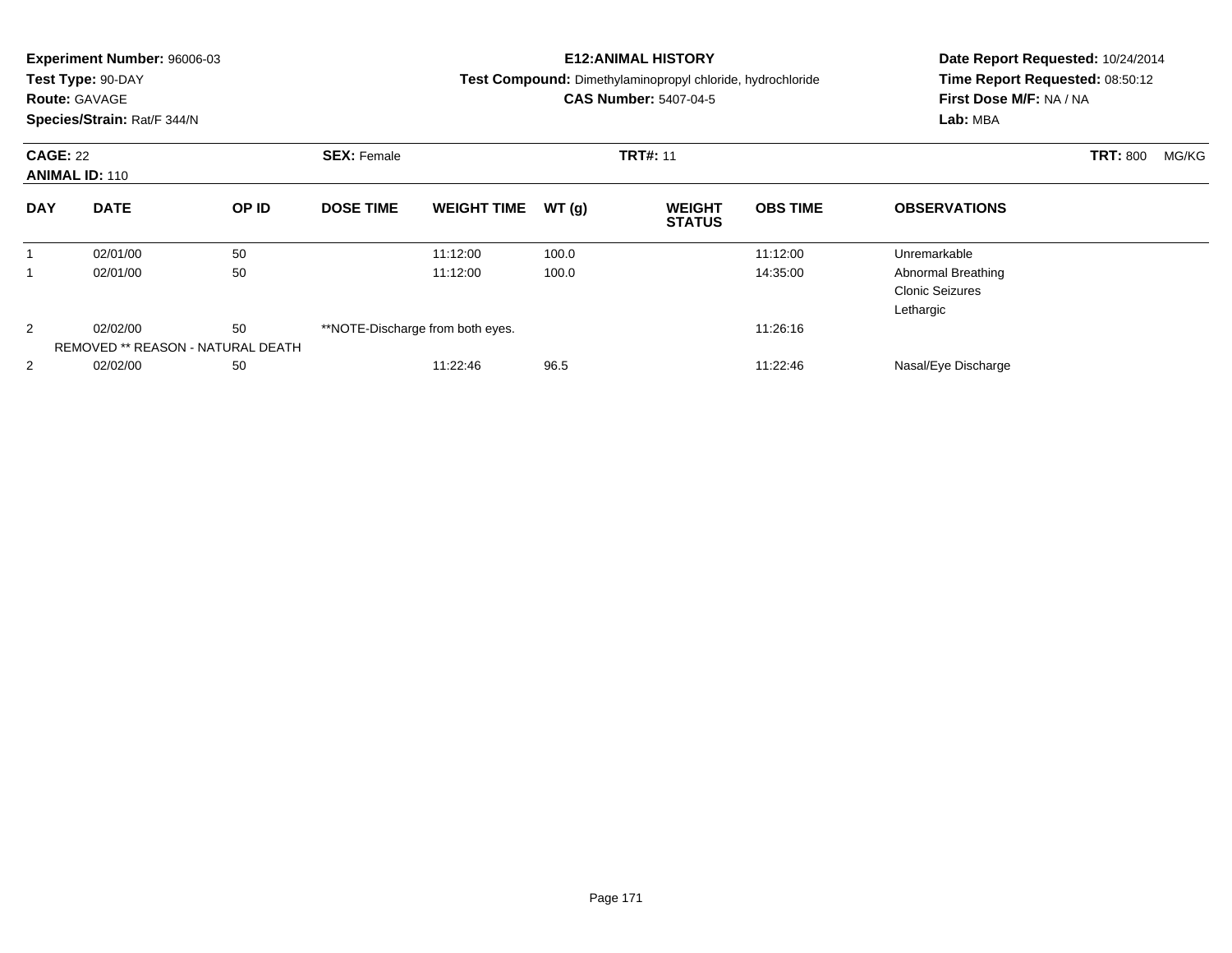|                 | Experiment Number: 96006-03<br>Test Type: 90-DAY<br><b>Route: GAVAGE</b><br>Species/Strain: Rat/F 344/N |       |                    |                                                                         |                 | <b>E12: ANIMAL HISTORY</b><br><b>Test Compound:</b> Dimethylaminopropyl chloride, hydrochloride<br><b>CAS Number: 5407-04-5</b> | Date Report Requested: 10/24/2014<br>Time Report Requested: 08:50:12<br>First Dose M/F: NA / NA<br>Lab: MBA |                                                           |  |
|-----------------|---------------------------------------------------------------------------------------------------------|-------|--------------------|-------------------------------------------------------------------------|-----------------|---------------------------------------------------------------------------------------------------------------------------------|-------------------------------------------------------------------------------------------------------------|-----------------------------------------------------------|--|
| <b>CAGE: 23</b> | <b>ANIMAL ID: 111</b>                                                                                   |       | <b>SEX: Female</b> |                                                                         | <b>TRT#: 12</b> |                                                                                                                                 | <b>TRT: 1000</b><br>MG/KG                                                                                   |                                                           |  |
| <b>DAY</b>      | <b>DATE</b>                                                                                             | OP ID | <b>DOSE TIME</b>   | <b>WEIGHT TIME</b>                                                      | WT(g)           | <b>WEIGHT</b><br><b>STATUS</b>                                                                                                  | <b>OBS TIME</b>                                                                                             | <b>OBSERVATIONS</b>                                       |  |
|                 | 02/01/00                                                                                                | 50    |                    | 10:56:40                                                                | 104.0           |                                                                                                                                 | 10:56:40                                                                                                    | Unremarkable                                              |  |
| 1               | 02/01/00                                                                                                | 50    |                    | 10:56:40                                                                | 104.0           |                                                                                                                                 | 14:39:04                                                                                                    | Abnormal Breathing<br><b>Clonic Seizures</b><br>Lethargic |  |
| 2               | 02/02/00                                                                                                | 50    | group.             | **NOTE-Per study director, animal removed due to high mortality rate in |                 |                                                                                                                                 | 11:37:22                                                                                                    |                                                           |  |
|                 | <b>REMOVED ** REASON - MORIBUND SACRIFICE</b>                                                           |       |                    |                                                                         |                 |                                                                                                                                 |                                                                                                             |                                                           |  |
| 2               | 02/02/00                                                                                                | 50    |                    | 11:34:42                                                                | 106.1           |                                                                                                                                 | 11:34:42                                                                                                    | Unremarkable                                              |  |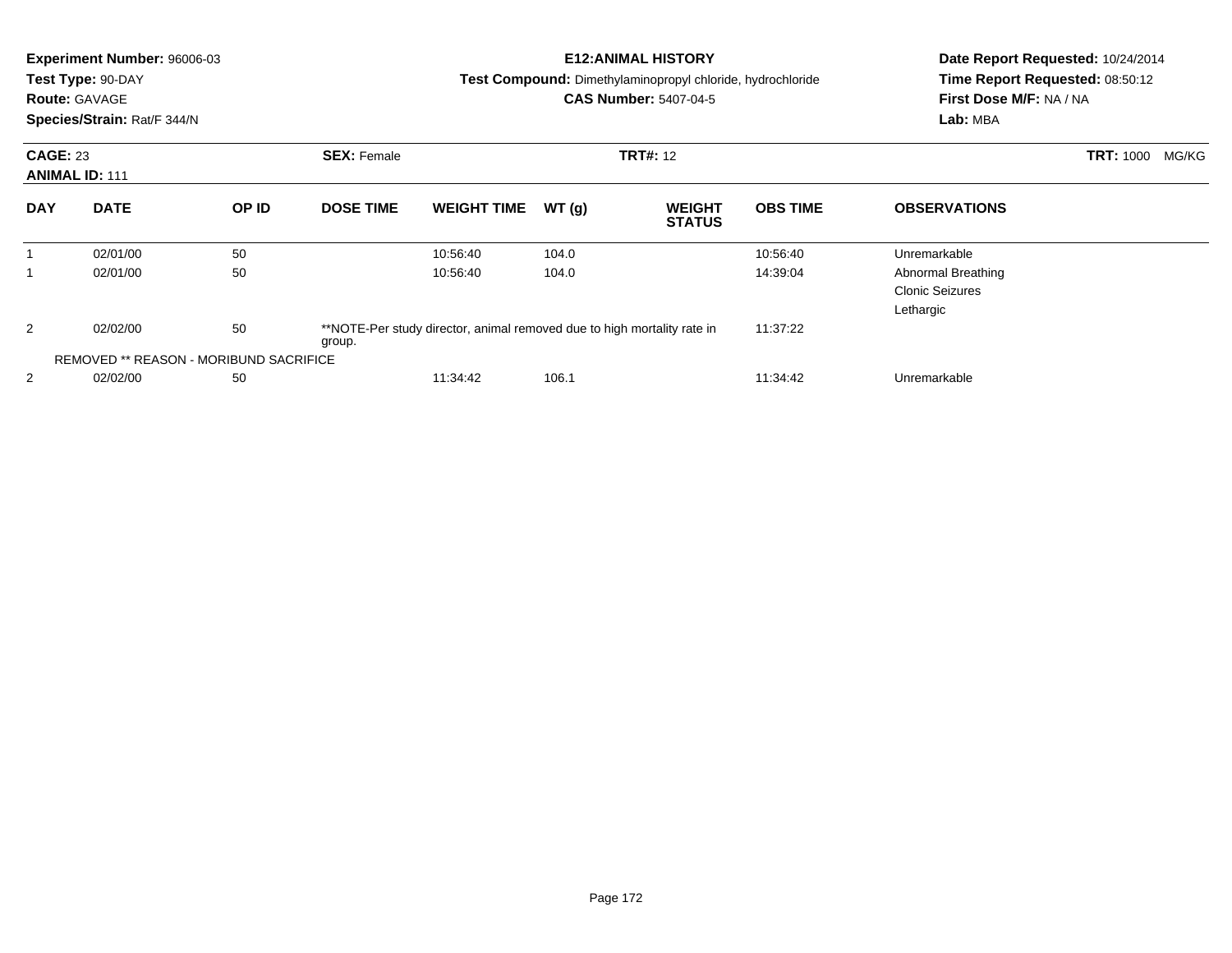|            | Experiment Number: 96006-03<br>Test Type: 90-DAY<br><b>Route: GAVAGE</b><br>Species/Strain: Rat/F 344/N |       |                    |                                  |       | <b>E12: ANIMAL HISTORY</b><br><b>Test Compound:</b> Dimethylaminopropyl chloride, hydrochloride<br><b>CAS Number: 5407-04-5</b> | Date Report Requested: 10/24/2014<br>Time Report Requested: 08:50:12<br>First Dose M/F: NA / NA<br>Lab: MBA |                     |                           |
|------------|---------------------------------------------------------------------------------------------------------|-------|--------------------|----------------------------------|-------|---------------------------------------------------------------------------------------------------------------------------------|-------------------------------------------------------------------------------------------------------------|---------------------|---------------------------|
|            | <b>CAGE: 23</b><br><b>ANIMAL ID: 112</b>                                                                |       | <b>SEX: Female</b> | <b>TRT#: 12</b>                  |       |                                                                                                                                 |                                                                                                             |                     | <b>TRT: 1000</b><br>MG/KG |
| <b>DAY</b> | <b>DATE</b>                                                                                             | OP ID | <b>DOSE TIME</b>   | <b>WEIGHT TIME</b>               | WT(q) | <b>WEIGHT</b><br><b>STATUS</b>                                                                                                  | <b>OBS TIME</b>                                                                                             | <b>OBSERVATIONS</b> |                           |
|            | 02/01/00                                                                                                | 50    |                    | 10:56:40                         | 71.0  |                                                                                                                                 | 10:56:40                                                                                                    | Unremarkable        |                           |
|            | 02/01/00                                                                                                | 50    |                    | **NOTE-Discharge from both eyes. |       |                                                                                                                                 | 14:51:50                                                                                                    |                     |                           |
|            | 02/01/00                                                                                                | 50    |                    | 10:56:40                         | 71.0  |                                                                                                                                 |                                                                                                             |                     |                           |
|            | <b>REMOVED ** REASON - NATURAL DEATH</b>                                                                |       |                    |                                  |       |                                                                                                                                 |                                                                                                             |                     |                           |
|            | 02/01/00                                                                                                | 50    |                    | 14:45:18                         | 69.7  |                                                                                                                                 | 14:45:18                                                                                                    | Nasal/Eye Discharge |                           |
|            |                                                                                                         |       |                    |                                  |       |                                                                                                                                 |                                                                                                             |                     |                           |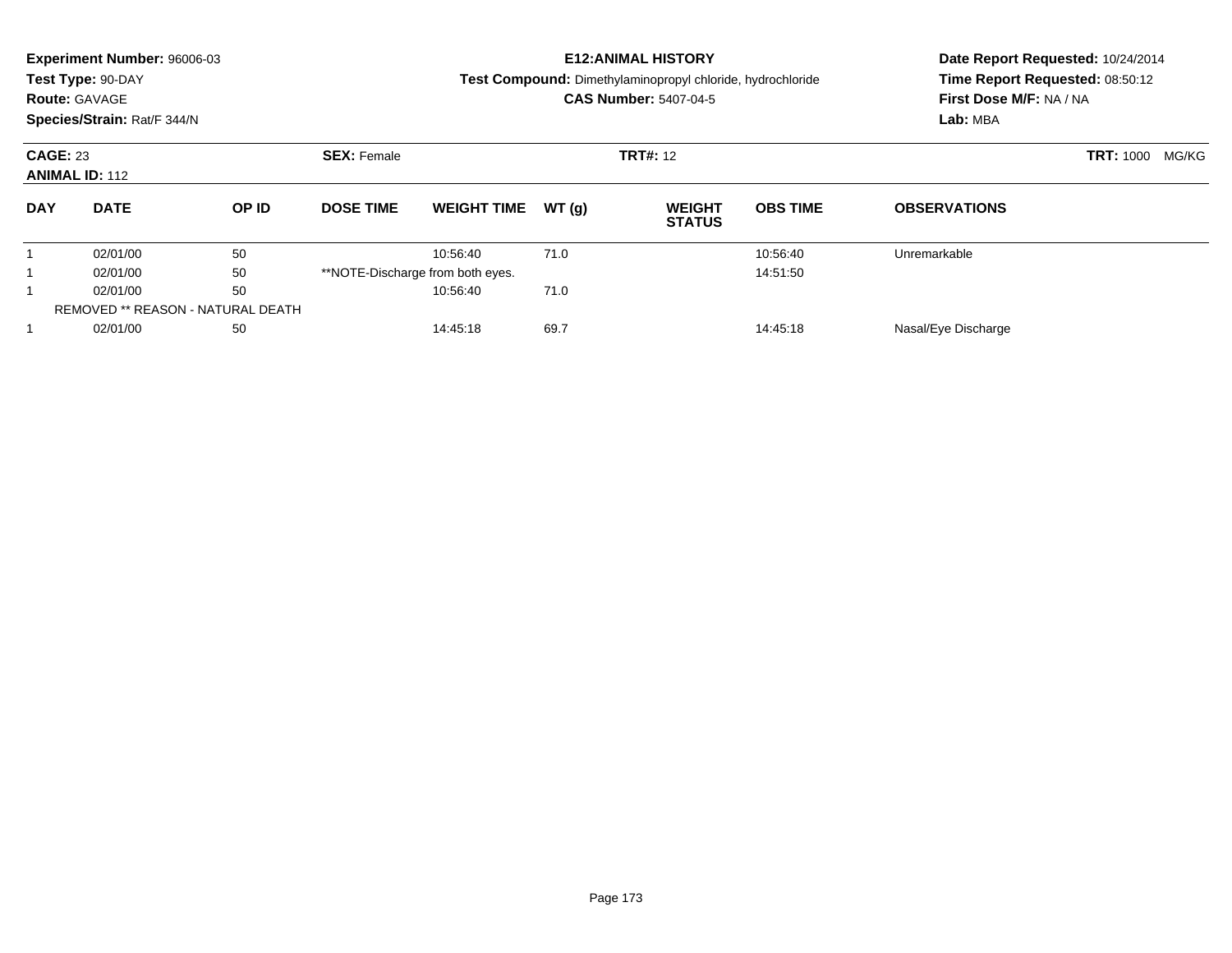|            | Experiment Number: 96006-03<br>Test Type: 90-DAY               |       |                  |                                                                         |       | <b>E12: ANIMAL HISTORY</b><br><b>Test Compound:</b> Dimethylaminopropyl chloride, hydrochloride | Date Report Requested: 10/24/2014<br>Time Report Requested: 08:50:12<br>First Dose M/F: NA / NA |                                                           |  |
|------------|----------------------------------------------------------------|-------|------------------|-------------------------------------------------------------------------|-------|-------------------------------------------------------------------------------------------------|-------------------------------------------------------------------------------------------------|-----------------------------------------------------------|--|
|            | <b>Route: GAVAGE</b><br>Species/Strain: Rat/F 344/N            |       |                  |                                                                         |       | <b>CAS Number: 5407-04-5</b>                                                                    |                                                                                                 | Lab: MBA                                                  |  |
|            | <b>CAGE: 23</b><br><b>SEX: Female</b><br><b>ANIMAL ID: 113</b> |       |                  |                                                                         |       | <b>TRT#: 12</b>                                                                                 |                                                                                                 | <b>TRT: 1000</b><br>MG/KG                                 |  |
| <b>DAY</b> | <b>DATE</b>                                                    | OP ID | <b>DOSE TIME</b> | <b>WEIGHT TIME</b>                                                      | WT(g) | <b>WEIGHT</b><br><b>STATUS</b>                                                                  | <b>OBS TIME</b>                                                                                 | <b>OBSERVATIONS</b>                                       |  |
|            | 02/01/00                                                       | 50    |                  | 10:56:40                                                                | 97.0  |                                                                                                 | 10:56:40                                                                                        | Unremarkable                                              |  |
| 1          | 02/01/00                                                       | 50    |                  | 10:56:40                                                                | 97.0  |                                                                                                 | 14:39:04                                                                                        | Abnormal Breathing<br><b>Clonic Seizures</b><br>Lethargic |  |
| 2          | 02/02/00                                                       | 50    | group.           | **NOTE-Per study director, animal removed due to high mortality rate in |       |                                                                                                 | 11:39:04                                                                                        |                                                           |  |
|            | <b>REMOVED ** REASON - MORIBUND SACRIFICE</b>                  |       |                  |                                                                         |       |                                                                                                 |                                                                                                 |                                                           |  |
| 2          | 02/02/00                                                       | 50    |                  | 11:34:42                                                                | 99.9  |                                                                                                 | 11:34:42                                                                                        | Unremarkable                                              |  |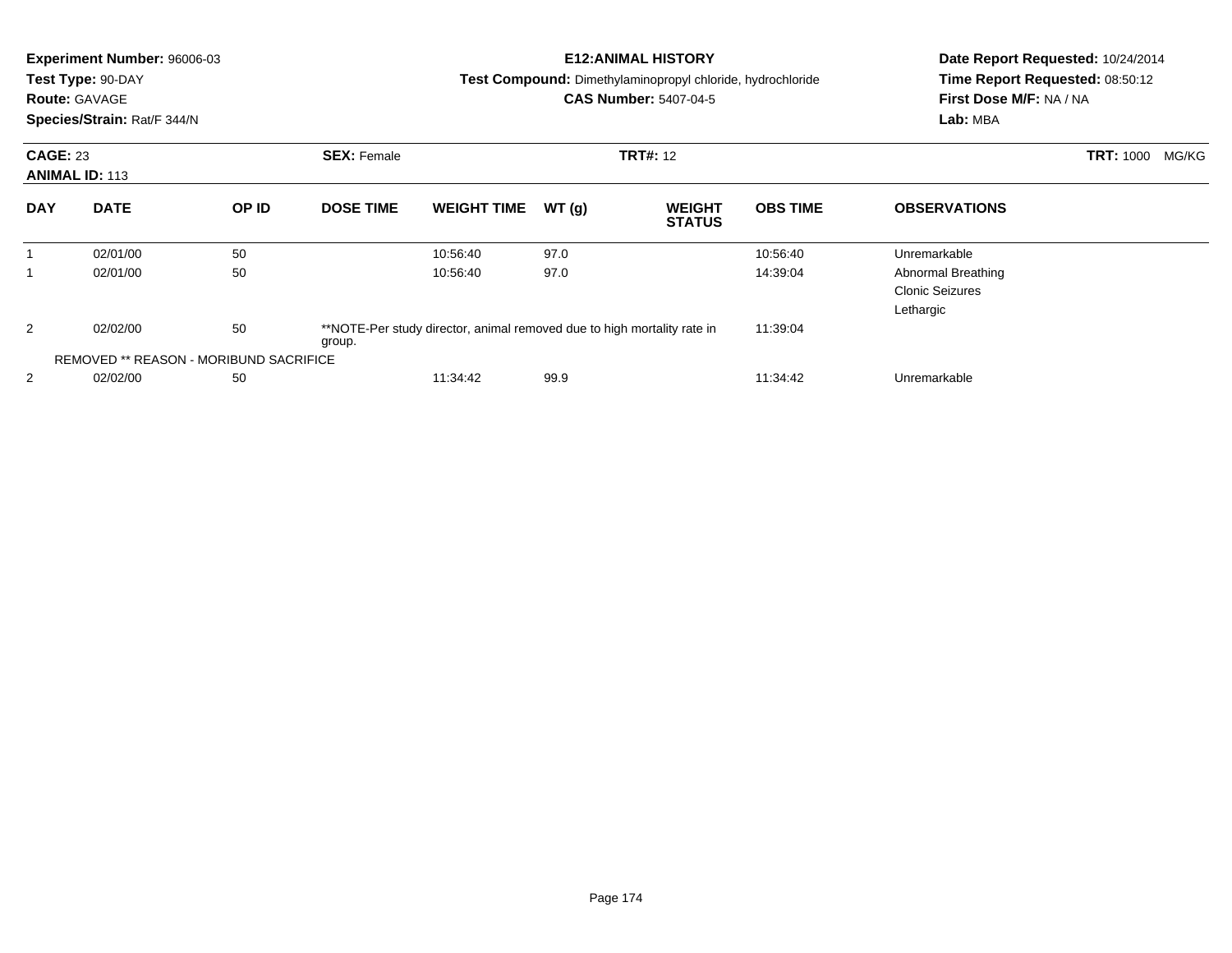|            | <b>Experiment Number: 96006-03</b><br>Test Type: 90-DAY |       |                    |                                                                         |       | <b>E12: ANIMAL HISTORY</b><br><b>Test Compound:</b> Dimethylaminopropyl chloride, hydrochloride | Date Report Requested: 10/24/2014<br>Time Report Requested: 08:50:12<br>First Dose M/F: NA / NA |                                                           |                           |  |
|------------|---------------------------------------------------------|-------|--------------------|-------------------------------------------------------------------------|-------|-------------------------------------------------------------------------------------------------|-------------------------------------------------------------------------------------------------|-----------------------------------------------------------|---------------------------|--|
|            | <b>Route: GAVAGE</b><br>Species/Strain: Rat/F 344/N     |       |                    |                                                                         |       | <b>CAS Number: 5407-04-5</b>                                                                    |                                                                                                 | Lab: MBA                                                  |                           |  |
|            | <b>CAGE: 23</b><br><b>ANIMAL ID: 114</b>                |       | <b>SEX: Female</b> | <b>TRT#: 12</b>                                                         |       |                                                                                                 |                                                                                                 |                                                           | <b>TRT: 1000</b><br>MG/KG |  |
| <b>DAY</b> | <b>DATE</b>                                             | OP ID | <b>DOSE TIME</b>   | <b>WEIGHT TIME</b>                                                      | WT(g) | <b>WEIGHT</b><br><b>STATUS</b>                                                                  | <b>OBS TIME</b>                                                                                 | <b>OBSERVATIONS</b>                                       |                           |  |
| 1          | 02/01/00                                                | 50    |                    | 10:56:40                                                                | 96.7  |                                                                                                 | 10:56:40                                                                                        | Unremarkable                                              |                           |  |
| 1          | 02/01/00                                                | 50    |                    | 10:56:40                                                                | 96.7  |                                                                                                 | 14:39:04                                                                                        | Abnormal Breathing<br><b>Clonic Seizures</b><br>Lethargic |                           |  |
| 2          | 02/02/00                                                | 50    | group.             | **NOTE-Per study director, animal removed due to high mortality rate in |       |                                                                                                 | 11:41:16                                                                                        |                                                           |                           |  |
|            | <b>REMOVED ** REASON - MORIBUND SACRIFICE</b>           |       |                    |                                                                         |       |                                                                                                 |                                                                                                 |                                                           |                           |  |
| 2          | 02/02/00                                                | 50    |                    | 11:34:42                                                                | 100.9 |                                                                                                 | 11:34:42                                                                                        | Unremarkable                                              |                           |  |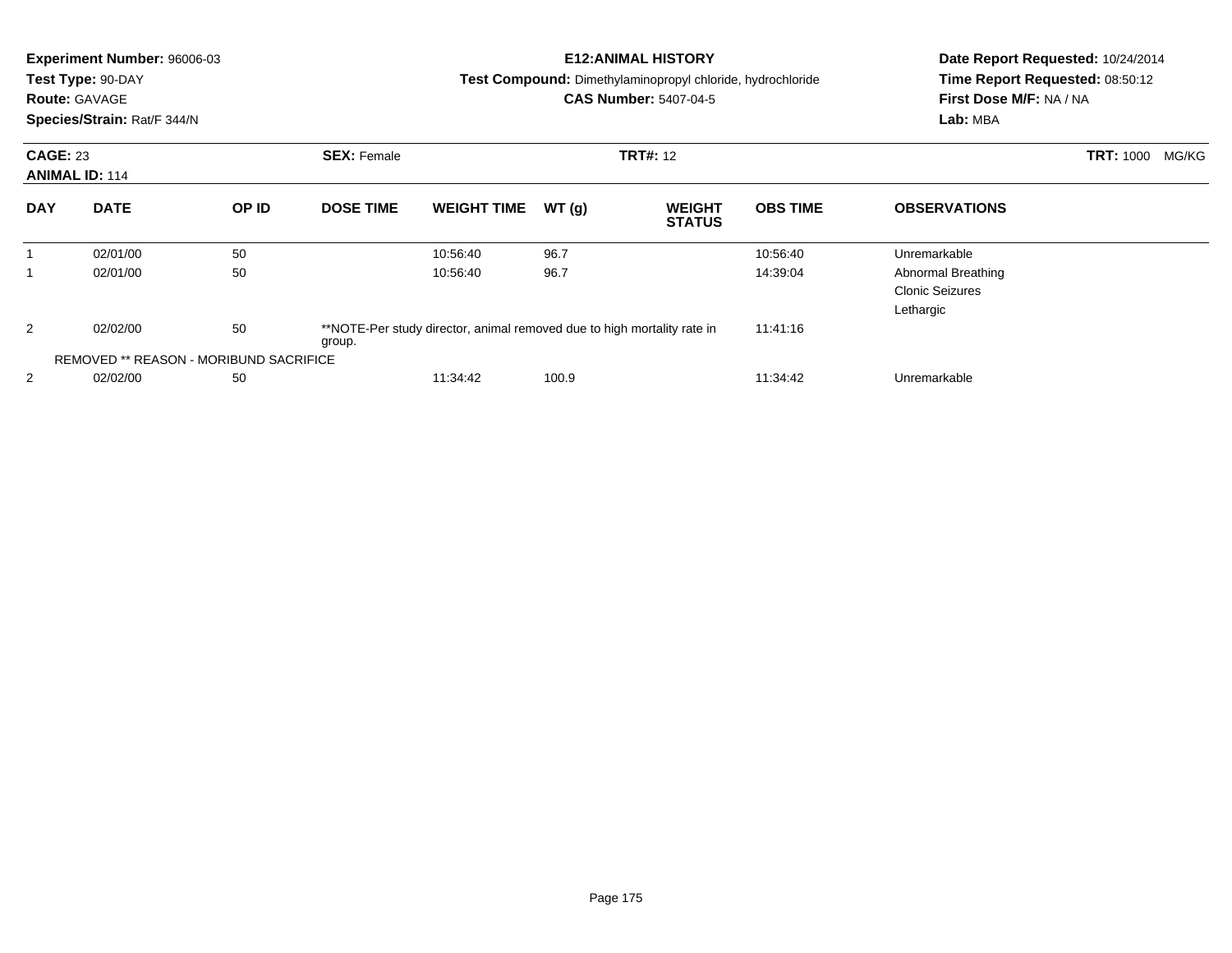|            | <b>Experiment Number: 96006-03</b><br>Test Type: 90-DAY<br><b>Route: GAVAGE</b><br>Species/Strain: Rat/F 344/N |       |                                       |                                  |       | <b>E12:ANIMAL HISTORY</b><br><b>Test Compound:</b> Dimethylaminopropyl chloride, hydrochloride<br><b>CAS Number: 5407-04-5</b> | Date Report Requested: 10/24/2014<br>Time Report Requested: 08:50:12<br>First Dose M/F: NA / NA<br>Lab: MBA |                                                           |  |
|------------|----------------------------------------------------------------------------------------------------------------|-------|---------------------------------------|----------------------------------|-------|--------------------------------------------------------------------------------------------------------------------------------|-------------------------------------------------------------------------------------------------------------|-----------------------------------------------------------|--|
|            | <b>CAGE: 23</b><br><b>ANIMAL ID: 115</b>                                                                       |       | <b>TRT#: 12</b><br><b>SEX: Female</b> |                                  |       |                                                                                                                                |                                                                                                             | <b>TRT: 1000</b><br>MG/KG                                 |  |
| <b>DAY</b> | <b>DATE</b>                                                                                                    | OP ID | <b>DOSE TIME</b>                      | <b>WEIGHT TIME</b>               | WT(g) | <b>WEIGHT</b><br><b>STATUS</b>                                                                                                 | <b>OBS TIME</b>                                                                                             | <b>OBSERVATIONS</b>                                       |  |
| 1          | 02/01/00                                                                                                       | 50    |                                       | 10:56:40                         | 91.3  |                                                                                                                                | 10:56:40                                                                                                    | Unremarkable                                              |  |
|            | 02/01/00                                                                                                       | 50    |                                       | 10:56:40                         | 91.3  |                                                                                                                                | 14:39:04                                                                                                    | Abnormal Breathing<br><b>Clonic Seizures</b><br>Lethargic |  |
| 2          | 02/02/00<br>REMOVED ** REASON - NATURAL DEATH                                                                  | 50    |                                       | **NOTE-Discharge from both eyes. |       |                                                                                                                                | 11:42:46                                                                                                    |                                                           |  |
| 2          | 02/02/00                                                                                                       | 50    |                                       | 11:34:42                         | 88.1  |                                                                                                                                | 11:34:42                                                                                                    | Nasal/Eye Discharge                                       |  |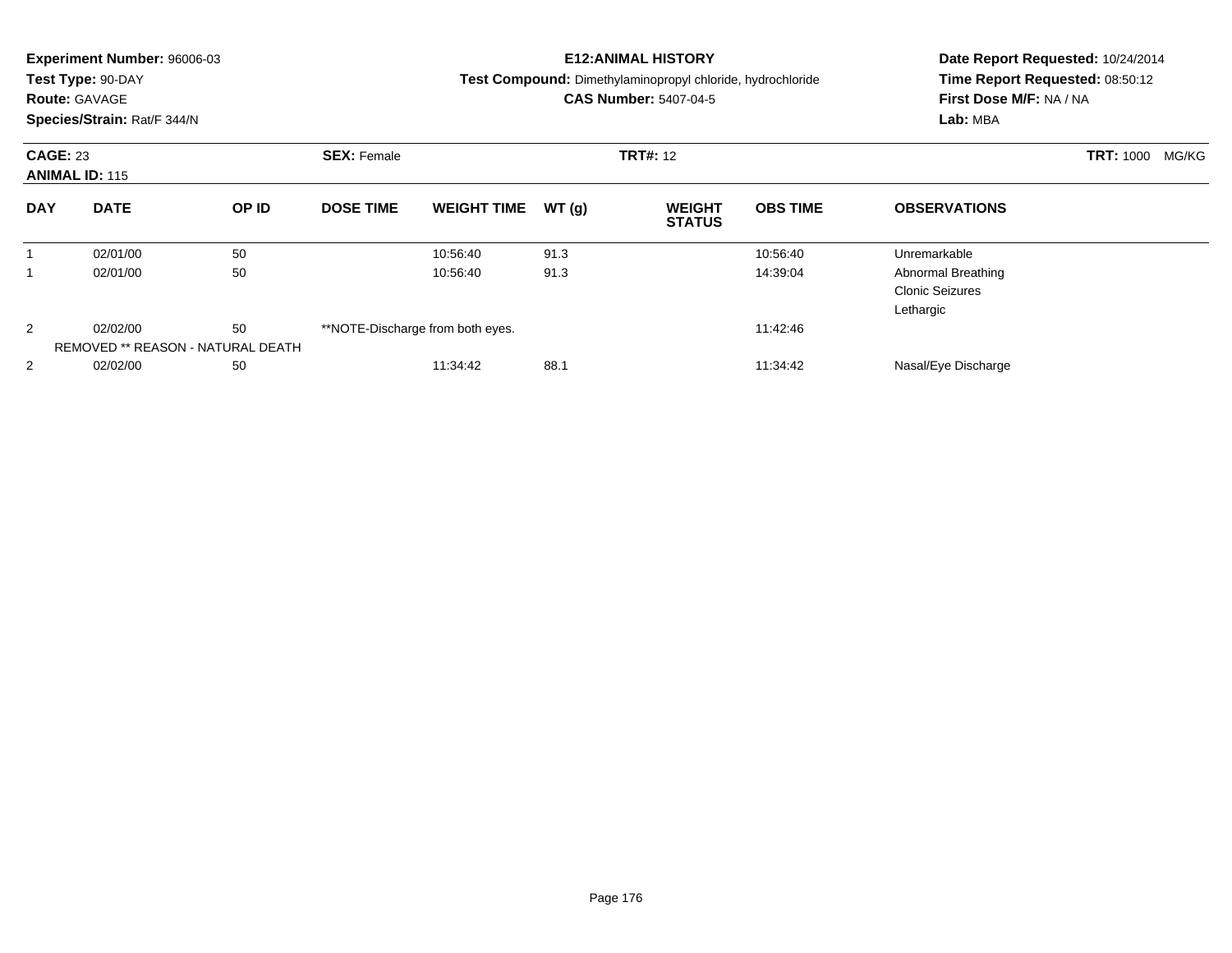|            | <b>Experiment Number: 96006-03</b><br>Test Type: 90-DAY<br><b>Route: GAVAGE</b><br>Species/Strain: Rat/F 344/N |    |                                       |                                  |       | <b>E12:ANIMAL HISTORY</b><br>Test Compound: Dimethylaminopropyl chloride, hydrochloride<br><b>CAS Number: 5407-04-5</b> | Date Report Requested: 10/24/2014<br>Time Report Requested: 08:50:12<br>First Dose M/F: NA / NA<br>Lab: MBA |                                                           |  |
|------------|----------------------------------------------------------------------------------------------------------------|----|---------------------------------------|----------------------------------|-------|-------------------------------------------------------------------------------------------------------------------------|-------------------------------------------------------------------------------------------------------------|-----------------------------------------------------------|--|
|            | <b>CAGE: 24</b><br><b>ANIMAL ID: 116</b><br><b>DATE</b><br>OP ID                                               |    | <b>SEX: Female</b><br><b>TRT#: 12</b> |                                  |       |                                                                                                                         |                                                                                                             | <b>TRT: 1000</b><br>MG/KG                                 |  |
| <b>DAY</b> |                                                                                                                |    | <b>DOSE TIME</b>                      | <b>WEIGHT TIME</b>               | WT(g) | <b>WEIGHT</b><br><b>STATUS</b>                                                                                          | <b>OBS TIME</b>                                                                                             | <b>OBSERVATIONS</b>                                       |  |
| 1          | 02/01/00                                                                                                       | 50 |                                       | 10:59:18                         | 85.3  |                                                                                                                         | 10:59:18                                                                                                    | Unremarkable                                              |  |
|            | 02/01/00                                                                                                       | 50 |                                       | 10:59:18                         | 85.3  |                                                                                                                         | 14:45:18                                                                                                    | Abnormal Breathing<br><b>Clonic Seizures</b><br>Lethargic |  |
| 2          | 02/02/00<br>REMOVED ** REASON - NATURAL DEATH                                                                  | 50 |                                       | **NOTE-Discharge from both eyes. |       |                                                                                                                         | 11:44:54                                                                                                    |                                                           |  |
| 2          | 02/02/00                                                                                                       | 50 |                                       | 11:43:46                         | 83.2  |                                                                                                                         | 11:43:46                                                                                                    | Nasal/Eye Discharge                                       |  |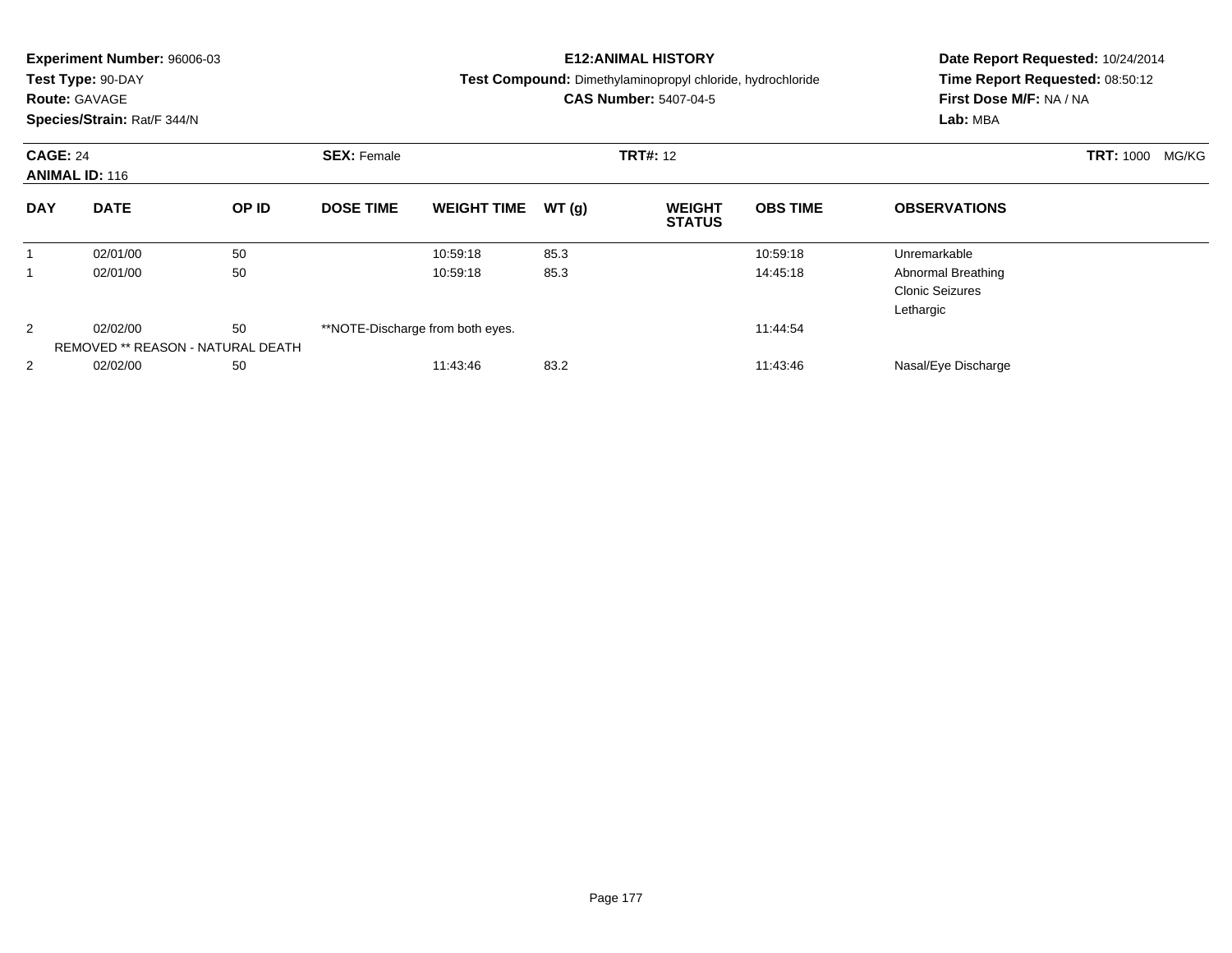| <b>CAGE: 24</b><br><b>SEX: Female</b><br><b>TRT#: 12</b><br><b>ANIMAL ID: 117</b><br><b>DATE</b><br>OP ID<br><b>DOSE TIME</b><br>WT(g)<br><b>OBS TIME</b><br><b>DAY</b><br><b>WEIGHT TIME</b><br><b>WEIGHT</b><br><b>OBSERVATIONS</b><br><b>STATUS</b><br>50<br>89.0<br>Unremarkable<br>02/01/00<br>10:59:18<br>10:59:18<br>1<br>50<br>89.0<br>02/01/00<br>10:59:18<br>14:45:18<br>Abnormal Breathing<br><b>Clonic Seizures</b><br>Lethargic<br>2<br>50<br>02/02/00<br>**NOTE-Discharge from both eyes.<br>11:45:58<br>REMOVED ** REASON - NATURAL DEATH<br>85.9<br>2<br>02/02/00<br>50<br>11:43:46<br>11:43:46<br>Nasal/Eye Discharge | <b>Experiment Number: 96006-03</b><br>Test Type: 90-DAY<br><b>Route: GAVAGE</b><br>Species/Strain: Rat/F 344/N |  |  |  |  | <b>E12:ANIMAL HISTORY</b><br>Test Compound: Dimethylaminopropyl chloride, hydrochloride<br><b>CAS Number: 5407-04-5</b> | Date Report Requested: 10/24/2014<br>Time Report Requested: 08:50:12<br>First Dose M/F: NA / NA<br>Lab: MBA |                           |  |
|----------------------------------------------------------------------------------------------------------------------------------------------------------------------------------------------------------------------------------------------------------------------------------------------------------------------------------------------------------------------------------------------------------------------------------------------------------------------------------------------------------------------------------------------------------------------------------------------------------------------------------------|----------------------------------------------------------------------------------------------------------------|--|--|--|--|-------------------------------------------------------------------------------------------------------------------------|-------------------------------------------------------------------------------------------------------------|---------------------------|--|
|                                                                                                                                                                                                                                                                                                                                                                                                                                                                                                                                                                                                                                        |                                                                                                                |  |  |  |  |                                                                                                                         |                                                                                                             | <b>TRT: 1000</b><br>MG/KG |  |
|                                                                                                                                                                                                                                                                                                                                                                                                                                                                                                                                                                                                                                        |                                                                                                                |  |  |  |  |                                                                                                                         |                                                                                                             |                           |  |
|                                                                                                                                                                                                                                                                                                                                                                                                                                                                                                                                                                                                                                        |                                                                                                                |  |  |  |  |                                                                                                                         |                                                                                                             |                           |  |
|                                                                                                                                                                                                                                                                                                                                                                                                                                                                                                                                                                                                                                        |                                                                                                                |  |  |  |  |                                                                                                                         |                                                                                                             |                           |  |
|                                                                                                                                                                                                                                                                                                                                                                                                                                                                                                                                                                                                                                        |                                                                                                                |  |  |  |  |                                                                                                                         |                                                                                                             |                           |  |
|                                                                                                                                                                                                                                                                                                                                                                                                                                                                                                                                                                                                                                        |                                                                                                                |  |  |  |  |                                                                                                                         |                                                                                                             |                           |  |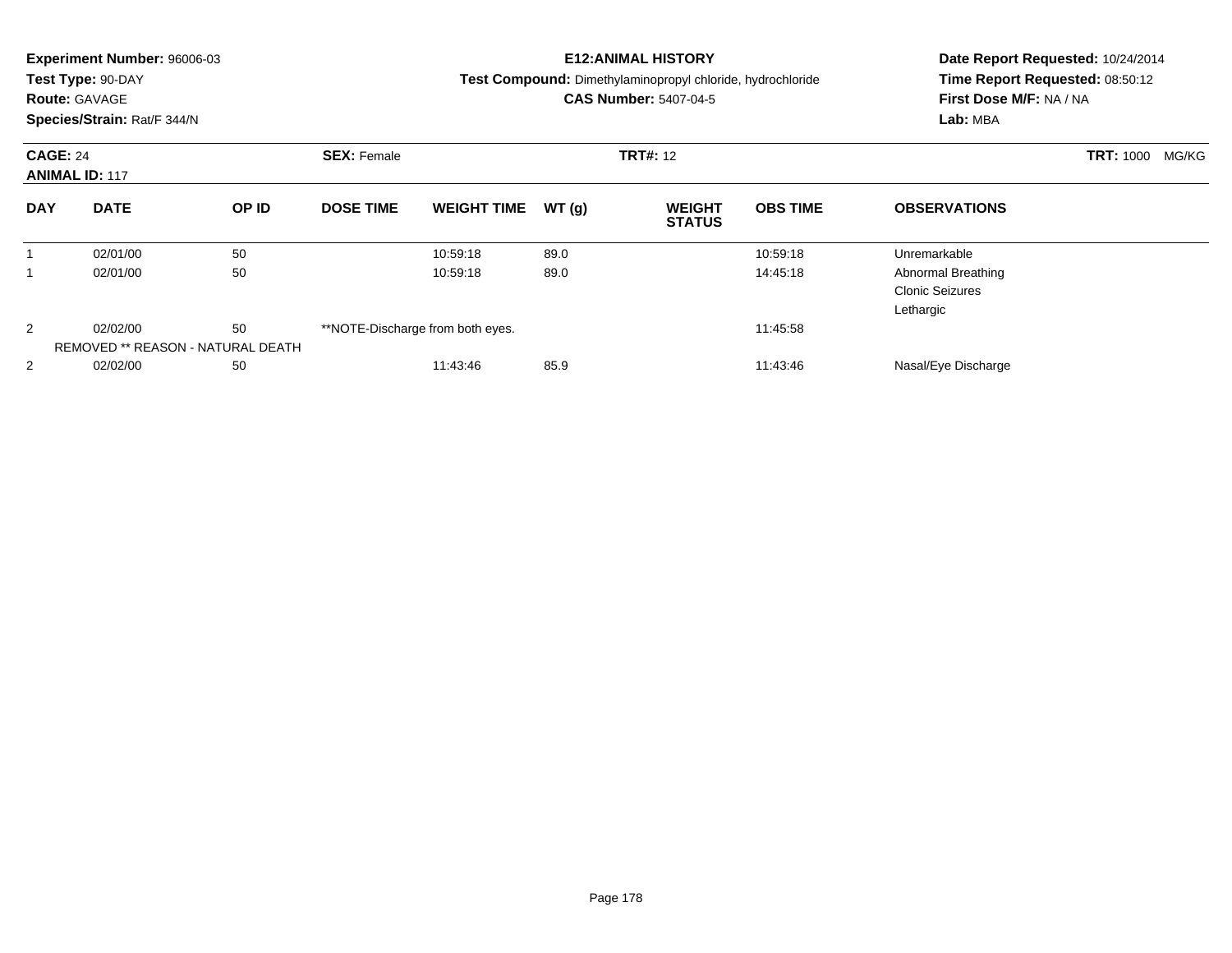|            | <b>Experiment Number: 96006-03</b><br>Test Type: 90-DAY<br><b>Route: GAVAGE</b><br>Species/Strain: Rat/F 344/N |    |                                       |                                  |       | <b>E12:ANIMAL HISTORY</b><br>Test Compound: Dimethylaminopropyl chloride, hydrochloride<br><b>CAS Number: 5407-04-5</b> | Date Report Requested: 10/24/2014<br>Time Report Requested: 08:50:12<br>First Dose M/F: NA / NA<br>Lab: MBA |                                                           |  |
|------------|----------------------------------------------------------------------------------------------------------------|----|---------------------------------------|----------------------------------|-------|-------------------------------------------------------------------------------------------------------------------------|-------------------------------------------------------------------------------------------------------------|-----------------------------------------------------------|--|
|            | <b>CAGE: 24</b><br><b>ANIMAL ID: 118</b><br><b>DATE</b><br>OP ID                                               |    | <b>TRT#: 12</b><br><b>SEX: Female</b> |                                  |       |                                                                                                                         |                                                                                                             | <b>TRT: 1000</b><br>MG/KG                                 |  |
| <b>DAY</b> |                                                                                                                |    | <b>DOSE TIME</b>                      | <b>WEIGHT TIME</b>               | WT(g) | <b>WEIGHT</b><br><b>STATUS</b>                                                                                          | <b>OBS TIME</b>                                                                                             | <b>OBSERVATIONS</b>                                       |  |
|            | 02/01/00                                                                                                       | 50 |                                       | 10:59:18                         | 71.0  |                                                                                                                         | 10:59:18                                                                                                    | Unremarkable                                              |  |
|            | 02/01/00                                                                                                       | 50 |                                       | 10:59:18                         | 71.0  |                                                                                                                         | 14:45:18                                                                                                    | Abnormal Breathing<br><b>Clonic Seizures</b><br>Lethargic |  |
| 2          | 02/02/00                                                                                                       | 50 |                                       | **NOTE-Discharge from both eyes. |       |                                                                                                                         | 11:47:18                                                                                                    |                                                           |  |
|            | REMOVED ** REASON - NATURAL DEATH                                                                              |    |                                       |                                  |       |                                                                                                                         |                                                                                                             |                                                           |  |
| 2          | 02/02/00                                                                                                       | 50 |                                       | 11:43:46                         | 68.2  |                                                                                                                         | 11:43:46                                                                                                    | Nasal/Eye Discharge                                       |  |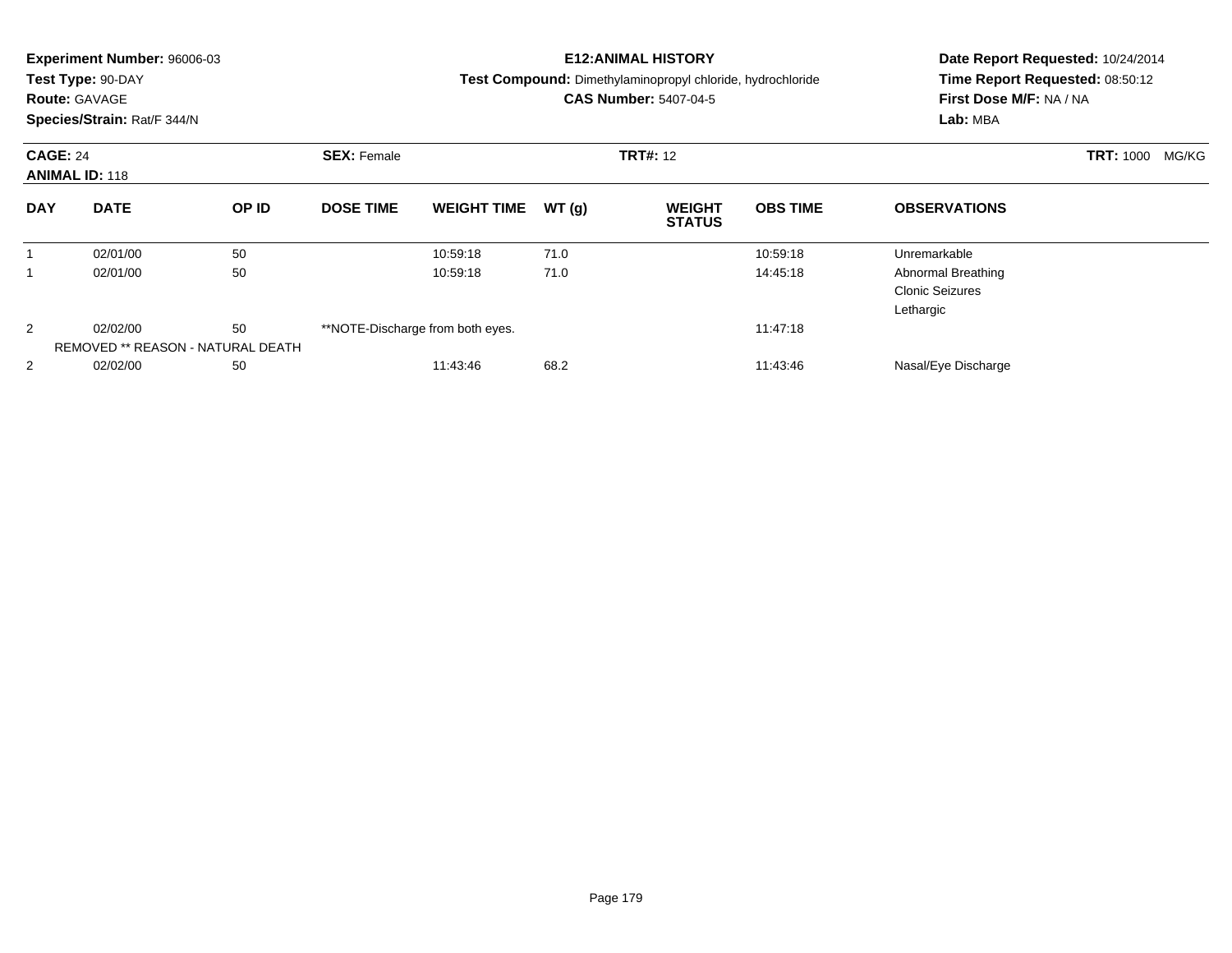| Experiment Number: 96006-03<br>Test Type: 90-DAY<br><b>Route: GAVAGE</b><br>Species/Strain: Rat/F 344/N |                                               |       |                  | <b>E12: ANIMAL HISTORY</b><br><b>Test Compound:</b> Dimethylaminopropyl chloride, hydrochloride<br><b>CAS Number: 5407-04-5</b> |       |                                |                 | Date Report Requested: 10/24/2014 |                           |  |
|---------------------------------------------------------------------------------------------------------|-----------------------------------------------|-------|------------------|---------------------------------------------------------------------------------------------------------------------------------|-------|--------------------------------|-----------------|-----------------------------------|---------------------------|--|
|                                                                                                         |                                               |       |                  |                                                                                                                                 |       |                                |                 | Time Report Requested: 08:50:12   |                           |  |
|                                                                                                         |                                               |       |                  |                                                                                                                                 |       |                                |                 | First Dose M/F: NA / NA           |                           |  |
|                                                                                                         |                                               |       |                  |                                                                                                                                 |       |                                |                 | Lab: MBA                          |                           |  |
| <b>CAGE: 24</b><br><b>SEX: Female</b>                                                                   |                                               |       |                  | <b>TRT#: 12</b>                                                                                                                 |       |                                |                 |                                   | <b>TRT: 1000</b><br>MG/KG |  |
|                                                                                                         | <b>ANIMAL ID: 119</b>                         |       |                  |                                                                                                                                 |       |                                |                 |                                   |                           |  |
| <b>DAY</b>                                                                                              | <b>DATE</b>                                   | OP ID | <b>DOSE TIME</b> | <b>WEIGHT TIME</b>                                                                                                              | WT(g) | <b>WEIGHT</b><br><b>STATUS</b> | <b>OBS TIME</b> | <b>OBSERVATIONS</b>               |                           |  |
| 1                                                                                                       | 02/01/00                                      | 50    |                  | 10:59:18                                                                                                                        | 89.3  |                                | 10:59:18        | Unremarkable                      |                           |  |
| 1                                                                                                       | 02/01/00                                      | 50    |                  | 10:59:18                                                                                                                        | 89.3  |                                | 14:45:18        | Abnormal Breathing                |                           |  |
|                                                                                                         |                                               |       |                  |                                                                                                                                 |       |                                |                 | <b>Clonic Seizures</b>            |                           |  |
|                                                                                                         |                                               |       |                  |                                                                                                                                 |       |                                |                 | Lethargic                         |                           |  |
| 2                                                                                                       | 02/02/00                                      | 50    | group.           | **NOTE-Per study director, animal removed due to high mortality rate in                                                         |       |                                | 11:53:20        |                                   |                           |  |
|                                                                                                         | <b>REMOVED ** REASON - MORIBUND SACRIFICE</b> |       |                  |                                                                                                                                 |       |                                |                 |                                   |                           |  |
| 2                                                                                                       | 02/02/00                                      | 50    |                  | 11:43:46                                                                                                                        | 90.8  |                                | 11:43:46        | Unremarkable                      |                           |  |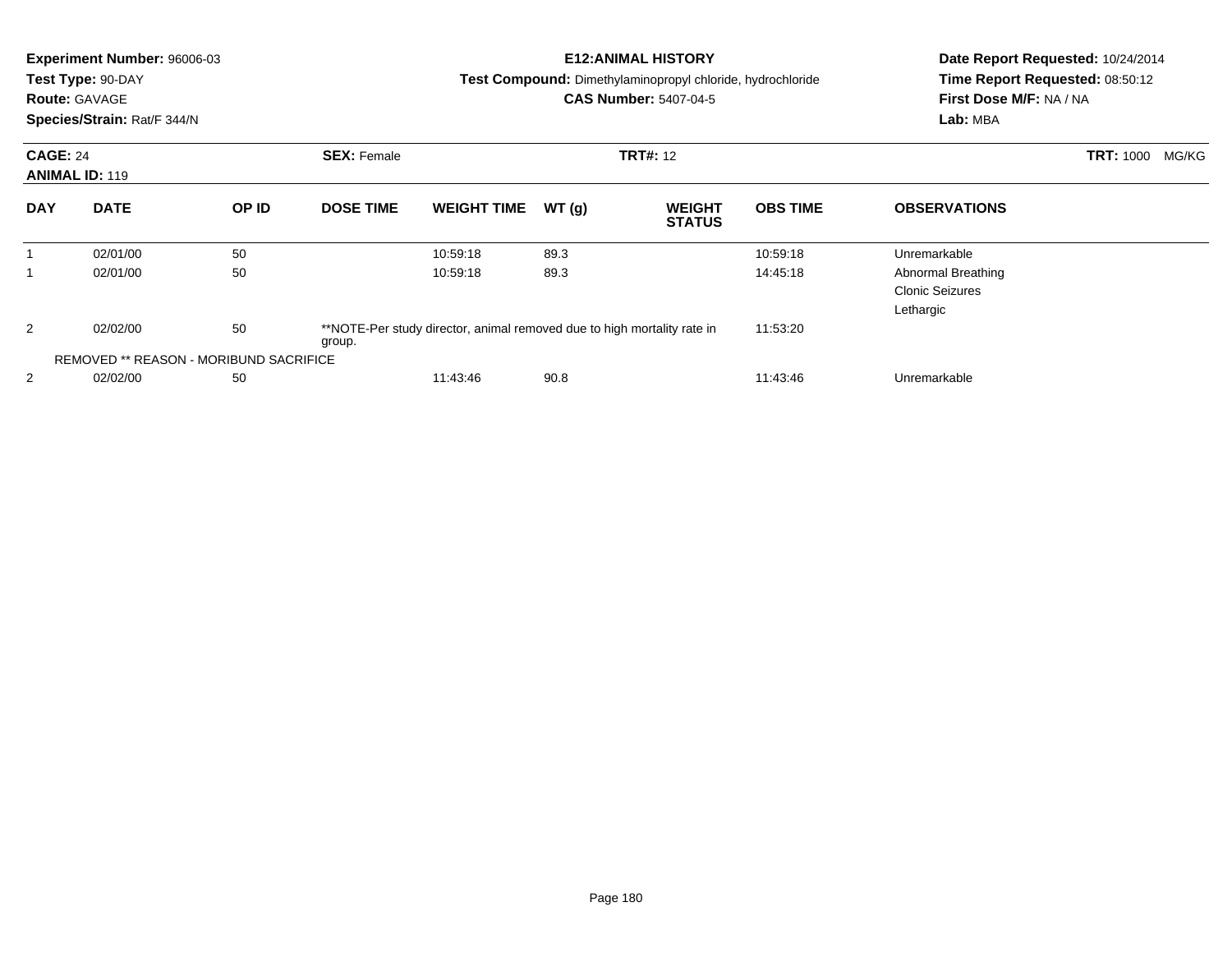|                 | <b>Experiment Number: 96006-03</b><br>Test Type: 90-DAY<br><b>Route: GAVAGE</b><br>Species/Strain: Rat/F 344/N |       |                                       |                                  |       | <b>E12:ANIMAL HISTORY</b><br>Test Compound: Dimethylaminopropyl chloride, hydrochloride<br><b>CAS Number: 5407-04-5</b> | Date Report Requested: 10/24/2014<br>Time Report Requested: 08:50:12<br>First Dose M/F: NA / NA<br>Lab: MBA |                                                           |  |
|-----------------|----------------------------------------------------------------------------------------------------------------|-------|---------------------------------------|----------------------------------|-------|-------------------------------------------------------------------------------------------------------------------------|-------------------------------------------------------------------------------------------------------------|-----------------------------------------------------------|--|
| <b>CAGE: 24</b> | <b>ANIMAL ID: 120</b>                                                                                          |       | <b>SEX: Female</b><br><b>TRT#: 12</b> |                                  |       |                                                                                                                         |                                                                                                             | <b>TRT: 1000</b><br>MG/KG                                 |  |
| <b>DAY</b>      | <b>DATE</b>                                                                                                    | OP ID | <b>DOSE TIME</b>                      | <b>WEIGHT TIME</b>               | WT(g) | <b>WEIGHT</b><br><b>STATUS</b>                                                                                          | <b>OBS TIME</b>                                                                                             | <b>OBSERVATIONS</b>                                       |  |
| 1               | 02/01/00                                                                                                       | 50    |                                       | 10:59:18                         | 83.9  |                                                                                                                         | 10:59:18                                                                                                    | Unremarkable                                              |  |
|                 | 02/01/00                                                                                                       | 50    |                                       | 10:59:18                         | 83.9  |                                                                                                                         | 14:45:18                                                                                                    | Abnormal Breathing<br><b>Clonic Seizures</b><br>Lethargic |  |
| 2               | 02/02/00<br>REMOVED ** REASON - NATURAL DEATH                                                                  | 50    |                                       | **NOTE-Discharge from both eyes. |       |                                                                                                                         | 11:50:36                                                                                                    |                                                           |  |
| 2               | 02/02/00                                                                                                       | 50    |                                       | 11:43:46                         | 80.5  |                                                                                                                         | 11:43:46                                                                                                    | Nasal/Eye Discharge                                       |  |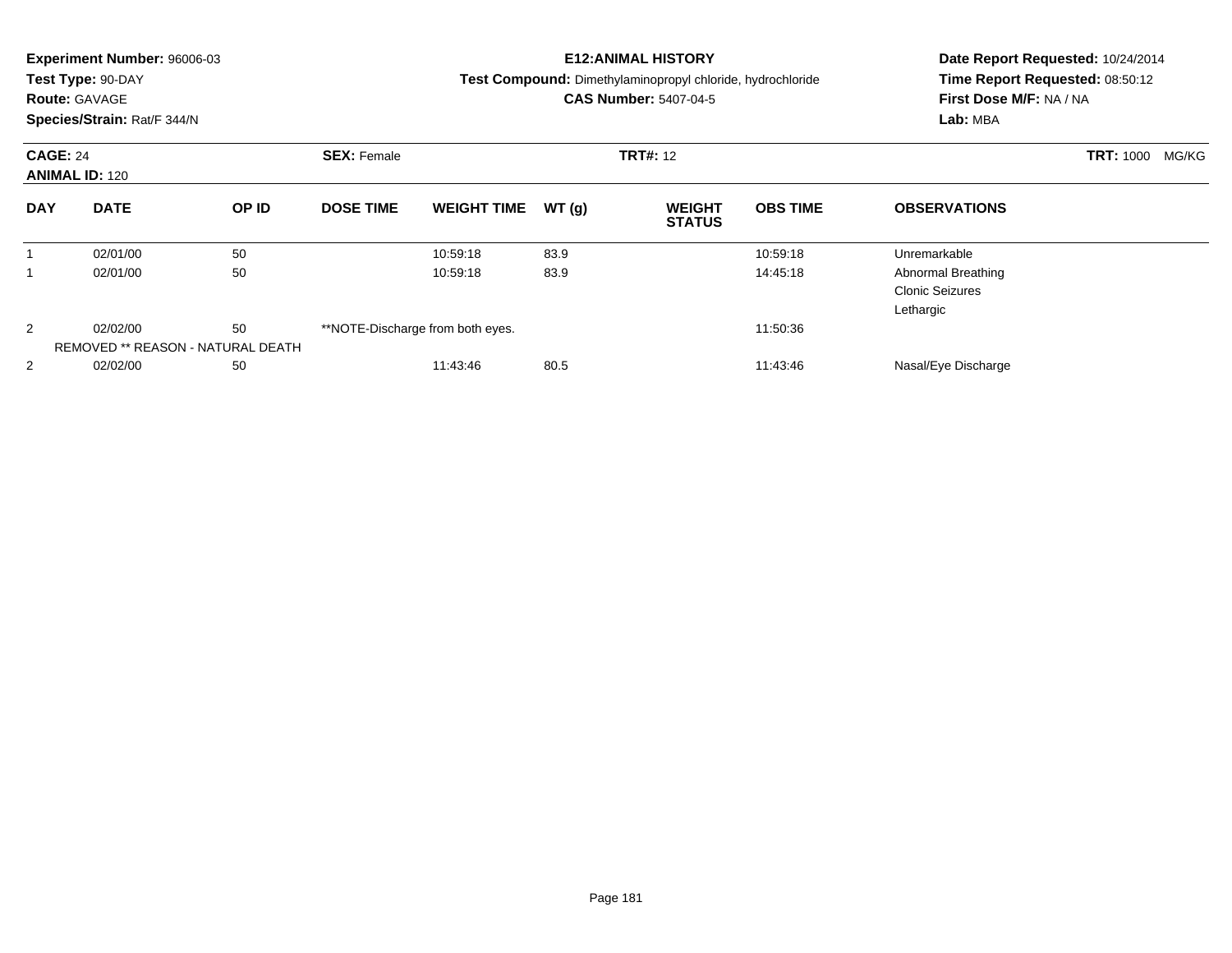|                 | Experiment Number: 96006-03                   |       |                    |                    |       | <b>E12: ANIMAL HISTORY</b>                                        | Date Report Requested: 10/24/2014 |                                 |                             |  |
|-----------------|-----------------------------------------------|-------|--------------------|--------------------|-------|-------------------------------------------------------------------|-----------------------------------|---------------------------------|-----------------------------|--|
|                 | Test Type: 90-DAY                             |       |                    |                    |       | <b>Test Compound:</b> Dimethylaminopropyl chloride, hydrochloride |                                   | Time Report Requested: 08:50:12 |                             |  |
|                 | <b>Route: GAVAGE</b>                          |       |                    |                    |       | <b>CAS Number: 5407-04-5</b>                                      |                                   | First Dose M/F: NA / NA         |                             |  |
|                 | Species/Strain: Rat/F 344/N                   |       |                    |                    |       |                                                                   |                                   | Lab: MBA                        |                             |  |
| <b>CAGE: 37</b> | <b>ANIMAL ID: 181</b>                         |       | <b>SEX: Female</b> | <b>TRT#: 19</b>    |       |                                                                   |                                   |                                 | <b>TRT: VEHICLE CONTROL</b> |  |
| <b>DAY</b>      | <b>DATE</b>                                   | OP ID | <b>DOSE TIME</b>   | <b>WEIGHT TIME</b> | WT(g) | <b>WEIGHT</b><br><b>STATUS</b>                                    | <b>OBS TIME</b>                   | <b>OBSERVATIONS</b>             |                             |  |
|                 | 02/01/00                                      | 50    |                    | 11:40:34           | 75.0  |                                                                   |                                   |                                 |                             |  |
| 8               | 02/08/00                                      | 50    |                    | 09:56:54           | 100.8 |                                                                   |                                   |                                 |                             |  |
|                 | <b>REMOVED ** REASON - TERMINAL SACRIFICE</b> |       |                    |                    |       |                                                                   |                                   |                                 |                             |  |
| 9               | 02/09/00                                      | 50    |                    | 10:51:32           | 103.3 |                                                                   | 10:51:32                          | Unremarkable                    |                             |  |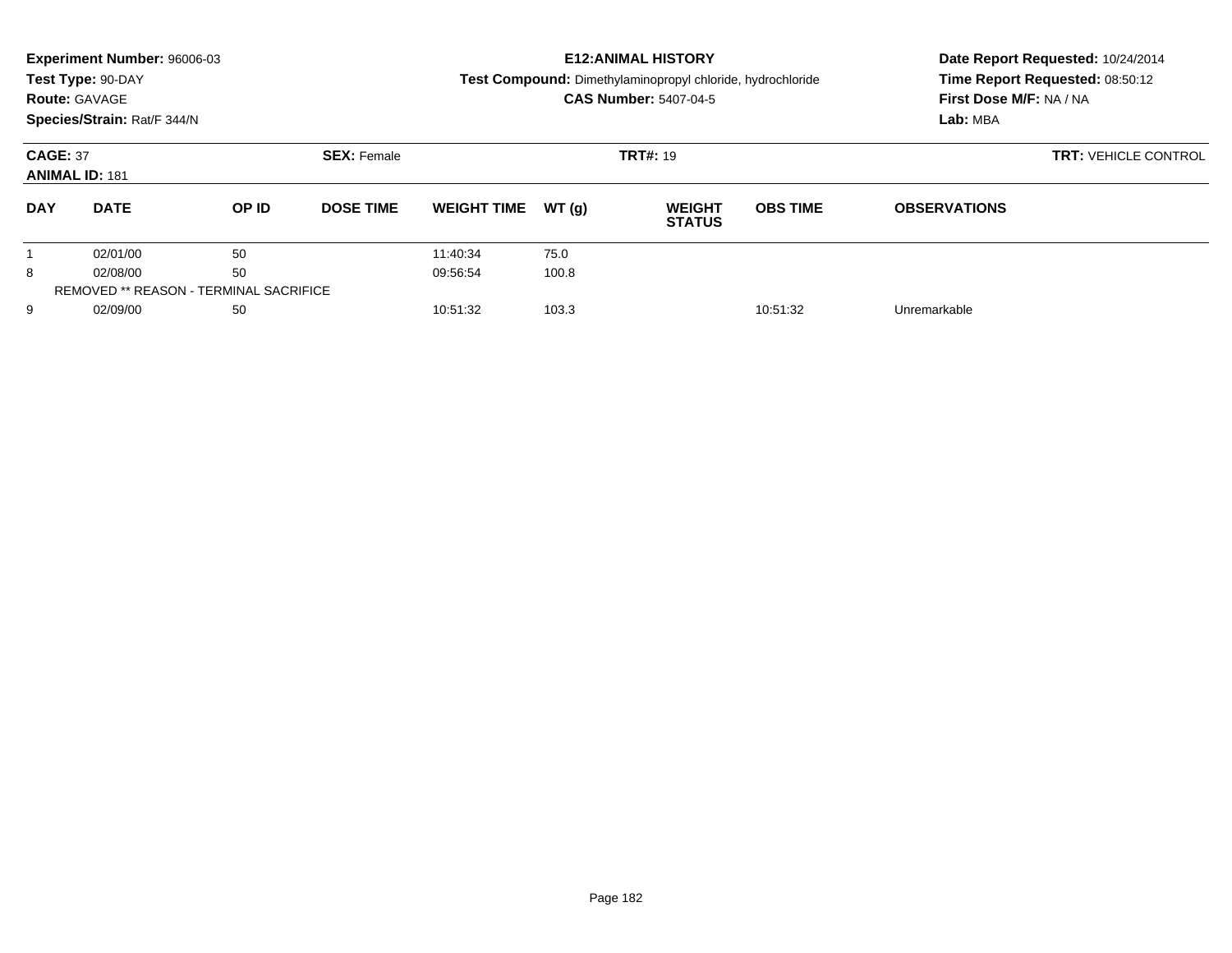|                 | Experiment Number: 96006-03                   |       |                    |                               |       | <b>E12: ANIMAL HISTORY</b>                                 | Date Report Requested: 10/24/2014 |                                 |  |  |
|-----------------|-----------------------------------------------|-------|--------------------|-------------------------------|-------|------------------------------------------------------------|-----------------------------------|---------------------------------|--|--|
|                 | Test Type: 90-DAY                             |       |                    |                               |       | Test Compound: Dimethylaminopropyl chloride, hydrochloride |                                   | Time Report Requested: 08:50:12 |  |  |
|                 | <b>Route: GAVAGE</b>                          |       |                    |                               |       | <b>CAS Number: 5407-04-5</b>                               |                                   | First Dose M/F: NA / NA         |  |  |
|                 | Species/Strain: Rat/F 344/N                   |       |                    |                               |       |                                                            |                                   | Lab: MBA                        |  |  |
| <b>CAGE: 37</b> | <b>ANIMAL ID: 182</b>                         |       | <b>SEX: Female</b> | <b>TRT#: 19</b>               |       |                                                            |                                   | <b>TRT: VEHICLE CONTROL</b>     |  |  |
| <b>DAY</b>      | <b>DATE</b>                                   | OP ID | <b>DOSE TIME</b>   | <b>WEIGHT TIME</b>            | WT(g) | <b>WEIGHT</b><br><b>STATUS</b>                             | <b>OBS TIME</b>                   | <b>OBSERVATIONS</b>             |  |  |
|                 | 02/01/00                                      | 50    |                    | 11:40:34                      | 80.7  |                                                            |                                   |                                 |  |  |
| 8               | 02/08/00                                      | 50    |                    | 09:56:54                      | 104.4 |                                                            |                                   |                                 |  |  |
|                 | <b>REMOVED ** REASON - TERMINAL SACRIFICE</b> |       |                    |                               |       |                                                            |                                   |                                 |  |  |
| 9               | 02/09/00<br>50                                |       |                    | 107.3<br>10:51:32<br>10:51:32 |       |                                                            | Unremarkable                      |                                 |  |  |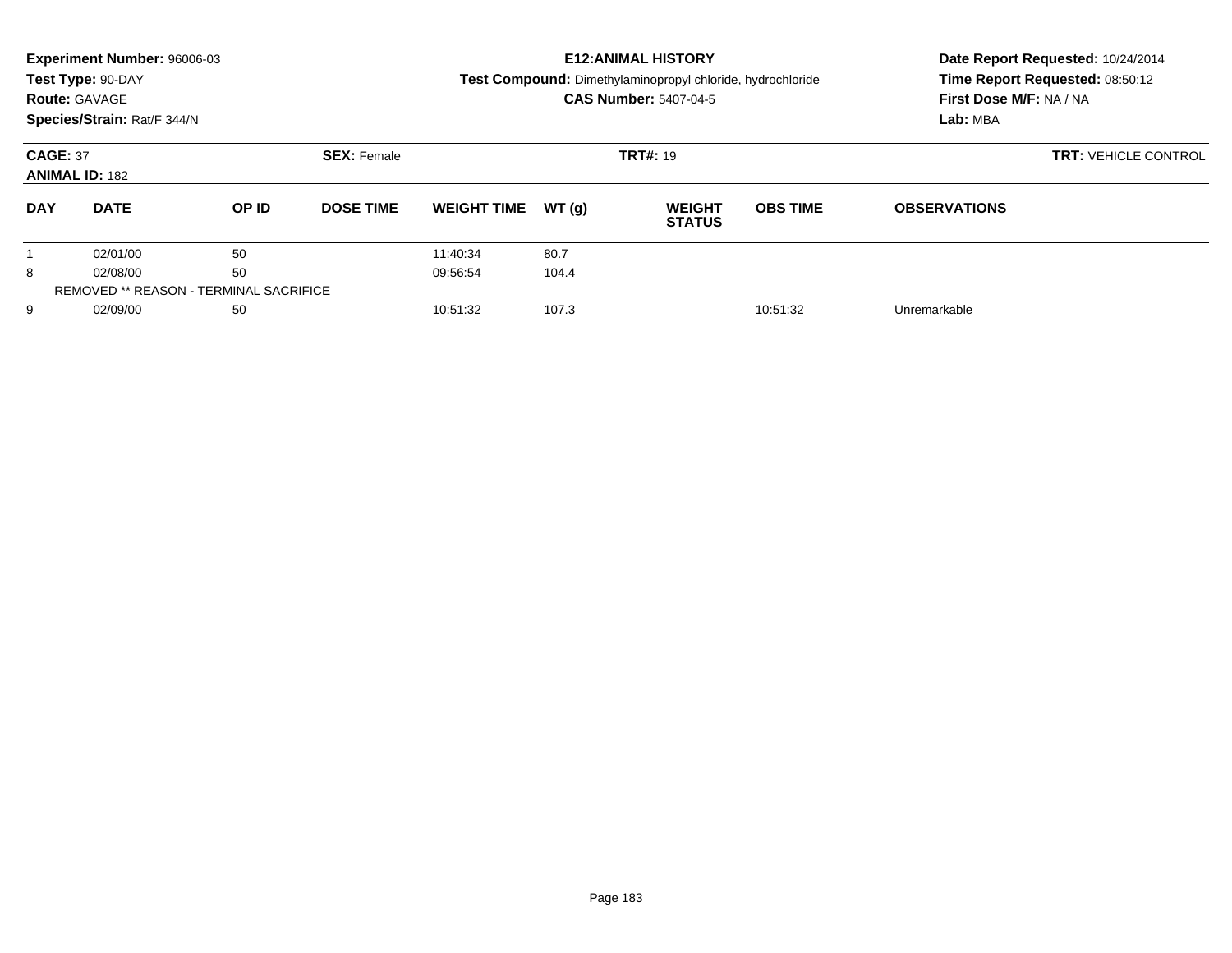|                 | Experiment Number: 96006-03                   |       |                    |                    |       | <b>E12: ANIMAL HISTORY</b>                                 | Date Report Requested: 10/24/2014 |                                 |                             |  |
|-----------------|-----------------------------------------------|-------|--------------------|--------------------|-------|------------------------------------------------------------|-----------------------------------|---------------------------------|-----------------------------|--|
|                 | Test Type: 90-DAY                             |       |                    |                    |       | Test Compound: Dimethylaminopropyl chloride, hydrochloride |                                   | Time Report Requested: 08:50:12 |                             |  |
|                 | <b>Route: GAVAGE</b>                          |       |                    |                    |       | <b>CAS Number: 5407-04-5</b>                               |                                   | First Dose M/F: NA / NA         |                             |  |
|                 | Species/Strain: Rat/F 344/N                   |       |                    |                    |       |                                                            |                                   | Lab: MBA                        |                             |  |
| <b>CAGE: 37</b> | <b>ANIMAL ID: 183</b>                         |       | <b>SEX: Female</b> | <b>TRT#: 19</b>    |       |                                                            |                                   |                                 | <b>TRT: VEHICLE CONTROL</b> |  |
| <b>DAY</b>      | <b>DATE</b>                                   | OP ID | <b>DOSE TIME</b>   | <b>WEIGHT TIME</b> | WT(g) | <b>WEIGHT</b><br><b>STATUS</b>                             | <b>OBS TIME</b>                   | <b>OBSERVATIONS</b>             |                             |  |
|                 | 02/01/00                                      | 50    |                    | 11:40:34           | 94.0  |                                                            |                                   |                                 |                             |  |
| 8               | 02/08/00                                      | 50    |                    | 09:56:54           | 111.0 |                                                            |                                   |                                 |                             |  |
|                 | <b>REMOVED ** REASON - TERMINAL SACRIFICE</b> |       |                    |                    |       |                                                            |                                   |                                 |                             |  |
| 9               | 02/09/00                                      | 50    |                    | 10:51:32           | 110.0 |                                                            | 10:51:32                          | Unremarkable                    |                             |  |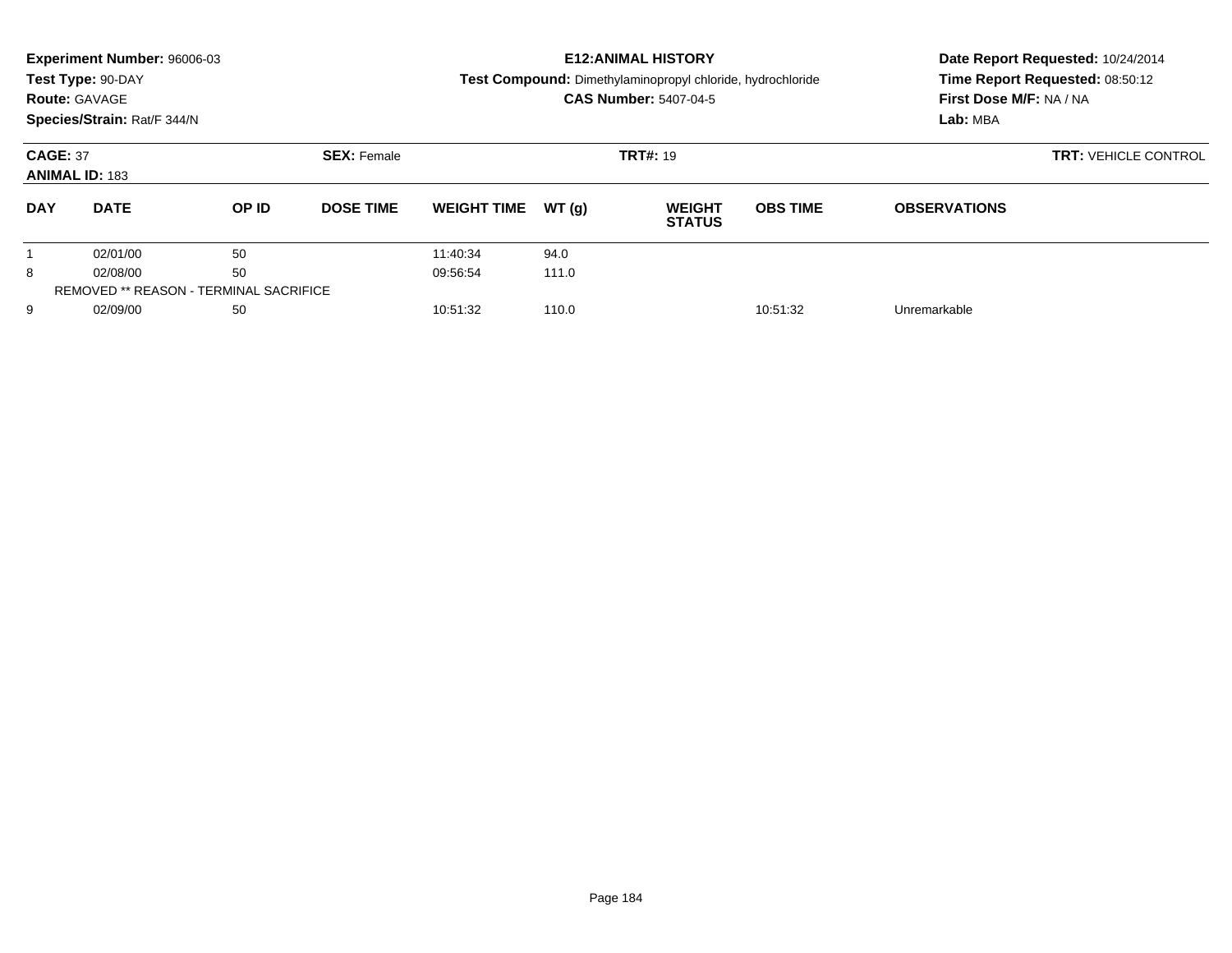|                 | Experiment Number: 96006-03                   |       |                    |                    |       | <b>E12: ANIMAL HISTORY</b>                                        | Date Report Requested: 10/24/2014 |                                 |                             |  |
|-----------------|-----------------------------------------------|-------|--------------------|--------------------|-------|-------------------------------------------------------------------|-----------------------------------|---------------------------------|-----------------------------|--|
|                 | Test Type: 90-DAY                             |       |                    |                    |       | <b>Test Compound:</b> Dimethylaminopropyl chloride, hydrochloride |                                   | Time Report Requested: 08:50:12 |                             |  |
|                 | <b>Route: GAVAGE</b>                          |       |                    |                    |       | <b>CAS Number: 5407-04-5</b>                                      |                                   | First Dose M/F: NA / NA         |                             |  |
|                 | Species/Strain: Rat/F 344/N                   |       |                    |                    |       |                                                                   |                                   | Lab: MBA                        |                             |  |
| <b>CAGE: 37</b> | <b>ANIMAL ID: 184</b>                         |       | <b>SEX: Female</b> | <b>TRT#: 19</b>    |       |                                                                   |                                   |                                 | <b>TRT: VEHICLE CONTROL</b> |  |
| <b>DAY</b>      | <b>DATE</b>                                   | OP ID | <b>DOSE TIME</b>   | <b>WEIGHT TIME</b> | WT(g) | <b>WEIGHT</b><br><b>STATUS</b>                                    | <b>OBS TIME</b>                   | <b>OBSERVATIONS</b>             |                             |  |
|                 | 02/01/00                                      | 50    |                    | 11:40:34           | 102.2 |                                                                   |                                   |                                 |                             |  |
| 8               | 02/08/00                                      | 50    |                    | 09:56:54           | 122.4 |                                                                   |                                   |                                 |                             |  |
|                 | <b>REMOVED ** REASON - TERMINAL SACRIFICE</b> |       |                    |                    |       |                                                                   |                                   |                                 |                             |  |
| 9               | 02/09/00                                      | 50    |                    | 10:51:32           | 124.3 |                                                                   | 10:51:32                          | Unremarkable                    |                             |  |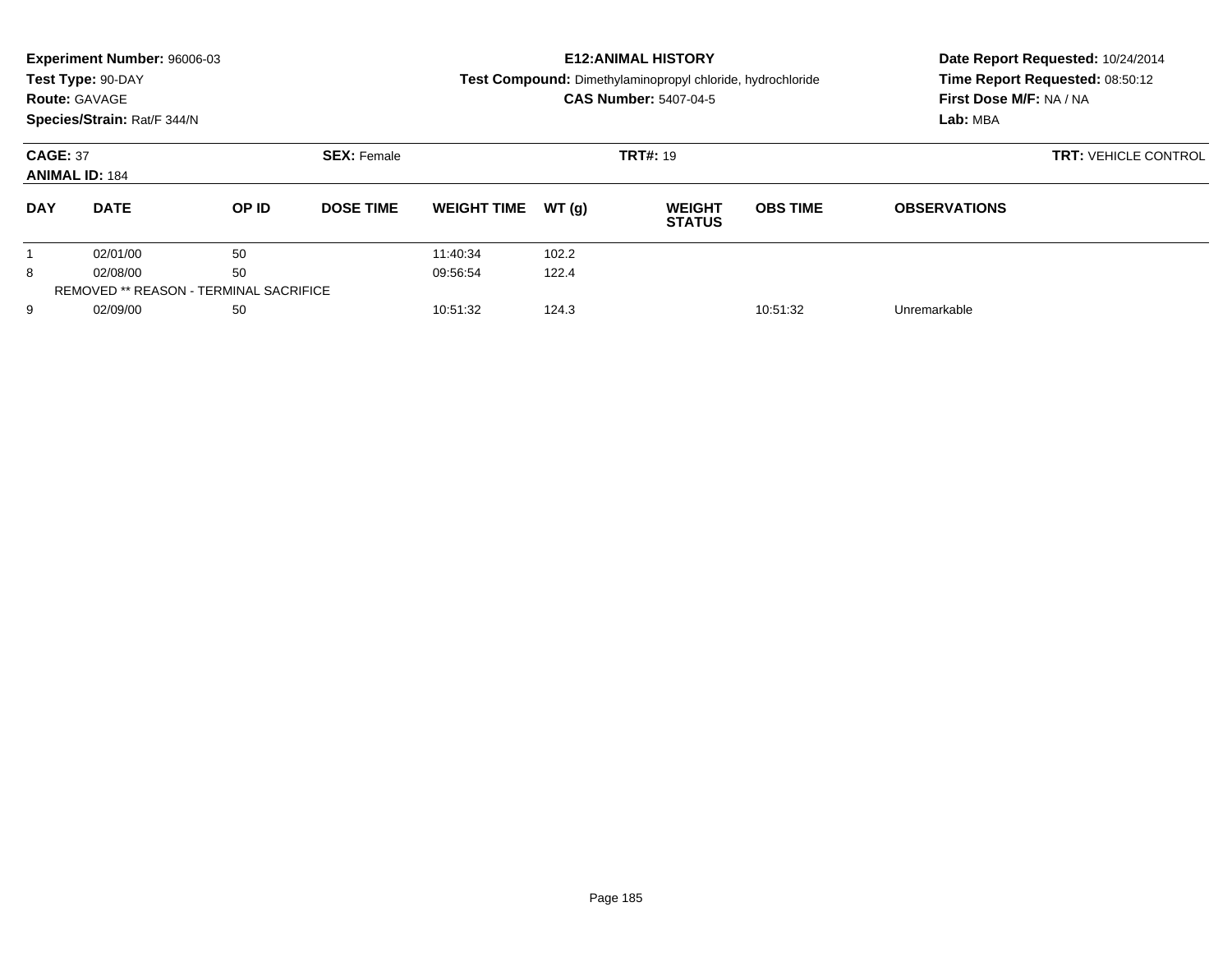|                 | Experiment Number: 96006-03                   |       |                    |                               |       | <b>E12: ANIMAL HISTORY</b>                                 | Date Report Requested: 10/24/2014 |                                 |  |  |
|-----------------|-----------------------------------------------|-------|--------------------|-------------------------------|-------|------------------------------------------------------------|-----------------------------------|---------------------------------|--|--|
|                 | Test Type: 90-DAY                             |       |                    |                               |       | Test Compound: Dimethylaminopropyl chloride, hydrochloride |                                   | Time Report Requested: 08:50:12 |  |  |
|                 | <b>Route: GAVAGE</b>                          |       |                    |                               |       | <b>CAS Number: 5407-04-5</b>                               |                                   | <b>First Dose M/F: NA / NA</b>  |  |  |
|                 | Species/Strain: Rat/F 344/N                   |       |                    |                               |       |                                                            |                                   | Lab: MBA                        |  |  |
| <b>CAGE: 37</b> |                                               |       | <b>SEX: Female</b> |                               |       | <b>TRT#: 19</b>                                            | <b>TRT: VEHICLE CONTROL</b>       |                                 |  |  |
|                 | <b>ANIMAL ID: 185</b>                         |       |                    |                               |       |                                                            |                                   |                                 |  |  |
| <b>DAY</b>      | <b>DATE</b>                                   | OP ID | <b>DOSE TIME</b>   | <b>WEIGHT TIME</b>            | WT(q) | <b>WEIGHT</b><br><b>STATUS</b>                             | <b>OBS TIME</b>                   | <b>OBSERVATIONS</b>             |  |  |
|                 | 02/01/00                                      | 50    |                    | 11:40:34                      | 96.3  |                                                            |                                   |                                 |  |  |
| 8               | 02/08/00                                      | 50    |                    | 09:56:54                      | 114.6 |                                                            |                                   |                                 |  |  |
|                 | <b>REMOVED ** REASON - TERMINAL SACRIFICE</b> |       |                    |                               |       |                                                            |                                   |                                 |  |  |
| 9               | 02/09/00                                      | 50    |                    | 116.0<br>10:51:32<br>10:51:32 |       |                                                            | Unremarkable                      |                                 |  |  |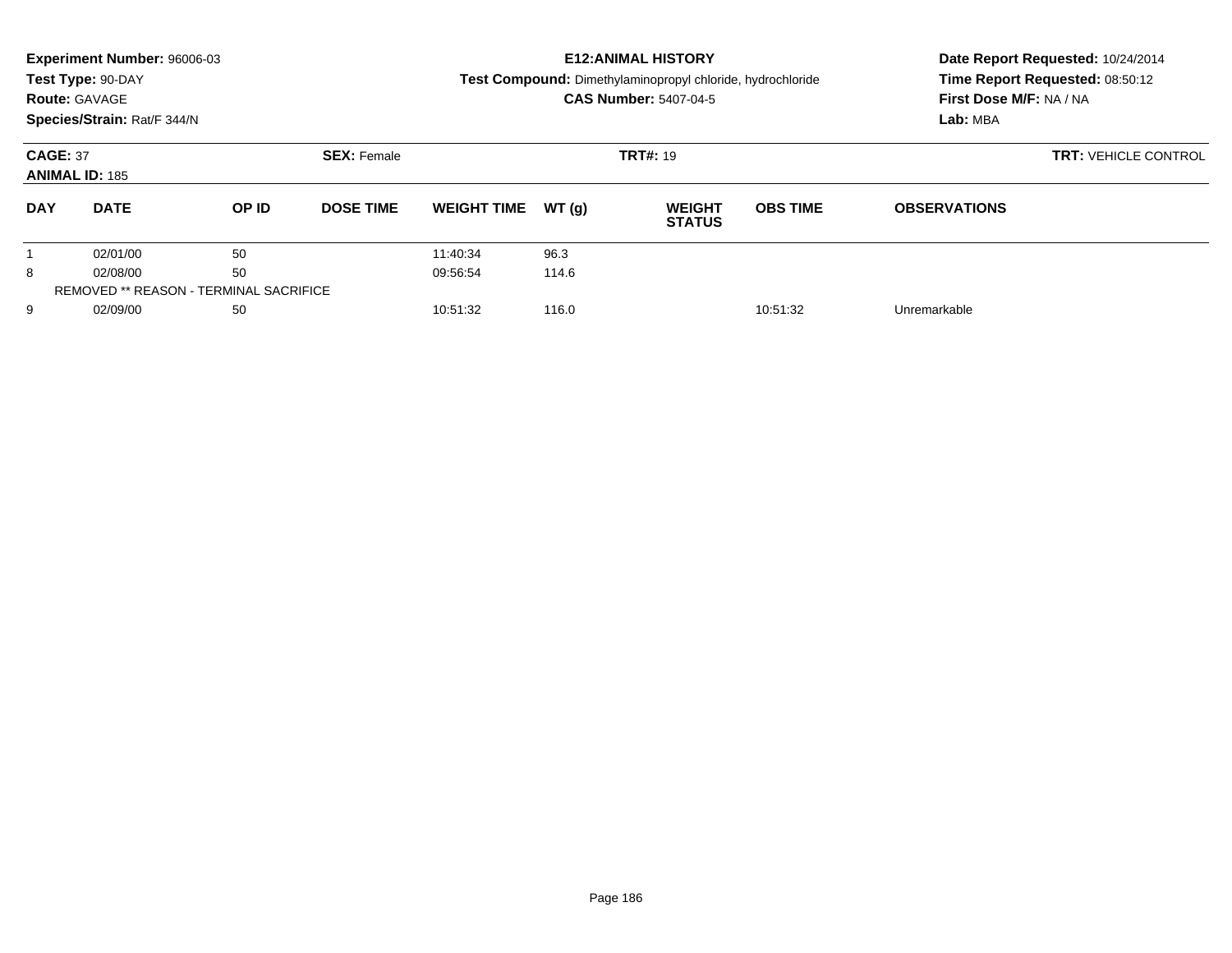|            | Experiment Number: 96006-03                                    |       |                  |                    |       | <b>E12: ANIMAL HISTORY</b>                                 | Date Report Requested: 10/24/2014 |                                 |  |  |
|------------|----------------------------------------------------------------|-------|------------------|--------------------|-------|------------------------------------------------------------|-----------------------------------|---------------------------------|--|--|
|            | Test Type: 90-DAY                                              |       |                  |                    |       | Test Compound: Dimethylaminopropyl chloride, hydrochloride |                                   | Time Report Requested: 08:50:12 |  |  |
|            | <b>Route: GAVAGE</b>                                           |       |                  |                    |       | <b>CAS Number: 5407-04-5</b>                               |                                   | First Dose M/F: NA / NA         |  |  |
|            | Species/Strain: Rat/F 344/N                                    |       |                  |                    |       |                                                            |                                   | Lab: MBA                        |  |  |
|            | <b>CAGE: 38</b><br><b>SEX: Female</b><br><b>ANIMAL ID: 186</b> |       |                  |                    |       | <b>TRT#: 19</b>                                            | <b>TRT: VEHICLE CONTROL</b>       |                                 |  |  |
|            |                                                                |       |                  |                    |       |                                                            |                                   |                                 |  |  |
| <b>DAY</b> | <b>DATE</b>                                                    | OP ID | <b>DOSE TIME</b> | <b>WEIGHT TIME</b> | WT(q) | <b>WEIGHT</b><br><b>STATUS</b>                             | <b>OBS TIME</b>                   | <b>OBSERVATIONS</b>             |  |  |
|            | 02/01/00                                                       | 50    |                  | 11:42:06           | 91.5  |                                                            |                                   |                                 |  |  |
| 8          | 02/08/00                                                       | 50    |                  | 10:00:18           | 113.8 |                                                            |                                   |                                 |  |  |
|            | <b>REMOVED ** REASON - TERMINAL SACRIFICE</b>                  |       |                  |                    |       |                                                            |                                   |                                 |  |  |
| 9          | 02/09/00                                                       | 50    |                  | 10:53:12           | 114.1 |                                                            | 10:53:12                          | Unremarkable                    |  |  |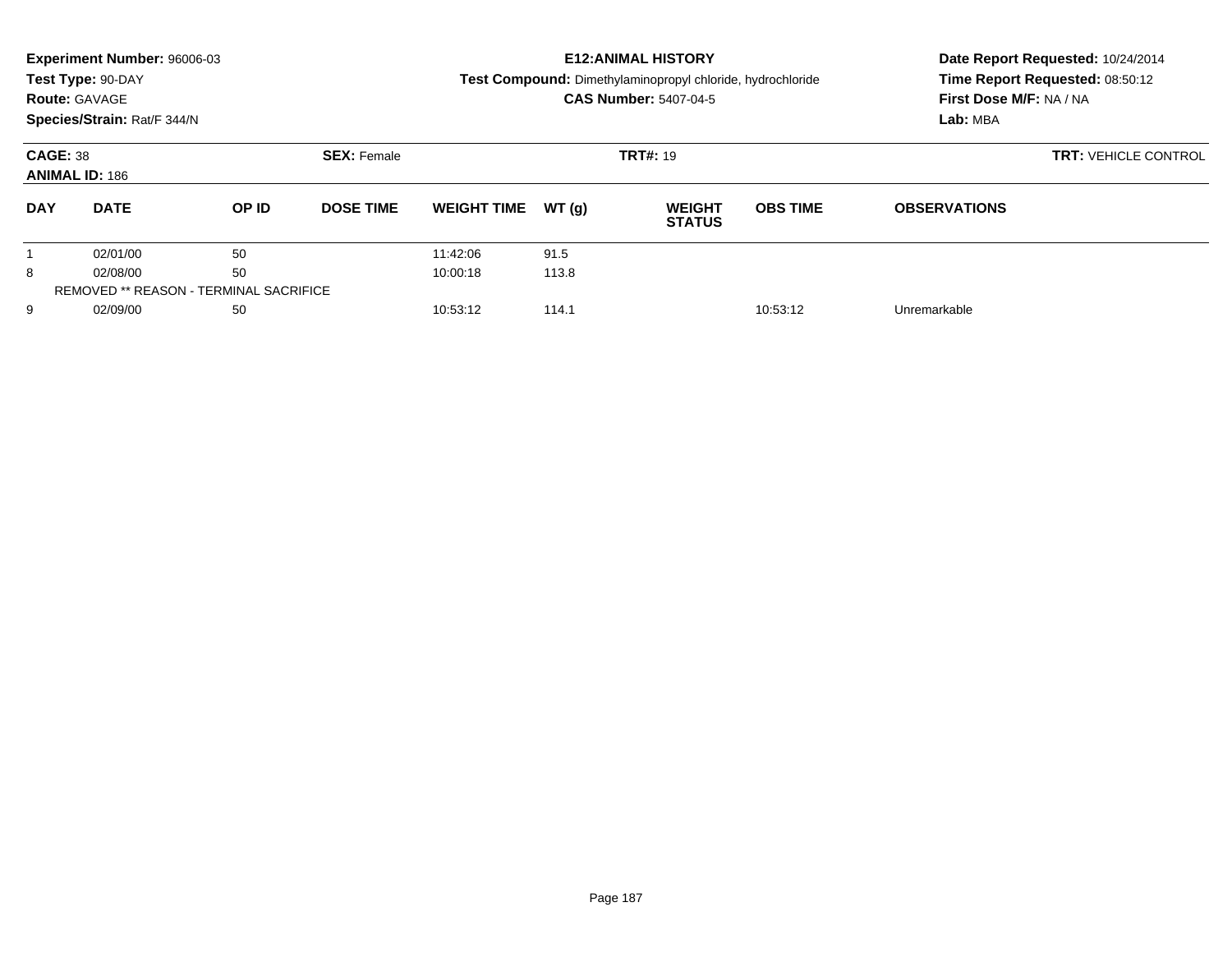|                 | Experiment Number: 96006-03                   |       |                    |                               |       | <b>E12: ANIMAL HISTORY</b>                                 | Date Report Requested: 10/24/2014 |                                 |  |  |
|-----------------|-----------------------------------------------|-------|--------------------|-------------------------------|-------|------------------------------------------------------------|-----------------------------------|---------------------------------|--|--|
|                 | Test Type: 90-DAY                             |       |                    |                               |       | Test Compound: Dimethylaminopropyl chloride, hydrochloride |                                   | Time Report Requested: 08:50:12 |  |  |
|                 | <b>Route: GAVAGE</b>                          |       |                    |                               |       | <b>CAS Number: 5407-04-5</b>                               |                                   | First Dose M/F: NA / NA         |  |  |
|                 | Species/Strain: Rat/F 344/N                   |       |                    |                               |       |                                                            |                                   | Lab: MBA                        |  |  |
| <b>CAGE: 38</b> | <b>ANIMAL ID: 187</b>                         |       | <b>SEX: Female</b> | <b>TRT#: 19</b>               |       |                                                            |                                   | <b>TRT: VEHICLE CONTROL</b>     |  |  |
| <b>DAY</b>      | <b>DATE</b>                                   | OP ID | <b>DOSE TIME</b>   | <b>WEIGHT TIME</b>            | WT(g) | <b>WEIGHT</b><br><b>STATUS</b>                             | <b>OBS TIME</b>                   | <b>OBSERVATIONS</b>             |  |  |
|                 | 02/01/00                                      | 50    |                    | 11:42:06                      | 86.7  |                                                            |                                   |                                 |  |  |
| 8               | 02/08/00                                      | 50    |                    | 10:00:18                      | 108.6 |                                                            |                                   |                                 |  |  |
|                 | <b>REMOVED ** REASON - TERMINAL SACRIFICE</b> |       |                    |                               |       |                                                            |                                   |                                 |  |  |
| 9               | 02/09/00<br>50                                |       |                    | 109.3<br>10:53:12<br>10:53:12 |       | Unremarkable                                               |                                   |                                 |  |  |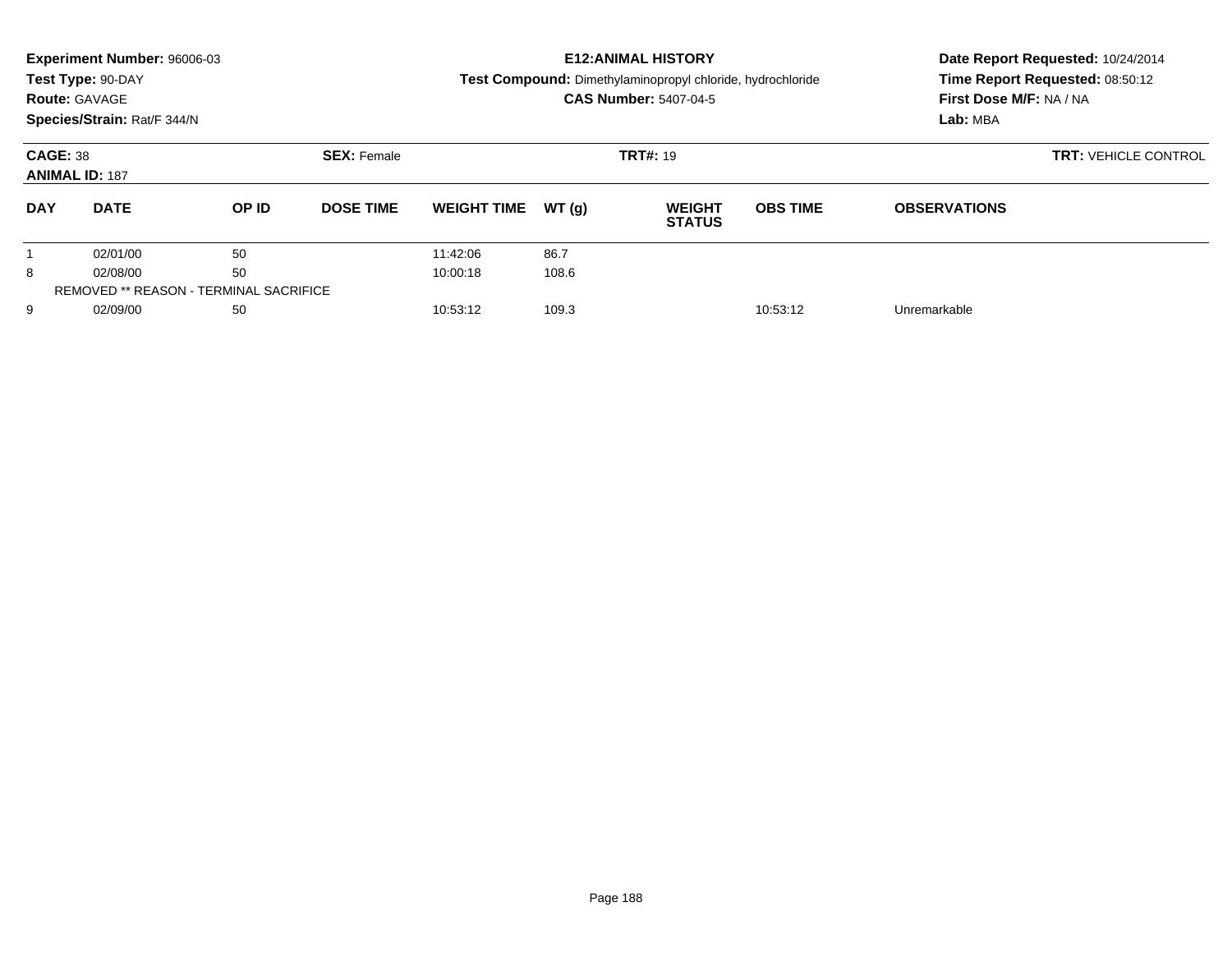|                 | Experiment Number: 96006-03                   |       |                    |                               |       | <b>E12: ANIMAL HISTORY</b>                                 | Date Report Requested: 10/24/2014 |                                 |                             |  |
|-----------------|-----------------------------------------------|-------|--------------------|-------------------------------|-------|------------------------------------------------------------|-----------------------------------|---------------------------------|-----------------------------|--|
|                 | Test Type: 90-DAY                             |       |                    |                               |       | Test Compound: Dimethylaminopropyl chloride, hydrochloride |                                   | Time Report Requested: 08:50:12 |                             |  |
|                 | <b>Route: GAVAGE</b>                          |       |                    |                               |       | <b>CAS Number: 5407-04-5</b>                               |                                   | First Dose M/F: NA / NA         |                             |  |
|                 | Species/Strain: Rat/F 344/N                   |       |                    |                               |       |                                                            |                                   | Lab: MBA                        |                             |  |
| <b>CAGE: 38</b> | <b>ANIMAL ID: 188</b>                         |       | <b>SEX: Female</b> | <b>TRT#: 19</b>               |       |                                                            |                                   |                                 | <b>TRT: VEHICLE CONTROL</b> |  |
| <b>DAY</b>      | <b>DATE</b>                                   | OP ID | <b>DOSE TIME</b>   | <b>WEIGHT TIME</b>            | WT(g) | <b>WEIGHT</b><br><b>STATUS</b>                             | <b>OBS TIME</b>                   | <b>OBSERVATIONS</b>             |                             |  |
|                 | 02/01/00                                      | 50    |                    | 11:42:06                      | 77.4  |                                                            |                                   |                                 |                             |  |
| 8               | 02/08/00                                      | 50    |                    | 10:00:18                      | 100.9 |                                                            |                                   |                                 |                             |  |
|                 | <b>REMOVED ** REASON - TERMINAL SACRIFICE</b> |       |                    |                               |       |                                                            |                                   |                                 |                             |  |
| 9               | 02/09/00<br>50                                |       |                    | 103.6<br>10:53:12<br>10:53:12 |       | Unremarkable                                               |                                   |                                 |                             |  |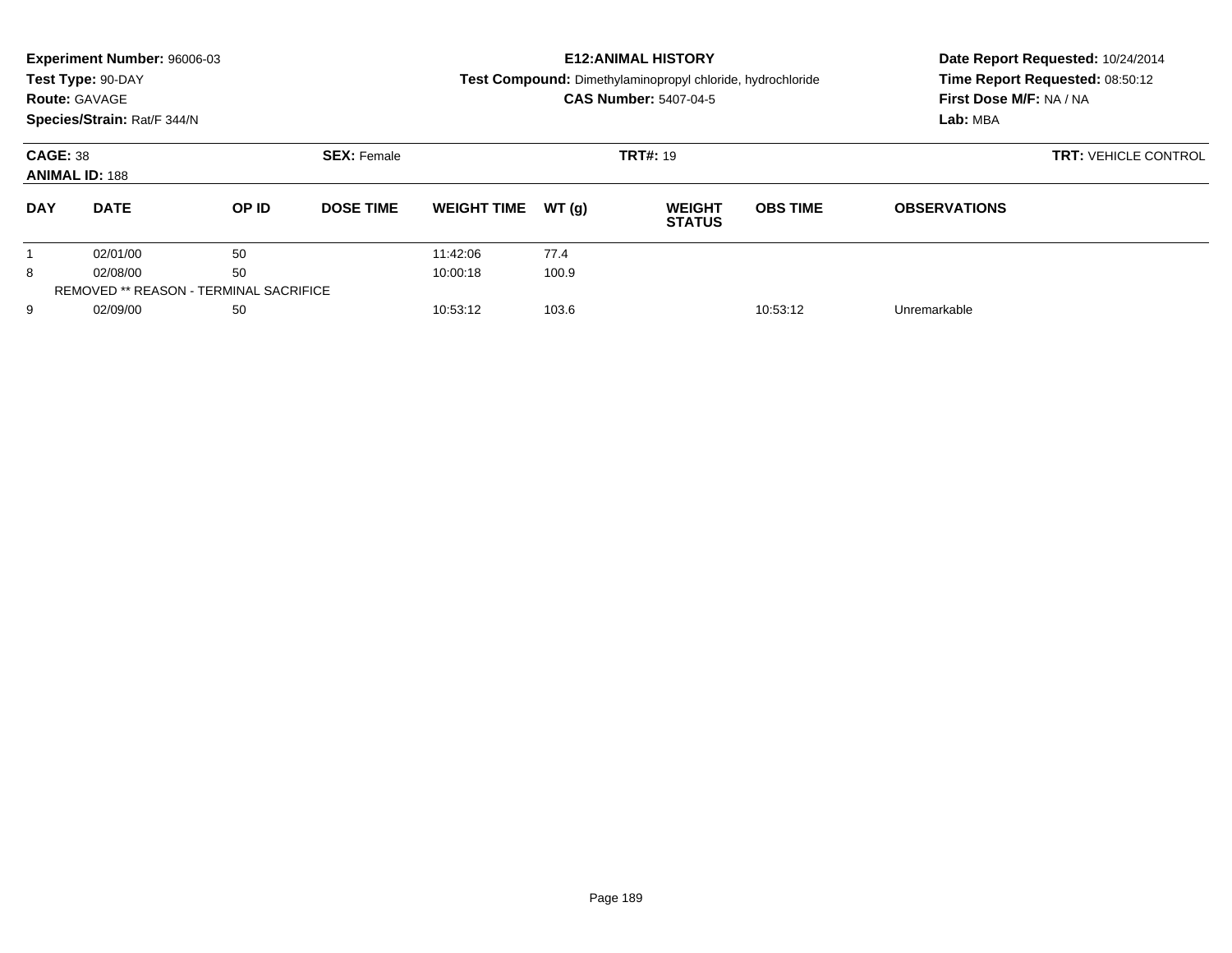|                 | Experiment Number: 96006-03                   |       |                    |                    |       | <b>E12: ANIMAL HISTORY</b>                                 | Date Report Requested: 10/24/2014 |                                 |  |  |
|-----------------|-----------------------------------------------|-------|--------------------|--------------------|-------|------------------------------------------------------------|-----------------------------------|---------------------------------|--|--|
|                 | Test Type: 90-DAY                             |       |                    |                    |       | Test Compound: Dimethylaminopropyl chloride, hydrochloride |                                   | Time Report Requested: 08:50:12 |  |  |
|                 | <b>Route: GAVAGE</b>                          |       |                    |                    |       | <b>CAS Number: 5407-04-5</b>                               |                                   | <b>First Dose M/F: NA / NA</b>  |  |  |
|                 | Species/Strain: Rat/F 344/N                   |       |                    |                    |       |                                                            |                                   | Lab: MBA                        |  |  |
| <b>CAGE: 38</b> | <b>ANIMAL ID: 189</b>                         |       | <b>SEX: Female</b> |                    |       | <b>TRT#: 19</b>                                            |                                   | <b>TRT: VEHICLE CONTROL</b>     |  |  |
| <b>DAY</b>      | <b>DATE</b>                                   | OP ID | <b>DOSE TIME</b>   | <b>WEIGHT TIME</b> | WT(q) | <b>WEIGHT</b><br><b>STATUS</b>                             | <b>OBS TIME</b>                   | <b>OBSERVATIONS</b>             |  |  |
|                 | 02/01/00                                      | 50    |                    | 11:42:06           | 89.2  |                                                            |                                   |                                 |  |  |
| 8               | 02/08/00                                      | 50    |                    | 10:00:18           | 113.3 |                                                            |                                   |                                 |  |  |
|                 | <b>REMOVED ** REASON - TERMINAL SACRIFICE</b> |       |                    |                    |       |                                                            |                                   |                                 |  |  |
| 9               | 02/09/00                                      | 50    |                    | 10:53:12           | 115.3 |                                                            | 10:53:12                          | Unremarkable                    |  |  |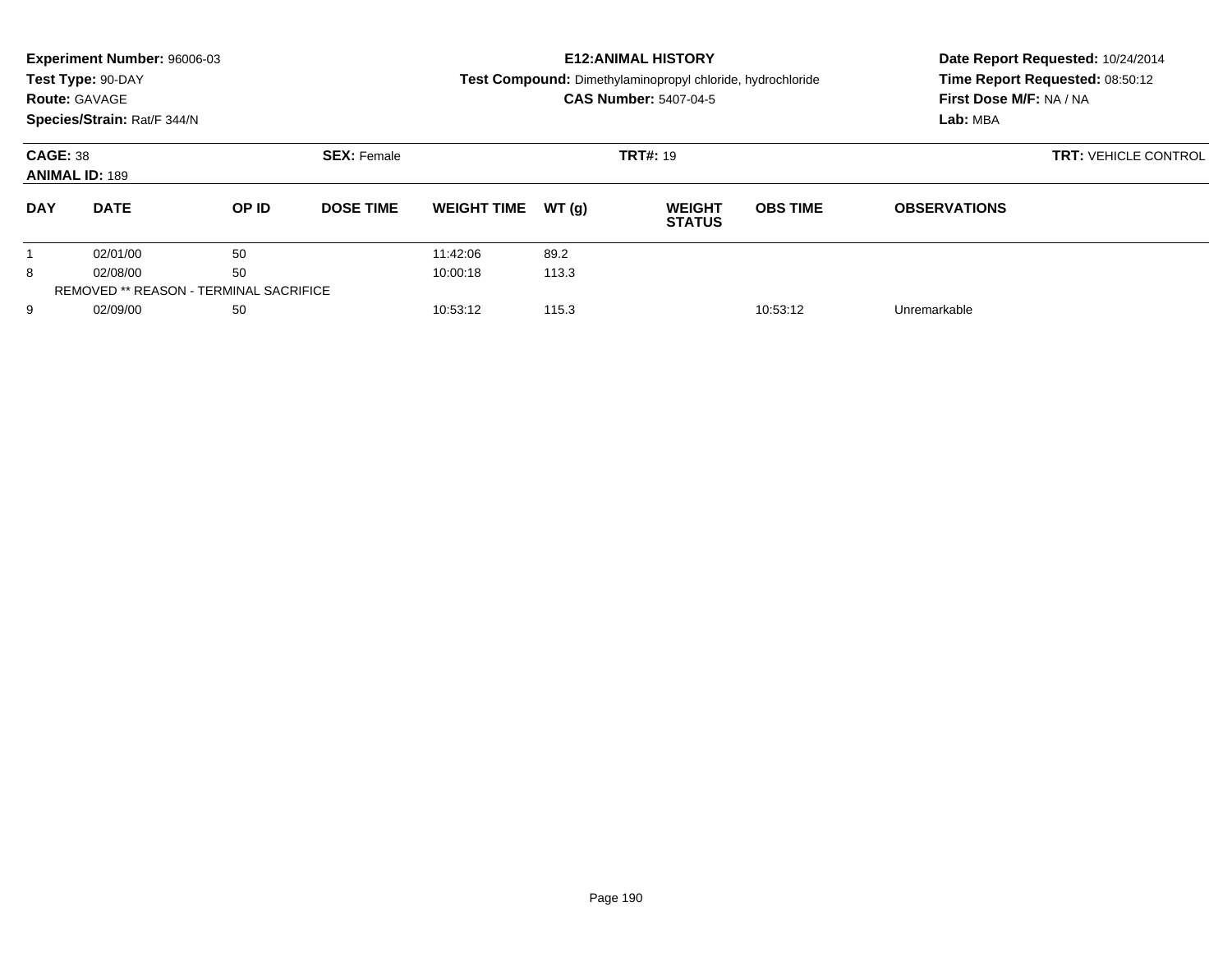|                 | Experiment Number: 96006-03                   |       |                    |                               |       | <b>E12: ANIMAL HISTORY</b>                                 | Date Report Requested: 10/24/2014 |                                 |  |  |
|-----------------|-----------------------------------------------|-------|--------------------|-------------------------------|-------|------------------------------------------------------------|-----------------------------------|---------------------------------|--|--|
|                 | Test Type: 90-DAY                             |       |                    |                               |       | Test Compound: Dimethylaminopropyl chloride, hydrochloride |                                   | Time Report Requested: 08:50:12 |  |  |
|                 | <b>Route: GAVAGE</b>                          |       |                    |                               |       | <b>CAS Number: 5407-04-5</b>                               |                                   | <b>First Dose M/F: NA / NA</b>  |  |  |
|                 | Species/Strain: Rat/F 344/N                   |       |                    |                               |       |                                                            |                                   | Lab: MBA                        |  |  |
| <b>CAGE: 38</b> | <b>ANIMAL ID: 190</b>                         |       | <b>SEX: Female</b> |                               |       | <b>TRT#: 19</b>                                            |                                   | <b>TRT: VEHICLE CONTROL</b>     |  |  |
| <b>DAY</b>      | <b>DATE</b>                                   | OP ID | <b>DOSE TIME</b>   | <b>WEIGHT TIME</b>            | WT(q) | <b>WEIGHT</b><br><b>STATUS</b>                             | <b>OBS TIME</b>                   | <b>OBSERVATIONS</b>             |  |  |
|                 | 02/01/00                                      | 50    |                    | 11:42:06                      | 85.0  |                                                            |                                   |                                 |  |  |
| 8               | 02/08/00                                      | 50    |                    | 10:00:18                      | 109.9 |                                                            |                                   |                                 |  |  |
|                 | <b>REMOVED ** REASON - TERMINAL SACRIFICE</b> |       |                    |                               |       |                                                            |                                   |                                 |  |  |
| 9               | 02/09/00                                      | 50    |                    | 111.0<br>10:53:12<br>10:53:12 |       | Unremarkable                                               |                                   |                                 |  |  |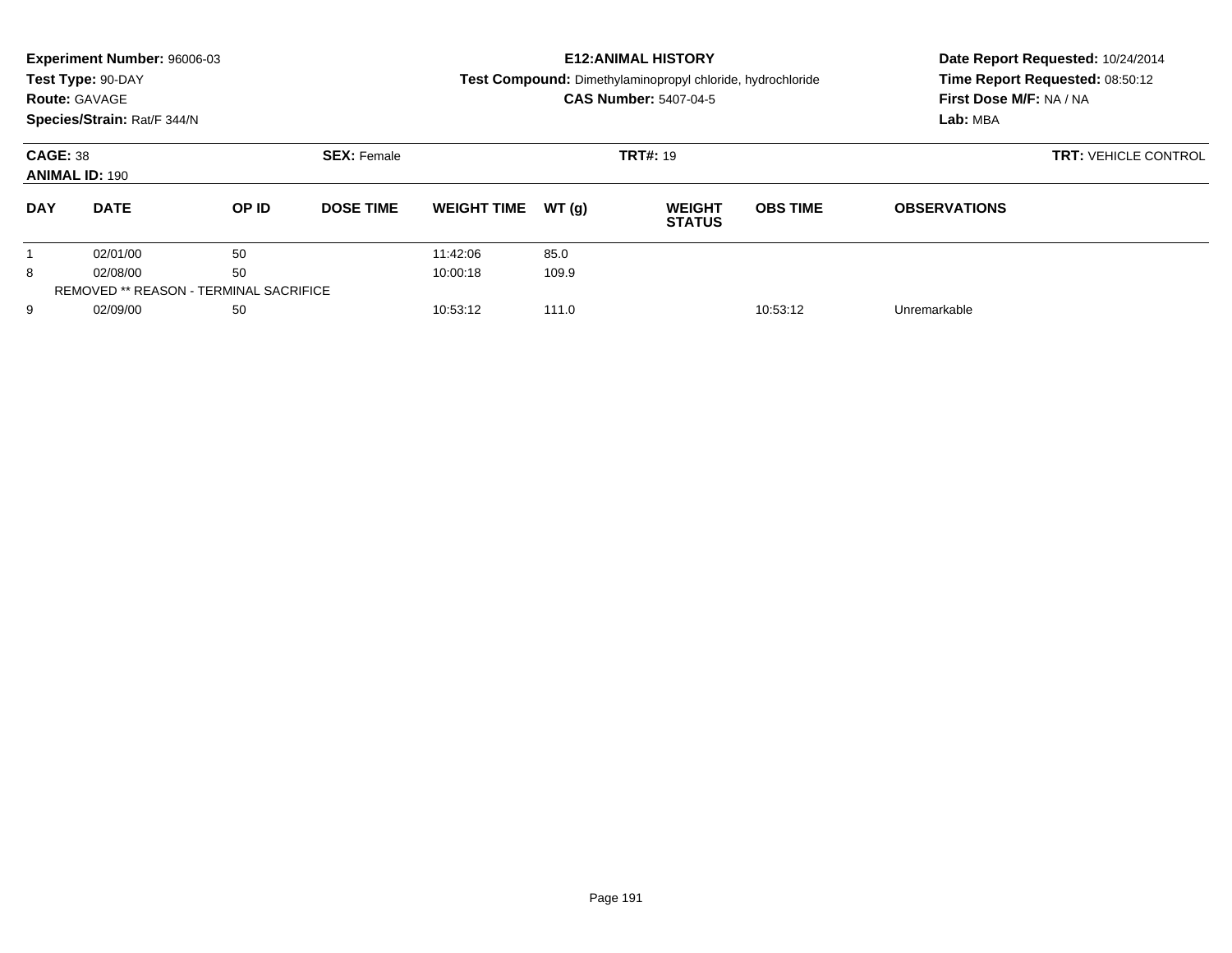| <b>Route: GAVAGE</b>                     | Experiment Number: 96006-03<br>Test Type: 90-DAY<br>Species/Strain: Rat/F 344/N |                                               |                    |                    |       | <b>E12: ANIMAL HISTORY</b><br>Test Compound: Dimethylaminopropyl chloride, hydrochloride<br><b>CAS Number: 5407-04-5</b> | Date Report Requested: 10/24/2014<br>Time Report Requested: 08:50:12<br>First Dose M/F: NA / NA<br>Lab: MBA |                     |                 |       |
|------------------------------------------|---------------------------------------------------------------------------------|-----------------------------------------------|--------------------|--------------------|-------|--------------------------------------------------------------------------------------------------------------------------|-------------------------------------------------------------------------------------------------------------|---------------------|-----------------|-------|
| <b>CAGE: 39</b><br><b>ANIMAL ID: 191</b> |                                                                                 |                                               | <b>SEX: Female</b> | <b>TRT#: 20</b>    |       |                                                                                                                          |                                                                                                             |                     | <b>TRT: 100</b> | MG/KG |
| <b>DAY</b>                               | <b>DATE</b>                                                                     | OP ID                                         | <b>DOSE TIME</b>   | <b>WEIGHT TIME</b> | WT(q) | <b>WEIGHT</b><br><b>STATUS</b>                                                                                           | <b>OBS TIME</b>                                                                                             | <b>OBSERVATIONS</b> |                 |       |
|                                          | 02/01/00                                                                        | 50                                            |                    | 11:25:56           | 92.1  |                                                                                                                          |                                                                                                             |                     |                 |       |
| 8                                        | 02/08/00                                                                        | 50                                            |                    | 09:46:14           | 112.8 |                                                                                                                          |                                                                                                             |                     |                 |       |
|                                          |                                                                                 | <b>REMOVED ** REASON - TERMINAL SACRIFICE</b> |                    |                    |       |                                                                                                                          |                                                                                                             |                     |                 |       |
| 9                                        | 02/09/00                                                                        | 50                                            |                    | 11:09:22           | 115.6 |                                                                                                                          | 11:09:22                                                                                                    | Unremarkable        |                 |       |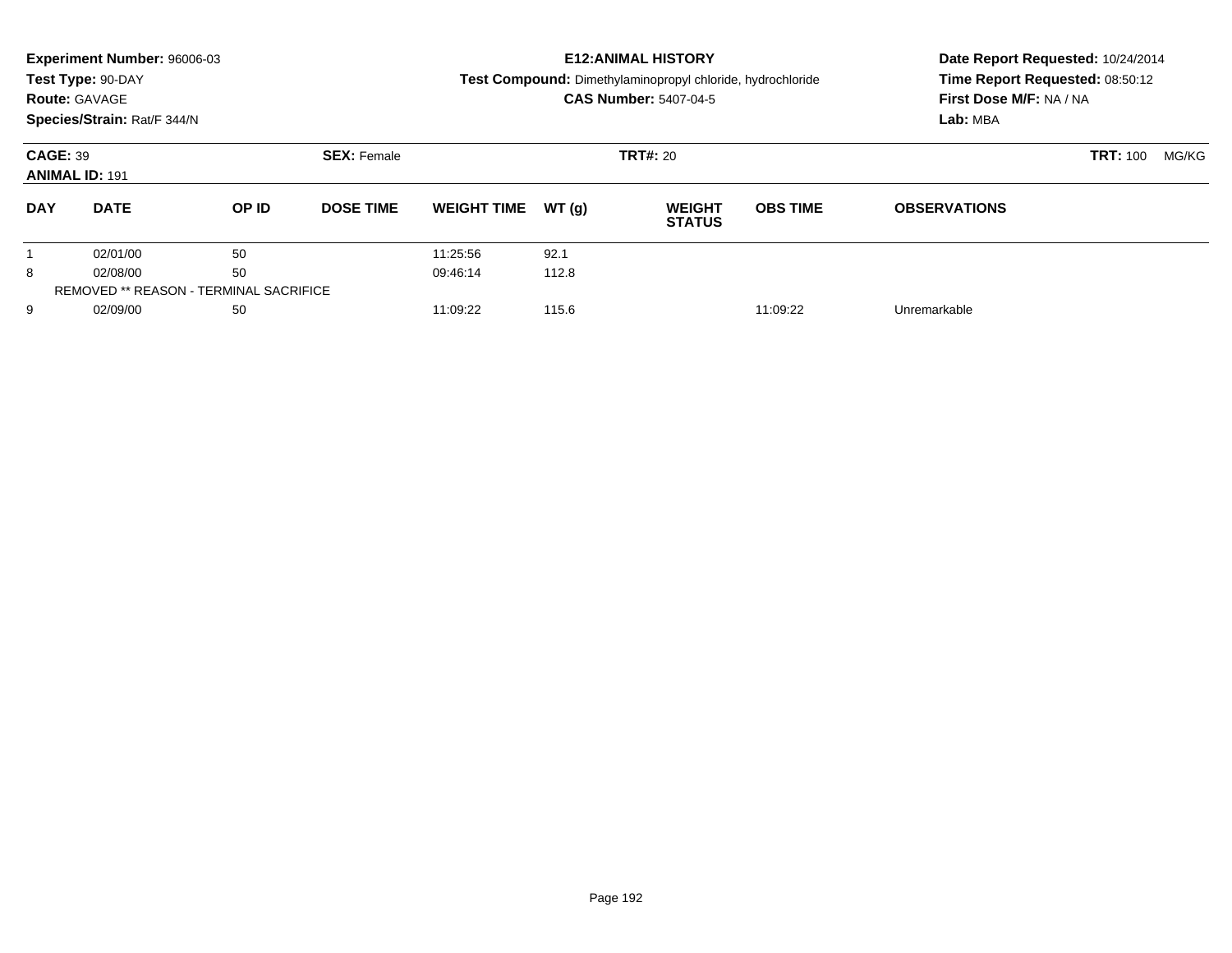| <b>Route: GAVAGE</b>                     | Experiment Number: 96006-03<br>Test Type: 90-DAY<br>Species/Strain: Rat/F 344/N |                                               |                    |                    |       | <b>E12: ANIMAL HISTORY</b><br>Test Compound: Dimethylaminopropyl chloride, hydrochloride<br><b>CAS Number: 5407-04-5</b> | Date Report Requested: 10/24/2014<br>Time Report Requested: 08:50:12<br>First Dose M/F: NA / NA<br>Lab: MBA |                     |                 |       |
|------------------------------------------|---------------------------------------------------------------------------------|-----------------------------------------------|--------------------|--------------------|-------|--------------------------------------------------------------------------------------------------------------------------|-------------------------------------------------------------------------------------------------------------|---------------------|-----------------|-------|
| <b>CAGE: 39</b><br><b>ANIMAL ID: 192</b> |                                                                                 |                                               | <b>SEX: Female</b> | <b>TRT#: 20</b>    |       |                                                                                                                          |                                                                                                             |                     | <b>TRT: 100</b> | MG/KG |
| <b>DAY</b>                               | <b>DATE</b>                                                                     | OP ID                                         | <b>DOSE TIME</b>   | <b>WEIGHT TIME</b> | WT(q) | <b>WEIGHT</b><br><b>STATUS</b>                                                                                           | <b>OBS TIME</b>                                                                                             | <b>OBSERVATIONS</b> |                 |       |
|                                          | 02/01/00                                                                        | 50                                            |                    | 11:25:56           | 86.0  |                                                                                                                          |                                                                                                             |                     |                 |       |
| 8                                        | 02/08/00                                                                        | 50                                            |                    | 09:46:14           | 109.7 |                                                                                                                          |                                                                                                             |                     |                 |       |
|                                          |                                                                                 | <b>REMOVED ** REASON - TERMINAL SACRIFICE</b> |                    |                    |       |                                                                                                                          |                                                                                                             |                     |                 |       |
| 9                                        | 02/09/00                                                                        | 50                                            |                    | 11:09:22           | 111.3 |                                                                                                                          | 11:09:22                                                                                                    | Unremarkable        |                 |       |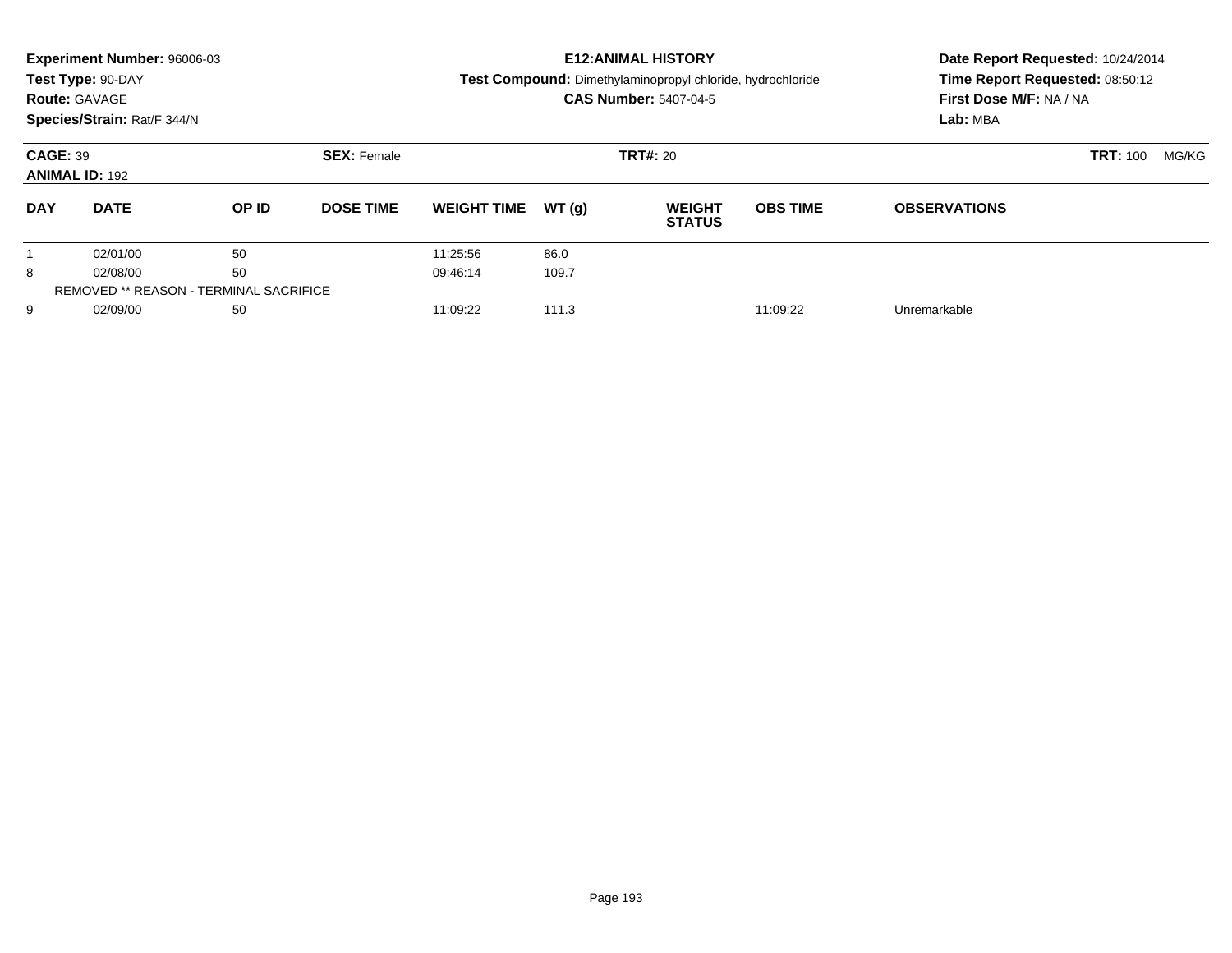| <b>Route: GAVAGE</b>                     | Experiment Number: 96006-03<br>Test Type: 90-DAY<br>Species/Strain: Rat/F 344/N |                                               |                    |                    | <b>E12: ANIMAL HISTORY</b><br>Test Compound: Dimethylaminopropyl chloride, hydrochloride<br><b>CAS Number: 5407-04-5</b> | Date Report Requested: 10/24/2014<br>Time Report Requested: 08:50:12<br>First Dose M/F: NA / NA<br>Lab: MBA |                 |                     |       |  |
|------------------------------------------|---------------------------------------------------------------------------------|-----------------------------------------------|--------------------|--------------------|--------------------------------------------------------------------------------------------------------------------------|-------------------------------------------------------------------------------------------------------------|-----------------|---------------------|-------|--|
| <b>CAGE: 39</b><br><b>ANIMAL ID: 193</b> |                                                                                 |                                               | <b>SEX: Female</b> | <b>TRT#: 20</b>    |                                                                                                                          |                                                                                                             |                 | <b>TRT: 100</b>     | MG/KG |  |
| <b>DAY</b>                               | <b>DATE</b>                                                                     | OP ID                                         | <b>DOSE TIME</b>   | <b>WEIGHT TIME</b> | WT(q)                                                                                                                    | <b>WEIGHT</b><br><b>STATUS</b>                                                                              | <b>OBS TIME</b> | <b>OBSERVATIONS</b> |       |  |
|                                          | 02/01/00                                                                        | 50                                            |                    | 11:25:56           | 84.7                                                                                                                     |                                                                                                             |                 |                     |       |  |
| 8                                        | 02/08/00                                                                        | 50                                            |                    | 09:46:14           | 107.3                                                                                                                    |                                                                                                             |                 |                     |       |  |
|                                          |                                                                                 | <b>REMOVED ** REASON - TERMINAL SACRIFICE</b> |                    |                    |                                                                                                                          |                                                                                                             |                 |                     |       |  |
| 9                                        | 02/09/00                                                                        | 50                                            |                    | 11:09:22           | 108.1                                                                                                                    |                                                                                                             | 11:09:22        | Unremarkable        |       |  |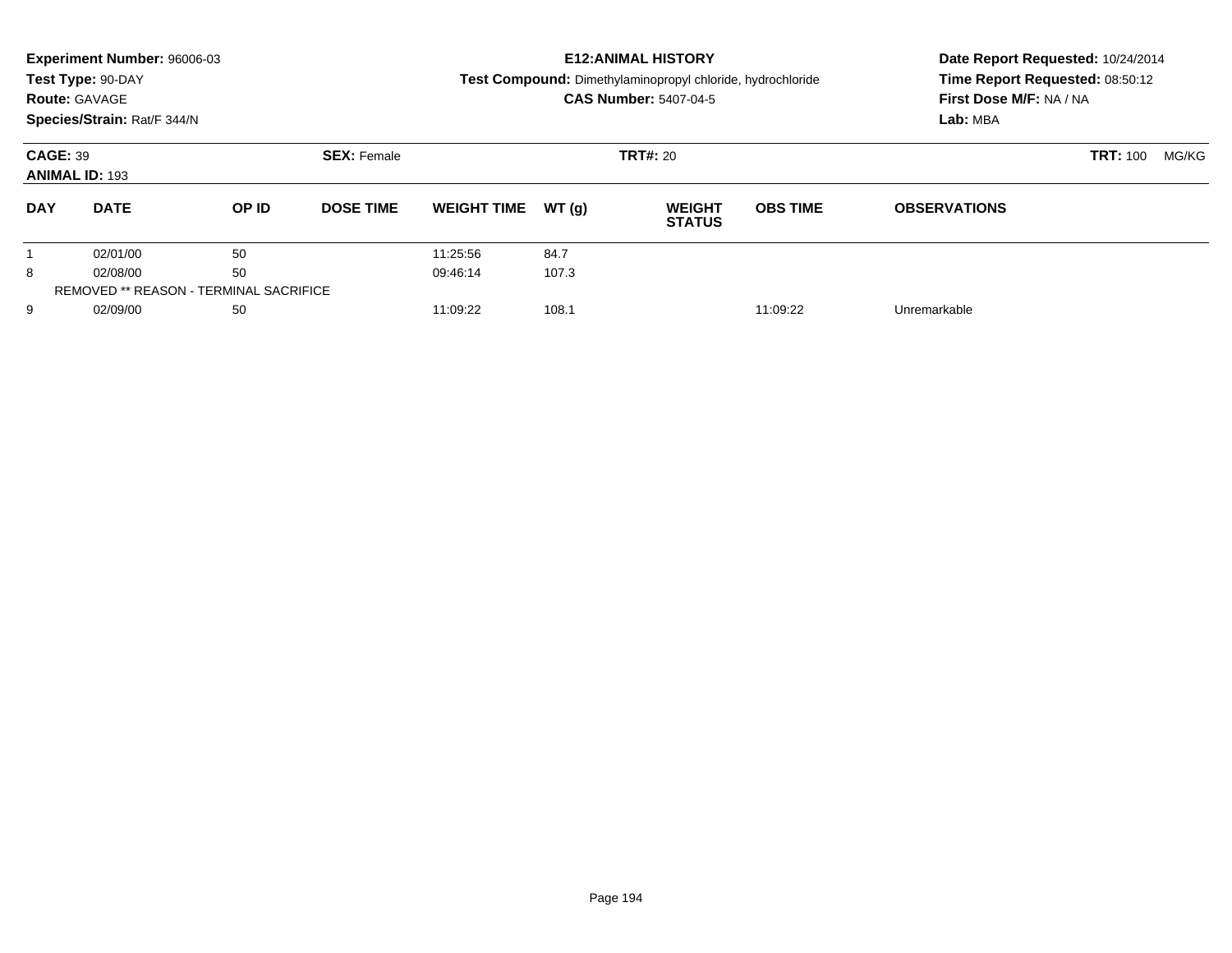|            | Experiment Number: 96006-03<br>Test Type: 90-DAY<br><b>Route: GAVAGE</b><br>Species/Strain: Rat/F 344/N |       |                    |                    |                 | <b>E12: ANIMAL HISTORY</b><br><b>Test Compound:</b> Dimethylaminopropyl chloride, hydrochloride<br><b>CAS Number: 5407-04-5</b> |                 | Date Report Requested: 10/24/2014<br>Time Report Requested: 08:50:12<br>First Dose M/F: NA / NA<br>Lab: MBA |                 |       |
|------------|---------------------------------------------------------------------------------------------------------|-------|--------------------|--------------------|-----------------|---------------------------------------------------------------------------------------------------------------------------------|-----------------|-------------------------------------------------------------------------------------------------------------|-----------------|-------|
|            | <b>CAGE: 39</b><br><b>ANIMAL ID: 194</b>                                                                |       | <b>SEX: Female</b> |                    | <b>TRT#: 20</b> |                                                                                                                                 |                 |                                                                                                             | <b>TRT: 100</b> | MG/KG |
| <b>DAY</b> | <b>DATE</b>                                                                                             | OP ID | <b>DOSE TIME</b>   | <b>WEIGHT TIME</b> | WT(q)           | <b>WEIGHT</b><br><b>STATUS</b>                                                                                                  | <b>OBS TIME</b> | <b>OBSERVATIONS</b>                                                                                         |                 |       |
|            | 02/01/00                                                                                                | 50    |                    | 11:25:56           | 78.3            |                                                                                                                                 |                 |                                                                                                             |                 |       |
| 8          | 02/08/00                                                                                                | 50    |                    | 09:46:14           | 97.6            |                                                                                                                                 |                 |                                                                                                             |                 |       |
|            | <b>REMOVED ** REASON - TERMINAL SACRIFICE</b>                                                           |       |                    |                    |                 |                                                                                                                                 |                 |                                                                                                             |                 |       |
| 9          | 02/09/00                                                                                                | 50    |                    | 11:09:22           | 100.5           |                                                                                                                                 | 11:09:22        | Unremarkable                                                                                                |                 |       |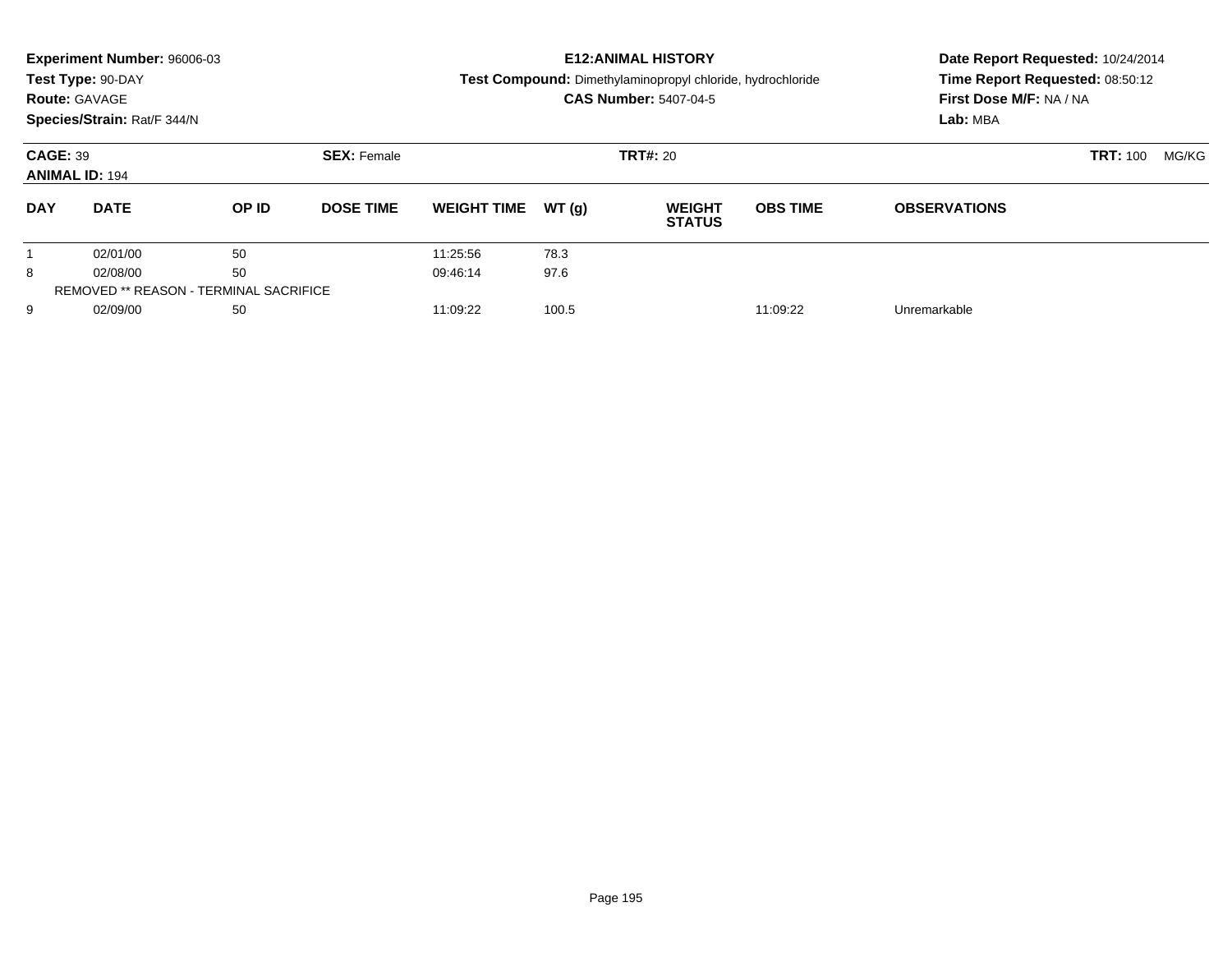| <b>Route: GAVAGE</b>                     | Experiment Number: 96006-03<br>Test Type: 90-DAY<br>Species/Strain: Rat/F 344/N |                                               |                    |                    | <b>E12: ANIMAL HISTORY</b><br>Test Compound: Dimethylaminopropyl chloride, hydrochloride<br><b>CAS Number: 5407-04-5</b> | Date Report Requested: 10/24/2014<br>Time Report Requested: 08:50:12<br>First Dose M/F: NA / NA<br>Lab: MBA |                 |                     |                 |       |
|------------------------------------------|---------------------------------------------------------------------------------|-----------------------------------------------|--------------------|--------------------|--------------------------------------------------------------------------------------------------------------------------|-------------------------------------------------------------------------------------------------------------|-----------------|---------------------|-----------------|-------|
| <b>CAGE: 39</b><br><b>ANIMAL ID: 195</b> |                                                                                 |                                               | <b>SEX: Female</b> |                    | <b>TRT#: 20</b>                                                                                                          |                                                                                                             |                 |                     | <b>TRT: 100</b> | MG/KG |
| <b>DAY</b>                               | <b>DATE</b>                                                                     | OP ID                                         | <b>DOSE TIME</b>   | <b>WEIGHT TIME</b> | WT(q)                                                                                                                    | <b>WEIGHT</b><br><b>STATUS</b>                                                                              | <b>OBS TIME</b> | <b>OBSERVATIONS</b> |                 |       |
|                                          | 02/01/00                                                                        | 50                                            |                    | 11:25:56           | 94.7                                                                                                                     |                                                                                                             |                 |                     |                 |       |
| 8                                        | 02/08/00                                                                        | 50                                            |                    | 09:46:14           | 112.5                                                                                                                    |                                                                                                             |                 |                     |                 |       |
|                                          |                                                                                 | <b>REMOVED ** REASON - TERMINAL SACRIFICE</b> |                    |                    |                                                                                                                          |                                                                                                             |                 |                     |                 |       |
| 9                                        | 02/09/00                                                                        | 50                                            |                    | 11:09:22           | 116.0                                                                                                                    |                                                                                                             | 11:09:22        | Unremarkable        |                 |       |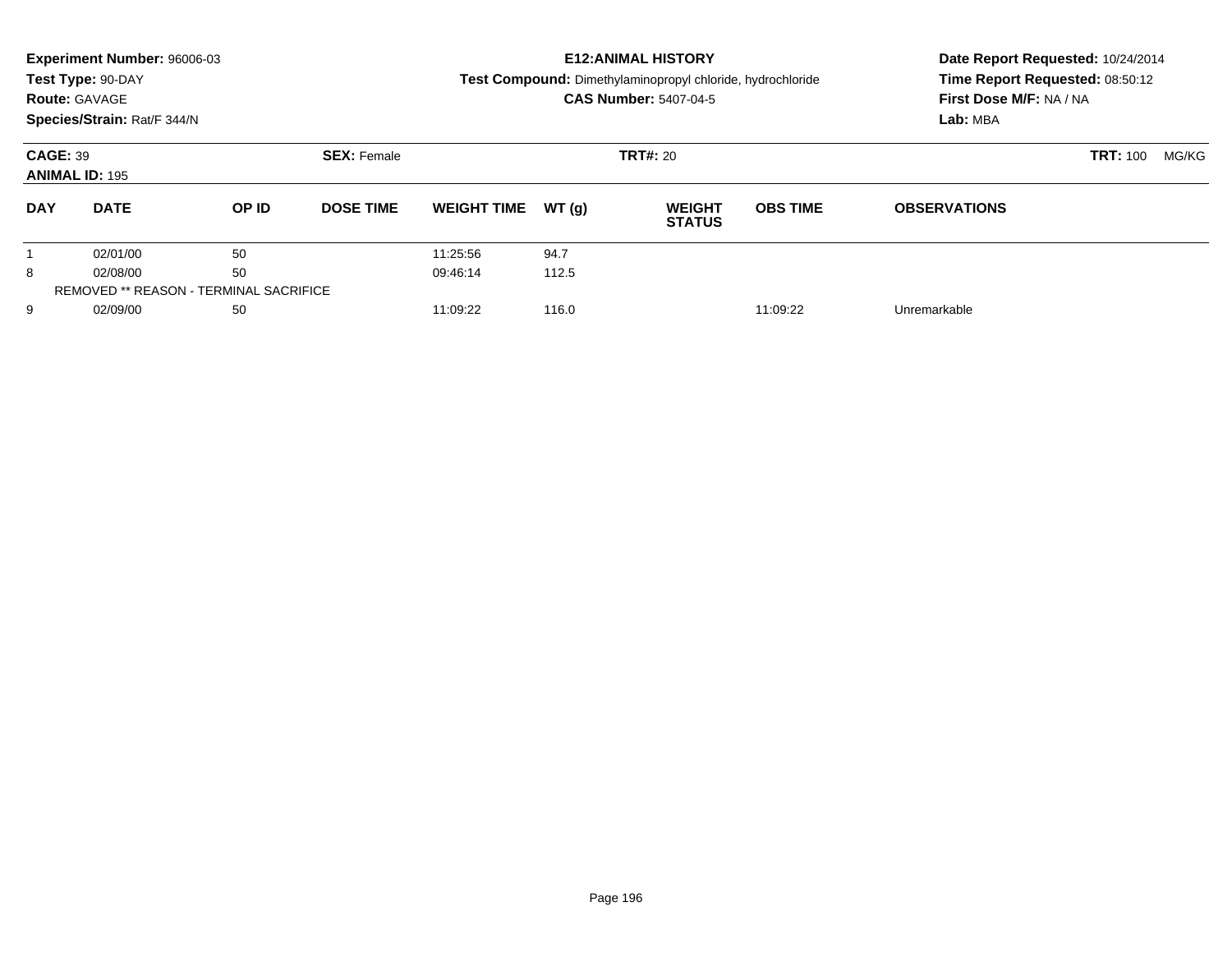|                                          | Experiment Number: 96006-03<br>Test Type: 90-DAY<br><b>Route: GAVAGE</b><br>Species/Strain: Rat/F 344/N |       |                                       |                    | <b>E12: ANIMAL HISTORY</b><br>Test Compound: Dimethylaminopropyl chloride, hydrochloride<br><b>CAS Number: 5407-04-5</b> |                                | Date Report Requested: 10/24/2014<br>Time Report Requested: 08:50:12<br>First Dose M/F: NA / NA<br>Lab: MBA |                     |                 |       |
|------------------------------------------|---------------------------------------------------------------------------------------------------------|-------|---------------------------------------|--------------------|--------------------------------------------------------------------------------------------------------------------------|--------------------------------|-------------------------------------------------------------------------------------------------------------|---------------------|-----------------|-------|
| <b>CAGE: 40</b><br><b>ANIMAL ID: 196</b> |                                                                                                         |       | <b>SEX: Female</b><br><b>TRT#: 20</b> |                    |                                                                                                                          |                                |                                                                                                             |                     | <b>TRT: 100</b> | MG/KG |
| <b>DAY</b>                               | <b>DATE</b>                                                                                             | OP ID | <b>DOSE TIME</b>                      | <b>WEIGHT TIME</b> | WT(q)                                                                                                                    | <b>WEIGHT</b><br><b>STATUS</b> | <b>OBS TIME</b>                                                                                             | <b>OBSERVATIONS</b> |                 |       |
|                                          | 02/01/00                                                                                                | 50    |                                       | 11:27:10           | 77.7                                                                                                                     |                                |                                                                                                             |                     |                 |       |
| 8                                        | 02/08/00                                                                                                | 50    |                                       | 09:49:12           | 98.3                                                                                                                     |                                |                                                                                                             |                     |                 |       |
|                                          | <b>REMOVED ** REASON - TERMINAL SACRIFICE</b>                                                           |       |                                       |                    |                                                                                                                          |                                |                                                                                                             |                     |                 |       |
| 9                                        | 02/09/00                                                                                                | 50    |                                       | 11:11:54           | 101.0                                                                                                                    |                                | 11:11:54                                                                                                    | Unremarkable        |                 |       |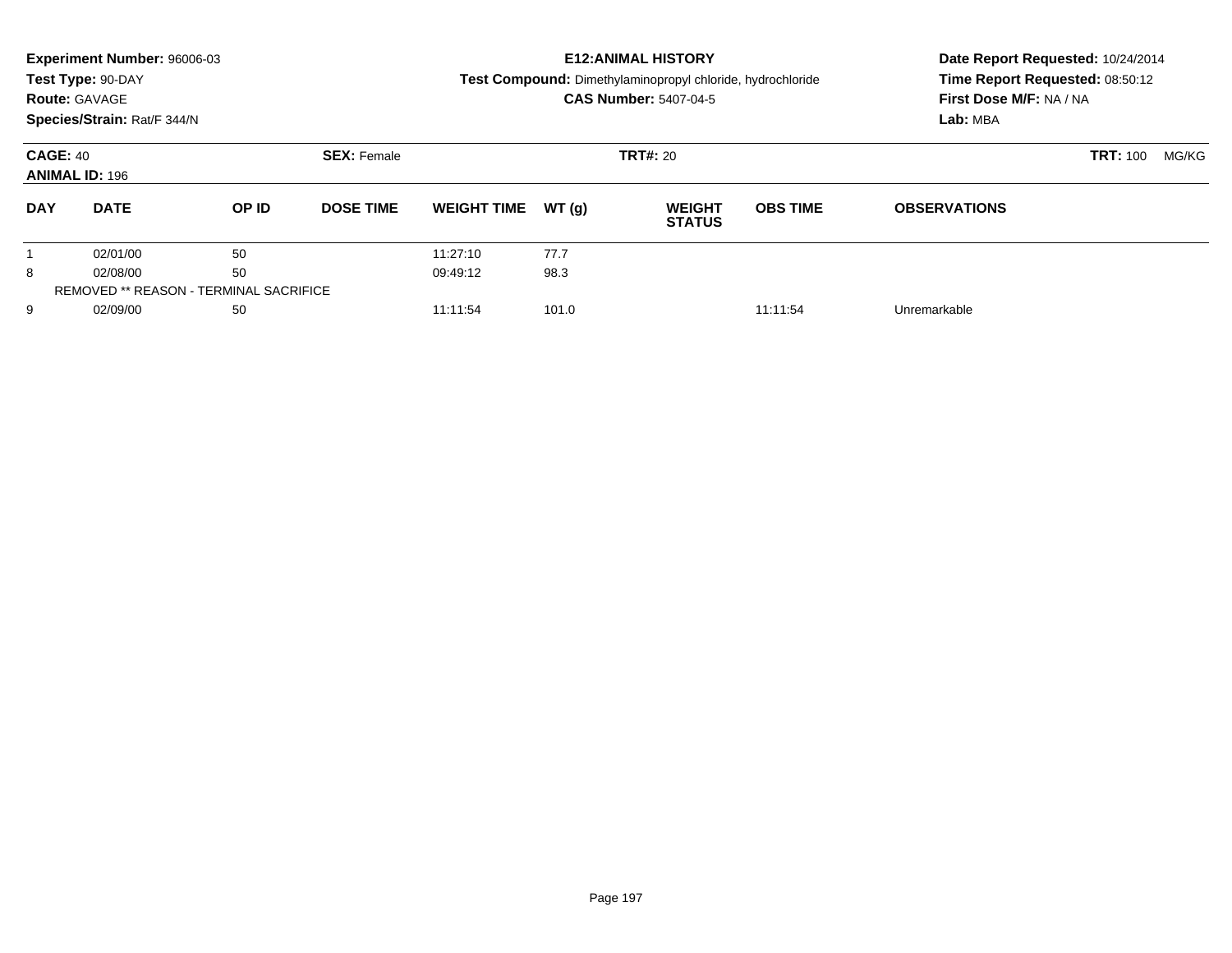|            | Experiment Number: 96006-03<br>Test Type: 90-DAY<br><b>Route: GAVAGE</b><br>Species/Strain: Rat/F 344/N |                                               |                    |                    | <b>E12: ANIMAL HISTORY</b><br>Test Compound: Dimethylaminopropyl chloride, hydrochloride<br><b>CAS Number: 5407-04-5</b> | Date Report Requested: 10/24/2014<br>Time Report Requested: 08:50:12<br>First Dose M/F: NA / NA<br>Lab: MBA |                 |                     |                 |       |
|------------|---------------------------------------------------------------------------------------------------------|-----------------------------------------------|--------------------|--------------------|--------------------------------------------------------------------------------------------------------------------------|-------------------------------------------------------------------------------------------------------------|-----------------|---------------------|-----------------|-------|
|            | <b>CAGE: 40</b><br><b>ANIMAL ID: 197</b>                                                                |                                               | <b>SEX: Female</b> | <b>TRT#: 20</b>    |                                                                                                                          |                                                                                                             |                 |                     | <b>TRT: 100</b> | MG/KG |
| <b>DAY</b> | <b>DATE</b>                                                                                             | OP ID                                         | <b>DOSE TIME</b>   | <b>WEIGHT TIME</b> | WT(q)                                                                                                                    | <b>WEIGHT</b><br><b>STATUS</b>                                                                              | <b>OBS TIME</b> | <b>OBSERVATIONS</b> |                 |       |
|            | 02/01/00                                                                                                | 50                                            |                    | 11:27:10           | 72.0                                                                                                                     |                                                                                                             |                 |                     |                 |       |
| 8          | 02/08/00                                                                                                | 50                                            |                    | 09:49:12           | 95.3                                                                                                                     |                                                                                                             |                 |                     |                 |       |
|            |                                                                                                         | <b>REMOVED ** REASON - TERMINAL SACRIFICE</b> |                    |                    |                                                                                                                          |                                                                                                             |                 |                     |                 |       |
| 9          | 02/09/00                                                                                                | 50                                            |                    | 11:11:54           | 97.2                                                                                                                     |                                                                                                             | 11:11:54        | Unremarkable        |                 |       |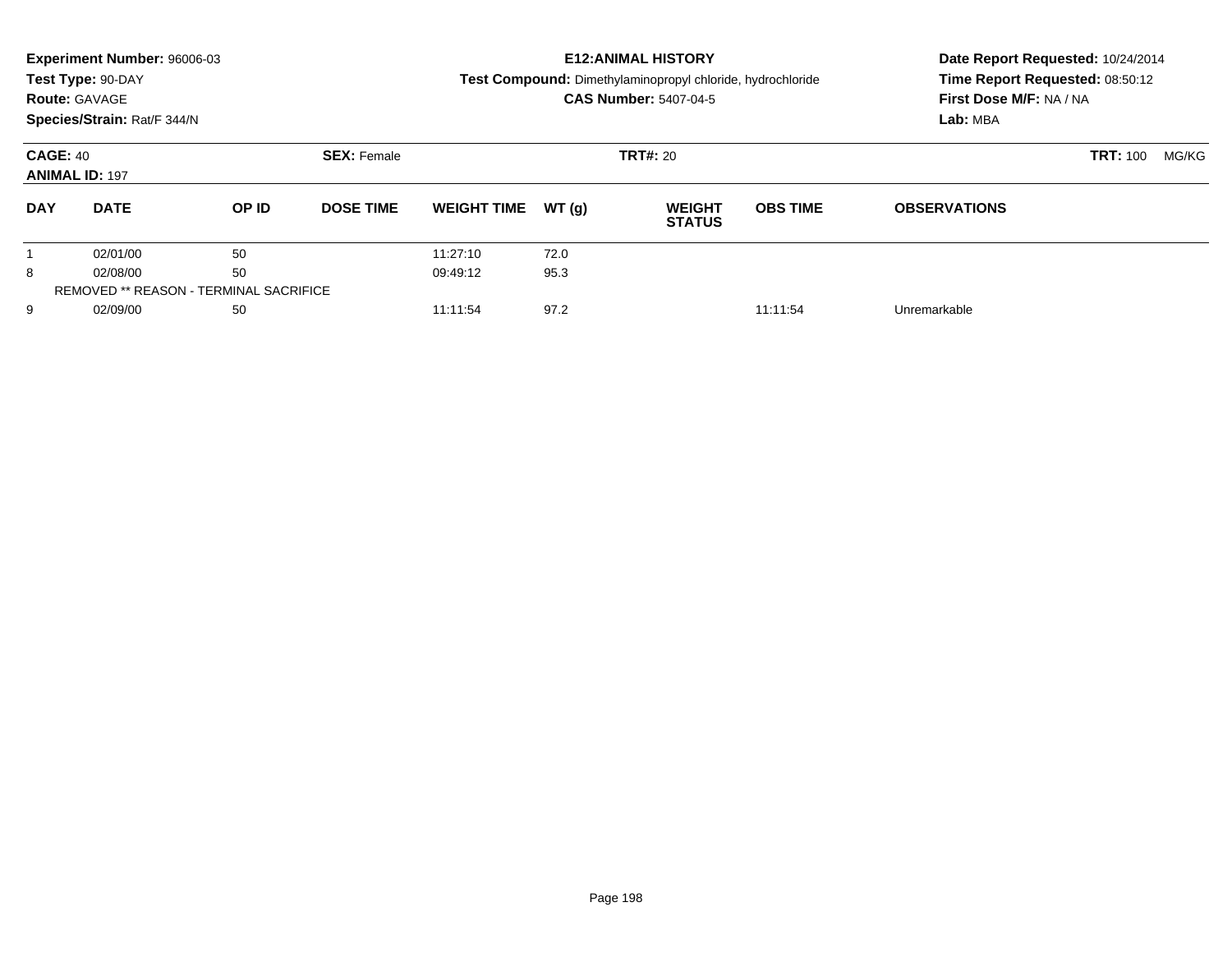|            | Experiment Number: 96006-03                   |       |                    |                    |       | <b>E12: ANIMAL HISTORY</b>                                 |                 | Date Report Requested: 10/24/2014 |                 |       |
|------------|-----------------------------------------------|-------|--------------------|--------------------|-------|------------------------------------------------------------|-----------------|-----------------------------------|-----------------|-------|
|            | Test Type: 90-DAY                             |       |                    |                    |       | Test Compound: Dimethylaminopropyl chloride, hydrochloride |                 | Time Report Requested: 08:50:12   |                 |       |
|            | <b>Route: GAVAGE</b>                          |       |                    |                    |       | <b>CAS Number: 5407-04-5</b>                               |                 | First Dose M/F: NA / NA           |                 |       |
|            | Species/Strain: Rat/F 344/N                   |       |                    |                    |       |                                                            |                 | Lab: MBA                          |                 |       |
|            | <b>CAGE: 40</b><br><b>ANIMAL ID: 198</b>      |       | <b>SEX: Female</b> |                    |       | <b>TRT#: 20</b>                                            |                 |                                   | <b>TRT: 100</b> | MG/KG |
|            |                                               |       |                    |                    |       |                                                            |                 |                                   |                 |       |
| <b>DAY</b> | <b>DATE</b>                                   | OP ID | <b>DOSE TIME</b>   | <b>WEIGHT TIME</b> | WT(q) | <b>WEIGHT</b><br><b>STATUS</b>                             | <b>OBS TIME</b> | <b>OBSERVATIONS</b>               |                 |       |
|            | 02/01/00                                      | 50    |                    | 11:27:10           | 93.3  |                                                            |                 |                                   |                 |       |
| 8          | 02/08/00                                      | 50    |                    | 09:49:12           | 109.5 |                                                            |                 |                                   |                 |       |
|            | <b>REMOVED ** REASON - TERMINAL SACRIFICE</b> |       |                    |                    |       |                                                            |                 |                                   |                 |       |
| 9          | 02/09/00                                      | 50    |                    | 11:11:54           | 111.3 |                                                            | 11:11:54        | Unremarkable                      |                 |       |
|            |                                               |       |                    |                    |       |                                                            |                 |                                   |                 |       |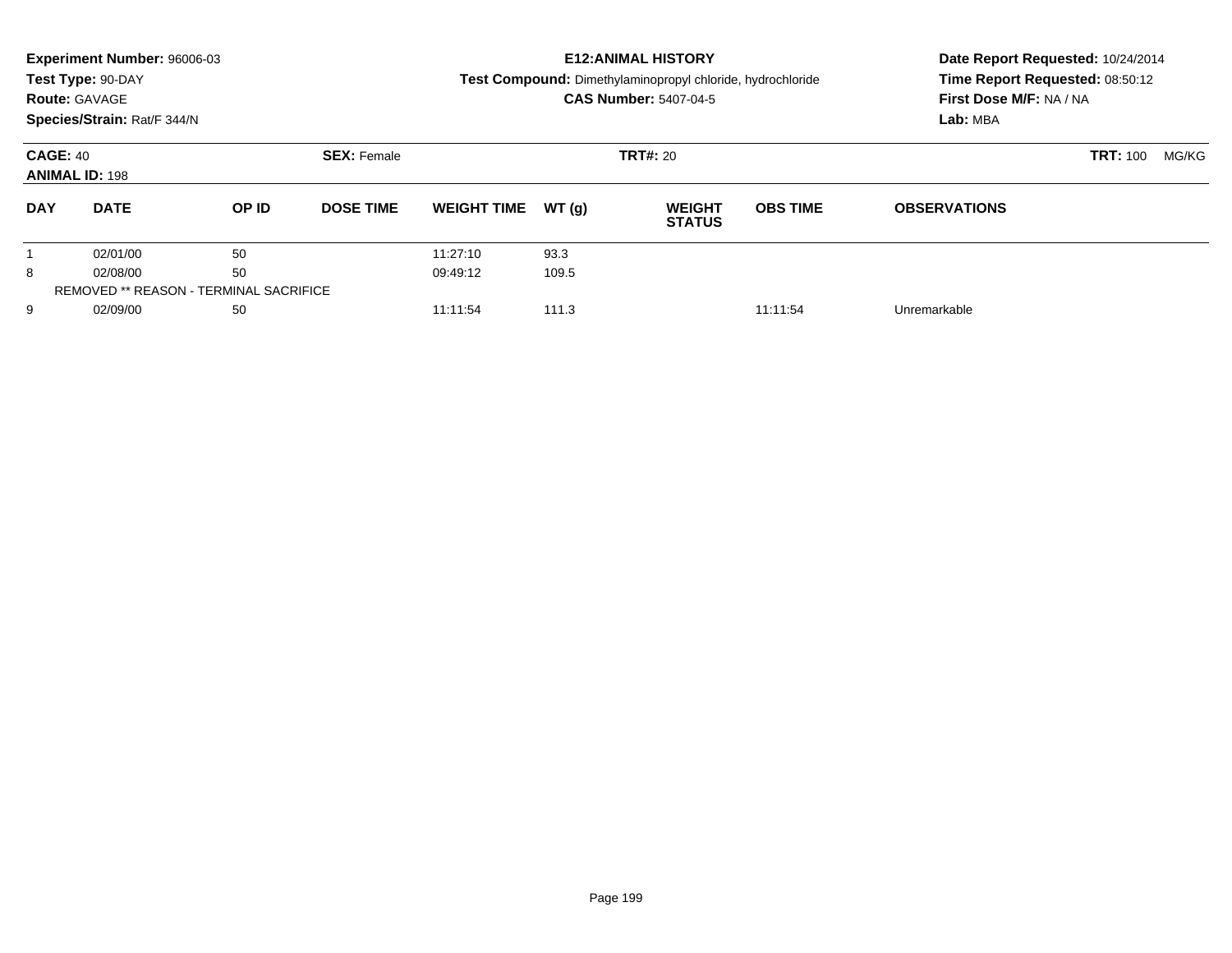|                                          | Experiment Number: 96006-03<br>Test Type: 90-DAY<br><b>Route: GAVAGE</b><br>Species/Strain: Rat/F 344/N |                                               |                    |                    |       | <b>E12: ANIMAL HISTORY</b><br><b>Test Compound:</b> Dimethylaminopropyl chloride, hydrochloride<br><b>CAS Number: 5407-04-5</b> |                 | Date Report Requested: 10/24/2014<br>Time Report Requested: 08:50:12<br>First Dose M/F: NA / NA<br>Lab: MBA |                 |       |
|------------------------------------------|---------------------------------------------------------------------------------------------------------|-----------------------------------------------|--------------------|--------------------|-------|---------------------------------------------------------------------------------------------------------------------------------|-----------------|-------------------------------------------------------------------------------------------------------------|-----------------|-------|
|                                          |                                                                                                         |                                               |                    |                    |       |                                                                                                                                 |                 |                                                                                                             |                 |       |
| <b>CAGE: 40</b><br><b>ANIMAL ID: 199</b> |                                                                                                         |                                               | <b>SEX: Female</b> | <b>TRT#: 20</b>    |       |                                                                                                                                 |                 |                                                                                                             | <b>TRT: 100</b> | MG/KG |
| <b>DAY</b>                               | <b>DATE</b>                                                                                             | OP ID                                         | <b>DOSE TIME</b>   | <b>WEIGHT TIME</b> | WT(q) | <b>WEIGHT</b><br><b>STATUS</b>                                                                                                  | <b>OBS TIME</b> | <b>OBSERVATIONS</b>                                                                                         |                 |       |
|                                          | 02/01/00                                                                                                | 50                                            |                    | 11:27:10           | 98.7  |                                                                                                                                 |                 |                                                                                                             |                 |       |
| 8                                        | 02/08/00                                                                                                | 50                                            |                    | 09:49:12           | 115.9 |                                                                                                                                 |                 |                                                                                                             |                 |       |
|                                          |                                                                                                         | <b>REMOVED ** REASON - TERMINAL SACRIFICE</b> |                    |                    |       |                                                                                                                                 |                 |                                                                                                             |                 |       |
| 9                                        | 02/09/00                                                                                                | 50                                            |                    | 11:11:54           | 117.0 |                                                                                                                                 | 11:11:54        | Unremarkable                                                                                                |                 |       |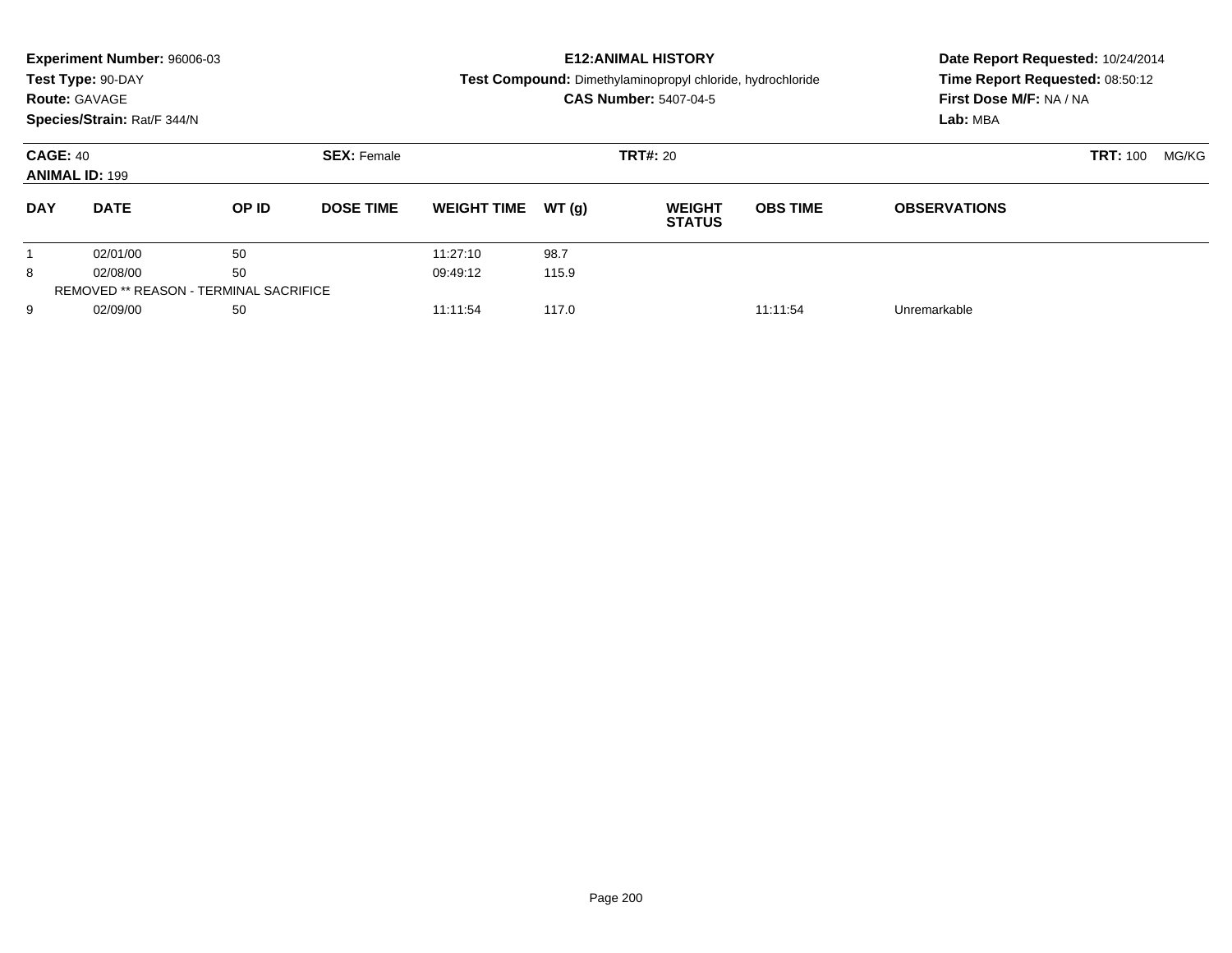| <b>Route: GAVAGE</b> | Experiment Number: 96006-03<br>Test Type: 90-DAY<br>Species/Strain: Rat/F 344/N |              |                    |                    |        | <b>E12: ANIMAL HISTORY</b><br><b>Test Compound:</b> Dimethylaminopropyl chloride, hydrochloride<br><b>CAS Number: 5407-04-5</b> | Date Report Requested: 10/24/2014<br>Time Report Requested: 08:50:12<br>First Dose M/F: NA / NA<br>Lab: MBA |                     |                 |       |
|----------------------|---------------------------------------------------------------------------------|--------------|--------------------|--------------------|--------|---------------------------------------------------------------------------------------------------------------------------------|-------------------------------------------------------------------------------------------------------------|---------------------|-----------------|-------|
|                      | <b>CAGE: 40</b><br><b>ANIMAL ID: 200</b>                                        |              | <b>SEX: Female</b> | <b>TRT#: 20</b>    |        |                                                                                                                                 |                                                                                                             |                     | <b>TRT: 100</b> | MG/KG |
| <b>DAY</b>           | <b>DATE</b>                                                                     | <b>OP ID</b> | <b>DOSE TIME</b>   | <b>WEIGHT TIME</b> | WT (q) | <b>WEIGHT</b><br><b>STATUS</b>                                                                                                  | <b>OBS TIME</b>                                                                                             | <b>OBSERVATIONS</b> |                 |       |
|                      | 02/01/00                                                                        | 50           |                    | 11:27:10           | 83.7   |                                                                                                                                 |                                                                                                             |                     |                 |       |
| 8                    | 02/08/00                                                                        | 50           |                    | 09:49:12           | 97.8   |                                                                                                                                 |                                                                                                             |                     |                 |       |
|                      | <b>REMOVED ** REASON - TERMINAL SACRIFICE</b>                                   |              |                    |                    |        |                                                                                                                                 |                                                                                                             |                     |                 |       |
| 9                    | 02/09/00                                                                        | 50           |                    | 11:11:54           | 100.2  |                                                                                                                                 | 11:11:54                                                                                                    | Unremarkable        |                 |       |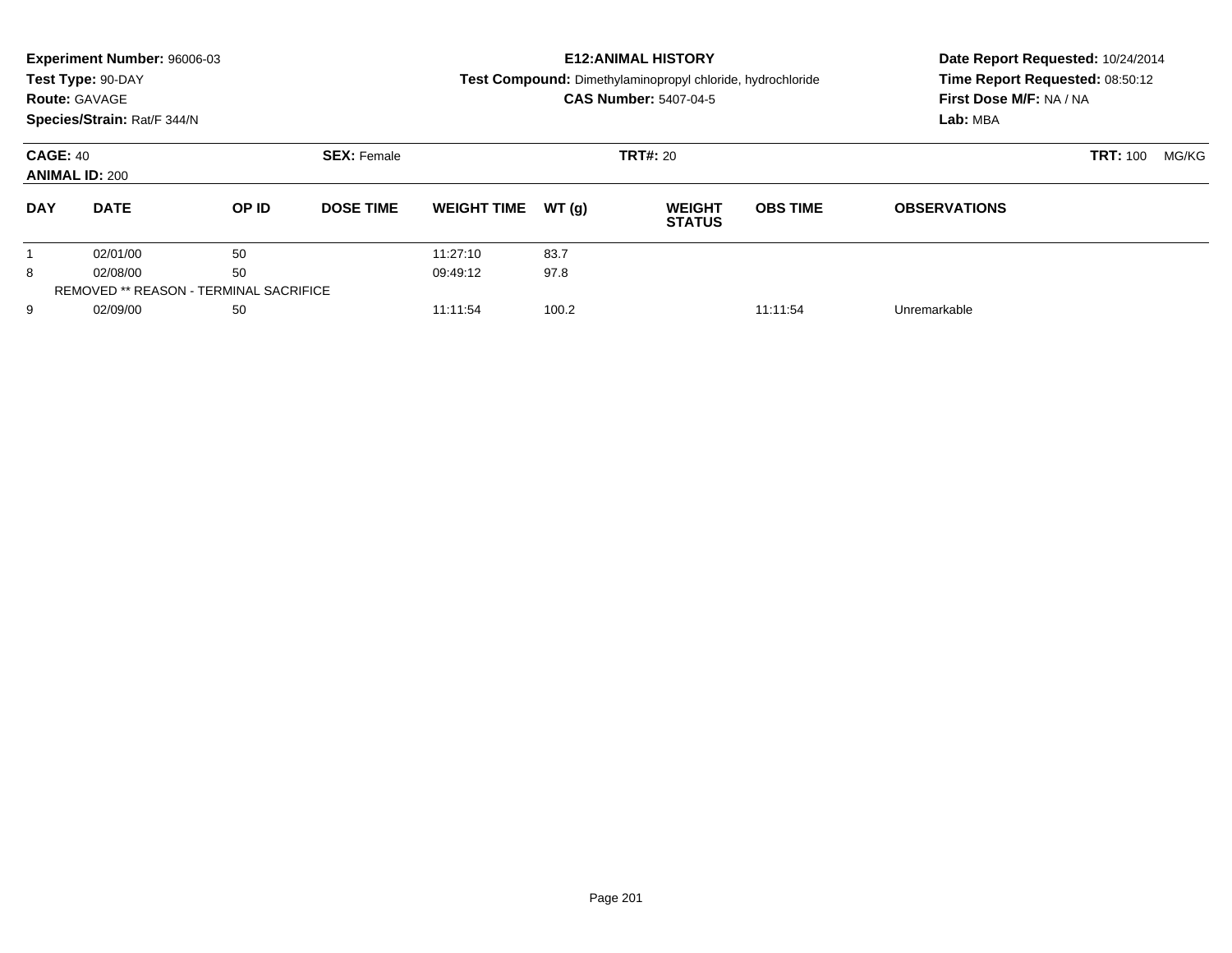|                                          | Experiment Number: 96006-03<br>Test Type: 90-DAY<br><b>Route: GAVAGE</b> |                                               |                                       |                    |       | <b>E12: ANIMAL HISTORY</b><br>Test Compound: Dimethylaminopropyl chloride, hydrochloride |                 | Date Report Requested: 10/24/2014<br>Time Report Requested: 08:50:12 |       |  |
|------------------------------------------|--------------------------------------------------------------------------|-----------------------------------------------|---------------------------------------|--------------------|-------|------------------------------------------------------------------------------------------|-----------------|----------------------------------------------------------------------|-------|--|
|                                          | Species/Strain: Rat/F 344/N                                              |                                               |                                       |                    |       | <b>CAS Number: 5407-04-5</b>                                                             |                 | First Dose M/F: NA / NA<br>Lab: MBA                                  |       |  |
| <b>CAGE: 41</b><br><b>ANIMAL ID: 201</b> |                                                                          |                                               | <b>SEX: Female</b><br><b>TRT#: 21</b> |                    |       |                                                                                          |                 | <b>TRT: 200</b>                                                      | MG/KG |  |
| <b>DAY</b>                               | <b>DATE</b>                                                              | <b>OP ID</b>                                  | <b>DOSE TIME</b>                      | <b>WEIGHT TIME</b> | WT(q) | <b>WEIGHT</b><br><b>STATUS</b>                                                           | <b>OBS TIME</b> | <b>OBSERVATIONS</b>                                                  |       |  |
|                                          | 02/01/00                                                                 | 50                                            |                                       | 11:32:52           | 92.0  |                                                                                          |                 |                                                                      |       |  |
| 8                                        | 02/08/00                                                                 | 50                                            |                                       | 09:52:12           | 113.3 |                                                                                          |                 |                                                                      |       |  |
|                                          |                                                                          | <b>REMOVED ** REASON - TERMINAL SACRIFICE</b> |                                       |                    |       |                                                                                          |                 |                                                                      |       |  |
| 9                                        | 02/09/00                                                                 | 50                                            |                                       | 11:17:38           | 113.5 |                                                                                          | 11:17:38        | Unremarkable                                                         |       |  |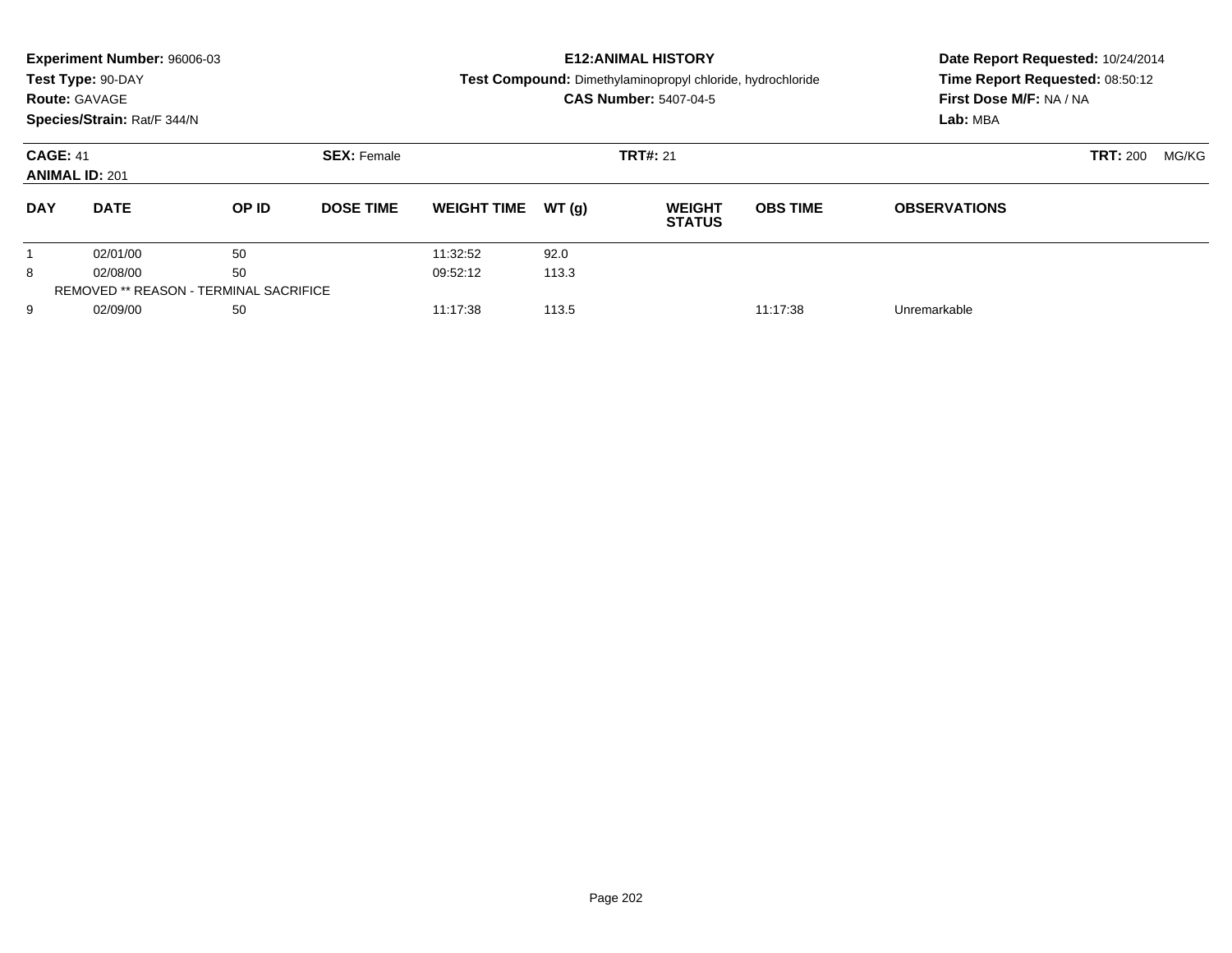| <b>Route: GAVAGE</b> | Experiment Number: 96006-03<br>Test Type: 90-DAY<br>Species/Strain: Rat/F 344/N |       |                    | <b>E12: ANIMAL HISTORY</b><br><b>Test Compound:</b> Dimethylaminopropyl chloride, hydrochloride<br><b>CAS Number: 5407-04-5</b> |       |                                                                        |                 | Date Report Requested: 10/24/2014<br>Time Report Requested: 08:50:12<br>First Dose M/F: NA / NA<br>Lab: MBA |                 |       |
|----------------------|---------------------------------------------------------------------------------|-------|--------------------|---------------------------------------------------------------------------------------------------------------------------------|-------|------------------------------------------------------------------------|-----------------|-------------------------------------------------------------------------------------------------------------|-----------------|-------|
|                      | <b>CAGE: 41</b><br><b>ANIMAL ID: 202</b>                                        |       | <b>SEX: Female</b> | <b>TRT#: 21</b>                                                                                                                 |       |                                                                        |                 |                                                                                                             | <b>TRT: 200</b> | MG/KG |
| <b>DAY</b>           | <b>DATE</b>                                                                     | OP ID | <b>DOSE TIME</b>   | <b>WEIGHT TIME</b>                                                                                                              | WT(q) | <b>WEIGHT</b><br><b>STATUS</b>                                         | <b>OBS TIME</b> | <b>OBSERVATIONS</b>                                                                                         |                 |       |
|                      | 02/01/00                                                                        | 50    |                    | 11:32:52                                                                                                                        | 71.3  |                                                                        |                 |                                                                                                             |                 |       |
| 2                    | 02/02/00                                                                        | 50    |                    |                                                                                                                                 |       | **NOTE-Discharge from both eyes. Animal canabolized in abdominal area. | 12:00:52        |                                                                                                             |                 |       |
|                      | <b>REMOVED ** REASON - NATURAL DEATH</b>                                        |       |                    |                                                                                                                                 |       |                                                                        |                 |                                                                                                             |                 |       |
| 2                    | 02/02/00                                                                        | 50    |                    | 11:56:12                                                                                                                        | 63.5  |                                                                        | 11:56:12        | Nasal/Eye Discharge                                                                                         |                 |       |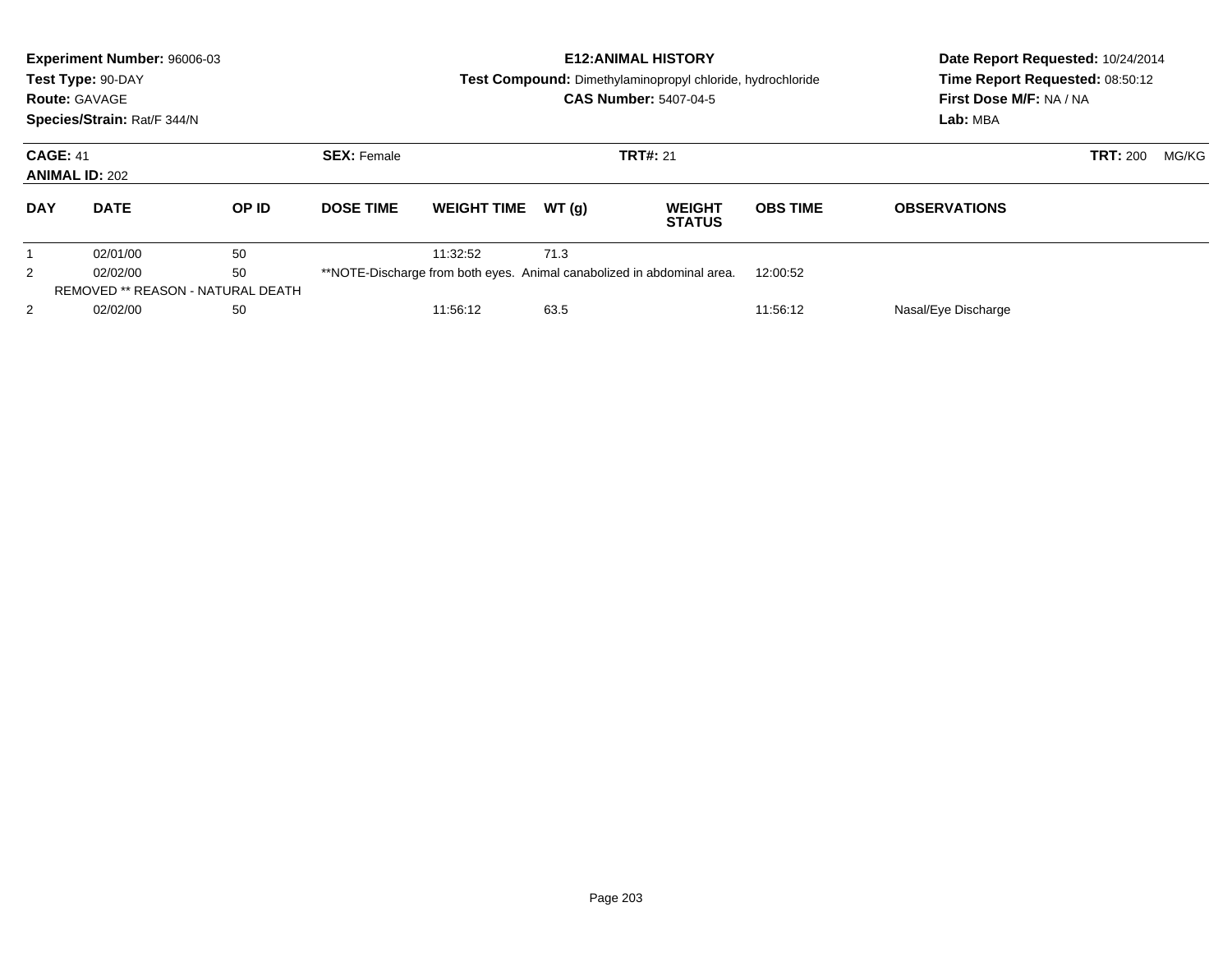|                                          | Experiment Number: 96006-03<br>Test Type: 90-DAY |                                               |                    |                    |       | <b>E12: ANIMAL HISTORY</b>                                 |                 | Date Report Requested: 10/24/2014 |                 |       |
|------------------------------------------|--------------------------------------------------|-----------------------------------------------|--------------------|--------------------|-------|------------------------------------------------------------|-----------------|-----------------------------------|-----------------|-------|
|                                          |                                                  |                                               |                    |                    |       | Test Compound: Dimethylaminopropyl chloride, hydrochloride |                 | Time Report Requested: 08:50:12   |                 |       |
| <b>Route: GAVAGE</b>                     |                                                  |                                               |                    |                    |       | <b>CAS Number: 5407-04-5</b>                               |                 | First Dose M/F: NA / NA           |                 |       |
|                                          | Species/Strain: Rat/F 344/N                      |                                               |                    |                    |       |                                                            |                 | Lab: MBA                          |                 |       |
| <b>CAGE: 41</b><br><b>ANIMAL ID: 203</b> |                                                  |                                               | <b>SEX: Female</b> |                    |       | <b>TRT#: 21</b>                                            |                 |                                   | <b>TRT: 200</b> | MG/KG |
| <b>DAY</b>                               | <b>DATE</b>                                      | OP ID                                         | <b>DOSE TIME</b>   | <b>WEIGHT TIME</b> | WT(q) | <b>WEIGHT</b><br><b>STATUS</b>                             | <b>OBS TIME</b> | <b>OBSERVATIONS</b>               |                 |       |
|                                          | 02/01/00                                         | 50                                            |                    | 11:32:52           | 94.7  |                                                            |                 |                                   |                 |       |
| 8                                        | 02/08/00                                         | 50                                            |                    | 09:52:12           | 112.8 |                                                            |                 |                                   |                 |       |
|                                          |                                                  | <b>REMOVED ** REASON - TERMINAL SACRIFICE</b> |                    |                    |       |                                                            |                 |                                   |                 |       |
| 9                                        | 02/09/00                                         | 50                                            |                    | 11:17:38           | 115.3 |                                                            | 11:17:38        | Unremarkable                      |                 |       |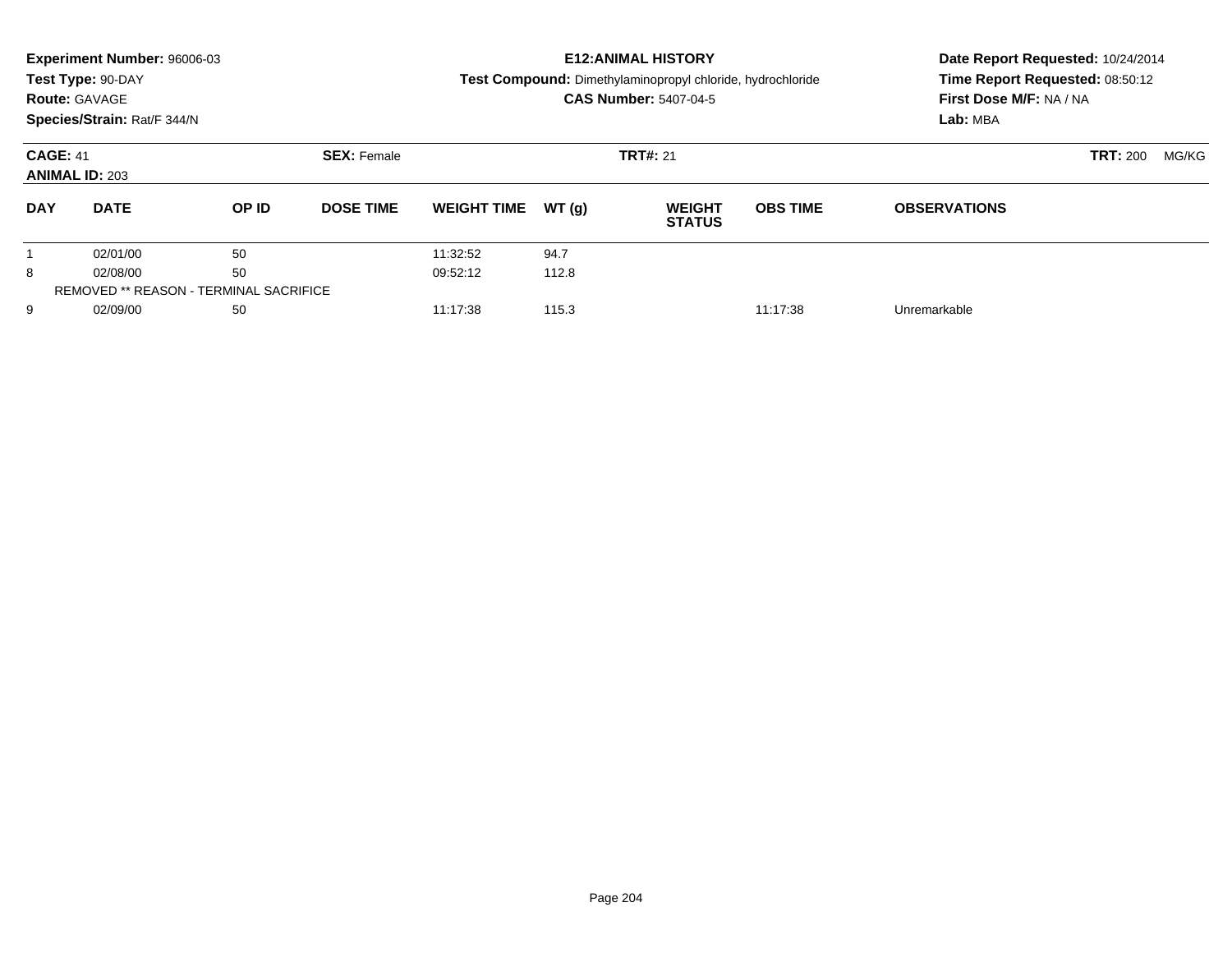|            | Experiment Number: 96006-03<br>Test Type: 90-DAY<br><b>Route: GAVAGE</b><br>Species/Strain: Rat/F 344/N |                                               |                    |                    |       | <b>E12: ANIMAL HISTORY</b><br>Test Compound: Dimethylaminopropyl chloride, hydrochloride<br><b>CAS Number: 5407-04-5</b> | Date Report Requested: 10/24/2014<br>Time Report Requested: 08:50:12<br>First Dose M/F: NA / NA<br>Lab: MBA |                     |                 |       |
|------------|---------------------------------------------------------------------------------------------------------|-----------------------------------------------|--------------------|--------------------|-------|--------------------------------------------------------------------------------------------------------------------------|-------------------------------------------------------------------------------------------------------------|---------------------|-----------------|-------|
|            | <b>CAGE: 41</b><br><b>ANIMAL ID: 204</b>                                                                |                                               | <b>SEX: Female</b> | <b>TRT#: 21</b>    |       |                                                                                                                          |                                                                                                             |                     | <b>TRT: 200</b> | MG/KG |
| <b>DAY</b> | <b>DATE</b>                                                                                             | <b>OP ID</b>                                  | <b>DOSE TIME</b>   | <b>WEIGHT TIME</b> | WT(q) | <b>WEIGHT</b><br><b>STATUS</b>                                                                                           | <b>OBS TIME</b>                                                                                             | <b>OBSERVATIONS</b> |                 |       |
|            | 02/01/00                                                                                                | 50                                            |                    | 11:32:52           | 100.0 |                                                                                                                          |                                                                                                             |                     |                 |       |
| 8          | 02/08/00                                                                                                | 50                                            |                    | 09:52:12           | 115.0 |                                                                                                                          |                                                                                                             |                     |                 |       |
|            |                                                                                                         | <b>REMOVED ** REASON - TERMINAL SACRIFICE</b> |                    |                    |       |                                                                                                                          |                                                                                                             |                     |                 |       |
| 9          | 02/09/00                                                                                                | 50                                            |                    | 11:17:38           | 118.0 |                                                                                                                          | 11:17:38                                                                                                    | Unremarkable        |                 |       |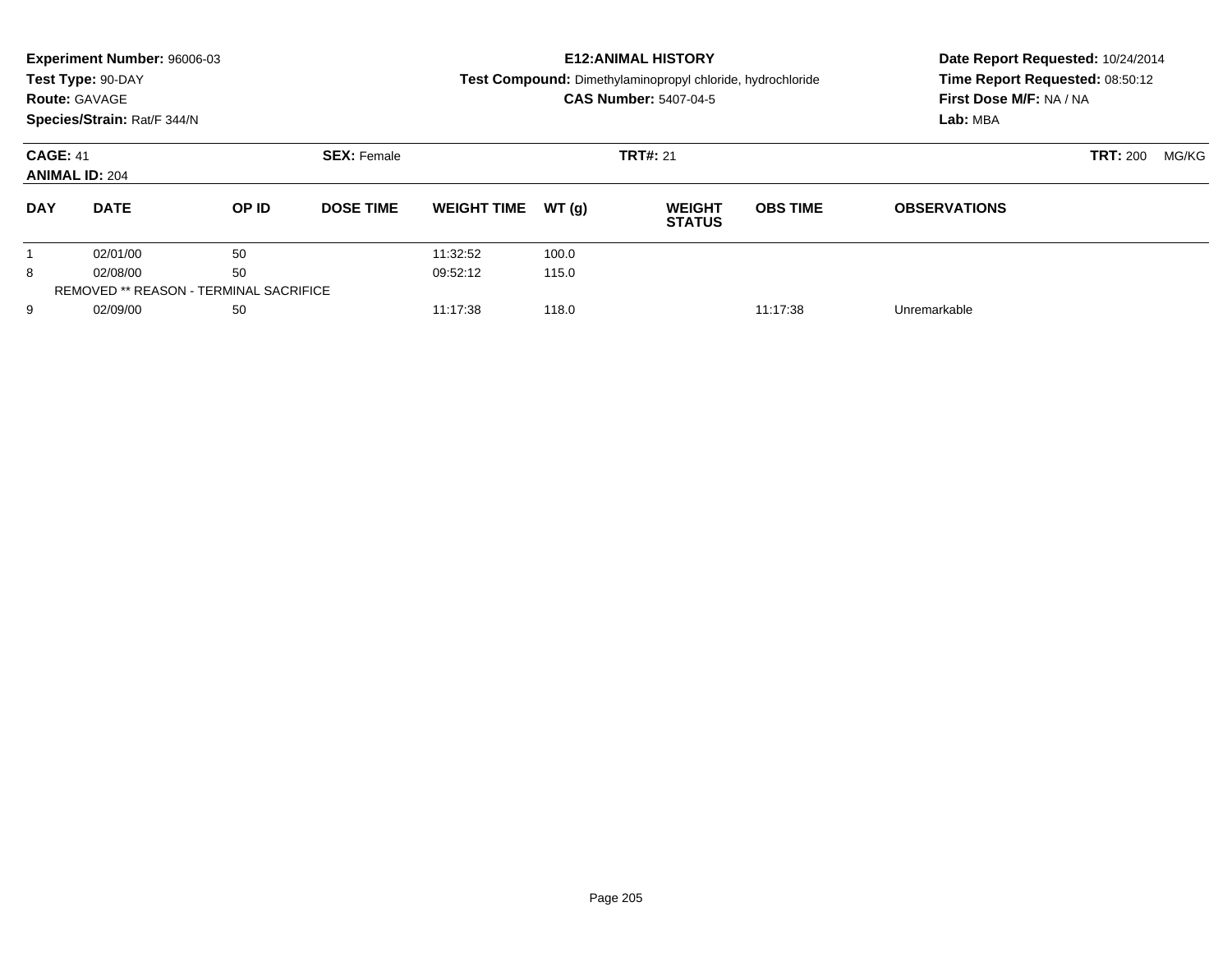| <b>Route: GAVAGE</b>                     | Experiment Number: 96006-03<br>Test Type: 90-DAY<br>Species/Strain: Rat/F 344/N |              |                    |                    | <b>E12: ANIMAL HISTORY</b><br>Test Compound: Dimethylaminopropyl chloride, hydrochloride<br><b>CAS Number: 5407-04-5</b> | Date Report Requested: 10/24/2014<br>Time Report Requested: 08:50:12<br>First Dose M/F: NA / NA<br>Lab: MBA |                 |                     |                 |       |
|------------------------------------------|---------------------------------------------------------------------------------|--------------|--------------------|--------------------|--------------------------------------------------------------------------------------------------------------------------|-------------------------------------------------------------------------------------------------------------|-----------------|---------------------|-----------------|-------|
| <b>CAGE: 41</b><br><b>ANIMAL ID: 205</b> |                                                                                 |              | <b>SEX: Female</b> | <b>TRT#: 21</b>    |                                                                                                                          |                                                                                                             |                 |                     | <b>TRT: 200</b> | MG/KG |
| <b>DAY</b>                               | <b>DATE</b>                                                                     | <b>OP ID</b> | <b>DOSE TIME</b>   | <b>WEIGHT TIME</b> | WT(q)                                                                                                                    | <b>WEIGHT</b><br><b>STATUS</b>                                                                              | <b>OBS TIME</b> | <b>OBSERVATIONS</b> |                 |       |
|                                          | 02/01/00                                                                        | 50           |                    | 11:32:52           | 78.0                                                                                                                     |                                                                                                             |                 |                     |                 |       |
| 8                                        | 02/08/00                                                                        | 50           |                    | 09:52:12           | 95.4                                                                                                                     |                                                                                                             |                 |                     |                 |       |
|                                          | <b>REMOVED ** REASON - TERMINAL SACRIFICE</b>                                   |              |                    |                    |                                                                                                                          |                                                                                                             |                 |                     |                 |       |
| 9                                        | 02/09/00                                                                        | 50           |                    | 11:17:38           | 97.7                                                                                                                     |                                                                                                             | 11:17:38        | Unremarkable        |                 |       |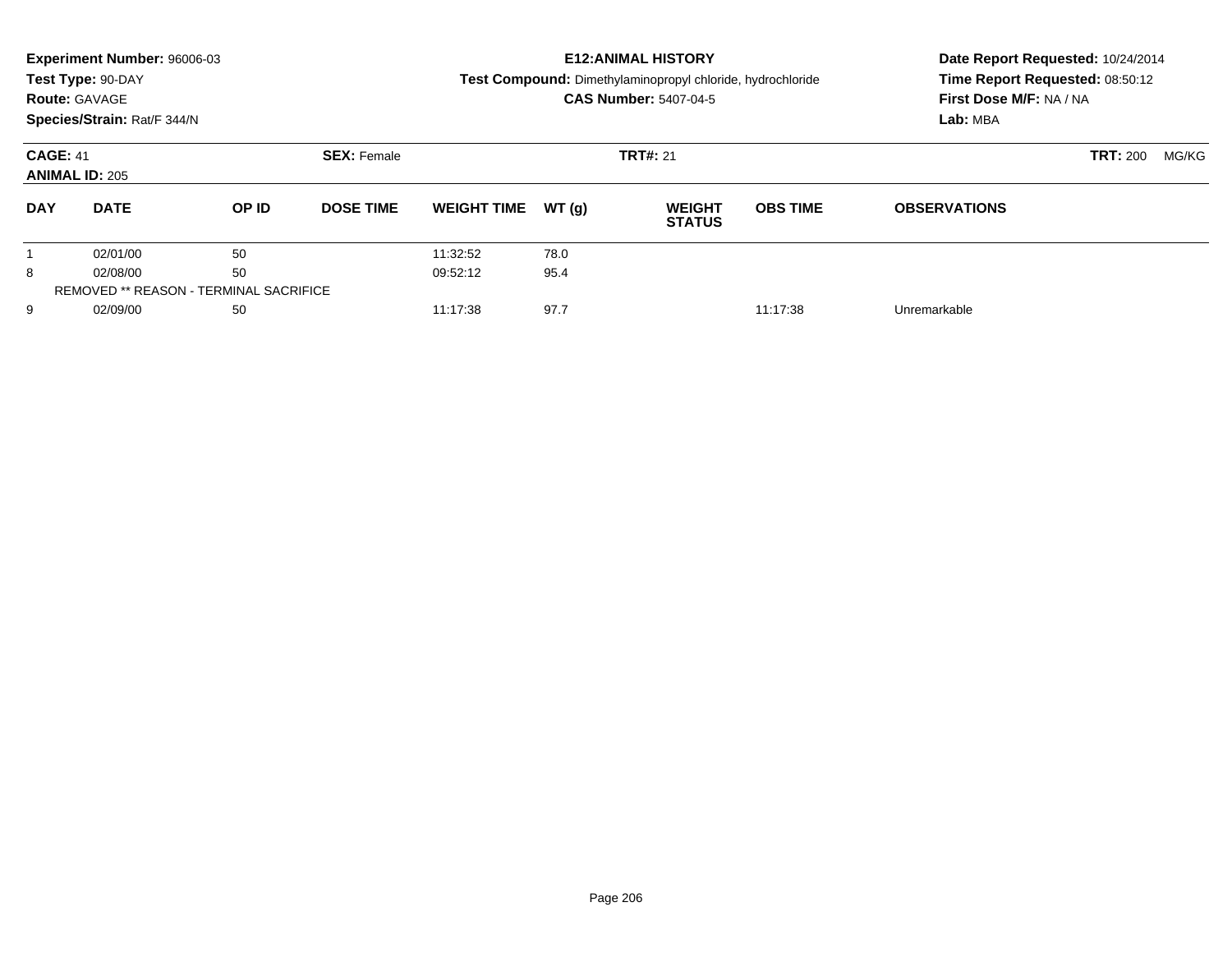| <b>Route: GAVAGE</b>                     | Experiment Number: 96006-03<br>Test Type: 90-DAY |                                               |                    |                    |       | <b>E12: ANIMAL HISTORY</b><br>Test Compound: Dimethylaminopropyl chloride, hydrochloride<br><b>CAS Number: 5407-04-5</b> |                 | Date Report Requested: 10/24/2014<br>Time Report Requested: 08:50:12<br>First Dose M/F: NA / NA |                 |       |
|------------------------------------------|--------------------------------------------------|-----------------------------------------------|--------------------|--------------------|-------|--------------------------------------------------------------------------------------------------------------------------|-----------------|-------------------------------------------------------------------------------------------------|-----------------|-------|
|                                          | Species/Strain: Rat/F 344/N                      |                                               |                    |                    |       |                                                                                                                          |                 | Lab: MBA                                                                                        |                 |       |
| <b>CAGE: 42</b><br><b>ANIMAL ID: 206</b> |                                                  |                                               | <b>SEX: Female</b> |                    |       | <b>TRT#: 21</b>                                                                                                          |                 |                                                                                                 | <b>TRT: 200</b> | MG/KG |
| <b>DAY</b>                               | <b>DATE</b>                                      | <b>OP ID</b>                                  | <b>DOSE TIME</b>   | <b>WEIGHT TIME</b> | WT(q) | <b>WEIGHT</b><br><b>STATUS</b>                                                                                           | <b>OBS TIME</b> | <b>OBSERVATIONS</b>                                                                             |                 |       |
|                                          | 02/01/00                                         | 50                                            |                    | 11:34:36           | 96.9  |                                                                                                                          |                 |                                                                                                 |                 |       |
| 8                                        | 02/08/00                                         | 50                                            |                    | 09:53:54           | 114.6 |                                                                                                                          |                 |                                                                                                 |                 |       |
|                                          |                                                  | <b>REMOVED ** REASON - TERMINAL SACRIFICE</b> |                    |                    |       |                                                                                                                          |                 |                                                                                                 |                 |       |
| 9                                        | 02/09/00                                         | 50                                            |                    | 11:19:32           | 117.3 |                                                                                                                          | 11:19:32        | Unremarkable                                                                                    |                 |       |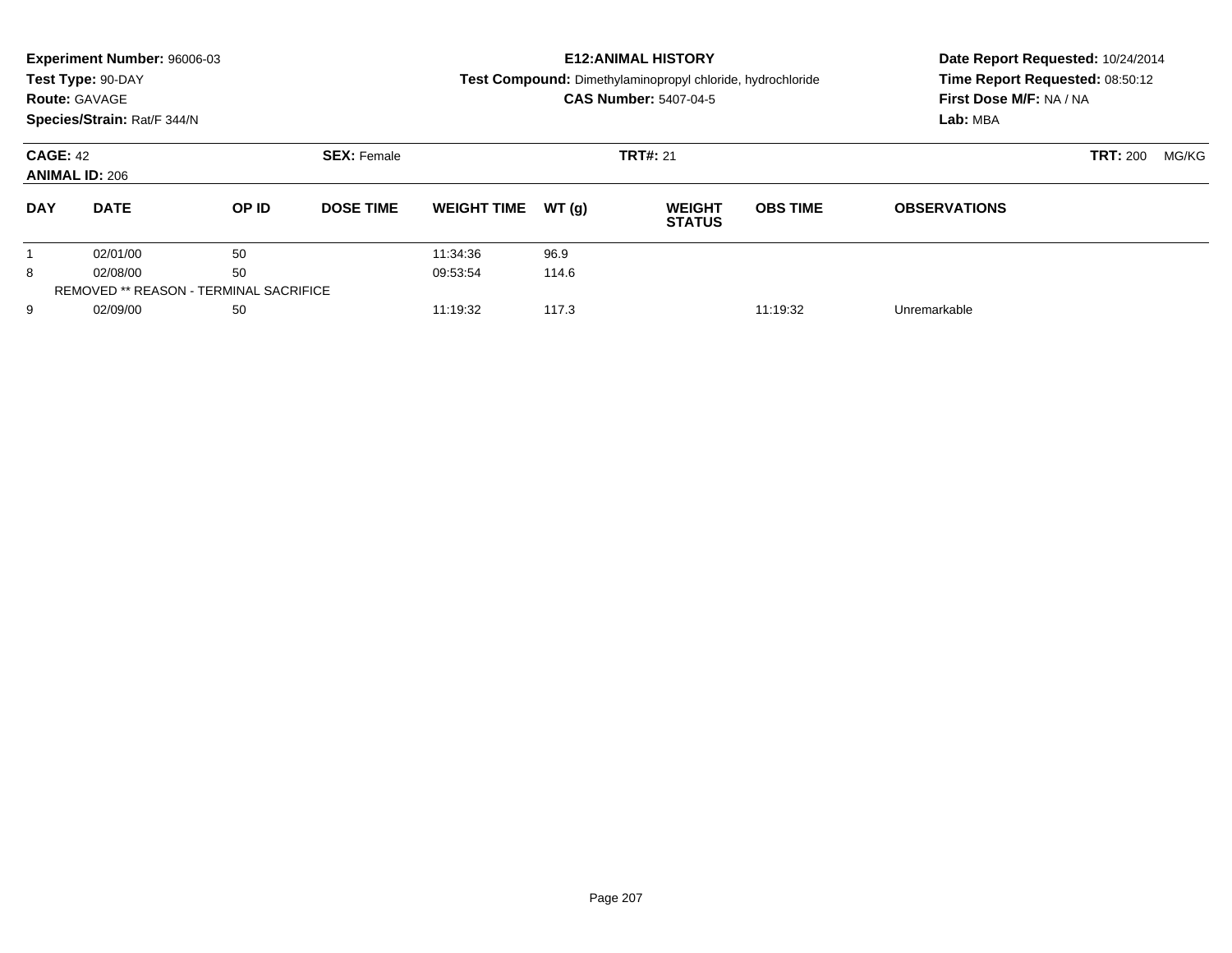|            | Experiment Number: 96006-03<br>Test Type: 90-DAY<br><b>Route: GAVAGE</b><br>Species/Strain: Rat/F 344/N |       |                                       |                    | <b>E12: ANIMAL HISTORY</b><br>Test Compound: Dimethylaminopropyl chloride, hydrochloride<br><b>CAS Number: 5407-04-5</b> |                                | Date Report Requested: 10/24/2014<br>Time Report Requested: 08:50:12<br>First Dose M/F: NA / NA<br>Lab: MBA |                     |       |  |
|------------|---------------------------------------------------------------------------------------------------------|-------|---------------------------------------|--------------------|--------------------------------------------------------------------------------------------------------------------------|--------------------------------|-------------------------------------------------------------------------------------------------------------|---------------------|-------|--|
|            | <b>CAGE: 42</b><br><b>ANIMAL ID: 207</b>                                                                |       | <b>TRT#: 21</b><br><b>SEX: Female</b> |                    |                                                                                                                          |                                |                                                                                                             | <b>TRT: 200</b>     | MG/KG |  |
| <b>DAY</b> | <b>DATE</b>                                                                                             | OP ID | <b>DOSE TIME</b>                      | <b>WEIGHT TIME</b> | WT(q)                                                                                                                    | <b>WEIGHT</b><br><b>STATUS</b> | <b>OBS TIME</b>                                                                                             | <b>OBSERVATIONS</b> |       |  |
|            | 02/01/00                                                                                                | 50    |                                       | 11:34:36           | 85.7                                                                                                                     |                                |                                                                                                             |                     |       |  |
| 8          | 02/08/00                                                                                                | 50    |                                       | 09:53:54           | 102.0                                                                                                                    |                                |                                                                                                             |                     |       |  |
|            | <b>REMOVED ** REASON - TERMINAL SACRIFICE</b>                                                           |       |                                       |                    |                                                                                                                          |                                |                                                                                                             |                     |       |  |
| 9          | 02/09/00                                                                                                | 50    |                                       | 11:19:32           | 105.0                                                                                                                    |                                | 11:19:32                                                                                                    | Unremarkable        |       |  |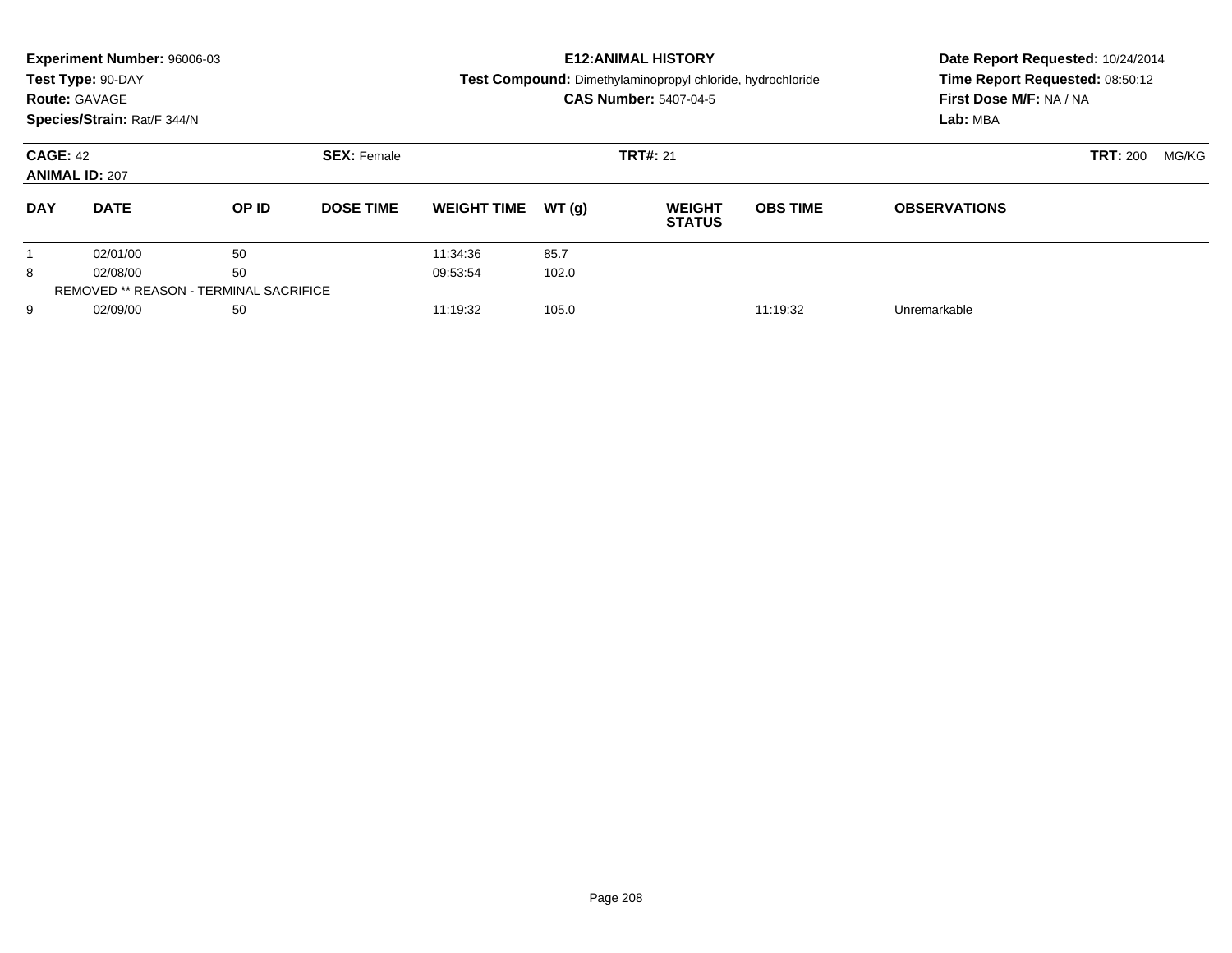|                      | Experiment Number: 96006-03              |                                               |                    |                    |       | <b>E12: ANIMAL HISTORY</b>                                        |                 | Date Report Requested: 10/24/2014 |                 |       |
|----------------------|------------------------------------------|-----------------------------------------------|--------------------|--------------------|-------|-------------------------------------------------------------------|-----------------|-----------------------------------|-----------------|-------|
|                      | Test Type: 90-DAY                        |                                               |                    |                    |       | <b>Test Compound:</b> Dimethylaminopropyl chloride, hydrochloride |                 | Time Report Requested: 08:50:12   |                 |       |
| <b>Route: GAVAGE</b> |                                          |                                               |                    |                    |       | <b>CAS Number: 5407-04-5</b>                                      |                 | First Dose M/F: NA / NA           |                 |       |
|                      | Species/Strain: Rat/F 344/N              |                                               |                    |                    |       |                                                                   |                 | Lab: MBA                          |                 |       |
|                      | <b>CAGE: 42</b><br><b>ANIMAL ID: 208</b> |                                               | <b>SEX: Female</b> |                    |       | <b>TRT#: 21</b>                                                   |                 |                                   | <b>TRT: 200</b> | MG/KG |
|                      |                                          |                                               |                    |                    |       |                                                                   |                 |                                   |                 |       |
| <b>DAY</b>           | <b>DATE</b>                              | <b>OP ID</b>                                  | <b>DOSE TIME</b>   | <b>WEIGHT TIME</b> | WT(q) | <b>WEIGHT</b><br><b>STATUS</b>                                    | <b>OBS TIME</b> | <b>OBSERVATIONS</b>               |                 |       |
|                      | 02/01/00                                 | 50                                            |                    | 11:34:36           | 85.7  |                                                                   |                 |                                   |                 |       |
| 8                    | 02/08/00                                 | 50                                            |                    | 09:53:54           | 99.9  |                                                                   |                 |                                   |                 |       |
|                      |                                          | <b>REMOVED ** REASON - TERMINAL SACRIFICE</b> |                    |                    |       |                                                                   |                 |                                   |                 |       |
| 9                    | 02/09/00                                 | 50                                            |                    | 11:19:32           | 101.3 |                                                                   | 11:19:32        | Unremarkable                      |                 |       |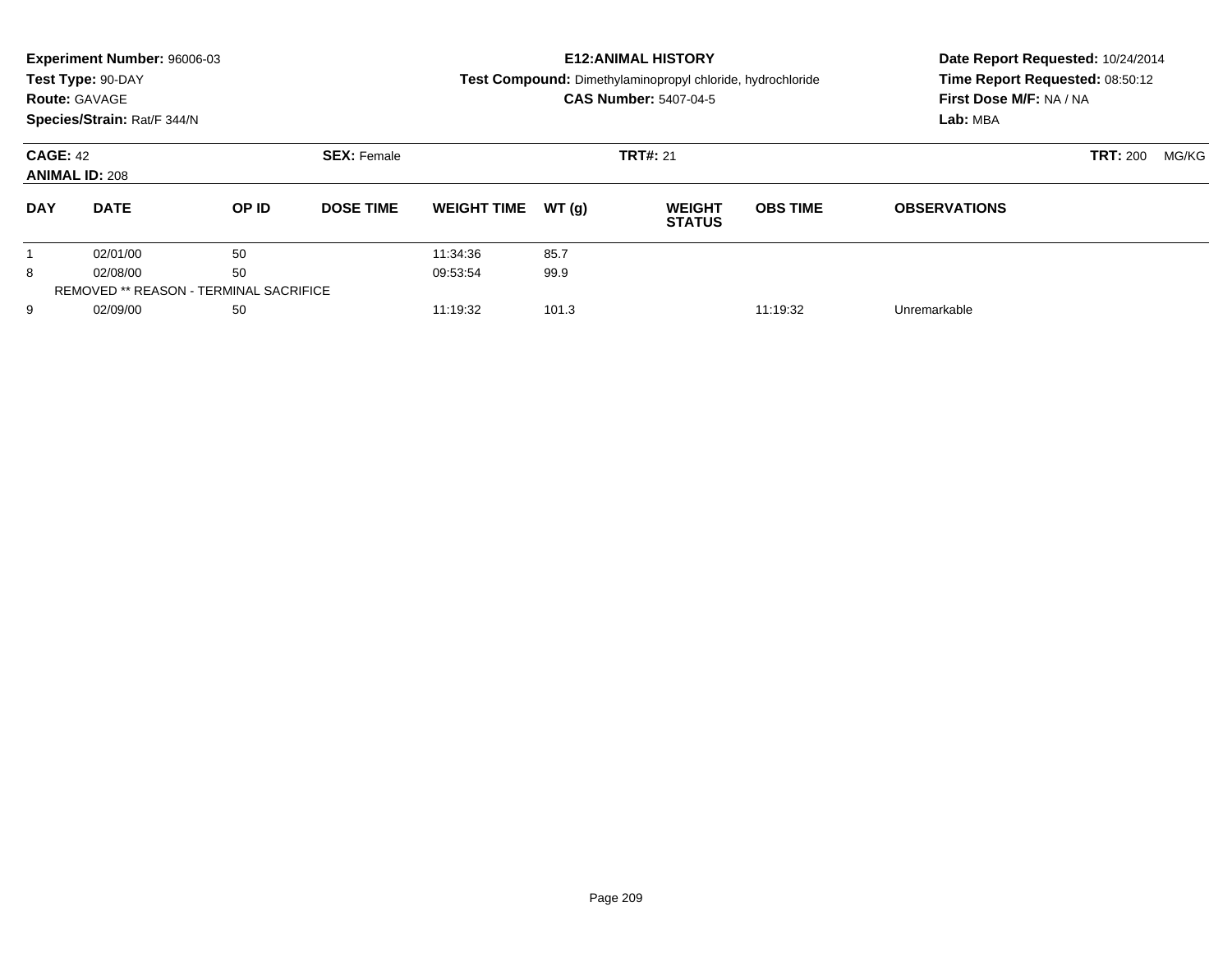|            | Experiment Number: 96006-03              |                                               |                    |                    |       | <b>E12: ANIMAL HISTORY</b>                                 |                 | Date Report Requested: 10/24/2014 |                 |       |  |
|------------|------------------------------------------|-----------------------------------------------|--------------------|--------------------|-------|------------------------------------------------------------|-----------------|-----------------------------------|-----------------|-------|--|
|            | Test Type: 90-DAY                        |                                               |                    |                    |       | Test Compound: Dimethylaminopropyl chloride, hydrochloride |                 | Time Report Requested: 08:50:12   |                 |       |  |
|            | <b>Route: GAVAGE</b>                     |                                               |                    |                    |       | <b>CAS Number: 5407-04-5</b>                               |                 | First Dose M/F: NA / NA           |                 |       |  |
|            | Species/Strain: Rat/F 344/N              |                                               |                    |                    |       |                                                            |                 | Lab: MBA                          |                 |       |  |
|            | <b>CAGE: 42</b><br><b>ANIMAL ID: 209</b> |                                               | <b>SEX: Female</b> |                    |       | <b>TRT#: 21</b>                                            |                 |                                   | <b>TRT: 200</b> | MG/KG |  |
| <b>DAY</b> | <b>DATE</b>                              | OP ID                                         | <b>DOSE TIME</b>   | <b>WEIGHT TIME</b> | WT(q) | <b>WEIGHT</b><br><b>STATUS</b>                             | <b>OBS TIME</b> | <b>OBSERVATIONS</b>               |                 |       |  |
|            | 02/01/00                                 | 50                                            |                    | 11:34:36           | 92.9  |                                                            |                 |                                   |                 |       |  |
| 8          | 02/08/00                                 | 50                                            |                    | 09:53:54           | 104.0 |                                                            |                 |                                   |                 |       |  |
|            |                                          | <b>REMOVED ** REASON - TERMINAL SACRIFICE</b> |                    |                    |       |                                                            |                 |                                   |                 |       |  |
| 9          | 02/09/00                                 | 50                                            |                    | 11:19:32           | 104.7 |                                                            | 11:19:32        | Unremarkable                      |                 |       |  |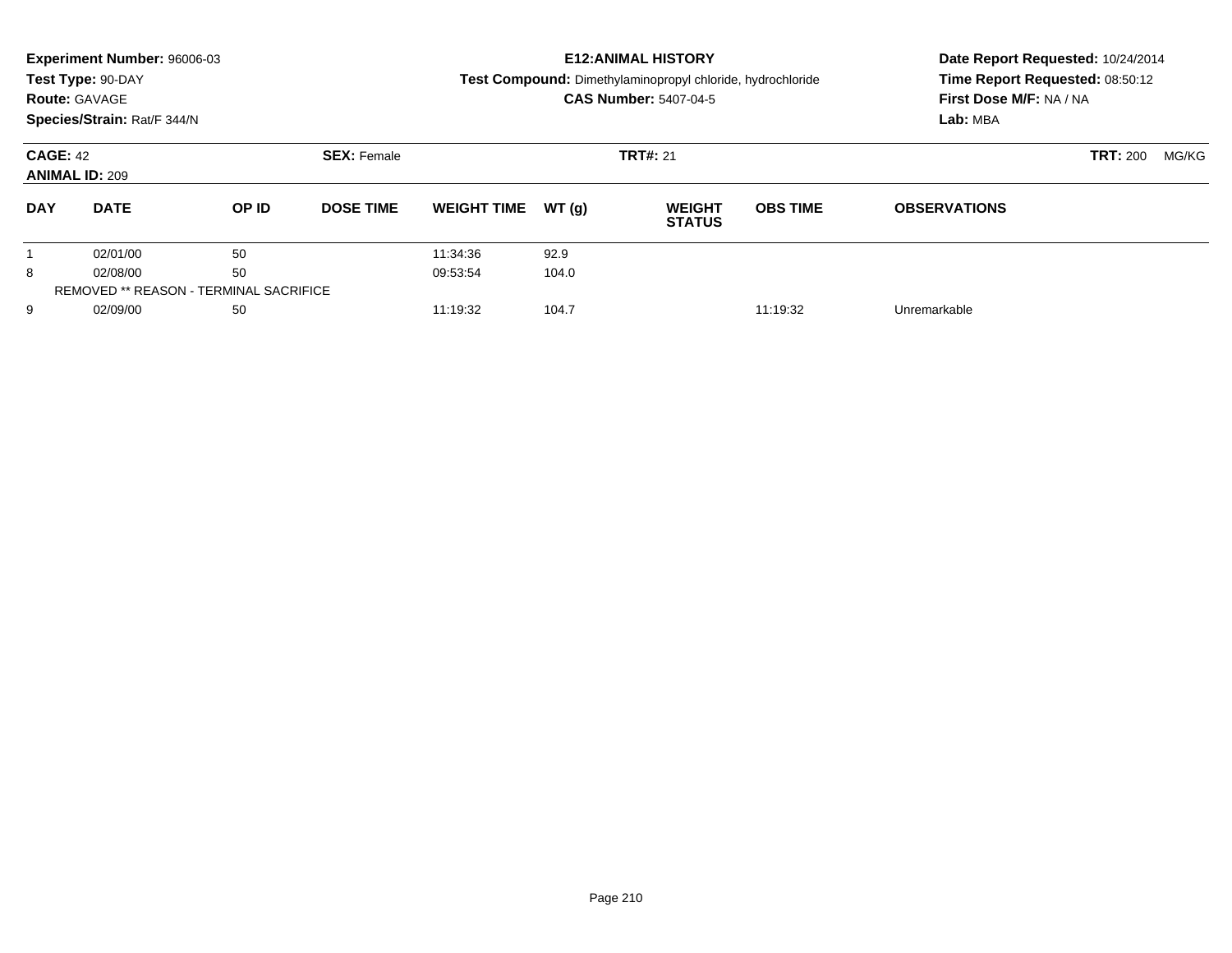|                                          | Experiment Number: 96006-03<br>Test Type: 90-DAY |                                               |                    |                    |       | <b>E12: ANIMAL HISTORY</b><br>Test Compound: Dimethylaminopropyl chloride, hydrochloride |                 | Date Report Requested: 10/24/2014<br>Time Report Requested: 08:50:12 |                 |       |
|------------------------------------------|--------------------------------------------------|-----------------------------------------------|--------------------|--------------------|-------|------------------------------------------------------------------------------------------|-----------------|----------------------------------------------------------------------|-----------------|-------|
| <b>Route: GAVAGE</b>                     |                                                  |                                               |                    |                    |       | <b>CAS Number: 5407-04-5</b>                                                             |                 | First Dose M/F: NA / NA                                              |                 |       |
|                                          | Species/Strain: Rat/F 344/N                      |                                               |                    |                    |       |                                                                                          |                 | Lab: MBA                                                             |                 |       |
| <b>CAGE: 42</b><br><b>ANIMAL ID: 210</b> |                                                  |                                               | <b>SEX: Female</b> | <b>TRT#: 21</b>    |       |                                                                                          |                 |                                                                      | <b>TRT: 200</b> | MG/KG |
| <b>DAY</b>                               | <b>DATE</b>                                      | OP ID                                         | <b>DOSE TIME</b>   | <b>WEIGHT TIME</b> | WT(q) | <b>WEIGHT</b><br><b>STATUS</b>                                                           | <b>OBS TIME</b> | <b>OBSERVATIONS</b>                                                  |                 |       |
|                                          | 02/01/00                                         | 50                                            |                    | 11:34:36           | 75.3  |                                                                                          |                 |                                                                      |                 |       |
| 8                                        | 02/08/00                                         | 50                                            |                    | 09:53:54           | 96.8  |                                                                                          |                 |                                                                      |                 |       |
|                                          |                                                  | <b>REMOVED ** REASON - TERMINAL SACRIFICE</b> |                    |                    |       |                                                                                          |                 |                                                                      |                 |       |
| 9                                        | 02/09/00                                         | 50                                            |                    | 11:19:32           | 97.8  |                                                                                          | 11:19:32        | Unremarkable                                                         |                 |       |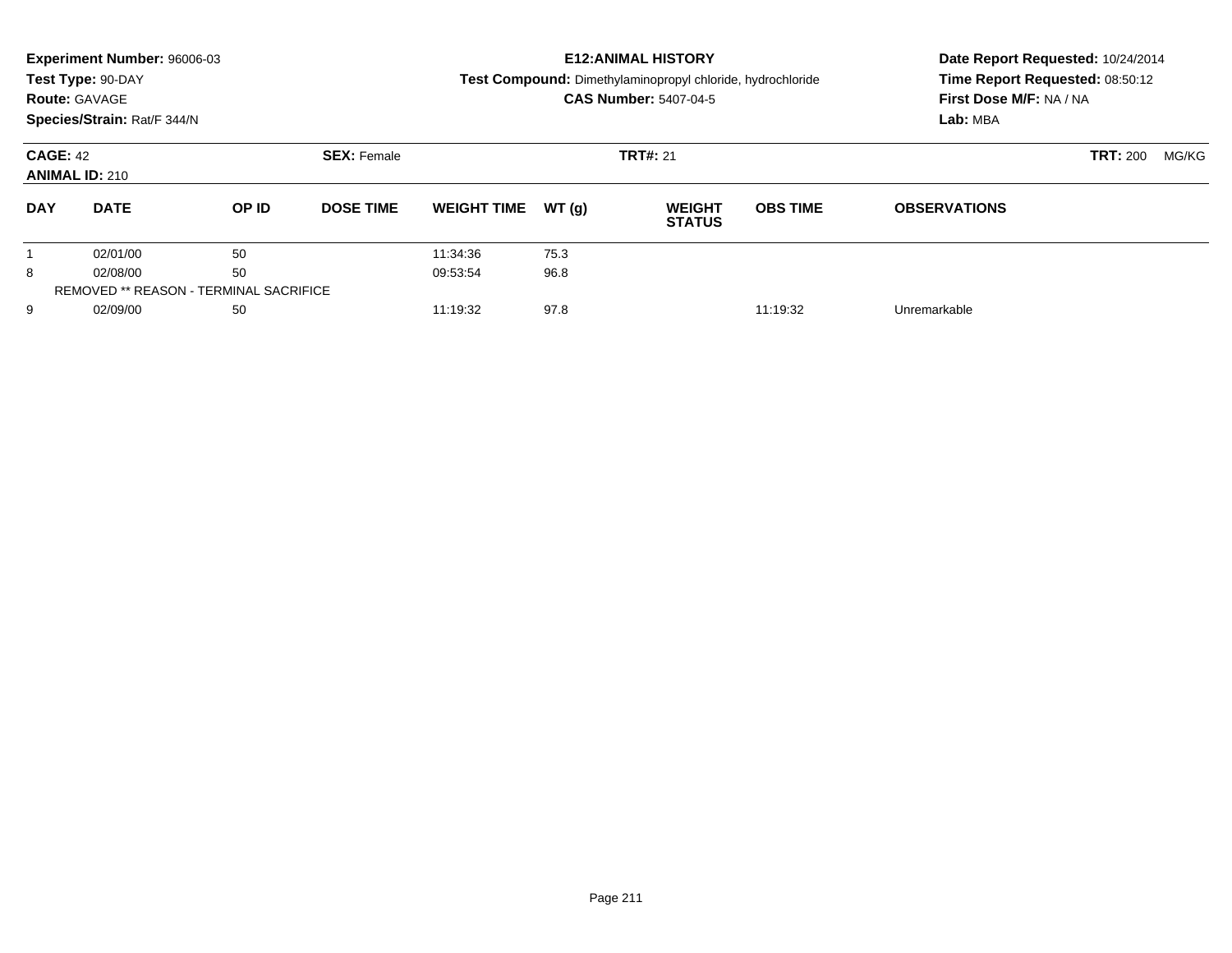|                | Experiment Number: 96006-03<br>Test Type: 90-DAY<br><b>Route: GAVAGE</b><br>Species/Strain: Rat/F 344/N |                           |                    |                                  |       | <b>E12: ANIMAL HISTORY</b><br>Test Compound: Dimethylaminopropyl chloride, hydrochloride<br><b>CAS Number: 5407-04-5</b> | Date Report Requested: 10/24/2014<br>Time Report Requested: 08:50:12<br>First Dose M/F: NA / NA<br>Lab: MBA |                     |                 |       |
|----------------|---------------------------------------------------------------------------------------------------------|---------------------------|--------------------|----------------------------------|-------|--------------------------------------------------------------------------------------------------------------------------|-------------------------------------------------------------------------------------------------------------|---------------------|-----------------|-------|
|                | <b>CAGE: 43</b><br><b>ANIMAL ID: 211</b>                                                                |                           | <b>SEX: Female</b> |                                  |       | <b>TRT#: 22</b>                                                                                                          |                                                                                                             |                     | <b>TRT: 400</b> | MG/KG |
| <b>DAY</b>     | <b>DATE</b>                                                                                             | OP ID<br><b>DOSE TIME</b> |                    | <b>WEIGHT TIME</b>               | WT(q) | <b>WEIGHT</b><br><b>STATUS</b>                                                                                           | <b>OBS TIME</b>                                                                                             | <b>OBSERVATIONS</b> |                 |       |
|                | 02/01/00                                                                                                | 50                        |                    | 11:23:12                         | 89.9  |                                                                                                                          |                                                                                                             |                     |                 |       |
| $\overline{2}$ | 02/02/00                                                                                                | 50                        |                    | **NOTE-Discharge from both eyes. |       |                                                                                                                          | 12:15:52                                                                                                    |                     |                 |       |
|                | <b>REMOVED ** REASON - NATURAL DEATH</b>                                                                |                           |                    |                                  |       |                                                                                                                          |                                                                                                             |                     |                 |       |
| $\overline{2}$ | 02/02/00                                                                                                | 50                        |                    | 12:09:00                         | 87.4  |                                                                                                                          | 12:09:00                                                                                                    | Nasal/Eye Discharge |                 |       |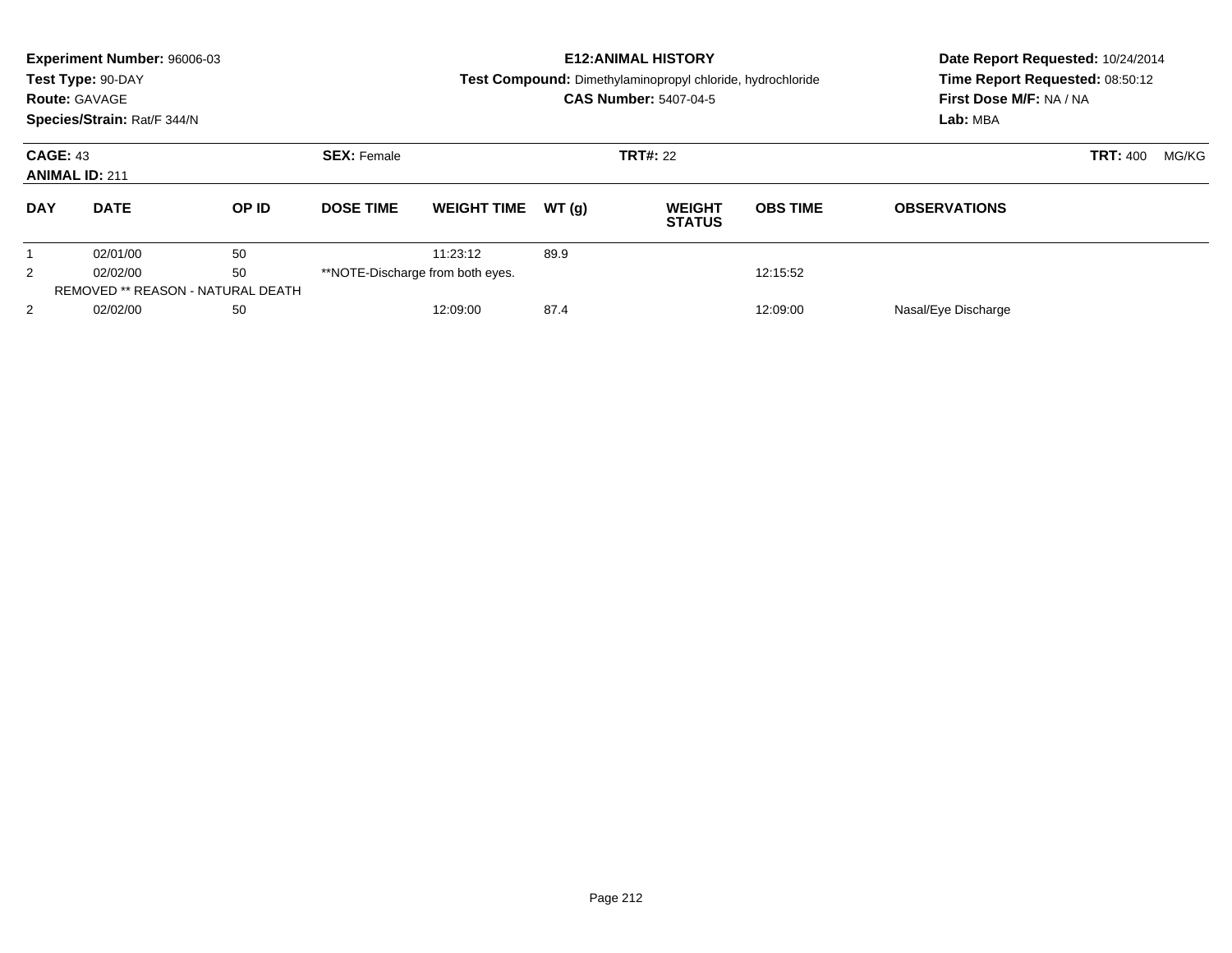|                | Experiment Number: 96006-03<br>Test Type: 90-DAY<br><b>Route: GAVAGE</b><br>Species/Strain: Rat/F 344/N<br><b>CAGE: 43</b> |       |                    |                                  |       | <b>E12: ANIMAL HISTORY</b><br><b>Test Compound:</b> Dimethylaminopropyl chloride, hydrochloride<br><b>CAS Number: 5407-04-5</b> | Date Report Requested: 10/24/2014<br>Time Report Requested: 08:50:12<br>First Dose M/F: NA / NA<br>Lab: MBA |                     |       |  |
|----------------|----------------------------------------------------------------------------------------------------------------------------|-------|--------------------|----------------------------------|-------|---------------------------------------------------------------------------------------------------------------------------------|-------------------------------------------------------------------------------------------------------------|---------------------|-------|--|
|                | <b>ANIMAL ID: 212</b>                                                                                                      |       | <b>SEX: Female</b> |                                  |       | <b>TRT#: 22</b>                                                                                                                 |                                                                                                             | <b>TRT: 400</b>     | MG/KG |  |
| <b>DAY</b>     | <b>DATE</b>                                                                                                                | OP ID | <b>DOSE TIME</b>   | <b>WEIGHT TIME</b>               | WT(q) | <b>WEIGHT</b><br><b>STATUS</b>                                                                                                  | <b>OBS TIME</b>                                                                                             | <b>OBSERVATIONS</b> |       |  |
|                | 02/01/00                                                                                                                   | 50    |                    | 11:23:12                         | 83.6  |                                                                                                                                 |                                                                                                             |                     |       |  |
| $\overline{2}$ | 02/02/00                                                                                                                   | 50    |                    | **NOTE-Discharge from both eyes. |       |                                                                                                                                 | 12:17:52                                                                                                    |                     |       |  |
|                | <b>REMOVED ** REASON - NATURAL DEATH</b>                                                                                   |       |                    |                                  |       |                                                                                                                                 |                                                                                                             |                     |       |  |
| $\overline{2}$ | 02/02/00                                                                                                                   | 50    |                    | 12:09:00                         | 82.8  |                                                                                                                                 | 12:09:00                                                                                                    | Nasal/Eye Discharge |       |  |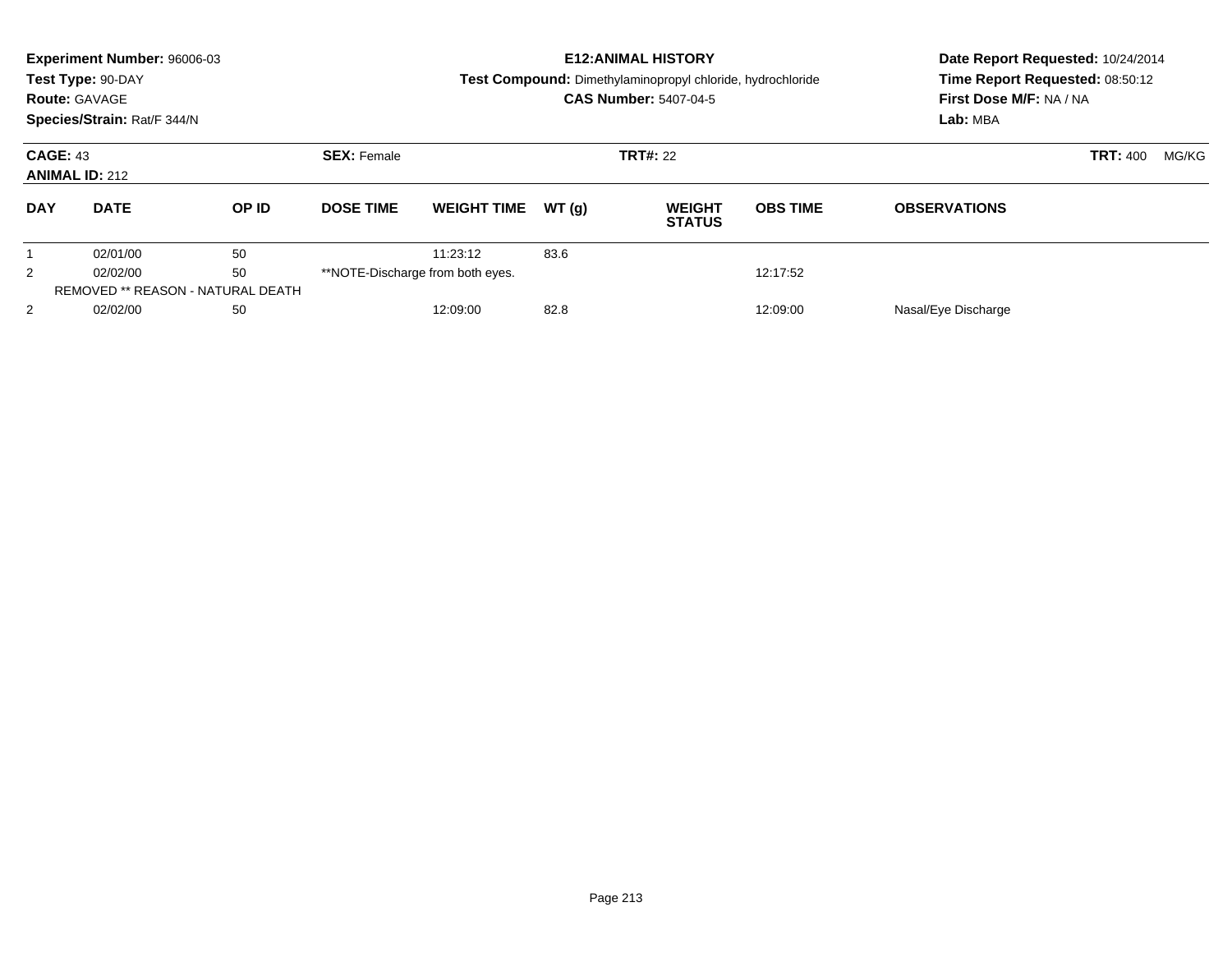|                | Experiment Number: 96006-03<br>Test Type: 90-DAY<br><b>Route: GAVAGE</b><br>Species/Strain: Rat/F 344/N<br><b>CAGE: 43</b> |       |                    |                                  |       | <b>E12: ANIMAL HISTORY</b><br><b>Test Compound:</b> Dimethylaminopropyl chloride, hydrochloride<br><b>CAS Number: 5407-04-5</b> | Date Report Requested: 10/24/2014<br>Time Report Requested: 08:50:12<br>First Dose M/F: NA / NA<br>Lab: MBA |                     |                 |       |
|----------------|----------------------------------------------------------------------------------------------------------------------------|-------|--------------------|----------------------------------|-------|---------------------------------------------------------------------------------------------------------------------------------|-------------------------------------------------------------------------------------------------------------|---------------------|-----------------|-------|
|                | <b>ANIMAL ID: 213</b>                                                                                                      |       | <b>SEX: Female</b> |                                  |       | <b>TRT#: 22</b>                                                                                                                 |                                                                                                             |                     | <b>TRT: 400</b> | MG/KG |
| <b>DAY</b>     | <b>DATE</b>                                                                                                                | OP ID | <b>DOSE TIME</b>   | <b>WEIGHT TIME</b>               | WT(q) | <b>WEIGHT</b><br><b>STATUS</b>                                                                                                  | <b>OBS TIME</b>                                                                                             | <b>OBSERVATIONS</b> |                 |       |
|                | 02/01/00                                                                                                                   | 50    |                    | 11:23:12                         | 94.4  |                                                                                                                                 |                                                                                                             |                     |                 |       |
| $\overline{2}$ | 02/02/00                                                                                                                   | 50    |                    | **NOTE-Discharge from both eyes. |       |                                                                                                                                 | 12:19:02                                                                                                    |                     |                 |       |
|                | <b>REMOVED ** REASON - NATURAL DEATH</b>                                                                                   |       |                    |                                  |       |                                                                                                                                 |                                                                                                             |                     |                 |       |
| $\overline{2}$ | 02/02/00                                                                                                                   | 50    |                    | 12:09:00                         | 90.9  |                                                                                                                                 | 12:09:00                                                                                                    | Nasal/Eye Discharge |                 |       |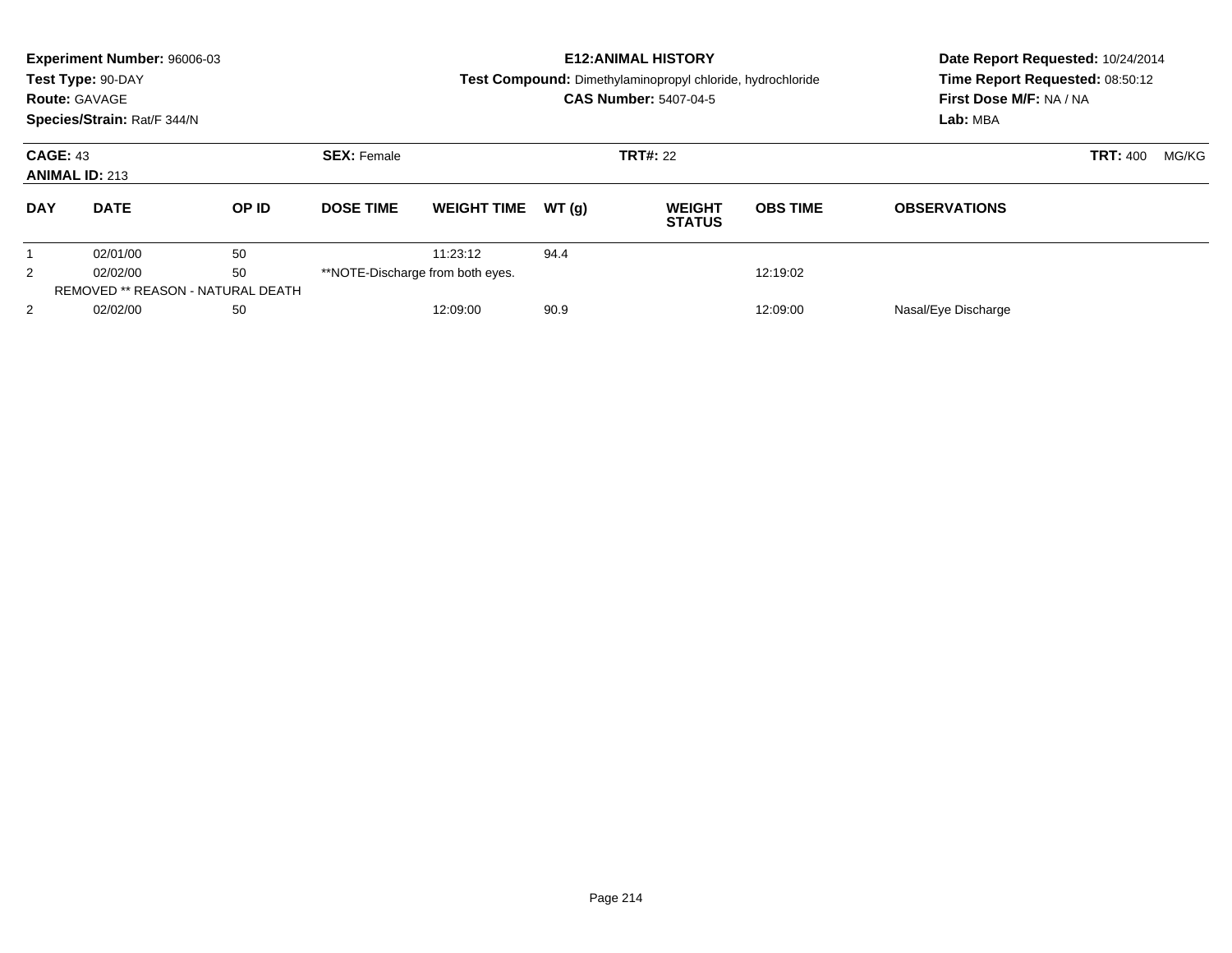|                | Experiment Number: 96006-03<br>Test Type: 90-DAY<br><b>Route: GAVAGE</b><br>Species/Strain: Rat/F 344/N<br><b>CAGE: 43</b> |       |                    |                                  |       | <b>E12: ANIMAL HISTORY</b><br><b>Test Compound:</b> Dimethylaminopropyl chloride, hydrochloride<br><b>CAS Number: 5407-04-5</b> | Date Report Requested: 10/24/2014<br>Time Report Requested: 08:50:12<br>First Dose M/F: NA / NA<br>Lab: MBA |                     |       |  |
|----------------|----------------------------------------------------------------------------------------------------------------------------|-------|--------------------|----------------------------------|-------|---------------------------------------------------------------------------------------------------------------------------------|-------------------------------------------------------------------------------------------------------------|---------------------|-------|--|
|                | <b>ANIMAL ID: 214</b>                                                                                                      |       | <b>SEX: Female</b> |                                  |       | <b>TRT#: 22</b>                                                                                                                 |                                                                                                             | <b>TRT: 400</b>     | MG/KG |  |
| <b>DAY</b>     | <b>DATE</b>                                                                                                                | OP ID | <b>DOSE TIME</b>   | <b>WEIGHT TIME</b>               | WT(q) | <b>WEIGHT</b><br><b>STATUS</b>                                                                                                  | <b>OBS TIME</b>                                                                                             | <b>OBSERVATIONS</b> |       |  |
|                | 02/01/00                                                                                                                   | 50    |                    | 11:23:12                         | 102.6 |                                                                                                                                 |                                                                                                             |                     |       |  |
| $\overline{2}$ | 02/02/00                                                                                                                   | 50    |                    | **NOTE-Discharge from both eyes. |       |                                                                                                                                 | 12:19:50                                                                                                    |                     |       |  |
|                | <b>REMOVED ** REASON - NATURAL DEATH</b>                                                                                   |       |                    |                                  |       |                                                                                                                                 |                                                                                                             |                     |       |  |
| $\overline{2}$ | 02/02/00                                                                                                                   | 50    |                    | 12:09:00                         | 99.0  |                                                                                                                                 | 12:09:00                                                                                                    | Nasal/Eye Discharge |       |  |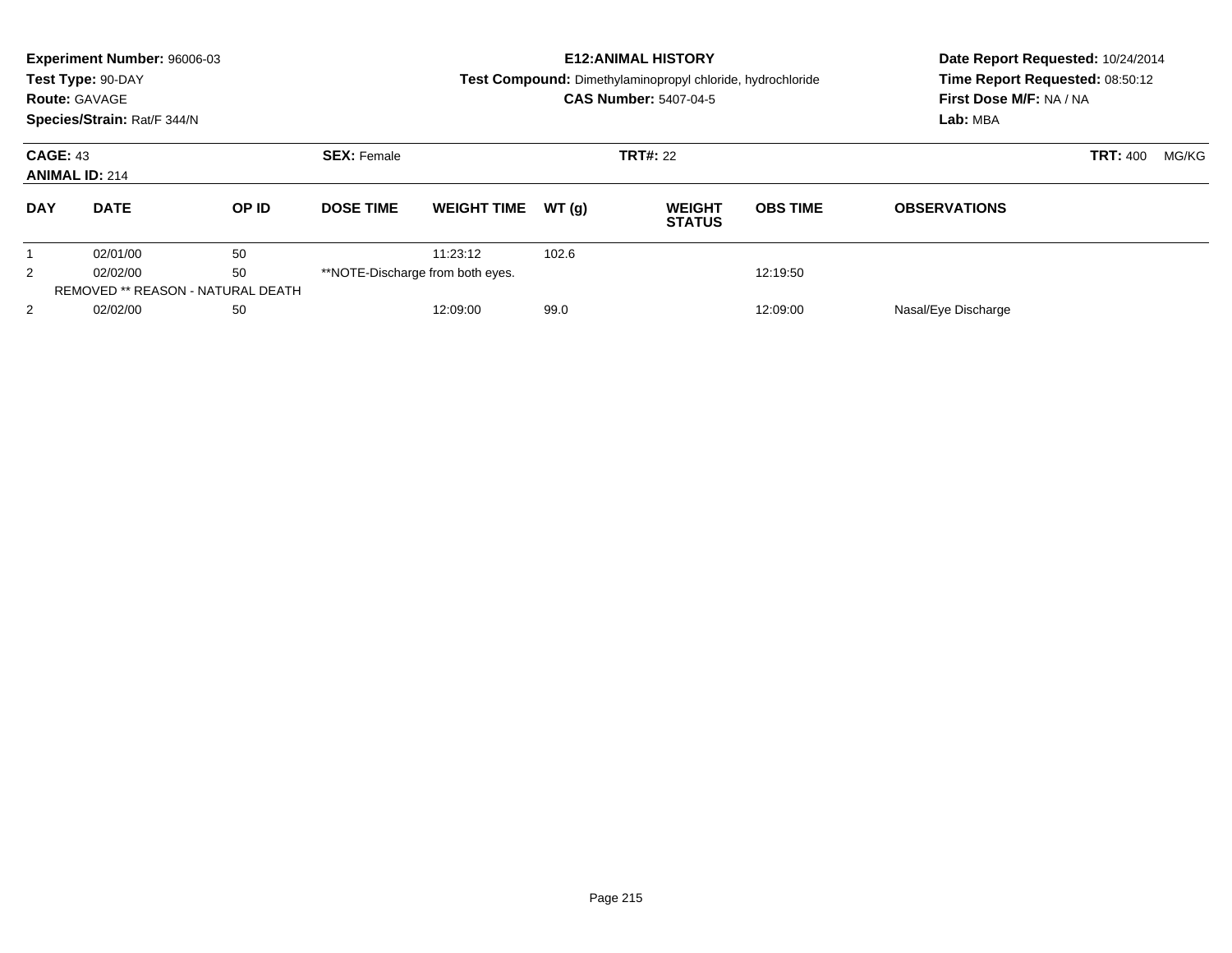|                | Experiment Number: 96006-03<br>Test Type: 90-DAY<br><b>Route: GAVAGE</b><br>Species/Strain: Rat/F 344/N |                                                                                            |                    |          |                                                                         | <b>E12: ANIMAL HISTORY</b><br><b>Test Compound:</b> Dimethylaminopropyl chloride, hydrochloride<br><b>CAS Number: 5407-04-5</b> | Date Report Requested: 10/24/2014<br>Time Report Requested: 08:50:12<br>First Dose M/F: NA / NA<br>Lab: MBA |  |                 |       |
|----------------|---------------------------------------------------------------------------------------------------------|--------------------------------------------------------------------------------------------|--------------------|----------|-------------------------------------------------------------------------|---------------------------------------------------------------------------------------------------------------------------------|-------------------------------------------------------------------------------------------------------------|--|-----------------|-------|
|                | <b>CAGE: 43</b><br><b>ANIMAL ID: 215</b>                                                                |                                                                                            | <b>SEX: Female</b> |          |                                                                         | <b>TRT#: 22</b>                                                                                                                 |                                                                                                             |  | <b>TRT: 400</b> | MG/KG |
| <b>DAY</b>     | <b>DATE</b>                                                                                             | OP ID<br>WT(q)<br><b>DOSE TIME</b><br><b>WEIGHT TIME</b><br><b>WEIGHT</b><br><b>STATUS</b> |                    |          | <b>OBS TIME</b>                                                         | <b>OBSERVATIONS</b>                                                                                                             |                                                                                                             |  |                 |       |
|                | 02/01/00                                                                                                | 50                                                                                         |                    | 11:23:12 | 83.0                                                                    |                                                                                                                                 |                                                                                                             |  |                 |       |
| $\overline{2}$ | 02/02/00                                                                                                | 50                                                                                         | group.             |          | **NOTE-Per study director, animal removed due to high mortality rate in |                                                                                                                                 |                                                                                                             |  |                 |       |
|                | <b>REMOVED ** REASON - MORIBUND SACRIFICE</b>                                                           |                                                                                            |                    |          |                                                                         |                                                                                                                                 |                                                                                                             |  |                 |       |
| 2              | 50<br>02/02/00<br>12:09:00<br>82.8                                                                      |                                                                                            |                    |          | 12:09:00                                                                | Unremarkable                                                                                                                    |                                                                                                             |  |                 |       |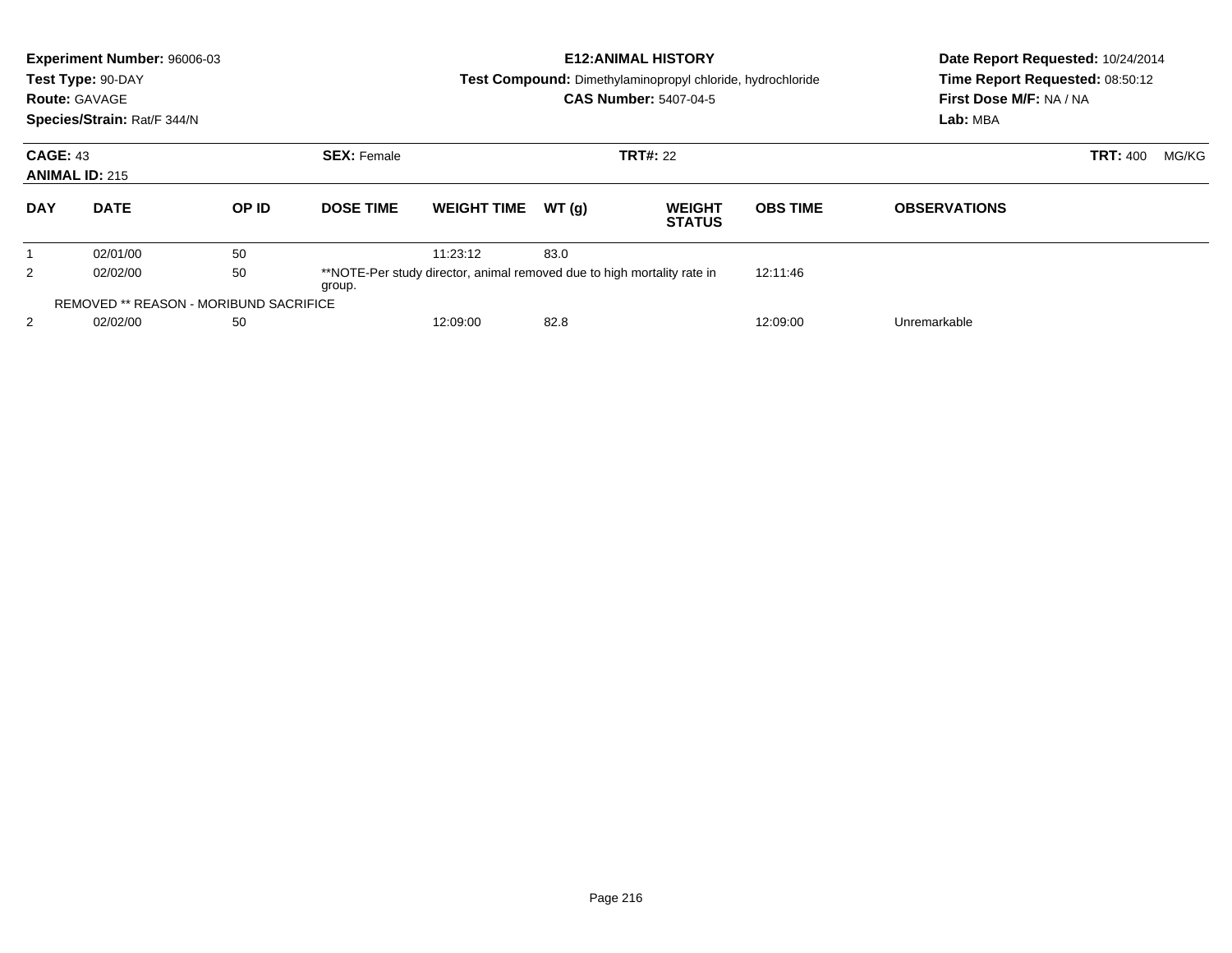| <b>Route: GAVAGE</b> | Experiment Number: 96006-03<br>Test Type: 90-DAY<br>Species/Strain: Rat/F 344/N |       |                    | <b>E12: ANIMAL HISTORY</b><br>Test Compound: Dimethylaminopropyl chloride, hydrochloride<br><b>CAS Number: 5407-04-5</b> |       |                                |                 | Date Report Requested: 10/24/2014<br>Time Report Requested: 08:50:12<br>First Dose M/F: NA / NA<br>Lab: MBA |                 |       |
|----------------------|---------------------------------------------------------------------------------|-------|--------------------|--------------------------------------------------------------------------------------------------------------------------|-------|--------------------------------|-----------------|-------------------------------------------------------------------------------------------------------------|-----------------|-------|
|                      | <b>CAGE: 44</b><br><b>ANIMAL ID: 216</b>                                        |       | <b>SEX: Female</b> |                                                                                                                          |       | <b>TRT#: 22</b>                |                 |                                                                                                             | <b>TRT: 400</b> | MG/KG |
| <b>DAY</b>           | <b>DATE</b>                                                                     | OP ID | <b>DOSE TIME</b>   | <b>WEIGHT TIME</b>                                                                                                       | WT(q) | <b>WEIGHT</b><br><b>STATUS</b> | <b>OBS TIME</b> | <b>OBSERVATIONS</b>                                                                                         |                 |       |
|                      | 02/01/00                                                                        | 50    |                    | 11:24:28                                                                                                                 | 81.0  |                                |                 |                                                                                                             |                 |       |
| $\overline{2}$       | 02/02/00                                                                        | 50    |                    | **NOTE-Discharge from both eyes.                                                                                         |       |                                | 12:22:22        |                                                                                                             |                 |       |
|                      | <b>REMOVED ** REASON - NATURAL DEATH</b>                                        |       |                    |                                                                                                                          |       |                                |                 |                                                                                                             |                 |       |
| $\overline{2}$       | 02/02/00                                                                        | 50    |                    | 12:20:46                                                                                                                 | 78.2  |                                | 12:20:46        | Nasal/Eye Discharge                                                                                         |                 |       |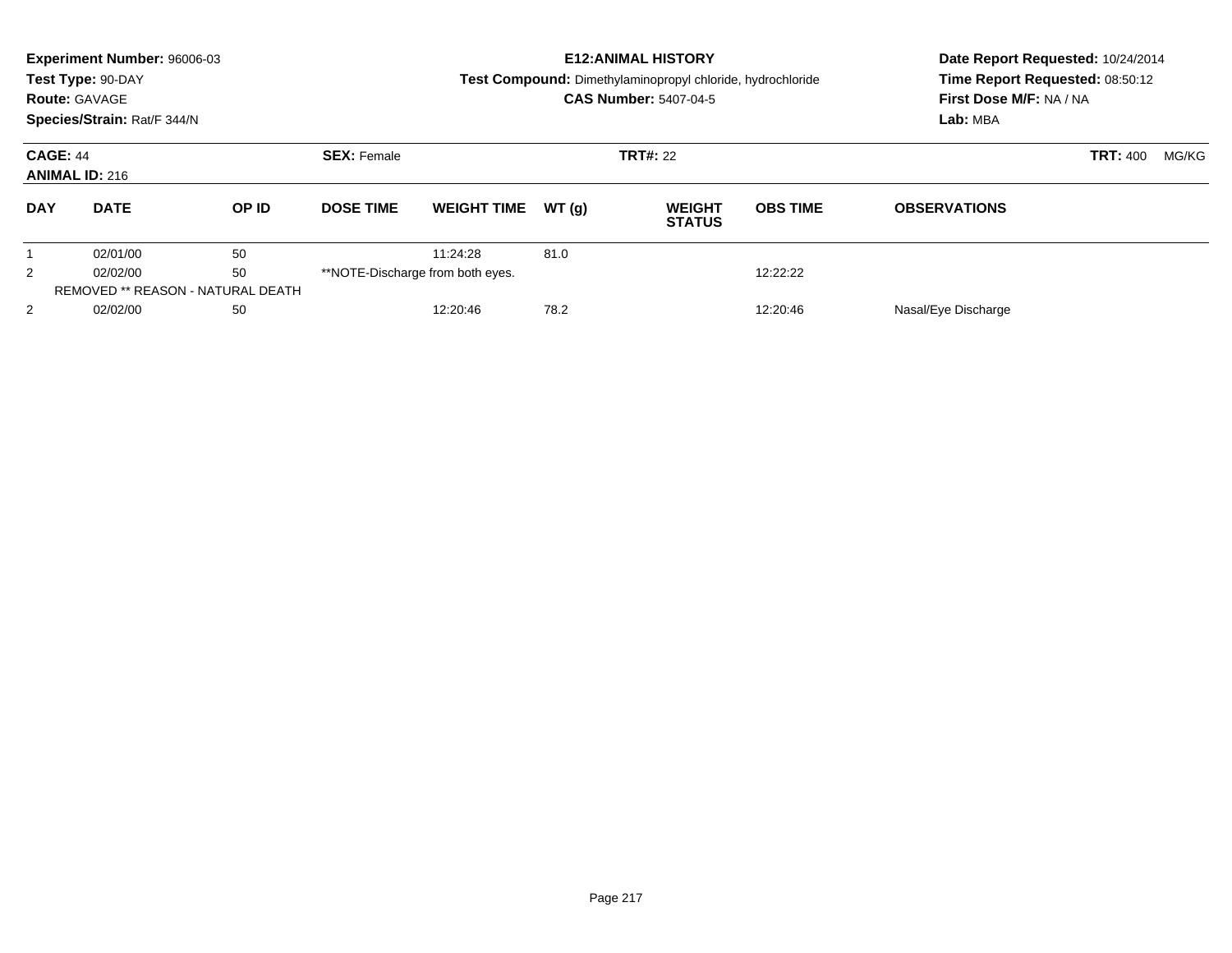|                | Experiment Number: 96006-03<br>Test Type: 90-DAY<br><b>Route: GAVAGE</b><br>Species/Strain: Rat/F 344/N<br><b>CAGE: 44</b> |       |                    |                                  |       | <b>E12: ANIMAL HISTORY</b><br><b>Test Compound:</b> Dimethylaminopropyl chloride, hydrochloride<br><b>CAS Number: 5407-04-5</b> | Date Report Requested: 10/24/2014<br>Time Report Requested: 08:50:12<br>First Dose M/F: NA / NA<br>Lab: MBA |                     |       |  |
|----------------|----------------------------------------------------------------------------------------------------------------------------|-------|--------------------|----------------------------------|-------|---------------------------------------------------------------------------------------------------------------------------------|-------------------------------------------------------------------------------------------------------------|---------------------|-------|--|
|                | <b>ANIMAL ID: 217</b>                                                                                                      |       | <b>SEX: Female</b> |                                  |       | <b>TRT#: 22</b>                                                                                                                 |                                                                                                             | <b>TRT: 400</b>     | MG/KG |  |
| <b>DAY</b>     | <b>DATE</b>                                                                                                                | OP ID | <b>DOSE TIME</b>   | <b>WEIGHT TIME</b>               | WT(q) | <b>WEIGHT</b><br><b>STATUS</b>                                                                                                  | <b>OBS TIME</b>                                                                                             | <b>OBSERVATIONS</b> |       |  |
|                | 02/01/00                                                                                                                   | 50    |                    | 11:24:28                         | 87.3  |                                                                                                                                 |                                                                                                             |                     |       |  |
| $\overline{2}$ | 02/02/00                                                                                                                   | 50    |                    | **NOTE-Discharge from both eyes. |       |                                                                                                                                 | 12:21:22                                                                                                    |                     |       |  |
|                | <b>REMOVED ** REASON - NATURAL DEATH</b>                                                                                   |       |                    |                                  |       |                                                                                                                                 |                                                                                                             |                     |       |  |
| $\overline{2}$ | 02/02/00                                                                                                                   | 50    |                    | 12:20:46                         | 84.8  |                                                                                                                                 | 12:20:46                                                                                                    | Nasal/Eye Discharge |       |  |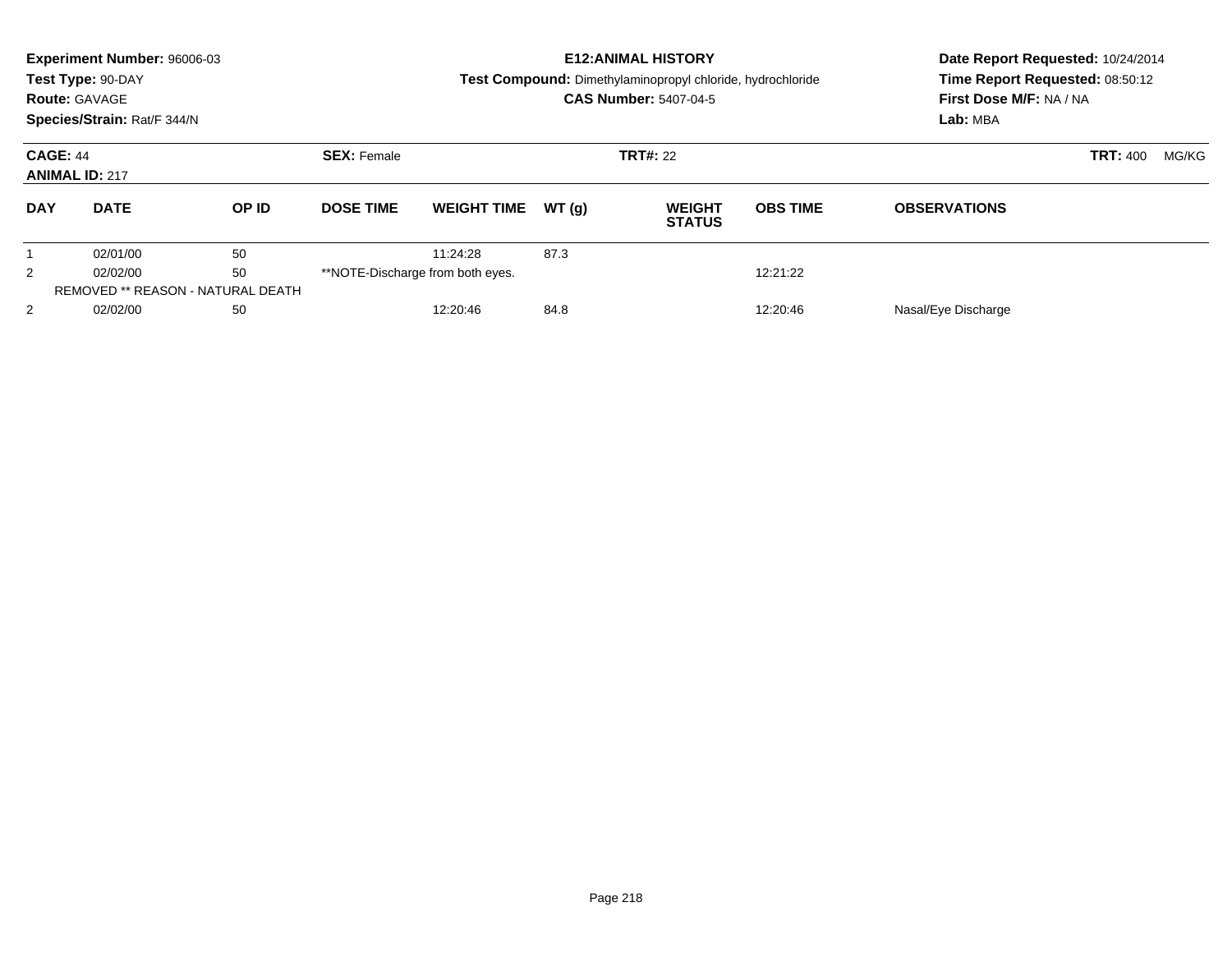|                | Experiment Number: 96006-03<br>Test Type: 90-DAY<br><b>Route: GAVAGE</b><br>Species/Strain: Rat/F 344/N |       |                    | <b>E12: ANIMAL HISTORY</b><br>Test Compound: Dimethylaminopropyl chloride, hydrochloride<br><b>CAS Number: 5407-04-5</b> |       |                                |                 | Date Report Requested: 10/24/2014<br>Time Report Requested: 08:50:12<br>First Dose M/F: NA / NA<br>Lab: MBA |                 |       |
|----------------|---------------------------------------------------------------------------------------------------------|-------|--------------------|--------------------------------------------------------------------------------------------------------------------------|-------|--------------------------------|-----------------|-------------------------------------------------------------------------------------------------------------|-----------------|-------|
|                | <b>CAGE: 44</b><br><b>ANIMAL ID: 218</b>                                                                |       | <b>SEX: Female</b> |                                                                                                                          |       | <b>TRT#: 22</b>                |                 |                                                                                                             | <b>TRT: 400</b> | MG/KG |
| <b>DAY</b>     | <b>DATE</b>                                                                                             | OP ID | <b>DOSE TIME</b>   | <b>WEIGHT TIME</b>                                                                                                       | WT(q) | <b>WEIGHT</b><br><b>STATUS</b> | <b>OBS TIME</b> | <b>OBSERVATIONS</b>                                                                                         |                 |       |
|                | 02/01/00                                                                                                | 50    |                    | 11:24:28                                                                                                                 | 88.3  |                                |                 |                                                                                                             |                 |       |
| $\overline{2}$ | 02/02/00                                                                                                | 50    |                    | **NOTE-Discharge from both eyes.                                                                                         |       |                                | 12:23:22        |                                                                                                             |                 |       |
|                | <b>REMOVED ** REASON - NATURAL DEATH</b>                                                                |       |                    |                                                                                                                          |       |                                |                 |                                                                                                             |                 |       |
| $\overline{2}$ | 02/02/00                                                                                                | 50    |                    | 12:20:46                                                                                                                 | 86.2  |                                | 12:20:46        | Nasal/Eye Discharge                                                                                         |                 |       |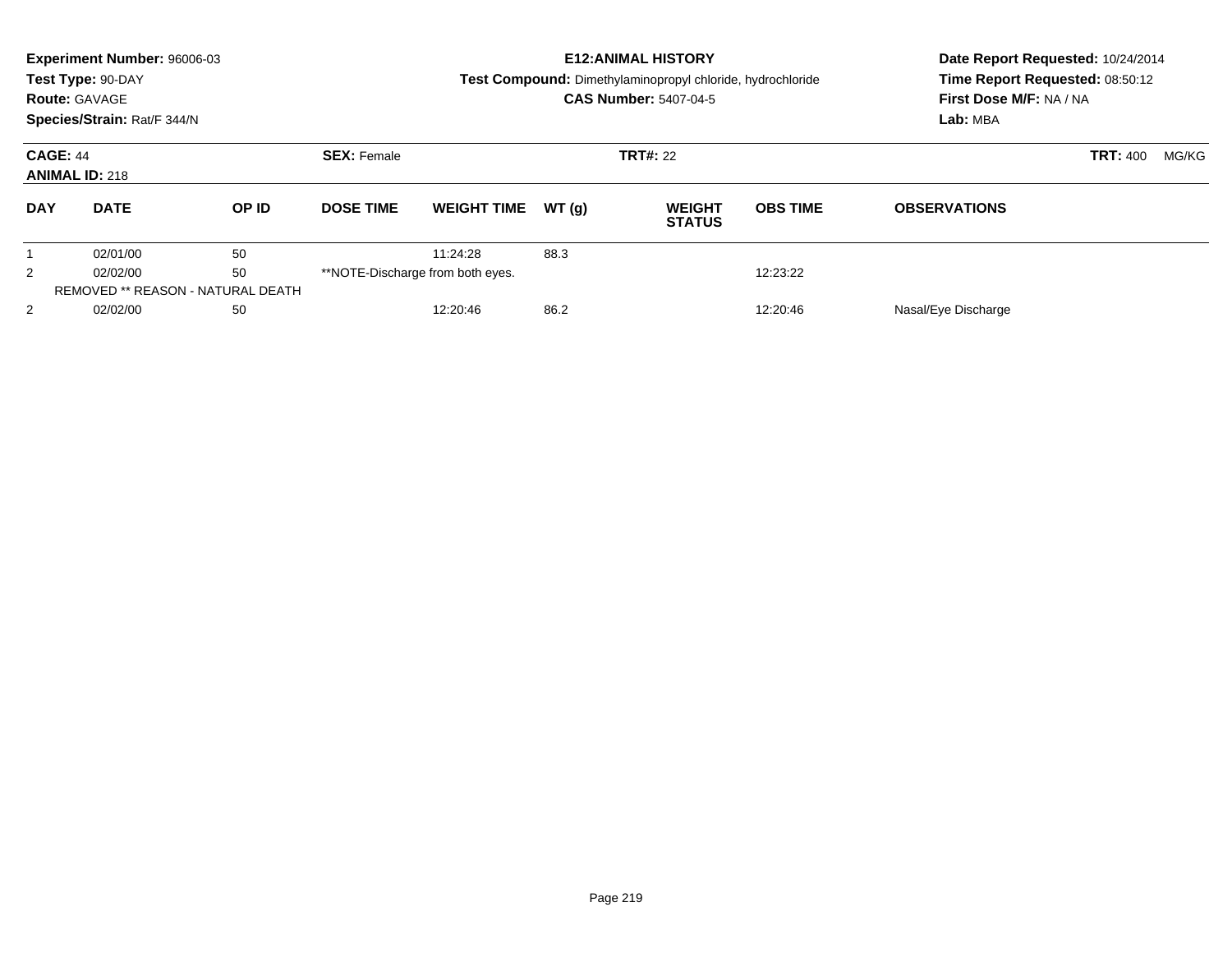|                | <b>Experiment Number: 96006-03</b><br>Test Type: 90-DAY<br><b>Route: GAVAGE</b><br>Species/Strain: Rat/F 344/N |       |                    | <b>E12: ANIMAL HISTORY</b><br>Date Report Requested: 10/24/2014<br>Time Report Requested: 08:50:12<br>Test Compound: Dimethylaminopropyl chloride, hydrochloride<br><b>CAS Number: 5407-04-5</b><br>First Dose M/F: NA / NA<br>Lab: MBA |       |                                |                 |                     |                 |       |
|----------------|----------------------------------------------------------------------------------------------------------------|-------|--------------------|-----------------------------------------------------------------------------------------------------------------------------------------------------------------------------------------------------------------------------------------|-------|--------------------------------|-----------------|---------------------|-----------------|-------|
|                | <b>CAGE: 44</b><br><b>ANIMAL ID: 219</b>                                                                       |       | <b>SEX: Female</b> |                                                                                                                                                                                                                                         |       | <b>TRT#: 22</b>                |                 |                     | <b>TRT: 400</b> | MG/KG |
| <b>DAY</b>     | <b>DATE</b>                                                                                                    | OP ID | <b>DOSE TIME</b>   | <b>WEIGHT TIME</b>                                                                                                                                                                                                                      | WT(q) | <b>WEIGHT</b><br><b>STATUS</b> | <b>OBS TIME</b> | <b>OBSERVATIONS</b> |                 |       |
|                | 02/01/00                                                                                                       | 50    |                    | 11:24:28                                                                                                                                                                                                                                | 79.3  |                                |                 |                     |                 |       |
| $\overline{2}$ | 02/02/00                                                                                                       | 50    | group.             | **NOTE-Per study director, animal removed due to high mortality rate in                                                                                                                                                                 |       |                                | 12:26:02        |                     |                 |       |
|                | <b>REMOVED ** REASON - MORIBUND SACRIFICE</b>                                                                  |       |                    |                                                                                                                                                                                                                                         |       |                                |                 |                     |                 |       |
| 2              | 02/02/00                                                                                                       | 50    |                    | 79.6<br>12:20:46                                                                                                                                                                                                                        |       |                                | 12:20:46        | Unremarkable        |                 |       |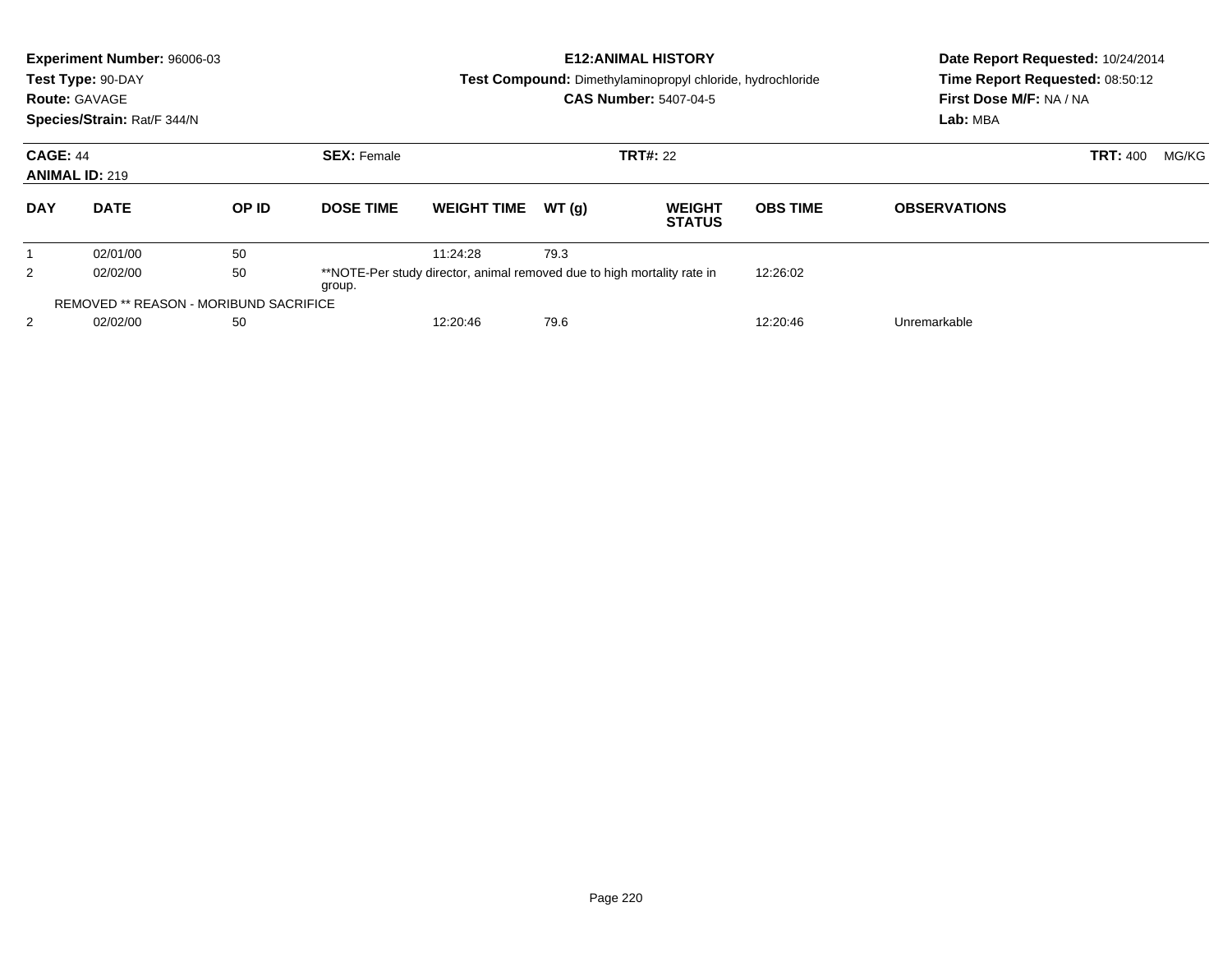|                 | Experiment Number: 96006-03<br>Test Type: 90-DAY<br><b>Route: GAVAGE</b><br>Species/Strain: Rat/F 344/N |       |                    | <b>E12: ANIMAL HISTORY</b><br>Test Compound: Dimethylaminopropyl chloride, hydrochloride<br><b>CAS Number: 5407-04-5</b> |       |                                |                 | Date Report Requested: 10/24/2014<br>Time Report Requested: 08:50:12<br>First Dose M/F: NA / NA<br>Lab: MBA |                 |       |
|-----------------|---------------------------------------------------------------------------------------------------------|-------|--------------------|--------------------------------------------------------------------------------------------------------------------------|-------|--------------------------------|-----------------|-------------------------------------------------------------------------------------------------------------|-----------------|-------|
| <b>CAGE: 44</b> | <b>ANIMAL ID: 220</b>                                                                                   |       | <b>SEX: Female</b> |                                                                                                                          |       | <b>TRT#: 22</b>                |                 |                                                                                                             | <b>TRT: 400</b> | MG/KG |
| <b>DAY</b>      | <b>DATE</b>                                                                                             | OP ID | <b>DOSE TIME</b>   | <b>WEIGHT TIME</b>                                                                                                       | WT(q) | <b>WEIGHT</b><br><b>STATUS</b> | <b>OBS TIME</b> | <b>OBSERVATIONS</b>                                                                                         |                 |       |
|                 | 02/01/00                                                                                                | 50    |                    | 11:24:28                                                                                                                 | 94.9  |                                |                 |                                                                                                             |                 |       |
| $\overline{2}$  | 02/02/00                                                                                                | 50    |                    | **NOTE-Discharge from both eyes.                                                                                         |       |                                | 12:24:24        |                                                                                                             |                 |       |
|                 | <b>REMOVED ** REASON - NATURAL DEATH</b>                                                                |       |                    |                                                                                                                          |       |                                |                 |                                                                                                             |                 |       |
| $\overline{2}$  | 02/02/00                                                                                                | 50    |                    | 12:20:46                                                                                                                 | 90.6  |                                | 12:20:46        | Nasal/Eye Discharge                                                                                         |                 |       |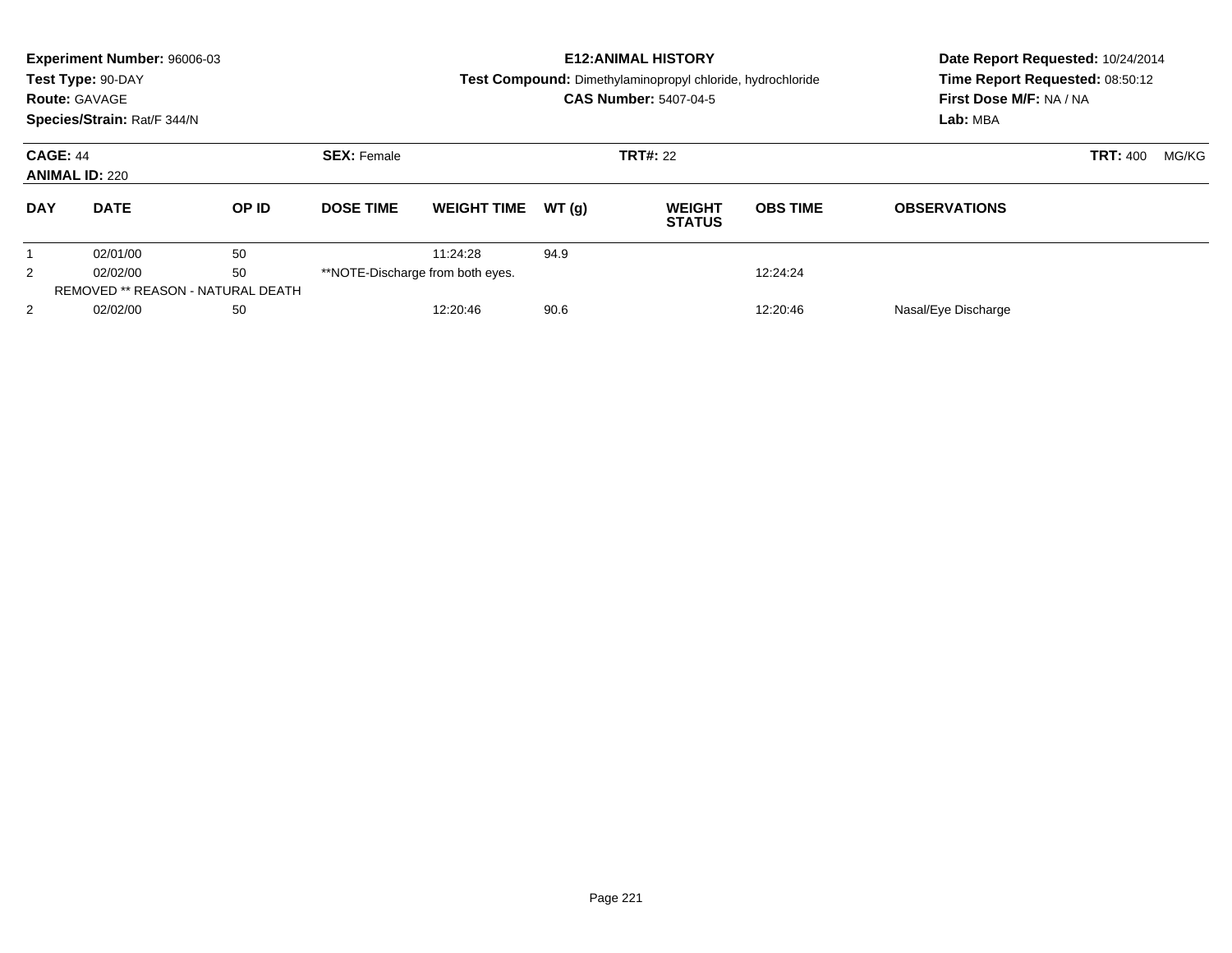|            | Experiment Number: 96006-03<br>Test Type: 90-DAY<br><b>Route: GAVAGE</b><br>Species/Strain: Rat/F 344/N |       |                                       |                                                                         |       | <b>E12: ANIMAL HISTORY</b><br><b>Test Compound:</b> Dimethylaminopropyl chloride, hydrochloride<br><b>CAS Number: 5407-04-5</b> | Date Report Requested: 10/24/2014<br>Time Report Requested: 08:50:12<br>First Dose M/F: NA / NA<br>Lab: MBA |                     |                 |       |
|------------|---------------------------------------------------------------------------------------------------------|-------|---------------------------------------|-------------------------------------------------------------------------|-------|---------------------------------------------------------------------------------------------------------------------------------|-------------------------------------------------------------------------------------------------------------|---------------------|-----------------|-------|
|            | <b>CAGE: 45</b><br><b>ANIMAL ID: 221</b>                                                                |       | <b>SEX: Female</b><br><b>TRT#: 23</b> |                                                                         |       |                                                                                                                                 |                                                                                                             |                     | <b>TRT: 800</b> | MG/KG |
| <b>DAY</b> | <b>DATE</b>                                                                                             | OP ID | <b>DOSE TIME</b>                      | <b>WEIGHT TIME</b>                                                      | WT(q) | <b>WEIGHT</b><br><b>STATUS</b>                                                                                                  | <b>OBS TIME</b>                                                                                             | <b>OBSERVATIONS</b> |                 |       |
|            | 02/01/00                                                                                                | 50    |                                       | 11:37:50                                                                | 103.1 |                                                                                                                                 |                                                                                                             |                     |                 |       |
| 2          | 02/02/00                                                                                                | 50    | group.                                | **NOTE-Per study director, animal removed due to high mortality rate in |       |                                                                                                                                 | 12:56:06                                                                                                    |                     |                 |       |
|            | <b>REMOVED ** REASON - MORIBUND SACRIFICE</b>                                                           |       |                                       |                                                                         |       |                                                                                                                                 |                                                                                                             |                     |                 |       |
| 2          | 02/02/00                                                                                                | 50    |                                       | 12:50:34<br>105.6                                                       |       |                                                                                                                                 | 12:50:34                                                                                                    | Unremarkable        |                 |       |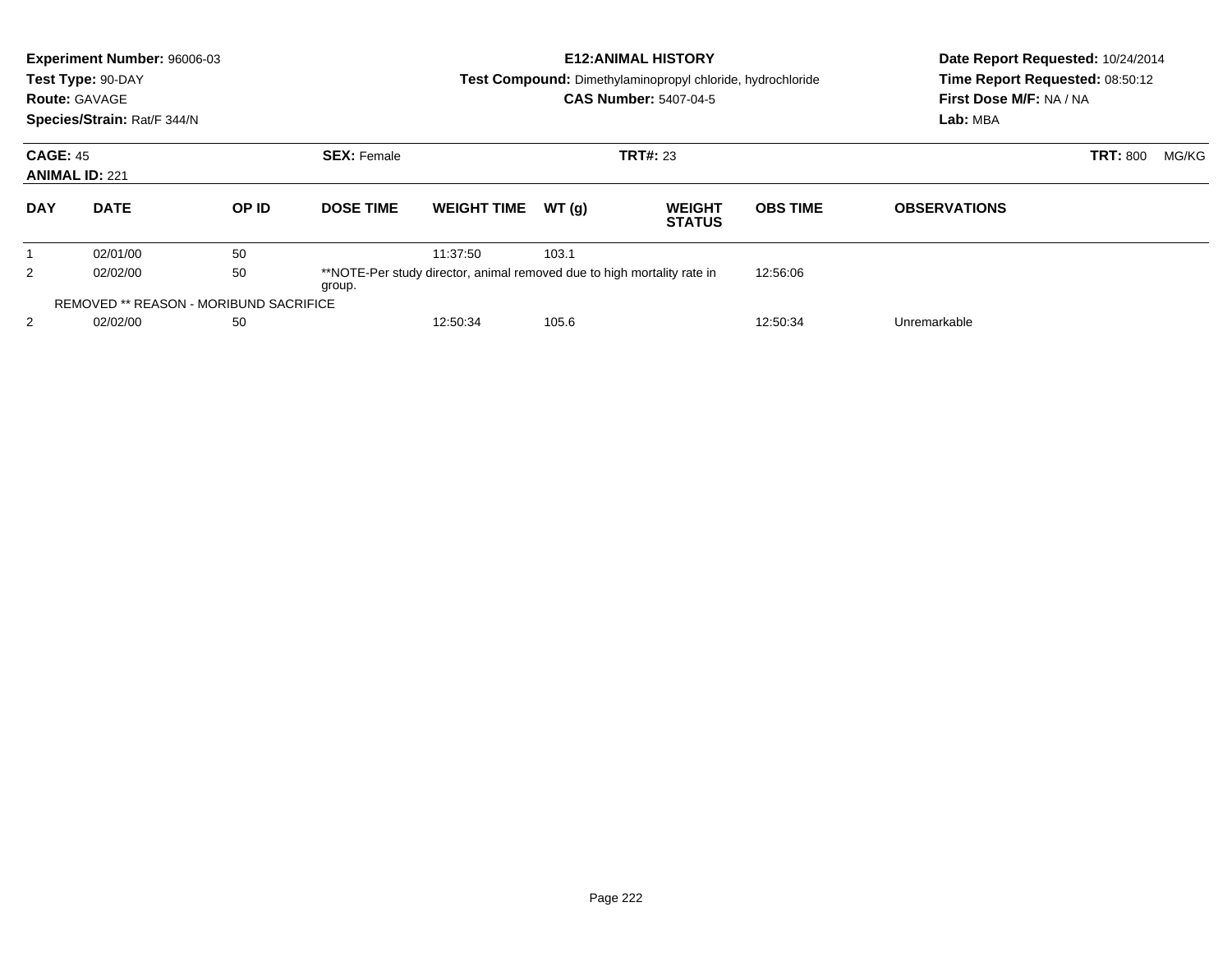|            | Experiment Number: 96006-03<br>Test Type: 90-DAY<br><b>Route: GAVAGE</b><br>Species/Strain: Rat/F 344/N |       |                                       |                                                                         |       | <b>E12: ANIMAL HISTORY</b><br><b>Test Compound:</b> Dimethylaminopropyl chloride, hydrochloride<br><b>CAS Number: 5407-04-5</b> | Date Report Requested: 10/24/2014<br>Time Report Requested: 08:50:12<br>First Dose M/F: NA / NA<br>Lab: MBA |                     |                 |       |
|------------|---------------------------------------------------------------------------------------------------------|-------|---------------------------------------|-------------------------------------------------------------------------|-------|---------------------------------------------------------------------------------------------------------------------------------|-------------------------------------------------------------------------------------------------------------|---------------------|-----------------|-------|
|            | <b>CAGE: 45</b><br><b>ANIMAL ID: 222</b>                                                                |       | <b>SEX: Female</b><br><b>TRT#: 23</b> |                                                                         |       |                                                                                                                                 |                                                                                                             |                     | <b>TRT: 800</b> | MG/KG |
| <b>DAY</b> | <b>DATE</b>                                                                                             | OP ID | <b>DOSE TIME</b>                      | <b>WEIGHT TIME</b>                                                      | WT(q) | <b>WEIGHT</b><br><b>STATUS</b>                                                                                                  | <b>OBS TIME</b>                                                                                             | <b>OBSERVATIONS</b> |                 |       |
|            | 02/01/00                                                                                                | 50    |                                       | 11:37:50                                                                | 93.3  |                                                                                                                                 |                                                                                                             |                     |                 |       |
| 2          | 02/02/00                                                                                                | 50    | group.                                | **NOTE-Per study director, animal removed due to high mortality rate in |       |                                                                                                                                 | 12:54:48                                                                                                    |                     |                 |       |
|            | <b>REMOVED ** REASON - MORIBUND SACRIFICE</b>                                                           |       |                                       |                                                                         |       |                                                                                                                                 |                                                                                                             |                     |                 |       |
| 2          | 02/02/00                                                                                                | 50    |                                       | 96.3<br>12:50:34                                                        |       |                                                                                                                                 | 12:50:34                                                                                                    | Unremarkable        |                 |       |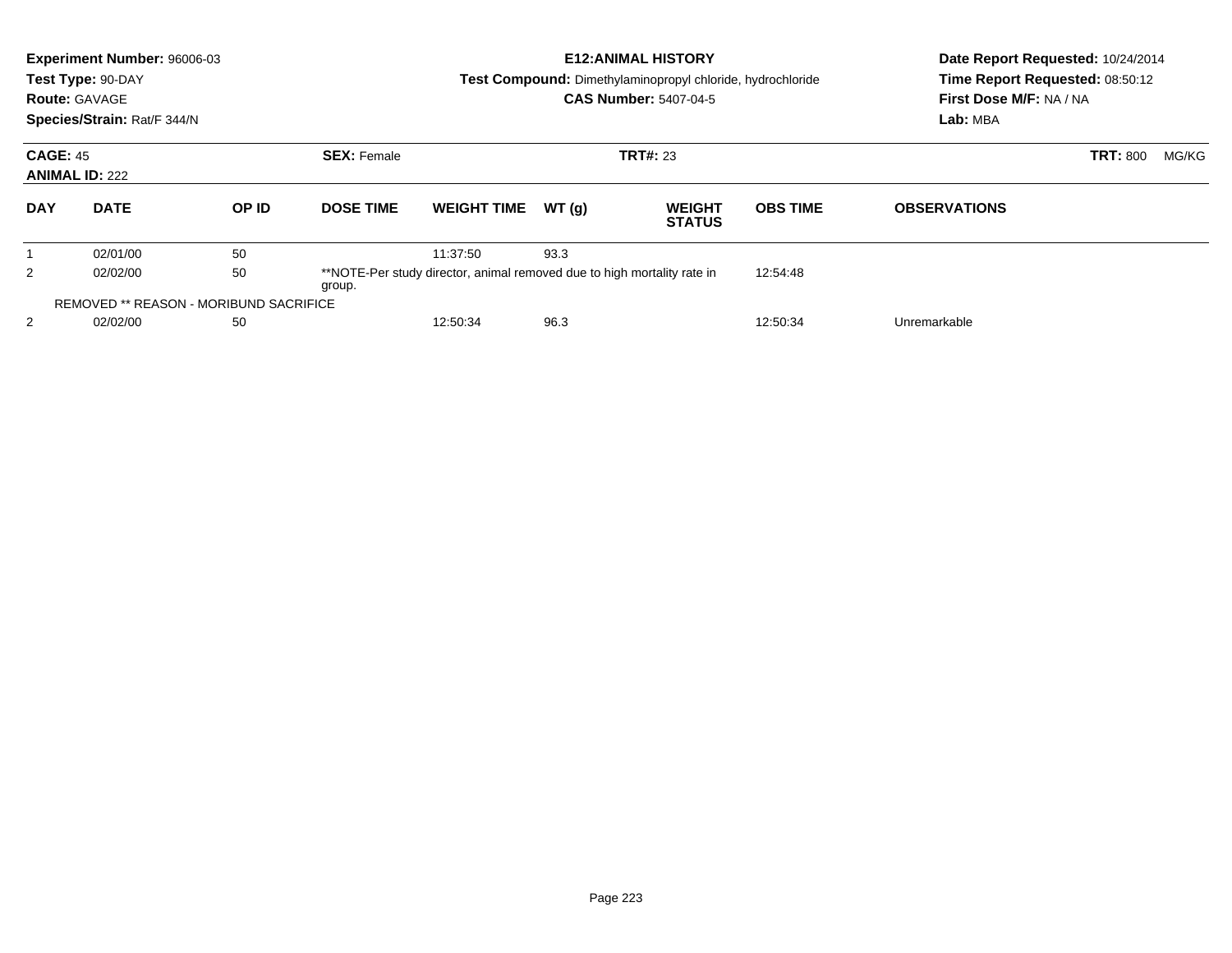|                | Experiment Number: 96006-03<br>Test Type: 90-DAY<br><b>Route: GAVAGE</b><br>Species/Strain: Rat/F 344/N<br><b>CAGE: 45</b> |       |                    |                                  |       | <b>E12: ANIMAL HISTORY</b><br><b>Test Compound:</b> Dimethylaminopropyl chloride, hydrochloride<br><b>CAS Number: 5407-04-5</b> | Date Report Requested: 10/24/2014<br>Time Report Requested: 08:50:12<br>First Dose M/F: NA / NA<br>Lab: MBA |                     |                 |       |
|----------------|----------------------------------------------------------------------------------------------------------------------------|-------|--------------------|----------------------------------|-------|---------------------------------------------------------------------------------------------------------------------------------|-------------------------------------------------------------------------------------------------------------|---------------------|-----------------|-------|
|                | <b>ANIMAL ID: 223</b>                                                                                                      |       | <b>SEX: Female</b> |                                  |       | <b>TRT#: 23</b>                                                                                                                 |                                                                                                             |                     | <b>TRT: 800</b> | MG/KG |
| <b>DAY</b>     | <b>DATE</b>                                                                                                                | OP ID | <b>DOSE TIME</b>   | <b>WEIGHT TIME</b>               | WT(q) | <b>WEIGHT</b><br><b>STATUS</b>                                                                                                  | <b>OBS TIME</b>                                                                                             | <b>OBSERVATIONS</b> |                 |       |
|                | 02/01/00                                                                                                                   | 50    |                    | 11:37:50                         | 71.0  |                                                                                                                                 |                                                                                                             |                     |                 |       |
| $\overline{2}$ | 02/02/00                                                                                                                   | 50    |                    | **NOTE-Discharge from both eyes. |       |                                                                                                                                 | 12:51:18                                                                                                    |                     |                 |       |
|                | <b>REMOVED ** REASON - NATURAL DEATH</b>                                                                                   |       |                    |                                  |       |                                                                                                                                 |                                                                                                             |                     |                 |       |
| $\overline{2}$ | 02/02/00                                                                                                                   | 50    |                    | 12:50:34                         | 68.7  |                                                                                                                                 | 12:50:34                                                                                                    | Nasal/Eye Discharge |                 |       |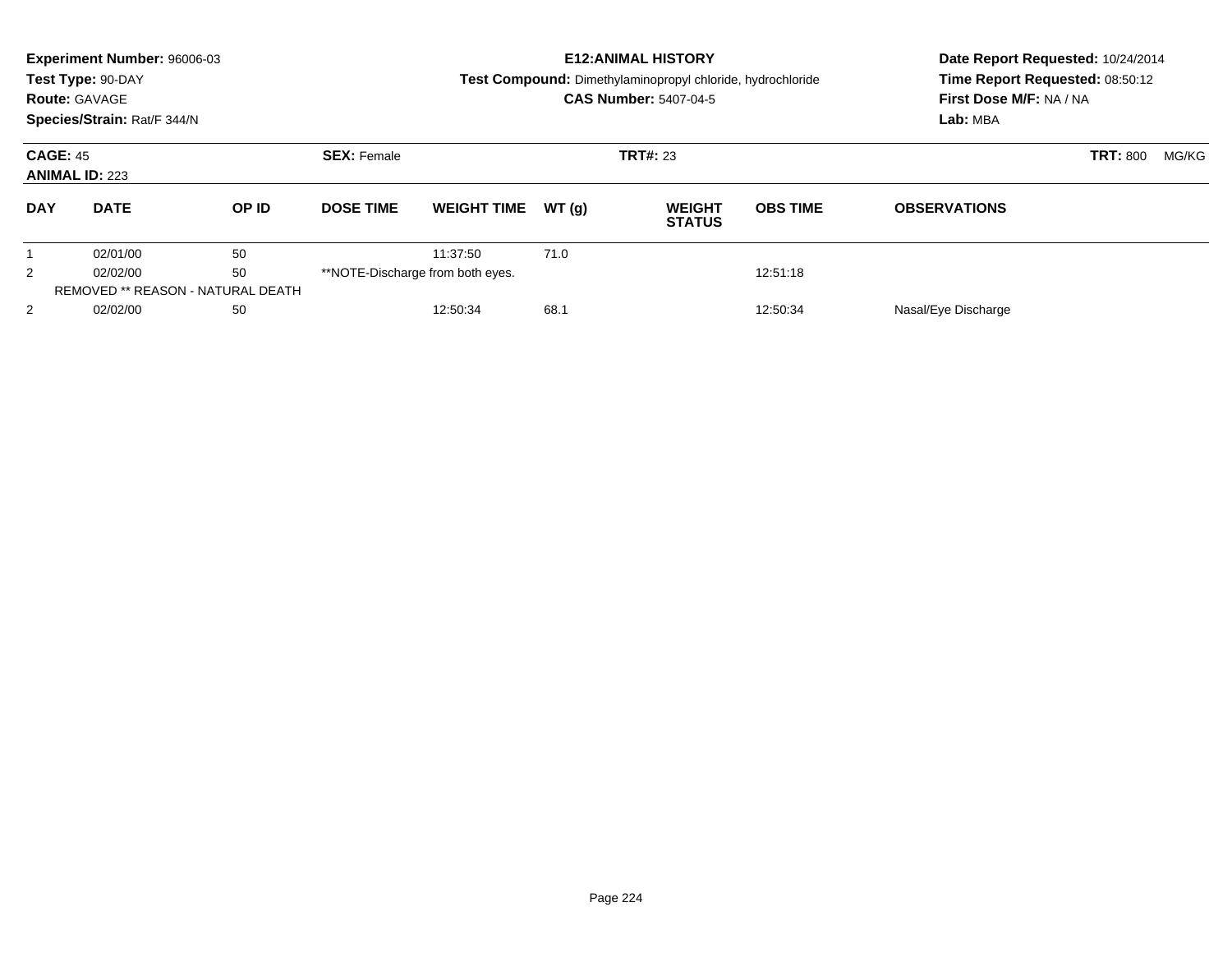|                | Experiment Number: 96006-03<br>Test Type: 90-DAY<br><b>Route: GAVAGE</b><br>Species/Strain: Rat/F 344/N<br><b>CAGE: 45</b> |       |                    |                                  |       | <b>E12: ANIMAL HISTORY</b><br><b>Test Compound:</b> Dimethylaminopropyl chloride, hydrochloride<br><b>CAS Number: 5407-04-5</b> | Date Report Requested: 10/24/2014<br>Time Report Requested: 08:50:12<br>First Dose M/F: NA / NA<br>Lab: MBA |                     |                 |       |
|----------------|----------------------------------------------------------------------------------------------------------------------------|-------|--------------------|----------------------------------|-------|---------------------------------------------------------------------------------------------------------------------------------|-------------------------------------------------------------------------------------------------------------|---------------------|-----------------|-------|
|                | <b>ANIMAL ID: 224</b>                                                                                                      |       | <b>SEX: Female</b> |                                  |       | <b>TRT#: 23</b>                                                                                                                 |                                                                                                             |                     | <b>TRT: 800</b> | MG/KG |
| <b>DAY</b>     | <b>DATE</b>                                                                                                                | OP ID | <b>DOSE TIME</b>   | <b>WEIGHT TIME</b>               | WT(q) | <b>WEIGHT</b><br><b>STATUS</b>                                                                                                  | <b>OBS TIME</b>                                                                                             | <b>OBSERVATIONS</b> |                 |       |
|                | 02/01/00                                                                                                                   | 50    |                    | 11:37:50                         | 79.0  |                                                                                                                                 |                                                                                                             |                     |                 |       |
| $\overline{2}$ | 02/02/00                                                                                                                   | 50    |                    | **NOTE-Discharge from both eyes. |       |                                                                                                                                 | 12:52:22                                                                                                    |                     |                 |       |
|                | <b>REMOVED ** REASON - NATURAL DEATH</b>                                                                                   |       |                    |                                  |       |                                                                                                                                 |                                                                                                             |                     |                 |       |
| $\overline{2}$ | 02/02/00                                                                                                                   | 50    |                    | 12:50:34                         | 77.2  |                                                                                                                                 | 12:50:34                                                                                                    | Nasal/Eye Discharge |                 |       |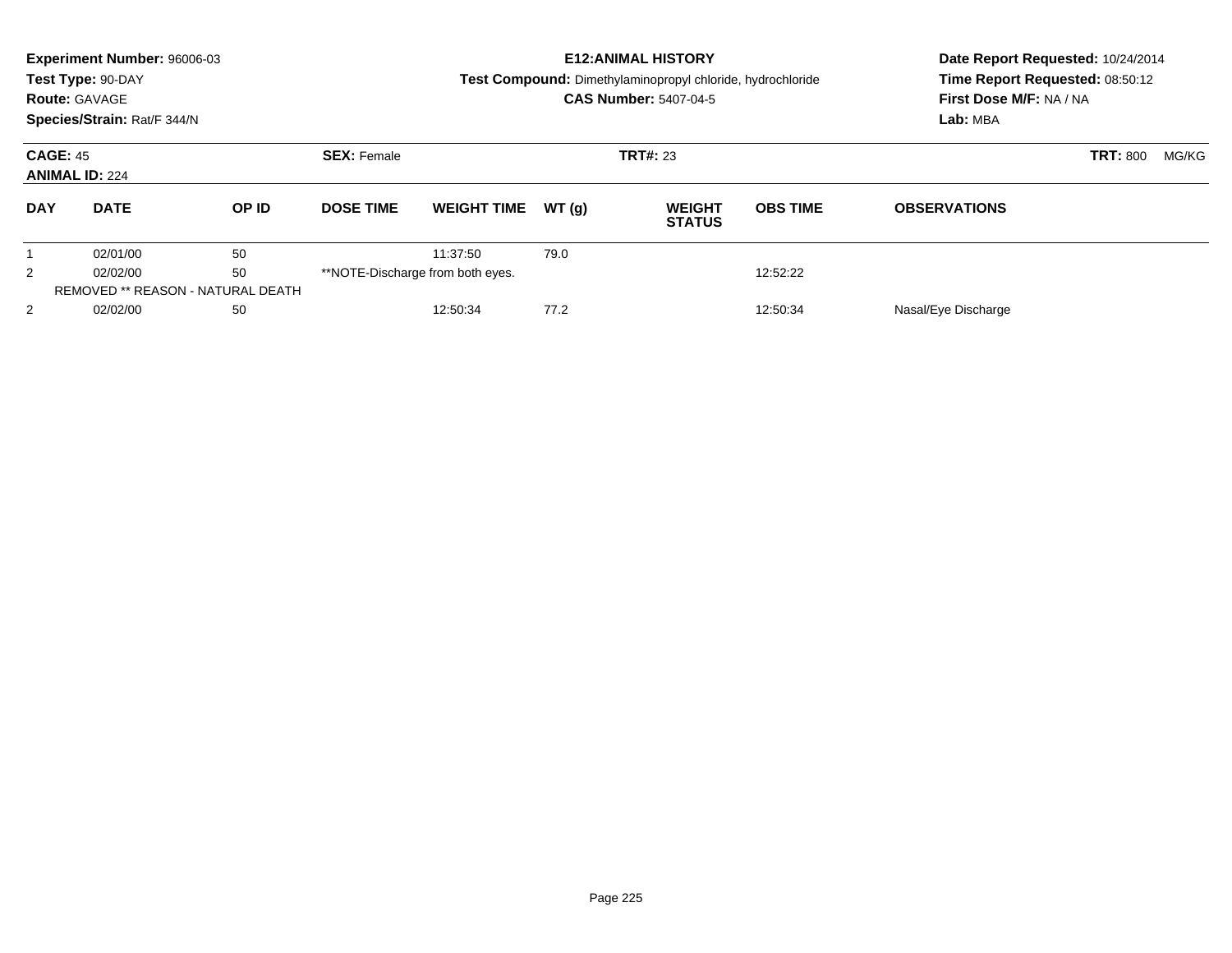| <b>Route: GAVAGE</b>                     | Experiment Number: 96006-03<br>Test Type: 90-DAY<br>Species/Strain: Rat/F 344/N |       |                    | <b>E12: ANIMAL HISTORY</b><br>Test Compound: Dimethylaminopropyl chloride, hydrochloride<br><b>CAS Number: 5407-04-5</b> |       |                                |                 | Date Report Requested: 10/24/2014<br>Time Report Requested: 08:50:12<br>First Dose M/F: NA / NA<br>Lab: MBA |                 |       |
|------------------------------------------|---------------------------------------------------------------------------------|-------|--------------------|--------------------------------------------------------------------------------------------------------------------------|-------|--------------------------------|-----------------|-------------------------------------------------------------------------------------------------------------|-----------------|-------|
| <b>CAGE: 45</b><br><b>ANIMAL ID: 225</b> |                                                                                 |       | <b>SEX: Female</b> |                                                                                                                          |       | <b>TRT#: 23</b>                |                 |                                                                                                             | <b>TRT: 800</b> | MG/KG |
| <b>DAY</b>                               | <b>DATE</b>                                                                     | OP ID | <b>DOSE TIME</b>   | <b>WEIGHT TIME</b>                                                                                                       | WT(q) | <b>WEIGHT</b><br><b>STATUS</b> | <b>OBS TIME</b> | <b>OBSERVATIONS</b>                                                                                         |                 |       |
|                                          | 02/01/00                                                                        | 50    |                    | 11:37:50                                                                                                                 | 81.3  |                                |                 |                                                                                                             |                 |       |
| $\overline{2}$                           | 02/02/00                                                                        | 50    |                    | **NOTE-Discharge from both eyes.                                                                                         |       |                                | 12:53:26        |                                                                                                             |                 |       |
|                                          | <b>REMOVED ** REASON - NATURAL DEATH</b>                                        |       |                    |                                                                                                                          |       |                                |                 |                                                                                                             |                 |       |
| $\overline{2}$                           | 02/02/00                                                                        | 50    |                    | 12:50:34                                                                                                                 | 78.6  |                                | 12:50:34        | Nasal/Eye Discharge                                                                                         |                 |       |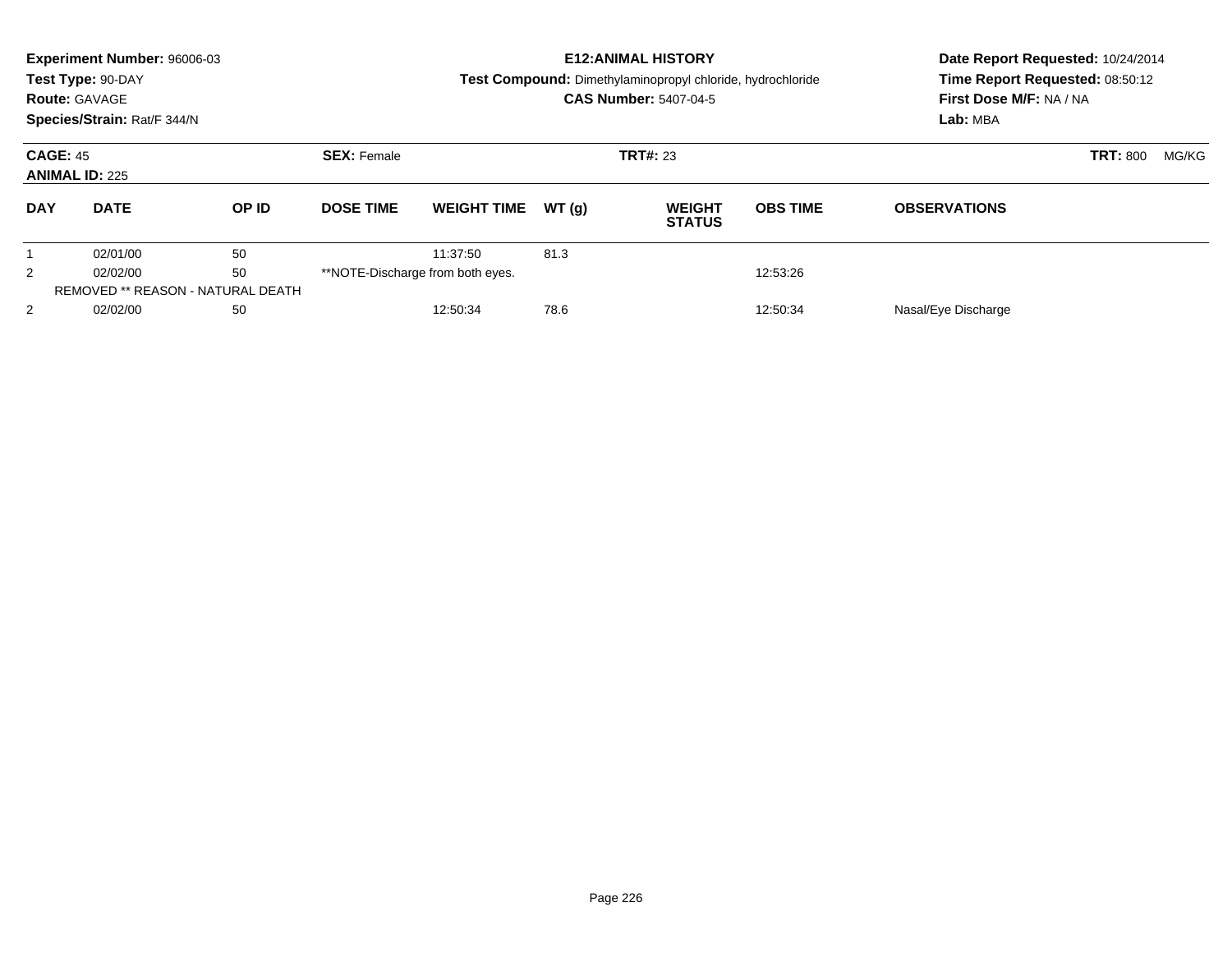| <b>Route: GAVAGE</b> | Experiment Number: 96006-03<br>Test Type: 90-DAY<br>Species/Strain: Rat/F 344/N |       |                                       | <b>E12: ANIMAL HISTORY</b><br>Test Compound: Dimethylaminopropyl chloride, hydrochloride<br><b>CAS Number: 5407-04-5</b> |       |                                |                 | Date Report Requested: 10/24/2014<br>Time Report Requested: 08:50:12<br>First Dose M/F: NA / NA<br>Lab: MBA |       |  |
|----------------------|---------------------------------------------------------------------------------|-------|---------------------------------------|--------------------------------------------------------------------------------------------------------------------------|-------|--------------------------------|-----------------|-------------------------------------------------------------------------------------------------------------|-------|--|
| <b>CAGE: 46</b>      | <b>ANIMAL ID: 226</b>                                                           |       | <b>SEX: Female</b><br><b>TRT#: 23</b> |                                                                                                                          |       |                                |                 | <b>TRT: 800</b>                                                                                             | MG/KG |  |
| <b>DAY</b>           | <b>DATE</b>                                                                     | OP ID | <b>DOSE TIME</b>                      | <b>WEIGHT TIME</b>                                                                                                       | WT(q) | <b>WEIGHT</b><br><b>STATUS</b> | <b>OBS TIME</b> | <b>OBSERVATIONS</b>                                                                                         |       |  |
|                      | 02/01/00                                                                        | 50    |                                       | 11:39:06                                                                                                                 | 87.0  |                                |                 |                                                                                                             |       |  |
| $\overline{2}$       | 02/02/00                                                                        | 50    |                                       | **NOTE-Discharge from both eyes.                                                                                         |       |                                | 12:59:52        |                                                                                                             |       |  |
|                      | <b>REMOVED ** REASON - NATURAL DEATH</b>                                        |       |                                       |                                                                                                                          |       |                                |                 |                                                                                                             |       |  |
| $\overline{2}$       | 02/02/00                                                                        | 50    |                                       | 12:56:46                                                                                                                 | 85.4  |                                | 12:56:46        | Nasal/Eye Discharge                                                                                         |       |  |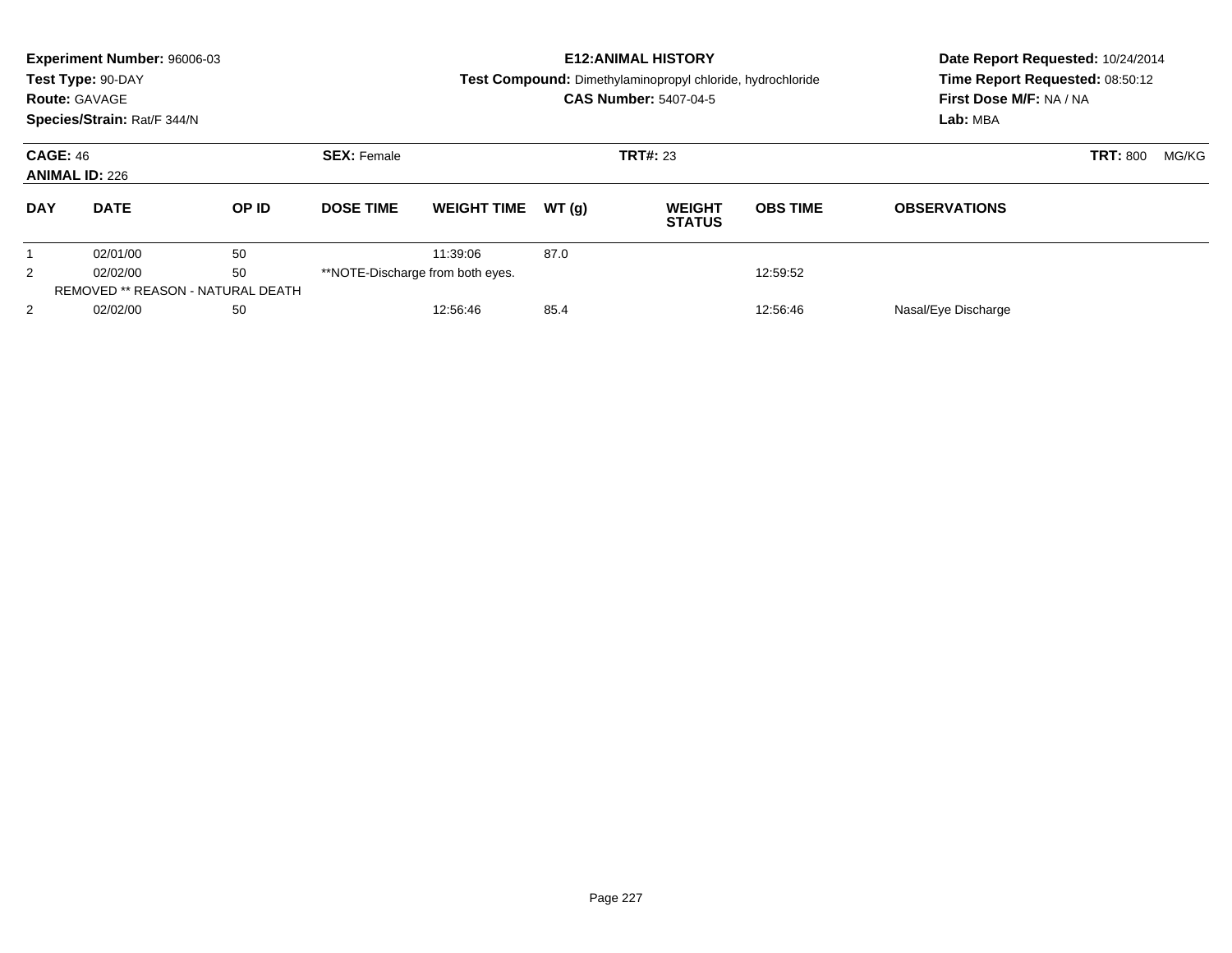| <b>Route: GAVAGE</b> | <b>Experiment Number: 96006-03</b><br>Test Type: 90-DAY<br>Species/Strain: Rat/F 344/N |       |                    |                                                                         |                 | <b>E12: ANIMAL HISTORY</b><br>Test Compound: Dimethylaminopropyl chloride, hydrochloride<br><b>CAS Number: 5407-04-5</b> | Date Report Requested: 10/24/2014<br>Time Report Requested: 08:50:12<br>First Dose M/F: NA / NA<br>Lab: MBA |                     |                 |       |
|----------------------|----------------------------------------------------------------------------------------|-------|--------------------|-------------------------------------------------------------------------|-----------------|--------------------------------------------------------------------------------------------------------------------------|-------------------------------------------------------------------------------------------------------------|---------------------|-----------------|-------|
|                      | <b>CAGE: 46</b><br><b>ANIMAL ID: 227</b>                                               |       | <b>SEX: Female</b> |                                                                         | <b>TRT#: 23</b> |                                                                                                                          |                                                                                                             |                     | <b>TRT: 800</b> | MG/KG |
| <b>DAY</b>           | <b>DATE</b>                                                                            | OP ID | <b>DOSE TIME</b>   | <b>WEIGHT TIME</b>                                                      | WT(q)           | <b>WEIGHT</b><br><b>STATUS</b>                                                                                           | <b>OBS TIME</b>                                                                                             | <b>OBSERVATIONS</b> |                 |       |
|                      | 02/01/00                                                                               | 50    |                    | 11:39:06                                                                | 88.7            |                                                                                                                          |                                                                                                             |                     |                 |       |
| 2                    | 02/02/00                                                                               | 50    | group.             | **NOTE-Per study director, animal removed due to high mortality rate in |                 |                                                                                                                          | 12:58:08                                                                                                    |                     |                 |       |
|                      | <b>REMOVED ** REASON - MORIBUND SACRIFICE</b>                                          |       |                    |                                                                         |                 |                                                                                                                          |                                                                                                             |                     |                 |       |
| 2                    | 02/02/00                                                                               | 50    |                    | 12:56:46<br>88.9                                                        |                 |                                                                                                                          | 12:56:46                                                                                                    | Unremarkable        |                 |       |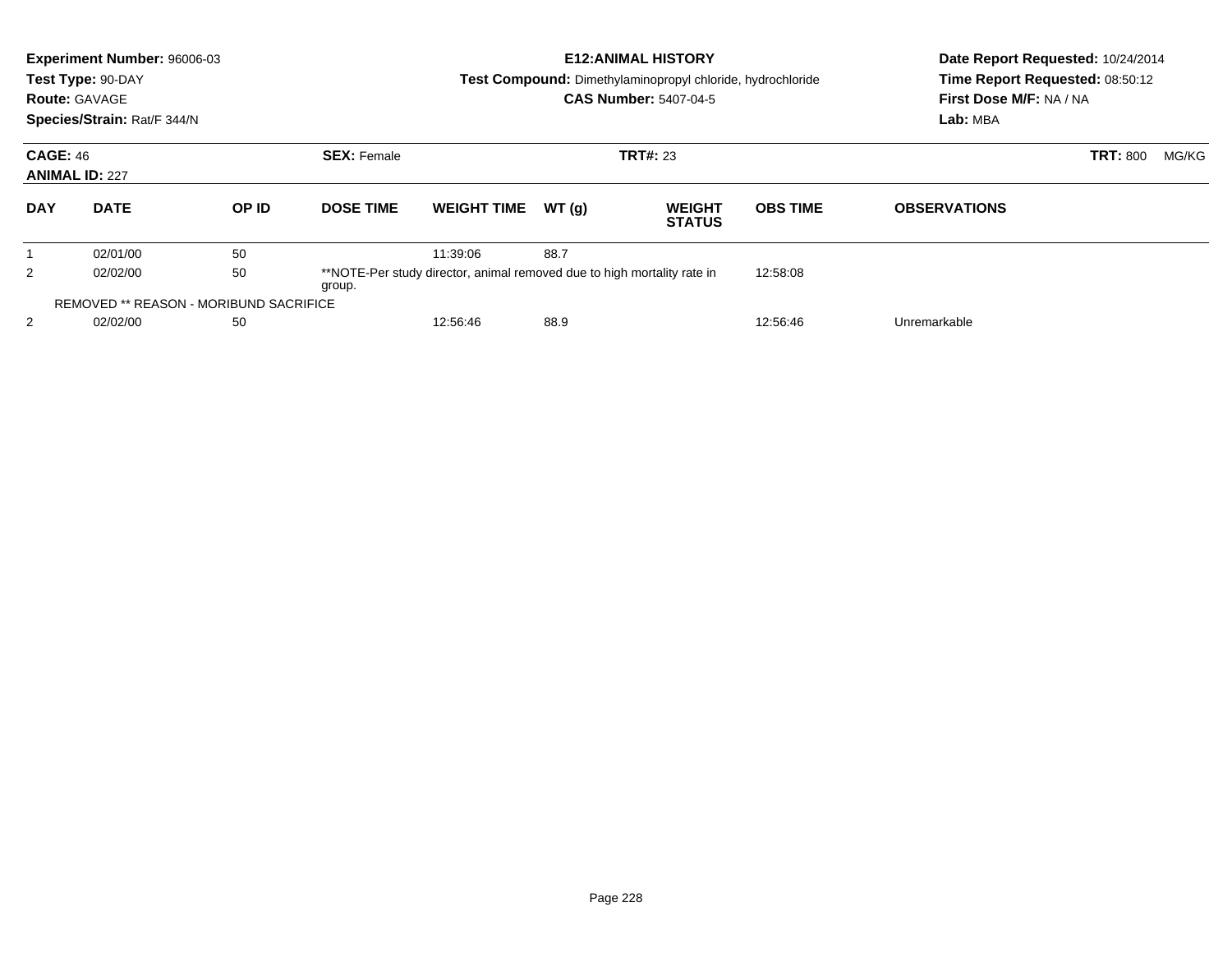| <b>Route: GAVAGE</b>                     | Experiment Number: 96006-03<br>Test Type: 90-DAY<br>Species/Strain: Rat/F 344/N |       |                    |                                              |       | <b>E12: ANIMAL HISTORY</b><br>Test Compound: Dimethylaminopropyl chloride, hydrochloride<br><b>CAS Number: 5407-04-5</b> | Date Report Requested: 10/24/2014<br>Time Report Requested: 08:50:12<br>First Dose M/F: NA / NA<br>Lab: MBA |                     |       |  |
|------------------------------------------|---------------------------------------------------------------------------------|-------|--------------------|----------------------------------------------|-------|--------------------------------------------------------------------------------------------------------------------------|-------------------------------------------------------------------------------------------------------------|---------------------|-------|--|
| <b>CAGE: 46</b><br><b>ANIMAL ID: 228</b> |                                                                                 |       | <b>SEX: Female</b> |                                              |       | <b>TRT#: 23</b>                                                                                                          |                                                                                                             | <b>TRT: 800</b>     | MG/KG |  |
| <b>DAY</b>                               | <b>DATE</b>                                                                     | OP ID | <b>DOSE TIME</b>   | <b>WEIGHT TIME</b>                           | WT(q) | <b>WEIGHT</b><br><b>STATUS</b>                                                                                           | <b>OBS TIME</b>                                                                                             | <b>OBSERVATIONS</b> |       |  |
|                                          | 02/01/00                                                                        | 50    |                    | 11:39:06                                     | 67.1  |                                                                                                                          |                                                                                                             |                     |       |  |
| $\overline{2}$                           | 50<br>02/02/00                                                                  |       |                    | **NOTE-Discharge from both eyes.<br>13:00:46 |       |                                                                                                                          |                                                                                                             |                     |       |  |
|                                          | <b>REMOVED ** REASON - NATURAL DEATH</b>                                        |       |                    |                                              |       |                                                                                                                          |                                                                                                             |                     |       |  |
| $\overline{2}$                           | 02/02/00<br>50                                                                  |       |                    | 64.9<br>12:56:46<br>12:56:46                 |       |                                                                                                                          | Nasal/Eye Discharge                                                                                         |                     |       |  |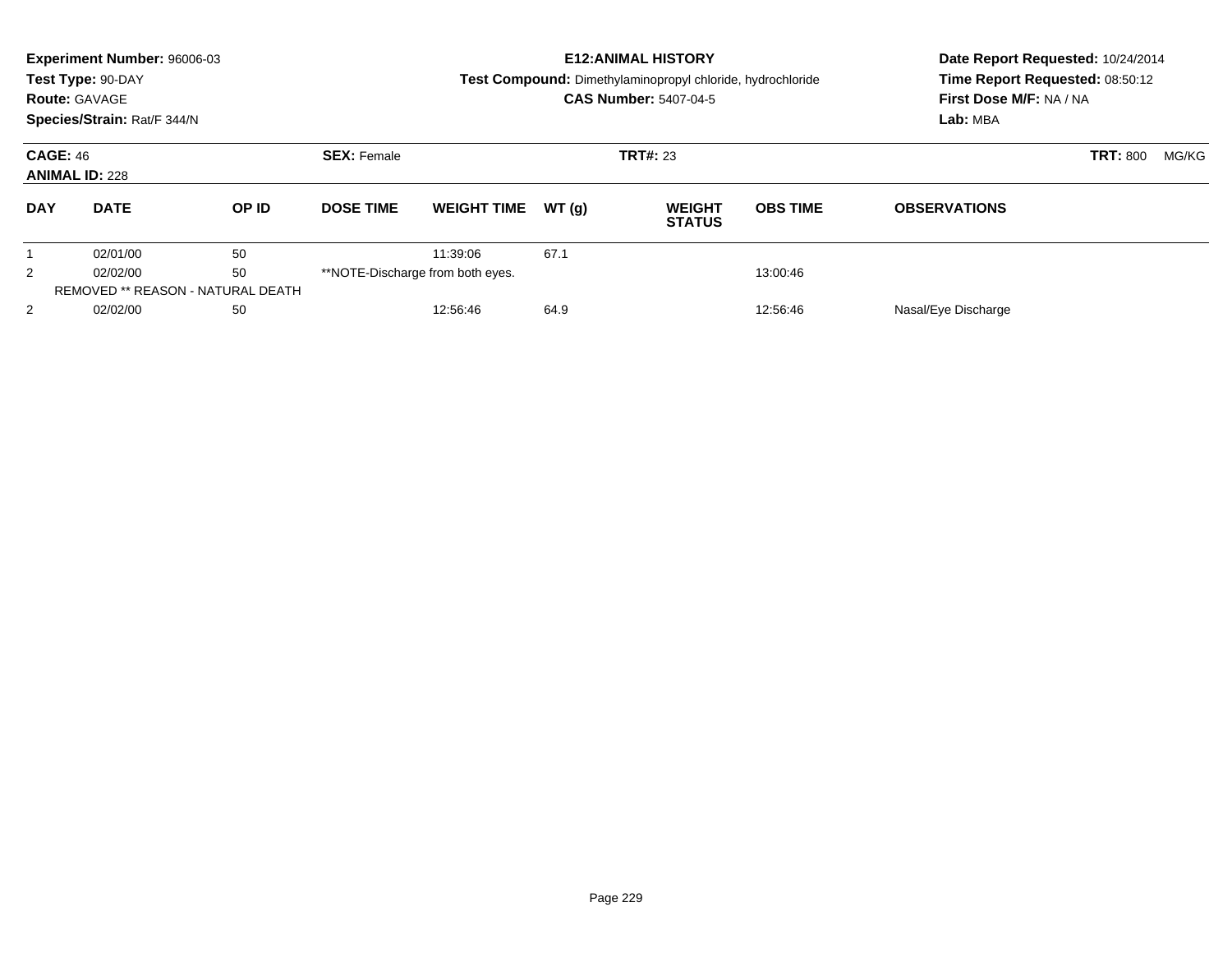| <b>Route: GAVAGE</b>                     | Experiment Number: 96006-03<br>Test Type: 90-DAY<br>Species/Strain: Rat/F 344/N |       |                    |                                              |       | <b>E12: ANIMAL HISTORY</b><br>Test Compound: Dimethylaminopropyl chloride, hydrochloride<br><b>CAS Number: 5407-04-5</b> | Date Report Requested: 10/24/2014<br>Time Report Requested: 08:50:12<br>First Dose M/F: NA / NA<br>Lab: MBA |                     |       |  |
|------------------------------------------|---------------------------------------------------------------------------------|-------|--------------------|----------------------------------------------|-------|--------------------------------------------------------------------------------------------------------------------------|-------------------------------------------------------------------------------------------------------------|---------------------|-------|--|
| <b>CAGE: 46</b><br><b>ANIMAL ID: 229</b> |                                                                                 |       | <b>SEX: Female</b> |                                              |       | <b>TRT#: 23</b>                                                                                                          |                                                                                                             | <b>TRT: 800</b>     | MG/KG |  |
| <b>DAY</b>                               | <b>DATE</b>                                                                     | OP ID | <b>DOSE TIME</b>   | <b>WEIGHT TIME</b>                           | WT(q) | <b>WEIGHT</b><br><b>STATUS</b>                                                                                           | <b>OBS TIME</b>                                                                                             | <b>OBSERVATIONS</b> |       |  |
|                                          | 02/01/00                                                                        | 50    |                    | 11:39:06                                     | 95.0  |                                                                                                                          |                                                                                                             |                     |       |  |
| $\overline{2}$                           | 50<br>02/02/00                                                                  |       |                    | **NOTE-Discharge from both eyes.<br>13:02:06 |       |                                                                                                                          |                                                                                                             |                     |       |  |
|                                          | <b>REMOVED ** REASON - NATURAL DEATH</b>                                        |       |                    |                                              |       |                                                                                                                          |                                                                                                             |                     |       |  |
| $\overline{2}$                           | 02/02/00<br>50                                                                  |       |                    | 92.5<br>12:56:46<br>12:56:46                 |       |                                                                                                                          | Nasal/Eye Discharge                                                                                         |                     |       |  |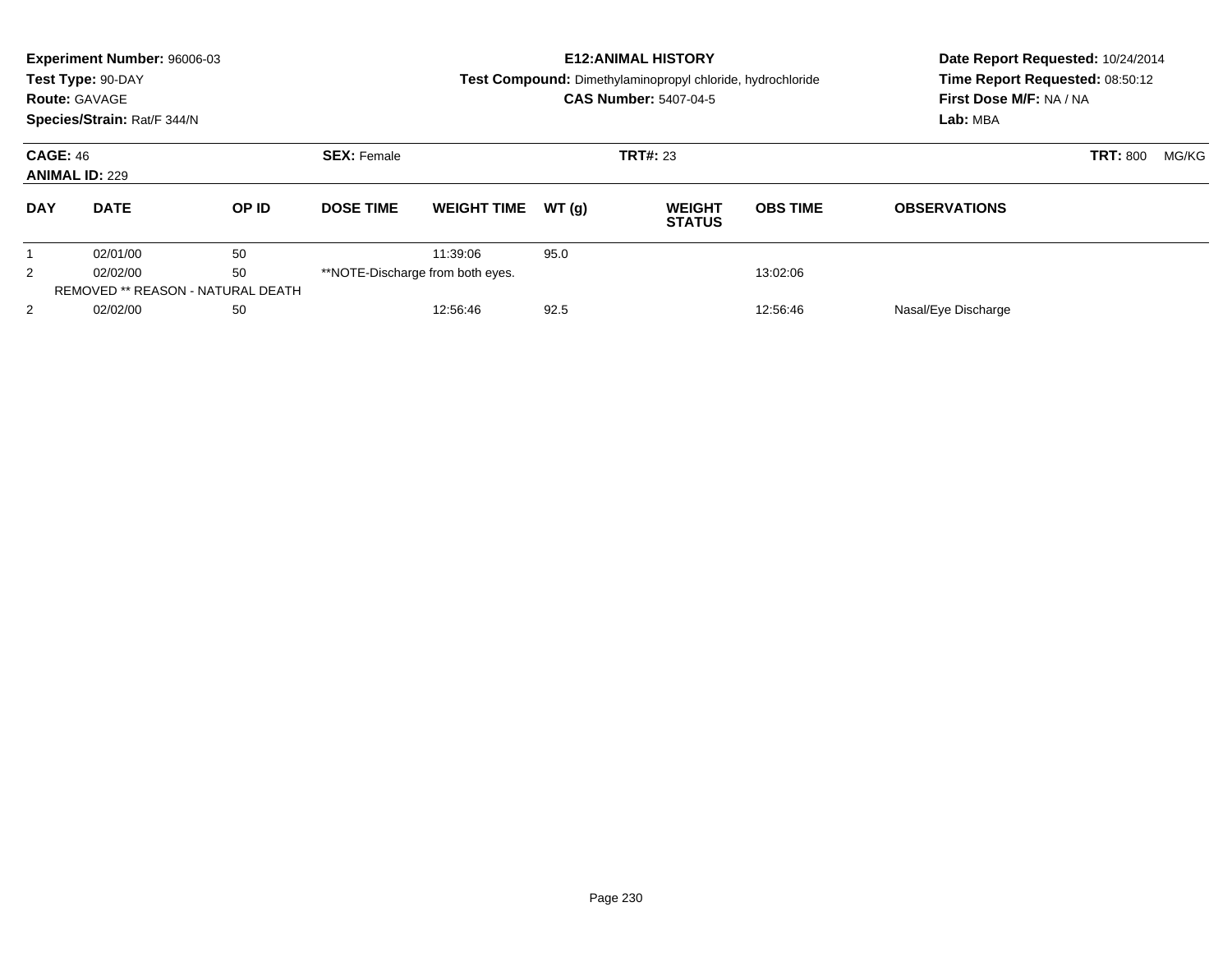| <b>Route: GAVAGE</b> | Experiment Number: 96006-03<br>Test Type: 90-DAY<br>Species/Strain: Rat/F 344/N |       |                    |                                              |       | <b>E12: ANIMAL HISTORY</b><br>Test Compound: Dimethylaminopropyl chloride, hydrochloride<br><b>CAS Number: 5407-04-5</b> | Date Report Requested: 10/24/2014<br>Time Report Requested: 08:50:12<br>First Dose M/F: NA / NA<br>Lab: MBA |                     |                 |       |
|----------------------|---------------------------------------------------------------------------------|-------|--------------------|----------------------------------------------|-------|--------------------------------------------------------------------------------------------------------------------------|-------------------------------------------------------------------------------------------------------------|---------------------|-----------------|-------|
| <b>CAGE: 46</b>      | <b>ANIMAL ID: 230</b>                                                           |       | <b>SEX: Female</b> | <b>TRT#: 23</b>                              |       |                                                                                                                          |                                                                                                             |                     | <b>TRT: 800</b> | MG/KG |
| <b>DAY</b>           | <b>DATE</b>                                                                     | OP ID | <b>DOSE TIME</b>   | <b>WEIGHT TIME</b>                           | WT(q) | <b>WEIGHT</b><br><b>STATUS</b>                                                                                           | <b>OBS TIME</b>                                                                                             | <b>OBSERVATIONS</b> |                 |       |
|                      | 02/01/00                                                                        | 50    |                    | 11:39:06                                     | 83.3  |                                                                                                                          |                                                                                                             |                     |                 |       |
| $\overline{2}$       | 50<br>02/02/00                                                                  |       |                    | **NOTE-Discharge from both eyes.<br>13:04:04 |       |                                                                                                                          |                                                                                                             |                     |                 |       |
|                      | <b>REMOVED ** REASON - NATURAL DEATH</b>                                        |       |                    |                                              |       |                                                                                                                          |                                                                                                             |                     |                 |       |
| $\overline{2}$       | 02/02/00<br>50                                                                  |       |                    | 79.4<br>12:56:46<br>12:56:46                 |       |                                                                                                                          | Nasal/Eye Discharge                                                                                         |                     |                 |       |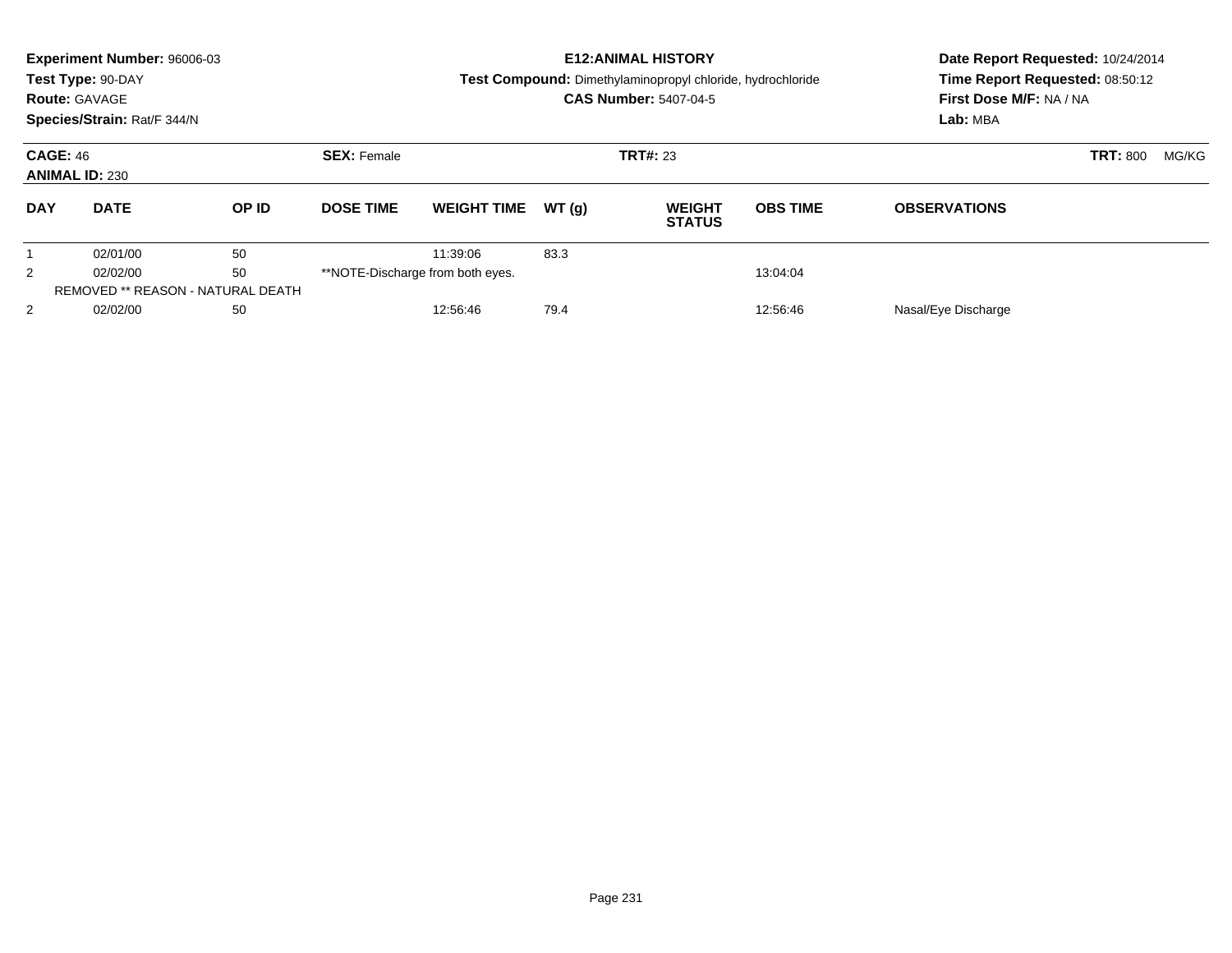|                                          | Experiment Number: 96006-03<br>Test Type: 90-DAY<br><b>Route: GAVAGE</b><br>Species/Strain: Rat/F 344/N |       |                                       |                    |       | <b>E12: ANIMAL HISTORY</b><br>Test Compound: Dimethylaminopropyl chloride, hydrochloride<br><b>CAS Number: 5407-04-5</b> | Date Report Requested: 10/24/2014<br>Time Report Requested: 08:50:12<br>First Dose M/F: NA / NA<br>Lab: MBA |                     |                           |
|------------------------------------------|---------------------------------------------------------------------------------------------------------|-------|---------------------------------------|--------------------|-------|--------------------------------------------------------------------------------------------------------------------------|-------------------------------------------------------------------------------------------------------------|---------------------|---------------------------|
| <b>CAGE: 47</b><br><b>ANIMAL ID: 231</b> |                                                                                                         |       | <b>SEX: Female</b><br><b>TRT#: 24</b> |                    |       |                                                                                                                          |                                                                                                             |                     | <b>TRT: 1000</b><br>MG/KG |
| <b>DAY</b>                               | <b>DATE</b>                                                                                             | OP ID | <b>DOSE TIME</b>                      | <b>WEIGHT TIME</b> | WT(q) | <b>WEIGHT</b><br><b>STATUS</b>                                                                                           | <b>OBS TIME</b>                                                                                             | <b>OBSERVATIONS</b> |                           |
|                                          | 02/01/00                                                                                                | 50    |                                       | 11:28:28           | 76.7  |                                                                                                                          |                                                                                                             |                     |                           |
| $\overline{2}$                           | 50<br>02/02/00                                                                                          |       | **NOTE-Discarge from both eyes.       |                    |       |                                                                                                                          | 12:31:14                                                                                                    |                     |                           |
|                                          | <b>REMOVED ** REASON - NATURAL DEATH</b>                                                                |       |                                       |                    |       |                                                                                                                          |                                                                                                             |                     |                           |
| $\overline{2}$                           | 02/02/00                                                                                                | 50    |                                       | 12:29:32           | 75.0  |                                                                                                                          | 12:29:32                                                                                                    | Nasal/Eye Discharge |                           |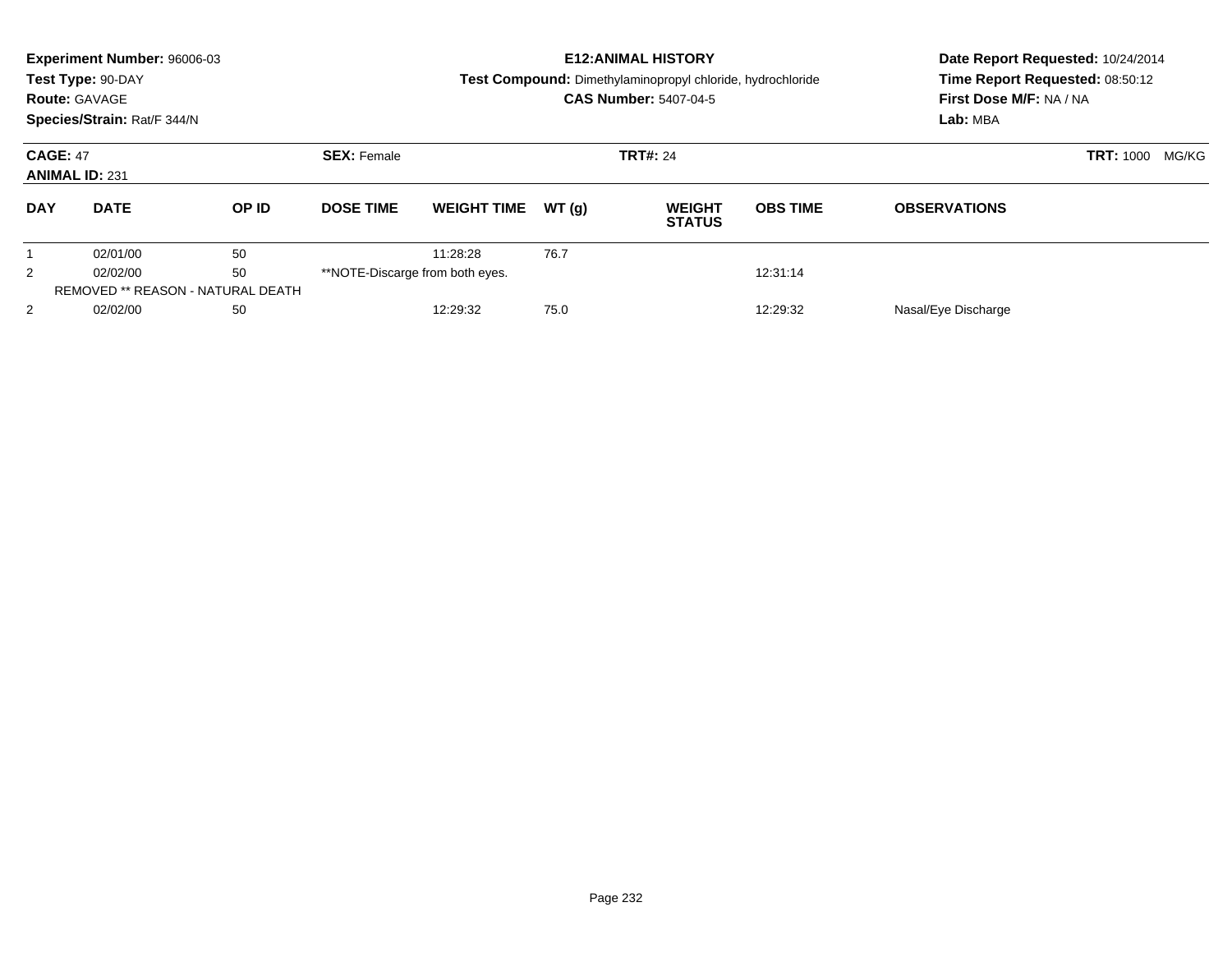| <b>Route: GAVAGE</b>                     | Experiment Number: 96006-03<br>Test Type: 90-DAY<br>Species/Strain: Rat/F 344/N |                                  |                                       |                              |          | <b>E12: ANIMAL HISTORY</b><br>Test Compound: Dimethylaminopropyl chloride, hydrochloride<br><b>CAS Number: 5407-04-5</b> | Date Report Requested: 10/24/2014<br>Time Report Requested: 08:50:12<br>First Dose M/F: NA / NA<br>Lab: MBA |                     |                           |
|------------------------------------------|---------------------------------------------------------------------------------|----------------------------------|---------------------------------------|------------------------------|----------|--------------------------------------------------------------------------------------------------------------------------|-------------------------------------------------------------------------------------------------------------|---------------------|---------------------------|
| <b>CAGE: 47</b><br><b>ANIMAL ID: 232</b> |                                                                                 |                                  | <b>SEX: Female</b><br><b>TRT#: 24</b> |                              |          |                                                                                                                          |                                                                                                             |                     | <b>TRT: 1000</b><br>MG/KG |
| <b>DAY</b>                               | <b>DATE</b>                                                                     | OP ID                            | <b>DOSE TIME</b>                      | <b>WEIGHT TIME</b>           | WT(q)    | <b>WEIGHT</b><br><b>STATUS</b>                                                                                           | <b>OBS TIME</b>                                                                                             | <b>OBSERVATIONS</b> |                           |
|                                          | 02/01/00                                                                        | 50                               |                                       | 11:28:28                     | 85.7     |                                                                                                                          |                                                                                                             |                     |                           |
| 50<br>2<br>02/02/00                      |                                                                                 | **NOTE-Discharge from both eyes. |                                       |                              | 12:33:36 |                                                                                                                          |                                                                                                             |                     |                           |
|                                          | <b>REMOVED ** REASON - NATURAL DEATH</b>                                        |                                  |                                       |                              |          |                                                                                                                          |                                                                                                             |                     |                           |
| 2                                        | 02/02/00<br>50                                                                  |                                  |                                       | 84.1<br>12:29:32<br>12:29:32 |          | Nasal/Eye Discharge                                                                                                      |                                                                                                             |                     |                           |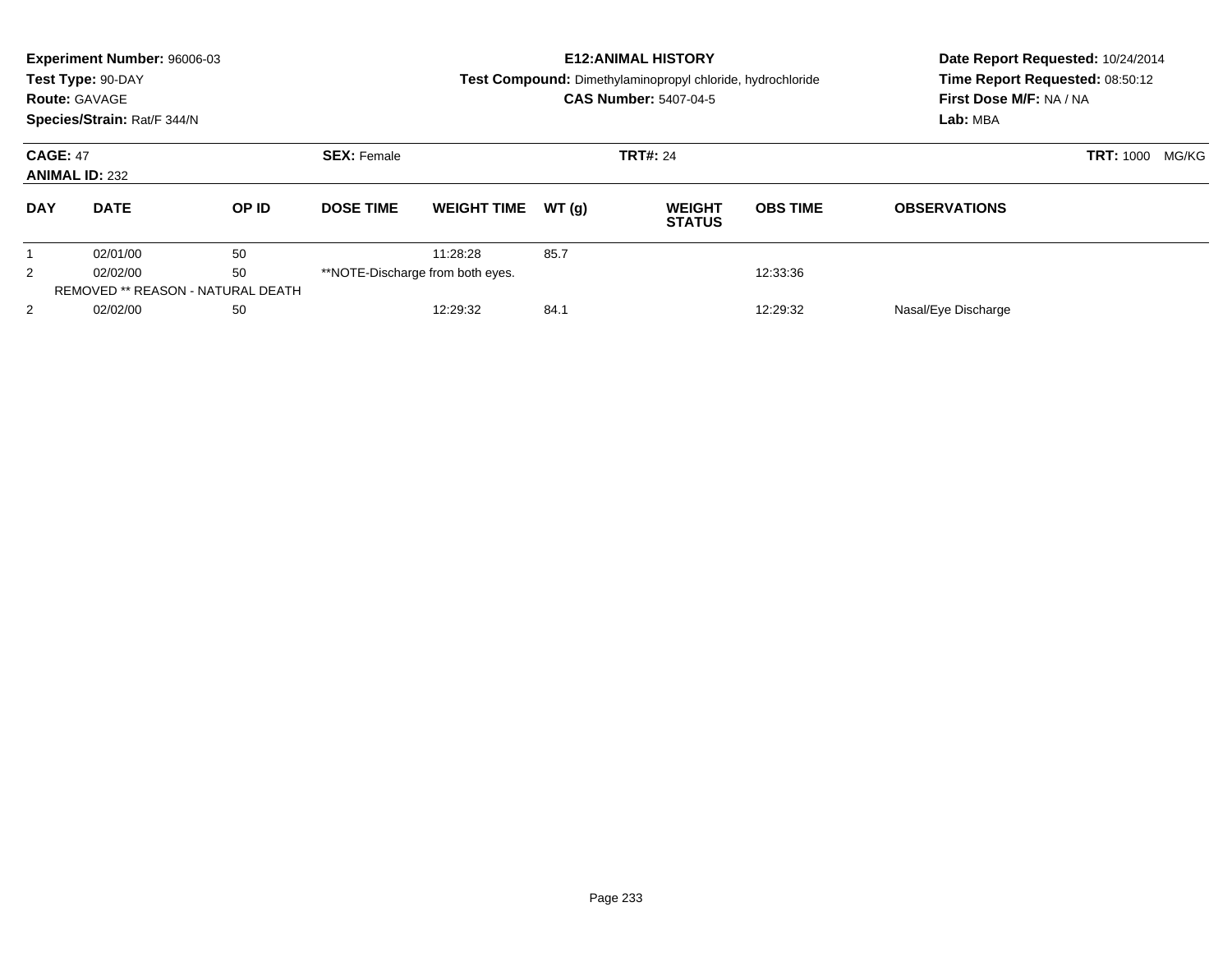| <b>Route: GAVAGE</b>                     | Experiment Number: 96006-03<br>Test Type: 90-DAY<br>Species/Strain: Rat/F 344/N |       |                                       |                              |       | <b>E12: ANIMAL HISTORY</b><br>Test Compound: Dimethylaminopropyl chloride, hydrochloride<br><b>CAS Number: 5407-04-5</b> | Date Report Requested: 10/24/2014<br>Time Report Requested: 08:50:12<br>First Dose M/F: NA / NA<br>Lab: MBA |                     |                           |
|------------------------------------------|---------------------------------------------------------------------------------|-------|---------------------------------------|------------------------------|-------|--------------------------------------------------------------------------------------------------------------------------|-------------------------------------------------------------------------------------------------------------|---------------------|---------------------------|
| <b>CAGE: 47</b><br><b>ANIMAL ID: 233</b> |                                                                                 |       | <b>SEX: Female</b><br><b>TRT#: 24</b> |                              |       |                                                                                                                          |                                                                                                             |                     | <b>TRT: 1000</b><br>MG/KG |
| <b>DAY</b>                               | <b>DATE</b>                                                                     | OP ID | <b>DOSE TIME</b>                      | <b>WEIGHT TIME</b>           | WT(q) | <b>WEIGHT</b><br><b>STATUS</b>                                                                                           | <b>OBS TIME</b>                                                                                             | <b>OBSERVATIONS</b> |                           |
|                                          | 02/01/00                                                                        | 50    |                                       | 11:28:28                     | 82.3  |                                                                                                                          |                                                                                                             |                     |                           |
| 50<br>2<br>02/02/00                      |                                                                                 |       | **NOTE-Discharge from both eyes.      |                              |       | 12:35:20                                                                                                                 |                                                                                                             |                     |                           |
|                                          | <b>REMOVED ** REASON - NATURAL DEATH</b>                                        |       |                                       |                              |       |                                                                                                                          |                                                                                                             |                     |                           |
| 2                                        | 02/02/00<br>50                                                                  |       |                                       | 79.6<br>12:29:32<br>12:29:32 |       | Nasal/Eye Discharge                                                                                                      |                                                                                                             |                     |                           |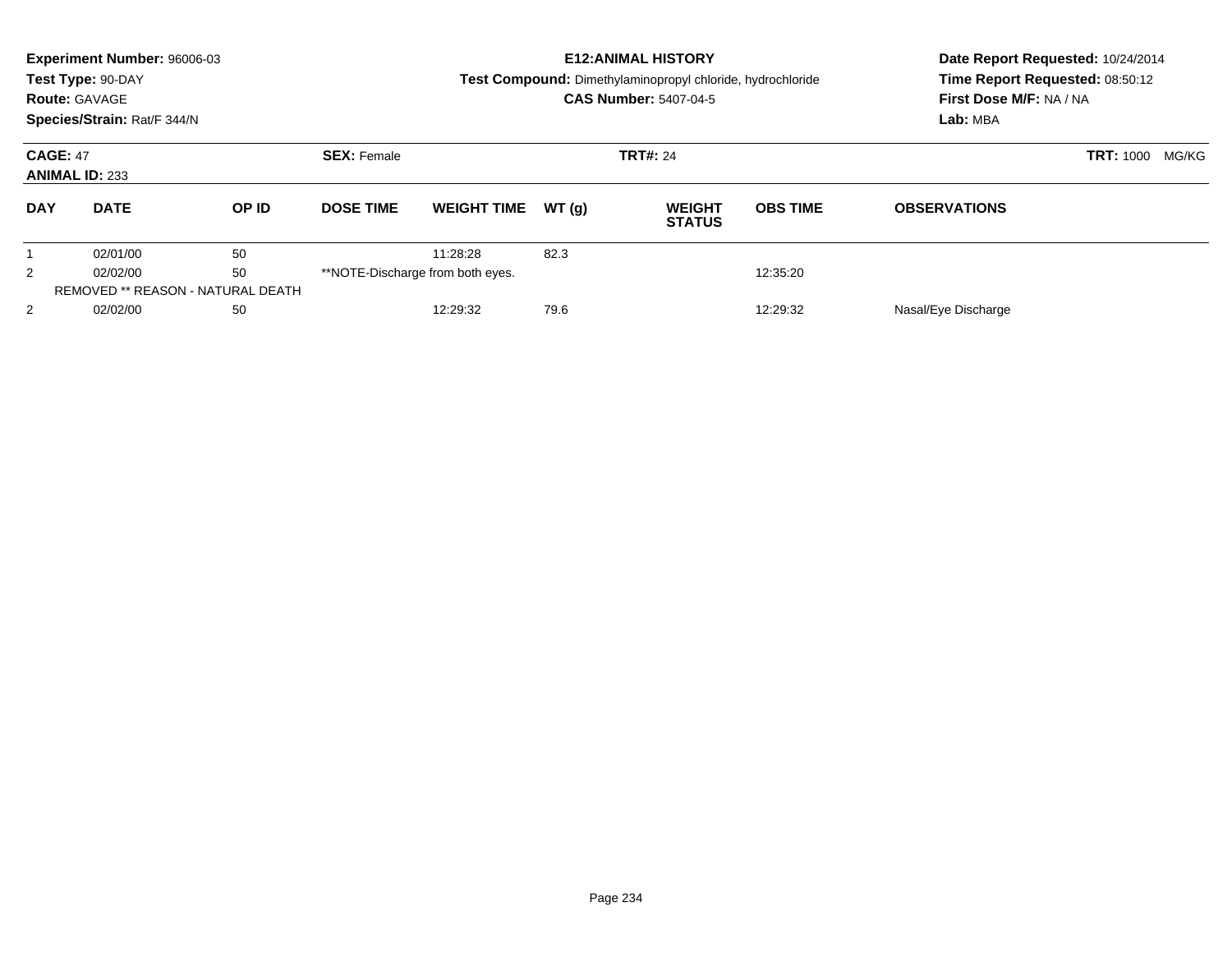| <b>Route: GAVAGE</b>                     | Experiment Number: 96006-03<br>Test Type: 90-DAY<br>Species/Strain: Rat/F 344/N |       |                                       |                              |       | <b>E12: ANIMAL HISTORY</b><br>Test Compound: Dimethylaminopropyl chloride, hydrochloride<br><b>CAS Number: 5407-04-5</b> | Date Report Requested: 10/24/2014<br>Time Report Requested: 08:50:12<br>First Dose M/F: NA / NA<br>Lab: MBA |                           |  |
|------------------------------------------|---------------------------------------------------------------------------------|-------|---------------------------------------|------------------------------|-------|--------------------------------------------------------------------------------------------------------------------------|-------------------------------------------------------------------------------------------------------------|---------------------------|--|
| <b>CAGE: 47</b><br><b>ANIMAL ID: 234</b> |                                                                                 |       | <b>SEX: Female</b><br><b>TRT#: 24</b> |                              |       |                                                                                                                          |                                                                                                             | <b>TRT: 1000</b><br>MG/KG |  |
| <b>DAY</b>                               | <b>DATE</b>                                                                     | OP ID | <b>DOSE TIME</b>                      | <b>WEIGHT TIME</b>           | WT(q) | <b>WEIGHT</b><br><b>STATUS</b>                                                                                           | <b>OBS TIME</b>                                                                                             | <b>OBSERVATIONS</b>       |  |
|                                          | 02/01/00                                                                        | 50    |                                       | 11:28:28                     | 75.3  |                                                                                                                          |                                                                                                             |                           |  |
| 2                                        | 50<br>02/02/00                                                                  |       | **NOTE-Discharge from both eyes.      |                              |       | 12:36:20                                                                                                                 |                                                                                                             |                           |  |
|                                          | <b>REMOVED ** REASON - NATURAL DEATH</b>                                        |       |                                       |                              |       |                                                                                                                          |                                                                                                             |                           |  |
| 2                                        | 02/02/00<br>50                                                                  |       |                                       | 74.9<br>12:29:32<br>12:29:32 |       |                                                                                                                          |                                                                                                             | Nasal/Eye Discharge       |  |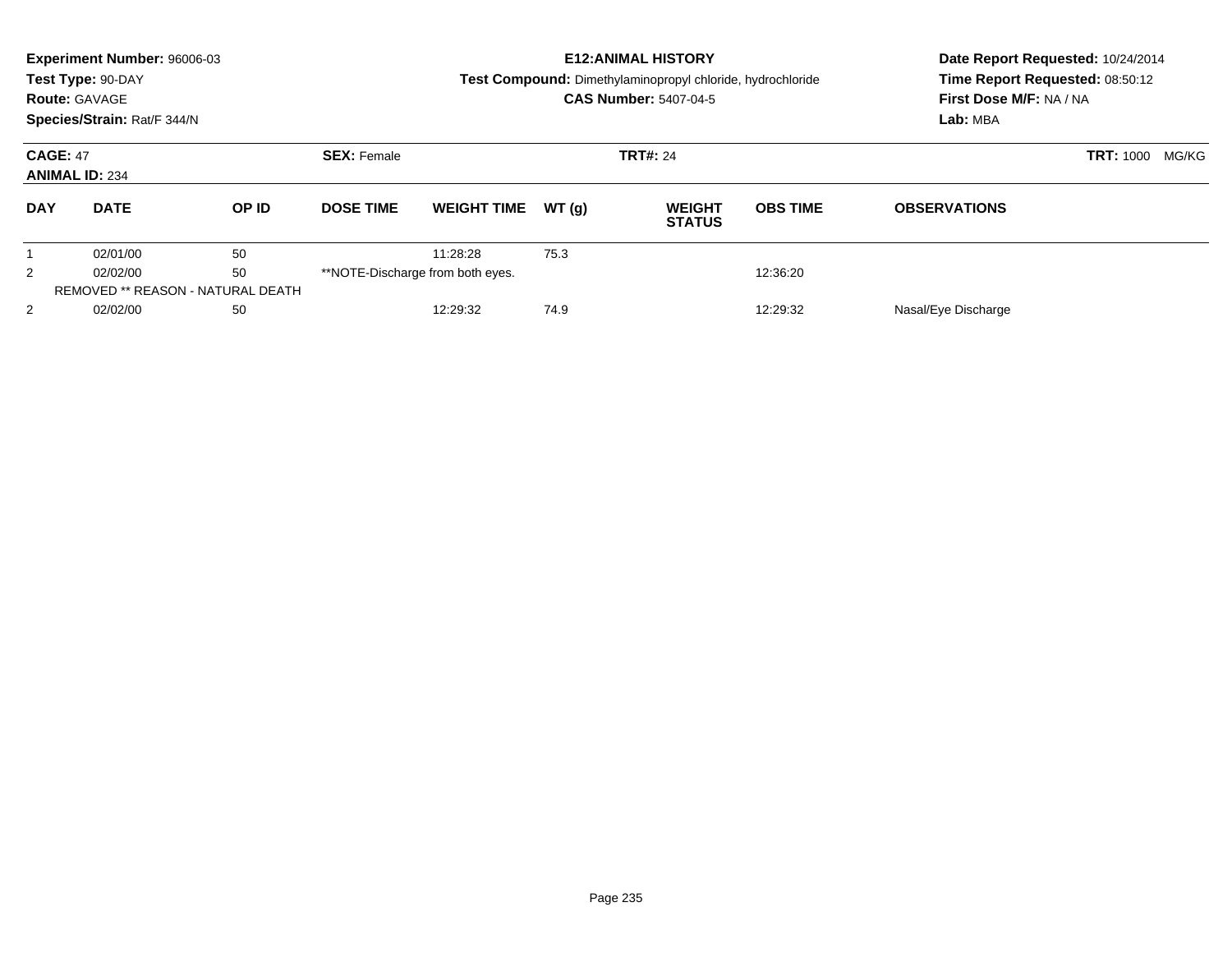| <b>Route: GAVAGE</b>                                    | Experiment Number: 96006-03<br>Test Type: 90-DAY<br>Species/Strain: Rat/F 344/N |       |                                       |                    |          | <b>E12: ANIMAL HISTORY</b><br>Test Compound: Dimethylaminopropyl chloride, hydrochloride<br><b>CAS Number: 5407-04-5</b> | Date Report Requested: 10/24/2014<br>Time Report Requested: 08:50:12<br>First Dose M/F: NA / NA<br>Lab: MBA |                           |  |
|---------------------------------------------------------|---------------------------------------------------------------------------------|-------|---------------------------------------|--------------------|----------|--------------------------------------------------------------------------------------------------------------------------|-------------------------------------------------------------------------------------------------------------|---------------------------|--|
| <b>CAGE: 47</b><br><b>ANIMAL ID: 235</b>                |                                                                                 |       | <b>SEX: Female</b><br><b>TRT#: 24</b> |                    |          |                                                                                                                          |                                                                                                             | <b>TRT: 1000</b><br>MG/KG |  |
| <b>DAY</b>                                              | <b>DATE</b>                                                                     | OP ID | <b>DOSE TIME</b>                      | <b>WEIGHT TIME</b> | WT(q)    | <b>WEIGHT</b><br><b>STATUS</b>                                                                                           | <b>OBS TIME</b>                                                                                             | <b>OBSERVATIONS</b>       |  |
|                                                         | 02/01/00                                                                        | 50    |                                       | 11:28:28           | 75.0     |                                                                                                                          |                                                                                                             |                           |  |
| 50<br>2<br>02/02/00<br>**NOTE-Discharge from both eyes. |                                                                                 |       |                                       |                    | 12:37:36 |                                                                                                                          |                                                                                                             |                           |  |
|                                                         | <b>REMOVED ** REASON - NATURAL DEATH</b>                                        |       |                                       |                    |          |                                                                                                                          |                                                                                                             |                           |  |
| 2                                                       | 02/02/00                                                                        | 50    |                                       | 12:29:32           | 73.0     |                                                                                                                          | 12:29:32                                                                                                    | Nasal/Eye Discharge       |  |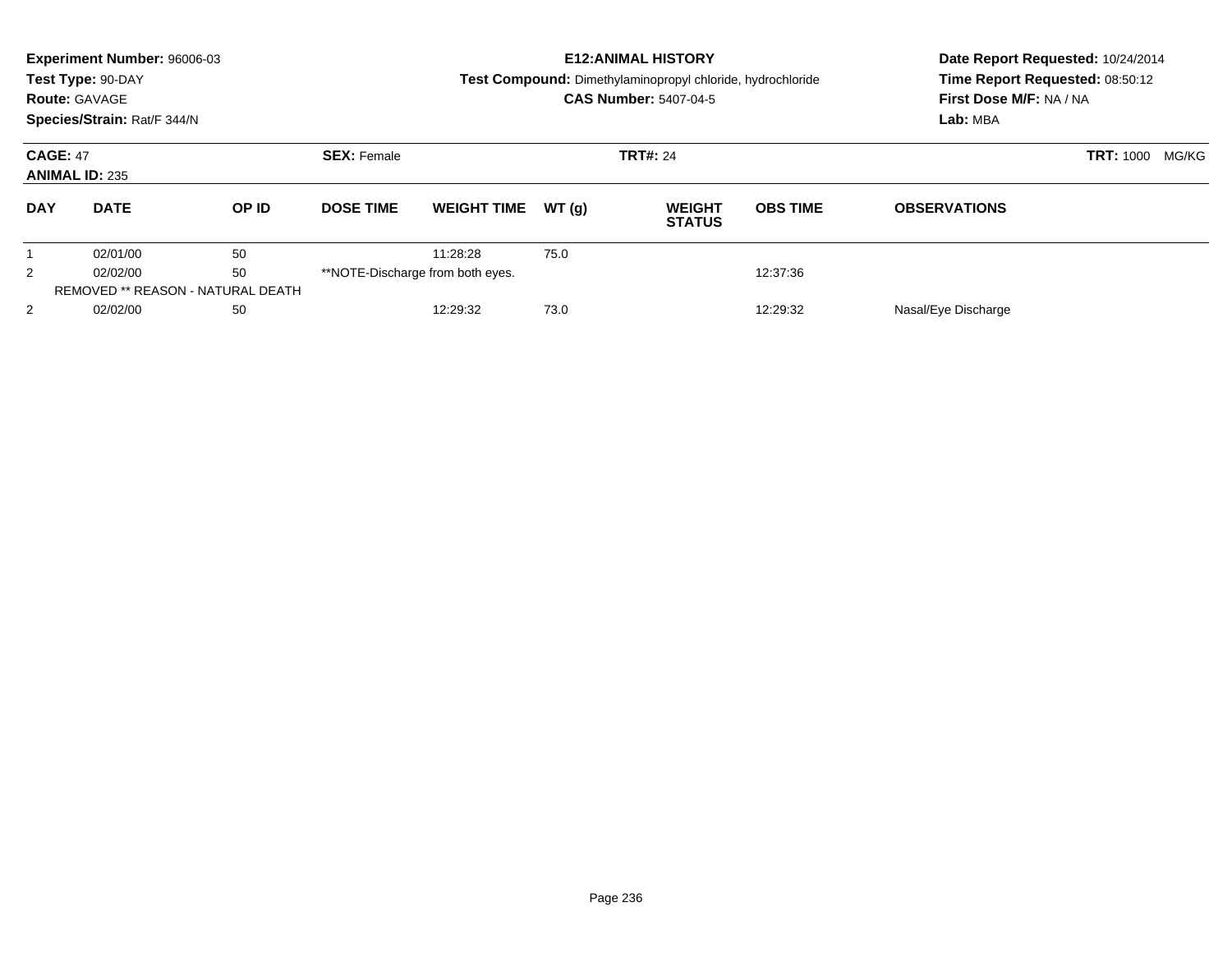|                                                                                                          | Experiment Number: 96006-03<br>Test Type: 90-DAY<br><b>Route: GAVAGE</b><br>Species/Strain: Rat/F 344/N |       |                    |                    |       | <b>E12: ANIMAL HISTORY</b><br><b>Test Compound:</b> Dimethylaminopropyl chloride, hydrochloride<br><b>CAS Number: 5407-04-5</b> | Date Report Requested: 10/24/2014<br>Time Report Requested: 08:50:12<br>First Dose M/F: NA / NA<br>Lab: MBA |                           |  |  |
|----------------------------------------------------------------------------------------------------------|---------------------------------------------------------------------------------------------------------|-------|--------------------|--------------------|-------|---------------------------------------------------------------------------------------------------------------------------------|-------------------------------------------------------------------------------------------------------------|---------------------------|--|--|
| <b>CAGE: 48</b>                                                                                          | <b>ANIMAL ID: 236</b>                                                                                   |       | <b>SEX: Female</b> |                    |       | <b>TRT#: 24</b>                                                                                                                 |                                                                                                             | <b>TRT: 1000</b><br>MG/KG |  |  |
| <b>DAY</b>                                                                                               | <b>DATE</b>                                                                                             | OP ID | <b>DOSE TIME</b>   | <b>WEIGHT TIME</b> | WT(q) | <b>WEIGHT</b><br><b>STATUS</b>                                                                                                  | <b>OBS TIME</b>                                                                                             | <b>OBSERVATIONS</b>       |  |  |
|                                                                                                          | 02/01/00                                                                                                | 50    |                    | 11:29:56           | 104.3 |                                                                                                                                 |                                                                                                             |                           |  |  |
| 2<br>50<br>02/02/00<br>**NOTE-Per studt director, animal removed due to high mortality rate in<br>group. |                                                                                                         |       |                    |                    |       |                                                                                                                                 | 12:45:10                                                                                                    |                           |  |  |
|                                                                                                          | <b>REMOVED ** REASON - MORIBUND SACRIFICE</b>                                                           |       |                    |                    |       |                                                                                                                                 |                                                                                                             |                           |  |  |
| 2                                                                                                        | 02/02/00<br>50                                                                                          |       |                    | 12:39:04<br>107.2  |       |                                                                                                                                 | 12:39:04                                                                                                    | Unremarkable              |  |  |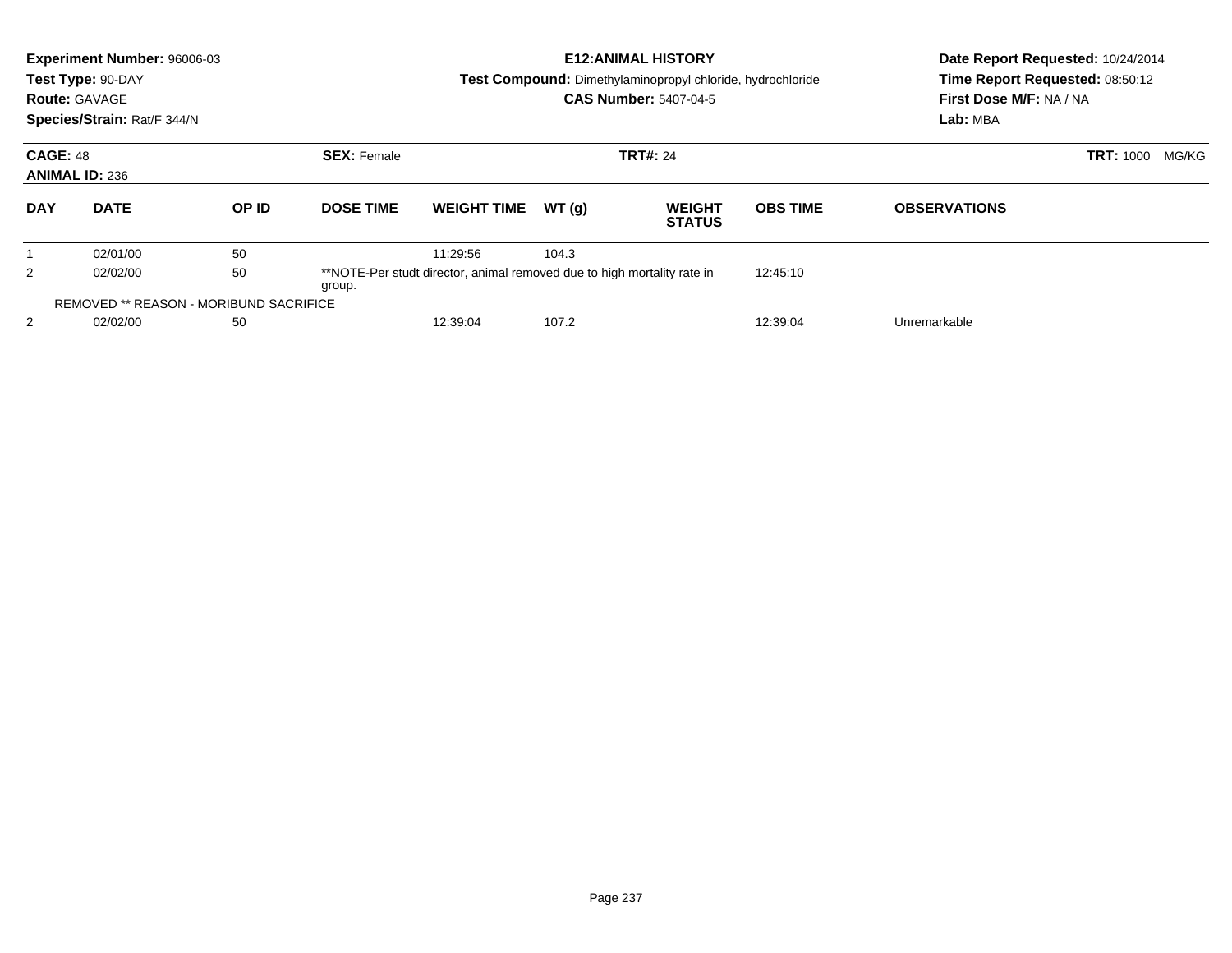|                 | Experiment Number: 96006-03<br>Test Type: 90-DAY<br><b>Route: GAVAGE</b><br>Species/Strain: Rat/F 344/N |       |                                       |                                  |       | <b>E12: ANIMAL HISTORY</b><br>Test Compound: Dimethylaminopropyl chloride, hydrochloride<br><b>CAS Number: 5407-04-5</b> | Date Report Requested: 10/24/2014<br>Time Report Requested: 08:50:12<br>First Dose M/F: NA / NA<br>Lab: MBA |                     |  |
|-----------------|---------------------------------------------------------------------------------------------------------|-------|---------------------------------------|----------------------------------|-------|--------------------------------------------------------------------------------------------------------------------------|-------------------------------------------------------------------------------------------------------------|---------------------|--|
| <b>CAGE: 48</b> | <b>ANIMAL ID: 237</b>                                                                                   |       | <b>SEX: Female</b><br><b>TRT#: 24</b> |                                  |       |                                                                                                                          | <b>TRT: 1000</b><br>MG/KG                                                                                   |                     |  |
| <b>DAY</b>      | <b>DATE</b>                                                                                             | OP ID | <b>DOSE TIME</b>                      | <b>WEIGHT TIME</b>               | WT(q) | <b>WEIGHT</b><br><b>STATUS</b>                                                                                           | <b>OBS TIME</b>                                                                                             | <b>OBSERVATIONS</b> |  |
|                 | 02/01/00                                                                                                | 50    |                                       | 11:29:56                         | 95.7  |                                                                                                                          |                                                                                                             |                     |  |
| $\overline{2}$  | 50<br>02/02/00                                                                                          |       |                                       | **NOTE-Discharge from both eyes. |       |                                                                                                                          | 12:40:52                                                                                                    |                     |  |
|                 | <b>REMOVED ** REASON - NATURAL DEATH</b>                                                                |       |                                       |                                  |       |                                                                                                                          |                                                                                                             |                     |  |
| $\overline{2}$  | 02/02/00                                                                                                | 50    |                                       | 12:39:04                         | 89.1  |                                                                                                                          | 12:39:04                                                                                                    | Nasal/Eye Discharge |  |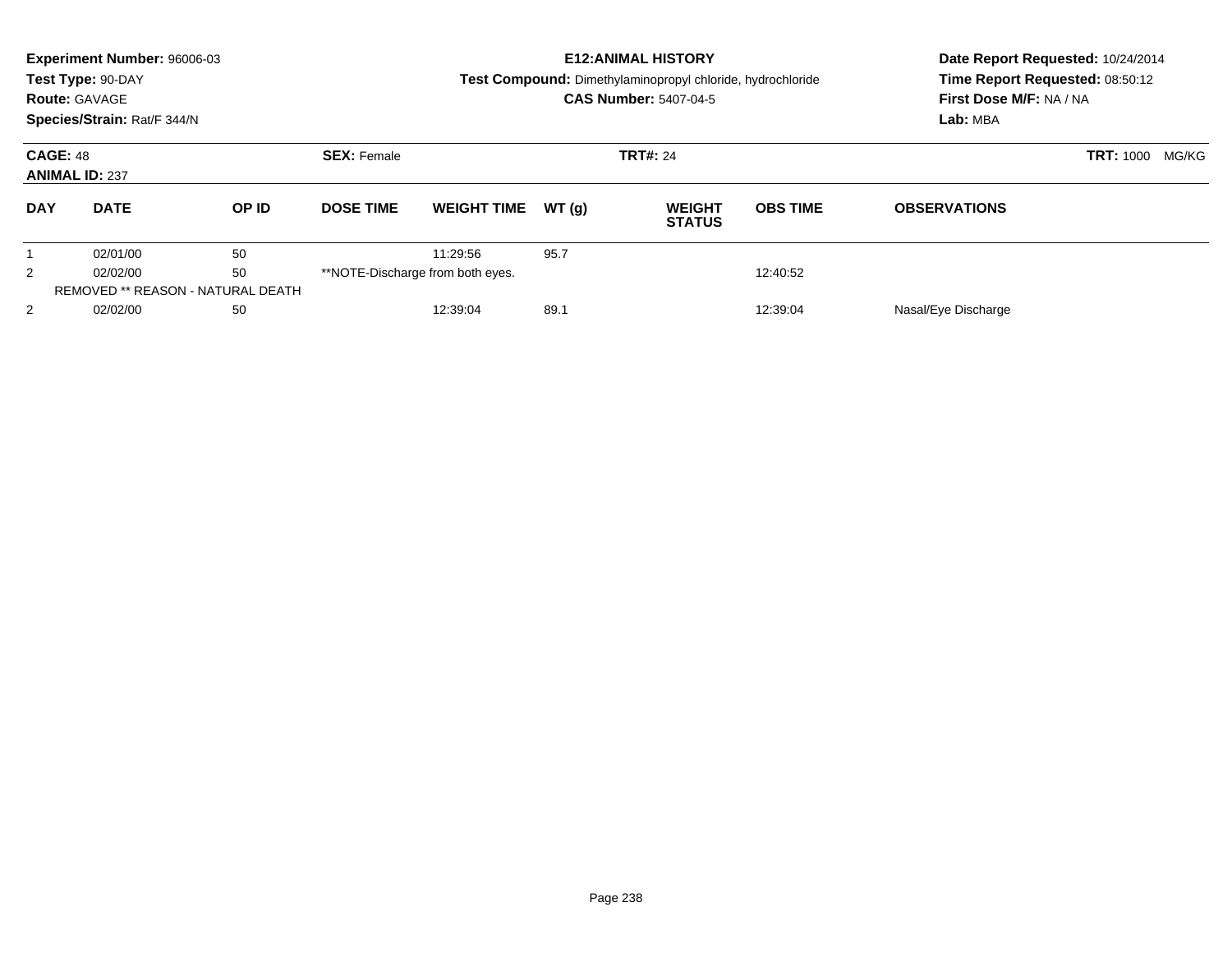|                                                                                                           | <b>Experiment Number: 96006-03</b><br>Test Type: 90-DAY<br><b>Route: GAVAGE</b><br>Species/Strain: Rat/F 344/N |       |                    |                    |       | <b>E12:ANIMAL HISTORY</b><br>Test Compound: Dimethylaminopropyl chloride, hydrochloride<br><b>CAS Number: 5407-04-5</b> | Date Report Requested: 10/24/2014<br>Time Report Requested: 08:50:12<br>First Dose M/F: NA / NA<br>Lab: MBA |                     |       |  |
|-----------------------------------------------------------------------------------------------------------|----------------------------------------------------------------------------------------------------------------|-------|--------------------|--------------------|-------|-------------------------------------------------------------------------------------------------------------------------|-------------------------------------------------------------------------------------------------------------|---------------------|-------|--|
| <b>CAGE: 48</b>                                                                                           | <b>ANIMAL ID: 238</b>                                                                                          |       | <b>SEX: Female</b> |                    |       | <b>TRT#: 24</b>                                                                                                         |                                                                                                             | <b>TRT: 1000</b>    | MG/KG |  |
| <b>DAY</b>                                                                                                | <b>DATE</b>                                                                                                    | OP ID | <b>DOSE TIME</b>   | <b>WEIGHT TIME</b> | WT(q) | <b>WEIGHT</b><br><b>STATUS</b>                                                                                          | <b>OBS TIME</b>                                                                                             | <b>OBSERVATIONS</b> |       |  |
|                                                                                                           | 02/01/00                                                                                                       | 50    |                    | 11:29:56           | 97.7  |                                                                                                                         |                                                                                                             |                     |       |  |
| 50<br>2<br>02/02/00<br>**NOTE-Per study director, animal re4moved due to high mortality rate in<br>group. |                                                                                                                |       |                    |                    |       | 12:43:54                                                                                                                |                                                                                                             |                     |       |  |
|                                                                                                           | REMOVED ** REASON - MORIBUND SACRIFICE                                                                         |       |                    |                    |       |                                                                                                                         |                                                                                                             |                     |       |  |
| 2                                                                                                         | 50<br>02/02/00                                                                                                 |       |                    | 97.9<br>12:39:04   |       |                                                                                                                         | 12:39:04                                                                                                    | Unremarkable        |       |  |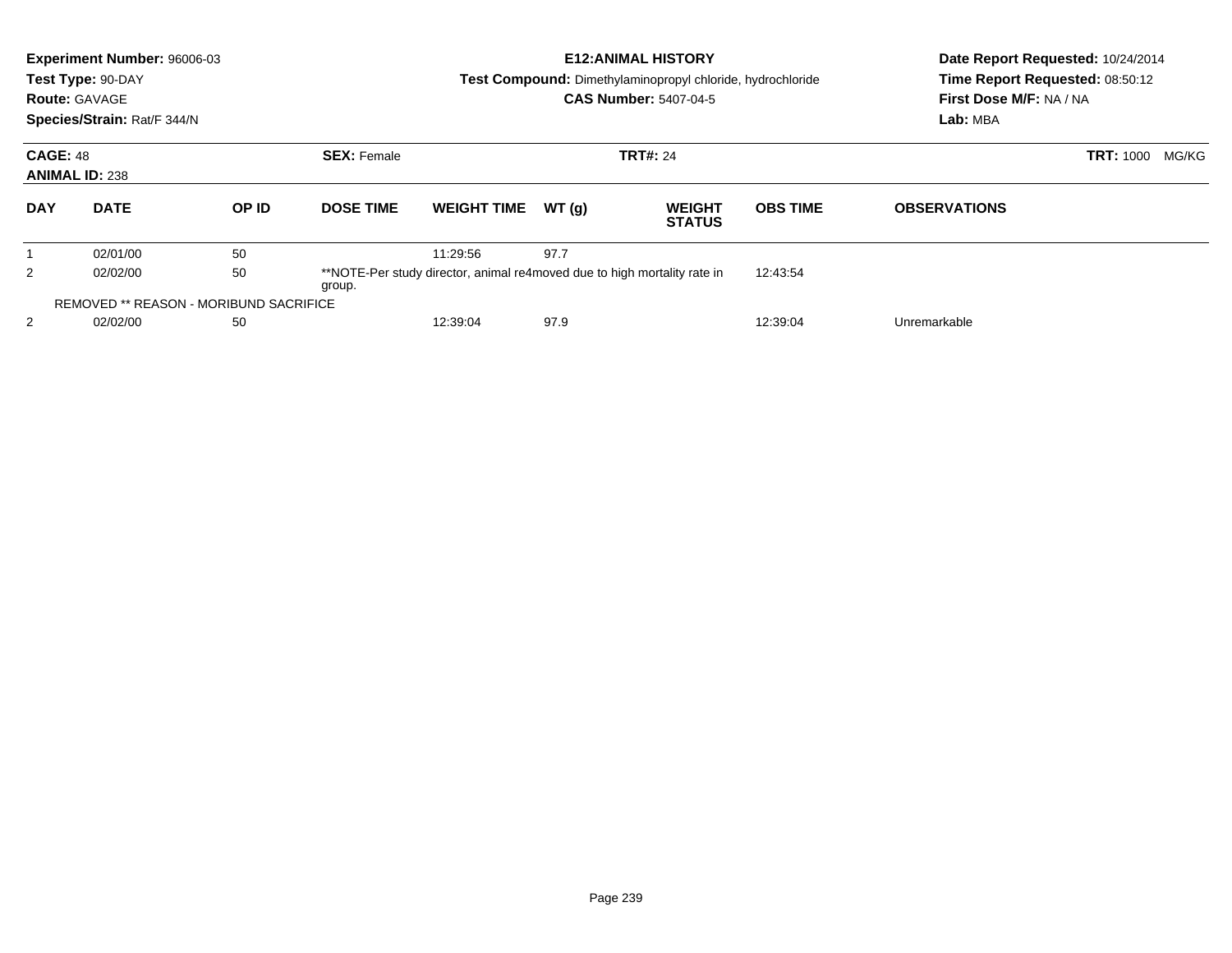|                 | Experiment Number: 96006-03<br>Test Type: 90-DAY<br><b>Route: GAVAGE</b><br>Species/Strain: Rat/F 344/N |       |                                       |                                              |       | <b>E12: ANIMAL HISTORY</b><br>Test Compound: Dimethylaminopropyl chloride, hydrochloride<br><b>CAS Number: 5407-04-5</b> | Date Report Requested: 10/24/2014<br>Time Report Requested: 08:50:12<br>First Dose M/F: NA / NA<br>Lab: MBA |                     |  |
|-----------------|---------------------------------------------------------------------------------------------------------|-------|---------------------------------------|----------------------------------------------|-------|--------------------------------------------------------------------------------------------------------------------------|-------------------------------------------------------------------------------------------------------------|---------------------|--|
| <b>CAGE: 48</b> | <b>ANIMAL ID: 239</b>                                                                                   |       | <b>SEX: Female</b><br><b>TRT#: 24</b> |                                              |       |                                                                                                                          | <b>TRT: 1000</b>                                                                                            |                     |  |
| <b>DAY</b>      | <b>DATE</b>                                                                                             | OP ID | <b>DOSE TIME</b>                      | <b>WEIGHT TIME</b>                           | WT(q) | <b>WEIGHT</b><br><b>STATUS</b>                                                                                           | <b>OBS TIME</b>                                                                                             | <b>OBSERVATIONS</b> |  |
|                 | 02/01/00                                                                                                | 50    |                                       | 11:29:56                                     | 93.5  |                                                                                                                          |                                                                                                             |                     |  |
| $\overline{2}$  | 50<br>02/02/00                                                                                          |       |                                       | **NOTE-Discharge from both eyes.<br>12:41:48 |       |                                                                                                                          |                                                                                                             |                     |  |
|                 | <b>REMOVED ** REASON - NATURAL DEATH</b>                                                                |       |                                       |                                              |       |                                                                                                                          |                                                                                                             |                     |  |
| $\overline{2}$  | 02/02/00                                                                                                | 50    |                                       | 12:39:04                                     | 90.0  |                                                                                                                          | 12:39:04                                                                                                    | Nasal/Eye Discharge |  |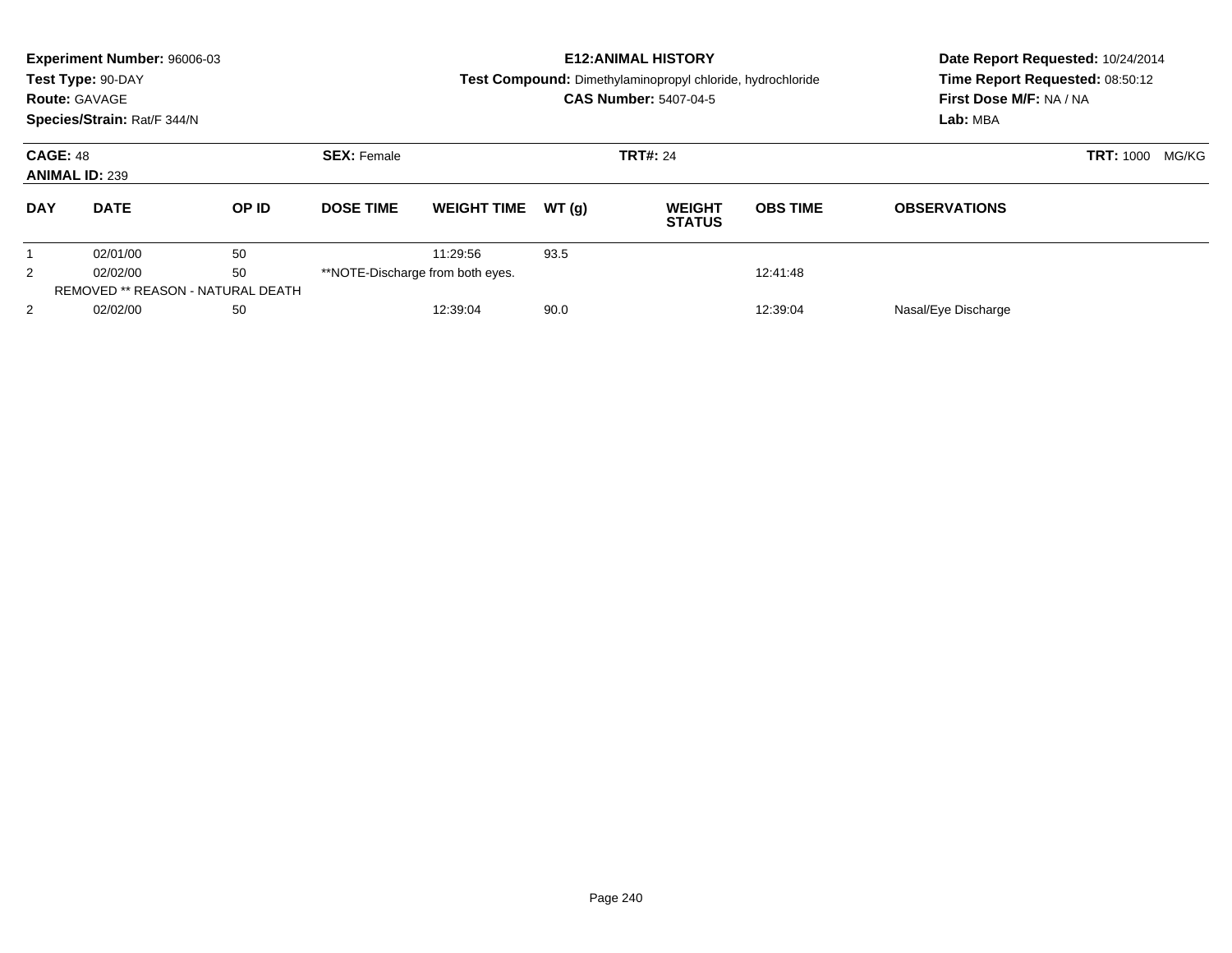| Experiment Number: 96006-03<br>Test Type: 90-DAY<br><b>Route: GAVAGE</b><br>Species/Strain: Rat/F 344/N |                                          |       | <b>E12: ANIMAL HISTORY</b><br>Test Compound: Dimethylaminopropyl chloride, hydrochloride<br><b>CAS Number: 5407-04-5</b> |                                  |       |                                |                 | Date Report Requested: 10/24/2014<br>Time Report Requested: 08:50:12<br>First Dose M/F: NA / NA<br>Lab: MBA |  |
|---------------------------------------------------------------------------------------------------------|------------------------------------------|-------|--------------------------------------------------------------------------------------------------------------------------|----------------------------------|-------|--------------------------------|-----------------|-------------------------------------------------------------------------------------------------------------|--|
| <b>CAGE: 48</b><br><b>ANIMAL ID: 240</b>                                                                |                                          |       | <b>SEX: Female</b>                                                                                                       |                                  |       | <b>TRT#: 24</b>                |                 | <b>TRT: 1000</b><br>MG/KG                                                                                   |  |
| <b>DAY</b>                                                                                              | <b>DATE</b>                              | OP ID | <b>DOSE TIME</b>                                                                                                         | <b>WEIGHT TIME</b>               | WT(q) | <b>WEIGHT</b><br><b>STATUS</b> | <b>OBS TIME</b> | <b>OBSERVATIONS</b>                                                                                         |  |
|                                                                                                         | 02/01/00                                 | 50    |                                                                                                                          | 11:29:56                         | 89.0  |                                |                 |                                                                                                             |  |
| $\overline{2}$                                                                                          | 02/02/00                                 | 50    |                                                                                                                          | **NOTE-Discharge from both eyes. |       |                                | 12:39:44        |                                                                                                             |  |
|                                                                                                         | <b>REMOVED ** REASON - NATURAL DEATH</b> |       |                                                                                                                          |                                  |       |                                |                 |                                                                                                             |  |
| $\overline{2}$                                                                                          | 02/02/00                                 | 50    |                                                                                                                          | 12:39:04                         | 88.1  |                                | 12:39:04        | Nasal/Eye Discharge                                                                                         |  |